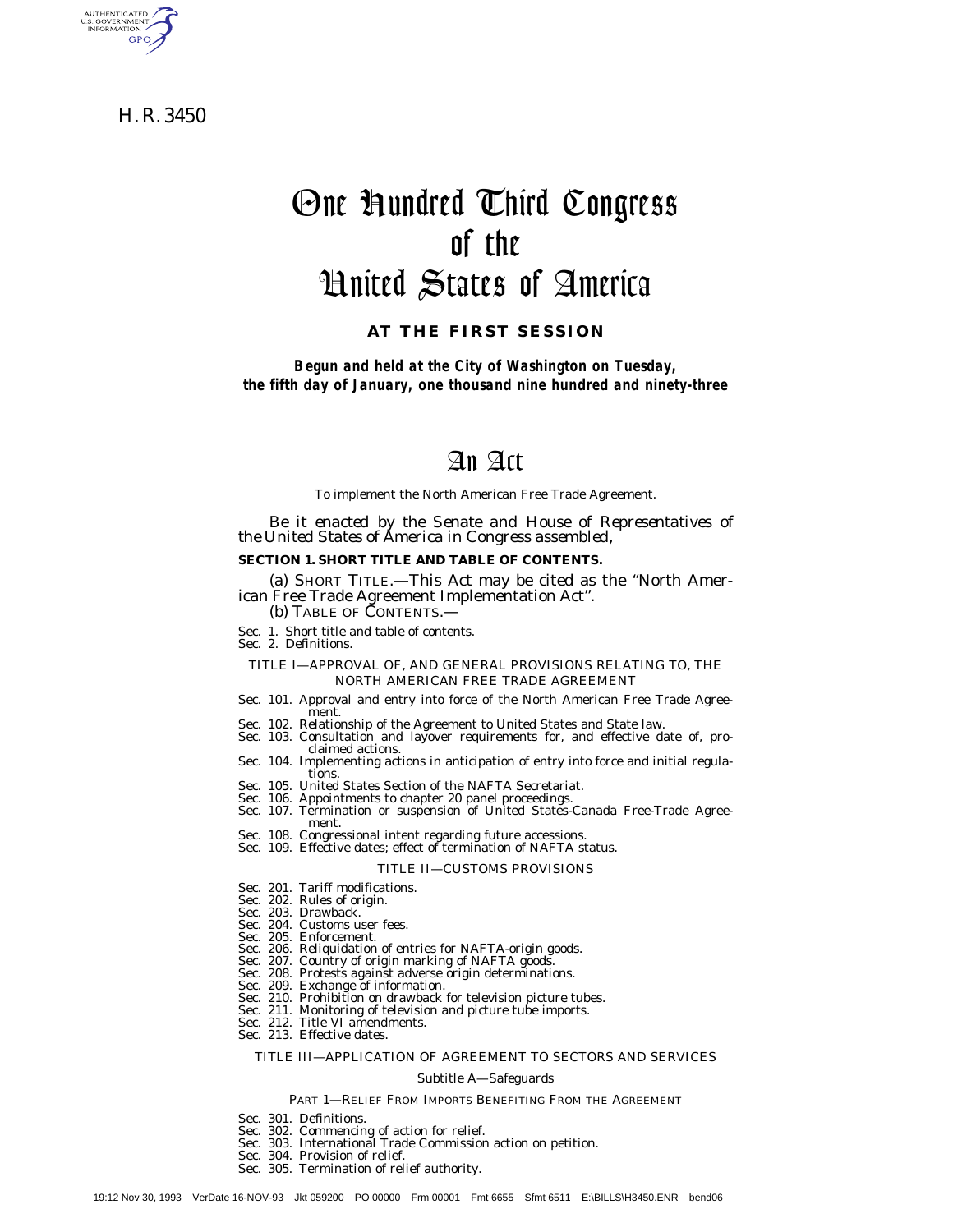- 
- 
- Sec. 306. Compensation authority.<br>Sec. 307. Submission of petitions.<br>Sec. 308. Special tariff provisions for Canadian fresh fruits and vegetables.<br>Sec. 309. Price-based snapback for frozen concentrated orange juice.

#### PART 2—RELIEF FROM IMPORTS FROM ALL COUNTRIES

- Sec. 311. NAFTA article impact in import relief cases under the Trade Act of 1974. Sec. 312. Presidential action regarding NAFTA imports.
- 

#### PART 3—GENERAL PROVISIONS

- Sec. 315. Provisional relief.
- 
- Sec. 316. Monitoring.<br>Sec. 317. Procedures concerning the conduct of International Trade Commission in-<br>vestigations.
- Sec. 318. Effective date.

#### Subtitle B—Agriculture

#### Sec. 321. Agriculture.

#### Subtitle C—Intellectual Property

- 
- 
- Sec. 331. Treatment of inventive activity.<br>Sec. 332. Rental rights in sound recordings.<br>Sec. 333. Nonregistrability of misleading geographic indications.<br>Sec. 334. Motion pictures in the public domain.<br>Sec. 335. Effective
- 
- 

#### Subtitle D—Temporary Entry of Business Persons

Sec. 341. Temporary entry. Sec. 342. Effective date.

#### Subtitle E—Standards

#### PART 1—STANDARDS AND MEASURES

- Sec. 351. Standards and sanitary and phytosanitary measures. Sec. 352. Transportation.
- 

#### PART 2—AGRICULTURAL STANDARDS

Sec. 361. Agricultural technical and conforming amendments.

## Subtitle F—Corporate Average Fuel Economy

Sec. 371. Corporate average fuel economy.

#### Subtitle G—Government Procurement

Sec. 381. Government procurement.

#### TITLE IV—DISPUTE SETTLEMENT IN ANTIDUMPING AND COUNTERVAILING DUTY CASES

#### Subtitle A—Organizational, Administrative, and Procedural Provisions Regarding the Implementation of Chapter 19 of the Agreement

- 
- 
- 
- Sec. 401. References in subtitle.<br>Sec. 402. Organizational and administrative provisions.<br>Sec. 403. Testimony and production of papers in extraordinary challenges.<br>Sec. 404. Requests for review of determinations by compete ties of NAFTA countries.<br>Rules of procedure for panels and committees.
- 
- 
- 
- Sec. 405. Rules of procedure for panels and committees.<br>Sec. 406. Subsidy negotiations.<br>Sec. 407. Identification of industries facing subsidized imports.<br>Sec. 408. Treatment of amendments to antidumping and countervailing

#### Subtitle B—Conforming Amendments and Provisions

- Sec. 411. Judicial review in antidumping duty and countervailing duty cases.<br>Sec. 412. Conforming amendments to other provisions of the Tariff Act of 1930.<br>Sec. 413. Consequential amendment to Free-Trade Agreement Act of 1
- 
- 
- 
- 
- 

#### TITLE V—NAFTA TRANSITIONAL ADJUSTMENT ASSISTANCE AND OTHER PROVISIONS

#### Subtitle A—NAFTA Transitional Adjustment Assistance Program

Sec. 501. Short title.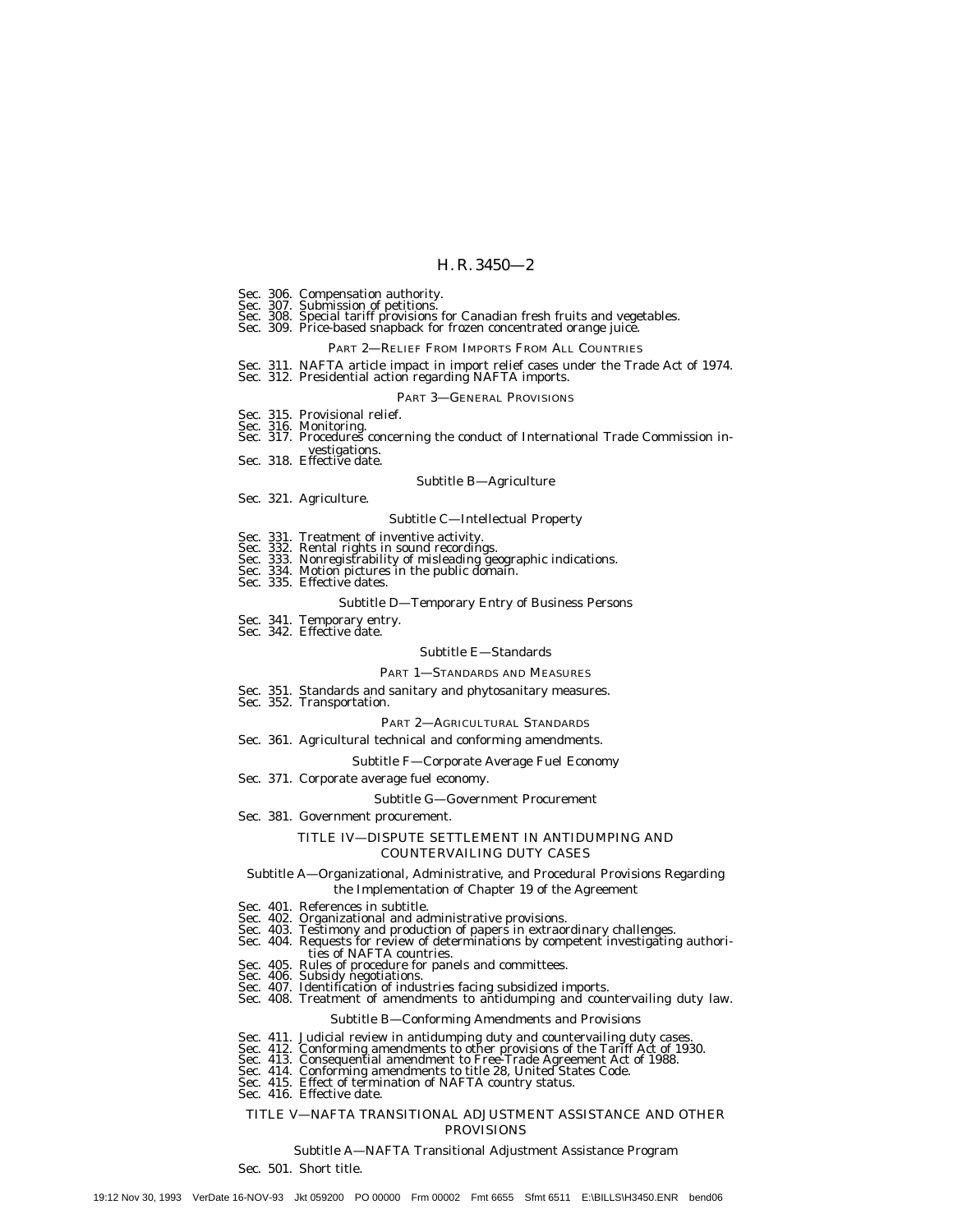- Sec. 502. Establishment of NAFTA transitional adjustment assistance program.
- 
- Sec. 503. Conforming amendments. Sec. 504. Authorization of appropriations.
- Sec. 505. Termination of transition program. Sec. 506. Effective date.
- 
- Sec. 507. Treatment of self-employment assistance programs.

#### Subtitle B—Provisions Relating to Performance Under the Agreement

- Sec. 511. Discriminatory taxes.
- Sec. 512. Review of the operation and effects of the agreement.
- Sec. 513. Actions affecting United States cultural industries.
- Sec. 514. Report on impact of NAFTA on motor vehicle exports to Mexico.
- Sec. 515. Center for the Study of Western Hemispheric Trade.
- Sec. 516. Effective date.

#### Subtitle C—Funding

#### PART 1—CUSTOMS USER FEES

Sec. 521. Fees for certain customs services.

#### PART 2—INTERNAL REVENUE CODE AMENDMENTS

- Sec. 522. Authority to disclose certain tax information to the United States Customs Service.
- Sec. 523. Use of electronic fund transfer system for collection of certain taxes.

#### Subtitle D—Implementation of NAFTA Supplemental Agreements

#### PART 1—AGREEMENTS RELATING TO LABOR AND ENVIRONMENT

- Sec. 531. Agreement on labor cooperation.
- Sec. 532. Agreement on environmental cooperation.
- Sec. 533. Agreement on Border Environment Cooperation Commission.
- PART 2—NORTH AMERICAN DEVELOPMENT BANK AND RELATED PROVISIONS.
- Sec. 541. North American Development Bank.
- Sec. 542. Status, immunities, and privileges.
- Sec. 543. Community adjustment and investment program.
- Sec. 544. Definition.

#### TITLE VI—CUSTOMS MODERNIZATION

Sec. 601. Reference.

#### Subtitle A—Improvements in Customs Enforcement

- Sec. 611. Penalties for violations of arrival, reporting, entry, and clearance requirements.
- Sec. 612. Failure to declare.
- Sec. 613. Customs testing laboratories; detention of merchandise.
- Sec. 614. Recordkeeping.
- Sec. 615. Examination of books and witnesses.
- Sec. 616. Judicial enforcement.
- Sec. 617. Review of protests.
- Sec. 618. Repeal of provision relating to reliquidation on account of fraud.
- Sec. 619. Penalties relating to manifests.
- Sec. 620. Unlawful unlading or transshipment.
- Sec. 621. Penalties for fraud, gross negligence, and negligence; prior disclosure.
- Sec. 622. Penalties for false drawback claims.
- Sec. 623. Interpretive rulings and decisions; public information.
- Sec. 624. Seizure authority.

#### Subtitle B—National Customs Automation Program

- Sec. 631. National Customs Automation Program.
- Sec. 632. Drawback and refunds.
- Sec. 633. Effective date of rates of duty.
- Sec. 634. Definitions.
- Sec. 635. Manifests.
- Sec. 636. Invoice contents.
- Sec. 637. Entry of merchandise.
- Sec. 638. Appraisement and other procedures.
- Sec. 639. Voluntary reliquidations.
- Sec. 640. Appraisement regulations.
- Sec. 641. Limitation on liquidation.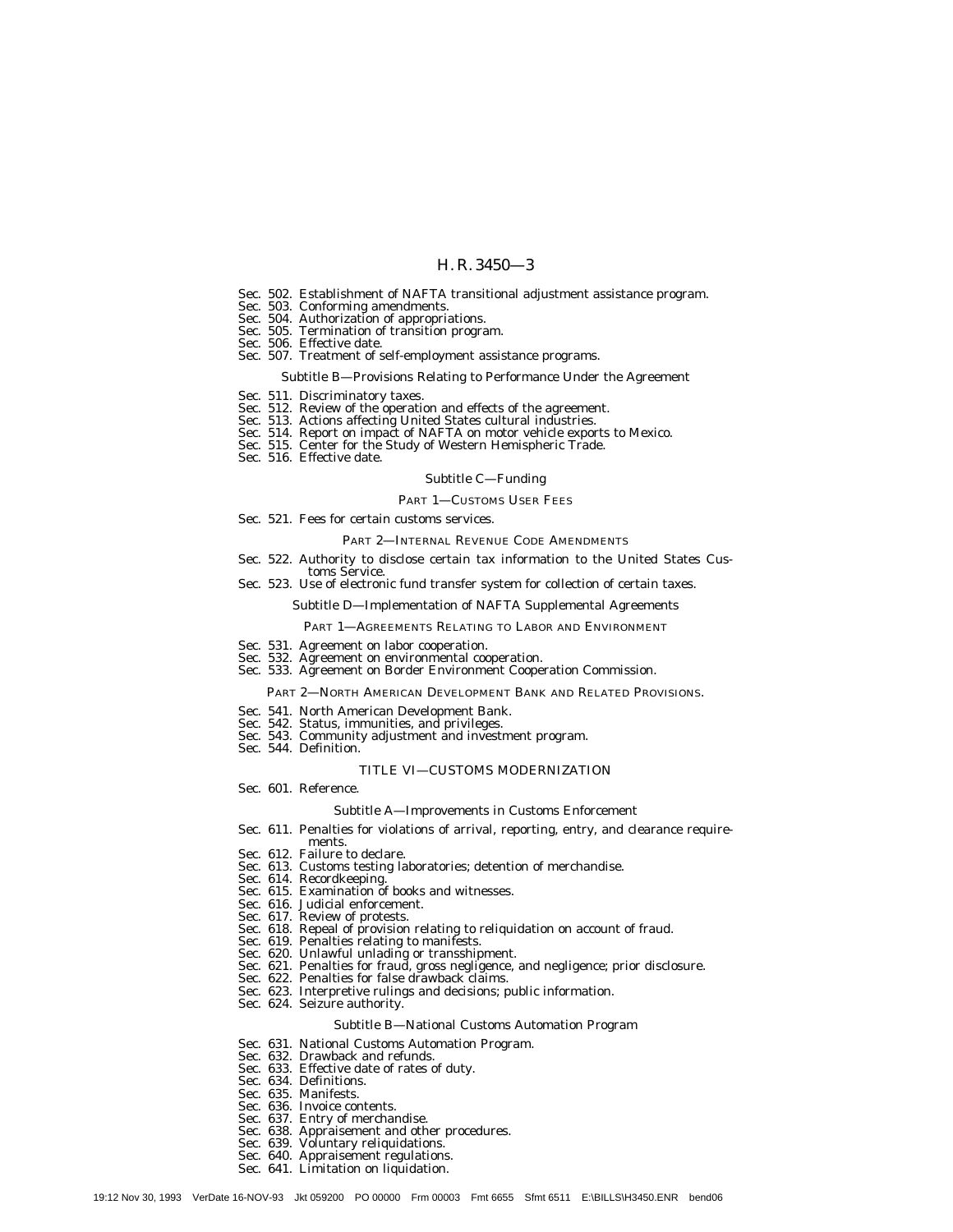- Sec. 642. Payment of duties and fees.
- Sec. 643. Abandonment and damage.
- Sec. 644. Customs officer's immunity.
- Sec. 645. Protests.
- Sec. 646. Refunds and errors.
- Sec. 647. Bonds and other security.
- Sec. 648. Customhouse brokers.
- Sec. 649. Conforming amendments.

#### Subtitle C—Miscellaneous Amendments to the Tariff Act of 1930

- Sec. 651. Administrative exemptions.
- Sec. 652. Report of arrival.
- Sec. 653. Entry of vessels.
- Sec. 654. Unlawful return of foreign vessel papers.
- Sec. 655. Vessels not required to enter.
- Sec. 656. Unlading.
- Sec. 657. Declarations.
- Sec. 658. General orders.
- Sec. 659. Unclaimed merchandise. Sec. 660. Destruction of merchandise.
- Sec. 661. Proceeds of sale.
- Sec. 662. Entry under regulations.
- Sec. 663. American trademarks.
- Sec. 664. Simplified recordkeeping for merchandise transported by pipeline.
- Sec. 665. Entry for warehouse.
- Sec. 666. Cartage.
- Sec. 667. Seizure.
- Sec. 668. Limitation on actions.
- Sec. 669. Collection of fees on behalf of other agencies.
- Sec. 670. Authority to settle claims.
- Sec. 671. Use of private collection agencies.

#### Subtitle D—Miscellaneous Provisions and Consequential and Conforming

- Amendments to Other Laws
- Sec. 681. Amendments to the Harmonized Tariff Schedule.
- Sec. 682. Customs personnel airport work shift regulation.
- Sec. 683. Use of harbor maintenance trust fund amounts for administrative expenses.
- Sec. 684. Amendments to title 28, United States Code.
- Sec. 685. Treasury forfeiture fund.
- Sec. 686. Amendments to the Revised Statutes of the United States.
- Sec. 687. Amendments to title 18, United States Code.
- Sec. 688. Amendment to the Act to Prevent Pollution from Ships.
- Sec. 689. Miscellaneous technical amendments.
- Sec. 690. Repeal of obsolete provisions of law.
- Sec. 691. Reports to Congress. Sec. 692. Effective date.

## **SEC. 2. DEFINITIONS.**

For purposes of this Act:<br>(1) AGREEMENT.—The term "Agreement" means the North American Free Trade Agreement approved by the Congress under section 101(a).

(2) HTS.—The term "HTS" means the Harmonized Tariff Schedule of the United States.

(3) MEXICO.—Any reference to Mexico shall be considered to be a reference to the United Mexican States.

(4) NAFTA COUNTRY.—Except as provided in section 202, the term ''NAFTA country'' means—

(A) Canada for such time as the Agreement is in force with respect to, and the United States applies the Agreement to, Canada; and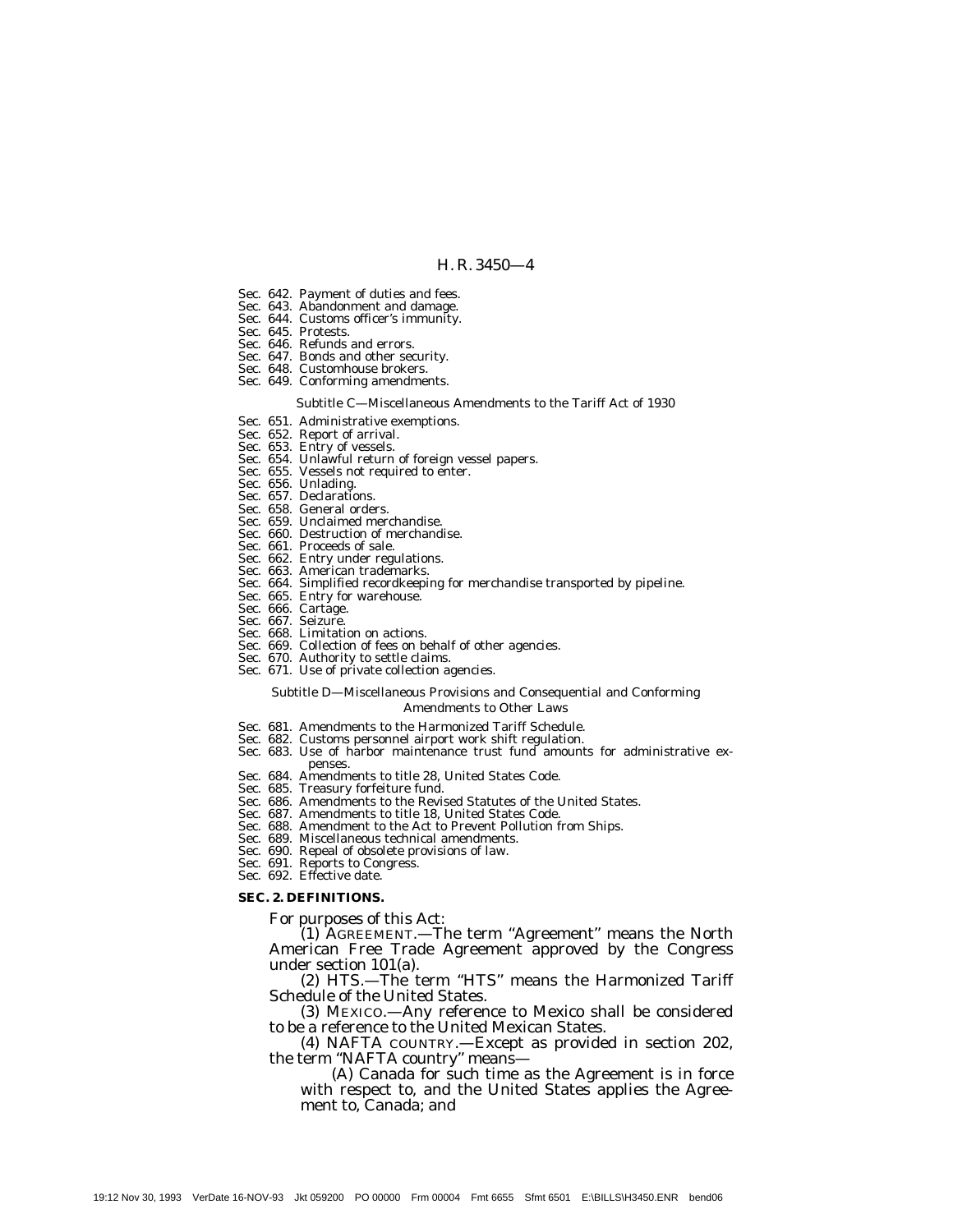(B) Mexico for such time as the Agreement is in force with respect to, and the United States applies the Agreement to, Mexico.

(5) INTERNATIONAL TRADE COMMISSION.—The term ''International Trade Commission'' means the United States International Trade Commission.

(6) TRADE REPRESENTATIVE.—The term ''Trade Representative'' means the United States Trade Representative.

# **TITLE I—APPROVAL OF, AND GENERAL PROVISIONS RELATING TO, THE NORTH AMERICAN FREE TRADE AGREEMENT**

#### **SEC. 101. APPROVAL AND ENTRY INTO FORCE OF THE NORTH AMER-ICAN FREE TRADE AGREEMENT.**

(a) APPROVAL OF AGREEMENT AND STATEMENT OF ADMINISTRA-TIVE ACTION.—Pursuant to section 1103 of the Omnibus Trade and Competitiveness Act of 1988 (19 U.S.C. 2903) and section 151 of the Trade Act of 1974 (19 U.S.C. 2191), the Congress approves—

(1) the North American Free Trade Agreement entered into on December 17, 1992, with the Governments of Canada and Mexico and submitted to the Congress on November 4, 1993; and

(2) the statement of administrative action proposed to implement the Agreement that was submitted to the Congress on November 4, 1993.

(b) CONDITIONS FOR ENTRY INTO FORCE OF THE AGREEMENT.— The President is authorized to exchange notes with the Government of Canada or Mexico providing for the entry into force, on or after January 1, 1994, of the Agreement for the United States with respect to such country at such time as—

(1) the President—

(A) determines that such country has implemented the statutory changes necessary to bring that country into compliance with its obligations under the Agreement and has made provision to implement the Uniform Regulations provided for under article 511 of the Agreement regarding the interpretation, application, and administration of the rules of origin, and

(B) transmits a report to the House of Representatives and the Senate setting forth the determination under subparagraph (A) and including, in the case of Mexico, a description of the specific measures taken by that country to—

(i) bring its laws into conformity with the requirements of the Schedule of Mexico in Annex 1904.15 of the Agreement, and

(ii) otherwise ensure the effective implementation of the binational panel review process under chapter 19 of the Agreement regarding final antidumping and countervailing duty determinations; and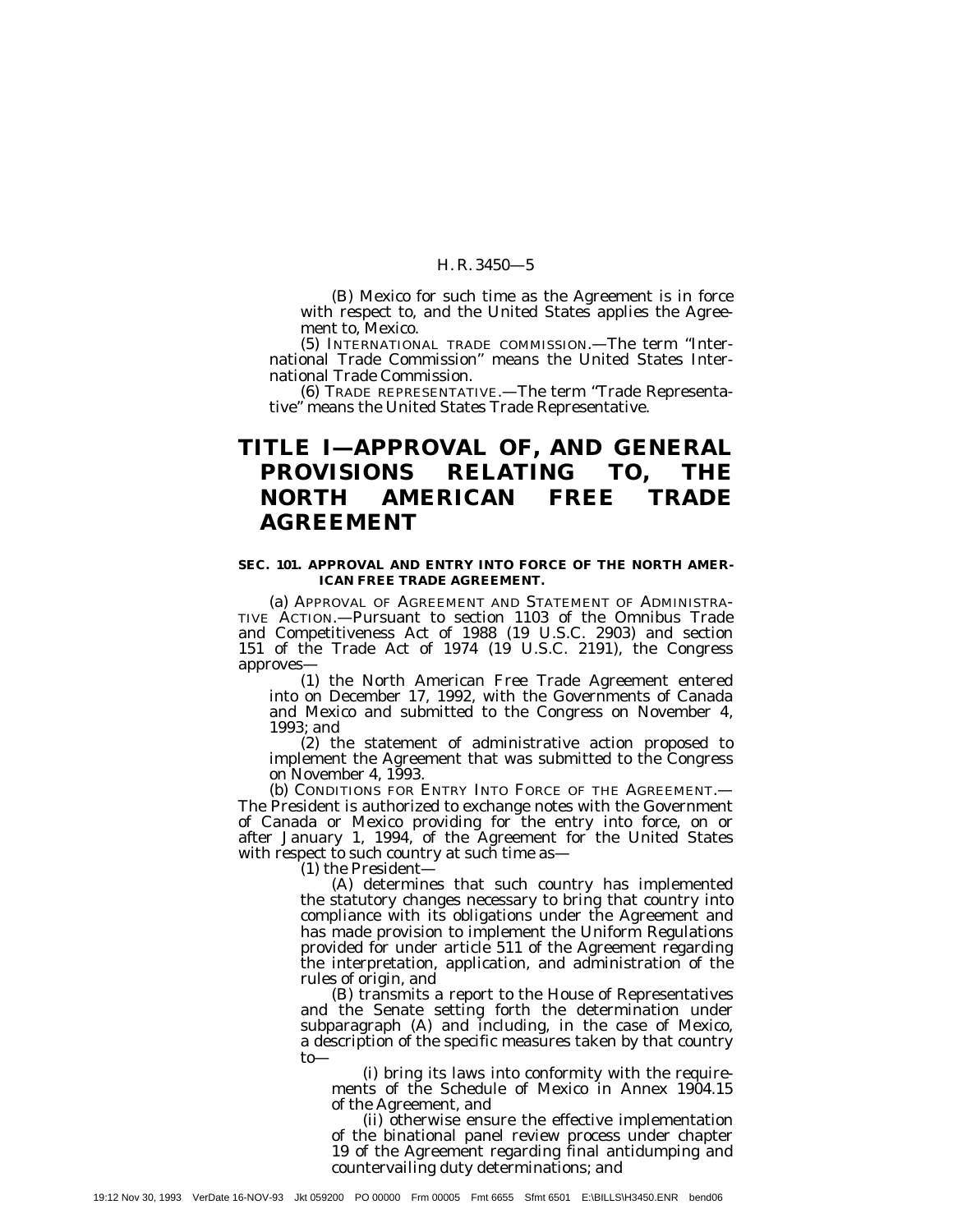(2) the Government of such country exchanges notes with the United States providing for the entry into force of the North American Agreement on Environmental Cooperation and the North American Agreement on Labor Cooperation for that country and the United States.

#### **SEC. 102. RELATIONSHIP OF THE AGREEMENT TO UNITED STATES AND STATE LAW.**

(a) RELATIONSHIP OF AGREEMENT TO UNITED STATES LAW.—

(1) UNITED STATES LAW TO PREVAIL IN CONFLICT.—No provision of the Agreement, nor the application of any such provision to any person or circumstance, which is inconsistent with any law of the United States shall have effect.

(2) CONSTRUCTION.—Nothing in this Act shall be construed—

(A) to amend or modify any law of the United States, including any law regarding—

(i) the protection of human, animal, or plant life or health,

(ii) the protection of the environment, or

(iii) motor carrier or worker safety; or

(B) to limit any authority conferred under any law of the United States, including section 301 of the Trade Act of 1974;

unless specifically provided for in this Act.

(b) RELATIONSHIP OF AGREEMENT TO STATE LAW.—

(1) FEDERAL-STATE CONSULTATION.—

(A) IN GENERAL.—Upon the enactment of this Act, the President shall, through the intergovernmental policy advisory committees on trade established under section  $306(c)(2)$ (A) of the Trade and Tariff Act of 1984, consult with the States for the purpose of achieving conformity of State laws and practices with the Agreement.

(B) FEDERAL-STATE CONSULTATION PROCESS.—The Trade Representative shall establish within the Office of the United States Trade Representative a Federal-State consultation process for addressing issues relating to the Agreement that directly relate to, or will potentially have a direct impact on, the States. The Federal-State consultation process shall include procedures under which—

(i) the Trade Representative will assist the States in identifying those State laws that may not conform with the Agreement but may be maintained under the Agreement by reason of being in effect before the Agreement entered into force;

(ii) the States will be informed on a continuing basis of matters under the Agreement that directly relate to, or will potentially have a direct impact on, the States;

(iii) the States will be provided opportunity to submit, on a continuing basis, to the Trade Representative information and advice with respect to matters referred to in clause (ii);

(iv) the Trade Representative will take into account the information and advice received from the States under clause (iii) when formulating United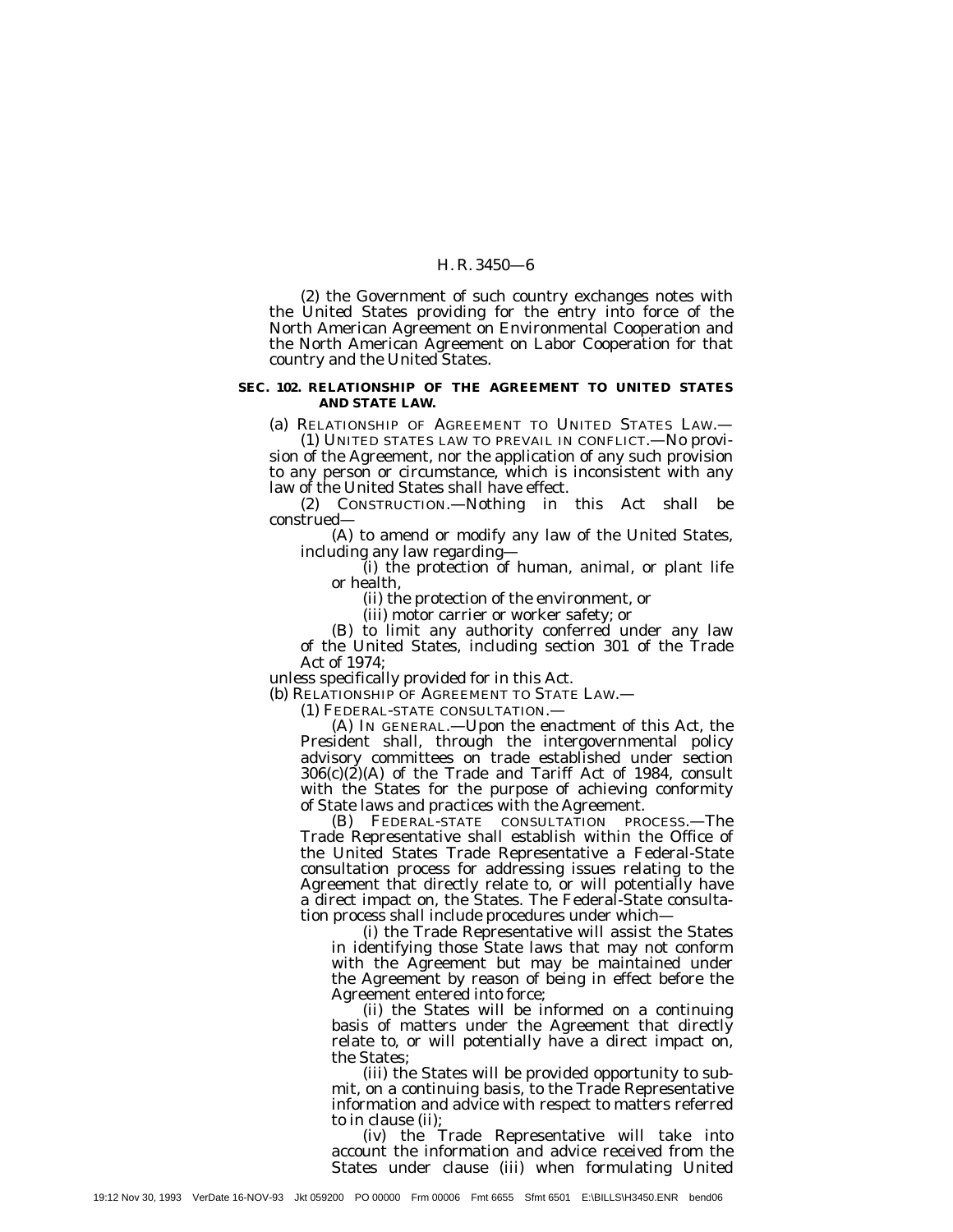States positions regarding matters referred to in clause (ii); and

(v) the States will be involved (including involvement through the inclusion of appropriate representatives of the States) to the greatest extent practicable at each stage of the development of United States positions regarding matters referred to in clause (ii) that will be addressed by committees, subcommittees, or working groups established under the Agreement or through dispute settlement processes provided for under the Agreement.

The Federal Advisory Committee Act (5 U.S.C. App.) shall not apply to the Federal-State consultation process established by this paragraph.

(2) LEGAL CHALLENGE.—No State law, or the application thereof, may be declared invalid as to any person or circumstance on the ground that the provision or application is inconsistent with the Agreement, except in an action brought by the United States for the purpose of declaring such law or application invalid.

(3) DEFINITION OF STATE LAW.—For purposes of this subsection, the term "State law" includes-

(A) any law of a political subdivision of a State; and

(B) any State law regulating or taxing the business of insurance.

(c) EFFECT OF AGREEMENT WITH RESPECT TO PRIVATE REM-EDIES.—No person other than the United States—

(1) shall have any cause of action or defense under—

(A) the Agreement or by virtue of Congressional approval thereof, or

(B) the North American Agreement on Environmental Cooperation or the North American Agreement on Labor Cooperation; or

(2) may challenge, in any action brought under any provision of law, any action or inaction by any department, agency, or other instrumentality of the United States, any State, or any political subdivision of a State on the ground that such action or inaction is inconsistent with the Agreement, the North American Agreement on Environmental Cooperation, or the North American Agreement on Labor Cooperation.

#### **SEC. 103. CONSULTATION AND LAYOVER REQUIREMENTS FOR, AND EFFECTIVE DATE OF, PROCLAIMED ACTIONS.**

(a) CONSULTATION AND LAYOVER REQUIREMENTS.—If a provision of this Act provides that the implementation of an action by the President by proclamation is subject to the consultation and layover requirements of this section, such action may be proclaimed only if—

(1) the President has obtained advice regarding the proposed action from—

(A) the appropriate advisory committees established under section 135 of the Trade Act of 1974, and

(B) the International Trade Commission;

(2) the President has submitted a report to the Committee on Ways and Means of the House of Representatives and the Committee on Finance of the Senate that sets forth—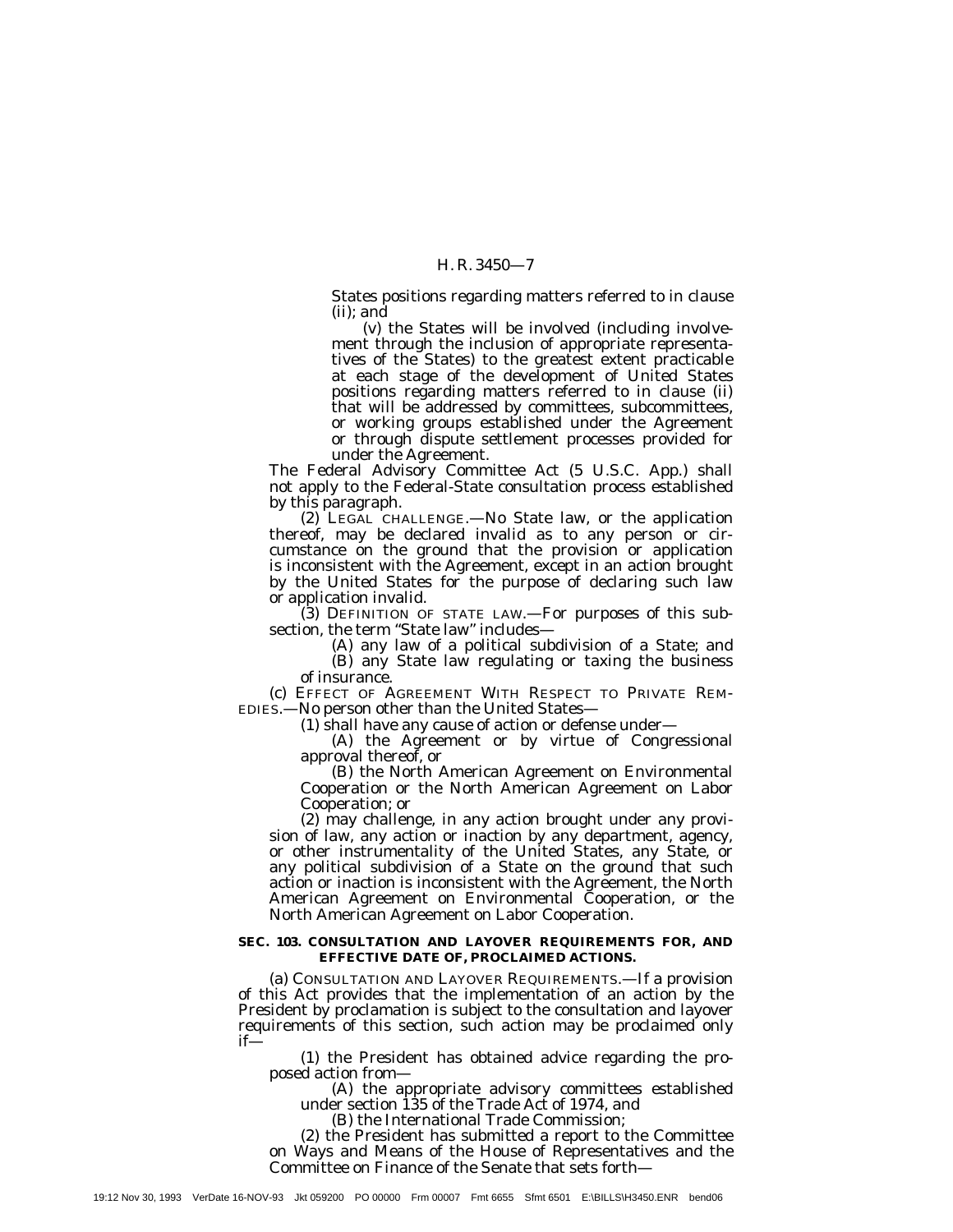(A) the action proposed to be proclaimed and the reasons therefor, and<br>(B) the advice obtained under paragraph (1);

(3) a period of 60 calendar days, beginning with the first day on which the President has met the requirements of paragraphs (1) and (2) with respect to such action, has expired; and

(4) the President has consulted with such Committees regarding the proposed action during the period referred to in paragraph (3).

(b) EFFECTIVE DATE OF CERTAIN PROCLAIMED ACTIONS.—Any action proclaimed by the President under the authority of this Act that is not subject to the consultation and layover requirements under subsection (a) may not take effect before the 15th day after the date on which the text of the proclamation is published in the Federal Register.

#### **SEC. 104. IMPLEMENTING ACTIONS IN ANTICIPATION OF ENTRY INTO FORCE AND INITIAL REGULATIONS.**

(a) IMPLEMENTING ACTIONS.—After the date of the enactment of this Act—

(1) the President may proclaim such actions; and<br>(2) other appropriate officers of the United States Govern-

ment may issue such regulations; as may be necessary to ensure that any provision of this Act, or amendment made by this Act, that takes effect on the date the Agreement enters into force is appropriately implemented on such date, but no such proclamation or regulation may have an effective date earlier than the date of entry into force. The 15 day restriction in section 103(b) on the taking effect of proclaimed actions is waived to the extent that the application of such restriction would prevent the taking effect on the date the Agreement enters into force of any action proclaimed under this section.

(b) INITIAL REGULATIONS.—Initial regulations necessary or appropriate to carry out the actions proposed in the statement of administrative action submitted under section 101(a)(2) to implement the Agreement shall, to the maximum extent feasible, be issued within 1 year after the date of entry into force of the Agreement; except that interim or initial regulations to implement those Uniform Regulations regarding rules of origin provided for under article 511 of the Agreement shall be issued no later than the date of entry into force of the Agreement. In the case of any implementing action that takes effect on a date after the date of entry into force of the Agreement, initial regulations to carry out that action shall, to the maximum extent feasible, be issued within 1 year after such effective date.

#### **SEC. 105. UNITED STATES SECTION OF THE NAFTA SECRETARIAT.**

(a) ESTABLISHMENT OF THE UNITED STATES SECTION.—The President is authorized to establish within any department or agency of the United States Government a United States Section of the Secretariat established under chapter 20 of the Agreement. The United States Section, subject to the oversight of the interagency group established under section 402, shall carry out its functions within the Secretariat to facilitate the operation of the Agreement, including the operation of chapters 19 and 20 of the Agreement and the work of the panels, extraordinary challenge committees, special committees, and scientific review boards con-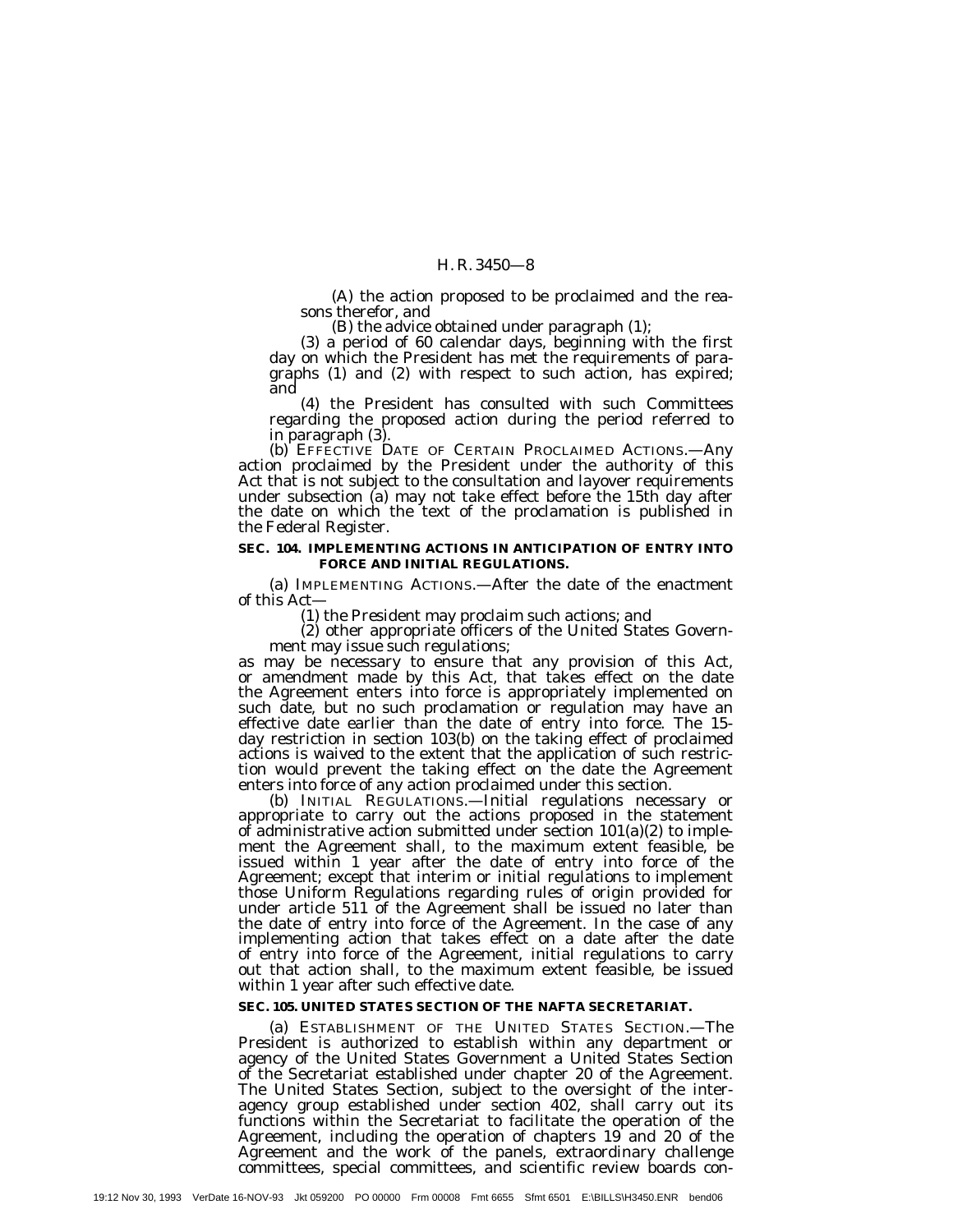vened under those chapters. The United States Section may not be considered to be an agency for purposes of section 552 of title 5, United States Code.

(b) AUTHORIZATION OF APPROPRIATIONS.—There are authorized to be appropriated for each fiscal year after fiscal year 1993 to the department or agency within which the United States Section is established the lesser of—

(1) such sums as may be necessary; or

(2) \$2,000,000;

for the establishment and operations of the United States Section and for the payment of the United States share of the expenses of binational panels and extraordinary challenge committees convened under chapter 19, and of the expenses incurred in dispute settlement proceedings under chapter 20, of the Agreement.<br>(c) REIMBURSEMENT OF CERTAIN EXPENSES.—If, in accordance

with Annex 2002.2 of the Agreement, the Canadian Section or the Mexican Section of the Secretariat provides funds to the United States Section during any fiscal year, as reimbursement for expenses by the Canadian Section or the Mexican Section in connection with settlement proceedings under chapter 19 or 20 of the Agreement, the United States Section may retain and use such funds to carry out the functions described in subsection (a).

#### **SEC. 106. APPOINTMENTS TO CHAPTER 20 PANEL PROCEEDINGS.**

(a) CONSULTATION.—The Trade Representative shall consult with the Committee on Ways and Means of the House of Representatives and the Committee on Finance of the Senate regarding the selection and appointment of candidates for the rosters described in article 2009 of the Agreement.

(b) SELECTION OF INDIVIDUALS WITH ENVIRONMENTAL EXPERTISE.—The United States shall, to the maximum extent practicable, encourage the selection of individuals who have expertise and experience in environmental issues for service in panel proceedings under chapter 20 of the Agreement to hear any challenge to a United States or State environmental law.

#### **SEC. 107. TERMINATION OR SUSPENSION OF UNITED STATES-CANADA FREE-TRADE AGREEMENT.**

Section 501(c) of the United States-Canada Free-Trade Implementation Act of 1988 (19 U.S.C. 2112 note) is amended to read as follows:<br>"(c) TERMINATION OR SUSPENSION OF AGREEMENT.-

"(1) TERMINATION OF AGREEMENT.—On the date the Agree-<br>ment ceases to be in force, the provisions of this Act (other than this paragraph and section  $410(b)$ ), and the amendments made by this Act, shall cease to have effect.

"(2) EFFECT OF AGREEMENT SUSPENSION.—An agreement by the United States and Canada to suspend the operation of the Agreement shall not be deemed to cause the Agreement to cease to be in force within the meaning of paragraph (1).

''(3) SUSPENSION RESULTING FROM NAFTA.—On the date the United States and Canada agree to suspend the operation of the Agreement by reason of the entry into force between them of the North American Free Trade Agreement, the following provisions of this Act are suspended and shall remain suspended until such time as the suspension of the Agreement may be terminated:

"(A) Sections 204 (a) and (b) and  $205(a)$ .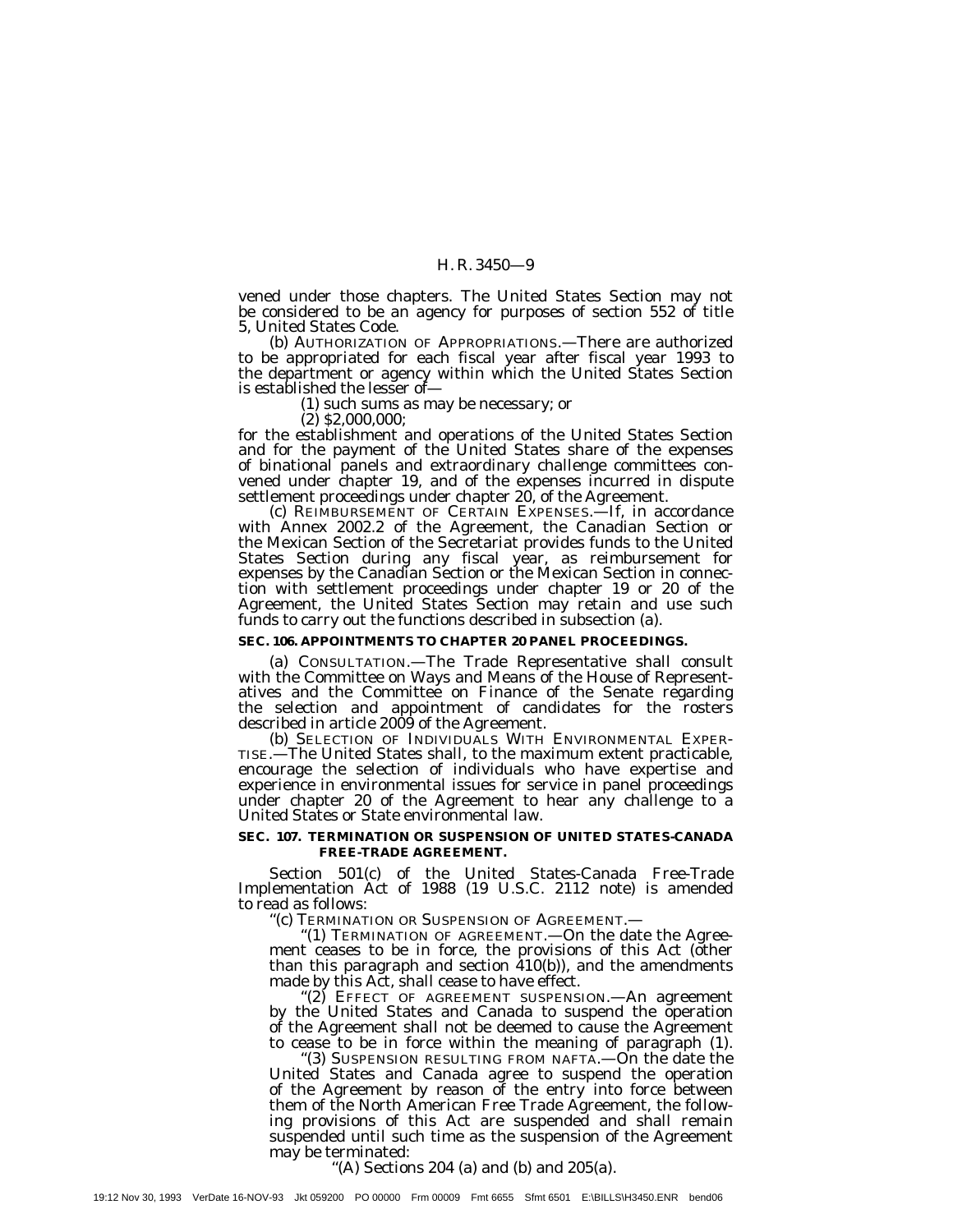''(B) Sections 302 and 304(f).

''(C) Sections 404, 409, and 410(b).''.

#### **SEC. 108. CONGRESSIONAL INTENT REGARDING FUTURE ACCESSIONS.**

(a) IN GENERAL.—Section 101(a) may not be construed as conferring Congressional approval of the entry into force of the Agreement for the United States with respect to countries other than Canada and Mexico.

(b) FUTURE FREE TRADE AREA NEGOTIATIONS.—

(1) FINDINGS.—The Congress makes the following findings: (A) Efforts by the United States to obtain greater mar-

ket opening through multilateral negotiations have not produced agreements that fully satisfy the trade negotiating objectives of the United States.

(B) United States trade policy should provide for additional mechanisms with which to pursue greater market access for United States exports of goods and services and opportunities for export-related investment by United States persons.

(C) Among the additional mechanisms should be a system of bilateral and multilateral trade agreements that provide greater market access for United States exports and opportunities for export-related investment by United States persons.

(D) The system of trade agreements can and should be structured to be consistent with, and complementary to, existing international obligations of the United States and ongoing multilateral efforts to open markets.

(2) REPORT ON SIGNIFICANT MARKET OPENING.—No later than May 1, 1994, and May 1, 1997, the Trade Representative shall submit to the President, and to the Committee on Finance of the Senate and the Committee on Ways and Means of the House of Representatives (hereafter in this section referred to as the ''appropriate Congressional committees''), a report which lists those foreign countries—

(A) that—

(i) currently provide fair and equitable market access for United States exports of goods and services and opportunities for export-related investment by United States persons, beyond what is required by existing multilateral trade agreements or obligations; or

(ii) have made significant progress in opening their markets to United States exports of goods and services and export-related investment by United States persons; and

(B) the further opening of whose markets has the greatest potential to increase United States exports of goods and services and export-related investment by United States persons, either directly or through the establishment of a beneficial precedent.

(3) PRESIDENTIAL DETERMINATION.—The President, on the basis of the report submitted by the Trade Representative under paragraph (2), shall determine with which foreign country or countries, if any, the United States should seek to negotiate a free trade area agreement or agreements.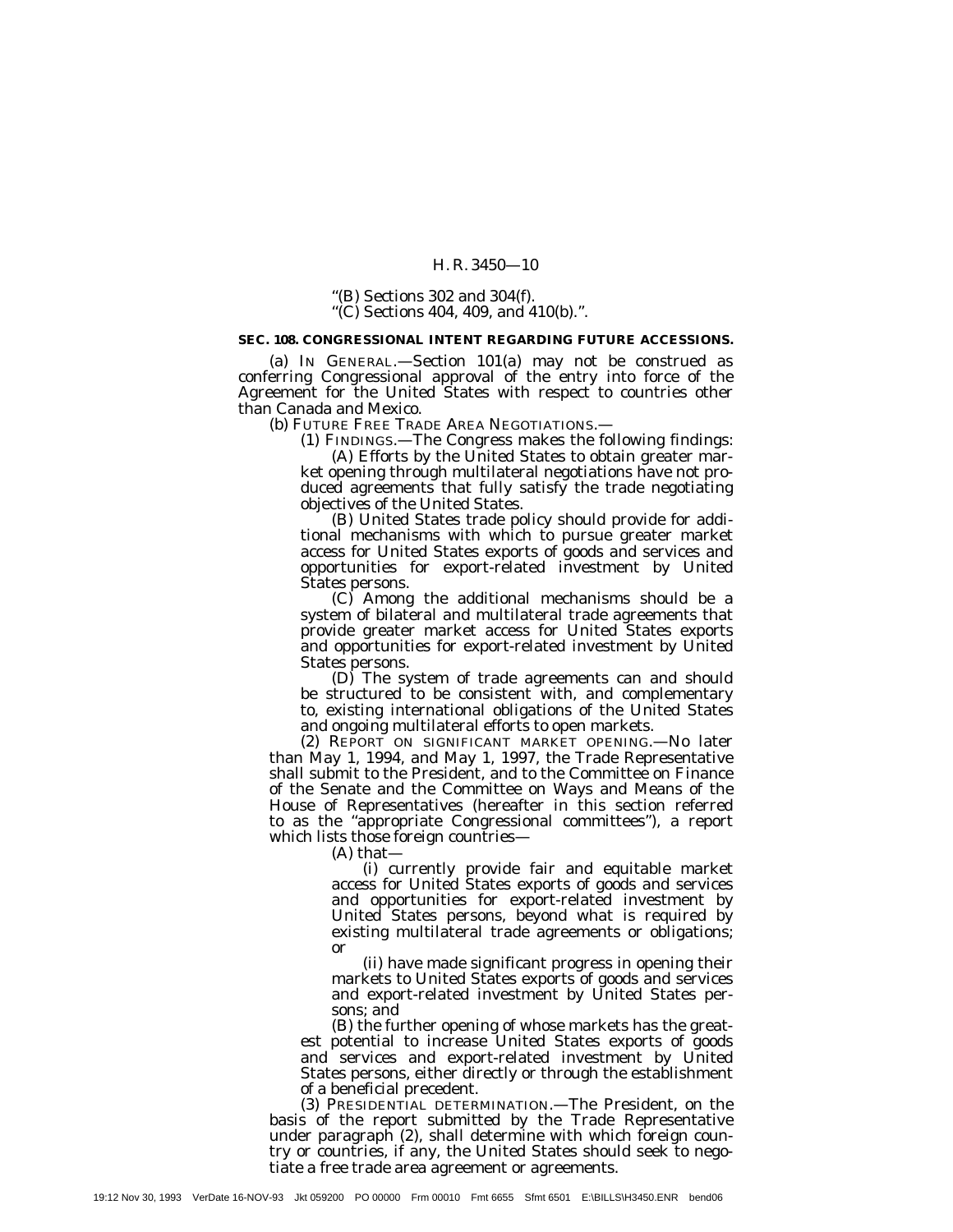(4) RECOMMENDATIONS ON FUTURE FREE TRADE AREA NEGO-TIATIONS.—No later than July 1, 1994, and July 1, 1997, the President shall submit to the appropriate Congressional committees a written report that contains—

(A) recommendations for free trade area negotiations with each foreign country selected under paragraph (3);

(B) with respect to each country selected, the specific negotiating objectives that are necessary to meet the objectives of the United States under this section; and

(C) legislative proposals to ensure adequate consultation with the Congress and the private sector during the negotiations, advance Congressional approval of the negotiations recommended by the President, and Congressional approval of any trade agreement entered into by the President as a result of the negotiations.

(5) GENERAL NEGOTIATING OBJECTIVES.—The general negotiating objectives of the United States under this section are to obtain—

(A) preferential treatment for United States goods;

(B) national treatment and, where appropriate, equivalent competitive opportunity for United States services and foreign direct investment by United States persons;

(C) the elimination of barriers to trade in goods and services by United States persons through standards, testing, labeling, and certification requirements;

(D) nondiscriminatory government procurement policies and practices with respect to United States goods and services;

(E) the elimination of other barriers to market access for United States goods and services, and the elimination of barriers to foreign direct investment by United States persons;

(F) the elimination of acts, policies, and practices which deny fair and equitable market opportunities, including foreign government toleration of anticompetitive business practices by private firms or among private firms that have the effect of restricting, on a basis that is inconsistent with commercial considerations, purchasing by such firms of United States goods and services;

of United States goods and services; (G) adequate and effective protection of intellectual property rights of United States persons, and fair and equitable market access for United States persons that

rely upon intellectual property protection;<br>
(H) the elimination of foreign export and domestic sub-<br>
sidies that distort international trade in United States goods and services or cause material injury to United States industries;

(I) the elimination of all export taxes;

(J) the elimination of acts, policies, and practices which constitute export targeting; and

(K) monitoring and effective dispute settlement mechanisms to facilitate compliance with the matters described in subparagraphs (A) through (J).

#### **SEC. 109. EFFECTIVE DATES; EFFECT OF TERMINATION OF NAFTA STATUS.**

(a) EFFECTIVE DATES.—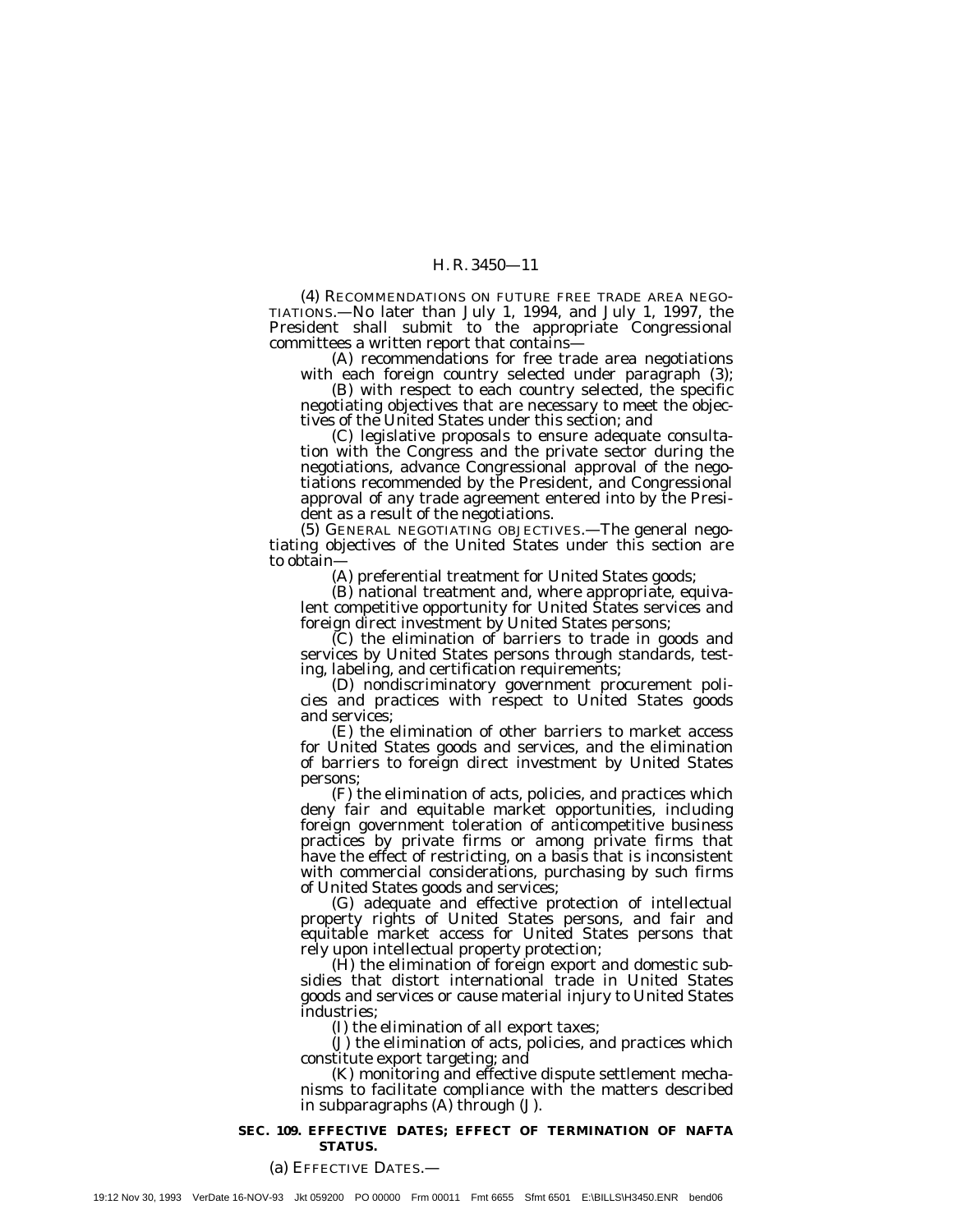(1) IN GENERAL.—This title (other than the amendment made by section 107) takes effect on the date of the enactment of this Act.

(2) SECTION 107 AMENDMENT.—The amendment made by section 107 takes effect on the date the Agreement enters into force between the United States and Canada.

(b) TERMINATION OF NAFTA STATUS.—During any period in which a country ceases to be a NAFTA country, sections 101 through 106 shall cease to have effect with respect to such country.

## **TITLE II—CUSTOMS PROVISIONS**

#### **SEC. 201. TARIFF MODIFICATIONS.**

(a) TARIFF MODIFICATIONS PROVIDED FOR IN THE AGREEMENT.— (1) PROCLAMATION AUTHORITY.—The President may

proclaim—

or

or

(A) such modifications or continuation of any duty, (B) such continuation of duty-free or excise treatment,

(C) such additional duties,

as the President determines to be necessary or appropriate to carry out or apply articles 302, 305, 307, 308, and 703 and Annexes 302.2, 307.1, 308.1, 308.2, 300–B, 703.2, and 703.3 of the Agreement.

(2) EFFECT ON MEXICAN GSP STATUS.—Notwithstanding section  $502(a)(2)$  of the Trade Act of 1974 (19 U.S.C. 2462 $(a)(2)$ ), the President shall terminate the designation of Mexico as a beneficiary developing country for purposes of title V of the Trade Act of 1974 on the date of entry into force of the Agreement between the United States and Mexico.

(b) OTHER TARIFF MODIFICATIONS.— (1) IN GENERAL.—Subject to paragraph (2) and the consulta- tion and layover requirements of section 103(a), the President may proclaim—<br>(A) such modifications or continuation of any duty,<br>(B) such modifications as the United States may agree

(B) such modifications as the United States may agree to with Mexico or Canada regarding the staging of any duty treatment set forth in Annex 302.2 of the Agreement, (C) such continuation of duty-free or excise treatment,

(D) such additional duties,

as the President determines to be necessary or appropriate to maintain the general level of reciprocal and mutually advantageous concessions with respect to Canada or Mexico provided for by the Agreement.

(2) SPECIAL RULE FOR ARTICLES WITH TARIFF PHASEOUT PERIODS OF MORE THAN 10 YEARS.—The President may not consider a request to accelerate the staging of duty reductions for an article for which the United States tariff phaseout period is more than 10 years if a request for acceleration with respect to such article has been denied in the preceding 3 calendar years.

(c) CONVERSION TO AD VALOREM RATES FOR CERTAIN TEX-TILES.—For purposes of subsections (a) and (b), with respect to an article covered by Annex 300–B of the Agreement imported from Mexico for which the base rate in the Schedule of the United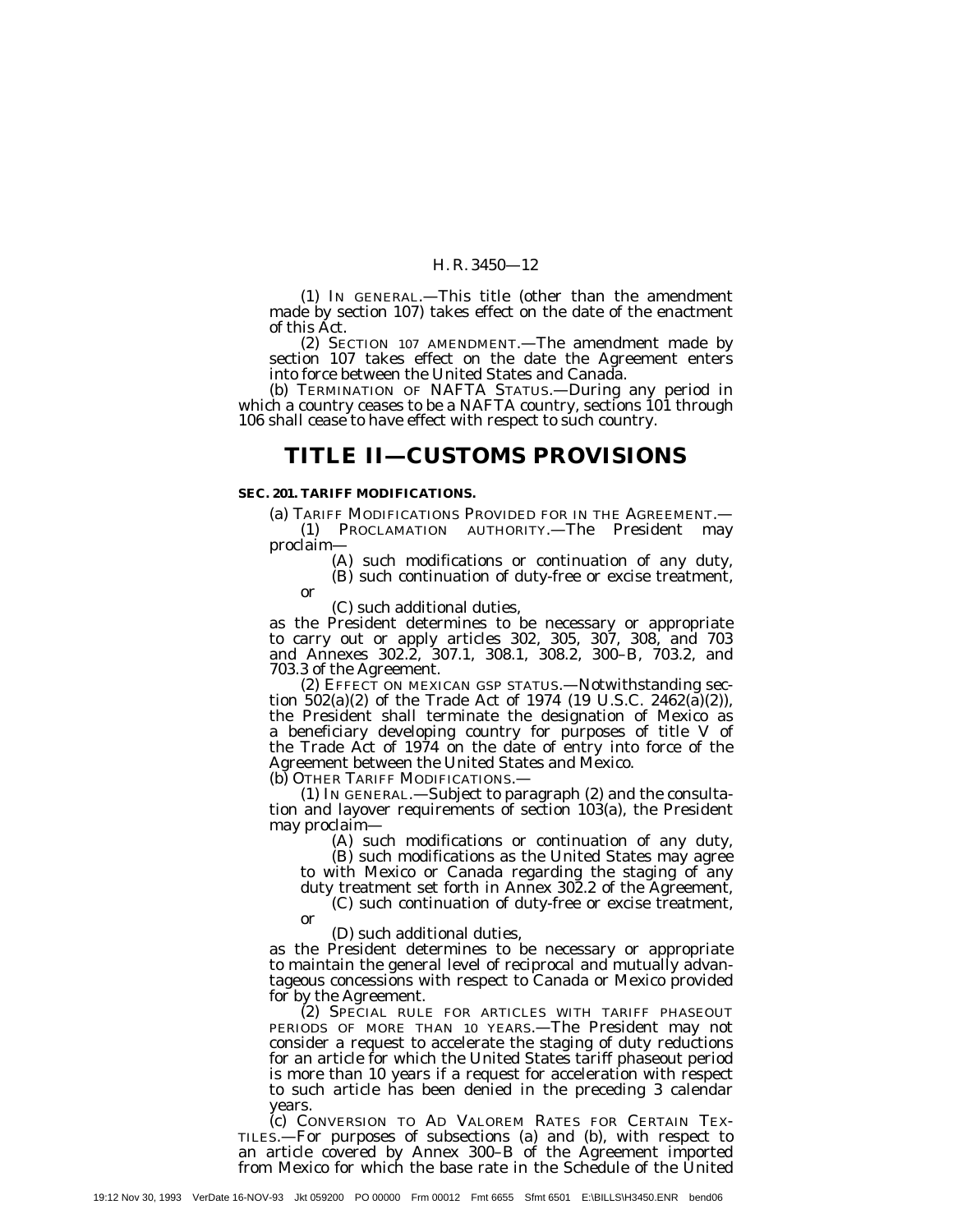States in Annex 300–B is a specific or compound rate of duty, the President may substitute for the base rate an ad valorem rate that the President determines to be equivalent to the base rate.

#### **SEC. 202. RULES OF ORIGIN.**

(a) ORIGINATING GOODS.—

(1) IN GENERAL.—For purposes of implementing the tariff treatment and quantitative restrictions provided for under the Agreement, except as otherwise provided in this section, a good originates in the territory of a NAFTA country if—

(A) the good is wholly obtained or produced entirely in the territory of one or more of the NAFTA countries;

(B)(i) each nonoriginating material used in the production of the good—

(I) undergoes an applicable change in tariff classification set out in Annex 401 of the Agreement as a result of production occurring entirely in the territory of one or more of the NAFTA countries; or

(II) where no change in tariff classification is required, the good otherwise satisfies the applicable requirements of such Annex; and

(ii) the good satisfies all other applicable requirements of this section;

(C) the good is produced entirely in the territory of one or more of the NAFTA countries exclusively from originating materials; or

(D) except for a good provided for in chapters 61 through 63 of the HTS, the good is produced entirely in the territory of one or more of the NAFTA countries, but one or more of the nonoriginating materials, that are provided for as parts under the HTS and are used in the production of the good, does not undergo a change in tariff classification because—<br>(i) the good was imported into the territory of

a NAFTA country in an unassembled or a disassembled form but was classified as an assembled good pursuant to General Rule of Interpretation 2(a) of the HTS; or

(ii)(I) the heading for the good provides for and specifically describes both the good itself and its parts

and is not further subdivided into subheadings; or (II) the subheading for the good provides for and specifically describes both the good itself and its parts. (2) SPECIAL RULES.—

(A) FOREIGN-TRADE ZONES.—Subparagraph (B) of paragraph (1) shall not apply to a good produced in a foreigntrade zone or subzone (established pursuant to the Act of June 18, 1934, commonly known as the Foreign Trade Zones Act) that is entered for consumption in the customs territory of the United States.

(B) REGIONAL VALUE-CONTENT REQUIREMENT.—For purposes of subparagraph (D) of paragraph (1), a good shall be treated as originating in a NAFTA country if the regional value-content of the good, determined in accordance with subsection (b), is not less than 60 percent where the transaction value method is used, or not less than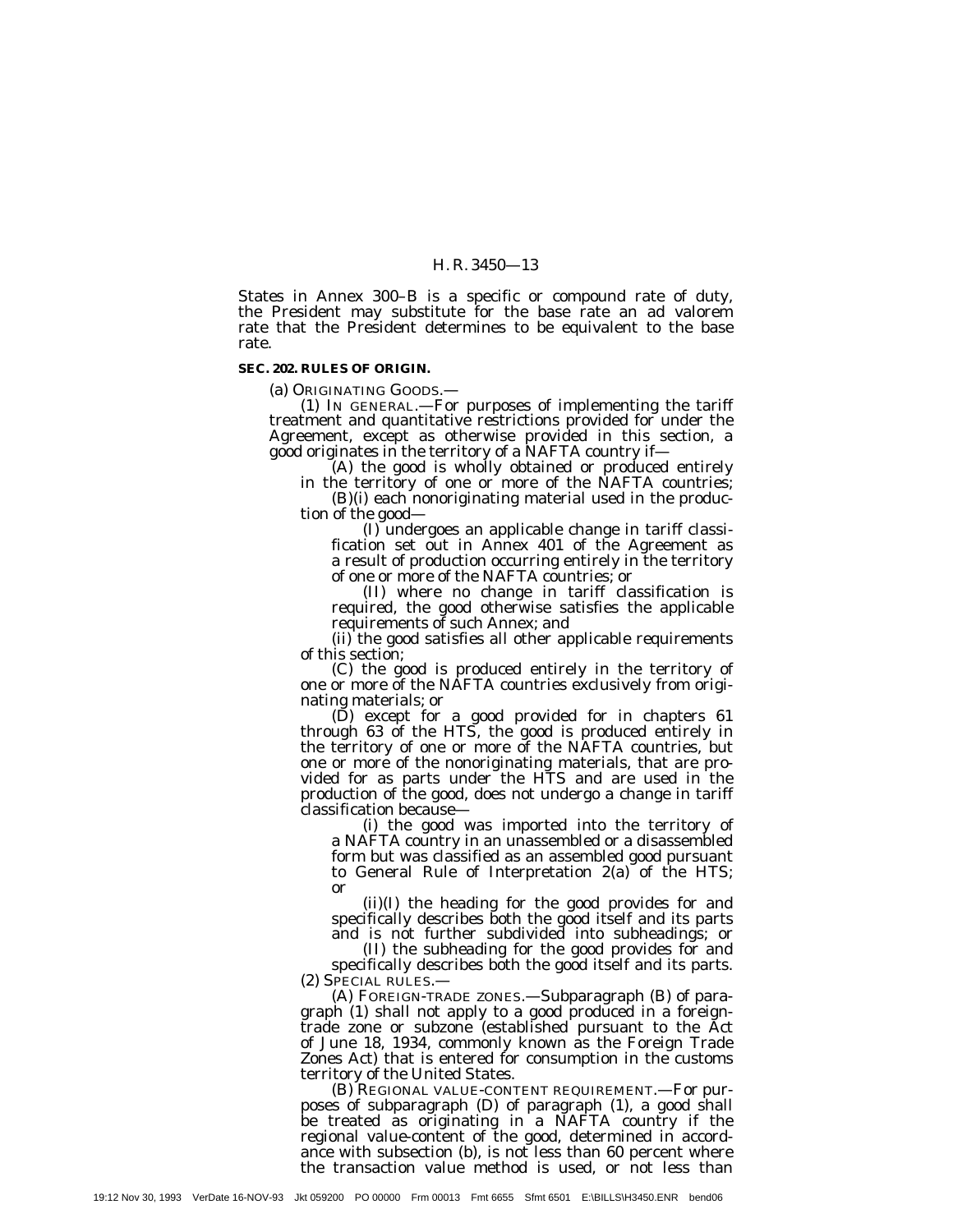50 percent where the net cost method is used, and the good satisfies all other applicable requirements of this section.

(b) REGIONAL VALUE-CONTENT.—

(1) IN GENERAL.—Except as provided in paragraph (5), the regional value-content of a good shall be calculated, at the choice of the exporter or producer of the good, on the basis of—

(A) the transaction value method described in paragraph (2); or

(B) the net cost method described in paragraph (3). (2) TRANSACTION VALUE METHOD.—

(A) IN GENERAL.—An exporter or producer may calculate the regional value-content of a good on the basis of the following transaction value method:

$$
RVC = \frac{TV - VNM}{TV} \times 100
$$

(B) DEFINITIONS.—For purposes of subparagraph (A): (i) The term ''RVC'' means the regional value-con-

tent, expressed as a percentage. (ii) The term ''TV'' means the transaction value

of the good adjusted to a F.O.B. basis. (iii) The term ''VNM'' means the value of nonoriginating materials used by the producer in the

(3) NET COST METHOD.—<br>
(A) IN GENERAL.—An exporter or producer may cal- culate the regional value-content of a good on the basis of the following net cost method:

$$
RVC = \frac{NC-VNM}{NC} \times 100
$$

(B) DEFINITIONS.—For purposes of subparagraph (A):<br>(i) The term "RVC" means the regional value-con-<br>tent, expressed as a percentage.

tent, expressed as a percentage. (ii) The term ''NC'' means the net cost of the good.

(iii) The term ''VNM'' means the value of nonoriginating materials used by the producer in the production of the good.

(4) VALUE OF NONORIGINATING MATERIALS USED IN ORIGI-NATING MATERIALS.—Except as provided in subsection (c)(1), and for a motor vehicle identified in subsection (c)(2) or a component identified in Annex 403.2 of the Agreement, the value of nonoriginating materials used by the producer in the production of a good shall not, for purposes of calculating the regional value-content of the good under paragraph (2) or (3), include the value of nonoriginating materials used to produce originating materials that are subsequently used in the production of the good.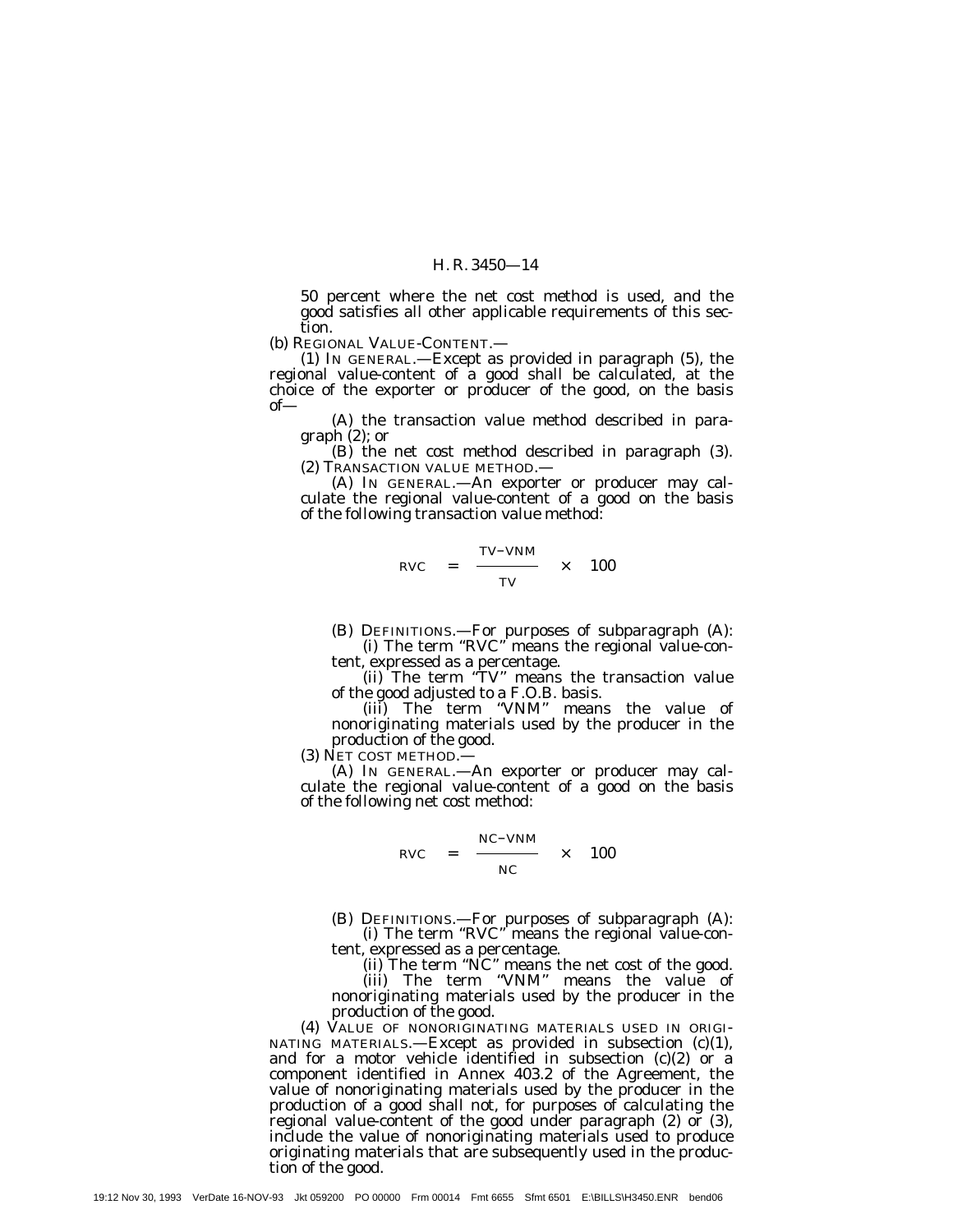(5) NET COST METHOD MUST BE USED IN CERTAIN CASES.— An exporter or producer shall calculate the regional valuecontent of a good solely on the basis of the net cost method described in paragraph (3), if—

(A) there is no transaction value for the good;

(B) the transaction value of the good is unacceptable under Article 1 of the Customs Valuation Code;

(C) the good is sold by the producer to a related person and the volume, by units of quantity, of sales of identical or similar goods to related persons during the six-month period immediately preceding the month in which the good is sold exceeds 85 percent of the producer's total sales of such goods during that period;

(D) the good is—

(i) a motor vehicle provided for in heading 8701 or 8702, subheadings 8703.21 through 8703.90, or heading 8704, 8705, or 8706;

(ii) identified in Annex 403.1 or 403.2 of the Agreement and is for use in a motor vehicle provided for in heading 8701 or 8702, subheadings 8703.21 through 8703.90, or heading 8704, 8705, or 8706;

(iii) provided for in subheadings 6401.10 through 6406.10; or

(iv) a word processing machine provided for in subheading 8469.10.00;

(E) the exporter or producer chooses to accumulate the regional value-content of the good in accordance with subsection (d); or

(F) the good is designated as an intermediate material under paragraph (10) and is subject to a regional valuecontent requirement.

(6) NET COST METHOD ALLOWED FOR ADJUSTMENTS.—If an exporter or producer of a good calculates the regional valuecontent of the good on the basis of the transaction value method and a NAFTA country subsequently notifies the exporter or producer, during the course of a verification conducted in accordance with chapter 5 of the Agreement, that the transaction value of the good or the value of any material used in the production of the good must be adjusted or is unacceptable under Article 1 of the Customs Valuation Code, the exporter or producer may calculate the regional value-content of the good on the basis of the net cost method.

 $(7)$  REVIEW OF ADJUSTMENT.—Nothing in paragraph  $(6)$  shall be construed to prevent any review or appeal available in accordance with article 510 of the Agreement with respect to an adjustment to or a rejection of—

(A) the transaction value of a good; or

(B) the value of any material used in the production of a good.

(8) CALCULATING NET COST.—The producer may, consistent with regulations implementing this section, calculate the net cost of a good under paragraph  $(3)$ , by-

(A) calculating the total cost incurred with respect to all goods produced by that producer, subtracting any sales promotion, marketing and after-sales service costs, royalties, shipping and packing costs, and nonallowable interest costs that are included in the total cost of all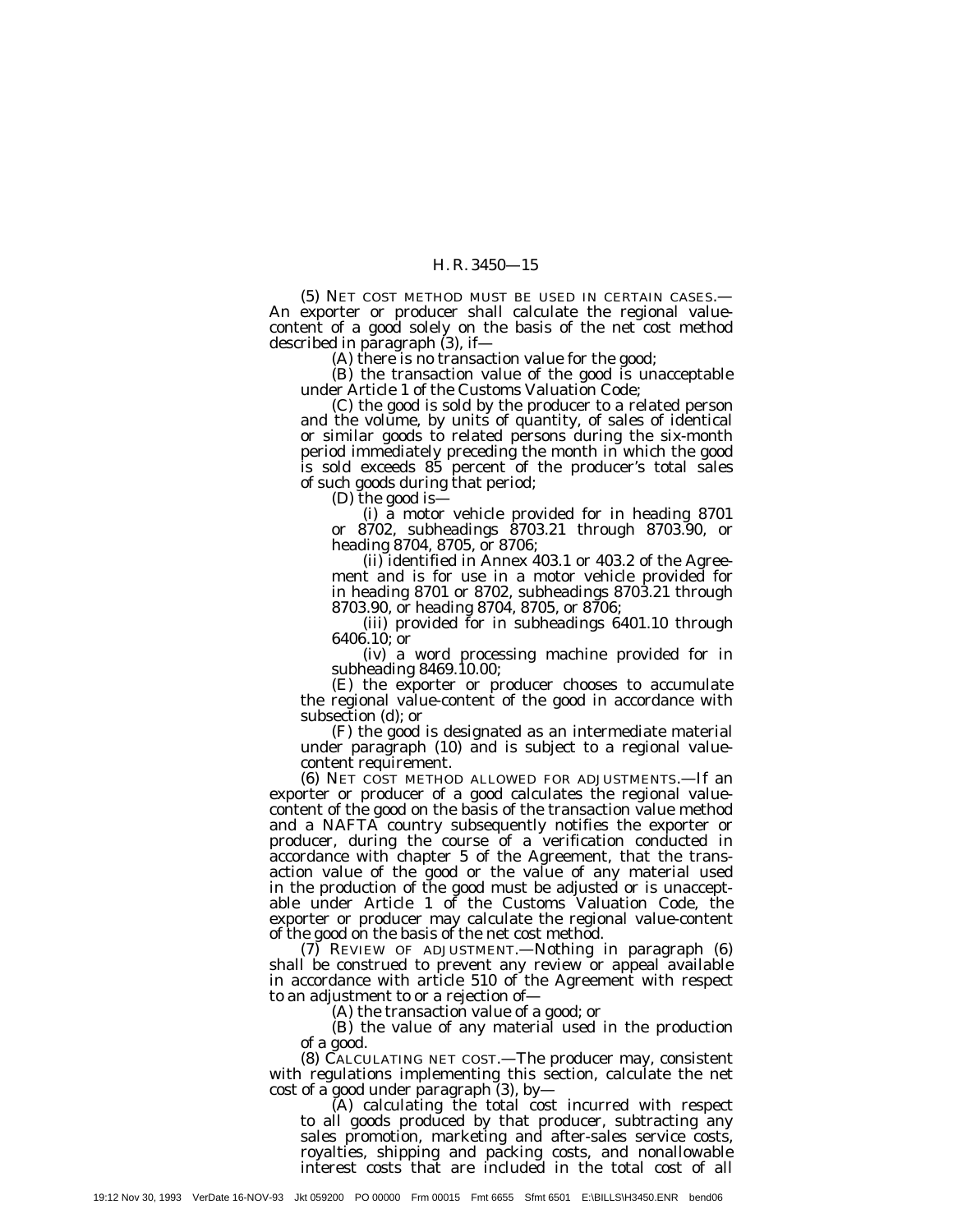such goods, and reasonably allocating the resulting net cost of those goods to the good;

(B) calculating the total cost incurred with respect to all goods produced by that producer, reasonably allocating the total cost to the good, and subtracting any sales promotion, marketing and after-sales service costs, royalties, shipping and packing costs, and nonallowable interest costs that are included in the portion of the total cost allocated to the good; or

(C) reasonably allocating each cost that is part of the total cost incurred with respect to the good so that the aggregate of these costs does not include any sales promotion, marketing and after-sales service costs, royalties, shipping and packing costs, or nonallowable interest costs.

(9) VALUE OF MATERIAL USED IN PRODUCTION.—Except as provided in paragraph (11), the value of a material used in the production of a good—

(A) shall—

(i) be the transaction value of the material determined in accordance with Article 1 of the Customs Valuation Code; or

(ii) in the event that there is no transaction value or the transaction value of the material is unacceptable under Article 1 of the Customs Valuation Code, be determined in accordance with Articles 2 through 7 of the Customs Valuation Code; and

(B) if not included under clause (i) or (ii) of subparagraph (A), shall include—

(i) freight, insurance, packing, and all other costs incurred in transporting the material to the location of the producer;

(ii) duties, taxes, and customs brokerage fees paid on the material in the territory of one or more of the NAFTA countries; and

(iii) the cost of waste and spoilage resulting from the use of the material in the production of the good, less the value of renewable scrap or by-product.

(10) INTERMEDIATE MATERIAL.—Except for goods described in subsection (c)(1), any self-produced material, other than a component identified in Annex 403.2 of the Agreement, that is used in the production of a good may be designated by the producer of the good as an intermediate material for the purpose of calculating the regional value-content of the good under paragraph (2) or (3); provided that if the intermediate material is subject to a regional value-content requirement, no other self-produced material that is subject to a regional value-content requirement and is used in the production of the intermediate material may be designated by the producer as an intermediate material.

(11) VALUE OF INTERMEDIATE MATERIAL.—The value of an intermediate material shall be—

(A) the total cost incurred with respect to all goods produced by the producer of the good that can be reasonably allocated to the intermediate material; or

(B) the aggregate of each cost that is part of the total cost incurred with respect to the intermediate material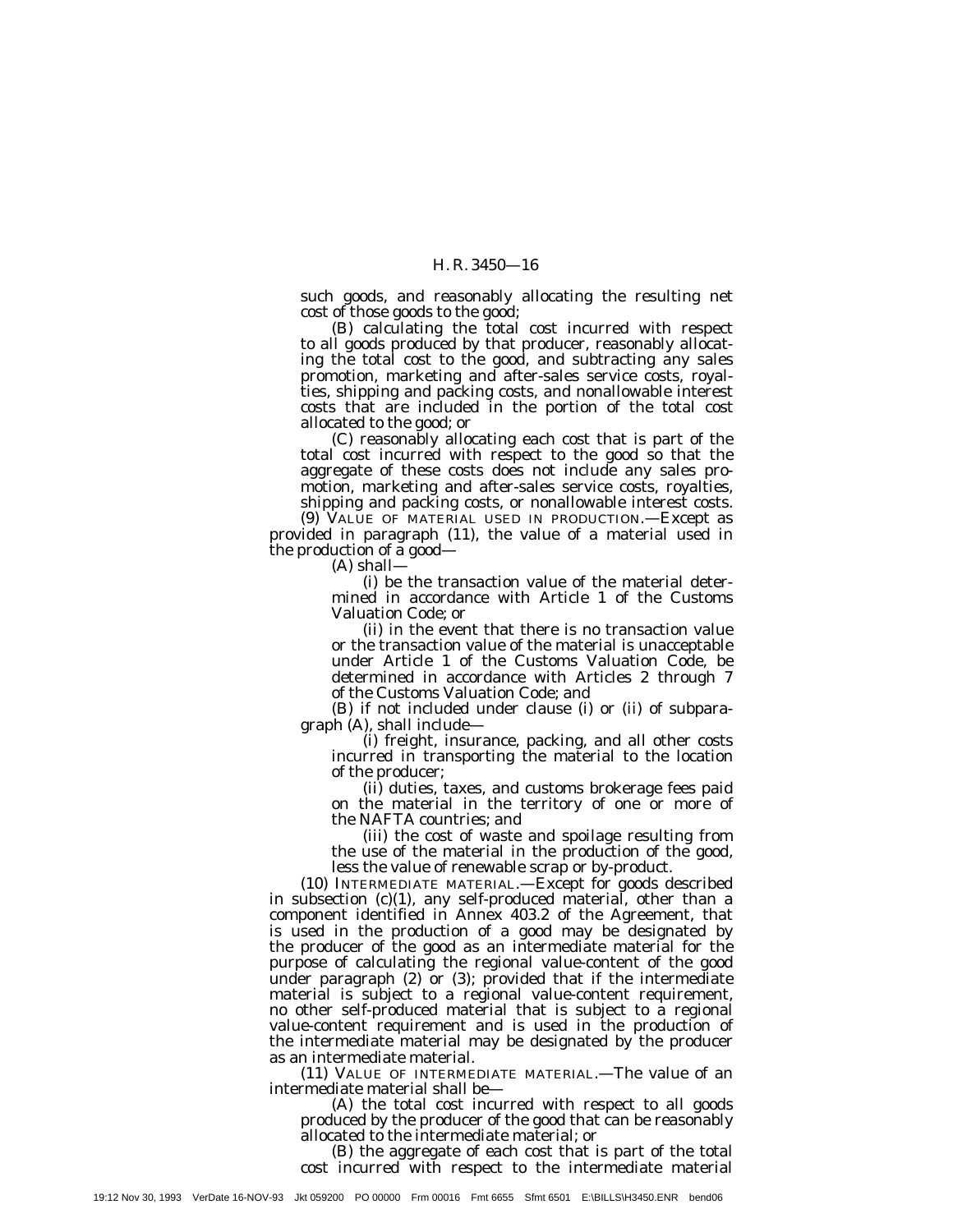that can be reasonably allocated to that intermediate material.

(12) INDIRECT MATERIAL.—The value of an indirect material shall be based on the Generally Accepted Accounting Principles applicable in the territory of the NAFTA country in which the good is produced.

(c) AUTOMOTIVE GOODS.—

(1) PASSENGER VEHICLES AND LIGHT TRUCKS, AND THEIR AUTOMOTIVE PARTS.—For purposes of calculating the regional value-content under the net cost method for—

(A) a good that is a motor vehicle for the transport of 15 or fewer persons provided for in subheading 8702.10.00 or 8702.90.00, or a motor vehicle provided for in subheadings 8703.21 through 8703.90, or subheading 8704.21 or 8704.31, or

(B) a good provided for in the tariff provisions listed in Annex 403.1 of the Agreement, that is subject to a regional value-content requirement and is for use as original equipment in the production of a motor vehicle for the transport of 15 or fewer persons provided for in subheading 8702.10.00 or 8702.90.00, or a motor vehicle provided for in subheadings 8703.21 through 8703.90, or subheading 8704.21 or 8704.31,

the value of nonoriginating materials used by the producer in the production of the good shall be the sum of the values of all nonoriginating materials, determined in accordance with subsection  $(b)(9)$  at the time the nonoriginating materials are received by the first person in the territory of a NAFTA country who takes title to them, that are imported from outside the territories of the NAFTA countries under the tariff provisions listed in Annex 403.1 of the Agreement and are used in the production of the good or that are used in the production

of any material used in the production of the good. (2) OTHER VEHICLES AND THEIR AUTOMOTIVE PARTS.—For purposes of calculating the regional value-content under the net cost method for a good that is a motor vehicle provided for in heading 8701, subheading 8704.10, 8704.22, 8704.23, 8704.32, or 8704.90, or heading 8705 or 8706, a motor vehicle for the transport of 16 or more persons provided for in subheading 8702.10.00 or 8702.90.00, or a component identified in Annex 403.2 of the Agreement for use as original equipment in the production of the motor vehicle, the value of nonoriginating materials used by the producer in the production of the good shall be the sum of— $(A)$  for each material used by the producer listed in

Annex 403.2 of the Agreement, whether or not produced by the producer, at the choice of the producer and determined in accordance with subsection (b), either-

(i) the value of such material that is nonoriginating, or

(ii) the value of nonoriginating materials used in the production of such material; and

(B) the value of any other nonoriginating material used by the producer that is not listed in Annex 403.2 of the Agreement determined in accordance with subsection (b).

(3) AVERAGING PERMITTED.—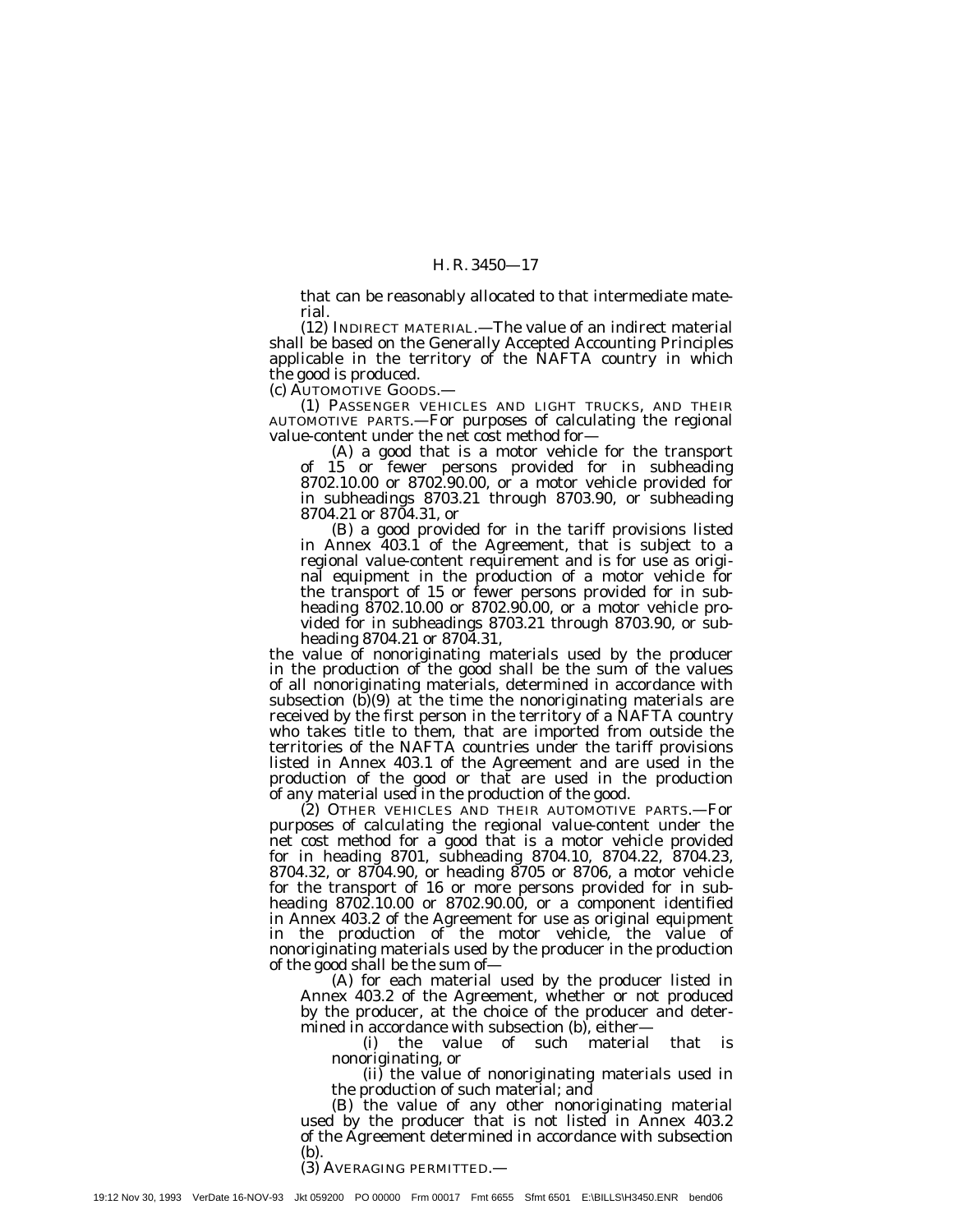(A) IN GENERAL.—For purposes of calculating the regional value-content of a motor vehicle described in paragraph (1) or (2), the producer may average its calculation over its fiscal year, using any of the categories described in subparagraph (B), on the basis of either all motor vehicles in the category or on the basis of only the motor vehicles in the category that are exported to the territory of one or more of the other NAFTA countries.

(B) CATEGORY DESCRIBED.—A category is described in this subparagraph if it is—

(i) the same model line of motor vehicles in the same class of vehicles produced in the same plant in the territory of a NAFTA country;

(ii) the same class of motor vehicles produced in the same plant in the territory of a NAFTA country;

(iii) the same model line of motor vehicles produced in the territory of a NAFTA country; or

(iv) if applicable, the basis set out in Annex 403.3 of the Agreement.

(4) ANNEX 403.1 AND ANNEX 403.2.—For purposes of calculating the regional value-content for any or all goods provided for in a tariff provision listed in Annex 403.1 of the Agreement, or a component or material identified in Annex 403.2 of the Agreement, produced in the same plant, the producer of the good may—

(A) average its calculation—

(i) over the fiscal year of the motor vehicle producer

(ii) over any quarter or month; or

(iii) over its fiscal year, if the good is sold as

an aftermarket part;<br>(B) calculate the average referred to in subparagraph (A) separately for any or all goods sold to one or more motor vehicle producers; or

(C) with respect to any calculation under this para- graph, make a separate calculation for goods that are

exported to the territory of one or more NAFTA countries.<br>(5) PHASE-IN OF REGIONAL VALUE-CONTENT REQUIREMENT.— Notwithstanding Annex 401 of the Agreement, and except as provided in paragraph (6), the regional value-content requirement shall be—

(A) for a producer's fiscal year beginning on the day closest to January 1, 1998, and thereafter, 56 percent calculated under the net cost method, and for a producer's fiscal year beginning on the day closest to January 1, 2002, and thereafter, 62.5 percent calculated under the net cost method, for—

(i) a good that is a motor vehicle for the transport of 15 or fewer persons provided for in subheading 8702.10.00 or 8702.90.00, or a motor vehicle provided for in subheadings 8703.21 through 8703.90, or subheading 8704.21 or 8704.31; and

(ii) a good provided for in heading 8407 or 8408, or subheading 8708.40, that is for use in a motor vehicle identified in clause (i); and

(B) for a producer's fiscal year beginning on the day closest to January 1, 1998, and thereafter, 55 percent cal-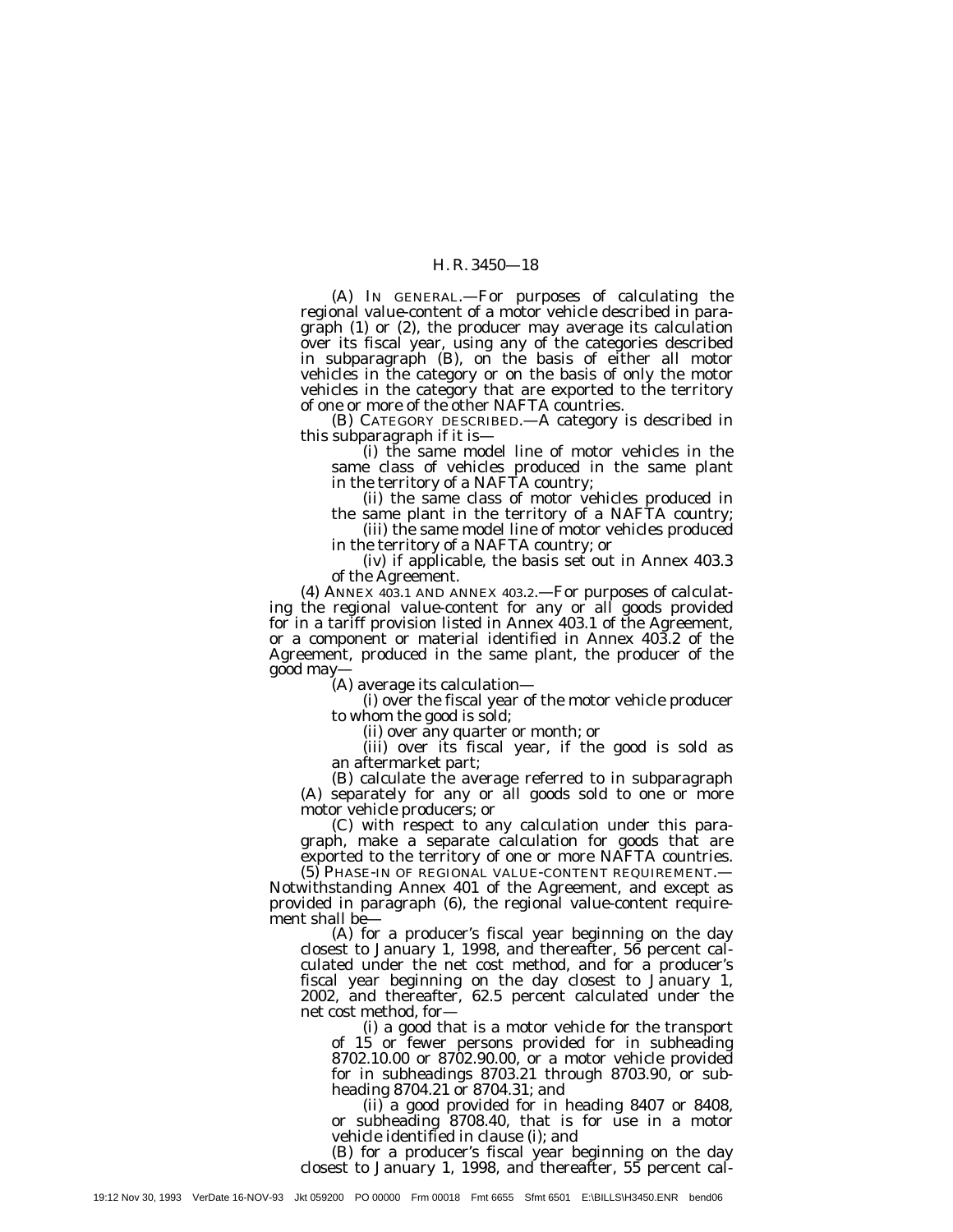culated under the net cost method, and for a producer's fiscal year beginning on the day closest to January 1, 2002, and thereafter, 60 percent calculated under the net cost method, for—

(i) a good that is a motor vehicle provided for in heading 8701, subheading 8704.10, 8704.22, 8704.23, 8704.32, or 8704.90, or heading 8705 or 8706, or a motor vehicle for the transport of 16 or more persons provided for in subheading 8702.10.00 or 8702.90.00;

(ii) a good provided for in heading 8407 or 8408, or subheading 8708.40 that is for use in a motor vehicle identified in clause (i); and

(iii) except for a good identified in subparagraph (A)(ii) or a good provided for in subheadings 8482.10 through 8482.80, or subheading 8483.20 or 8483.30, a good identified in Annex 403.1 of the Agreement that is subject to a regional value-content requirement and is for use in a motor vehicle identified in subparagraph  $(A)(i)$  or  $(B)(i)$ .

(6) NEW AND REFITTED PLANTS.—The regional value-content requirement for a motor vehicle identified in paragraph (1) or  $(2)$  shall be-

(A) 50 percent for 5 years after the date on which the first motor vehicle prototype is produced in a plant by a motor vehicle assembler, if—

(i) it is a motor vehicle of a class, or marque, or, except for a motor vehicle identified in paragraph (2), size category and underbody, not previously produced by the motor vehicle assembler in the territory of any of the NAFTA countries;

 $\begin{array}{c} \text{(ii) the plant consists of a new building in which} \\ \text{the motor vehicle is assembled; and} \\ \text{(iii) the plant contains substantially all new} \end{array}$ 

machinery that is used in the assembly of the motor vehicle; or

(B) 50 percent for 2 years after the date on which the first motor vehicle prototype is produced at a plant following a refit, if it is a motor vehicle of a class, or marque, or, except for a motor vehicle identified in paragraph (2), size category and underbody, different from that assembled by the motor vehicle assembler in the plant before the refit.

(7) ELECTION FOR CERTAIN VEHICLES FROM CANADA.—In the case of goods provided for in subheadings 8703.21 through 8703.90, or subheading 8704.21 or 8704.31, exported from Canada directly to the United States, and entered on or after January 1, 1989, and before the date of entry into force of the Agreement between the United States and Canada, an importer may elect to use the rules of origin set out in this section in lieu of the rules of origin contained in section 202 of the United States-Canada Free-Trade Agreement Implementation Act of 1988 (19 U.S.C. 2112 note) and may elect to use the method for calculating the value of nonoriginating materials established in article 403(2) of the Agreement in lieu of the method established in article 403(1) of the Agreement for purposes of determining eligibility for preferential duty treatment under the United States-Canada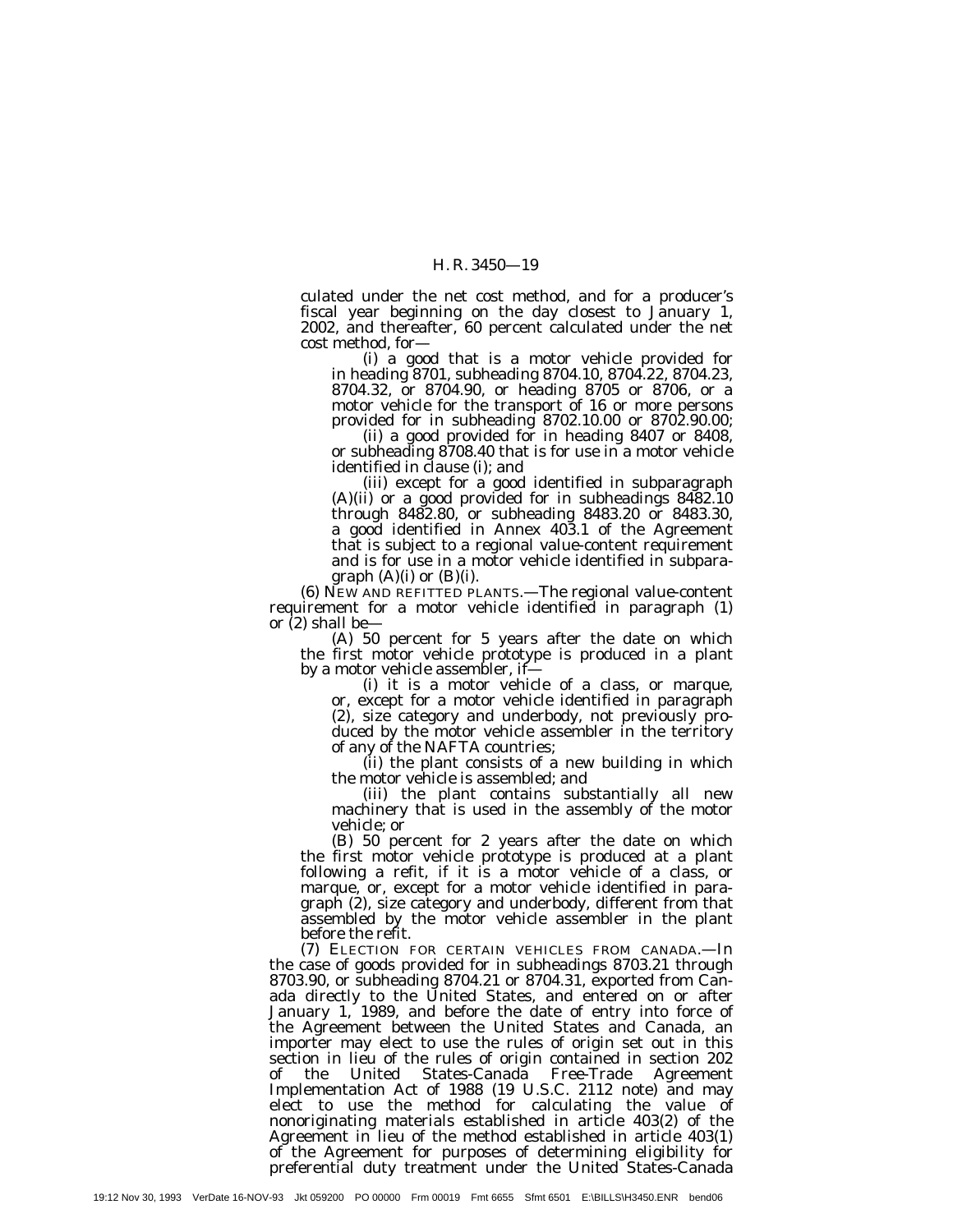Free-Trade Agreement. Any election under this paragraph shall be made in writing to the Customs Service not later than the date that is 180 days after the date of entry into force of the Agreement between the United States and Canada. Any such election may be made only if the liquidation of such entry has not become final. For purposes of averaging the calculation of regional value-content for the goods covered by such entry, where the producer's 1989–1990 fiscal year began after January 1, 1989, the producer may include the period between January 1, 1989, and the beginning of its first fiscal year after January 1, 1989, as part of fiscal year 1989–1990. (d) ACCUMULATION.—

(1) DETERMINATION OF ORIGINATING GOOD.—For purposes of determining whether a good is an originating good, the production of the good in the territory of one or more of the NAFTA countries by one or more producers shall, at the choice of the exporter or producer of the good, be considered to have been performed in the territory of any of the NAFTA countries by that exporter or producer, if—

(A) all nonoriginating materials used in the production of the good undergo an applicable tariff classification change set out in Annex 401 of the Agreement;

(B) the good satisfies any applicable regional valuecontent requirement; and

(C) the good satisfies all other applicable requirements of this section.

The requirements of subparagraphs (A) and (B) must be satisfied entirely in the territory of one or more of the NAFTA countries.

(2) TREATMENT AS SINGLE PRODUCER.—For purposes of subsection (b)(10), the production of a producer that chooses to accumulate its production with that of other producers under paragraph (1) shall be treated as the production of a single producer.<br>(e) DE MINIMIS AMOUNTS OF NONORIGINATING MATERIALS.-

(1) IN GENERAL.—Except as provided in paragraphs (3), (4), (5), and (6), a good shall be considered to be an originating good if—

good if—(A) the value of all nonoriginating materials used in the production of the good that do not undergo an applicable change in tariff classification (set out in Annex 401 of the Agreement) is not more than 7 percent of the transaction value of the good, adjusted to a F.O.B. basis, or

(B) where the transaction value of the good is unacceptable under Article 1 of the Customs Valuation Code, the value of all such nonoriginating materials is not more than 7 percent of the total cost of the good,

provided that the good satisfies all other applicable requirements of this section and, if the good is subject to a regional value-content requirement, the value of such nonoriginating materials is taken into account in calculating the regional value-content of the good.

(2) GOODS NOT SUBJECT TO REGIONAL VALUE-CONTENT REQUIREMENT.—A good that is otherwise subject to a regional value-content requirement shall not be required to satisfy such requirement if—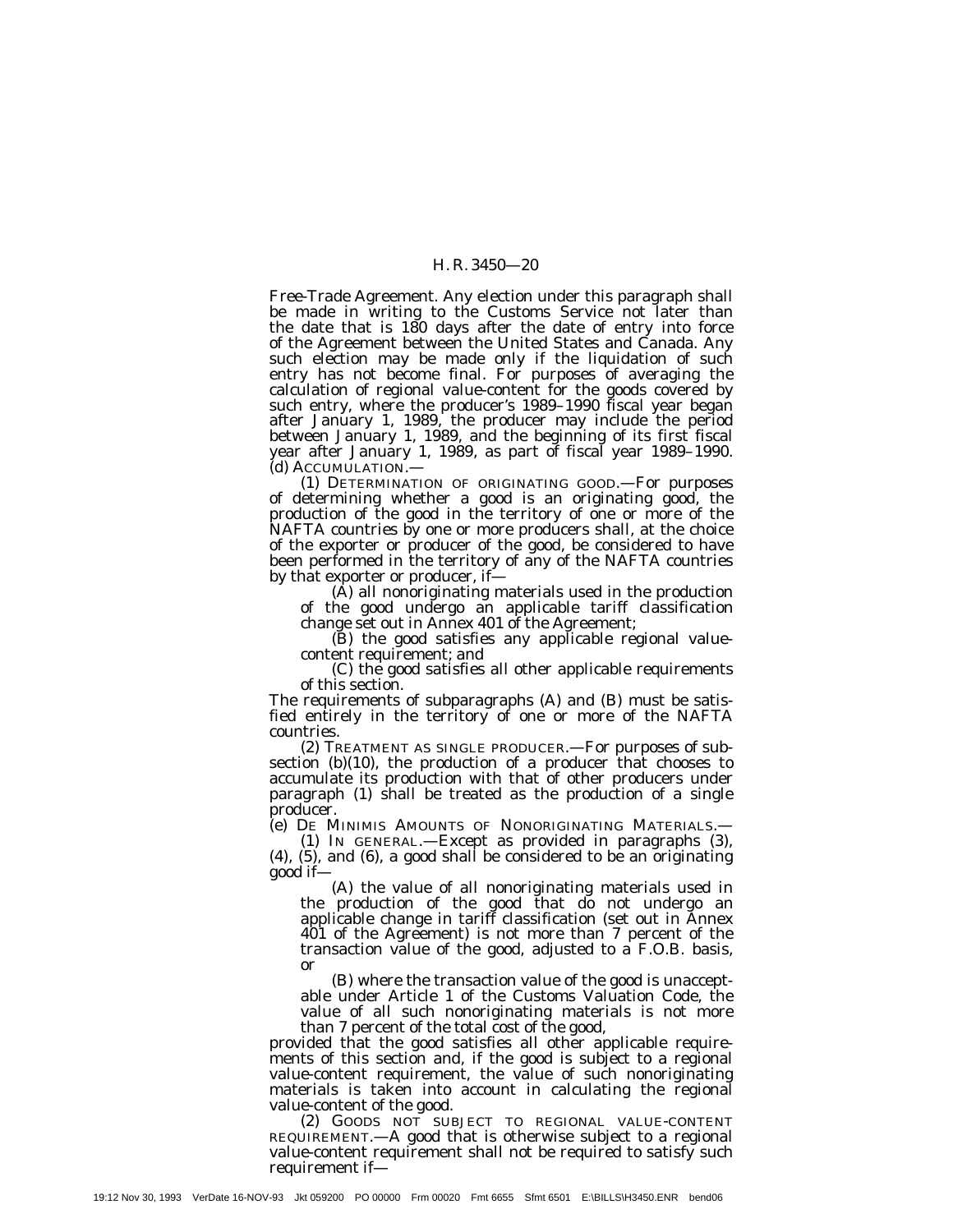(A)(i) the value of all nonoriginating materials used in the production of the good is not more than 7 percent of the transaction value of the good, adjusted to a F.O.B. basis; or

(ii) where the transaction value of the good is unacceptable under Article 1 of the Customs Valuation Code, the value of all nonoriginating materials is not more than 7 percent of the total cost of the good; and

(B) the good satisfies all other applicable requirements of this section.

(3) DAIRY PRODUCTS, ETC.—Paragraph (1) does not apply to—

(A) a nonoriginating material provided for in chapter 4 of the HTS or a dairy preparation containing over 10 percent by weight of milk solids provided for in subheading 1901.90.30, 1901.90.40, or 1901.90.80 that is used in the production of a good provided for in chapter 4 of the HTS;

(B) a nonoriginating material provided for in chapter 4 of the HTS or a dairy preparation containing over 10 percent by weight of milk solids provided for in subheading 1901.90.30, 1901.90.40, or 1901.90.80 that is used in the production of—

(i) preparations for infants containing over 10 percent by weight of milk solids provided for in subheading 1901.10.00;

(ii) mixes and doughs, containing over 25 percent by weight of butterfat, not put up for retail sale, provided for in subheading 1901.20.00;

(iii) a dairy preparation containing over 10 percent by weight of milk solids provided for in subheading 1901.90.30, 1901.90.40, or 1901.90.80;

(iv) a good provided for in heading 2105 or subheading 2106.90.05, or preparations containing over 10 percent by weight of milk solids provided for in subheading 2106.90.15, 2106.90.40, 2106.90.50, or 2106.90.65;

(v) a good provided for in subheading 2202.90.10 or 2202.90.20; or

(vi) animal feeds containing over 10 percent by weight of milk solids provided for in subheading 2309.90.30;

(C) a nonoriginating material provided for in heading 0805 or subheadings 2009.11 through 2009.30 that is used in the production of—

(i) a good provided for in subheadings 2009.11 through 2009.30, or subheading 2106.90.16, or concentrated fruit or vegetable juice of any single fruit or vegetable, fortified with minerals or vitamins, provided for in subheading 2106.90.19; or

(ii) a good provided for in subheading 2202.90.30 or 2202.90.35, or fruit or vegetable juice of any single fruit or vegetable, fortified with minerals or vitamins, provided for in subheading 2202.90.36;

(D) a nonoriginating material provided for in chapter 9 of the HTS that is used in the production of instant coffee, not flavored, provided for in subheading 2101.10.20;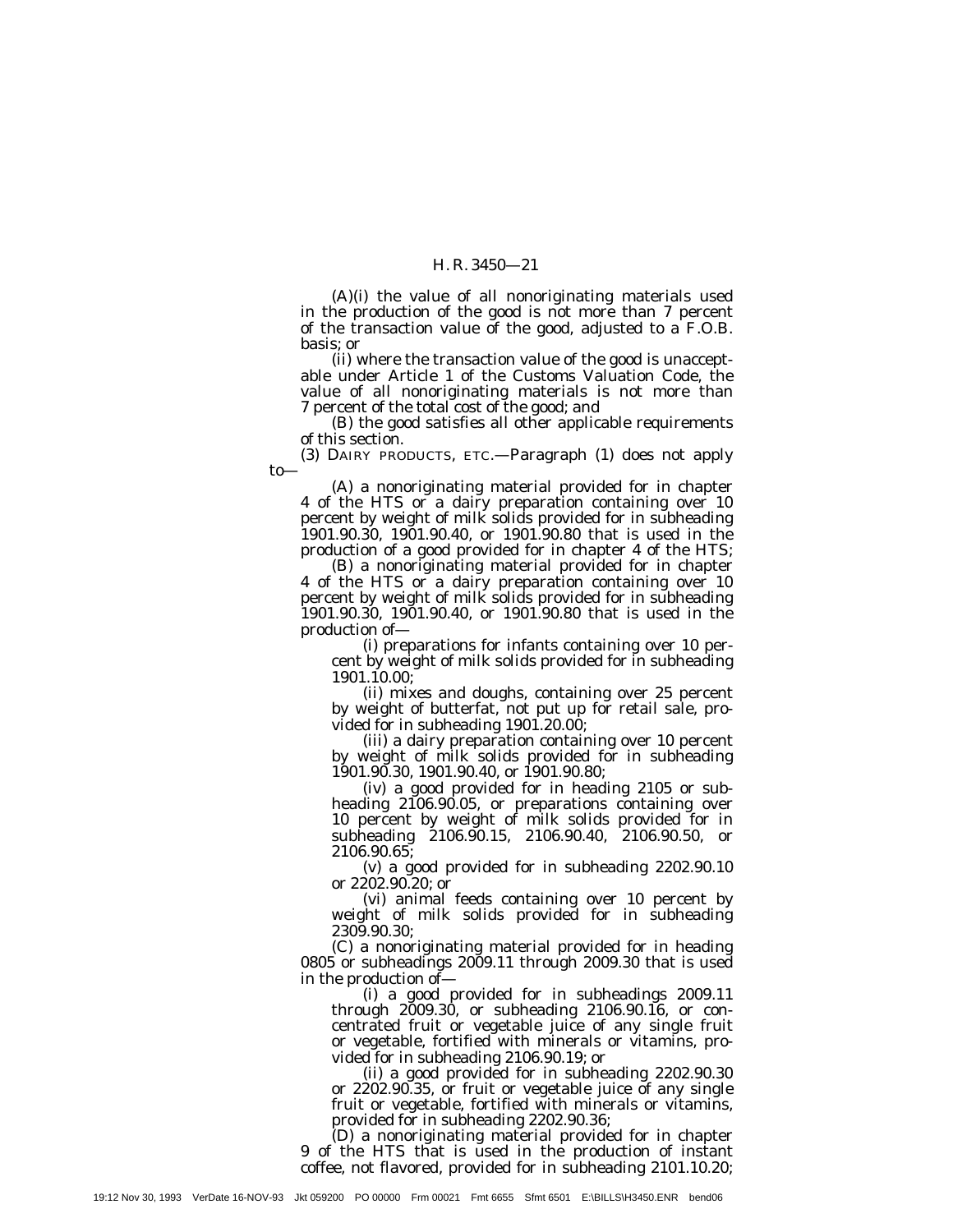(E) a nonoriginating material provided for in chapter 15 of the HTS that is used in the production of a good provided for in headings 1501 through 1508, or heading 1512, 1514, or 1515;

(F) a nonoriginating material provided for in heading 1701 that is used in the production of a good provided for in headings 1701 through 1703;

(G) a nonoriginating material provided for in chapter 17 of the HTS or heading 1805 that is used in the production of a good provided for in subheading 1806.10;

(H) a nonoriginating material provided for in headings 2203 through 2208 that is used in the production of a good provided for in headings 2207 through 2208;

 $(I)$  a nonoriginating material used in the production of—

(i) a good provided for in subheading 7321.11.30;

(ii) a good provided for in subheading 8415.10, subheadings 8415.81 through 8415.83, subheadings 8418.10 through 8418.21, subheadings 8418.29 through 8418.40, subheading 8421.12 or 8422.11, subheadings 8450.11 through 8450.20, or subheadings 8451.21 through 8451.29;

(iii) trash compactors provided for in subheading 8479.89.60; or

(iv) a good provided for in subheading 8516.60.40; and

(J) a printed circuit assembly that is a nonoriginating material used in the production of a good where the applicable change in tariff classification for the good, as set out in Annex 401 of the Agreement, places restrictions on the use of such nonoriginating material.<br>(4) CERTAIN FRUIT JUICES.—Paragraph (1) does not apply

to a nonoriginating single juice ingredient provided for in head-<br>ing 2009 that is used in the production of—

(A) a good provided for in subheading 2009.90, or concentrated mixtures of fruit or vegetable juice, fortified with minerals or vitamins, provided for in subheading 2106.90.19; or<br>(B) mixtures of fruit or vegetable juices, fortified with

minerals or vitamins, provided for in subheading 2202.90.39.

(5) GOODS PROVIDED FOR IN CHAPTERS 1 THROUGH 27 OF THE HTS.—Paragraph (1) does not apply to a nonoriginating THE HTS.—Paragraph (1) does not apply to a nonoriginating material used in the production of a good provided for in chapters 1 through 27 of the HTS unless the nonoriginating material is provided for in a different subheading than the good for which origin is being determined under this section.

(6) GOODS PROVIDED FOR IN CHAPTERS 50 THROUGH 63 OF THE HTS.—A good provided for in chapters 50 through 63 of the HTS, that does not originate because certain fibers or yarns used in the production of the component of the good that determines the tariff classification of the good do not undergo an applicable change in tariff classification set out in Annex 401 of the Agreement, shall be considered to be a good that originates if the total weight of all such fibers or yarns in that component is not more than 7 percent of the total weight of that component.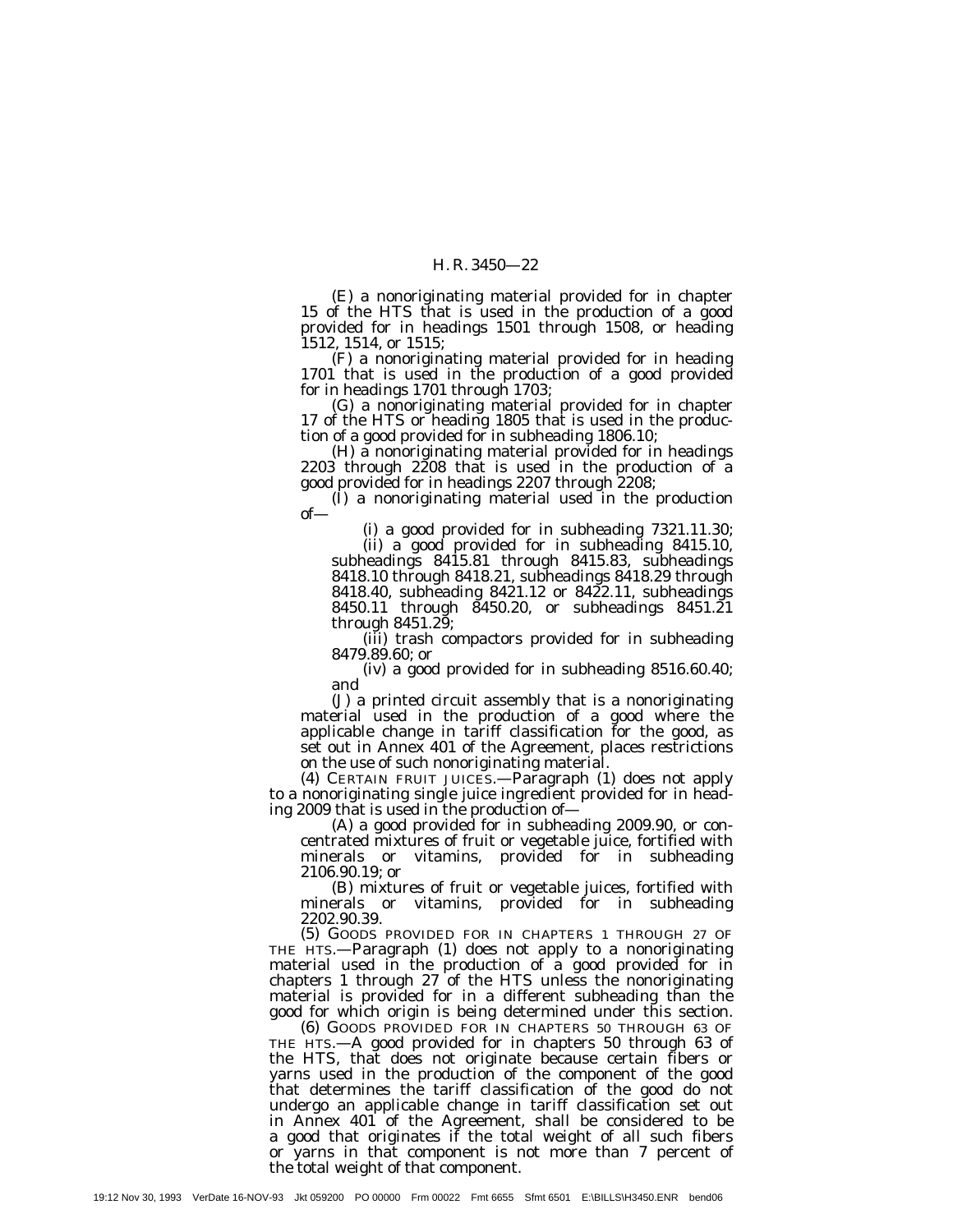(f) FUNGIBLE GOODS AND MATERIALS.—For purposes of determining whether a good is an originating good—

(1) if originating and nonoriginating fungible materials are used in the production of the good, the determination of whether the materials are originating need not be made through the identification of any specific fungible material, but may be determined on the basis of any of the inventory management methods set out in regulations implementing this section; and

(2) if originating and nonoriginating fungible goods are commingled and exported in the same form, the determination may be made on the basis of any of the inventory management methods set out in regulations implementing this section.

(g) ACCESSORIES, SPARE PARTS, OR TOOLS.—

(1) IN GENERAL.—Except as provided in paragraph (2), accessories, spare parts, or tools delivered with the good that form part of the good's standard accessories, spare parts, or tools shall—

(A) be considered as originating goods if the good is an originating good, and

(B) be disregarded in determining whether all the nonoriginating materials used in the production of the good undergo an applicable change in tariff classification set out in Annex 401 of the Agreement.

(2) CONDITIONS.—Paragraph (1) shall apply only if—

(A) the accessories, spare parts, or tools are not invoiced separately from the good;

(B) the quantities and value of the accessories, spare parts, or tools are customary for the good; and

 $(C)$  in any case in which the good is subject to a regional value-content requirement, the value of the accessories, spare parts, or tools are taken into account as originating or nonoriginating materials, as the case may be,

in calculating the regional value-content of the good. (h) INDIRECT MATERIALS.—An indirect material shall be consid-(h) INDIRECT MATERIALS.—An indirect material shall be considered to be an originating material without regard to where it is produced.<br>(i) PACKAGING MATERIALS AND CONTAINERS FOR RETAIL SALE.—

Packaging materials and containers in which a good is packaged for retail sale, if classified with the good, shall be disregarded in determining whether all the nonoriginating materials used in the production of the good undergo an applicable change in tariff classification set out in Annex 401 of the Agreement. If the good is subject to a regional value-content requirement, the value of such packaging materials and containers shall be taken into account as originating or nonoriginating materials, as the case may be, in calculating the regional value-content of the good.

(j) PACKING MATERIALS AND CONTAINERS FOR SHIPMENT.—Packing materials and containers in which a good is packed for shipment shall be disregarded—

(1) in determining whether the nonoriginating materials used in the production of the good undergo an applicable change in tariff classification set out in Annex 401 of the Agreement; and

(2) in determining whether the good satisfies a regional value-content requirement.

(k) TRANSSHIPMENT.—A good shall not be considered to be an originating good by reason of having undergone production that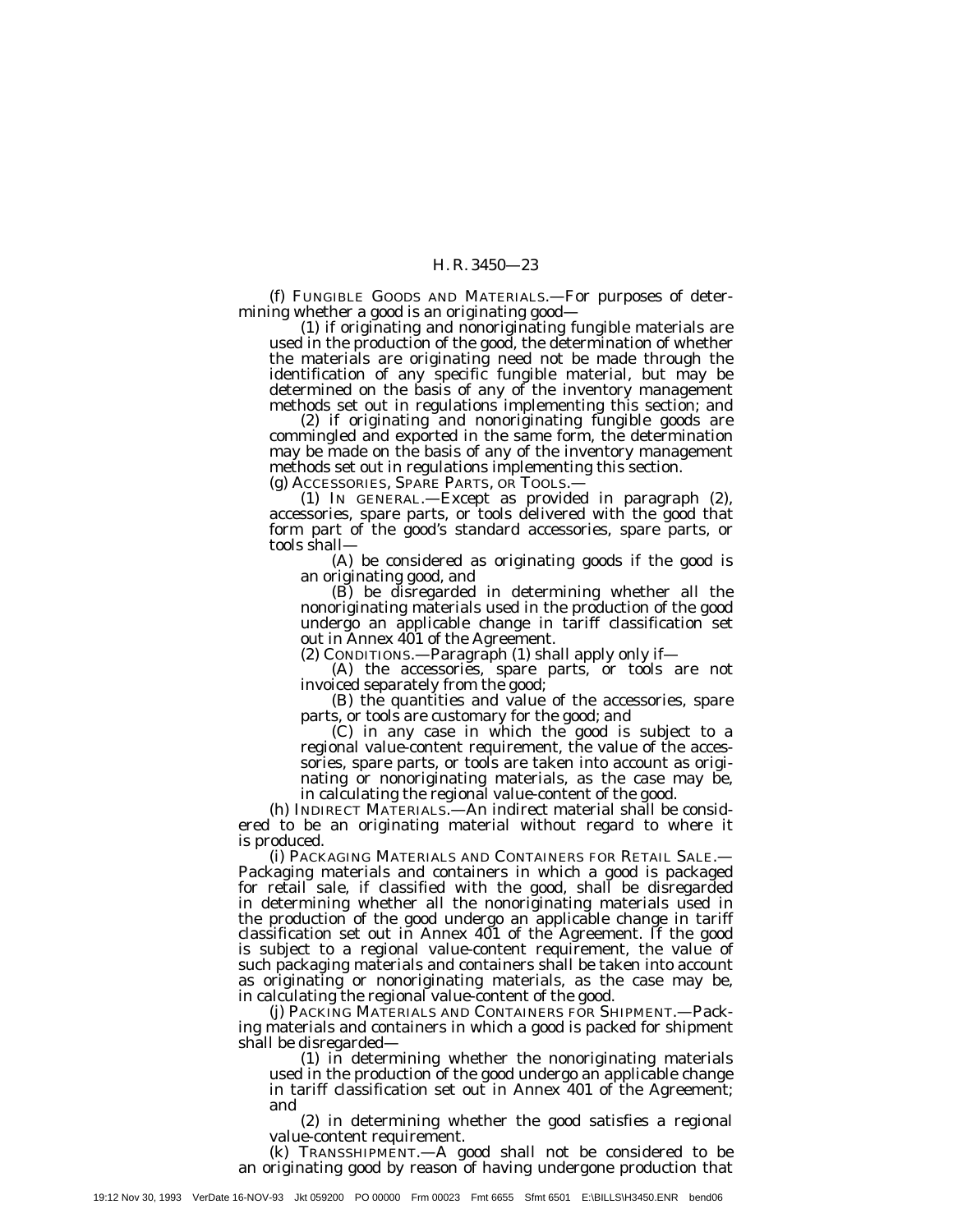satisfies the requirements of subsection (a) if, subsequent to that production, the good undergoes further production or any other operation outside the territories of the NAFTA countries, other than unloading, reloading, or any other operation necessary to preserve it in good condition or to transport the good to the territory of a NAFTA country.

(l) NONQUALIFYING OPERATIONS.—A good shall not be considered to be an originating good merely by reason of—

(1) mere dilution with water or another substance that does not materially alter the characteristics of the good; or

(2) any production or pricing practice with respect to which it may be demonstrated, by a preponderance of evidence, that the object was to circumvent this section.

(m) INTERPRETATION AND APPLICATION.—For purposes of this section:

(1) The basis for any tariff classification is the HTS.

(2) Except as otherwise expressly provided, whenever in this section there is a reference to a heading or subheading such reference shall be a reference to a heading or subheading of the HTS.

(3) In applying subsection (a)(4), the determination of whether a heading or subheading under the HTS provides for and specifically describes both a good and its parts shall be made on the basis of the nomenclature of the heading or subheading, the rules of interpretation, or notes of the HTS.

(4) In applying the Customs Valuation Code—

(A) the principles of the Customs Valuation Code shall apply to domestic transactions, with such modifications as may be required by the circumstances, as would apply to international transactions;

(B) the provisions of this section shall take precedence over the Customs Valuation Code to the extent of any difference; and

(C) the definitions in subsection (o) shall take precedence over the definitions in the Customs Valuation Code to the extent of any difference.

(5) All costs referred to in this section shall be recorded and maintained in accordance with the Generally Accepted Accounting Principles applicable in the territory of the NAFTA country in which the good is produced.

(n) ORIGIN OF AUTOMATIC DATA PROCESSING GOODS.—Notwithstanding any other provision of this section, when the NAFTA countries apply the most-favored-nation rate of duty described in paragraph 1 of section A of Annex 308.1 of the Agreement to a good provided for under the tariff provisions set out in Table 308.1.1 of such Annex, the good shall, upon importation from a NAFTA country, be deemed to originate in the territory of a NAFTA country for purposes of this section.

(o) SPECIAL RULE FOR CERTAIN AGRICULTURAL PRODUCTS.— Notwithstanding any other provision of this section, for purposes of applying a rate of duty to a good provided for in—

(1) heading 1202 that is exported from the territory of Mexico, if the good is not wholly obtained in the territory of Mexico,

(2) subheading 2008.11 that is exported from the territory of Mexico, if any material provided for in heading 1202 used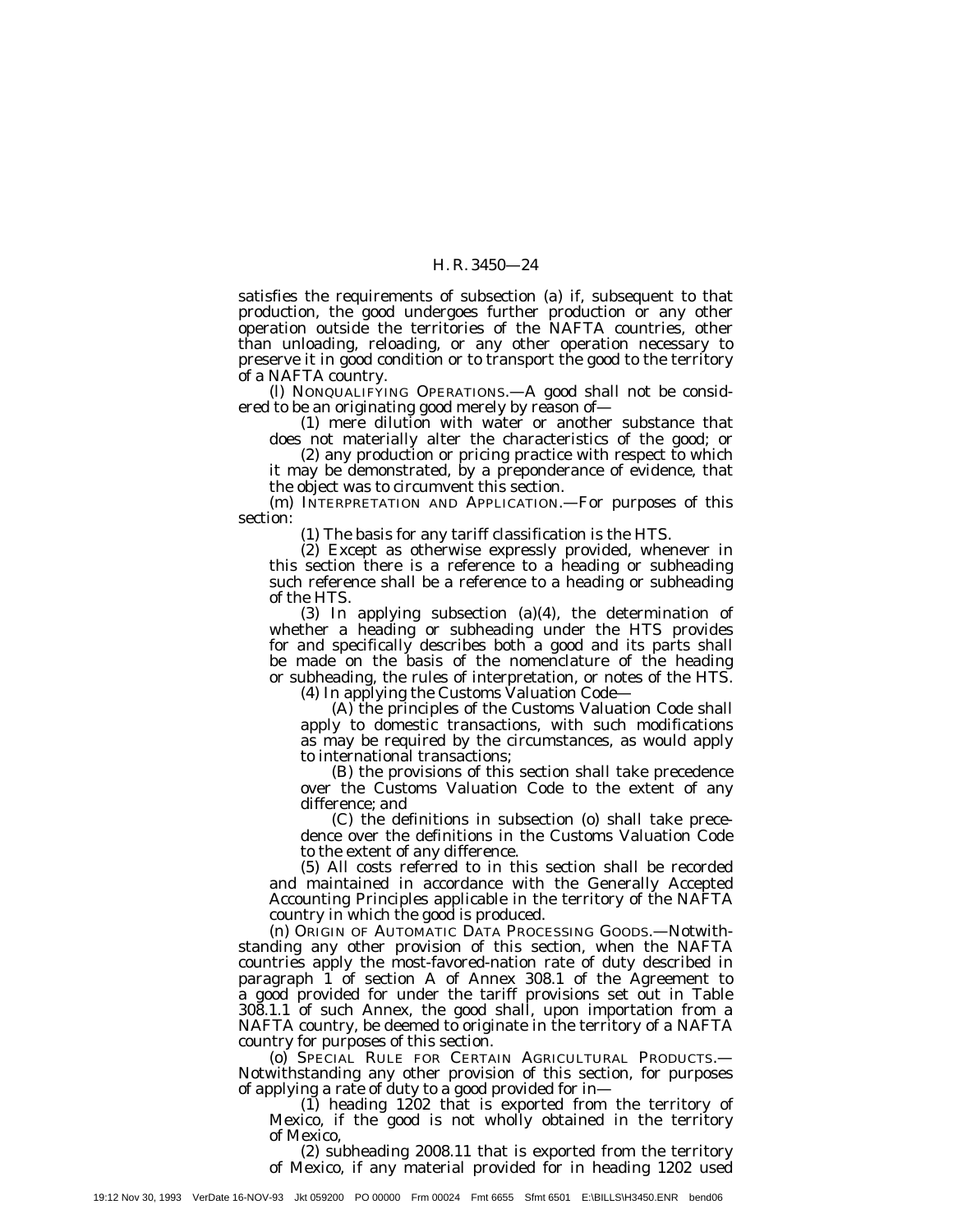in the production of that good is not wholly obtained in the territory of Mexico, or

(3) subheading 1806.10.42 or 2106.90.12 that is exported from the territory of Mexico, if any material provided for in subheading 1701.99 used in the production of that good is not a qualifying good,

such good shall be treated as a nonoriginating good and, for purposes of this subsection, the terms ''qualifying good'' and ''wholly obtained in the territory of'' have the meaning given such terms in paragraph 26 of section A of Annex 703.2 of the Agreement. (p) DEFINITIONS.—For purposes of this section—

(1) CLASS OF MOTOR VEHICLES.—The term ''class of motor vehicles'' means any one of the following categories of motor vehicles:

(A) Motor vehicles provided for in subheading 8701.20, subheading 8704.10, 8704.22, 8704.23, 8704.32, or 8704.90, or heading 8705 or 8706, or motor vehicles designed for the transport of 16 or more persons provided for in subheading 8702.10.00 or 8702.90.00.

(B) Motor vehicles provided for in subheading 8701.10, or subheadings 8701.30 through 8701.90.

(C) Motor vehicles for the transport of 15 or fewer persons provided for in subheading 8702.10.00 or 8702.90.00, or motor vehicles provided for in subheading 8704.21 or 8704.31.

(D) Motor vehicles provided for in subheadings 8703.21 through 8703.90.

(2) CUSTOMS VALUATION CODE.—The term ''Customs Valuation Code'' means the Agreement on Implementation of Article VII of the General Agreement on Tariffs and Trade, including its interpretative notes.

 $(3)$   $\dot{F}$ .O.B.—The term "F.O.B." means free on board, regardless of the mode of transportation, at the point of direct shipment by the seller to the buyer.

(4) FUNGIBLE GOODS AND FUNGIBLE MATERIALS.—The terms ''fungible goods'' and ''fungible materials'' mean goods or materials that are interchangeable for commercial purposes and whose properties are essentially identical.

(5) GENERALLY ACCEPTED ACCOUNTING PRINCIPLES.—The term ''Generally Accepted Accounting Principles'' means the recognized consensus or substantial authoritative support in the territory of a NAFTA country with respect to the recording of revenues, expenses, costs, assets and liabilities, disclosure of information, and preparation of financial statements. These standards may be broad guidelines of general application as well as detailed standards, practices, or procedures.

(6) GOODS WHOLLY OBTAINED OR PRODUCED ENTIRELY IN THE TERRITORY OF ONE OR MORE OF THE NAFTA COUNTRIES.— The term ''goods wholly obtained or produced entirely in the territory of one or more of the NAFTA countries'' means—

(A) mineral goods extracted in the territory of one or more of the NAFTA countries;

(B) vegetable goods harvested in the territory of one or more of the NAFTA countries;

(C) live animals born and raised in the territory of one or more of the NAFTA countries;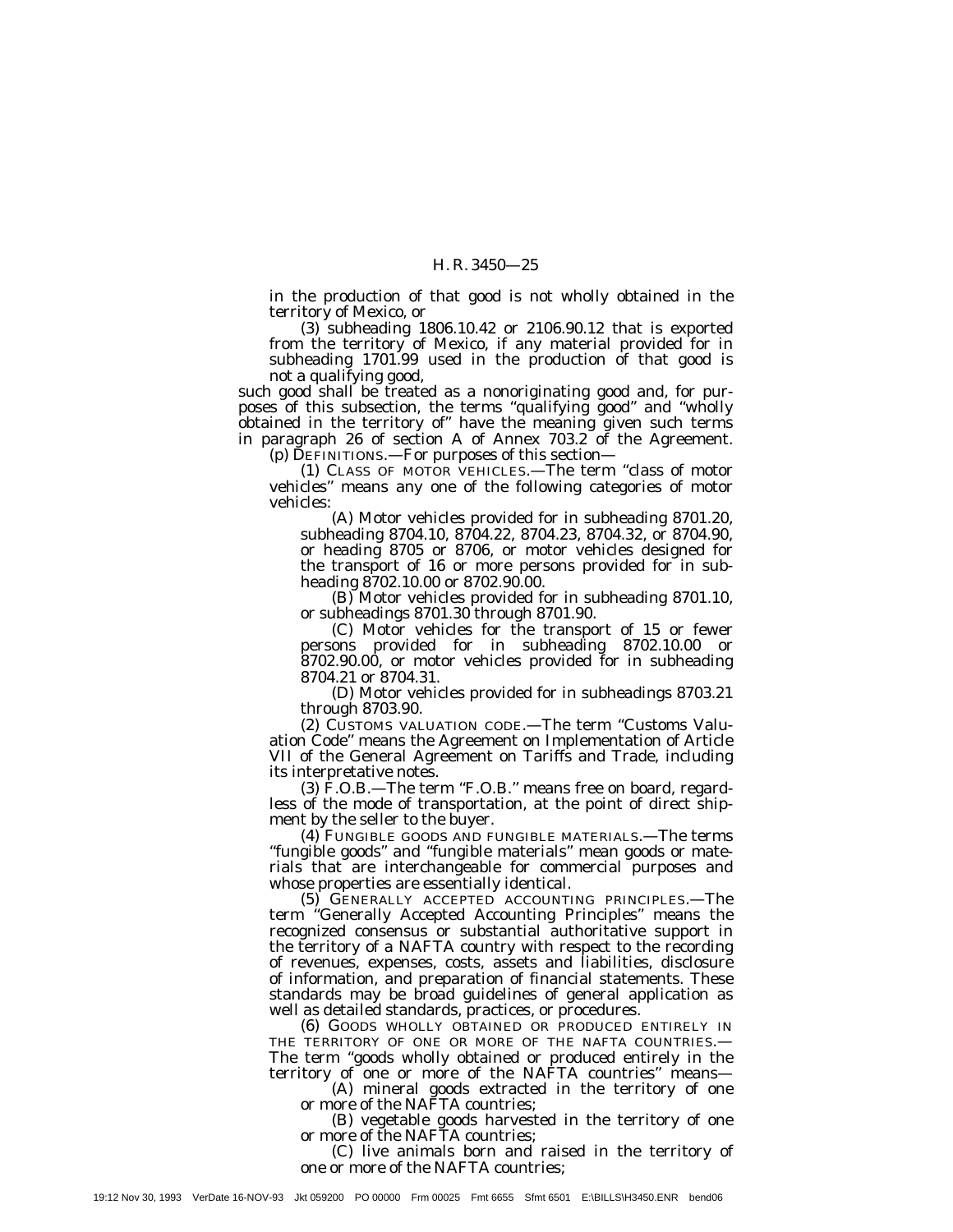(D) goods obtained from hunting, trapping, or fishing in the territory of one or more of the NAFTA countries;

(E) goods (such as fish, shellfish, and other marine life) taken from the sea by vessels registered or recorded with a NAFTA country and flying its flag;

(F) goods produced on board factory ships from the goods referred to in subparagraph (E), if such factory ships are registered or recorded with that NAFTA country and fly its flag;

(G) goods taken by a NAFTA country or a person of a NAFTA country from the seabed or beneath the seabed outside territorial waters, provided that a NAFTA country has rights to exploit such seabed;

(H) goods taken from outer space, if the goods are obtained by a NAFTA country or a person of a NAFTA country and not processed in a country other than a NAFTA country;

(I) waste and scrap derived from—

(i) production in the territory of one or more of the NAFTA countries; or

(ii) used goods collected in the territory of one or more of the NAFTA countries, if such goods are fit only for the recovery of raw materials; and

(J) goods produced in the territory of one or more of the NAFTA countries exclusively from goods referred to in subparagraphs (A) through (I), or from their derivatives, at any stage of production.

(7) IDENTICAL OR SIMILAR GOODS.—The term ''identical or similar goods'' means ''identical goods'' and ''similar goods'', respectively, as defined in the Customs Valuation Code.

(8) INDIRECT MATERIAL.—

(A) The term ''indirect material'' means a good—

(i) used in the production, testing, or inspection of a good but not physically incorporated into the good, or

(ii) used in the maintenance of buildings or the operation of equipment associated with the production of a good,

in the territory of one or more of the NAFTA countries.

(B) When used for a purpose described in subparagraph (A), the following materials are among those considered to be indirect materials:

(i) Fuel and energy.

(ii) Tools, dies, and molds.

(iii) Spare parts and materials used in the maintenance of equipment and buildings.

(iv) Lubricants, greases, compounding materials, and other materials used in production or used to operate equipment and buildings.

(v) Gloves, glasses, footwear, clothing, safety equipment, and supplies.

(vi) Equipment, devices, and supplies used for testing or inspecting the goods.

(vii) Catalysts and solvents.

(viii) Any other goods that are not incorporated into the good, if the use of such goods in the production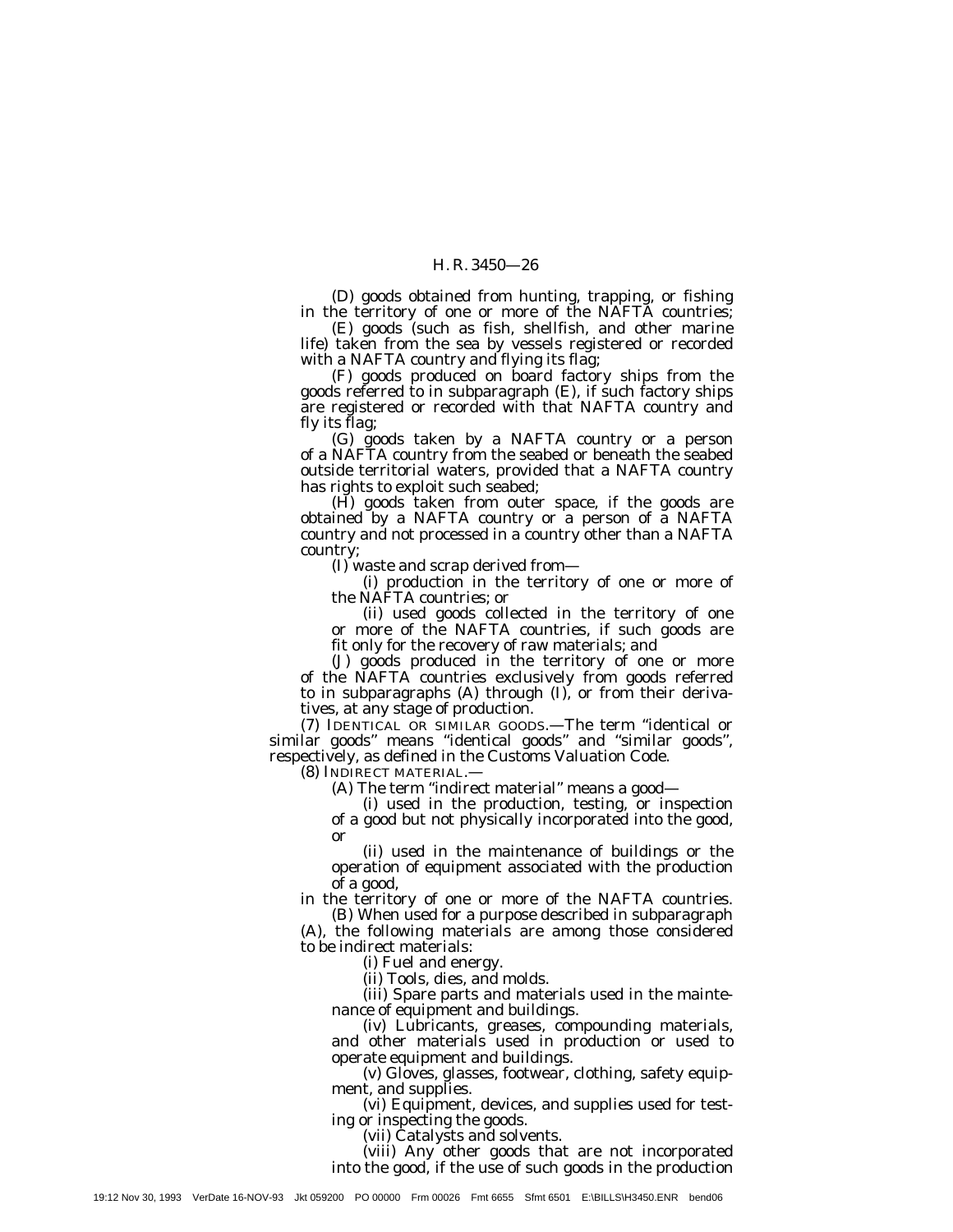of the good can reasonably be demonstrated to be a part of that production.

(9) INTERMEDIATE MATERIAL.—The term ''intermediate material'' means a material that is self-produced, used in the production of a good, and designated pursuant to subsection  $(b)(10)$ .

(10) MARQUE.—The term ''marque'' means the trade name used by a separate marketing division of a motor vehicle assembler.

(11) MATERIAL.—The term ''material'' means a good that is used in the production of another good and includes a part or an ingredient.

(12) MODEL LINE.—The term ''model line'' means a group of motor vehicles having the same platform or model name.

(13) MOTOR VEHICLE ASSEMBLER.—The term ''motor vehicle assembler'' means a producer of motor vehicles and any related persons or joint ventures in which the producer participates.

(14) NAFTA COUNTRY.—The term ''NAFTA country'' means the United States, Canada or Mexico for such time as the Agreement is in force with respect to Canada or Mexico, and the United States applies the Agreement to Canada or Mexico.

(15) NEW BUILDING.—The term ''new building'' means a new construction, including at least the pouring or construction of new foundation and floor, the erection of a new structure and roof, and installation of new plumbing, electrical, and other utilities to house a complete vehicle assembly process.

(16) NET COST.—The term ''net cost'' means total cost less sales promotion, marketing and after-sales service costs, royalties, shipping and packing costs, and nonallowable interest costs that are included in the total cost.

(17) NET COST OF A GOOD.—The term ''net cost of a good'' means the net cost that can be reasonably allocated to a good using one of the methods set out in subsection (b)(8).

(18) NONALLOWABLE INTEREST COSTS.—The term ''nonallowable interest costs'' means interest costs incurred by a producer as a result of an interest rate that exceeds the applicable federal government interest rate for comparable maturities by more than 700 basis points, determined pursuant to regulations implementing this section.

(19) NONORIGINATING GOOD; NONORIGINATING MATERIAL.— The term ''nonoriginating good'' or ''nonoriginating material'' means a good or material that does not qualify as an originating good or material under the rules of origin set out in this section.

(20) ORIGINATING.—The term ''originating'' means qualifying under the rules of origin set out in this section.

(21) PRODUCER.—The term ''producer'' means a person who grows, mines, harvests, fishes, traps, hunts, manufactures, processes, or assembles a good.

(22) PRODUCTION.—The term ''production'' means growing, mining, harvesting, fishing, trapping, hunting, manufacturing, processing, or assembling a good.

(23) REASONABLY ALLOCATE.—The term ''reasonably allocate'' means to apportion in a manner appropriate to the circumstances.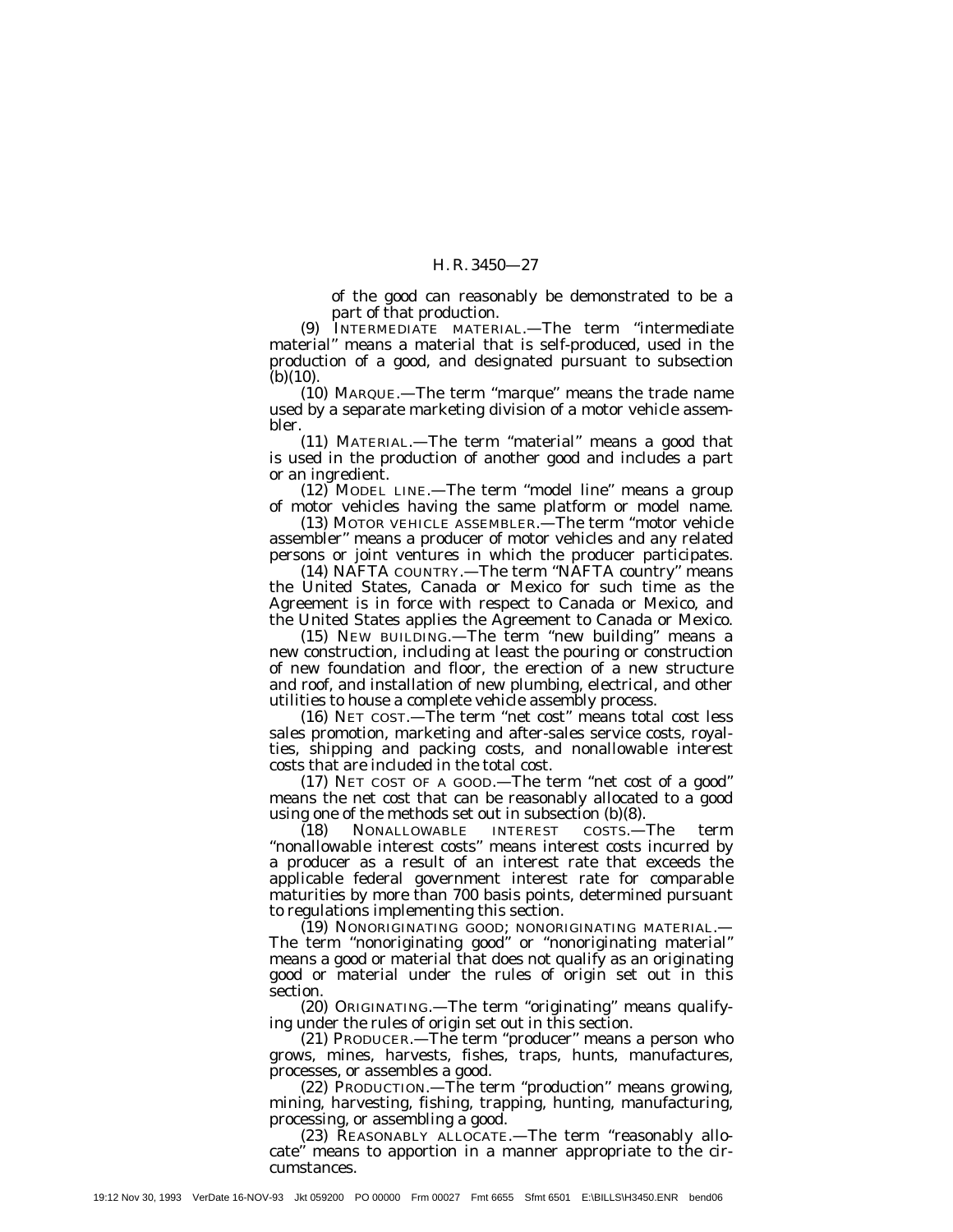(24) REFIT.—The term ''refit'' means a plant closure, for purposes of plant conversion or retooling, that lasts at least 3 months.

(25) RELATED PERSONS.—The term ''related persons'' means persons specified in any of the following subparagraphs:

(A) Persons who are officers or directors of one another's businesses.

(B) Persons who are legally recognized partners in business.

(C) Persons who are employer and employee.

(D) Persons one of whom owns, controls, or holds 25 percent or more of the outstanding voting stock or shares of the other.

(E) Persons if 25 percent or more of the outstanding voting stock or shares of each of them is directly or indirectly owned, controlled, or held by a third person.

(F) Persons one of whom is directly or indirectly controlled by the other.

(G) Persons who are directly or indirectly controlled by a third person.

(H) Persons who are members of the same family. For purposes of this paragraph, the term ''members of the same family'' means natural or adoptive children, brothers, sisters, parents, grandparents, or spouses.

(26) ROYALTIES.—The term ''royalties'' means payments of any kind, including payments under technical assistance or similar agreements, made as consideration for the use or right to use any copyright, literary, artistic, or scientific work, patent, trademark, design, model, plan, secret formula, or process. It does not include payments under technical assistance or similar agreements that can be related to specific services such as—

agreements that can be related to specific services such as—<br>(A) personnel training, without regard to where performed; and

(B) if performed in the territory of one or more of the NAFTA countries, engineering, tooling, die-setting, software design and similar computer services, or other services.

(27) SALES PROMOTION, MARKETING, AND AFTER-SALES SERV- ICE COSTS.—The term ''sales promotion, marketing, and after- sales service costs'' means the costs related to sales promotion,

marketing, and after-sales service for the following: (A) Sales and marketing promotion, media advertising, advertising and market research, promotional and demonstration materials, exhibits, sales conferences, trade shows, conventions, banners, marketing displays, free samples, sales, marketing and after-sales service literature (product brochures, catalogs, technical literature, price lists, service manuals, sales aid information), establishment and protection of logos and trademarks, sponsorships, wholesale and retail restocking charges, and entertainment.

(B) Sales and marketing incentives, consumer, retailer, or wholesaler rebates, and merchandise incentives.

(C) Salaries and wages, sales commissions, bonuses, benefits (such as medical, insurance, and pension), traveling and living expenses, and membership and professional fees for sales promotion, marketing, and after-sales service personnel.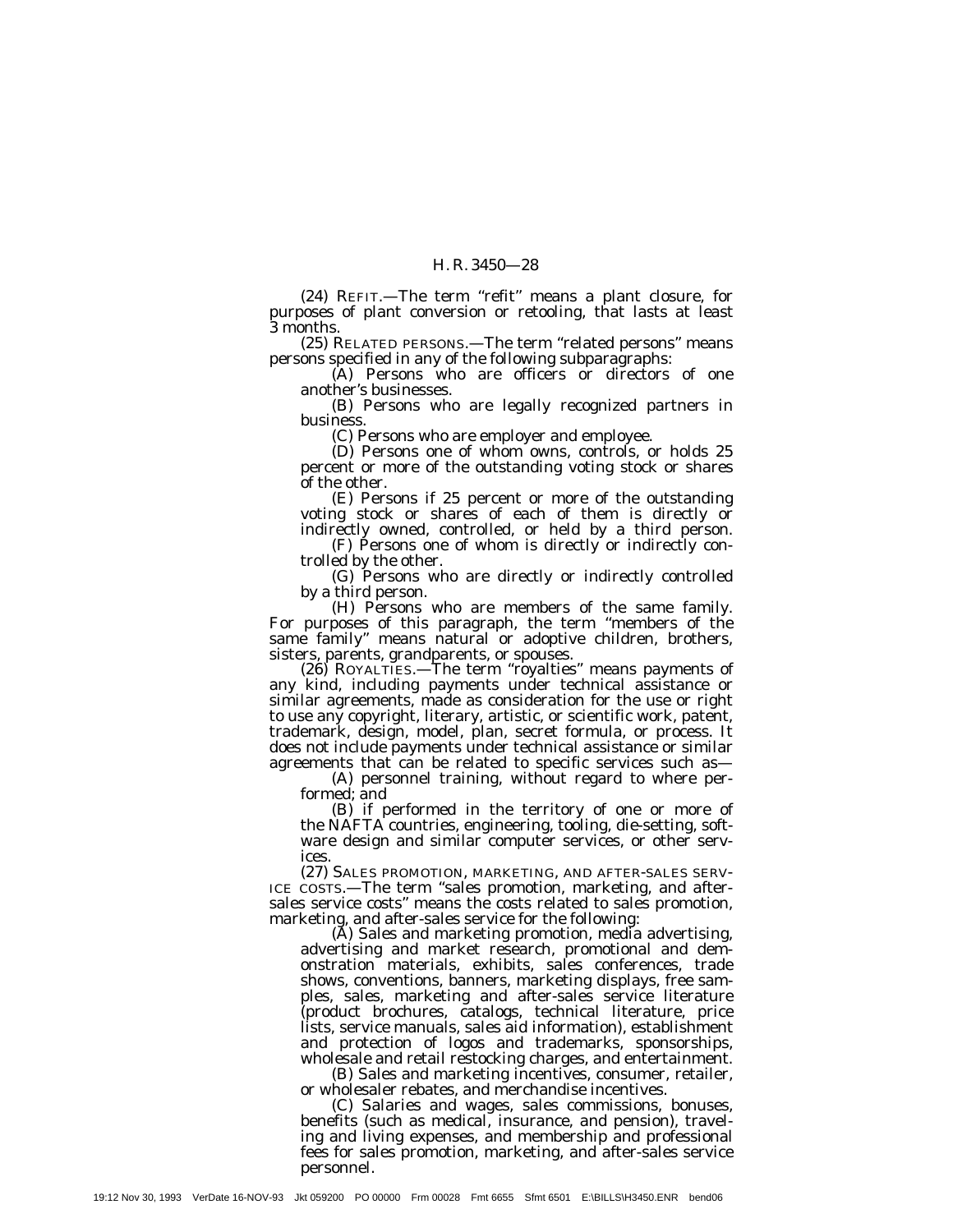(D) Recruiting and training of sales promotion, marketing, and after-sales service personnel, and after-sales training of customers' employees, where such costs are identified separately for sales promotion, marketing, and after-sales service of goods on the financial statements or cost accounts of the producer.

(E) Product liability insurance.

(F) Office supplies for sales promotion, marketing, and after-sales service of goods, where such costs are identified separately for sales promotion, marketing, and after-sales service of goods on the financial statements or cost accounts of the producer.

(G) Telephone, mail, and other communications, where such costs are identified separately for sales promotion, marketing, and after-sales service of goods on the financial statements or cost accounts of the producer.

(H) Rent and depreciation of sales promotion, marketing, and after-sales service offices and distribution centers.

(I) Property insurance, taxes, utilities, and repair and maintenance of sales promotion, marketing, and after-sales service offices and distribution centers, where such costs are identified separately for sales promotion, marketing, and after-sales service of goods on the financial statements or cost accounts of the producer.

(J) Payments by the producer to other persons for warranty repairs.

(28) SELF-PRODUCED MATERIAL.—The term ''self-produced material'' means a material that is produced by the producer

of a good and used in the production of that good. (29) SHIPPING AND PACKING COSTS.—The term ''shipping and packing costs'' means the costs incurred in packing a good for shipment and shipping the good from the point of direct shipment to the buyer, but does not include the costs

of preparing and packaging the good for retail sale.<br>(30) SIZE CATEGORY.—The term "size category" means with<br>respect to a motor vehicle identified in subsection (c)(1)(A)—

(A) 85 cubic feet or less of passenger and luggage interior volume;

(B) more than 85 cubic feet, but less than 100 cubic feet, of passenger and luggage interior volume; (C) at least 100 cubic feet, but not more than 110

cubic feet, of passenger and luggage interior volume; (D) more than 110 cubic feet, but less than 120 cubic

feet, of passenger and luggage interior volume; and (E) 120 cubic feet or more of passenger and luggage

interior volume.

(31) TERRITORY.—The term ''territory'' means a territory described in Annex 201.1 of the Agreement.

(32) TOTAL COST.—The term ''total cost'' means all product costs, period costs, and other costs incurred in the territory of one or more of the NAFTA countries.

(33) TRANSACTION VALUE.—Except as provided in subsection (c)(1) or (c)(2)(A), the term ''transaction value'' means the price actually paid or payable for a good or material with respect to a transaction of the producer of the good, adjusted in accordance with the principles of paragraphs 1, 3, and 4 of Article 8 of the Customs Valuation Code and determined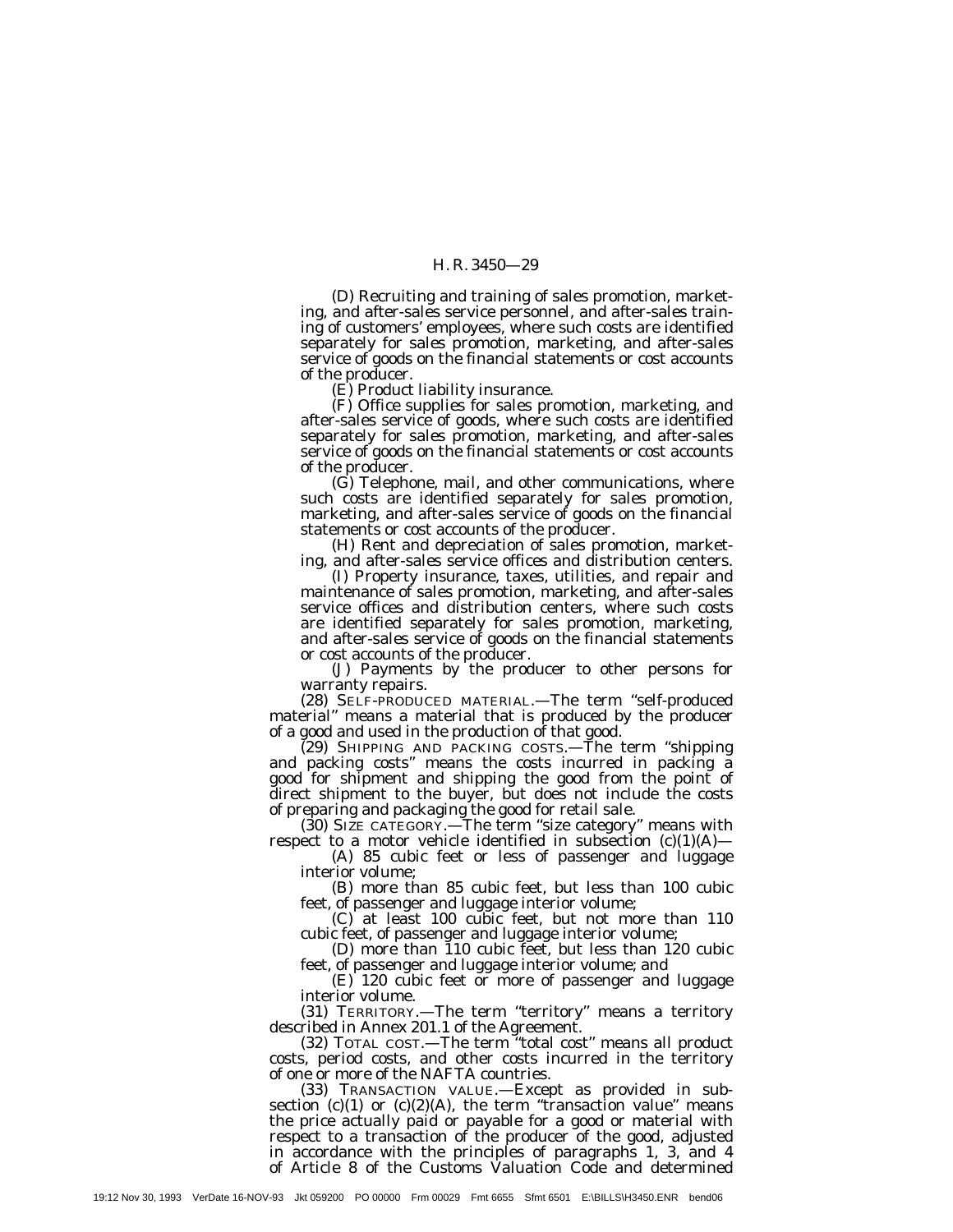without regard to whether the good or material is sold for export.

(34) UNDERBODY.—The term ''underbody'' means the floor pan of a motor vehicle.

(35) USED.—The term ''used'' means used or consumed in the production of goods.

(q) PRESIDENTIAL PROCLAMATION AUTHORITY.—

(1) IN GENERAL.—The President is authorized to proclaim, as a part of the HTS—

(A) the provisions set out in Appendix 6.A of Annex 300–B, Annex 401, Annex 403.1, Annex 403.2, and Annex 403.3, of the Agreement, and

(B) any additional subordinate category necessary to carry out this title consistent with the Agreement.

(2) MODIFICATIONS.—Subject to the consultation and layover requirements of section 103, the President may proclaim-

(A) modifications to the provisions proclaimed under the authority of paragraph (1)(A), other than the provisions of paragraph A of Appendix 6 of Annex 300–B and section XI of part B of Annex 401 of the Agreement; and

(B) a modified version of the definition of any term set out in subsection (p) (and such modified version of the definition shall supersede the version in subsection (p)), but only if the modified version reflects solely those modifications to the same term in article 415 of the Agreement that are agreed to by the NAFTA countries before the 1st anniversary of the date of the enactment of this Act.

(3) SPECIAL RULES FOR TEXTILES.—Notwithstanding the provisions of paragraph (2)(A), and subject to the consultation and layover requirements of section 103, the President may proclaim—

(A) modifications to the provisions proclaimed under the authority of paragraph  $(1)(A)$  as are necessary to implement an agreement with one or more of the NAFTA countries pursuant to paragraph 2 of section 7 of Annex 300–

B of the Agreement, and (B) before the 1st anniversary of the date of the enact- ment of this Act, modifications to correct any typographical, clerical, or other nonsubstantive technical error regarding the provisions of Appendix 6.A of Annex 300–B and section XI of part B of Annex 401 of the Agreement.

#### **SEC. 203. DRAWBACK.**

(a) DEFINITION OF A GOOD SUBJECT TO NAFTA DRAWBACK.— For purposes of this Act and the amendments made by subsection (b), the term ''good subject to NAFTA drawback'' means any imported good other than the following:

(1) A good entered under bond for transportation and exportation to a NAFTA country.

(2) A good exported to a NAFTA country in the same condition as when imported into the United States. For purposes of this paragraph—

(A) processes such as testing, cleaning, repacking, or inspecting a good, or preserving it in its same condition, shall not be considered to change the condition of the good, and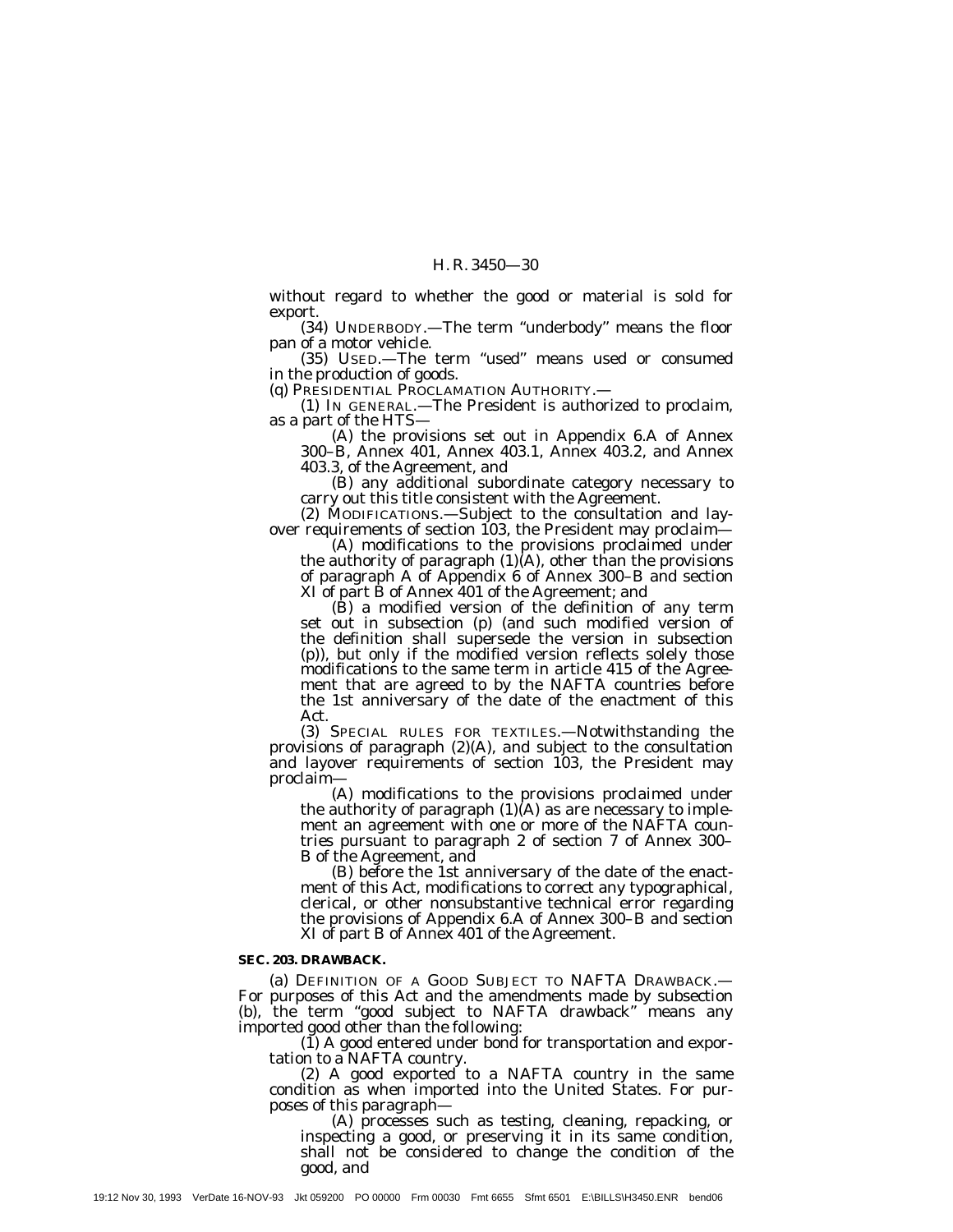(B) except for a good referred to in paragraph 12 of section A of Annex 703.2 of the Agreement that is exported to Mexico, if a good described in the first sentence of this paragraph is commingled with fungible goods and exported in the same condition, the origin of the good may be determined on the basis of the inventory methods provided for in the regulations implementing this title. (3) A good—

 $(A)$  that is—

(i) deemed to be exported from the United States,

(ii) used as a material in the production of another good that is deemed to be exported to a NAFTA country, or

(iii) substituted for by a good of the same kind and quality that is used as a material in the production of another good that is deemed to be exported to a NAFTA country, and

(B) that is delivered—

(i) to a duty-free shop,

(ii) for ship's stores or supplies for ships or aircraft, or

(iii) for use in a project undertaken jointly by the United States and a NAFTA country and destined to become the property of the United States.

(4) A good exported to a NAFTA country for which a refund of customs duties is granted by reason of—

(A) the failure of the good to conform to sample or specification, or

(B) the shipment of the good without the consent of the consignee.

(5) A good that qualifies under the rules of origin set out in section 202 that is-

(A) exported to a NAFTA country,

(B) used as a material in the production of another good that is exported to a NAFTA country, or

(C) substituted for by a good of the same kind and quality that is used as a material in the production of another good that is exported to a NAFTA country.

 $(6)$  A good provided for in subheading 1701.11.02 of the HTS that is—

(A) used as a material, or

(B) substituted for by a good of the same kind and quality that is used as a material,

in the production of a good provided for in existing Canadian tariff item 1701.99.00 or existing Mexican tariff item 1701.99.01 or 1701.99.99 (relating to refined sugar).

(7) A citrus product that is exported to Canada.

(8) A good used as a material, or substituted for by a good of the same kind and quality that is used as a material, in the production of—

(A) apparel, or

(B) a good provided for in subheading 6307.90.99 (insofar as it relates to furniture moving pads), 5811.00.20, or 5811.00.30 of the HTS,

that is exported to Canada and that is subject to Canada's most-favored-nation rate of duty upon importation into Canada.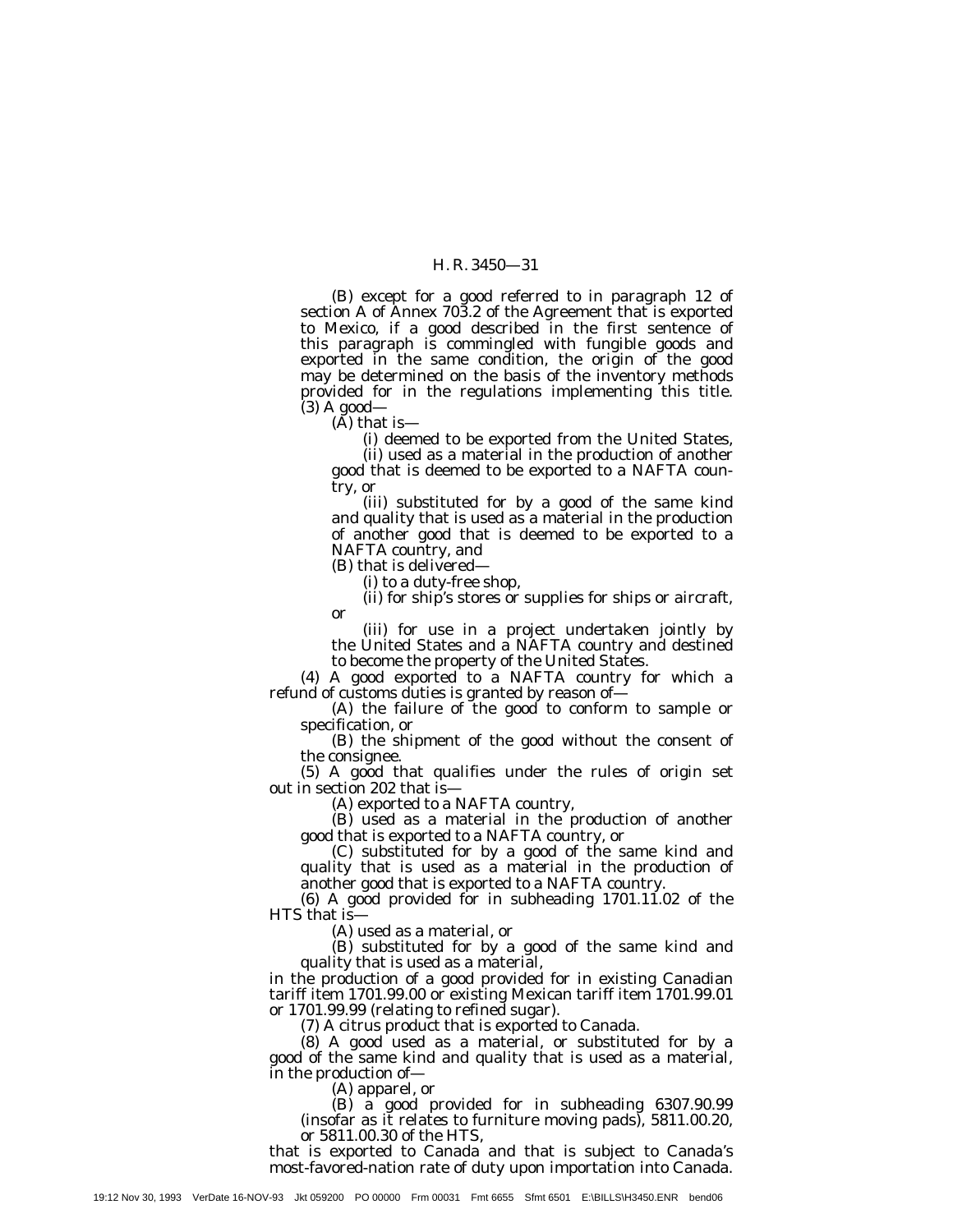Where in paragraph (6) a good referred to by an item is described in parentheses following the item, the description is provided for purposes of reference only.

(b) CONSEQUENTIAL AMENDMENTS WITH DELAYED EFFECT.—

(1) BONDED MANUFACTURING WAREHOUSES.—The last paragraph of section 311 of the Tariff Act of 1930 (19 U.S.C. 1311) is amended to read as follows:

''No article manufactured in a bonded warehouse from materials that are goods subject to NAFTA drawback, as defined in section 203(a) of the North American Free Trade Agreement Implementation Act, may be withdrawn from warehouse for exportation to a NAFTA country, as defined in section 2(4) of that Act, without assessment of a duty on the materials in their condition and quantity, and at their weight, at the time of importation into the United States. The duty shall be paid before the 61st day after the date of exportation, except that upon the presentation, before such 61st day, of satisfactory evidence of the amount of any customs duties paid to the NAFTA country on the article, the customs duty may be waived or reduced (subject to section 508(b)(2)(B)) in an amount that does not exceed the lesser of—

''(1) the total amount of customs duties paid or owed on the materials on importation into the United States, or

"(2) the total amount of customs duties paid on the article to the NAFTA country.

If Canada ceases to be a NAFTA country and the suspension of the operation of the United States-Canada Free-Trade Agreement thereafter terminates, no article manufactured in a bonded warehouse, except to the extent that such article is made from an article that is a drawback eligible good under section 204(a) of the United States-Canada Free-Trade Agreement Implementation Act of 1988, may be withdrawn from such warehouse for exportation to Canada during the period such Agreement is in operation without payment of a duty on such imported merchandise in its condition, and at the rate of duty in effect, at the time of importation."

(2) BONDED SMELTING AND REFINING WAREHOUSES.—Section 312 of the Tariff Act of 1930 (19 U.S.C. 1312) is amended—

(A) in paragraphs (1) and (4) of subsection (b), by striking out the parenthetical matter and the final ", or" and by adding at the end the following:

"; except that in the case of a withdrawal for exportation of such a product to a NAFTA country, as defined in section 2(4) of the North American Free Trade Agreement Implementation Act, if any of the imported metal-bearing materials are goods subject to NAFTA drawback, as defined in section 203(a) of that Act, the duties on the materials shall be paid, and the charges against the bond canceled, before the 61st day after the date of exportation; but upon the presentation, before such 61st day, of satisfactory evidence of the amount of any customs duties paid to the NAFTA country on the product, the duties on the materials may be waived or reduced (subject to section  $508(b)(2)(B)$ ) in an amount that does not exceed the lesser of—

''(A) the total amount of customs duties owed on the materials on importation into the United States, or

''(B) the total amount of customs duties paid to the NAFTA country on the product, or'';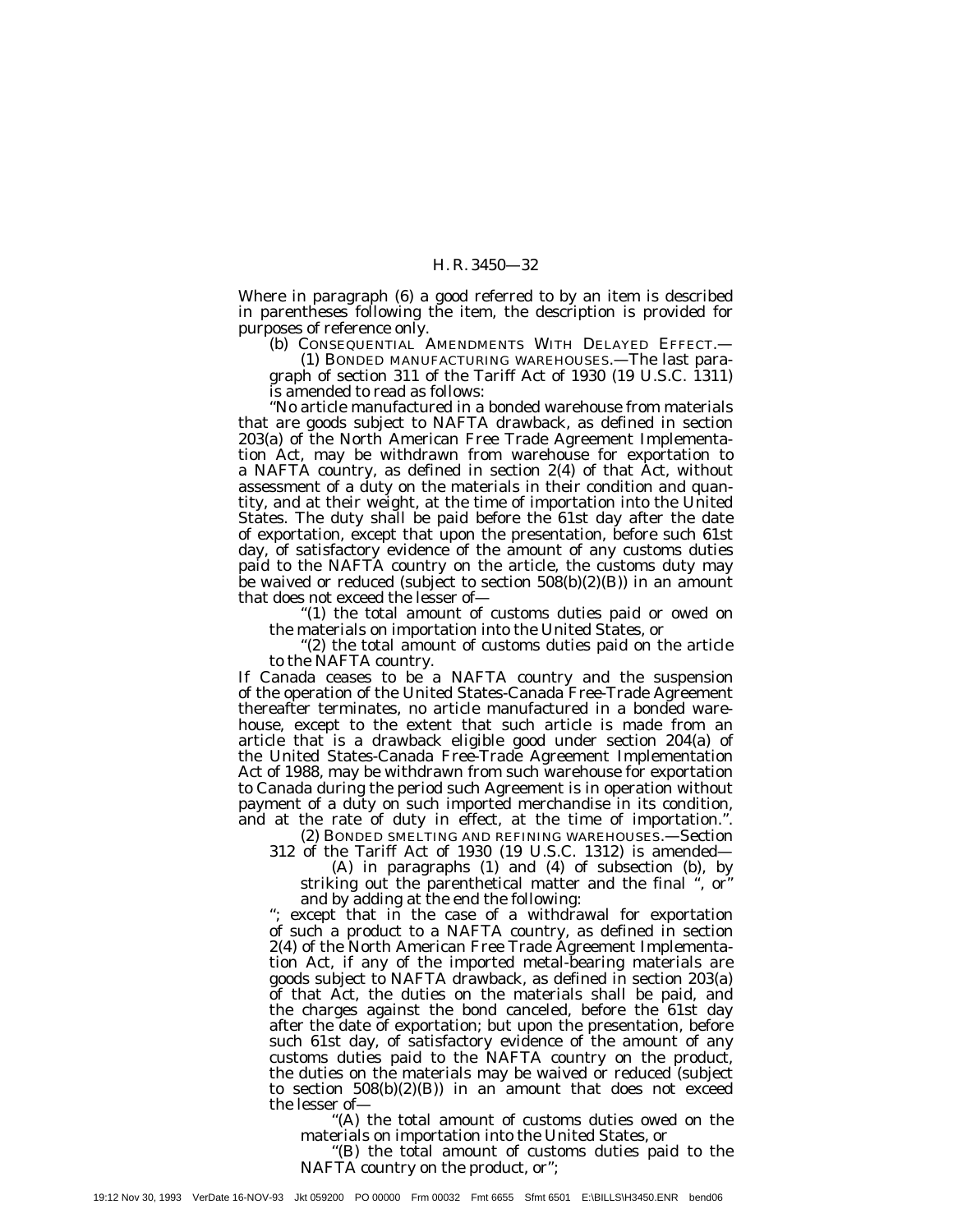(B) by adding at the end of subsection (b) the following new flush sentence.

''If Canada ceases to be a NAFTA country and the suspension of the operation of the United States-Canada Free-Trade Agreement thereafter terminates, no charges against such bond may be canceled in whole or part upon an exportation to Canada under paragraph (1) or (4) during the period such Agreement is in operation except to the extent that the metal-bearing materials were of Canadian origin as determined in accordance with section 202 of the United States-Canada Free-Trade Agreement Implementation Act of 1988.''; and

(C) in subsection (d) by striking out the parenthetical matter and by inserting before the period the following: ''; except that in the case of a withdrawal for exportation to a NAFTA country, as defined in section  $2(4)$  of the North American Free Trade Agreement Implementation Act, if any of the imported metal-bearing materials are goods subject to NAFTA drawback, as defined in section 203(a) of that Act, charges against the bond shall be paid before the 61st day after the date of exportation; but upon the presentation, before such 61st day, of satisfactory evidence of the amount of any customs duties paid to the NAFTA country on the product, the bond shall be credited (subject to section 508(b)(2)(B)) in an amount not to exceed the lesser of—

''(1) the total amount of customs duties paid or owed on the materials on importation into the United States, or

''(2) the total amount of customs duties paid to the NAFTA country on the product.

If Canada ceases to be a NAFTA country and the suspension of the operation of the United States-Canada Free-Trade Agreement thereafter terminates, no bond shall be credited under this subsection with respect to an exportation of a product to Canada during the period such Agreement is in operation except to the extent that the product is a drawback eligible good under section 204(a) of the United States-Canada Free-Trade Agreement Implementation Act of 1988''.

(3) DRAWBACK.—Subsections (n) and (o) of section 313 of the Tariff Act of 1930 (19 U.S.C. 1313 (n) and (o)) are amended to read as follows:

" $(n)(1)$  For purposes of this subsection and subsection  $(0)$ — "(A) the term 'NAFTA Act' means the North American Free Trade Agreement Implementation Act;

"(B) the terms 'NAFTA country' and 'good subject to NAFTA drawback' have the same respective meanings that are given such terms in sections  $2(4)$  and  $203(a)$  of the NAFTA Act; and

'(C) a refund, waiver, or reduction of duty under paragraph (2) of this subsection or paragraph (1) of subsection  $\overline{(0)}$  is subject to section  $508(b)(2)(\hat{B})$ .

" $(2)$  For purposes of subsections  $(a)$ ,  $(b)$ ,  $(f)$ ,  $(h)$ ,  $(p)$ , and  $(q)$ , if an article that is exported to a NAFTA country is a good subject to NAFTA drawback, no customs duties on the good may be refunded, waived, or reduced in an amount that exceeds the lesser of—

''(A) the total amount of customs duties paid or owed on the good on importation into the United States, or

 $f(B)$  the total amount of customs duties paid on the good to the NAFTA country.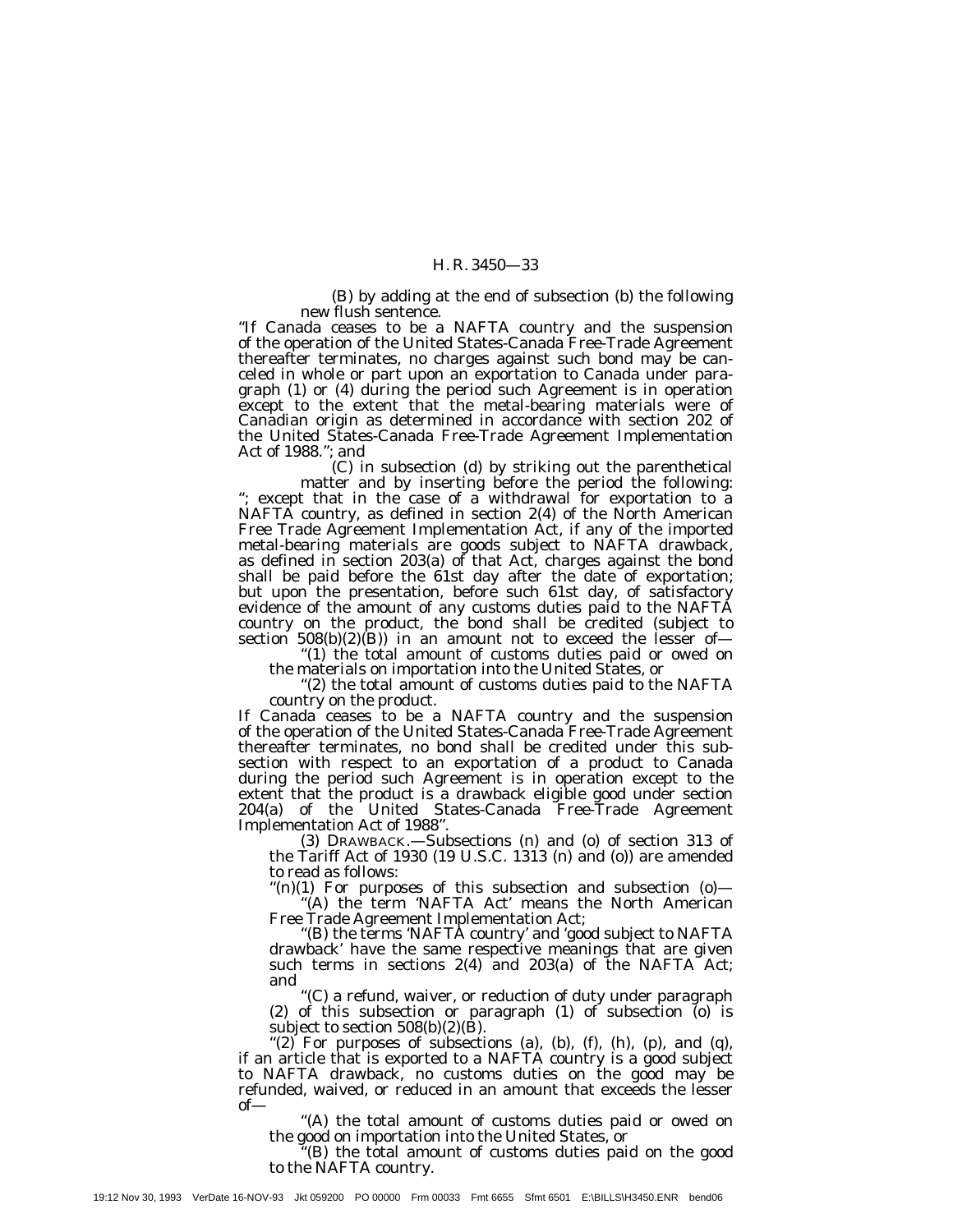"(3) If Canada ceases to be a NAFTA country and the suspension of the operation of the United States-Canada Free-Trade Agreement thereafter terminates, then for purposes of subsections (a), (b), (f), (h), (j)(2), and (q), the shipment to Canada during the period such Agreement is in operation of an article made from or substituted for, as appropriate, a drawback eligible good under section 204(a) of the United States-Canada Free-Trade Implementation Act of 1988 does not constitute an exportation.

"(0)(1) For purposes of subsection (g), if—

"(A) a vessel is built for the account and ownership of a resident of a NAFTA country or the government of a NAFTA country, and

''(B) imported materials that are used in the construction and equipment of the vessel are goods subject to NAFTA drawback,

the amount of customs duties refunded, waived, or reduced on such materials may not exceed the lesser of the total amount of customs duties paid or owed on the materials on importation into the United States or the total amount of customs duties paid on the vessel to the NAFTA country.

"(2) If Canada ceases to be a NAFTA country and the suspension of the operation of the United States-Canada Free-Trade Agreement thereafter terminates, then for purposes of subsection (g), vessels built for Canadian account and ownership, or for the Government of Canada, may not be considered to be built for any foreign account and ownership, or for the government of any foreign country, except to the extent that the materials in such vessels are drawback eligible goods under section 204(a) of the United States-Canada Free-Trade Implementation Act of 1988.''.

(4) MANIPULATION IN WAREHOUSE.—Section 562 of the Tariff Act of 1930 (19 U.S.C. 1562) is amended—

(A) in the second sentence by striking out ''without payment of duties—'' and inserting a dash;

(B) by striking out paragraphs (1), (2), and (3) and inserting the following:

''(1) without payment of duties for exportation to a NAFTA country, as defined in section 2(4) of the North American Free Trade Agreement Implementation Act, if the merchandise is of a kind described in any of paragraphs (1) through (8) of section 203(a) of that Act;

"(2) for exportation to a NAFTA country if the merchandise consists of goods subject to NAFTA drawback, as defined in section  $203(a)$  of that Act, except that-

'(A) the merchandise may not be withdrawn from warehouse without assessment of a duty on the merchandise in its condition and quantity, and at its weight, at the time of withdrawal from the warehouse with such additions to or deductions from the final appraised value as may be necessary by reason of change in condition, and

''(B) duty shall be paid on the merchandise before the 61st day after the date of exportation, but upon the presentation, before such 61st day, of satisfactory evidence of the amount of any customs duties paid to the NAFTA country on the merchandise, the customs duty may be waived or reduced (subject to section  $508(b)(2)(B)$ ) in an amount that does not exceed the lesser of—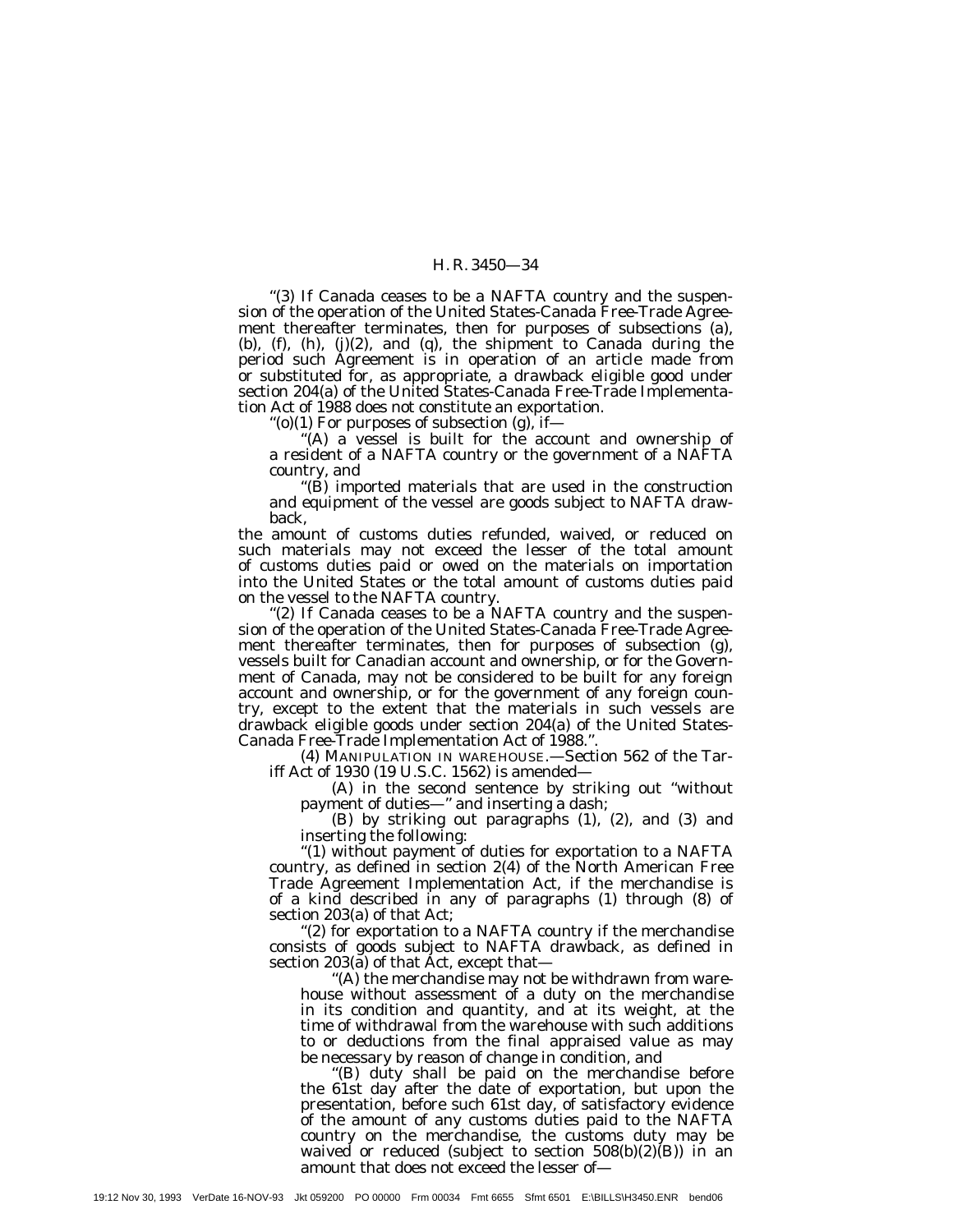''(i) the total amount of customs duties paid or owed on the merchandise on importation into the United States, or

''(ii) the total amount of customs duties paid on the merchandise to the NAFTA country;

''(3) without payment of duties for exportation to any foreign country other than to a NAFTA country or to Canada when exports to that country are subject to paragraph (4);

''(4) without payment of duties for exportation to Canada (if that country ceases to be a NAFTA country and the suspension of the operation of the United States-Canada Free-Trade Agreement thereafter terminates), but the exemption from the payment of duties under this paragraph applies only in the case of an exportation during the period such Agreement is in operation of merchandise that—

''(A) is only cleaned, sorted, or repacked in a bonded warehouse, or

''(B) is a drawback eligible good under section 204(a) of the United States-Canada Free-Trade Agreement Implementation Act of 1988; and

''(5) without payment of duties for shipment to the Virgin Islands, American Samoa, Wake Island, Midway Island, Kingman Reef, Johnston Island or the island of Guam.''; and

(B) in the third sentence by striking out ''paragraph

(1) of the preceding sentence'' and inserting ''paragraph (4) of the preceding sentence''.

(5) FOREIGN TRADE ZONES.—Section 3(a) of the Act of June 18, 1934 (commonly known as the ''Foreign Trade Zones Act''; 19 U.S.C. 81c(a)) is amended—

(A) in the last proviso—

(i) by inserting after ''That'' the following: '', if Canada ceases to be a NAFTA country and the suspension of the operation of the United States-Canada Free-Trade Agreement thereafter terminates,"; and

(ii) by striking out "on or after January 1, 1994, or such later date as may be proclaimed by the President under section  $204(b)(2)(B)$  of such Act of 1988," and inserting "during the period such Agreement is in operation''; and

(B) by inserting before such last proviso the following new proviso: *'': Provided, further,* That no merchandise that consists of goods subject to NAFTA drawback, as defined in section 203(a) of the North American Free Trade Agreement Implementation Act, that is manufactured or otherwise changed in condition shall be exported to a NAFTA country, as defined in section 2(4) of that Act, without an assessment of a duty on the merchandise in its condition and quantity, and at its weight, at the time of its exportation (or if the privilege in the first proviso to this subsection was requested, an assessment of a duty on the merchandise in its condition and quantity, and at its weight, at the time of its admission into the zone) and the payment of the assessed duty before the 61st day after the date of exportation of the article, except that upon the presentation, before such 61st day, of satisfactory evidence of the amount of any customs duties paid or owed to the NAFTA country on the article, the customs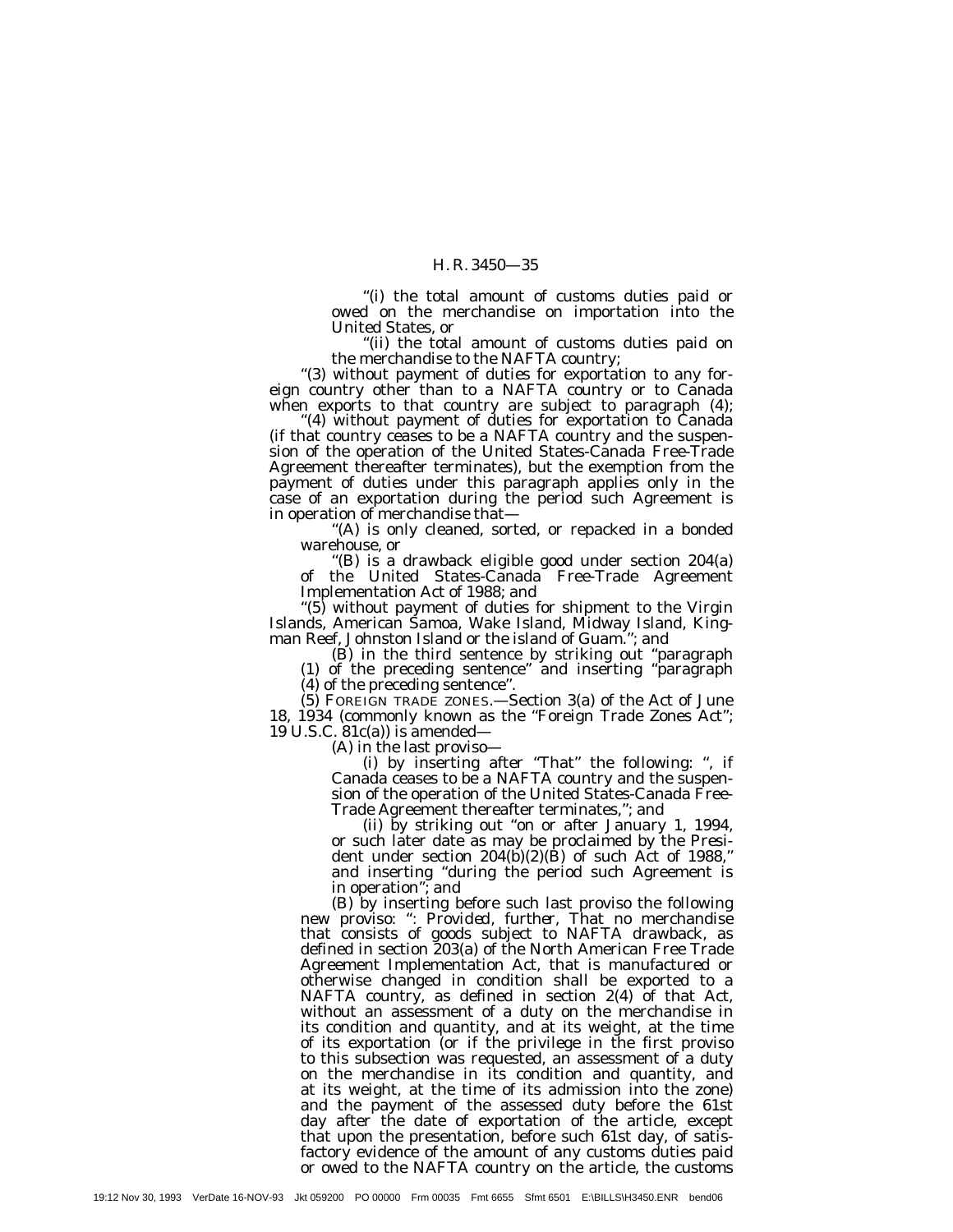duty may be waived or reduced (subject to section 508(b)(2)(B) of the Tariff Act of 1930) in an amount that does not exceed the lesser of (1) the total amount of customs duties paid or owed on the merchandise on importation into the United States, or (2) the total amount of customs duties paid on the article to the NAFTA country:''.

(c) CONSEQUENTIAL AMENDMENT WITH IMMEDIATE EFFECT.— Section 313(j) of the Tariff Act of 1930 (19 U.S.C. 1313(j)) is amended—

(1) by striking out ''If'' in paragraph (2) and inserting ''Subject to paragraph (4), if''; and

(2) by adding at the end the following new paragraph: ''(4) Effective upon the entry into force of the North American Free Trade Agreement, the exportation to a NAFTA country, as defined in section 2(4) of the North American Free

Trade Agreement Implementation Act, of merchandise that is fungible with and substituted for imported merchandise, other than merchandise described in paragraphs (1) through (8) of section 203(a) of that Act, shall not constitute an exportation for purposes of paragraph (2).''.

(d) ELIMINATION OF DRAWBACK FOR SECTION 22 FEES.—Notwithstanding any other provision of law, the Secretary of the Treasury may not, on condition of export, refund or reduce a fee applied pursuant to section 22 of the Agricultural Adjustment Act (7 U.S.C. 624) with respect to goods included under subsection (a) that are exported to—

(1) Canada after December 31, 1995, for so long as it

 $(2)$  Mexico after December 31, 2000, for so long as it is a NAFTA country.

(e) INAPPLICABILITY TO COUNTERVAILING AND ANTIDUMPING DUTIES.—Nothing in this section or the amendments made by it shall be considered to authorize the refund, waiver, or reduction of countervailing duties or antidumping duties imposed on an imported good.

#### **SEC. 204. CUSTOMS USER FEES.**

Paragraph (10) of section 13031(b) of the Consolidated Omnibus Budget Reconciliation Act of 1985 (19 U.S.C. 58c(b)(10)) is amended to read as follows:

''(10)(A) The fee charged under subsection (a) (9) or (10) with respect to goods of Canadian origin (as determined under section 202 of the United States-Canada Free-Trade Agreement) when the United States-Canada Free-Trade Agreement is in force shall be in accordance with section 403 of that Agreement.

''(B) For goods qualifying under the rules of origin set out in section 202 of the North American Free Trade Agreement Implementation Act, the fee under subsection (a)  $(9)$  or  $(10)$ —

''(i) may not be charged with respect to goods that qualify to be marked as goods of Canada pursuant to Annex 311 of the North American Free Trade Agreement, for such time as Canada is a NAFTA country, as defined in section 2(4) of such Implementation Act; and

"(ii) may not be increased after December 31, 1993, and may not be charged after June 29, 1999, with respect to goods that qualify to be marked as goods of Mexico pursuant to such Annex 311, for such time as Mexico is a NAFTA country.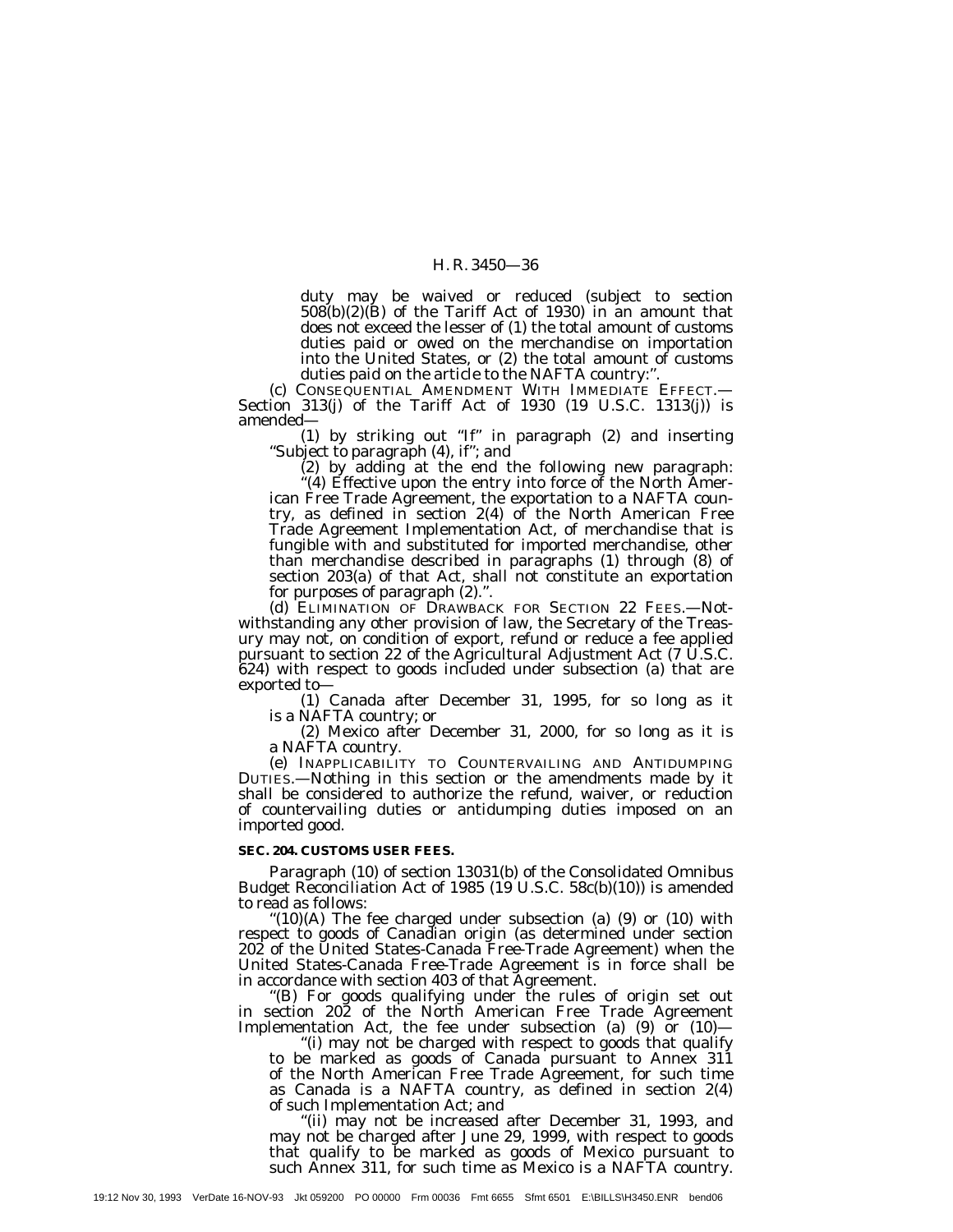Any service for which an exemption from such fee is provided by reason of this paragraph may not be funded with money contained in the Customs User Fee Account.''.

#### **SEC. 205. ENFORCEMENT.**

(a) RECORDKEEPING REQUIREMENTS.—Section 508 of the Tariff Act of 1930 (19 U.S.C. 1508) is amended as follows:

(1) Subsection (b) is amended to read as follows:

''(b) EXPORTATIONS TO FREE TRADE COUNTRIES.—

''(1) DEFINITIONS.—As used in this subsection—

"(A) The term 'associated records' means, in regard to an exported good under paragraph (2), records associated with—

''(i) the purchase of, cost of, value of, and payment for, the good;

''(ii) the purchase of, cost of, value of, and payment for, all material, including indirect materials, used in the production of the good; and

'(iii) the production of the good.

For purposes of this subparagraph, the terms 'indirect material', 'material', 'preferential tariff treatment', 'used', and 'value' have the respective meanings given them in articles 415 and 514 of the North American Free Trade Agreement.

'(B) The term 'NAFTA Certificate of Origin' means the certification, established under article 501 of the North American Free Trade Agreement, that a good qualifies as an originating good under such Agreement.

"(2) EXPORTS TO NAFTA COUNTRIES.-

''(A) IN GENERAL.—Any person who completes and signs a NAFTA Certificate of Origin for a good for which preferential treatment under the North American Free Trade Agreement is claimed shall make, keep, and render for examination and inspection all records relating to the origin of the good (including the Certificate or copies thereof) and the associated records.

''(B) CLAIMS FOR CERTAIN WAIVERS, REDUCTIONS, OR REFUNDS OF DUTIES OR FOR CREDIT AGAINST BONDS.—

''(i) IN GENERAL.—Any person that claims with respect to an article—

''(I) a waiver or reduction of duty under the last paragraph of section 311, section 312(b) (1) or (4), section 562(2), or the last proviso to section 3(a) of the Foreign Trade Zones Act;

''(II) a credit against a bond under section 312(d); or

'(III) a refund, waiver, or reduction of duty under section 313 (n)(2) or  $(0)(1)$ ;

must disclose to the Customs Service the information described in clause (ii).

''(ii) INFORMATION REQUIRED.—Within 30 days after making a claim described in clause (i) with respect to an article, the person making the claim must disclose to the Customs Service whether that person has prepared, or has knowledge that another person has prepared, a NAFTA Certificate of Origin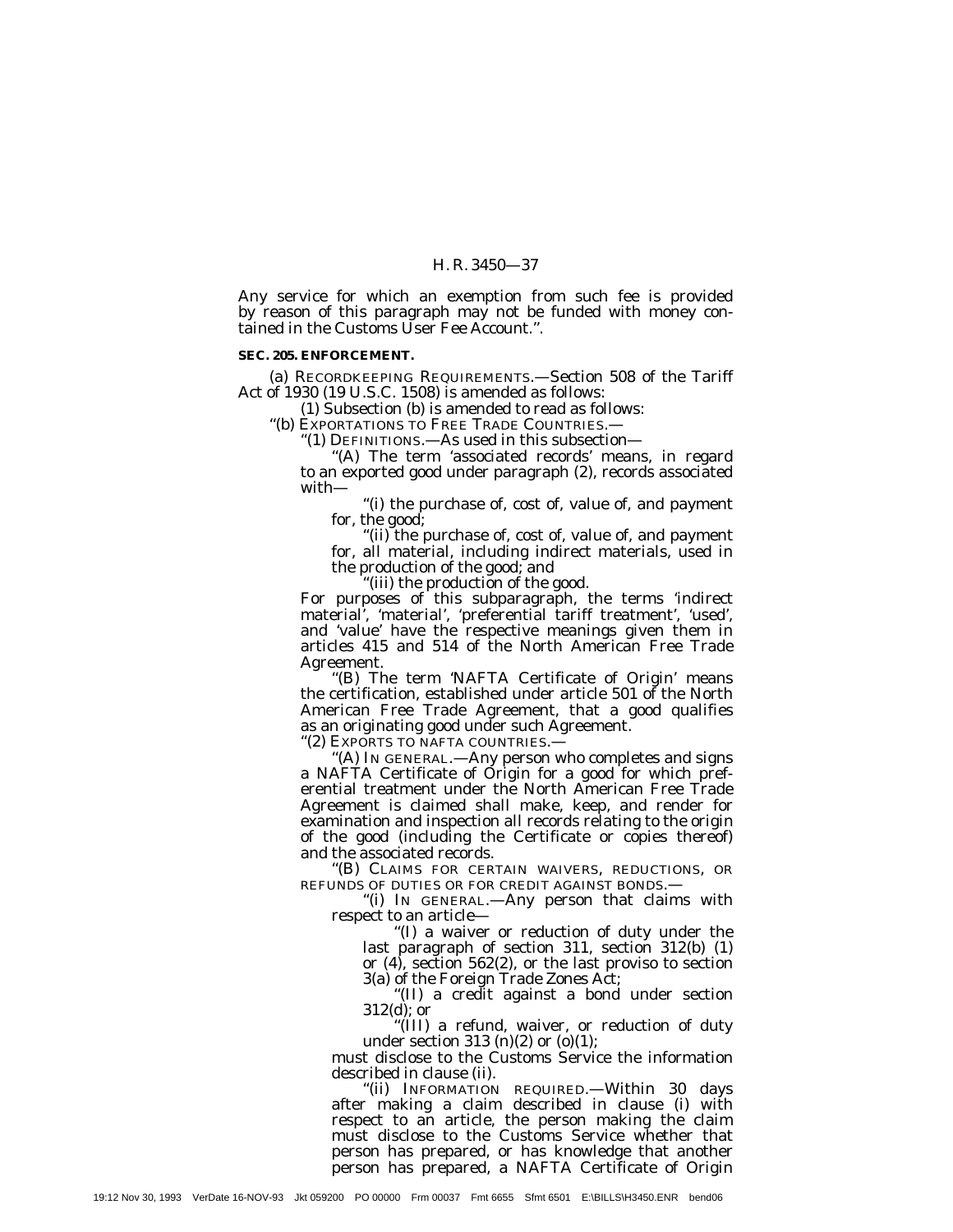for the article. If after such 30-day period the person making the claim either—

''(I) prepares a NAFTA Certificate of Origin for the article; or

''(II) learns of the existence of such a Certificate for the article;

that person, within 30 days after the occurrence described in subclause (I) or (II), must disclose the occurrence to the Customs Service.

''(iii) ACTION ON CLAIM.—If the Customs Service determines that a NAFTA Certificate of Origin has been prepared with respect to an article for which a claim described in clause (i) is made, the Customs Service may make such adjustments regarding the previous customs treatment of the article as may be warranted.

''(3) EXPORTS UNDER THE CANADIAN AGREEMENT.—Any person who exports, or who knowingly causes to be exported, any merchandise to Canada during such time as the United States-Canada Free-Trade Agreement is in force with respect to, and the United States applies that Agreement to, Canada shall make, keep, and render for examination and inspection such records (including certifications of origin or copies thereof) which pertain to the exportations.''.

(2) Subsection (c) is amended to read as follows:

"(c) PERIOD OF TIME.—The records required by subsections (a) and (b) shall be kept for such periods of time as the Secretary shall prescribe; except that—

''(1) no period of time for the retention of the records required under subsection (a) or (b)(3) may exceed 5 years from the date of entry or exportation, as appropriate; from the date of entry or exportation, as appropriate; ''(2) the period of time for the retention of the records

required under subsection (b)(2) shall be at least 5 years from the date of signature of the NAFTA Certificate of Origin; and ''(3) records for any drawback claim shall be kept until

the 3rd anniversary of the date of payment of the claim.".<br>
(3) Subsection (e) is amended to read as follows:<br>
"(e) SUBSECTION (b) PENALTIES.—

"(1) RELATING TO NAFTA EXPORTS.—Any person who fails to retain records required by paragraph (2) of subsection (b) or the regulations issued to implement that paragraph shall be liable for—

''(A) a civil penalty not to exceed \$10,000; or

"(B) the general recordkeeping penalty that applies under the customs laws;

whichever penalty is higher.

''(2) RELATING TO CANADIAN AGREEMENT EXPORTS.—Any person who fails to retain the records required by paragraph (3) of subsection (b) or the regulations issued to implement that paragraph shall be liable for a civil penalty not to exceed \$10,000.''.

(b) CONFORMING AMENDMENT.—Section 509(a)(2)(A)(ii) of the Tariff Act of 1930 (19 U.S.C. 1509(a)(2)(A)(ii)) is amended to read as follows:

> ''(ii) exported merchandise, or knowingly caused merchandise to be exported, to a NAFTA country (as defined in section  $2(\hat{4})$  of the North American Free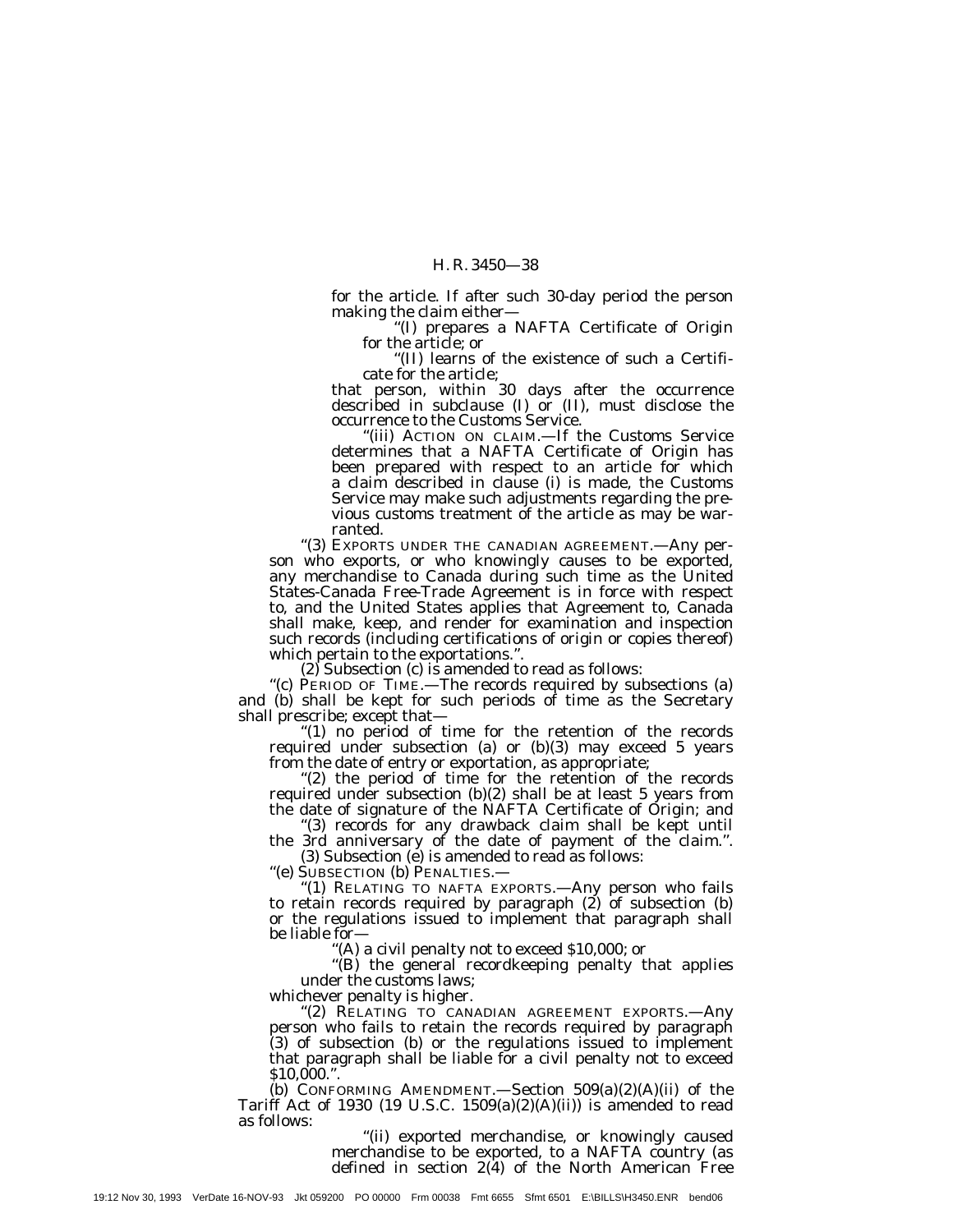Trade Agreement Implementation Act) or to Canada during such time as the United States-Canada Free-Trade Agreement is in force with respect to, and the

United States applies that Agreement to, Canada,''. (c) DISCLOSURE OF INCORRECT INFORMATION.—Section 592 of the Tariff Act of 1930 (19 U.S.C. 1592) is amended—

(1) in subsection  $(c)$ 

(A) by redesignating paragraph (5) as paragraph (6); and

(B) by inserting after paragraph (4) the following new paragraph:

"(5) PRIOR DISCLOSURE REGARDING NAFTA CLAIMS.—An importer shall not be subject to penalties under subsection (a) for making an incorrect claim for preferential tariff treatment under section 202 of the North American Free Trade Agreement Implementation Act if the importer—

''(A) has reason to believe that the NAFTA Certificate of Origin (as defined in section 508(b)(1)) on which the claim was based contains incorrect information; and

''(B) in accordance with regulations issued by the Secretary, voluntarily and promptly makes a corrected declaration and pays any duties owing.''; and

(2) by adding at the end the following new subsection: ''(f) FALSE CERTIFICATIONS REGARDING EXPORTS TO NAFTA COUNTRIES.—

''(1) IN GENERAL.—Subject to paragraph (3), it is unlawful for any person to certify falsely, by fraud, gross negligence, or negligence, in a NAFTA Certificate of Origin (as defined in section 508(b)(1)) that a good to be exported to a NAFTA country (as defined in section 2(4) of the North American Free Trade Agreement Implementation Act) qualifies under the rules

 $\tilde{a}(2)$  APPLICABLE PROVISIONS.—The procedures and penalties of this section that apply to a violation of subsection (a) also apply to a violation of paragraph  $(1)$ , except that—<br>"(A) subsection (d) does not apply, and

''(B) subsection (c)(5) applies only if the person voluntarily and promptly provides, to all persons to whom the person provided the NAFTA Certificate of Origin, written notice of the falsity of the Certificate.

''(3) EXCEPTION.—A person may not be considered to have violated paragraph (1) if— ''(A) the information was correct at the time it was

provided in a NAFTA Certificate of Origin but was later rendered incorrect due to a change in circumstances; and

''(B) the person voluntarily and promptly provides written notice of the change to all persons to whom the person provided the Certificate of Origin.''.

#### **SEC. 206. RELIQUIDATION OF ENTRIES FOR NAFTA-ORIGIN GOODS.**

Section 520 of the Tariff Act of 1930 (19 U.S.C. 1520) is amended by adding at the end the following new subsection:

'(d) Notwithstanding the fact that a valid protest was not filed, the Customs Service may, in accordance with regulations prescribed by the Secretary, reliquidate an entry to refund any excess duties paid on a good qualifying under the rules of origin set out in section 202 of the North American Free Trade Agreement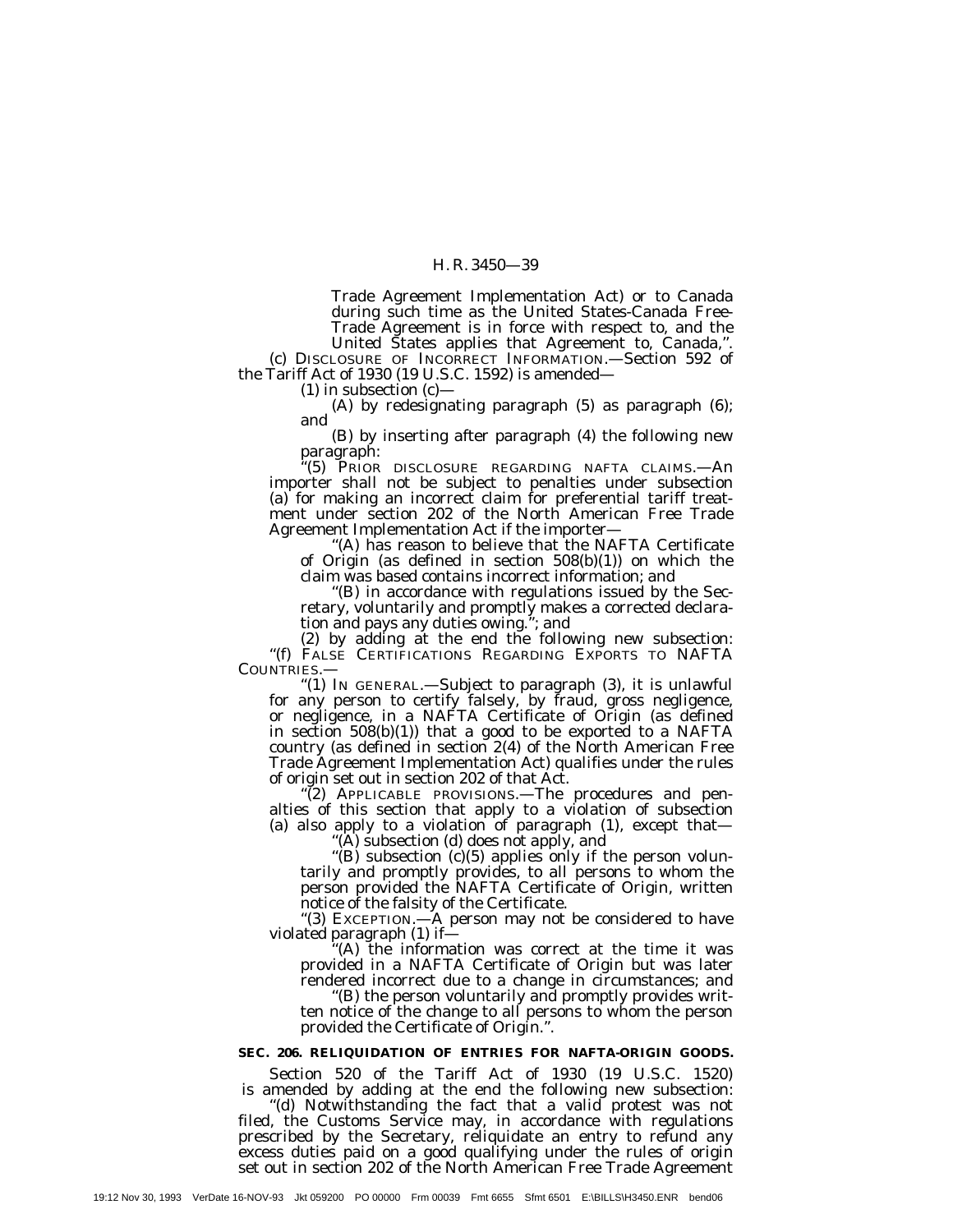Implementation Act for which no claim for preferential tariff treatment was made at the time of importation if the importer, within 1 year after the date of importation, files, in accordance with those regulations, a claim that includes—

''(1) a written declaration that the good qualified under those rules at the time of importation;

"(2) copies of all applicable NAFTA Certificates of Origin (as defined in section  $508(b)(1)$ ); and

''(3) such other documentation relating to the importation of the goods as the Customs Service may require.''.

#### **SEC. 207. COUNTRY OF ORIGIN MARKING OF NAFTA GOODS.**

(a) AMENDMENTS TO TARIFF ACT OF 1930.—Section 304 of the Tariff Act of 1930 (19 U.S.C. 1304) is amended—

(1) in subsection  $(c)(1)$ , by striking "or engraving" and inserting "engraving, or continuous paint stenciling";

(2) in subsection  $(c)(2)$ —

(A) by striking ''four'' and inserting ''five''; and

(B) by striking ''such as paint stenciling'';

(3) in subsection (e), by striking ''or engraving'' and inserting ''engraving, or an equally permanent method of marking'';

(4) by redesignating subsection (h) as subsection (i); and (5) by inserting after subsection (g) the following new subsection:

''(h) TREATMENT OF GOODS OF A NAFTA COUNTRY.—

'(1) APPLICATION OF SECTION.—In applying this section to an article that qualifies as a good of a NAFTA country (as defined in section 2(4) of the North American Free Trade Agreement Implementation Act) under the regulations issued by the Secretary to implement Annex 311 of the North American Free Trade Agreement—

"(A) the exemption under subsection  $(a)(3)(H)$  shall be applied by substituting 'reasonably know' for 'necessarily know<sup>?</sup>

''(B) the Secretary shall exempt the good from the requirements for marking under subsection (a) if the good—

''(i) is an original work of art, or

''(ii) is provided for under subheading 6904.10, heading 8541, or heading 8542 of the Harmonized Tariff Schedule of the United States; and

''(C) subsection (b) does not apply to the usual container of any good described in subsection (a)(3) (E) or (I) or subparagraph (B) (i) or (ii) of this paragraph.

''(2) PETITION RIGHTS OF NAFTA EXPORTERS AND PRODUCERS REGARDING MARKING DETERMINATIONS.—

''(A) DEFINITIONS.—For purposes of this paragraph:

''(i) The term 'adverse marking decision' means a determination by the Customs Service which an exporter or producer of merchandise believes to be contrary to Annex 311 of the North American Free Trade Agreement.

"(ii) A person may not be treated as the exporter or producer of merchandise regarding which an adverse marking decision was made unless such person—

''(I) if claiming to be the exporter, is located in a NAFTA country and is required to maintain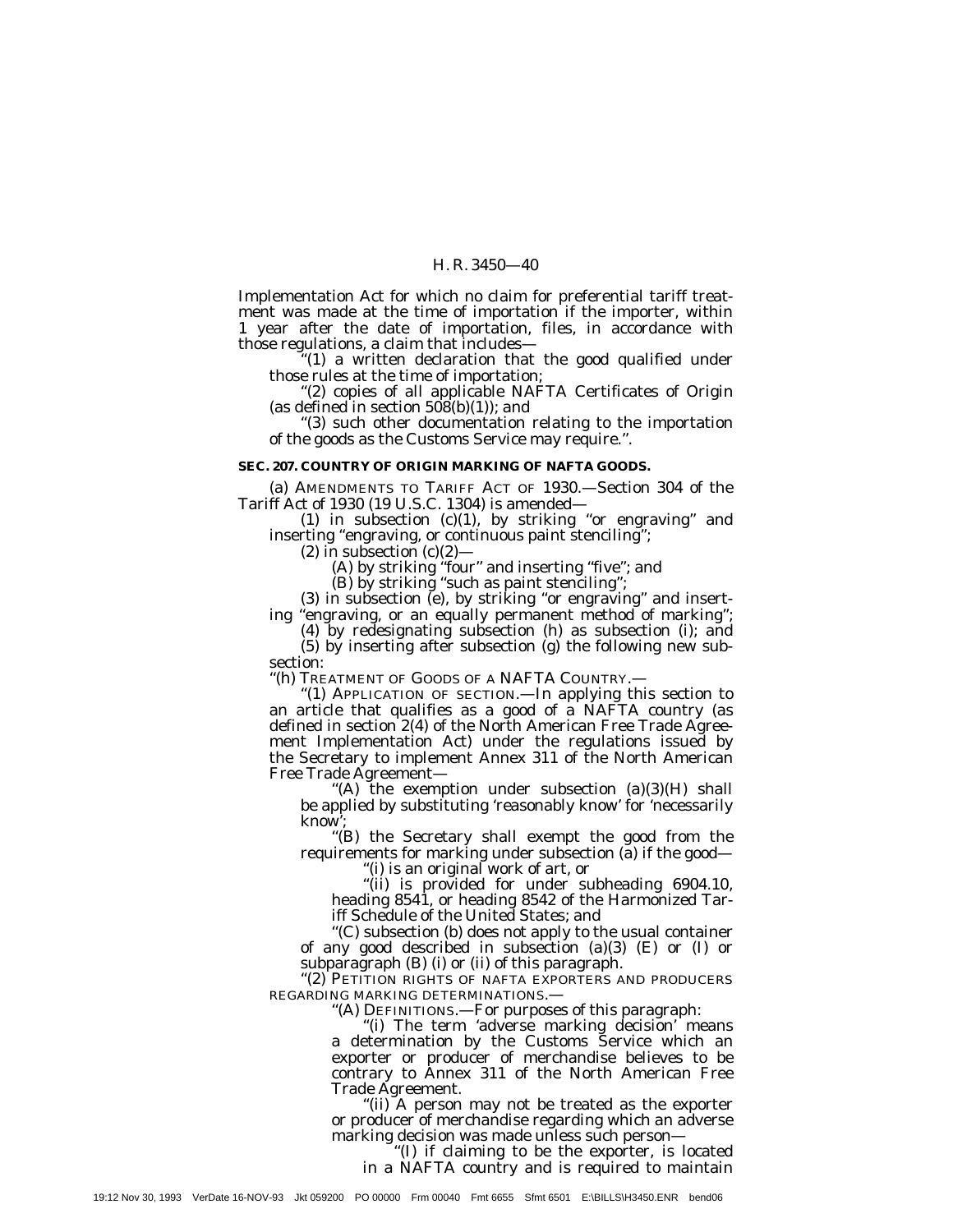records in that country regarding exportations to NAFTA countries; or

''(II) if claiming to be the producer, grows, mines, harvests, fishes, traps, hunts, manufactures, processes, or assembles such merchandise in a NAFTA country.

''(B) INTERVENTION OR PETITION REGARDING ADVERSE MARKING DECISIONS.—If the Customs Service makes an adverse marking decision regarding any merchandise, the Customs Service shall, upon written request by the exporter or producer of the merchandise, provide to the exporter or producer a statement of the basis for the decision. If the exporter or producer believes that the decision is not correct, it may intervene in any protest proceeding initiated by the importer of the merchandise. If the importer does not file a protest with regard to the decision, the exporter or producer may file a petition with the Customs Service setting forth-

''(i) a description of the merchandise; and

''(ii) the basis for its claim that the merchandise should be marked as a good of a NAFTA country.

"(C) EFFECT OF DETERMINATION REGARDING DECISION. If, after receipt and consideration of a petition filed by an exporter or producer under subparagraph (B), the Customs Service determines that the adverse marking decision—

''(i) is not correct, the Customs Service shall notify the petitioner of the determination and all merchandise entered, or withdrawn from warehouse for consumption, more than 30 days after the date that notice of the determination under this clause is published in the weekly Custom Bulletin shall be marked in conformity with the determination; or

"(ii) is correct, the Customs Service shall notify the petitioner that the petition is denied.

''(D) JUDICIAL REVIEW.—For purposes of judicial review, the denial of a petition under subparagraph (C)(ii) shall be treated as if it were a denial of a petition of an interested party under section 516 regarding an issue arising under any of the preceding provisions of this section."

any of the preceding provisions of this section.''. (b) COORDINATION WITH 1988 ACT REGARDING CERTAIN ARTI- CLES.—Articles that qualify as goods of a NAFTA country under regulations issued by the Secretary in accordance with Annex 311 of the Agreement are exempt from the marking requirements promulgated by the Secretary of the Treasury under section 1907(c) of the Omnibus Trade and Competitiveness Act of 1988 (Public Law 100–418), but are subject to the requirements of section 304 of the Tariff Act of 1930 (19 U.S.C. 1304).

# **SEC. 208. PROTESTS AGAINST ADVERSE ORIGIN DETERMINATIONS.**

Section 514 of the Tariff Act of 1930 (19 U.S.C. 1514) is amended—

(1) in subsection  $(c)(1)$  by inserting ", or with respect to a determination of origin under section 202 of the North American Free Trade Agreement Implementation Act,'' after ''with respect to any one category of merchandise'' in the fourth sentence;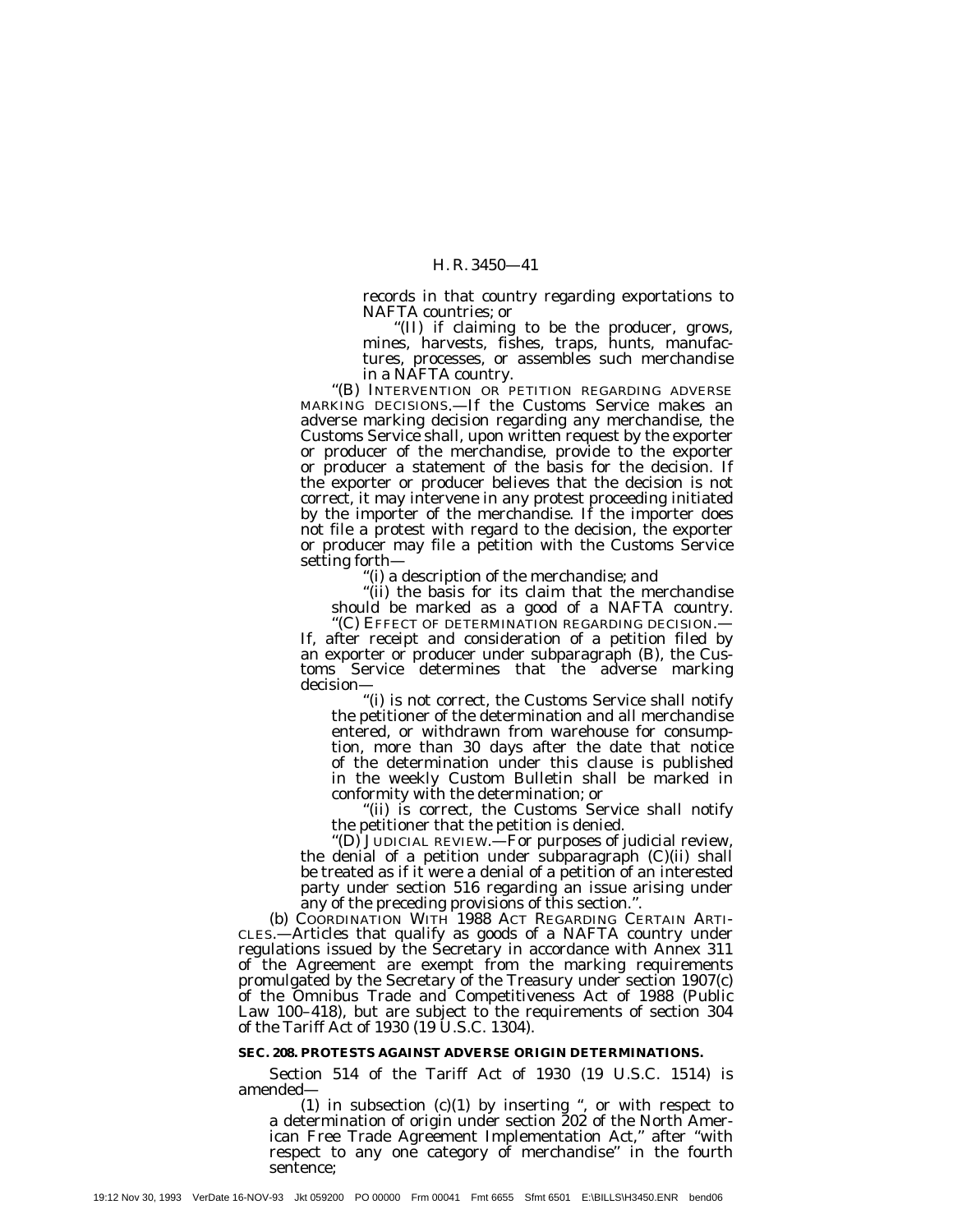(2) in subsection  $(c)(2)$ —

(A) by striking out ''or'' at the end of subparagraph (D);

(B) by redesignating subparagraph (E) as subparagraph (F);

(C) by inserting after subparagraph (D) the following new subparagraph:

"(E) with respect to a determination of origin under section 202 of the North American Free Trade Agreement Implementation Act, any exporter or producer of the merchandise subject to that determination, if the exporter or producer completed and signed a NAFTA Certificate of Origin covering the merchandise; or''; and

(D) by striking ''clauses (A) through (D)'' in subparagraph (F) (as redesignated by subparagraph (B)), and inserting ''clauses (A) through (E)''; and

(3) by adding at the end the following new subsections: ''(e) ADVANCE NOTICE OF CERTAIN DETERMINATIONS.—Except as provided in subsection (f), an exporter or producer referred to in subsection  $(c)(2)(E)$  shall be provided notice in advance of an adverse determination of origin under section 202 of the North American Free Trade Agreement Implementation Act. The Secretary may, by regulations, prescribe the time period in which such advance notice shall be issued and authorize the Customs Service to provide in the notice the entry number and any other entry information considered necessary to allow the exporter or producer to exercise the rights provided by this section.

''(f) DENIAL OF PREFERENTIAL TREATMENT.—If the Customs Service finds indications of a pattern of conduct by an exporter or producer of false or unsupported representations that goods qualify under the rules of origin set out in section 202 of the North American Free Trade Agreement Implementation Act—

''(1) the Customs Service, in accordance with regulations issued by the Secretary, may deny preferential tariff treatment to entries of identical goods exported or produced by that person; and

'(2) the advance notice requirement in subsection (e) shall not apply to that person;

until the person establishes to the satisfaction of the Customs Service that its representations are in conformity with section 202.''.

#### **SEC. 209. EXCHANGE OF INFORMATION.**

Section 628 of the Tariff Act of 1930 (19 U.S.C. 1628) is amended by adding at the end the following new subsection:

''(c) The Secretary may authorize the Customs Service to exchange information with any government agency of a NAFTA country, as defined in section 2(4) of the North American Free Trade Agreement Implementation Act, if the Secretary—

 $(1)$  reasonably believes the exchange of information is necessary to implement chapter 3, 4, or 5 of the North American Free Trade Agreement, and

''(2) obtains assurances from such country that the information will be held in confidence and used only for governmental purposes.''.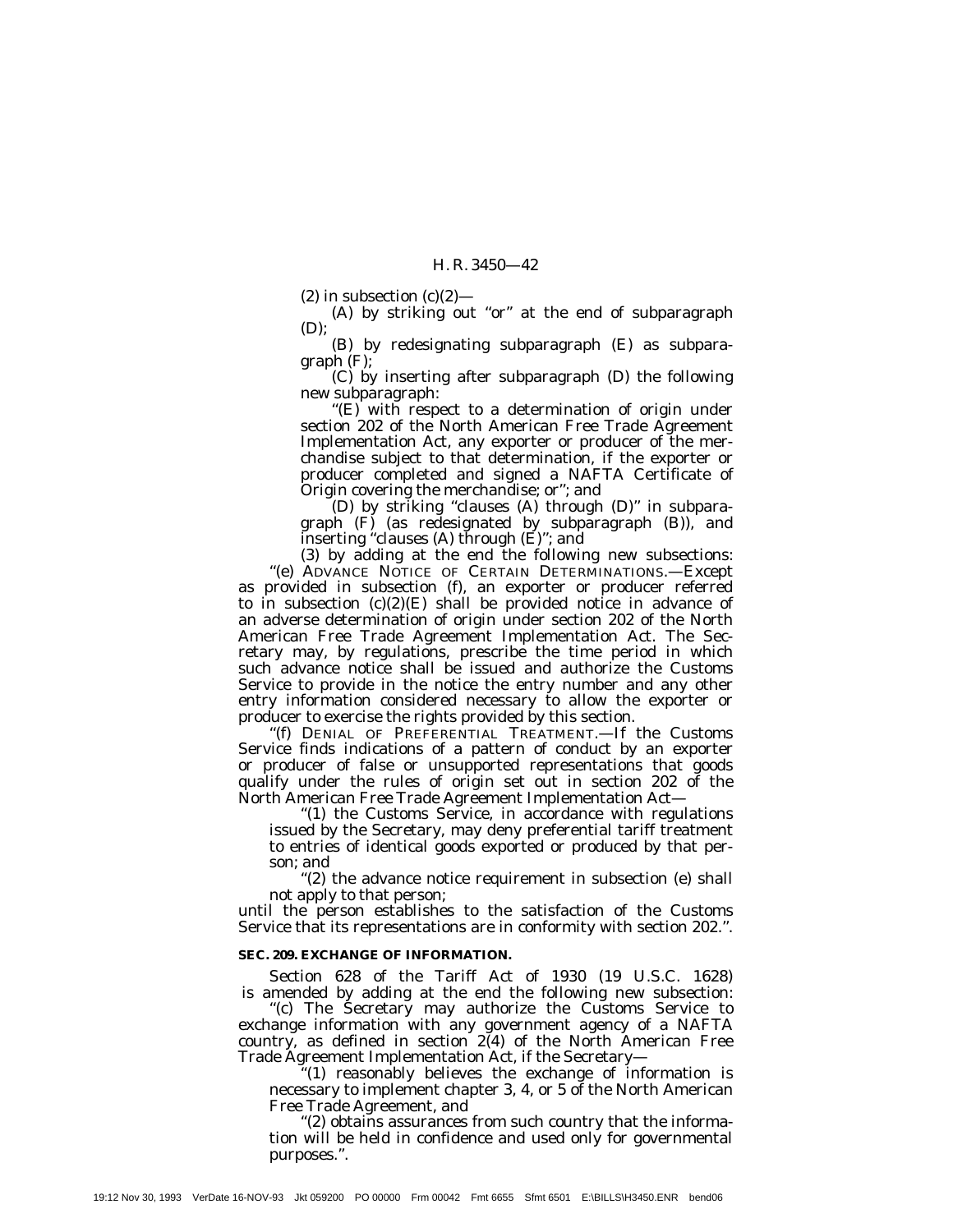### **SEC. 210. PROHIBITION ON DRAWBACK FOR TELEVISION PICTURE TUBES.**

Notwithstanding any other provision of law, no customs duties may be refunded, waived, or reduced on color cathode-ray television picture tubes, including video monitor cathode-ray tubes (provided for in subheading 8540.11.00 of the HTS), that are nonoriginating goods under section 202(p)(19) and are— (A) exported to a NAFTA country;

(B) used as a material in the production of other goods that are exported to a NAFTA country; or

 $(C)$  substituted for by goods of the same kind and quality used as a material in the production of other goods that are exported to a NAFTA country.

## **SEC. 211. MONITORING OF TELEVISION AND PICTURE TUBE IMPORTS.**

(a) MONITORING.—Beginning on the date the Agreement enters into force with respect to the United States, the United States Customs Service shall, for a period of 5 years, monitor imports into the United States of articles described in subheading 8528.10 of the HTS from NAFTA countries and shall take action to exercise all rights of the United States under chapter 5 of the Agreement with respect to such imports. The United States Customs Service shall take appropriate action under chapter 5 of the Agreement with respect to such imports, including verifications to ensure that the rules of origin under the Agreement are fully complied with and that the duty drawback obligations contained in article 303 and Annex 303.8 of the Agreement are fully implemented and duties are correctly assessed.<br>(b) REPORT TO TRADE REPRESENTATIVE.—The United States

Customs Service shall make the results of the monitoring and verification required by subsection (a) available to the President and the Trade Representative. If, based on such information, the President has reason to believe that articles described in subheading 8540.11 of the HTS, intended for ultimate consumption in the United States, are entering the territory of a NAFTA country inconsistent with the provisions of the Agreement, or have been undervalued in a manner that may raise concerns under United States trade laws, the President shall promptly take such action as may be appropriate under all relevant provisions of the Agreement, including article 317 and chapter 20, and under applicable United States trade statutes.

#### **SEC. 212. TITLE VI AMENDMENTS.**

Any amendment in this title to a law that is also amended under title VI shall be made after the title VI amendment is executed.

#### **SEC. 213. EFFECTIVE DATES.**

(a) PROVISIONS EFFECTIVE ON DATE OF ENACTMENT.—Section 212 and this section take effect on the date of the enactment of this Act.

(b) PROVISIONS EFFECTIVE WHEN AGREEMENT ENTERS INTO FORCE.—Section 201, section 202, section 203 (a), (d), and (e), section 210 and section 211, the amendment made by section 203(c), and the amendments made by sections 204 through 209 take effect on the date the Agreement enters into force with respect to the United States.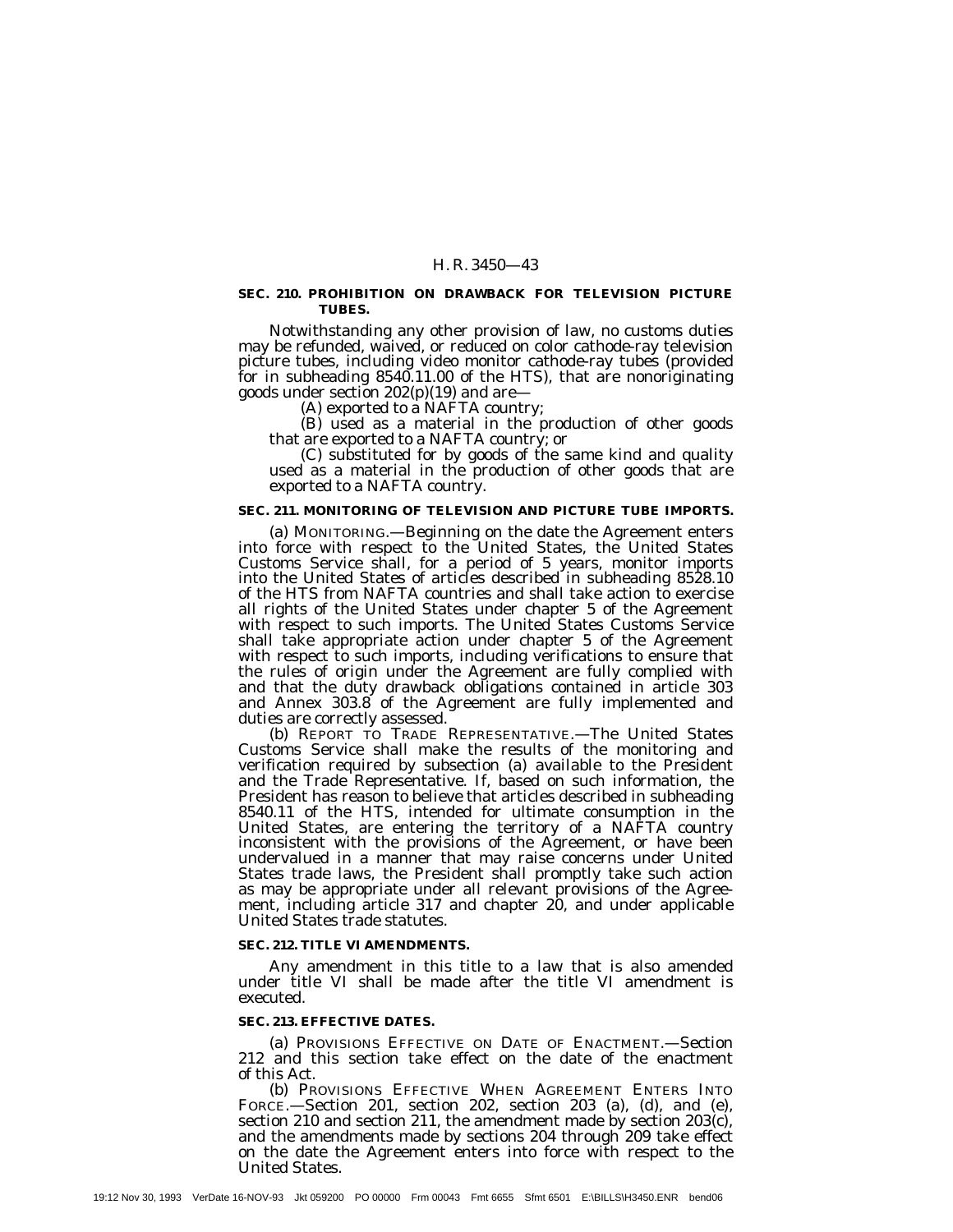(c) PROVISIONS WITH DELAYED EFFECTIVE DATES.—The amendments made by section 203(b) apply—

(1) with respect to exports from the United States to Canada—

(A) on January 1, 1996, if Canada is a NAFTA country on that date, and

(B) after such date for so long as Canada continues to be a NAFTA country; and

(2) with respect to exports from the United States to Mexico—

(A) on January 1, 2001, if Mexico is a NAFTA country on that date; and

(B) after such date for so long as Mexico continues to be a NAFTA country.

# **TITLE III—APPLICATION OF AGREE-MENT TO SECTORS AND SERVICES**

# **Subtitle A—Safeguards**

# **PART 1—RELIEF FROM IMPORTS BENEFITING FROM THE AGREEMENT**

## **SEC. 301. DEFINITIONS.**

As used in this part:

(1) CANADIAN ARTICLE.—The term ''Canadian article'' means an article that—

(A) is an originating good under chapter 4 of the Agreement; and

(B) qualifies under the Agreement to be marked as a good of Canada.

(2) MEXICAN ARTICLE.—The term ''Mexican article'' means an article that—

(A) is an originating good under chapter 4 of the Agreement; and

(B) qualifies under the Agreement to be marked as a good of Mexico.

## **SEC. 302. COMMENCING OF ACTION FOR RELIEF.**

(a) FILING OF PETITION.—<br>(1) IN GENERAL.—A petition requesting action under this part for the purpose of adjusting to the obligations of the United States under the Agreement may be filed with the International Trade Commission by an entity, including a trade association, firm, certified or recognized union, or group of workers, that is representative of an industry. The International Trade Commission shall transmit a copy of any petition filed under this subsection to the Trade Representative.

(2) PROVISIONAL RELIEF.—An entity filing a petition under this subsection may request that provisional relief be provided as if the petition had been filed under section 202(a) of the Trade Act of 1974.

(3) CRITICAL CIRCUMSTANCES.—An allegation that critical circumstances exist must be included in the petition or made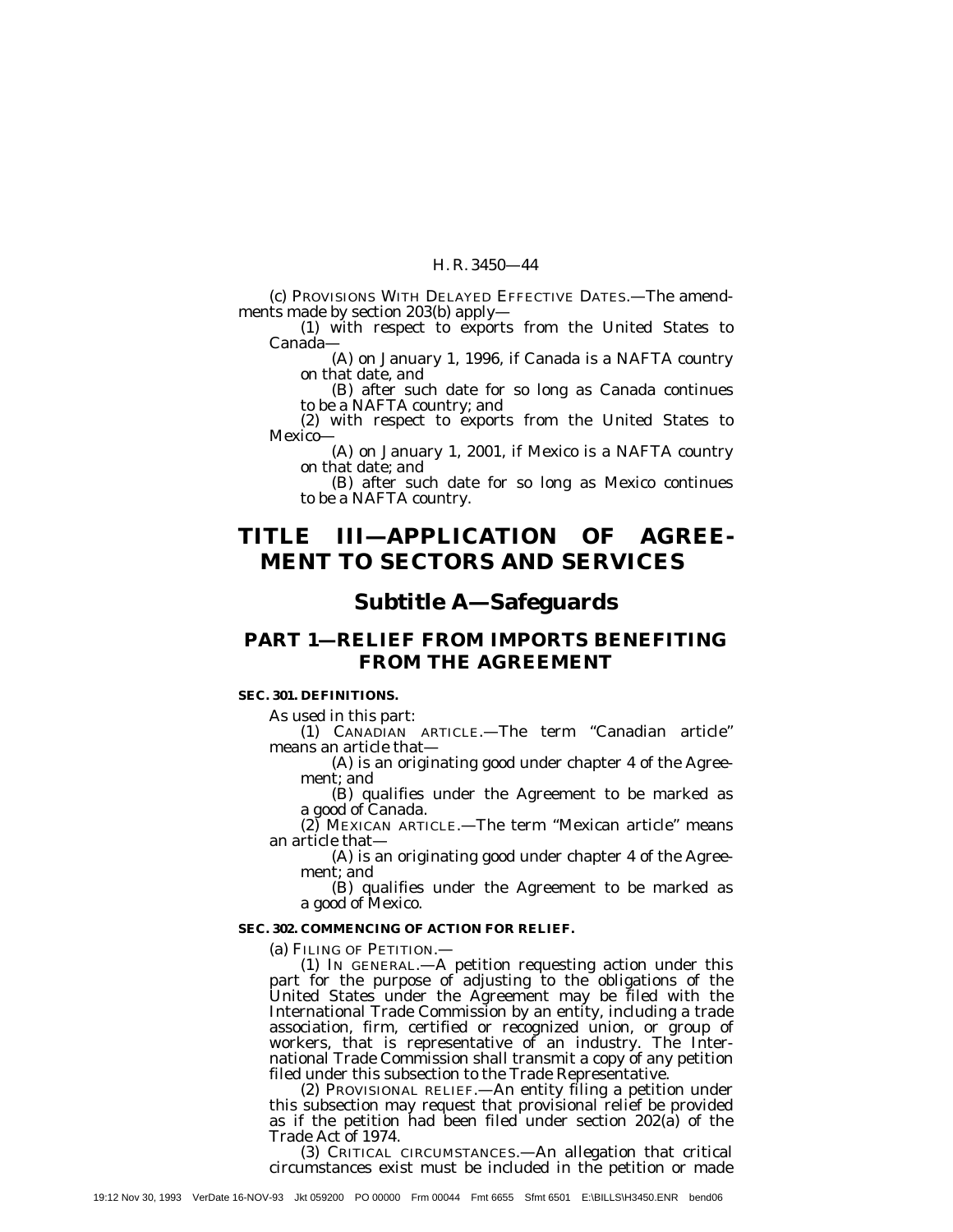on or before the 90th day after the date on which the investigation is initiated under subsection (b).

(b) INVESTIGATION AND DETERMINATION.—Upon the filing of a petition under subsection (a), the International Trade Commission, unless subsection (d) applies, shall promptly initiate an investigation to determine whether, as a result of the reduction or elimination of a duty provided for under the Agreement, a Canadian article or a Mexican article, as the case may be, is being imported into the United States in such increased quantities (in absolute terms) and under such conditions so that imports of the article, alone, constitute a substantial cause of—

(1) serious injury; or

(2) except in the case of a Canadian article, a threat of serious injury;

to the domestic industry producing an article that is like, or directly competitive with, the imported article.

(c) APPLICABLE PROVISIONS.—The provisions of—

(1) paragraphs (1)(B), (3) (except subparagraph (A)), and (4) of subsection (b);

(2) subsection (c); and

(3) subsection (d),

of section 202 of the Trade Act of 1974 (19 U.S.C. 2252) apply with respect to any investigation initiated under subsection (b).

(d) ARTICLES EXEMPT FROM INVESTIGATION.—No investigation may be initiated under this section with respect to—

(1) any Canadian article or Mexican article if import relief has been provided under this part with respect to that article; or

(2) any textile or apparel article set out in Appendix 1.1 of Annex 300–B of the Agreement.

## **SEC. 303. INTERNATIONAL TRADE COMMISSION ACTION ON PETITION.**

(a) DETERMINATION.—By no later than 120 days after the date on which an investigation is initiated under section 302(b) with respect to a petition, the International Trade Commission shall—

(1) make the determination required under that section; and

(2) if the determination referred to in paragraph (1) is affirmative and an allegation regarding critical circumstances was made under section 302(a), make a determination regarding that allegation.

(b) ADDITIONAL FINDING AND RECOMMENDATION IF DETERMINATION AFFIRMATIVE.—If the determination made by the International Trade Commission under subsection (a) with respect to imports of an article is affirmative, the International Trade Commission shall find, and recommend to the President in the report required under subsection (c), the amount of import relief that is necessary to remedy or, except in the case of imports of a Canadian article, prevent the injury found by the International Trade Commission in the determination. The import relief recommended by the International Trade Commission under this subsection shall be limited to that described in section 304(c).

(c) REPORT TO PRESIDENT.—No later than the date that is 30 days after the date on which a determination is made under subsection (a) with respect to an investigation, the International Trade Commission shall submit to the President a report that shall include—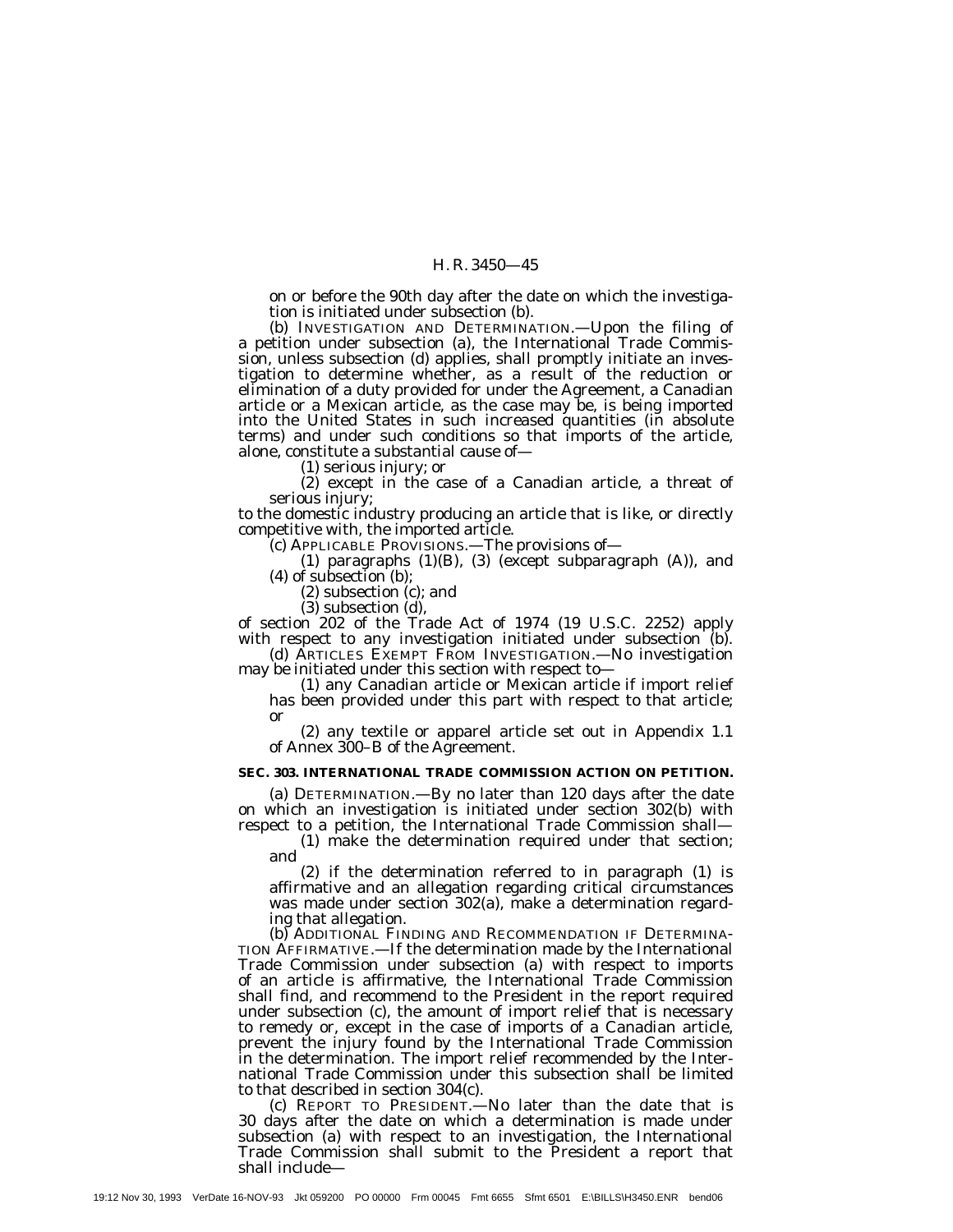(1) a statement of the basis for the determination;

(2) dissenting and separate views; and

(3) any finding made under subsection (b) regarding import relief.

(d) PUBLIC NOTICE.—Upon submitting a report to the President under subsection (c), the International Trade Commission shall promptly make public such report (with the exception of information which the International Trade Commission determines to be confidential) and shall cause a summary thereof to be published in the Federal Register.

(e) APPLICABLE PROVISIONS.—For purposes of this part, the provisions of paragraphs (1), (2), and (3) of section 330(d) of the Tariff Act of 1930 (19 U.S.C. 1330(d)) shall be applied with respect to determinations and findings made under this section as if such determinations and findings were made under section 202 of the Trade Act of 1974 (19 U.S.C. 2252).

### **SEC. 304. PROVISION OF RELIEF.**

(a) IN GENERAL.—No later than the date that is 30 days after the date on which the President receives the report of the International Trade Commission containing an affirmative determination of the International Trade Commission under section 303(a), the President, subject to subsection (b), shall provide relief from imports of the article that is the subject of such determination to the extent that the President determines necessary to remedy or, except in the case of imports of a Canadian article, prevent the injury found by the International Trade Commission.

(b) EXCEPTION.—The President is not required to provide import relief under this section if the President determines that the provision of the import relief will not provide greater economic and social benefits than costs.<br>(c) NATURE OF RELIEF.—The import relief (including provisional

relief) that the President is authorized to provide under this part is as follows:

(1) In the case of imports of a Canadian article—

(A) the suspension of any further reduction provided for under Annex 401.2 of the United States-Canada Free-

Trade Agreement in the duty imposed on such article; (B) an increase in the rate of duty imposed on such article to a level that does not exceed the lesser of—

(i) the column 1 general rate of duty imposed under the HTS on like articles at the time the import relief is provided, or

(ii) the column 1 general rate of duty imposed on like articles on December 31, 1988; or

(C) in the case of a duty applied on a seasonal basis to such article, an increase in the rate of duty imposed on the article to a level that does not exceed the column 1 general rate of duty imposed on the article for the corresponding season occurring immediately before January 1, 1989.

(2) In the case of imports of a Mexican article—

(A) the suspension of any further reduction provided for under the United States Schedule to Annex 302.2 of the Agreement in the duty imposed on such article;

(B) an increase in the rate of duty imposed on such article to a level that does not exceed the lesser of—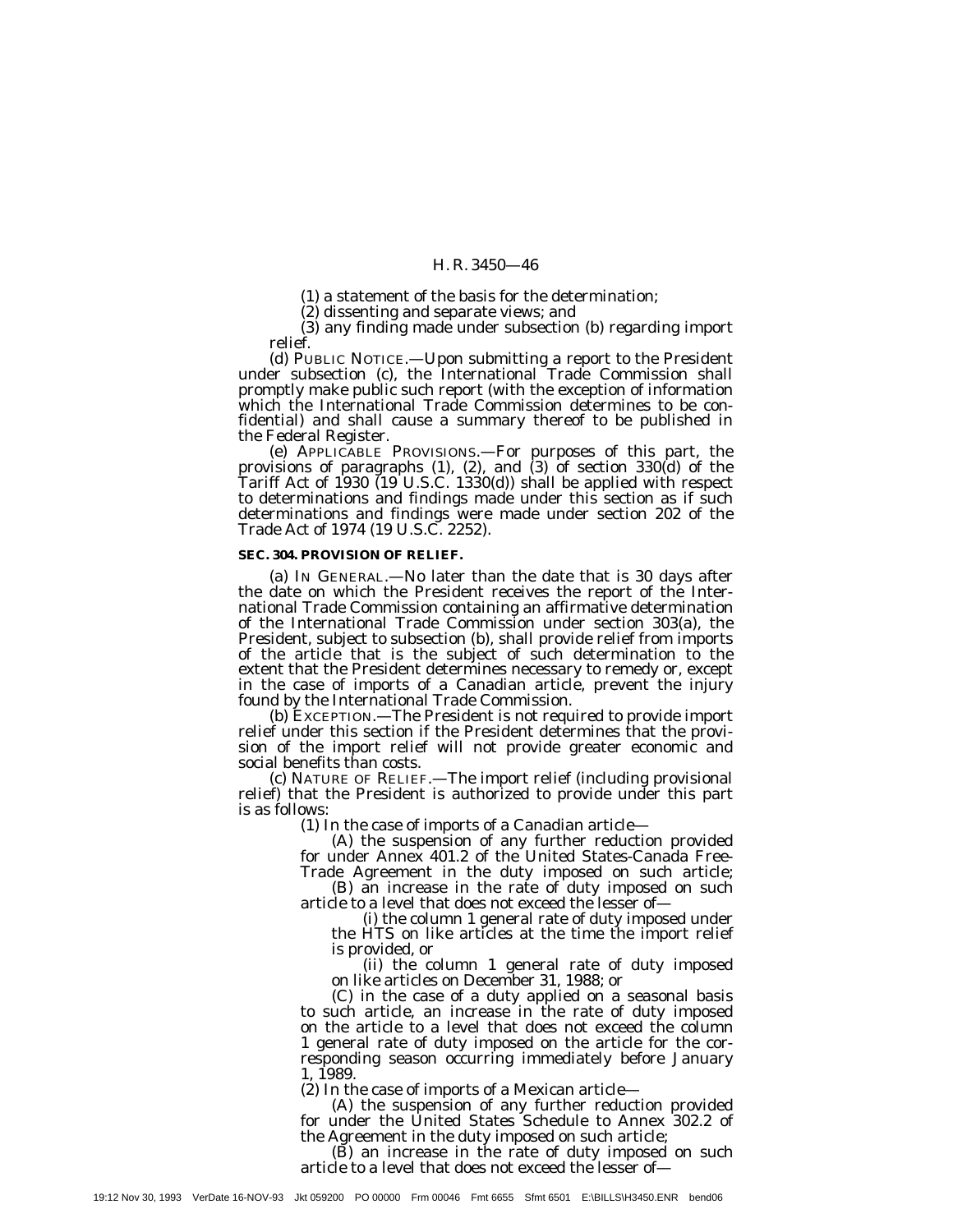(i) the column 1 general rate of duty imposed under the HTS on like articles at the time the import relief is provided, or

(ii) the column 1 general rate of duty imposed under the HTS on like articles on the day before the date on which the Agreement enters into force; or

(C) in the case of a duty applied on a seasonal basis to such article, an increase in the rate of duty imposed on the article to a level that does not exceed the column 1 general rate of duty imposed under the HTS on the article for the corresponding season immediately occurring before the date on which the Agreement enters into force.

(d) PERIOD OF RELIEF.—The import relief that the President is authorized to provide under this section may not exceed 3 years, except that, if a Canadian article or Mexican article which is the subject of the action—

(1) is provided for in an item for which the transition period of tariff elimination set out in the United States Schedule to Annex 302.2 of the Agreement is greater than 10 years; and

(2) the President determines that the affected industry has undertaken adjustment and requires an extension of the period of the import relief;

the President, after obtaining the advice of the International Trade Commission, may extend the period of the import relief for not more than 1 year, if the duty applied during the initial period of the relief is substantially reduced at the beginning of the extension period.

(e) RATE ON MEXICAN ARTICLES AFTER TERMINATION OF IMPORT RELIEF.—When import relief under this part is terminated with respect to a Mexican article—

(1) the rate of duty on that article after such termination and on or before December 31 of the year in which termination occurs shall be the rate that, according to the United States Schedule to Annex 302.2 of the Agreement for the staged elimination of the tariff, would have been in effect 1 year after the initiation of the import relief action under section 302; and

(2) the tariff treatment for that article after December 31 of the year in which termination occurs shall be, at the discretion of the President, either—

(A) the rate of duty conforming to the applicable rate set out in the United States Schedule to Annex 302.2; or

(B) the rate of duty resulting from the elimination of the tariff in equal annual stages ending on the date set out in the United States Schedule to Annex 302.2 for the elimination of the tariff.

#### **SEC. 305. TERMINATION OF RELIEF AUTHORITY.**

(a) GENERAL RULE.—Except as provided in subsection (b), no import relief may be provided under this part—

(1) in the case of a Canadian article, after December 31, 1998; or

(2) in the case of a Mexican article, after the date that is 10 years after the date on which the Agreement enters into force;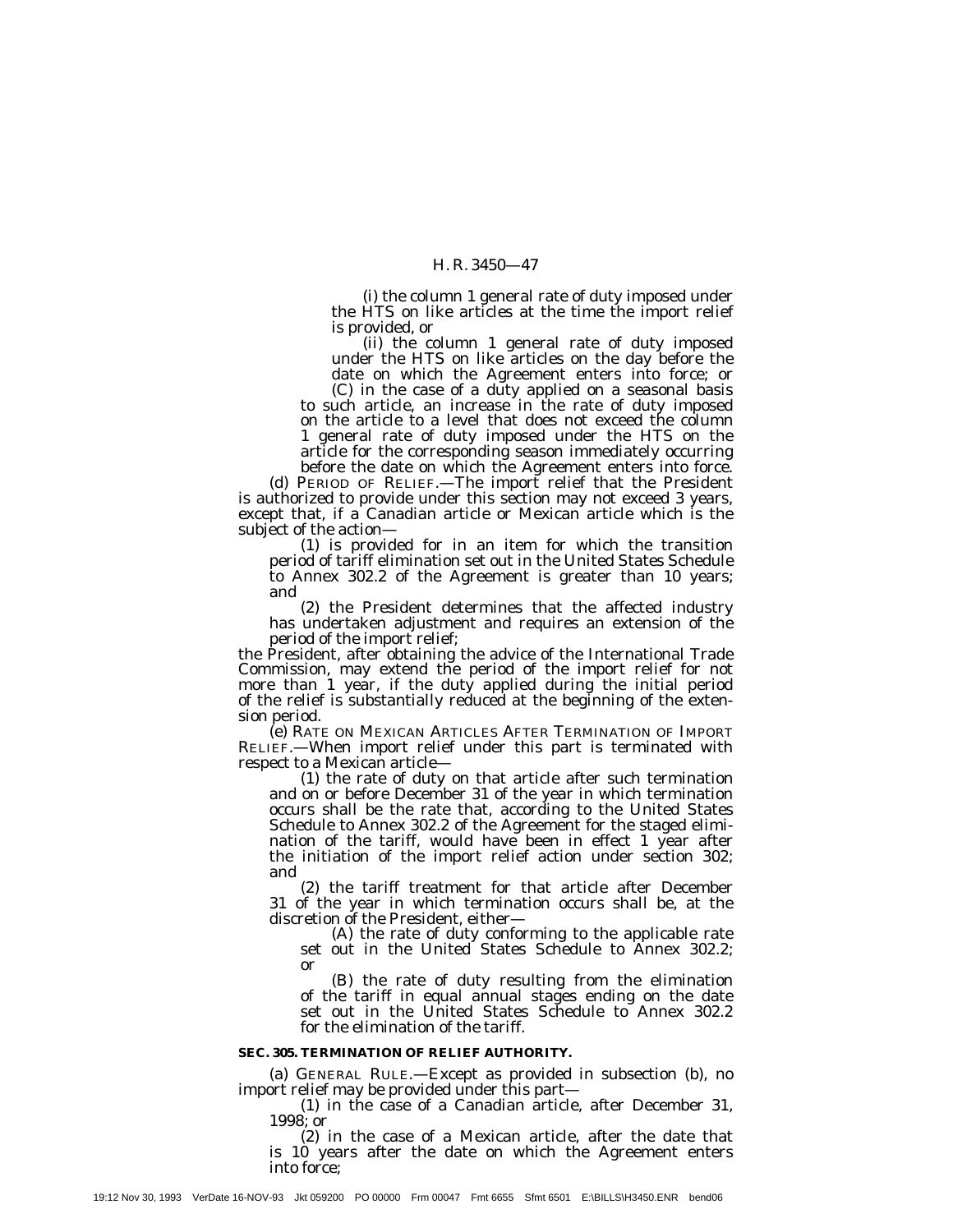unless the article against which the action is taken is an item for which the transition period for tariff elimination set out in the United States Schedule to Annex 302.2 of the Agreement is greater than 10 years, in which case the period during which relief may be granted shall be the period of staged tariff elimination for that article.

(b) EXCEPTION.—Import relief may be provided under this part in the case of a Canadian article or Mexican article after the date on which such relief would, but for this subsection, terminate under subsection (a), but only if the Government of Canada or Mexico, as the case may be, consents to such provision.

#### **SEC. 306. COMPENSATION AUTHORITY.**

For purposes of section 123 of the Trade Act of 1974 (19 U.S.C. 2133), any import relief provided by the President under section 304 shall be treated as action taken under chapter 1 of title II of such Act.

#### **SEC. 307. SUBMISSION OF PETITIONS.**

A petition for import relief may be submitted to the International Trade Commission under—

(1) this part;

(2) chapter 1 of title II of the Trade Act of 1974; or

(3) under both this part and such chapter 1 at the same time, in which case the International Trade Commission shall consider such petitions jointly.

## **SEC. 308. SPECIAL TARIFF PROVISIONS FOR CANADIAN FRESH FRUITS AND VEGETABLES.**

(a) IN GENERAL.—Section 301(a) of the United States-Canada Free-Trade Agreement Implementation Act of 1988 (19 U.S.C. 2112 note) is amended—

(1) in paragraph (1), by striking ''promptly'' in the flush

sentence at the end thereof and inserting "immediately",<br>
(2) by redesignating paragraphs (2) through (9) as paragraphs (3) through (10), respectively,<br>
(3) by inserting after paragraph (1) the following new para-

graph:<br>"(2) No later than 6 days after publication in the Federal<br>Register of the notice described in paragraph (1), the Secretary shall decide whether to recommend the imposition of a temporary duty to the President, and if the Secretary decides to make such a recommendation, the recommendation shall be forwarded immediately to the President.",

(4) in paragraph  $(5)$ , as redesignated by paragraph (2), by striking ''paragraph (3)'' and inserting ''paragraph (4)'', and

(5) by amending paragraph (9), as redesignated by paragraph (2), to read as follows:

''(9) For purposes of assisting the Secretary in carrying out this subsection—

''(A) the Commissioner of Customs and the Director of the Bureau of Census shall cooperate in providing the Secretary with timely information and data relating to the importation of Canadian fresh fruits and vegetables, and

''(B) importers shall report such information relating to Canadian fresh fruits and vegetables to the Commis-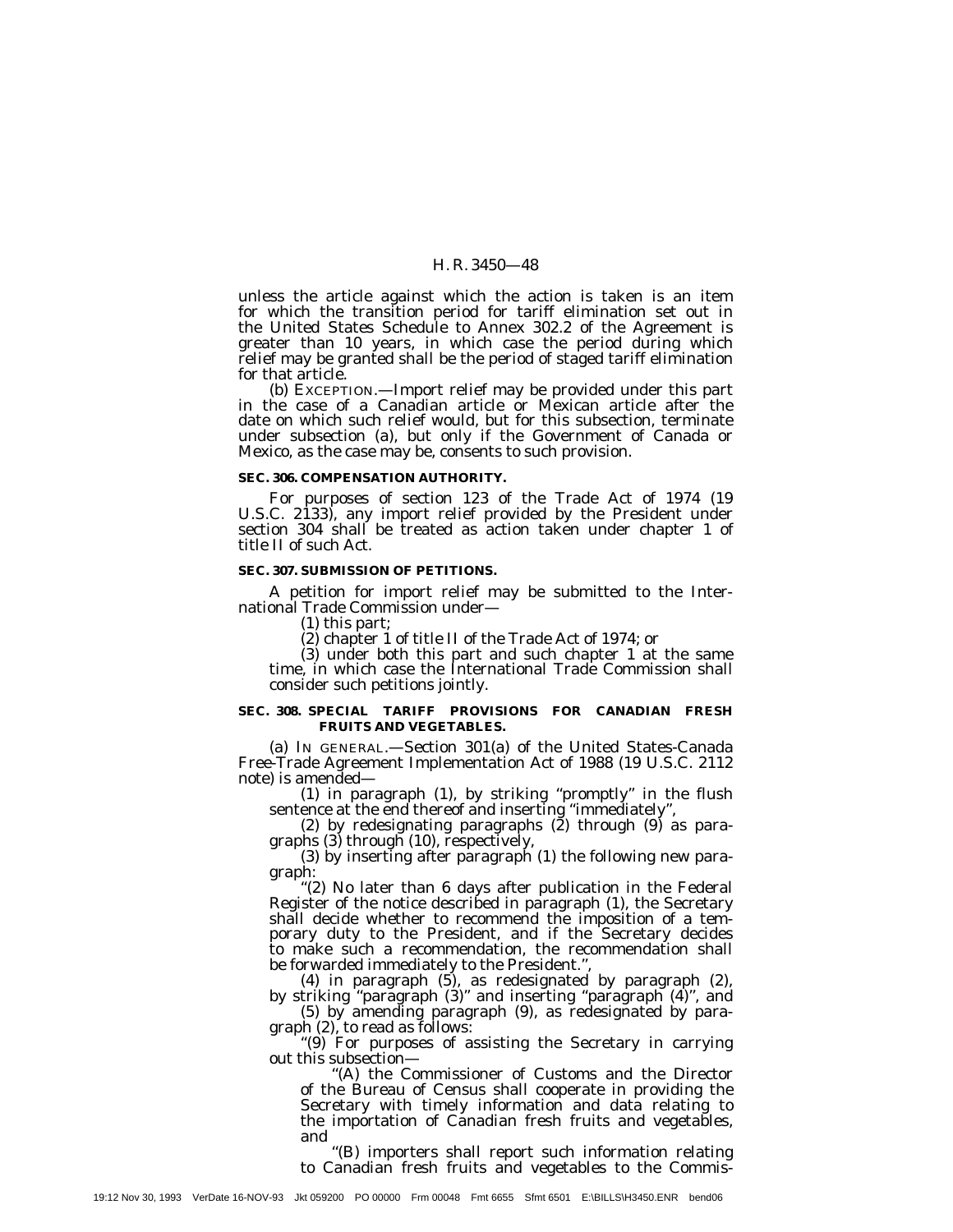sioner of Customs at such time and in such manner as the Commissioner requires.''.

(b) EFFECTIVE DATE.—The amendments made by subsection (a) take effect on the date of the enactment of this Act.

### **SEC. 309. PRICE-BASED SNAPBACK FOR FROZEN CONCENTRATED ORANGE JUICE.**

(a) TRIGGER PRICE DETERMINATION.—

(1) IN GENERAL.—The Secretary shall determine—

(A) each period of 5 consecutive business days in which the daily price for frozen concentrated orange juice is less than the trigger price; and

(B) for each period determined under subparagraph (A), the first period occurring thereafter of 5 consecutive business days in which the daily price for frozen concentrated orange juice is greater than the trigger price.

(2) NOTICE OF DETERMINATIONS.—The Secretary shall immediately notify the Commissioner of Customs and publish notice in the Federal Register of any determination under paragraph (1), and the date of such publication shall be the determination date for that determination.

(b) IMPORTS OF MEXICAN ARTICLES.—Whenever after any determination date for a determination under subsection  $(a)(1)(A)$ , the quantity of Mexican articles of frozen concentrated orange juice that is entered exceeds—

(1) 264,978,000 liters (single strength equivalent) in any of calendar years 1994 through 2002; or

(2) 340,560,000 liters (single strength equivalent) in any of calendar years 2003 through 2007;

the rate of duty on Mexican articles of frozen concentrated orange juice that are entered after the date on which the applicable limitation in paragraph (1) or (2) is reached and before the determination date for the related determination under subsection (a)(1)(B) shall<br>be the rate of duty specified in subsection (c).

be the rate of duty specified in subsection (c). (c) RATE OF DUTY.—The rate of duty specified for purposes of subsection (b) for articles entered on any day is the rate in the HTS that is the lower of—

(1) the column 1–General rate of duty in effect for such

 $(2)$  the column 1–General rate of duty in effect on that day.

(d) DEFINITIONS.—For purposes of this section—

(1) The term ''daily price'' means the daily closing price of the New York Cotton Exchange, or any successor as determined by the Secretary, for the closest month in which contracts for frozen concentrated orange juice are being traded on the Exchange.

(2) The term ''business day'' means a day in which contracts for frozen concentrated orange juice are being traded on the New York Cotton Exchange, or any successor as determined by the Secretary.

(3) The term ''entered'' means entered or withdrawn from warehouse for consumption, in the customs territory of the United States.

(4) The term ''frozen concentrated orange juice'' means all products classifiable under subheading 2009.11.00 of the HTS.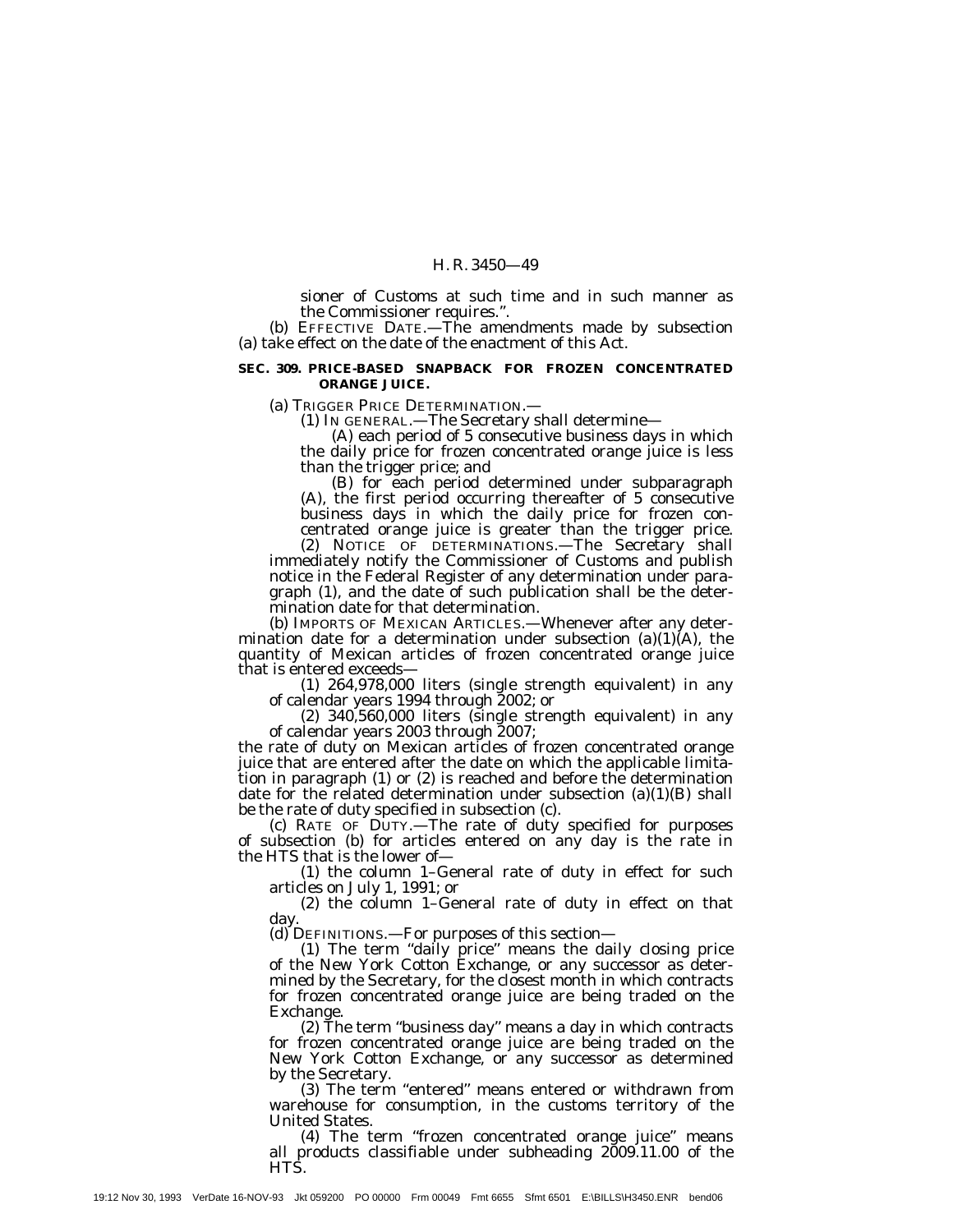(5) The term ''Secretary'' means the Secretary of Agriculture.

(6) The term ''trigger price'' means the average daily closing price of the New York Cotton Exchange, or any successor as determined by the Secretary, for the corresponding month during the previous 5-year period, excluding the year with the highest average price for the corresponding month and the year with the lowest average price for the corresponding month.

# **PART 2—RELIEF FROM IMPORTS FROM ALL COUNTRIES**

## **SEC. 311. NAFTA ARTICLE IMPACT IN IMPORT RELIEF CASES UNDER THE TRADE ACT OF 1974.**

(a) IN GENERAL.—If, in any investigation initiated under chapter 1 of title II of the Trade Act of 1974, the International Trade Commission makes an affirmative determination (or a determination which the President may treat as an affirmative determination under such chapter by reason of section 330(d) of the Tariff Act of 1930), the International Trade Commission shall also find (and report to the President at the time such injury determination is submitted to the President) whether—

(1) imports of the article from a NAFTA country, considered individually, account for a substantial share of total imports; and

(2) imports of the article from a NAFTA country, considered individually or, in exceptional circumstances, imports from NAFTA countries considered collectively, contribute importantly to the serious injury, or threat thereof, caused by imports. (b) FACTORS.—

(1) SUBSTANTIAL IMPORT SHARE.—In determining whether imports from a NAFTA country, considered individually, account for a substantial share of total imports, such imports normally shall not be considered to account for a substantial share of total imports if that country is not among the top 5 suppliers of the article subject to the investigation, measured in terms of import share during the most recent 3-year period.

(2) APPLICATION OF ''CONTRIBUTE IMPORTANTLY'' STAND-ARD.—In determining whether imports from a NAFTA country or countries contribute importantly to the serious injury, or threat thereof, the International Trade Commission shall consider such factors as the change in the import share of the NAFTA country or countries, and the level and change in the level of imports of such country or countries. In applying the preceding sentence, imports from a NAFTA country or countries normally shall not be considered to contribute importantly to serious injury, or the threat thereof, if the growth rate of imports from such country or countries during the period in which an injurious increase in imports occurred is appreciably lower than the growth rate of total imports from all sources over the same period.

(c) DEFINITION.—For purposes of this section and section 312(a), the term ''contribute importantly'' refers to an important cause, but not necessarily the most important cause.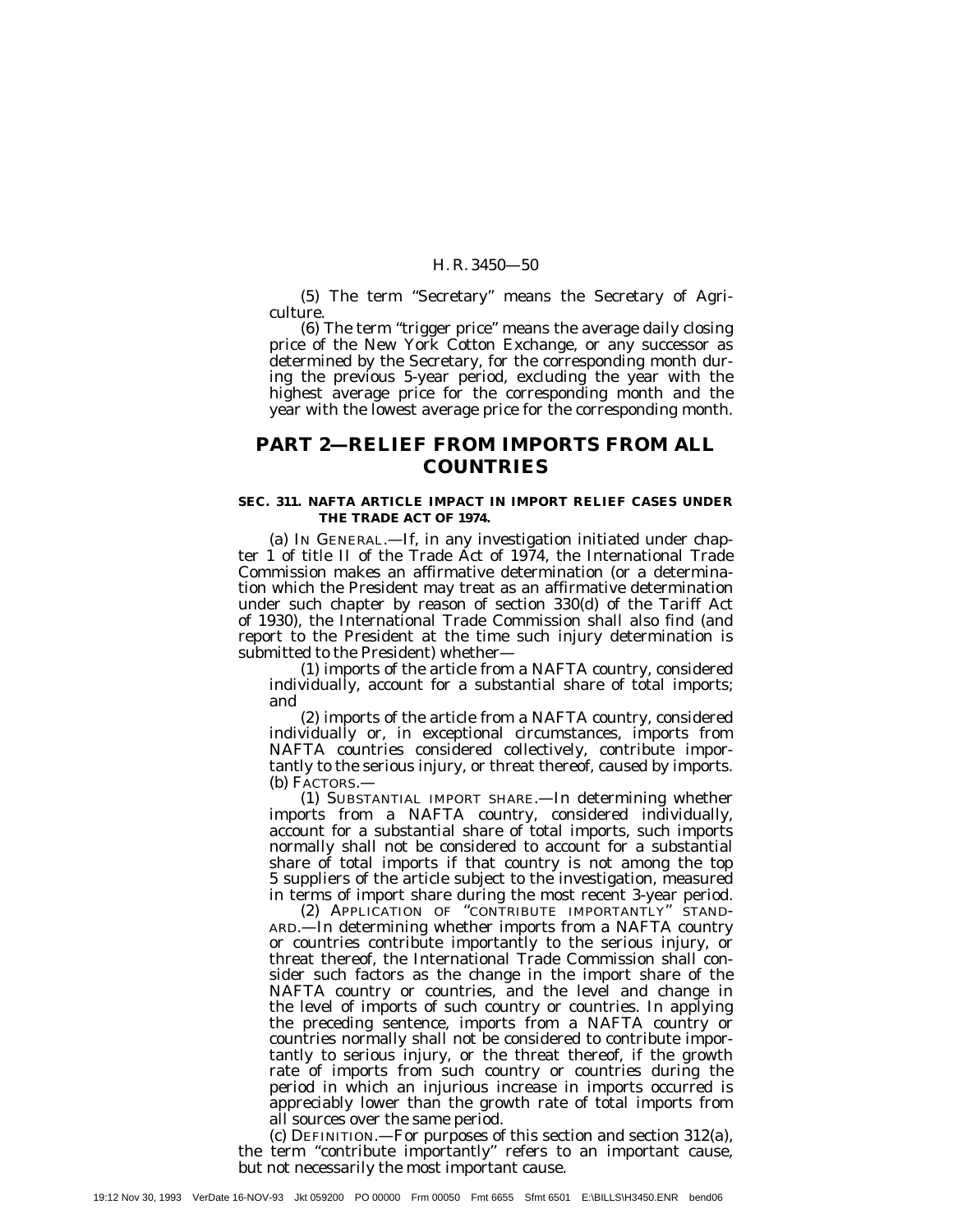#### **SEC. 312. PRESIDENTIAL ACTION REGARDING NAFTA IMPORTS.**

(a) IN GENERAL.—In determining whether to take action under chapter 1 of title II of the Trade Act of 1974 with respect to imports from a NAFTA country, the President shall determine whether—<br>(1) imports from such country, considered individually,

account for a substantial share of total imports; or<br>(2) imports from a NAFTA country, considered individually,<br>or in exceptional circumstances imports from NAFTA countries considered collectively, contribute importantly to the serious injury, or threat thereof, found by the International Trade Commission.

(b) EXCLUSION OF NAFTA IMPORTS.—In determining the nature and extent of action to be taken under chapter 1 of title II of the Trade Act of 1974, the President shall exclude from such action imports from a NAFTA country if the President makes a negative determination under subsection (a) (1) or (2) with respect to imports

(c) ACTION AFTER EXCLUSION OF NAFTA COUNTRY IMPORTS.—  $(1)$  In GENERAL.—If the President, under subsection (b), excludes imports from a NAFTA country or countries from action under chapter 1 of title II of the Trade Act of 1974 but thereafter determines that a surge in imports from that country or countries is undermining the effectiveness of the action—

(A) the President may take appropriate action under such chapter 1 to include those imports in the action; and

(B) any entity that is representative of an industry for which such action is being taken may request the International Trade Commission to conduct an investigation of the surge in such imports.

(2) INVESTIGATION.—Upon receiving a request under paragraph (1)(B), the International Trade Commission shall conduct an investigation to determine whether a surge in such imports undermines the effectiveness of the action. The International Trade Commission shall submit the findings of its investigation to the President no later than 30 days after the request is received by the International Trade Commission.

(3) DEFINITION.—For purposes of this subsection, the term ''surge'' means a significant increase in imports over the trend for a recent representative base period.<br>(d) CONDITION APPLICABLE TO QUANTITATIVE RESTRICTIONS.—

Any action taken under this section proclaiming a quantitative restriction shall permit the importation of a quantity or value of the article which is not less than the quantity or value of such article imported into the United States during the most recent period that is representative of imports of such article, with allowance for reasonable growth.

## **PART 3—GENERAL PROVISIONS**

#### **SEC. 315. PROVISIONAL RELIEF.**

Section 202(d) of the Trade Act of 1974 (19 U.S.C. 2252(d)) is amended—

 $(1)$  in paragraph  $(1)(A)$  by inserting "or citrus product" after ''agricultural product'' each place it appears;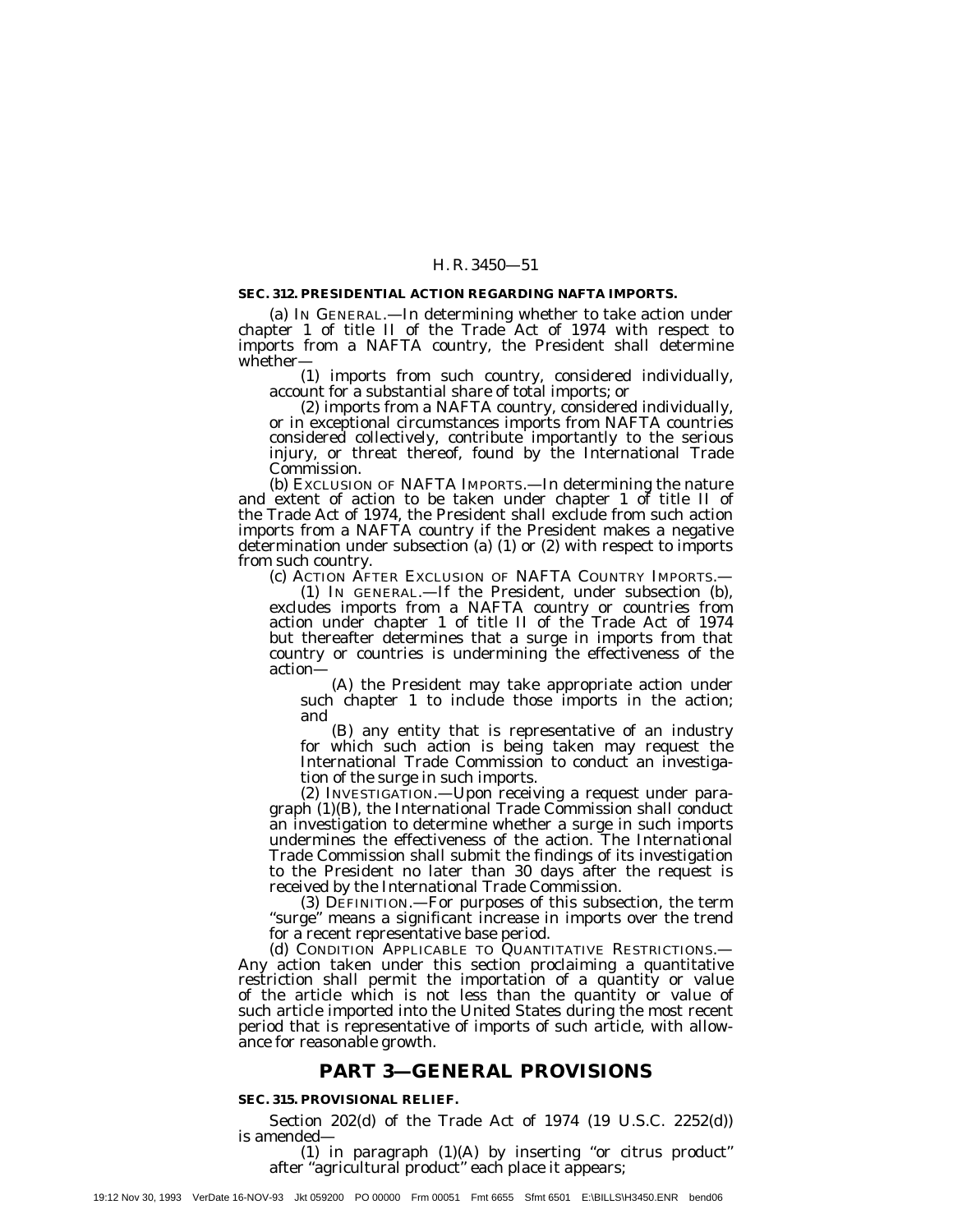(2) in the text of paragraph (1)(C) that appears before subclauses (I) and (II)—

(A) by inserting ''or citrus product'' after ''agricultural product'' each place it appears, and

(B) by inserting "or citrus product" after "perishable product'';

(3) by redesignating subparagraphs (A) and (B) of paragraph (5) as subparagraphs (B) and (C); and

(4) by inserting a new subparagraph (A) in paragraph (5) to read as follows:

"(A) The term 'citrus product' means any processed oranges or grapefruit, or any orange or grapefruit juice, including concentrate.''.

## **SEC. 316. MONITORING.**

For purposes of expediting an investigation concerning provisional relief under this subtitle or section 202 of the Trade Act of 1974 regarding—

(1) fresh or chilled tomatoes provided for in subheading 0702.00.00 of the HTS; and

(2) fresh or chilled peppers, other than chili peppers provided for in subheading 0709.60.00 of the HTS;

the International Trade Commission, until January 1, 2009, shall monitor imports of such goods as if proper requests for such monitoring had been made under subsection 202(d)(1)(C)(i) of such section 202. At the request of the International Trade Commission, the Secretary of Agriculture and the Commissioner of Customs shall provide to the International Trade Commission information relevant to the monitoring carried out under this section.

### **SEC. 317. PROCEDURES CONCERNING THE CONDUCT OF INTER-NATIONAL TRADE COMMISSION INVESTIGATIONS.**

(a) PROCEDURES AND RULES.—The International Trade Commission shall adopt such procedures and rules and regulations as are necessary to bring its procedures into conformity with chapter 8 of the Agreement.

(b) CONFORMING AMENDMENT.—Section 202(a) of the Trade Act of 1974 is amended by adding at the end thereof the following:

'(8) The procedures concerning the release of confidential business information set forth in section 332(g) of the Tariff Act of 1930 shall apply with respect to information received by the Commission in the course of investigations conducted under this chapter and part 1 of title III of the North American Free Trade Agreement Implementation Act.''.

#### **SEC. 318. EFFECTIVE DATE.**

Except as provided in section 308(b), the provisions of this subtitle take effect on the date the Agreement enters into force with respect to the United States.

# **Subtitle B—Agriculture**

#### **SEC. 321. AGRICULTURE.**

(a) MEAT IMPORT ACT OF 1979.—The Meat Import Act of 1979 (19 U.S.C. 2253 note) is amended—

(1) in subsection (b)—

(A) by striking the last sentence in paragraph (2),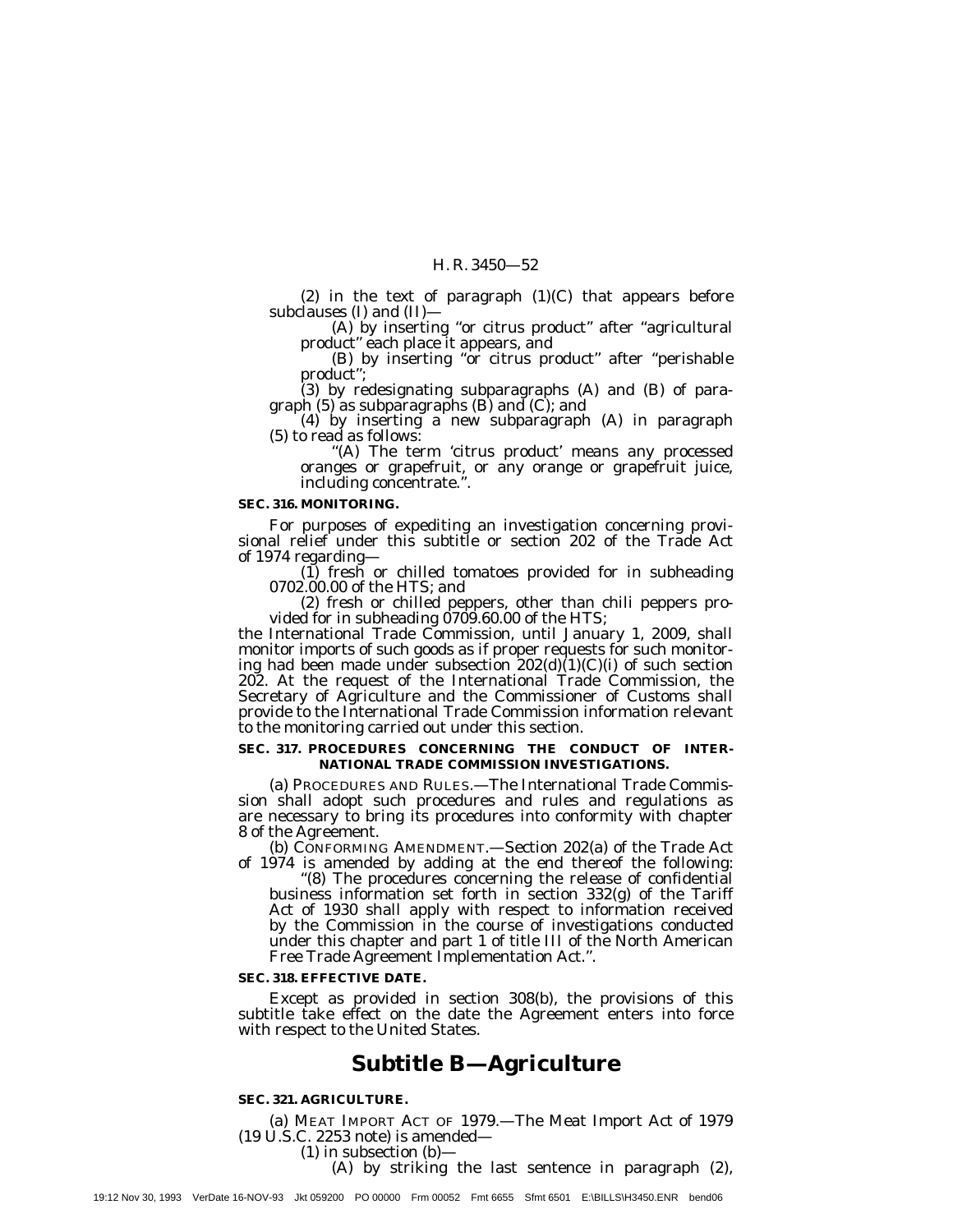(B) by redesignating paragraph (3) as paragraph (4) and inserting after paragraph (2) the following new paragraph:

 $(3)$  The term 'meat articles' does not include any article described in paragraph (2) that—

"(A) originates in a NAFTA country (as determined in accordance with section 202 of the NAFTA Act), or

''(B) originates in Canada (as determined in accordance with section 202 of the United States-Canada Free-Trade Agreement Implementation Act of 1988) during such time as the United States-Canada Free-Trade Agreement is in force with respect to, and the United States applies such Agreement to, Canada.''; and

(C) by inserting after paragraph (4) (as redesignated by subparagraph (B) of this paragraph) the following new paragraphs:

''(5) The term 'NAFTA Act' means the North American Free Trade Agreement Implementation Act.

''(6) The term 'NAFTA country' has the meaning given such term in section 2(4) of the NAFTA Act.'';

(2) in subsection (f)(1), by striking the end period and inserting '', except that the President may exclude any such article originating in a NAFTA country (as determined in accordance with section 202 of the NAFTA Act) or, if paragraph (3)(B) applies, any such article originating in Canada as determined in accordance with such paragraph  $(3)(B)$ ."; and

(3) in subsection (i), by inserting ''and Mexico'' after ''Canada'' each place it appears.

(b) SECTION 22 OF THE AGRICULTURAL ADJUSTMENT ACT.— (1) IN GENERAL.—The President may, pursuant to article

309 and Annex 703.2 of the Agreement, exempt from any quantitative limitation or fee imposed pursuant to section 22 of the Agricultural Adjustment Act (7 U.S.C. 624), reenacted with amendments by the Agricultural Marketing Agreement Act of 1937, any article which originates in Mexico, if Mexico is a

(2) QUALIFICATION OF ARTICLES.—The determination of whether an article originates in Mexico shall be made in accordance with section 202, except that operations performed in, or materials obtained from, any country other than the United States or Mexico shall be treated as if performed in or obtained from a country other than a NAFTA country.

(c) TARIFF RATE QUOTAS.—In implementing the tariff rate quotas set out in the United States Schedule to Annex 302.2 of the Agreement, the President shall take such action as may be necessary to ensure that imports of agricultural goods do not disrupt the orderly marketing of commodities in the United States.

(d) PEANUTS.—

(1) EFFECT OF THE AGREEMENT.—

(A) IN GENERAL.—Nothing in the Agreement or this Act reduces or eliminates—

(i) any penalty required under section 358e(d) of the Agricultural Adjustment Act of 1938 (7 U.S.C. 1359a(d)); or

(ii) any requirement under Marketing Agreement No. 146, Regulating the Quality of Domestically Produced Peanuts, on peanuts in the domestic market,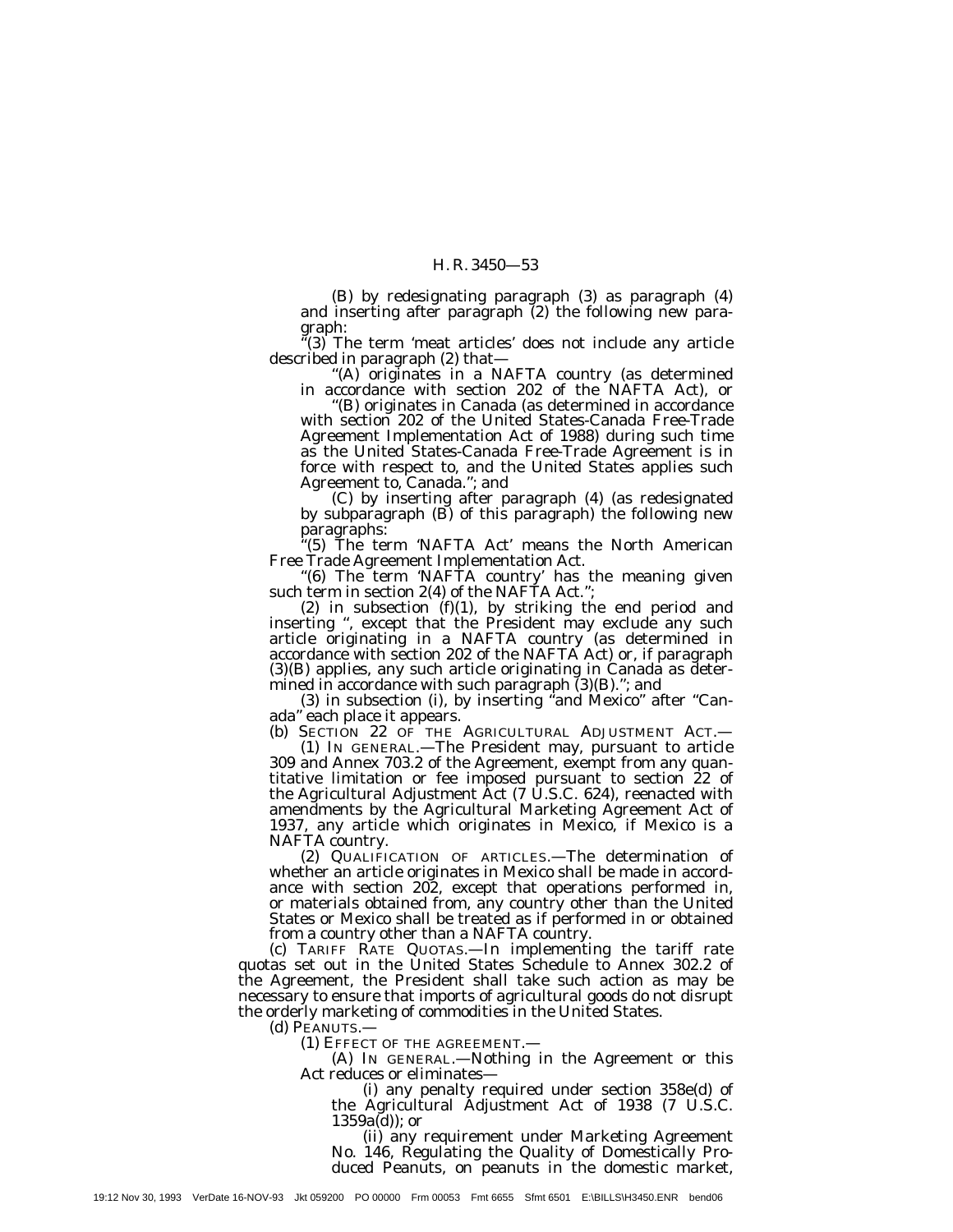pursuant to section 108B(f) of the Agricultural Act of 1949 (7 U.S.C. 1445c–3(f)).

(B) REENTRY OF EXPORTED PEANUTS.—Paragraph (6) of section 358e(d) of the Agricultural Adjustment Act of 1938 (7 U.S.C.  $1359a(d)(6)$ ) is amended to read as follows: ''(6) REENTRY OF EXPORTED PEANUTS.—

''(A) PENALTY.—If any additional peanuts exported by a handler are reentered into the United States in commercial quantities as determined by the Secretary, the importer of the peanuts shall be subject to a penalty at a rate equal to 140 percent of the loan level for quota peanuts on the quantity of peanuts reentered.

''(B) RECORDS.—Each person, firm, or handler who imports peanuts into the United States shall maintain such records and documents as are required by the Secretary to ensure compliance with this subsection.''.

(2) CONSULTATIONS ON IMPORTS.—It is the sense of Congress that the United States should request consultations in the Working Group on Emergency Action, established in the Understanding Between the Parties to the North American Free Trade Agreement Concerning Chapter Eight—Emergency Action, if imports of peanuts exceed the in-quota quantity under a tariff rate quota set out in the United States Schedule to Annex 302.2 of the Agreement concerning whether—

(A) the increased imports of peanuts constitute a substantial cause of, or contribute importantly to, serious injury, or threat of serious injury, to the domestic peanut

industry; and (B) recourse under Chapter Eight of the Agreement or Article XIX of the General Agreement on Tariffs and

Trade is appropriate.<br>(e) FRESH FRUITS, VEGETABLES, AND CUT FLOWERS.

(1) IN GENERAL.—The Secretary of Agriculture shall collect and compile the information specified under paragraph  $(3)$ , if reasonably available, from appropriate Federal departments and agencies and the relevant counterpart ministries of the Government of Mexico.

(2) DESIGNATION OF AN OFFICE.—The Secretary of Agriculture shall designate an office within the United States Department of Agriculture to be responsible for maintaining and disseminating, in a timely manner, the data accumulated for verifying citrus, fruit, vegetable, and cut flower trade between the United States and Mexico. The information shall be made available to the public and the NAFTA Agriculture Committee Working Groups.

(3) INFORMATION COLLECTED.—The information to be collected, if reasonably available, includes—

(A) monthly fresh fruit, fresh vegetable, fresh citrus, and processed citrus product import and export data;

(B) monthly citrus juice production and export data;

(C) data on inspections of shipments of citrus, vegetables, and cut flowers entering the United States from Mexico; and

(D) in the case of fruits, vegetables, and cut flowers entering the United States from Mexico, data regarding—

(i) planted and harvested acreage; and (ii) wholesale prices, quality, and grades.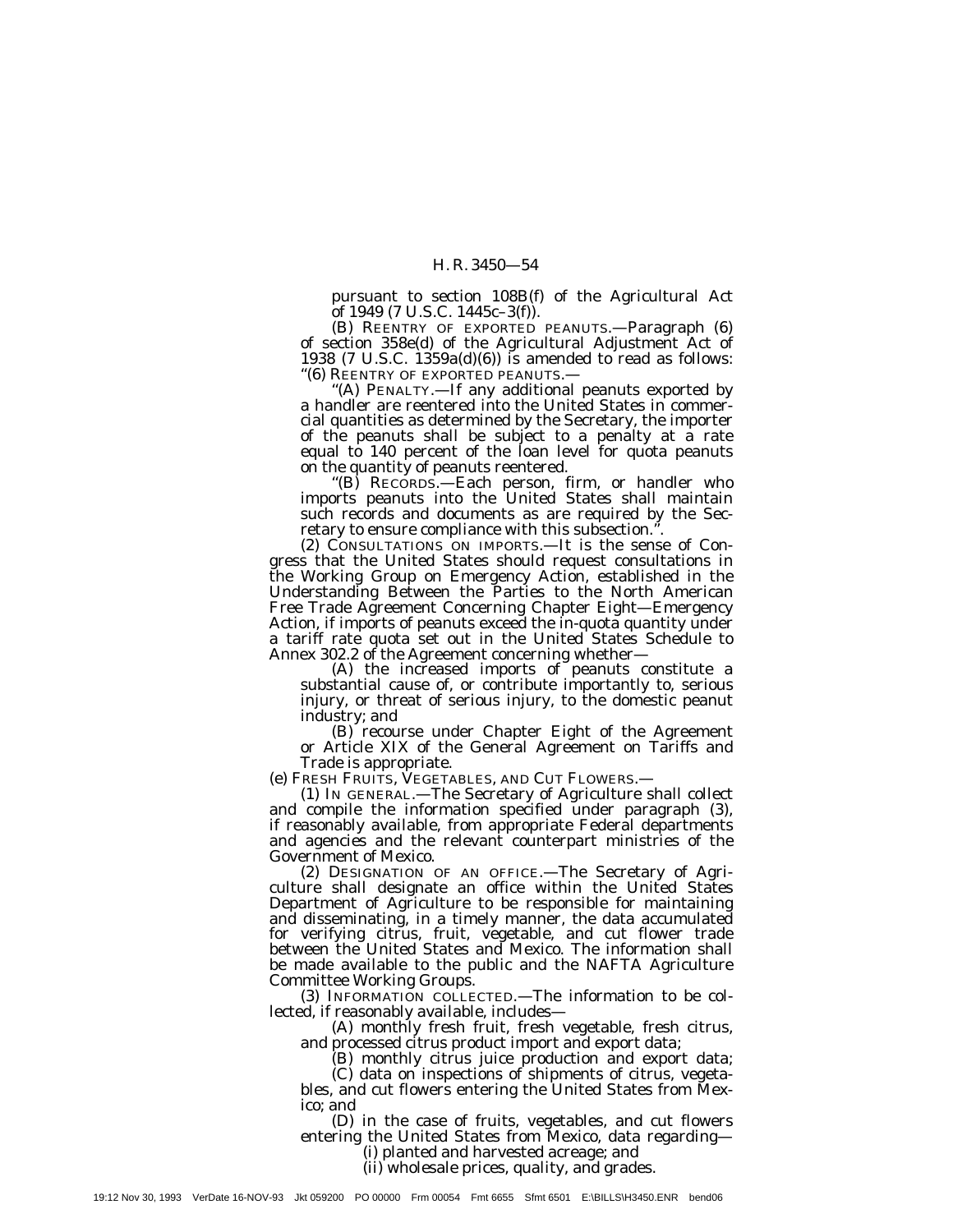(f) END-USE CERTIFICATES.—

(1) IN GENERAL.—The Secretary of Agriculture (referred to in this subsection as the ''Secretary'') shall implement, in coordination with the Commissioner of Customs, a program requiring that end-use certificates be included in the documentation covering the entry into, or the withdrawal from a warehouse for consumption in, the customs territory of the United States—

(A) of any wheat that is a product of any foreign country or instrumentality that requires, as of the effective date of this subsection, end-use certificates for imports of wheat that is a product of the United States (referred to in this subsection as ''United States-produced wheat''); and

(B) of any barley that is a product of any foreign country or instrumentality that requires, as of the effective date of this subsection, end-use certificates for imports of barley that is a product of the United States (referred to in this subsection as ''United States-produced barley'').

(2) REGULATIONS.—The Secretary shall prescribe by regulation such requirements regarding the information to be included in end-use certificates as may be necessary and appropriate to carry out this subsection.

(3) PRODUCER PROTECTION DETERMINATION.—At any time after the effective date of the requirements established under paragraph (1), the Secretary may, subject to paragraph (5), suspend the requirements when making a determination, after consultation with domestic producers, that the program imple-

(A) the reduction of income to the United States producers of agricultural commodities; or

(B) the reduction of the competitiveness of United States agricultural commodities in the world export markets.

(4) SUSPENSION OF REQUIREMENTS.— (A) WHEAT.—If a foreign country or instrumentality that requires end-use certificates for imports of United States-produced wheat as of the effective date of the requirement under paragraph (1)(A) eliminates the requirement, the Secretary shall suspend the requirement under paragraph (1)(A) beginning 30 calendar days after suspension by the foreign country or instrumentality. (B) BARLEY.—If a foreign country or instrumentality

that requires end-use certificates for imports of United States-produced barley as of the effective date of the requirement under paragraph (1)(B) eliminates the requirement, the Secretary shall suspend the requirement under paragraph (1)(B) beginning 30 calendar days after suspension by the foreign country or instrumentality.

(5) REPORT TO CONGRESS.—The Secretary shall not suspend the requirements established under paragraph (1) under circumstances identified in paragraph (3) before the Secretary submits a report to Congress detailing the determination made under paragraph (3) and the reasons for making the determination.

(6) COMPLIANCE.—It shall be a violation of section 1001 of title 18, United States Code, for a person to engage in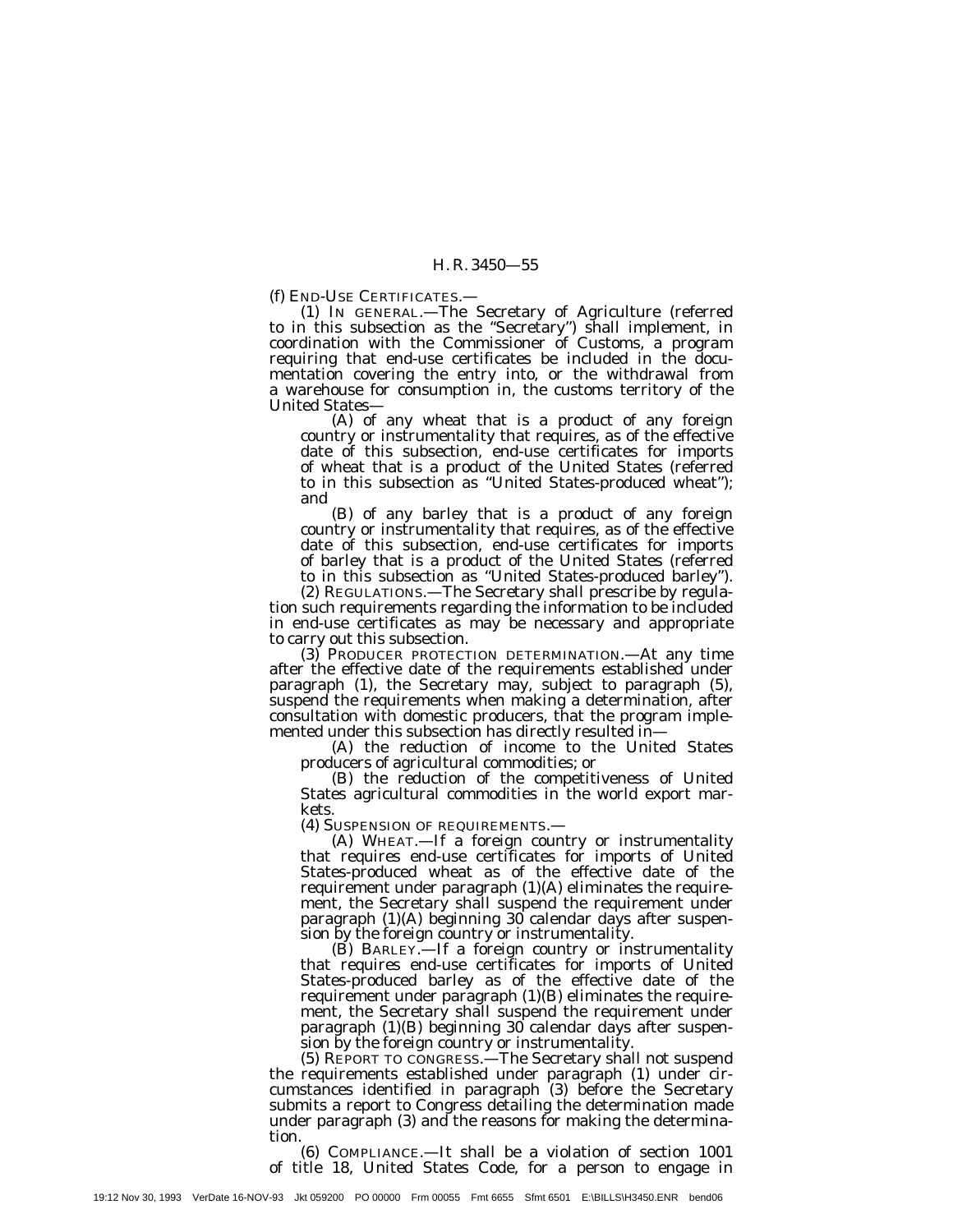fraud or knowingly violate this subsection or a regulation implementing this subsection.

(7) EFFECTIVE DATE.—This subsection shall become effective on the date that is 120 days after the date of enactment of this Act.

(g) AGRICULTURAL FELLOWSHIP PROGRAM.—Section 1542(d) of the Food, Agriculture, Conservation, and Trade Act of 1990 (Public Law 101-624;  $7 \text{ U.S.C. } 5622 \text{ note}$  is amended by adding at the end the following new paragraph:

''(3) AGRICULTURAL FELLOWSHIPS FOR NAFTA COUNTRIES.—

'(A) IN GENERAL.—The Secretary shall grant fellowships to individuals from countries that are parties to the North American Free Trade Agreement (referred to in this paragraph as 'NAFTA') to study agriculture in the United States, and to individuals in the United States to study agriculture in other NAFTA countries.

''(B) PURPOSE.—The purpose of fellowships granted under this paragraph is—

''(i) to allow the recipients to expand their knowledge and understanding of agricultural systems and practices in other NAFTA countries;

''(ii) to facilitate the improvement of agricultural systems in NAFTA countries; and

''(iii) to establish and expand agricultural trade linkages between the United States and other NAFTA countries.

''(C) ELIGIBLE RECIPIENTS.—The Secretary may provide fellowships under this paragraph to agricultural producers and consultants, government officials, and other individuals from the private and public sectors.

'(D) ACCEPTANCE OF GIFTS.—The Secretary may accept money, funds, property, and services of every kind by gift, devise, bequest, grant, or otherwise, and may in any manner, dispose of all of the holdings and use the receipts generated from the disposition to carry out this paragraph. Receipts under this paragraph shall remain available until expended.

''(E) AUTHORIZATION OF APPROPRIATION.—There are authorized to be appropriated such sums as are necessary to carry out this paragraph.".

(h) ASSISTANCE FOR AFFECTED FARMWORKERS.—<br>(1) IN GENERAL.—Subject to paragraph (3), if at any time the Secretary of Agriculture determines that the implementation of the Agreement has caused low-income migrant or seasonal farmworkers to lose income, the Secretary may make available grants, not to exceed \$20,000,000 for any fiscal year, to public agencies or private organizations with tax-exempt status under section 501(c)(3) of the Internal Revenue Code of 1986, that have experience in providing emergency services to low-income migrant or seasonal farmworkers. Emergency services to be provided with assistance received under this subsection may include such types of assistance as the Secretary determines to be necessary and appropriate.

(2) DEFINITION.—As used in this subsection, the term ''lowincome migrant or seasonal farmworker'' shall have the same meaning as provided in section 2281(b) of the Food, Agriculture, Conservation, and Trade Act of 1990 (42 U.S.C. 5177a(b)).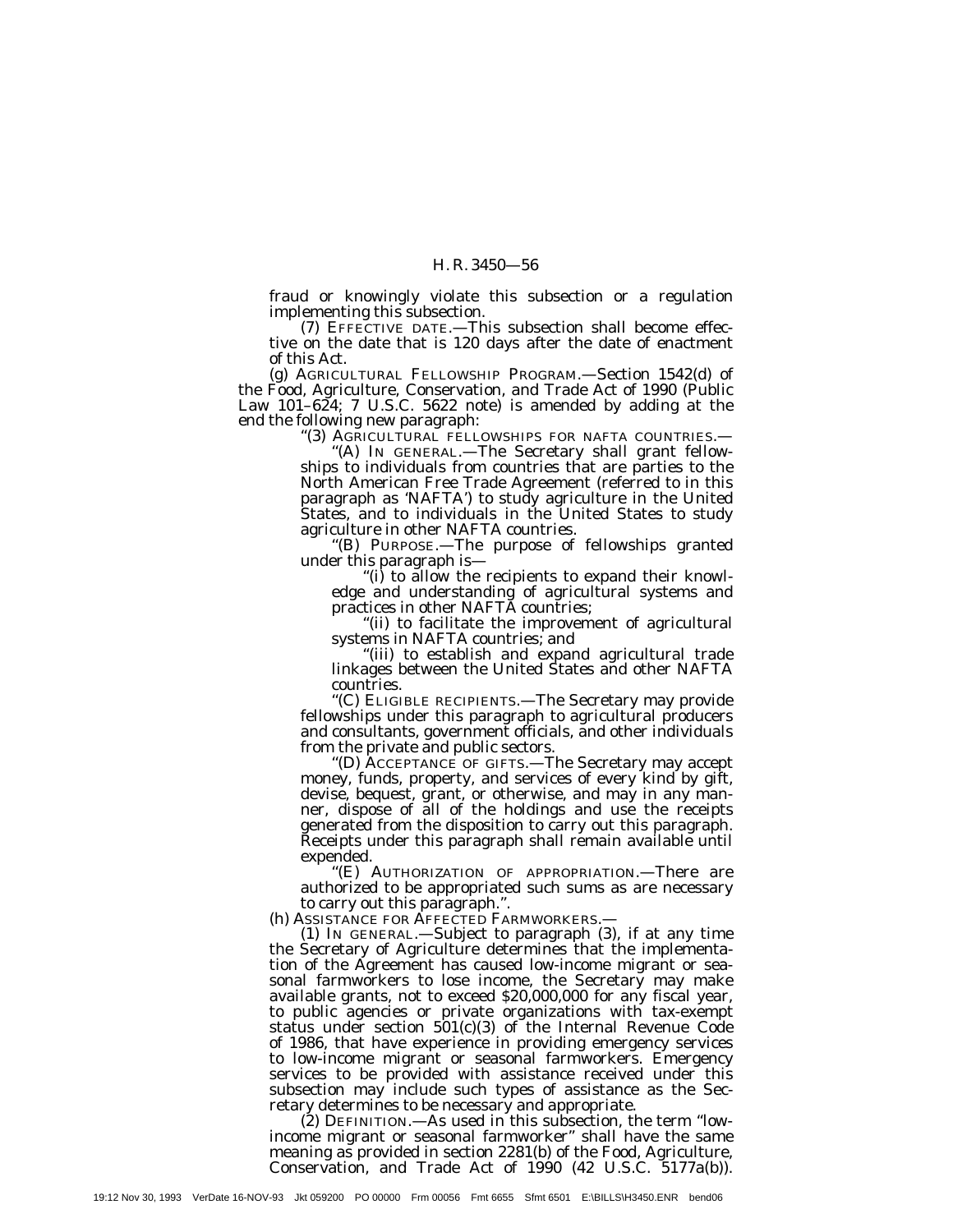(3) AUTHORIZATION OF APPROPRIATIONS.—There are authorized to be appropriated \$20,000,000 for each fiscal year to carry out this subsection.

(i) BIENNIAL REPORT ON EFFECTS OF THE AGREEMENT ON AMER-ICAN AGRICULTURE.

(1) IN GENERAL.—The Secretary of Agriculture shall prepare a biennial report on the effects of the Agreement on United States producers of agricultural commodities and on rural communities located in the United States.

(2) CONTENTS OF REPORT.—The report required under this subsection shall include—

(A) an assessment of the effects of implementing the Agreement on the various agricultural commodities affected by the Agreement, on a commodity-by-commodity basis;

(B) an assessment of the effects of implementing the Agreement on investments made in United States agriculture and on rural communities located in the United States;

(C) an assessment of the effects of implementing the Agreement on employment in United States agriculture, including any gains or losses of jobs in businesses directly or indirectly related to United States agriculture; and

(D) such other information and data as the Secretary determines appropriate.

(3) SUBMISSION OF REPORT.—The Secretary shall furnish the report required under this subsection to the Committee on Agriculture, Nutrition, and Forestry of the Senate and to the Committee on Agriculture of the House of Representatives. The report shall be due every 2 years and shall be submitted by March 1 of the year in which the report is due. The first report shall be due by March 1, 1997, and the final report shall be due by March 1, 2011.

# **Subtitle C—Intellectual Property**

## **SEC. 331. TREATMENT OF INVENTIVE ACTIVITY.**

Section 104 of title 35, United States Code, is amended to read as follows:

### **''§ 104. Invention made abroad**

''(a) IN GENERAL.—In proceedings in the Patent and Trademark Office, in the courts, and before any other competent authority, an applicant for a patent, or a patentee, may not establish a date of invention by reference to knowledge or use thereof, or other activity with respect thereto, in a foreign country other than a NAFTA country, except as provided in sections 119 and 365 of this title. Where an invention was made by a person, civil or military, while domiciled in the United States or a NAFTA country and serving in any other country in connection with operations by or on behalf of the United States or a NAFTA country, the person shall be entitled to the same rights of priority in the United States with respect to such invention as if such invention had been made in the United States or a NAFTA country. To the extent that any information in a NAFTA country concerning knowledge, use, or other activity relevant to proving or disproving a date of invention has not been made available for use in a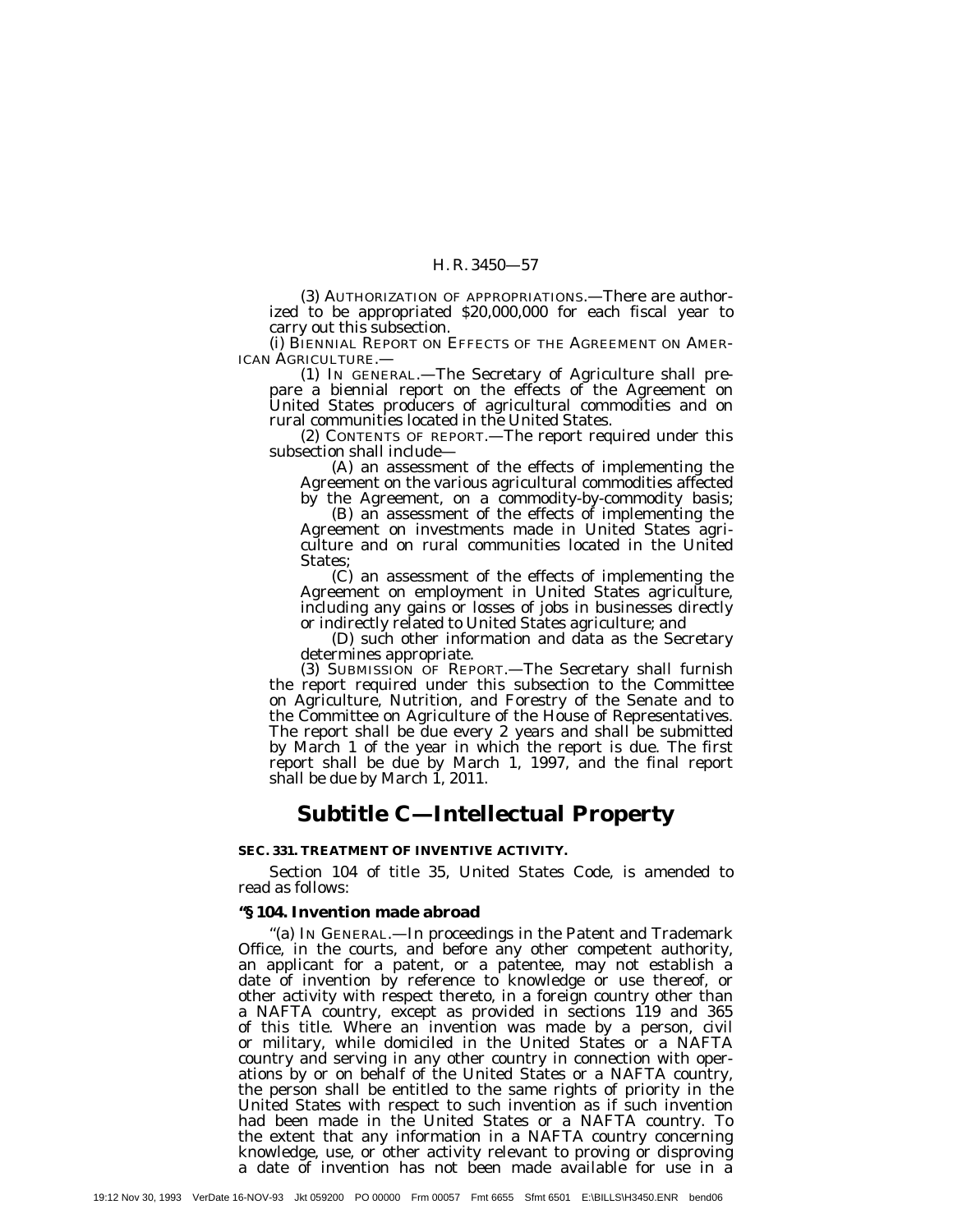proceeding in the Office, a court, or any other competent authority to the same extent as such information could be made available in the United States, the Commissioner, court, or such other authority shall draw appropriate inferences, or take other action permitted by statute, rule, or regulation, in favor of the party that requested the information in the proceeding.

''(b) DEFINITION.—As used in this section, the term 'NAFTA country' has the meaning given that term in section 2(4) of the North American Free Trade Agreement Implementation Act.''.

#### **SEC. 332. RENTAL RIGHTS IN SOUND RECORDINGS.**

Section 4 of the Record Rental Amendment of 1984 (17 U.S.C. 109 note) is amended by striking out subsection (c).

#### **SEC. 333. NONREGISTRABILITY OF MISLEADING GEOGRAPHIC INDICATIONS.**

(a) MARKS NOT REGISTRABLE ON THE PRINCIPAL REGISTER.— Section 2 of the Act entitled ''An Act to provide for the registration and protection of trademarks used in commerce, to carry out the provisions of certain international conventions, and for other purposes'', approved July 5, 1946, commonly referred to as the Trademark Act of 1946 (15 U.S.C. 1052(e)), is amended—

(1) by amending subsection (e) to read as follows:

''(e) Consists of a mark which (1) when used on or in connection with the goods of the applicant is merely descriptive or deceptively misdescriptive of them, (2) when used on or in connection with the goods of the applicant is primarily geographically descriptive of them, except as indications of regional origin may be registrable under section 4, (3) when used on or in connection with the goods of the applicant is primarily geographically deceptively applicant is primarily geographically deceptively misdescriptive of them, or (4) is primarily merely a surname."; and

(2) in subsection (f)—

(A) by striking out "and (d)" and inserting "(d), and  $(e)(3)$ "; and

(B) by adding at the end the following new sentence: ''Nothing in this section shall prevent the registration of a mark which, when used on or in connection with the goods of the applicant, is primarily geographically deceptively misdescriptive of them, and which became distinctive of the applicant's goods in commerce before the date of the enactment of the North American Free Trade Agreement Implementation Act.''.

(b) SUPPLEMENTAL REGISTER.—Section 23(a) of the Trademark Act of 1946 (15 U.S.C. 1091(a)) is amended—

(1) by striking out "and (d)" and inserting " $(d)$ , and  $(e)(3)$ "; and

(2) by adding at the end the following new sentence: ''Nothing in this section shall prevent the registration on the supplemental register of a mark, capable of distinguishing the applicant's goods or services and not registrable on the principal register under this Act, that is declared to be unregistrable under section  $2(e)(3)$ , if such mark has been in lawful use in commerce by the owner thereof, on or in connection with any goods or services, since before the date of the enactment of the North American Free Trade Agreement Implementation Act.''.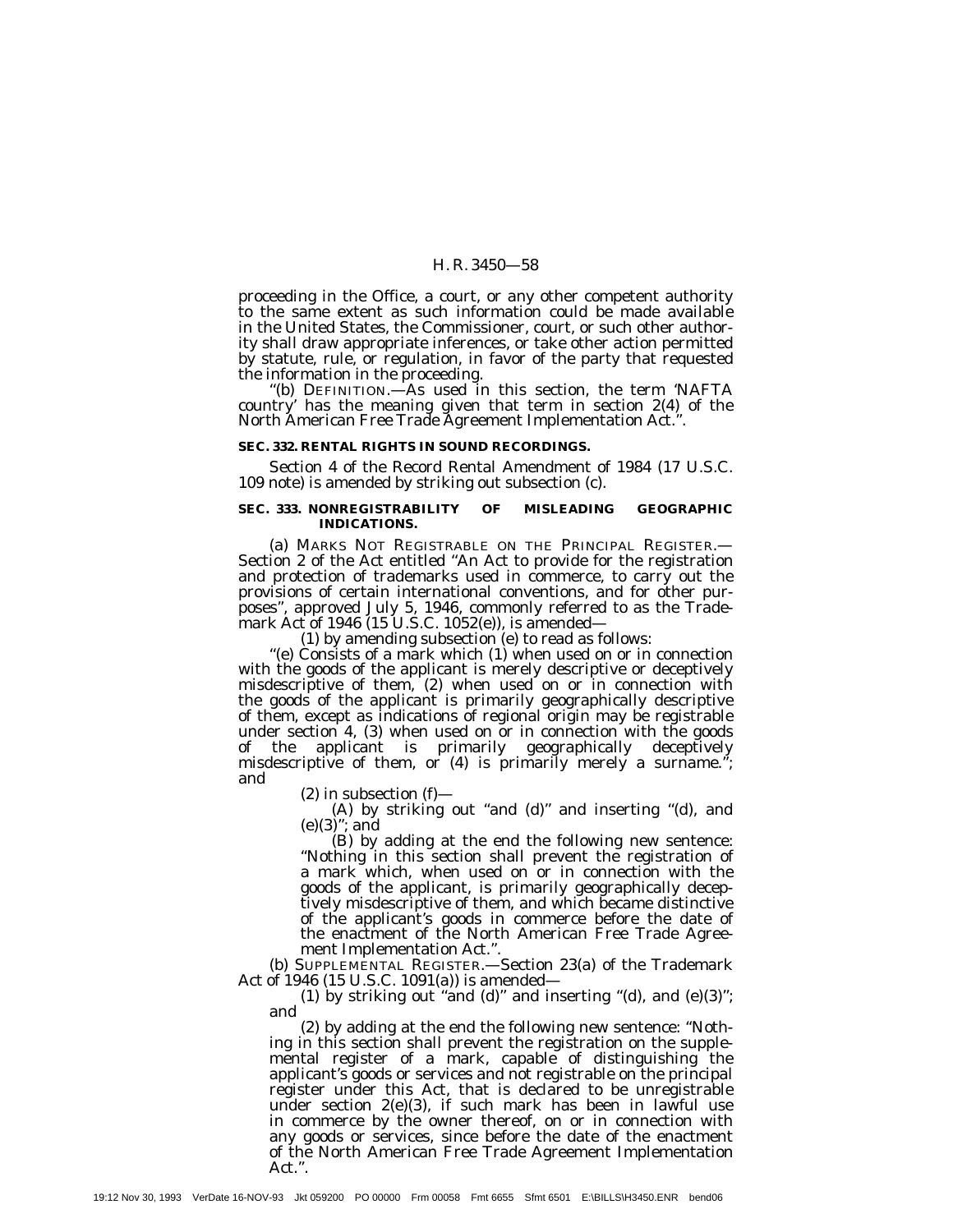#### **SEC. 334. MOTION PICTURES IN THE PUBLIC DOMAIN.**

(a) IN GENERAL.—Chapter 1 of title 17, United States Code, is amended by inserting after section 104 the following new section:

## **''§ 104A. Copyright in certain motion pictures**

''(a) RESTORATION OF COPYRIGHT.—Subject to subsections (b) and (c)—

"(1) any motion picture that is first fixed or published in the territory of a NAFTA country as defined in section 2(4) of the North American Free Trade Agreement Implementation Act to which Annex 1705.7 of the North American Free Trade Agreement applies, and

''(2) any work included in such motion picture that is first fixed in or published with such motion picture,

that entered the public domain in the United States because it was first published on or after January 1, 1978, and before March 1, 1989, without the notice required by section 401, 402, or 403 of this title, the absence of which has not been excused by the operation of section 405 of this title, as such sections were in effect during that period, shall have copyright protection under this title for the remainder of the term of copyright protection to which it would have been entitled in the United States had it been published with such notice.

''(b) EFFECTIVE DATE OF PROTECTION.—The protection provided under subsection (a) shall become effective, with respect to any motion picture or work included in such motion picture meeting the criteria of that subsection, 1 year after the date on which the North American Free Trade Agreement enters into force with respect to, and the United States applies the Agreement to, the country in whose territory the motion picture was first fixed or published if, before the end of that 1-year period, the copyright owner in the motion picture or work files with the Copyright Office a statement of intent to have copyright protection restored under subsection (a). The Copyright Office shall publish in the Federal Register promptly after that effective date a list of motion pictures, and works included in such motion pictures, for which protection is provided under subsection (a).

''(c) USE OF PREVIOUSLY OWNED COPIES.—A national or domiciliary of the United States who, before the date of the enactment of the North American Free Trade Agreement Implementation Act, made or acquired copies of a motion picture, or other work included in such motion picture, that is subject to protection under subsection (a), may sell or distribute such copies or continue to perform publicly such motion picture and other work without liability for such sale, distribution, or performance, for a period of 1 year after the date on which the list of motion pictures, and works included in such motion pictures, that are subject to protection under subsection (a) is published in the Federal Register under subsection (b).''.

(b) CONFORMING AMENDMENT.—The table of sections at the beginning of chapter 1 of title 17, United States Code, is amended by inserting after the item relating to section 104 the following new item:

''104A. Copyright in certain motion pictures.''.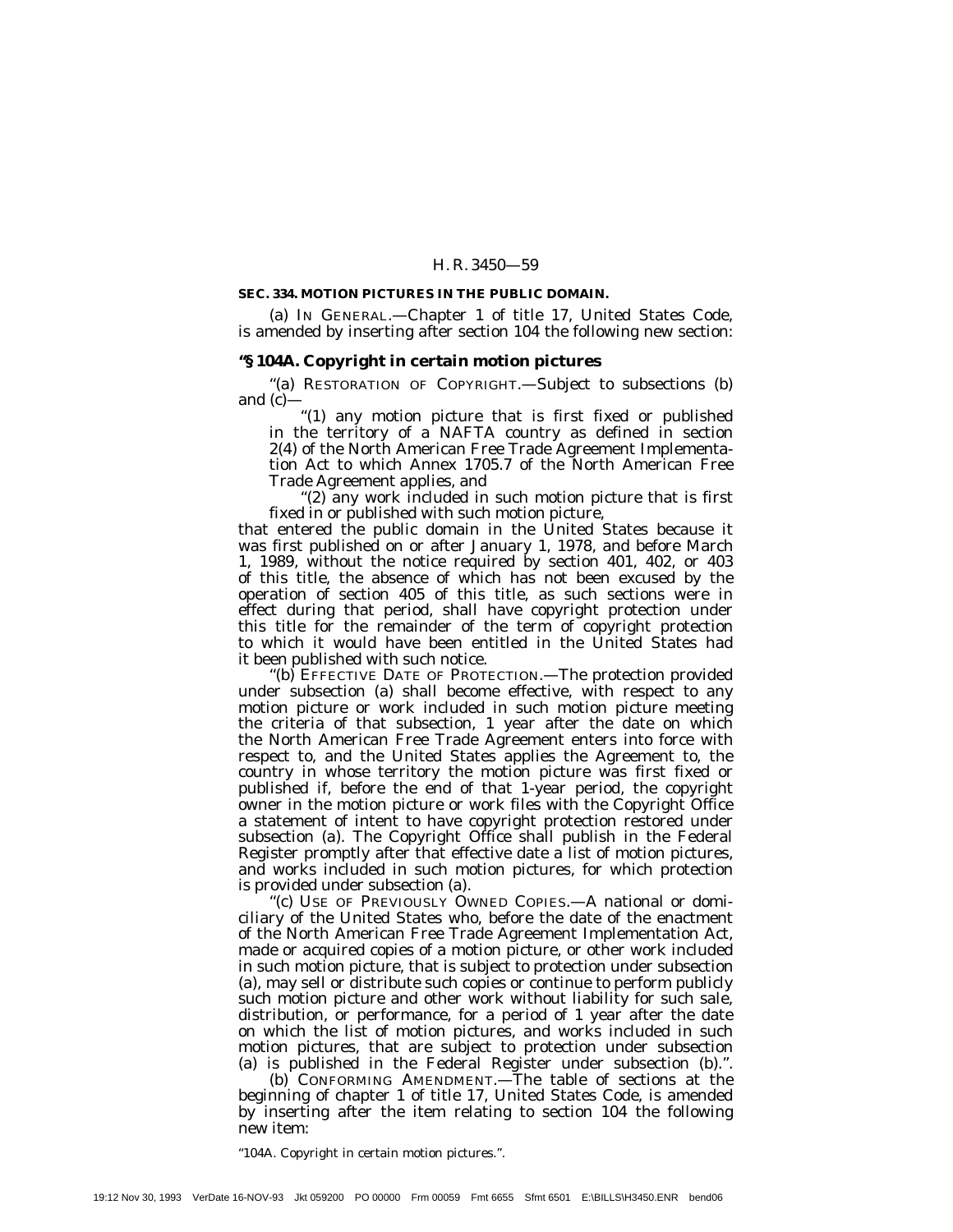#### **SEC. 335. EFFECTIVE DATES.**

(a) IN GENERAL.—Subject to subsections (b) and (c), the amendments made by this subtitle take effect on the date the Agreement enters into force with respect to the United States.

(b) SECTION 331.—The amendments made by section 331 shall apply to all patent applications that are filed on or after the date of the enactment of this Act: *Provided*, That an applicant for a patent, or a patentee, may not establish a date of invention by reference to knowledge or use thereof, or other activity with respect thereto, in a NAFTA country, except as provided in sections 119 and 365 of title 35, United States Code, that is earlier than the date of the enactment of this Act.

(c) SECTION 333.—The amendments made by section 333 shall apply only to trademark applications filed on or after the date of the enactment of this Act.

# **Subtitle D—Temporary Entry of Business Persons**

## **SEC. 341. TEMPORARY ENTRY.**

(a) NONIMMIGRANT TRADERS AND INVESTORS.—Upon a basis of reciprocity secured by the Agreement, an alien who is a citizen of Canada or Mexico, and the spouse and children of any such alien if accompanying or following to join such alien, may, if otherwise eligible for a visa and if otherwise admissible into the United States under the Immigration and Nationality Act (8 U.S.C. 1101 et seq.), be considered to be classifiable as a nonimmigrant under section 101(a)(15)(E) of such Act (8 U.S.C. 1101(a)(15)(E)) if entering solely for a purpose specified in Section B of Annex 1603 of the Agreement, but only if any such purpose shall have been specified in such Annex on the date of entry into force of the Agreement. For purposes of this section, the term "citizen of Mexico" means "citizen" as defined in Annex 1608 of the Agreement.

(b) NONIMMIGRANT PROFESSIONALS AND ANNUAL NUMERICAL<br>LIMIT.—Section 214 of the Immigration and Nationality Act (8 U.S.C. 1184) is amended by redesignating subsection (e) as paragraph (1) of subsection (e) and adding after such paragraph (1), as redesignated, the following new paragraphs: ''(2) An alien who is a citizen of Canada or Mexico, and the

spouse and children of any such alien if accompanying or following to join such alien, who seeks to enter the United States under and pursuant to the provisions of Section D of Annex 1603 of the North American Free Trade Agreement (in this subsection referred to as 'NAFTA') to engage in business activities at a professional level as provided for in such Annex, may be admitted for such purpose under regulations of the Attorney General promulgated after consultation with the Secretaries of State and Labor. For purposes of this Act, including the issuance of entry documents and the application of subsection (b), such alien shall be treated as if seeking classification, or classifiable, as a nonimmigrant under section  $101(a)(15)$ . The admission of an alien who is a citizen of Mexico shall be subject to paragraphs (3), (4), and (5). For purposes of this paragraph and paragraphs (3), (4), and (5), the term 'citizen of Mexico' means 'citizen' as defined in Annex 1608 of NAFTA.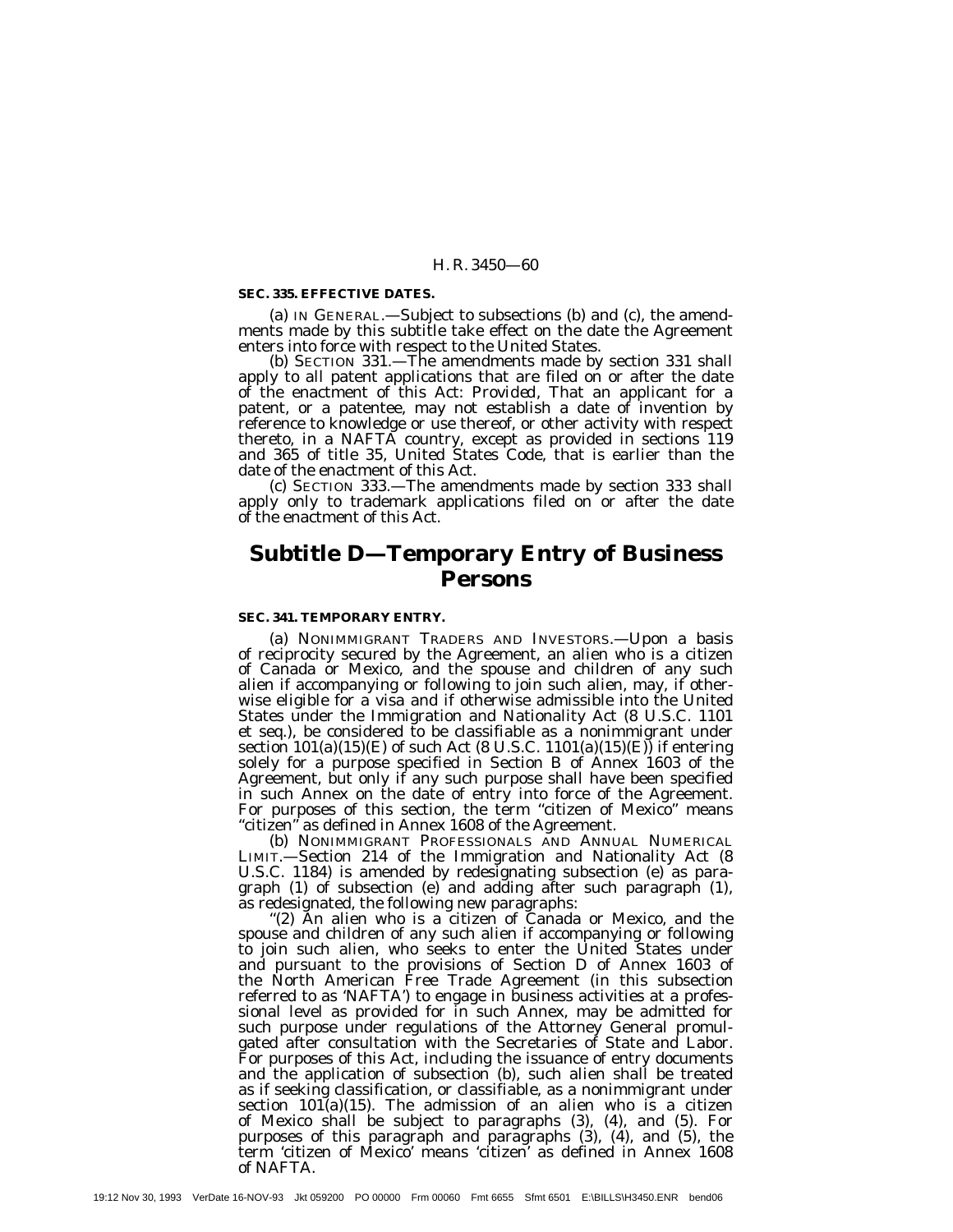''(3) The Attorney General shall establish an annual numerical limit on admissions under paragraph (2) of aliens who are citizens of Mexico, as set forth in Appendix 1603.D.4 of Annex 1603 of the NAFTA. Subject to paragraph (4), the annual numerical limit—

"(A) beginning with the second year that NAFTA is in force, may be increased in accordance with the provisions of paragraph 5(a) of Section D of such Annex, and

''(B) shall cease to apply as provided for in paragraph 3 of such Appendix.

"(4) The annual numerical limit referred to in paragraph (3) may be increased or shall cease to apply (other than by operation of paragraph 3 of such Appendix) only if—

''(A) the President has obtained advice regarding the proposed action from the appropriate advisory committees established under section 135 of the Trade Act of 1974 (19 U.S.C. 2155);

''(B) the President has submitted a report to the Committee on the Judiciary of the Senate and the Committee on the Judiciary of the House of Representatives that sets forth—

(i) the action proposed to be taken and the reasons therefor, and

''(ii) the advice obtained under subparagraph (A);

''(C) a period of at least 60 calendar days that begins on the first day on which the President has met the requirements of subparagraphs (A) and (B) with respect to such action has expired; and

''(D) the President has consulted with such committees regarding the proposed action during the period referred to in subparagraph (C).

''(5) During the period that the provisions of Appendix 1603.D.4 of Annex 1603 of the NAFTA apply, the entry of an alien who is a citizen of Mexico under and pursuant to the provisions of Section D of Annex 1603 of NAFTA shall be subject to the attestation requirement of section 212(m), in the case of a registered nurse, or the application requirement of section 212(n), in the case of all other professions set out in Appendix 1603.D.1 of Annex 1603 of NAFTA, and the petition requirement of subsection (c), to the extent and in the manner prescribed in regulations promulgated by the Secretary of Labor, with respect to sections 212(m) and 212(n), and the Attorney General, with respect to subsection

(c).".<br>(c) LABOR DISPUTES.—Section 214 of the Immigration and Nationality Act (8 U.S.C. 1184) is amended by adding at the end the following new subsection:

"(j) Notwithstanding any other provision of this Act, an alien who is a citizen of Canada or Mexico who seeks to enter the United States under and pursuant to the provisions of Section B, Section C, or Section D of Annex 1603 of the North American Free Trade Agreement, shall not be classified as a nonimmigrant under such provisions if there is in progress a strike or lockout in the course of a labor dispute in the occupational classification at the place or intended place of employment, unless such alien establishes, pursuant to regulations promulgated by the Attorney General, that the alien's entry will not affect adversely the settlement of the strike or lockout or the employment of any person who is involved in the strike or lockout. Notice of a determination under this subsection shall be given as may be required by para-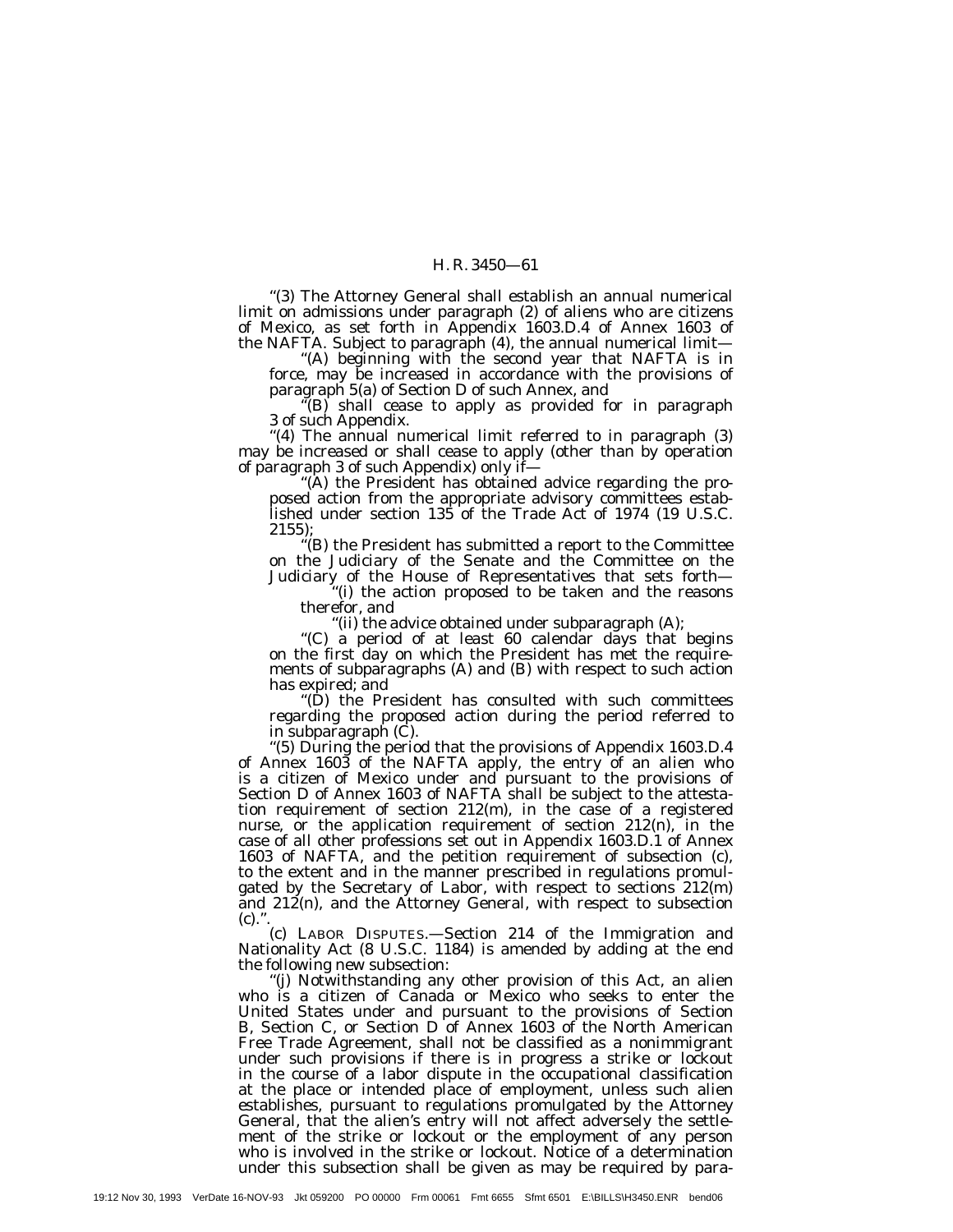graph 3 of article 1603 of such Agreement. For purposes of this subsection, the term 'citizen of Mexico' means 'citizen' as defined in Annex 1608 of such Agreement.''.

### **SEC. 342. EFFECTIVE DATE.**

The provisions of this subtitle take effect on the date the Agreement enters into force with respect to the United States.

# **Subtitle E—Standards**

# **PART 1—STANDARDS AND MEASURES**

#### **SEC. 351. STANDARDS AND SANITARY AND PHYTOSANITARY MEAS-URES.**

(a) IN GENERAL.—Title IV of the Trade Agreements Act of 1979 (19 U.S.C. 2531 et seq.) is amended by inserting at the end the following new subtitle:

# **''Subtitle E—Standards and Measures Under the North American Free Trade Agreement**

## **''CHAPTER 1—SANITARY AND PHYTOSANITARY MEASURES**

## **''SEC. 461. GENERAL.**

''Nothing in this chapter may be construed—

"(1) to prohibit a Federal agency or State agency from engaging in activity related to sanitary or phytosanitary measures to protect human, animal, or plant life or health; or

"(2) to limit the authority of a Federal agency or State agency to determine the level of protection of human, animal, or plant life or health the agency considers appropriate.

#### **''SEC. 462. INQUIRY POINT.**

''The standards information center maintained under section 414 shall, in addition to the functions specified therein, make available to the public relevant documents, at such reasonable fees as the Secretary of Commerce may prescribe, and information

 $r(1)$  any sanitary or phytosanitary measure of general application, including any control or inspection procedure or approval procedure proposed, adopted, or maintained by a Federal or State agency;

"(2) the procedures of a Federal or State agency for risk assessment, and factors the agency considers in conducting the assessment and in establishing the levels of protection that the agency considers appropriate;

"(3) the membership and participation of the Federal Government and State governments in international and regional sanitary and phytosanitary organizations and systems, and in bilateral and multilateral arrangements regarding sanitary and phytosanitary measures, and the provisions of those systems and arrangements; and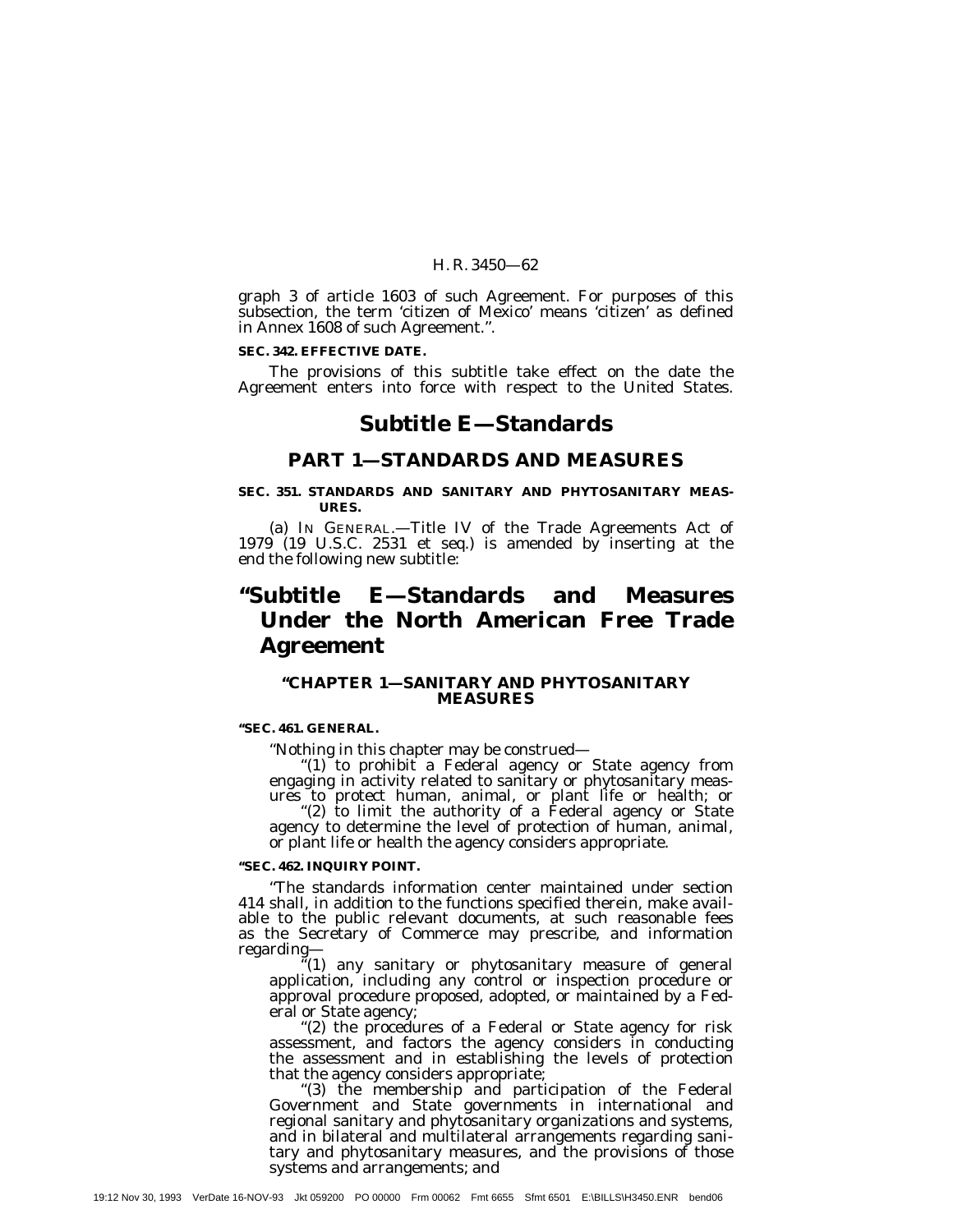''(4) the location of notices of the type required under article 719 of the NAFTA, or where the information contained in such notices can be obtained.

#### **''SEC. 463. CHAPTER DEFINITIONS.**

''Notwithstanding section 451, for purposes of this chapter—

''(1) ANIMAL.—The term 'animal' includes fish, bees, and wild fauna.

''(2) APPROVAL PROCEDURE.—The term 'approval procedure' means any registration, notification, or other mandatory administrative procedure for—

"(A) approving the use of an additive for a stated purpose or under stated conditions, or

''(B) establishing a tolerance for a stated purpose or under stated conditions for a contaminant,

in a food, beverage, or feedstuff prior to permitting the use of the additive or the marketing of a food, beverage, or feedstuff containing the additive or contaminant.

''(3) CONTAMINANT.—The term 'contaminant' includes pesticide and veterinary drug residues and extraneous matter.

''(4) CONTROL OR INSPECTION PROCEDURE.—The term 'control or inspection procedure' means any procedure used, directly or indirectly, to determine that a sanitary or phytosanitary measure is fulfilled, including sampling, testing, inspection, evaluation, verification, monitoring, auditing, assurance of conformity, accreditation, registration, certification, or other procedure involving the physical examination of a good, of the packaging of a good, or of the equipment or facilities directly related to production, marketing, or use of a good, but does not mean an approval procedure.

''(5) PLANT.—The term 'plant' includes wild flora.

''(6) RISK ASSESSMENT.—The term 'risk assessment' means an evaluation of—

''(A) the potential for the introduction, establishment or spread of a pest or disease and associated biological and economic consequences; or

''(B) the potential for adverse effects on human or animal life or health arising from the presence of an additive, contaminant, toxin or disease-causing organism in a food, beverage, or feedstuff.<br>"(7) SANITARY OR PHYTOSANITARY MEASURE.—

"(A) IN GENERAL.— The term 'sanitary or phytosanitary measure' means a measure to—

''(i) protect animal or plant life or health in the United States from risks arising from the introduction, establishment, or spread of a pest or disease;

''(ii) protect human or animal life or health in the United States from risks arising from the presence of an additive, contaminant, toxin, or disease-causing organism in a food, beverage, or feedstuff;

''(iii) protect human life or health in the United States from risks arising from a disease-causing organism or pest carried by an animal or plant, or a product thereof; or

''(iv) prevent or limit other damage in the United States arising from the introduction, establishment, or spread of a pest.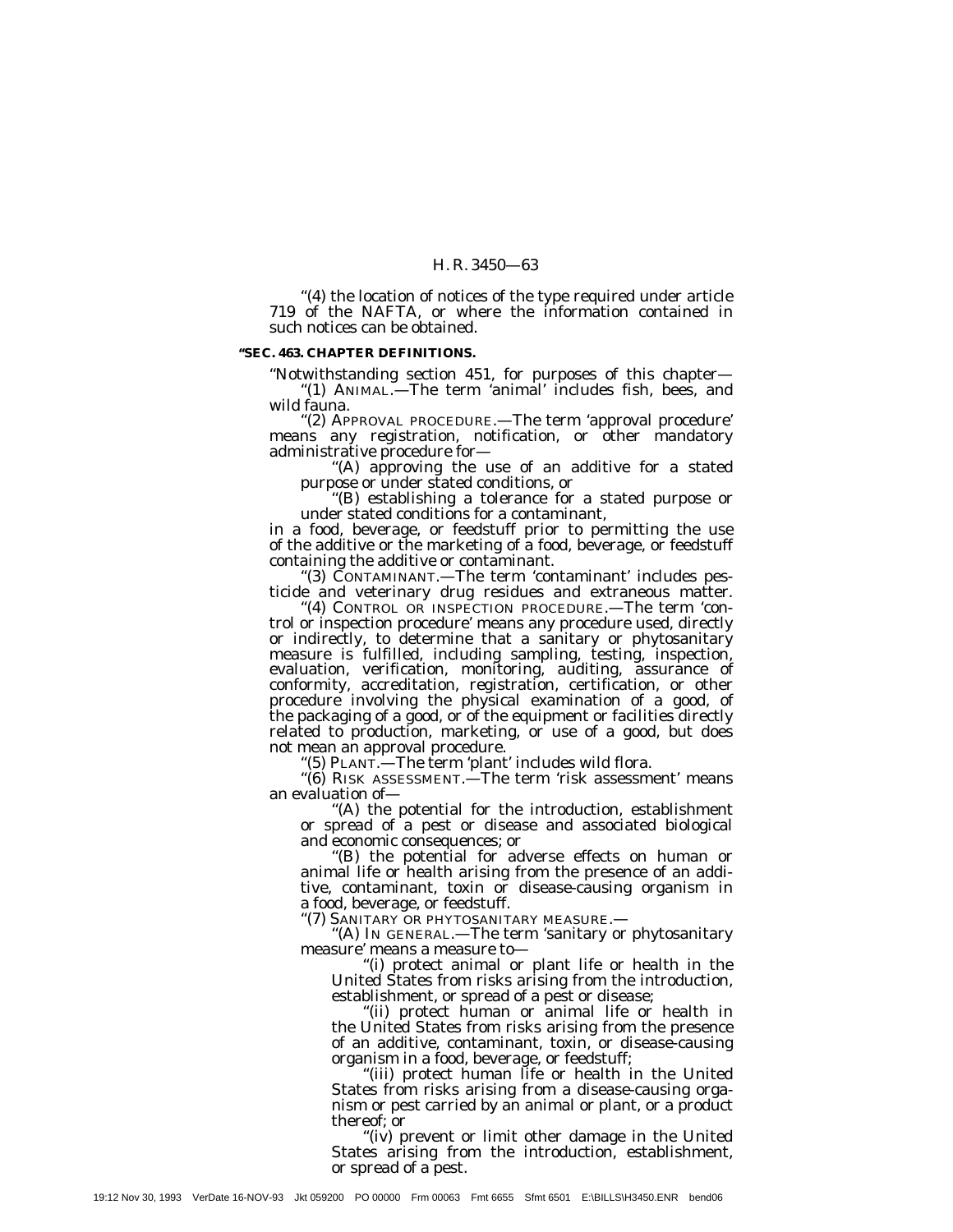''(B) FORM.—The form of a sanitary or phytosanitary measure includes—

'(i) end product criteria;

''(ii) a product-related processing or production method;

''(iii) a testing, inspection, certification, or approval procedure; ''(iv) a relevant statistical method;

''(v) a sampling procedure;

''(vi) a method of risk assessment;

''(vii) a packaging and labeling requirement directly related to food safety; and ''(viii) a quarantine treatment, such as a relevant

requirement associated with the transportation of animals or plants or with material necessary for their survival during transportation.

## **''CHAPTER 2—STANDARDS-RELATED MEASURES**

# **''SEC. 471. GENERAL.**

''(a) NO BAR TO ENGAGING IN STANDARDS ACTIVITY.—Nothing in this chapter shall be construed— ''(1) to prohibit a Federal agency from engaging in activity related to standards-related measures, including any such

measure relating to safety, the protection of human, animal, or plant life or health, the environment or consumers; or

or plant life or health, the environment or consumers; or<br>''(2) to limit the authority of a Federal agency to determine<br>the level it considers appropriate of safety or of protection of human, animal, or plant life or health, the environment or consumers.<br>"(b) Exclusion.—This chapter does not apply to—

"(1) technical specifications prepared by a Federal agency for production or consumption requirements of the agency; or "(2) sanitary or phytosanitary measures under chapter 1.

# **''SEC. 472. INQUIRY POINT.**

''The standards information center maintained under section 414 shall, in addition to the functions specified therein, make available to the public relevant documents, at such reasonable fees as the Secretary of Commerce may prescribe, and information

regarding—<br>(1) the membership and participation of the Federal<br>membership and participation of the Federal Government, State governments, and relevant nongovernmental bodies in the United States in international and regional standardizing bodies and conformity assessment systems, and in bilateral and multilateral arrangements regarding standards-related measures, and the provisions of those systems and arrangements;

"(2) the location of notices of the type required under article 909 of the NAFTA, or where the information contained in such notice can be obtained; and<br>"(3) the Federal agency procedures for assessment of risk,

and factors the agency considers in conducting the assessment and establishing the levels of protection that the agency considers appropriate.

## **''SEC. 473. CHAPTER DEFINITIONS.**

''Notwithstanding section 451, for purposes of this chapter—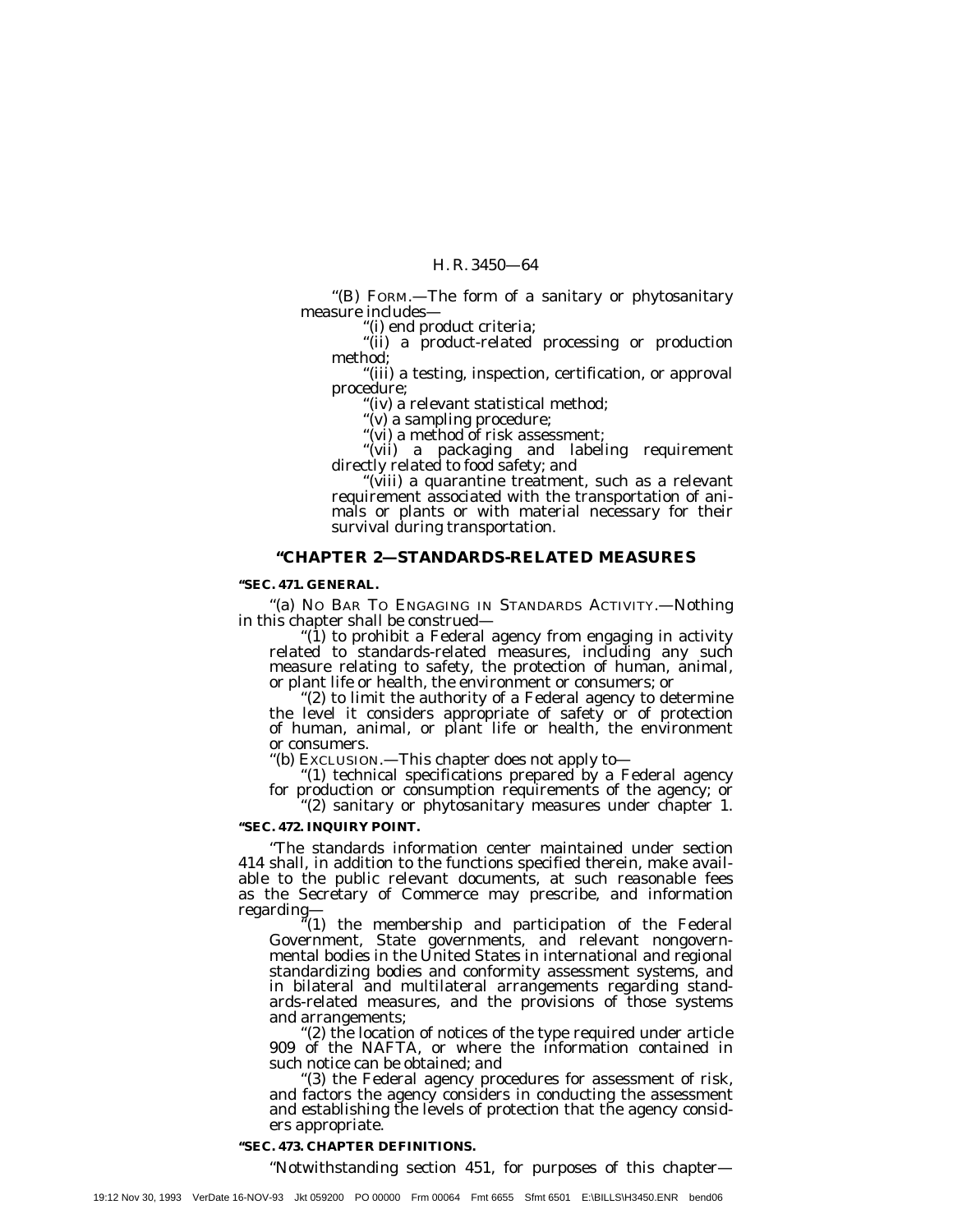''(1) APPROVAL PROCEDURE.—The term 'approval procedure' means any registration, notification, or other mandatory administrative procedure for granting permission for a good or service to be produced, marketed, or used for a stated purpose or under stated conditions.

''(2) CONFORMITY ASSESSMENT PROCEDURE.—The term 'conformity assessment procedure' means any procedure used, directly or indirectly, to determine that a technical regulation or standard is fulfilled, including sampling, testing, inspection, evaluation, verification, monitoring, auditing, assurance of conformity, accreditation, registration, or approval used for such a purpose, but does not mean an approval procedure.

''(3) OBJECTIVE.—The term 'objective' includes—

'(A) safety,

''(B) protection of human, animal, or plant life or health, the environment or consumers, including matters relating to quality and identifiability of goods or services, and

''(C) sustainable development,

but does not include the protection of domestic production. "(4) SERVICE.—The term 'service' means a land transportation service or a telecommunications service.

''(5) STANDARD.—The term 'standard' means—

''(A) characteristics for a good or a service,

''(B) characteristics, rules, or guidelines for—

''(i) processes or production methods relating to such good, or

''(ii) operating methods relating to such service, and

''(C) provisions specifying terminology, symbols, packaging, marking, or labelling for—

''(i) a good or its related process or production methods, or

''(ii) a service or its related operating methods, for common and repeated use, including explanatory and other related provisions set out in a document approved by a standardizing body, with which compliance is not mandatory.

''(6) STANDARDS-RELATED MEASURE.—The term 'standardsrelated measure' means a standard, technical regulation, or conformity assessment procedure.

''(7) TECHNICAL REGULATION.—The term 'technical regulation' means—

'(A) characteristics or their related processes and production methods for a good,

''(B) characteristics for a service or its related operating methods, or

''(C) provisions specifying terminology, symbols, packaging, marking, or labelling for—

''(i) a good or its related process or production method, or

'(ii) a service or its related operating method,

set out in a document, including applicable administrative, explanatory, and other related provisions, with which compliance is mandatory.

''(8) TELECOMMUNICATIONS SERVICE.—The term 'telecommunications service' means a service provided by means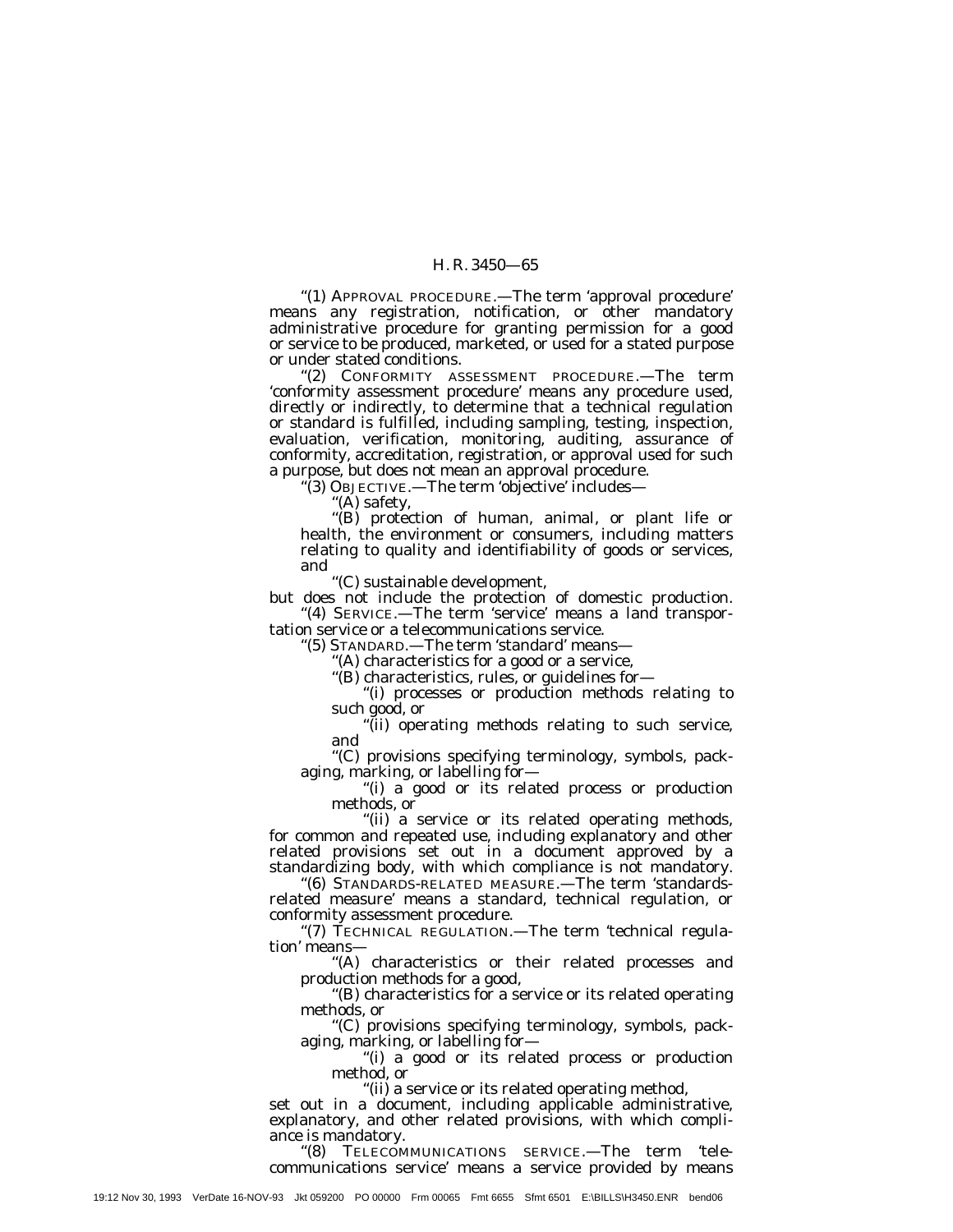of the transmission and reception of signals by any electromagnetic means, but does not mean the cable, broadcast, or other electromagnetic distribution of radio or television programming to the public generally.

#### **''CHAPTER 3—SUBTITLE DEFINITIONS**

#### **''SEC. 481. DEFINITIONS.**

''Notwithstanding section 451, for purposes of this subtitle— ''(1) NAFTA.—The term 'NAFTA' means the North Amer-

ican Free Trade Agreement.

"(2) STATE.—The term 'State' means any of the several States, the District of Columbia, and the Commonwealth of Puerto Rico.''.

(b) TECHNICAL AMENDMENTS.—

(1) DEFINITION OF TRADE REPRESENTATIVE.—Section 451(12) of the Trade Agreements Act of 1979 is amended to read as follows:

''(12) TRADE REPRESENTATIVE.—The term 'Trade Representative' means the United States Trade Representative.''.

(2) CONFORMING AMENDMENTS.—Title IV of the Trade Agreement Act of 1979 is further amended—

(A) by striking out ''Special Representative'' each place it appears and inserting ''Trade Representative''; and

(B) in the section heading to section 411, by striking out ''**SPECIAL REPRESENTATIVE**'' and inserting ''**TRADE REP-RESENTATIVE**''.

#### **SEC. 352. TRANSPORTATION.**

No regulation issued by the Secretary of Transportation implementing a recommendation of the Land Transportation Standards Subcommittee established under article 913(5)(a)(i) of the Agreement may take effect before the date 90 days after the date of issuance.

# **PART 2—AGRICULTURAL STANDARDS**

## **SEC. 361. AGRICULTURAL TECHNICAL AND CONFORMING AMEND-MENTS.**

(a) FEDERAL SEED ACT.—Section 302(e)(1) of the Federal Seed Act  $(7 \text{ U.S.C. } 1582(e)(1))$  is amended by inserting "or Mexico" after ''Canada''.

(b) IMPORTATION OF ANIMALS.—The first sentence of section 6 of the Act of August 30, 1890 (26 Stat. 416, chapter 839; 21 U.S.C. 104), is amended by striking '': *Provided*'' and all that follows through the period at the end of the sentence and inserting " except that the Secretary of Agriculture, in accordance with such regulations as the Secretary may issue, may (1) permit the importation of cattle, sheep, or other ruminants, and swine, from Canada or Mexico, and (2) permit the importation from the British Virgin Islands into the Virgin Islands of the United States, for slaughter only, of cattle that have been infested with or exposed to ticks on being freed from the ticks.''.

(c) INSPECTION OF ANIMALS.—Section 10 of the Act of August 30, 1890 (26 Stat. 417, chapter 839; 21 U.S.C. 105), is amended— (1) by inserting above ''SEC. 10.'' the following new section heading: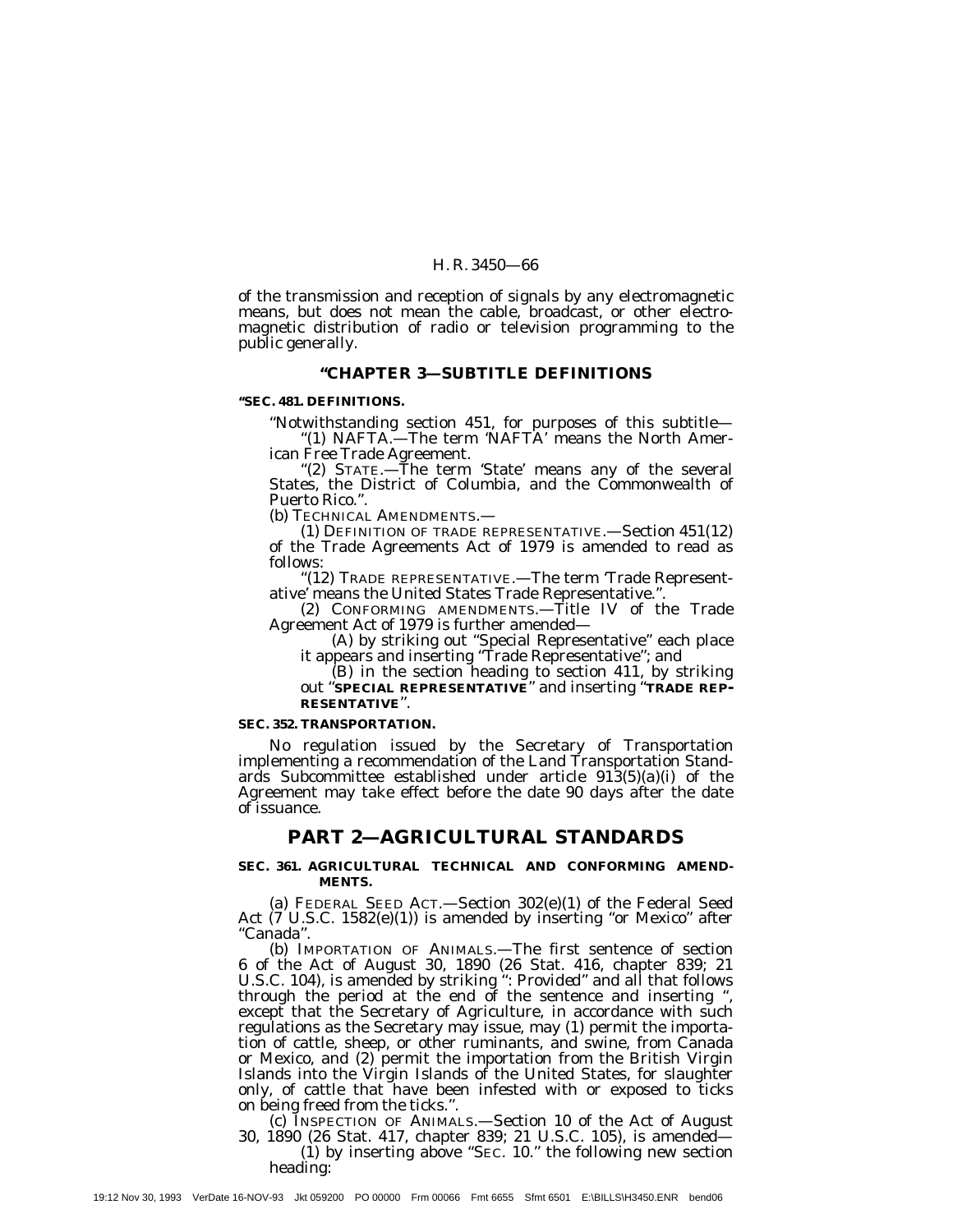## **''SEC. 10. INSPECTION OF ANIMALS.'';**

(2) by striking ''SEC. 10. That the Secretary of Agriculture shall'' and inserting ''(a) IN GENERAL.—Except as provided in subsection (b), the Secretary of Agriculture shall''; and

(3) by adding at the end the following new subsection: ''(b) EXCEPTION.—The Secretary of Agriculture, in accordance with such regulations as the Secretary may issue, may waive any provision of subsection (a) in the case of shipments between the United States and Canada or Mexico.''.

(d) DISEASE-FREE COUNTRIES OR REGIONS.—

(1) TARIFF ACT OF 1930.—Section 306 of the Tariff Act of 1930 (19 U.S.C. 1306) is amended—

(A) in subsection (a), by striking ''RINDERPEST AND FOOT-AND-MOUTH DISEASE.—If the Secretary of Agriculture'' and inserting ''IN GENERAL.—Except as provided in subsection (b), if the Secretary of Agriculture''; and

(B) by striking subsection (b) and inserting the following new subsection:

''(b) EXCEPTION.—The Secretary of Agriculture may permit, subject to such terms and conditions as the Secretary determines appropriate, the importation of cattle, sheep, other ruminants, or swine (including embryos of the animals), or the fresh, chilled, or frozen meat of the animals, from a region if the Secretary determines that the region from which the animal or meat originated is, and is likely to remain, free from rinderpest and footand-mouth disease.''.

(2) HONEYBEE ACT.—The first section of the Act of August 31, 1922 (commonly known as the ''Honeybee Act'') (42 Stat.

833, chapter 301; 7 U.S.C. 281), is amended—

(A) in subsection (a)—

(i) by striking '', or'' at the end of paragraph (1) and inserting a semicolon;

(ii) by striking the period at the end of paragraph (2) and inserting ''; or''; and

(iii) by adding at the end the following new paragraph:

''(3) from Canada or Mexico, subject to such terms and conditions as the Secretary of Agriculture determines appropriate, if the Secretary determines that the region of Canada or Mexico from which the honeybees originated is, and is likely to remain, free of diseases or parasites harmful to honeybees, and undesirable species or subspecies of honeybees.''; and

(B) in subsection (b)—

 $(i)$  by inserting " $(1)$ " after "imported into the United States only from''; and

(ii) by inserting before the period the following: '', or (2) Canada or Mexico, if the Secretary of Agriculture determines that the region of Canada or Mexico from which the imports originate is, and is likely to remain, free of undesirable species or subspecies of honeybees''.

(e) POULTRY PRODUCTS INSPECTION ACT.—Section 17(d) of the Poultry Products Inspection Act (21 U.S.C. 466(d)) is amended—

(1) in paragraph (1), by inserting after ''Notwithstanding any other provision of law,'' the following: ''except as provided in paragraph (2),'';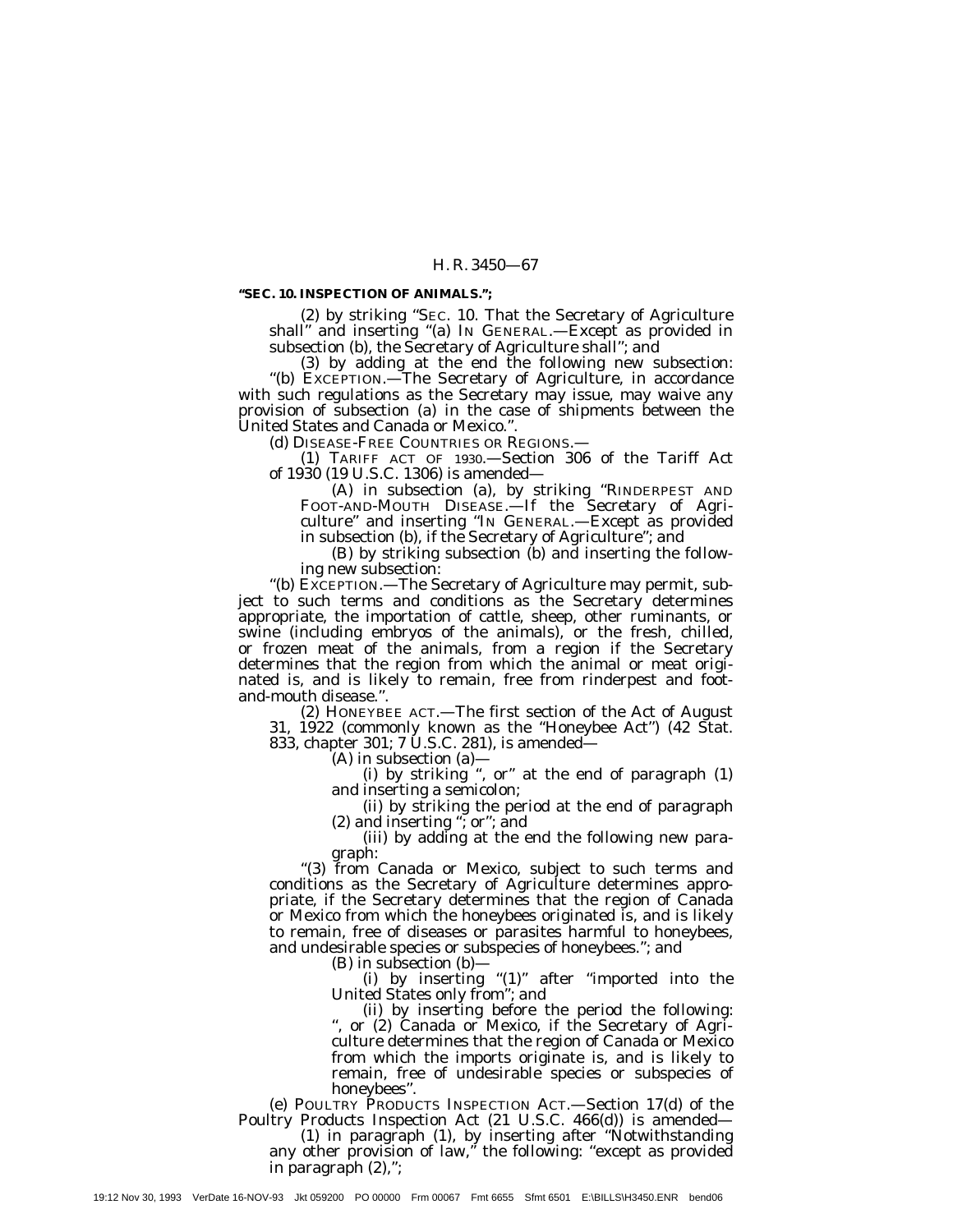(2) by redesignating paragraphs (2) and (3) as paragraphs (3) and (4), respectively; and

(3) by inserting after paragraph (1) the following new paragraph:

 $(2)$  $(A)$  Notwithstanding any other provision of law, all poultry, or parts or products of poultry, capable of use as human food offered for importation into the United States from Canada and Mexico shall—

''(i) comply with paragraph (1); or

"(ii)(I) be subject to inspection, sanitary, quality, species verification, and residue standards that are equivalent to United States standards; and

''(II) have been processed in facilities and under conditions that meet standards that are equivalent to United States standards.

''(B) The Secretary may treat as equivalent to a United States standard a standard of Canada or Mexico described in subparagraph (A)(ii) if the exporting country provides the Secretary with scientific evidence or other information, in accordance with risk assessment methodologies agreed to by the Secretary and the exporting country, to demonstrate that the standard of the exporting country achieves the level of protection that the Secretary considers appropriate.

''(C) The Secretary may—

''(i) determine, on a scientific basis, that the standard of the exporting country does not achieve the level of protection that the Secretary considers appropriate; and

''(ii) provide the basis for the determination in writing to the exporting country on request.''.

(f) FEDERAL MEAT INSPECTION ACT.—Section 20(e) of the Federal Meat Inspection Act (21 U.S.C. 620(e)) is amended—

(1) by striking ''not be limited to—'' and inserting ''not be limited to the following:'';

(2) by striking paragraph (1);

(3) by redesignating paragraphs (2) through (6) as paragraphs (3) through (7), respectively;

(4) by inserting after ''not be limited to the following:'' (as amended by paragraph (1)) the following new paragraphs:

" $(1)(A)$  Subject to subparagraphs  $(B)$  and  $(C)$ , a certification by the Secretary that foreign plants in Canada and Mexico that export carcasses or meat or meat products referred to in subsection (a) have complied with paragraph (2) or with requirements that are equivalent to United States requirements with regard to all inspection and building construction standards, and all other provisions of this Act and regulations issued under this Act.

''(B) Subject to subparagraph (C), the Secretary may treat as equivalent to a United States requirement a requirement described in subparagraph (A) if the exporting country provides the Secretary with scientific evidence or other information, in accordance with risk assessment methodologies agreed to by the Secretary and the exporting country, to demonstrate that the requirement or standard of the exporting country achieves the level of protection that the Secretary considers appropriate.

''(C) The Secretary may—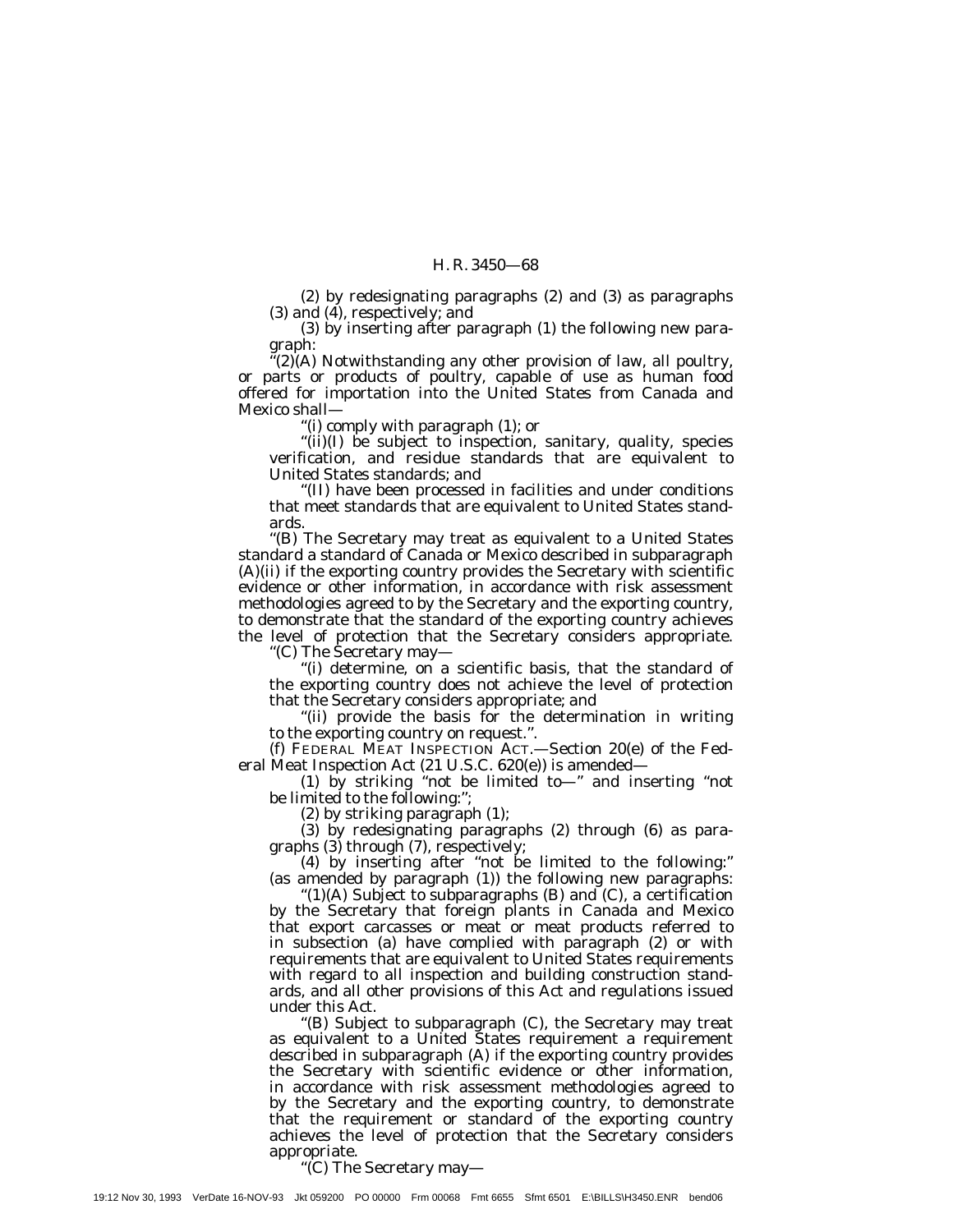''(i) determine, on a scientific basis, that a requirement of an exporting country does not achieve the level of protection that the Secretary considers appropriate; and

''(ii) provide the basis for the determination to the exporting country in writing on request.

"(2) A certification by the Secretary that, except as provided in paragraph (1), foreign plants that export carcasses or meat or meat products referred to in subsection (a) have complied with requirements that are at least equal to all inspection and building construction standards and all other provisions of this Act and regulations issued under this Act.'';

(5) in paragraphs (3) through (7) (as redesignated by paragraph (3)), by striking ''the'' the first place it appears in each paragraph and inserting ''The'';

 $(6)$  in paragraphs  $(3)$  through  $(5)$  (as so redesignated), by striking the semicolon at the end of each paragraph and inserting a period; and

(7) in paragraph (6) (as so redesignated), by striking ''; and'' at the end and inserting a period.

(g) PEANUT BUTTER AND PEANUT PASTE.—

(1) IN GENERAL.—Except as provided in paragraph (2), all peanut butter and peanut paste in the United States domestic market shall be processed from peanuts that meet the quality standards established for peanuts under Marketing Agreement No. 146.

(2) IMPORTS.—Peanut butter and peanut paste imported into the United States shall comply with paragraph (1) or with sanitary measures that achieve at least the same level of sanitary protection.<br>(h) ANIMAL HEALTH BIOCONTAINMENT FACILITY.—

(h) ANIMAL HEALTH BIOCONTAINMENT FACILITY.— (1) GRANT FOR CONSTRUCTION.—The Secretary of Agriculture shall make a grant to a land grant college or university described in paragraph (2) for the construction of a facility at the college or university for the conduct of research in animal health, disease-transmitting insects, and toxic chemicals that requires the use of biocontainment facilities and equipment. The facility to be constructed with the grant shall be known as the ''Southwest Regional Animal Health

(2) GRANT RECIPIENT DESCRIBED.—To be eligible for the grant under paragraph (1), a land grant college or university must be—

(A) located in a State adjacent to the international border with Mexico; and

(B) determined by the Secretary of Agriculture to have an established program in animal health research and education and to have a collaborative relationship with one or more colleges of veterinary medicine or universities located in Mexico.

(3) ACTIVITIES OF THE FACILITY.—The facility constructed using the grant made under paragraph (1) shall be used for conducting the following activities:

(A) The biocontainment facility shall offer the ability to organize multidisciplinary international teams working on basic and applied research on diagnostic method development and disease control strategies, including development of vaccines.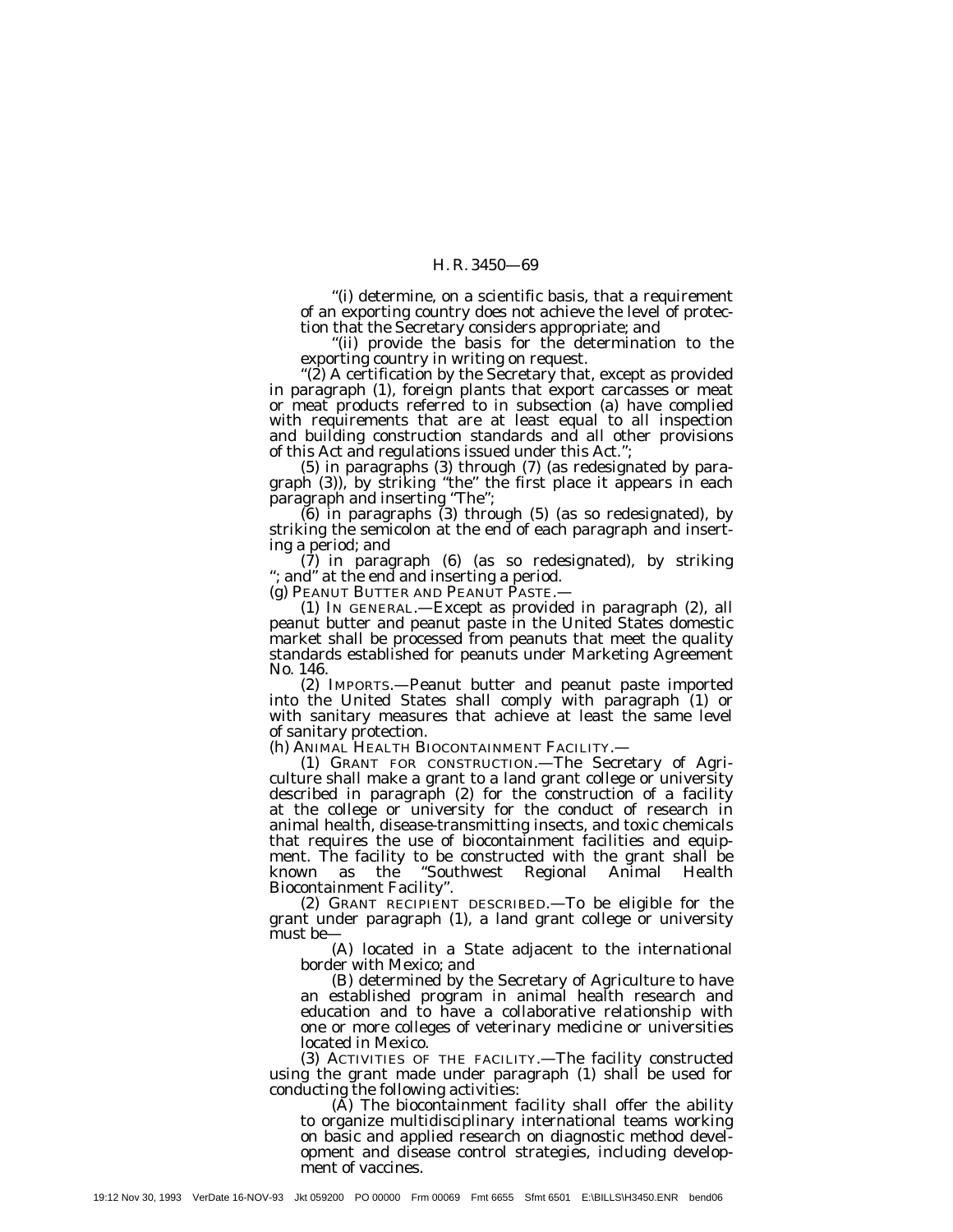(B) The biocontainment facility shall support research that will improve the scientific basis for regulatory activities, decreasing the need for new regulatory programs and enhancing international trade.

(C) The biocontainment facility shall allow academic institutions, governmental agencies, and the private sector to conduct research in basic and applied research biology, epidemiology, pathogenesis, host response, and diagnostic methods, on disease agents that threaten the livestock industries of the United States and Mexico.

(D) The biocontainment facility may be used to support research involving food safety, toxicology, environmental pollutants, radioisotopes, recombinant microorganisms, and selected naturally resistant or transgenic animals.

(4) AUTHORIZATION OF APPROPRIATIONS.—There are authorized to be appropriated for each fiscal year such sums as are necessary to carry out this subsection.

(i) REPORTS ON INSPECTION OF IMPORTED MEAT, POULTRY, OTHER FOODS, ANIMALS, AND PLANTS.—

(1) DEFINITIONS.—As used in this subsection:

(A) IMPORTS.—The term ''imports'' means any meat, poultry, other food, animal, or plant that is imported into the United States in commercially significant quantities.

(B) SECRETARY.—The term ''Secretary'' means the Secretary of Agriculture.

(2) IN GENERAL.—In consultation with representatives of other appropriate agencies, the Secretary shall prepare an annual report on the impact of the Agreement on the inspection of imports.

(3) CONTENTS OF REPORTS.—The report required under this subsection shall, to the maximum extent practicable, include a description of—

(A) the quantity or, with respect to the Customs Service, the number of shipments, of imports from a NAFTA country that are inspected at the borders of the United States with Canada and Mexico during the prior year; (B) any change in the level or types of inspections

of imports in each NAFTA country during the prior year; (C) in any case in which the Secretary has determined

that the inspection system of another NAFTA country is equivalent to the inspection system of the United States, the reasons supporting the determination of the Secretary;

(D) the incidence of violations of inspection requirements by imports from NAFTA countries during the prior year—

(i) at the borders of the United States with Mexico or Canada; or

(ii) at the last point of inspection in a NAFTA country prior to shipment to the United States if the agency accepts inspection in that country;

(E) the incidence of violations of inspection requirements of imports to the United States from Mexico or Canada prior to the implementation of the Agreement;

(F) any additional cost associated with maintaining an adequate inspection system of imports as a result of the implementation of the Agreement;

(G) any incidence of transshipment of imports—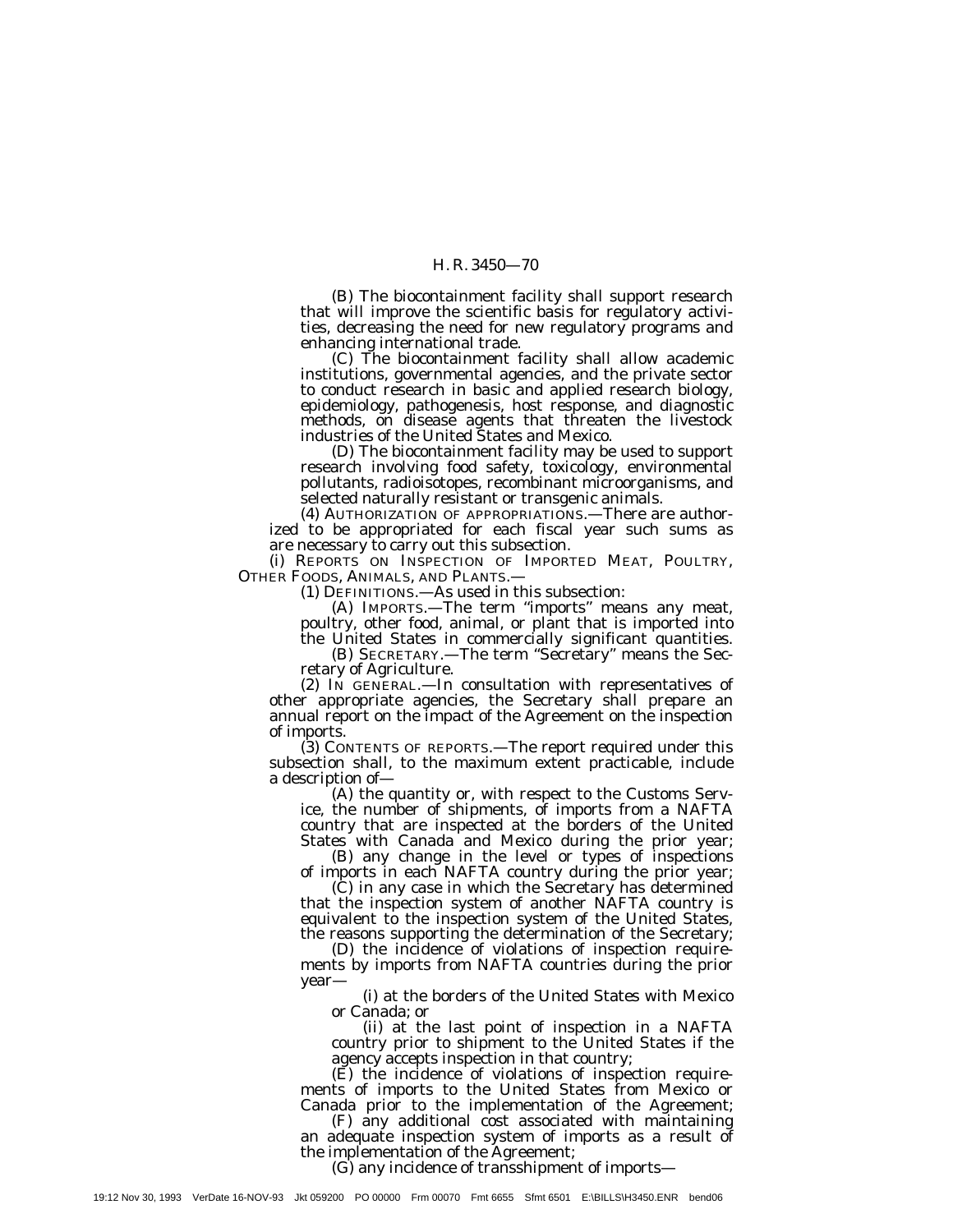(i) that originate in a country other than a NAFTA country;

(ii) that are shipped to the United States through a NAFTA country during the prior year; and

(iii) that are incorrectly represented by the importer to qualify for preferential treatment under the Agreement;

(H) the quantity and results of any monitoring by the United States of equivalent inspection systems of imports in other NAFTA countries during the prior year;

(I) the use by other NAFTA countries of sanitary and phytosanitary measures (as defined in the Agreement) to limit exports of United States meat, poultry, other foods, animals, and plants to the countries during the prior year; and

(J) any other information the Secretary determines to be appropriate.

(4) FREQUENCY OF REPORTS.—The Secretary shall submit—

(A) the initial report required under this subsection not later than January 31, 1995; and

(B) an annual report required under this subsection not later than 1 year after the date of the submission of the initial report and the end of each 1-year period thereafter through calendar year 2004.

(5) REPORT TO CONGRESS.—The Secretary shall prepare and submit the report required under this subsection to the Committee on Agriculture of the House of Representatives and the Committee on Agriculture, Nutrition, and Forestry of the Senate.

# **Subtitle F—Corporate Average Fuel Economy**

## **SEC. 371. CORPORATE AVERAGE FUEL ECONOMY.**

(a) IN GENERAL.—Section 503(b)(2) of the Motor Vehicle Information and Cost Savings Act (15 U.S.C. 2003(b)(2)) is amended by adding at the end the following new subparagraph: ''(G)(i) In accordance with the schedule set out in clause

(ii), an automobile shall be considered domestically manufactured in a model year if at least 75 percent of the cost to the manufacturer of the automobile is attributable to value added in the United States, Canada, or Mexico, unless the assembly of the automobile is completed in Canada or Mexico and the automobile is not imported into the United States prior to the expiration of 30 days following the end of that model year.

''(ii) Clause (i) shall apply to all automobiles manufactured by a manufacturer and sold in the United States, wherever assembled, in accordance with the following schedule:

''(I) With respect to a manufacturer that initiated the assembly of automobiles in Mexico before model year 1992, the manufacturer may elect, at any time between January 1, 1997, and January 1, 2004, to have clause (i) apply to all automobiles it manufactures, beginning with the model year commencing after the date of such election.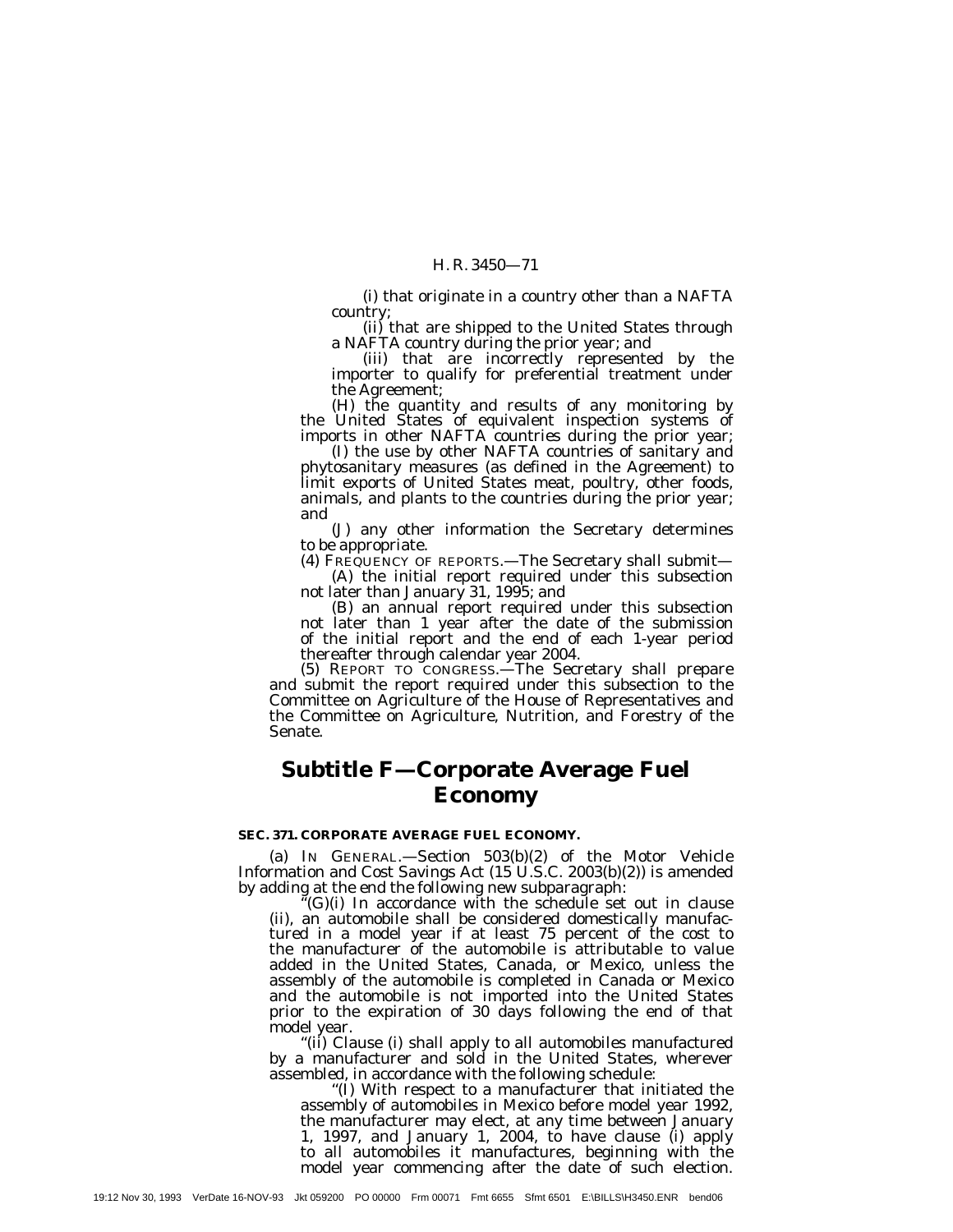''(II) With respect to a manufacturer initiating the assembly of automobiles in Mexico after model year 1991, clause (i) shall apply to all automobiles it manufactures, beginning with the model year commencing after January 1, 1994, or the model year commencing after the date that the manufacturer initiates the assembly of automobiles in Mexico, whichever is later.

''(III) With respect to a manufacturer not described by subclause (I) or (II) assembling automobiles in the United States or Canada but not in Mexico, the manufacturer may elect, at any time between January 1, 1997, and January 1, 2004, to have clause (i) apply to all automobiles it manufactures, beginning with the model year commencing after the date of such election, except that if such manufacturer initiates the assembly of automobiles in Mexico before making such election, this subclause shall not apply and the manufacturer shall be subject to clause (II).

"(IV) With respect to a manufacturer not assembling automobiles in the United States, Canada, or Mexico, clause (i) shall apply to all automobiles it manufactures, beginning with the model year commencing after January 1, 1994.

''(V) With respect to a manufacturer authorized to make an election under subclause (I) or (III) which has not made that election within the specified period, clause (i) shall apply to all automobiles it manufactures, beginning with the model year commencing after January 1, 2004.

"(iii) The Secretary shall prescribe reasonable procedures for elections under this subparagraph, and the EPA Administrator may prescribe rules for purposes of carrying out this subparagraph.''.

(b) CONFORMING AMENDMENTS.—The first sentence of section 503(b)(2)(E) of the Motor Vehicle Information and Cost Savings Act (15 U.S.C. 2003(b)(2)(E)) is amended—

(1) by striking ''An'' and inserting ''Except as provided in subparagraph (G), an'', and

(2) in the last sentence, by striking ''this subparagraph'' and inserting ''this subparagraph and subparagraph (G)''.

# **Subtitle G—Government Procurement**

## **SEC. 381. GOVERNMENT PROCUREMENT.**

(a) IN GENERAL.—Section 301 of the Trade Agreements Act of 1979 (19 U.S.C. 2511) is amended—

(1) in subsection (a) by striking ''The President'' and inserting ''Subject to subsection (f) of this section, the President'';

(2) by inserting ''or the North American Free Trade Agreement'' after ''the Agreement'' in paragraph (1) of subsection (b); and

(3) by adding at the end the following new subsections: ''(e) PROCUREMENT PROCEDURES BY CERTAIN FEDERAL AGEN-CIES.—Notwithstanding any other provision of law, the President may direct any agency of the United States listed in Annex 1001.1a– 2 of the North American Free Trade Agreement to procure eligible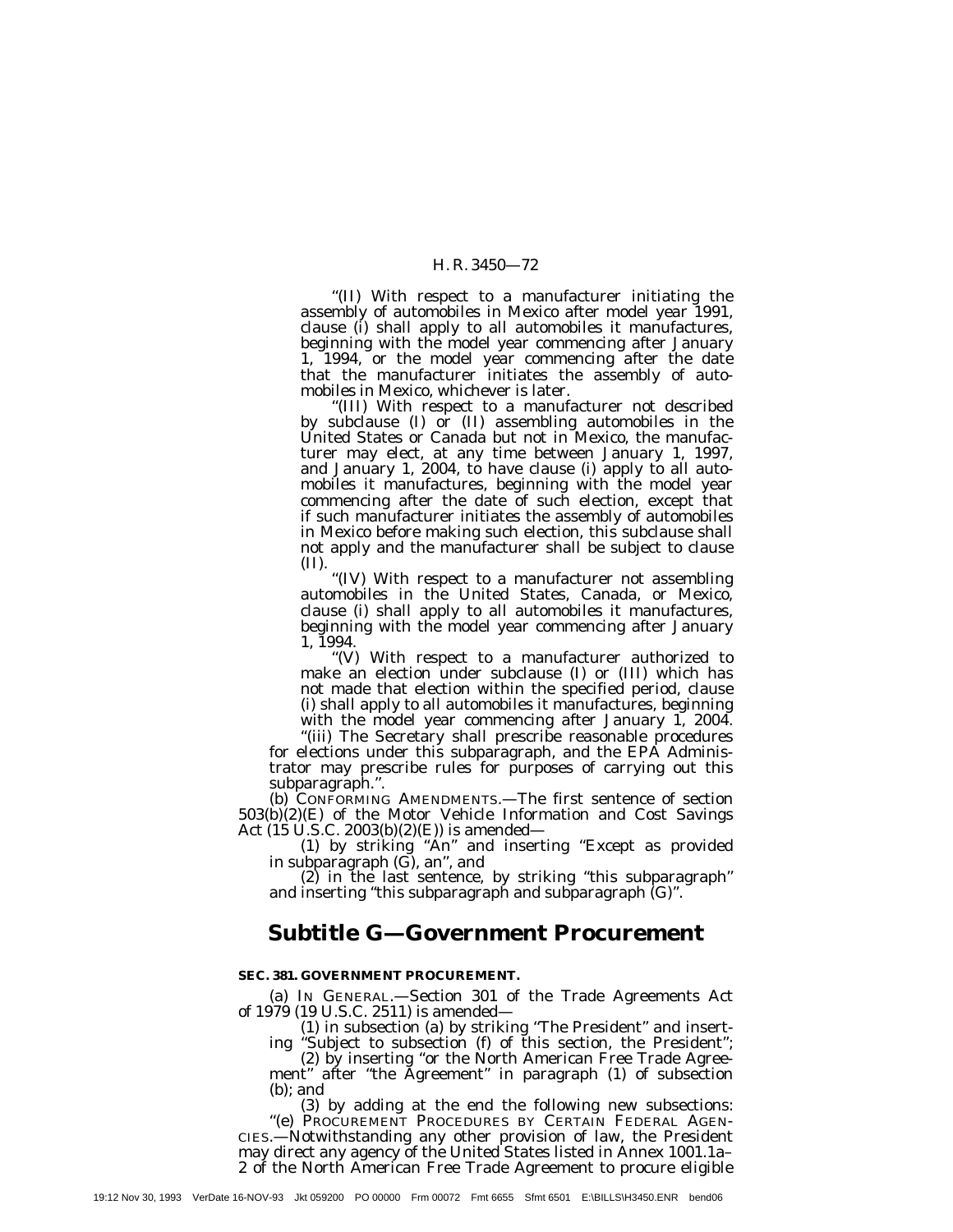products in compliance with the procedural provisions of chapter 10 of such Agreement.

''(f) SMALL BUSINESS AND MINORITY PREFERENCES.—The authority of the President under subsection (a) of this section to waive any law, regulation, procedure, or practice regarding Government procurement does not authorize the waiver of any small business or minority preference.''.

(b) RECIPROCAL COMPETITIVE PROCUREMENT PRACTICES.—Section 302(a) of such Act (19 U.S.C. 2512(a)) is amended by striking "would otherwise be eligible products" in paragraph (1) and inserting ''are products covered under the Agreement for procurement by the United States''.

(c) DEFINITION OF ELIGIBLE PRODUCT.—Section 308(4)(A) of such Act (19 U.S.C. 2518(4)(A)) is amended to read as follows:

''(A) IN GENERAL.—The term 'eligible product' means, with respect to any foreign country or instrumentality that is—

''(i) a party to the Agreement, a product or service of that country or instrumentality which is covered under the Agreement for procurement by the United States; or

''(ii) a party to the North American Free Trade Agreement, a product or service of that country or instrumentality which is covered under the North American Free Trade Agreement for procurement by the United States.''.

(d) CONFORMING AMENDMENTS.—Section 401 of the Rural Electrification Act of 1938 (7 U.S.C. 903 note) is amended by inserting '', Mexico, or Canada'' after ''the United States'' each place it appears.

(e) EFFECTIVE DATE.—The provisions of this subtitle take effect on the date the Agreement enters into force with respect to the United States.

# **TITLE IV—DISPUTE SETTLEMENT IN ANTIDUMPING AND COUNTERVAIL-ING DUTY CASES**

# **Subtitle A—Organizational, Administrative, and Procedural Provisions Regarding the Implementation of Chapter 19 of the Agreement**

#### **SEC. 401. REFERENCES IN SUBTITLE.**

Any reference in this subtitle to an Annex, chapter, or article shall be considered to be a reference to the respective Annex, chapter, or article of the Agreement.

#### **SEC. 402. ORGANIZATIONAL AND ADMINISTRATIVE PROVISIONS.**

(a) CRITERIA FOR SELECTION OF INDIVIDUALS TO SERVE ON PANELS AND COMMITTEES.—

(1) IN GENERAL.—The selection of individuals under this section for—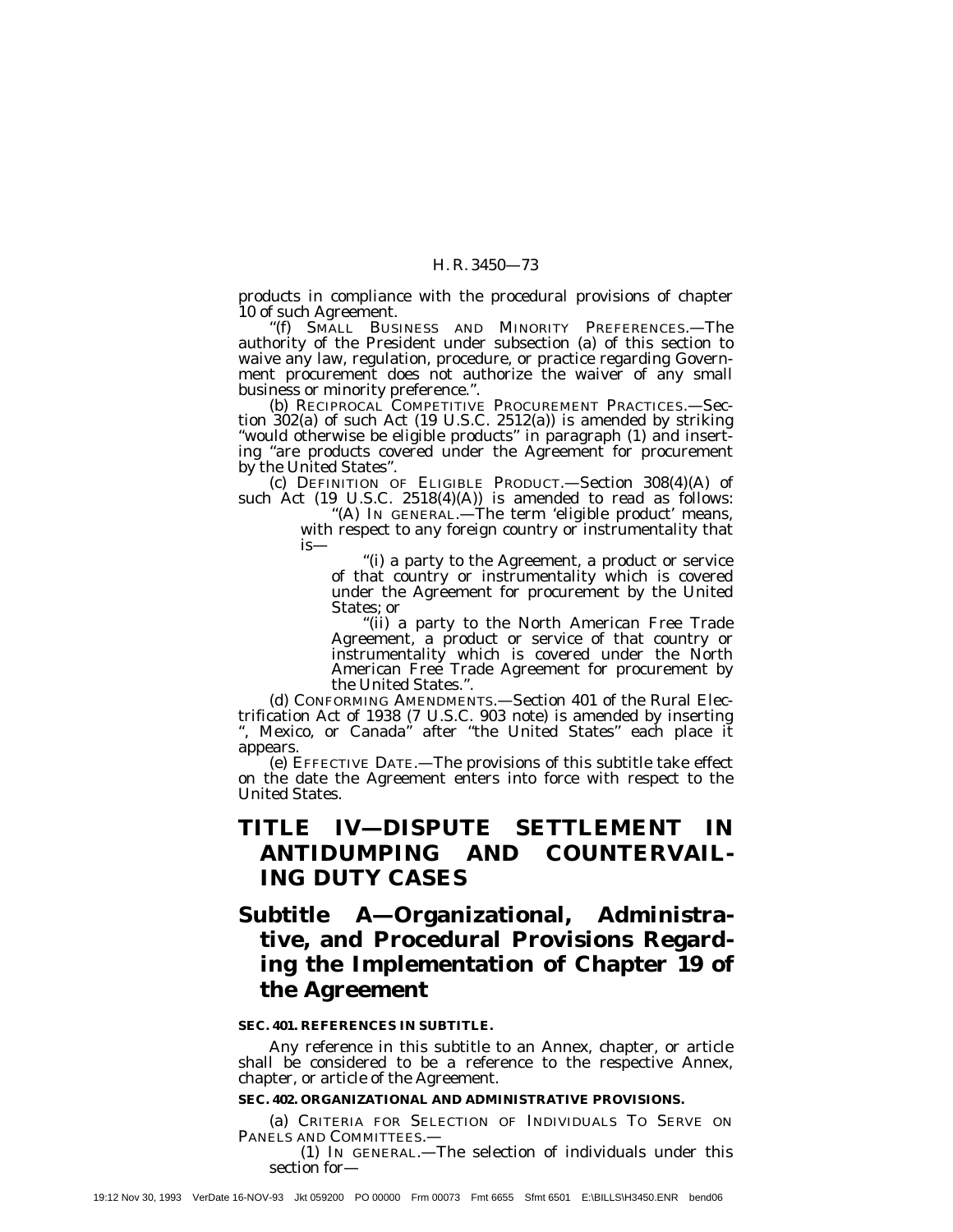(A) placement on lists prepared by the interagency group under subsection (c)(2)(B) (i) and (ii);

(B) placement on preliminary candidate lists under subsection  $(c)(3)(A);$ 

(C) placement on final candidate lists under subsection  $(c)(4)(A)$ ;

(D) placement by the Trade Representative on the rosters described in paragraph 1 of Annex 1901.2 and paragraph 1 of Annex 1904.13; and

(E) appointment by the Trade Representative for service on the panels and committees convened under chapter 19;

shall be made on the basis of the criteria provided in paragraph 1 of Annex 1901.2 and paragraph 1 of Annex 1904.13 and shall be made without regard to political affiliation.

(2) ADDITIONAL CRITERIA FOR ROSTER PLACEMENTS AND APPOINTMENTS UNDER PARAGRAPH 1 OF ANNEX 1901.2.—Rosters described in paragraph 1 of Annex 1901.2 shall include, to the fullest extent practicable, judges and former judges who meet the criteria referred to in paragraph (1). The Trade Representative shall, subject to subsection (b), appoint judges to binational panels convened under chapter 19, extraordinary challenge committees convened under chapter 19, and special committees established under article 1905, where such judges offer and are available to serve and such service is authorized by the chief judge of the court on which they sit.

(b) SELECTION OF CERTAIN JUDGES TO SERVE ON PANELS AND COMMITTEES.— (1) APPLICABILITY.—This subsection applies only with

respect to the selection of individuals for binational panels convened under chapter 19, extraordinary challenge committees convened under chapter 19, and special committees established under article 1905, who are judges of courts created under article III of the Constitution of the United States.

(2) CONSULTATION WITH CHIEF JUDGES.—The Trade Representative shall consult, from time to time, with the chief judges of the Federal judicial circuits regarding the interest in, and availability for, participation in binational panels, extraordinary challenge committees, and special committees, of judges within their respective circuits. If the chief judge of a Federal judicial circuit determines that it is appropriate for one or more judges within that circuit to be included on a roster described in subsection  $(a)(1)(D)$ , the chief judge shall identify all such judges for the Chief Justice of the United States who may, upon his or her approval, submit the names of such judges to the Trade Representative. The Trade Representative shall include the names of such judges on the roster.

(3) SUBMISSION OF LISTS TO CONGRESS.—The Trade Representative shall submit to the Committee on the Judiciary and the Committee on Ways and Means of the House of Representatives and to the Committee on Finance and the Committee on the Judiciary of the Senate a list of all judges included on a roster under paragraph (2). Such list shall be submitted at the same time as the final candidate lists are submitted under subsection  $(c)(4)(A)$  and the final forms of amendments are submitted under subsection (c)(4)(C)(iv).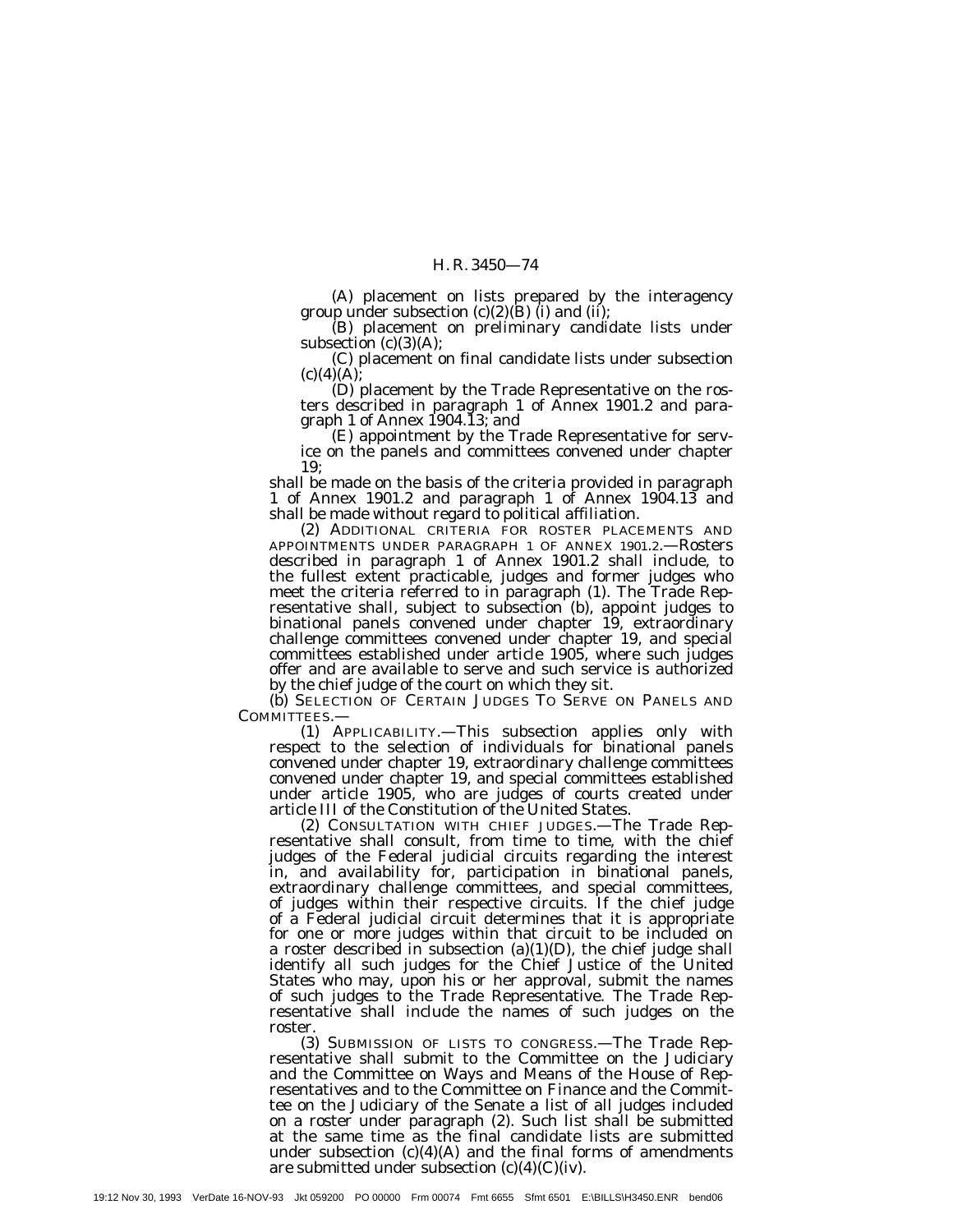(4) APPOINTMENT OF JUDGES TO PANELS OR COMMITTEES.— At such time as the Trade Representative proposes to appoint a judge described in paragraph (1) to a binational panel, an extraordinary challenge committee, or a special committee, the Trade Representative shall consult with that judge in order to ascertain whether the judge is available for such appointment.

(c) SELECTION OF OTHER CANDIDATES.—

(1) APPLICABILITY.—This subsection applies only with respect to the selection of individuals for binational panels convened under chapter 19, extraordinary challenge committees convened under chapter 19, and special committees established under article 1905, other than those individuals to whom subsection (b) applies.

(2) INTERAGENCY GROUP.—

(A) ESTABLISHMENT.—There is established within the interagency organization established under section 242 of the Trade Expansion Act of 1962 (19 U.S.C. 1872) an interagency group which shall—

(i) be chaired by the Trade Representative; and (ii) consist of such officers (or the designees

thereof) of the United States Government as the Trade Representative considers appropriate.

(B) FUNCTIONS.—The interagency group established under subparagraph (A) shall, in a manner consistent with chapter 19—

(i) prepare by January 3 of each calendar year—

(I) a list of individuals who are qualified to serve as members of binational panels convened under chapter 19; and

(II) a list of individuals who are qualified to serve on extraordinary challenge committees convened under chapter 19 and special committees established under article 1905;

(ii) if the Trade Representative makes a request under paragraph  $(4)(C)(i)$  with respect to a final candidate list during any calendar year, prepare by July 1 of such calendar year a list of those individuals who are qualified to be added to that final candidate list;

(iii) exercise oversight of the administration of the United States Section that is authorized to be established under section 105; and

(iv) make recommendations to the Trade Representative regarding the convening of extraordinary challenge committees and special committees under chapter 19.

(3) PRELIMINARY CANDIDATE LISTS.—

(A) IN GENERAL.—The Trade Representative shall select individuals from the respective lists prepared by the interagency group under paragraph (2)(B)(i) for placement on—

(i) a preliminary candidate list of individuals eligible to serve as members of binational panels under Annex 1901.2; and

(ii) a preliminary candidate list of individuals eligible for selection as members of extraordinary chal-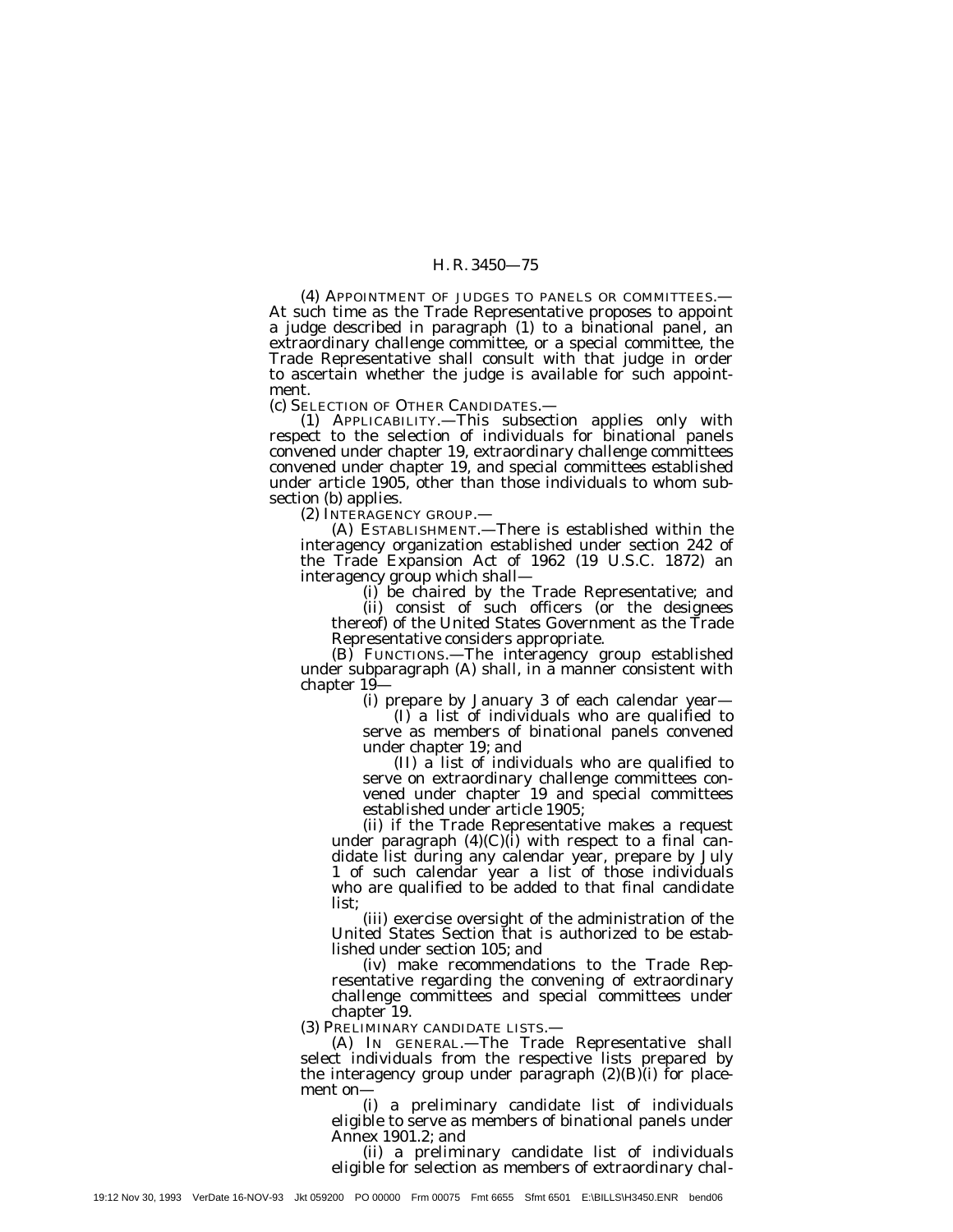lenge committees under Annex 1904.13 and special committees under article 1905.

(B) SUBMISSION OF LISTS TO CONGRESSIONAL COMMIT-TEES.—

(i) IN GENERAL.—No later than January 3 of each calendar year, the Trade Representative shall submit to the Committee on Finance of the Senate and the Committee on Ways and Means of the House of Representatives (hereafter in this section referred to as the ''appropriate Congressional Committees'') the preliminary candidate lists of those individuals selected by the Trade Representative under subparagraph (A) to be candidates eligible to serve on panels or committees convened pursuant to chapter 19 during the 1 year period beginning on April 1 of such calendar year.

(ii) ADDITIONAL INFORMATION.—At the time the candidate lists are submitted under clause (i), the Trade Representative shall submit for each individual

on the list a statement of professional qualifications. (C) CONSULTATION.—Upon submission of the preliminary candidate lists under subparagraph (B) to the appropriate Congressional Committees, the Trade Representative shall consult with such Committees with regard to the individuals included on the preliminary candidate lists.

(D) REVISION OF LISTS.—The Trade Representative may add and delete individuals from the preliminary candidate lists submitted under subparagraph (B) after consultation with the appropriate Congressional Committees regarding the additions and deletions. The Trade Representative shall provide to the appropriate Congressional Committees written notice of any addition or deletion of an individual from the preliminary candidate lists, along with the information described in subparagraph (B)(ii) with respect to any proposed addition.

(4) FINAL CANDIDATE LISTS.— (A) SUBMISSION OF LISTS TO CONGRESSIONAL COMMIT- TEES.—No later than March 31 of each calendar year, the Trade Representative shall submit to the appropriate Congressional Committees the final candidate lists of those individuals selected by the Trade Representative to be candidates eligible to serve on panels and committees convened under chapter 19 during the 1-year period beginning on April 1 of such calendar year. An individual may be included on a final candidate list only if such individual was included in the preliminary candidate list or if written notice of the addition of such individual to the preliminary candidate list was submitted to the appropriate Congressional Committees at least 15 days before the date on which that final candidate list is submitted to such Committees under this subparagraph.

(B) FINALITY OF LISTS.—Except as provided in subparagraph (C), no additions may be made to the final candidate lists after the final candidate lists are submitted to the appropriate Congressional Committees under subparagraph (A).

(C) AMENDMENT OF LISTS.—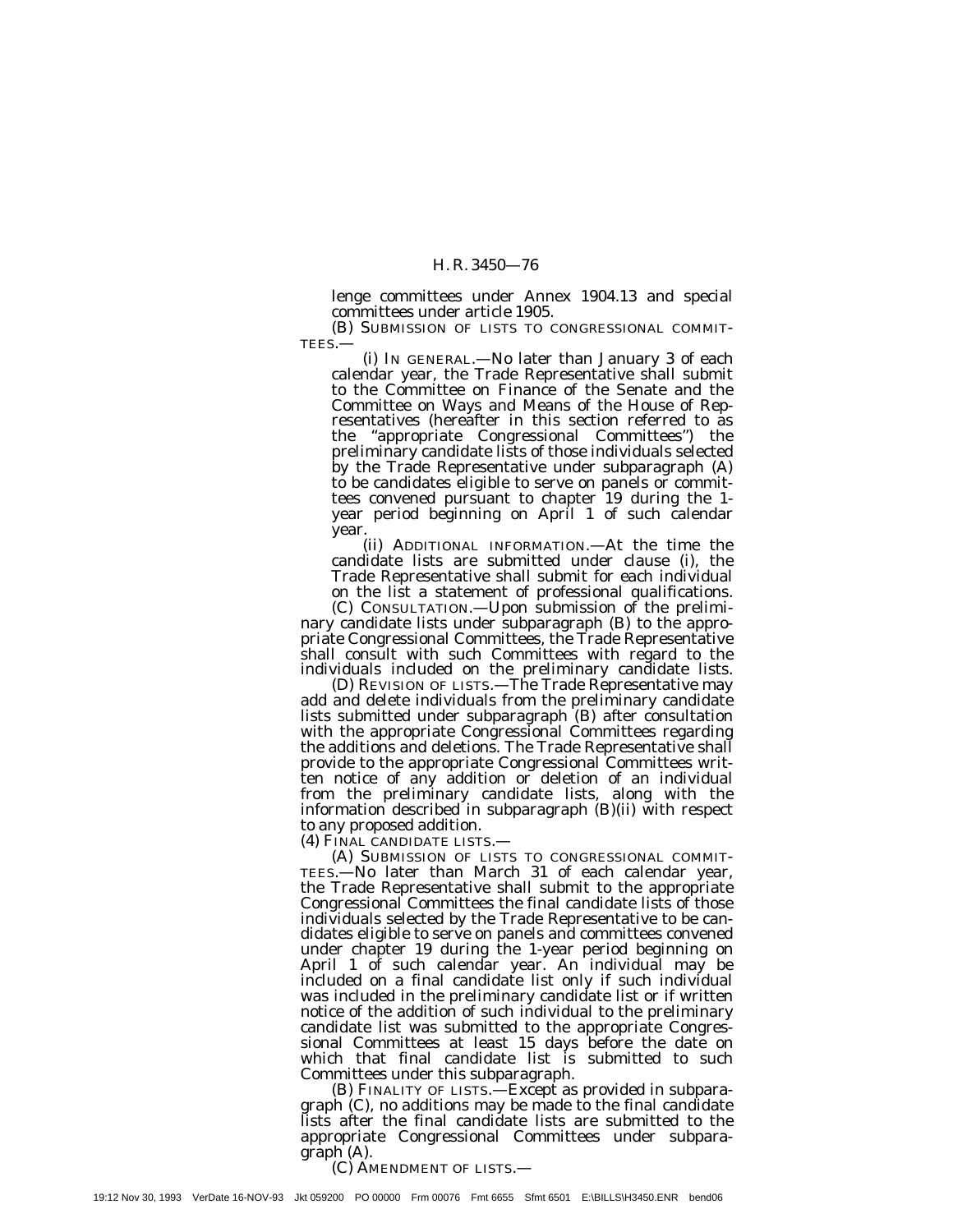(i) IN GENERAL.—If, after the Trade Representative has submitted the final candidate lists to the appropriate Congressional Committees under subparagraph (A) for a calendar year and before July 1 of such calendar year, the Trade Representative determines that additional individuals need to be added to a final candidate list, the Trade Representative shall—

(I) request the interagency group established under paragraph (2)(A) to prepare a list of individuals who are qualified to be added to such candidate list;

(II) select individuals from the list prepared by the interagency group under paragraph  $(2)(B)(ii)$  to be included in a proposed amendment to such final candidate list; and

(III) by no later than July 1 of such calendar year, submit to the appropriate Congressional Committees the proposed amendments to such final candidate list developed by the Trade Representative under subclause (II), along with the information described in paragraph  $(3)(\breve{B})(ii)$ .

(ii) CONSULTATION WITH CONGRESSIONAL COMMIT-TEES.—Upon submission of a proposed amendment under clause (i)(III) to the appropriate Congressional Committees, the Trade Representative shall consult with the appropriate Congressional Committees with regard to the individuals included in the proposed amendment.

(iii) ADJUSTMENT OF PROPOSED AMENDMENT.—The Trade Representative may add and delete individuals from any proposed amendment submitted under clause (i)(III) after consulting with the appropriate Congressional Committees with regard to the additions and deletions. The Trade Representative shall provide to the appropriate Congressional Committees written notice of any addition or deletion of an individual from the proposed amendment.<br>(iv) FINAL AMENDMENT.-

(I) IN GENERAL.—If the Trade Representative submits under clause (i)(III) in any calendar year a proposed amendment to a final candidate list, the Trade Representative shall, no later than September 30 of such calendar year, submit to the appropriate Congressional Committees the final form of such amendment. On October 1 of such calendar year, such amendment shall take effect and, subject to subclause (II), the individuals included in the final form of such amendment shall be added to the final candidate list.

(II) INCLUSION OF INDIVIDUALS.—An individual may be included in the final form of an amendment submitted under subclause (I) only if such individual was included in the proposed form of such amendment or if written notice of the addition of such individual to the proposed form of such amendment was submitted to the appropriate Congressional Committees at least 15 days before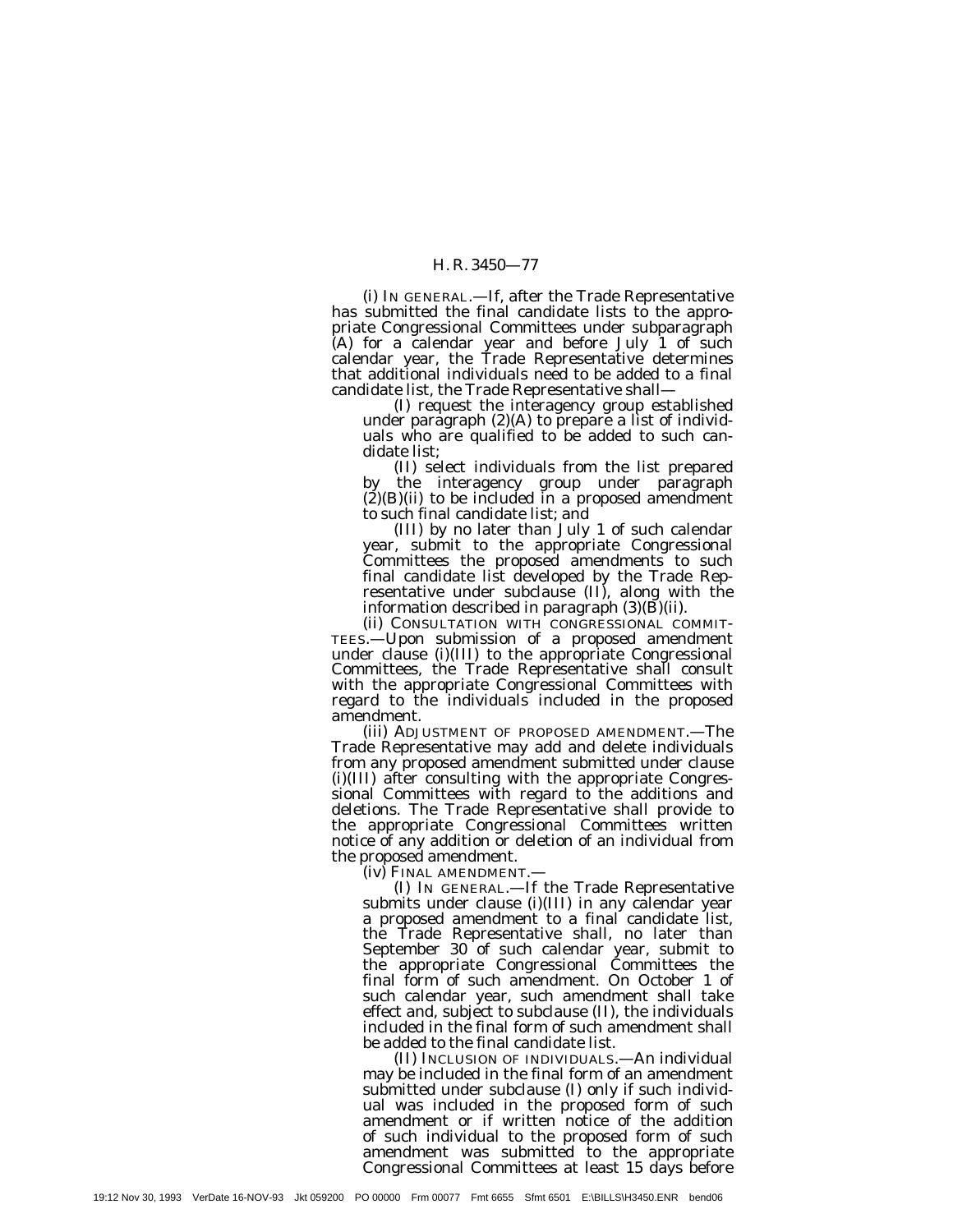the date on which the final form of such amendment is submitted to such Committees under subclause (I).

(III) ELIGIBILITY FOR SERVICE.—Individuals added to a final candidate list under subclause (I) shall be eligible to serve on panels or committees convened under chapter 19 during the 6 month period beginning on October 1 of the calendar year in which such addition occurs.

(IV) FINALITY OF AMENDMENT.—No additions may be made to the final form of an amendment described in subclause (I) after the final form of such amendment is submitted to the appropriate Congressional Committees under subclause (I).

(5) TREATMENT OF RESPONSES.—For purposes of applying section 1001 of title 18, United States Code, the written or oral responses of individuals to inquiries of the interagency group established under paragraph (2)(A) or of the Trade Representative regarding their personal and professional qualifications, and financial and other relevant interests, that bear on their suitability for the placements and appointments described in subsection (a)(1), shall be treated as matters within the jurisdiction of an agency of the United States.

(d) SELECTION AND APPOINTMENT.—

(1) AUTHORITY OF TRADE REPRESENTATIVE.—The Trade Representative is the only officer of the United States Government authorized to act on behalf of the United States Government in making any selection or appointment of an individual to—

(A) the rosters described in paragraph 1 of Annex 1901.2 and paragraph 1 of Annex 1904.13; or

(B) the panels or committees convened under chapter 19;

that is to be made solely or jointly by the United States Government under the terms of the Agreement.

(2) RESTRICTIONS ON SELECTION AND APPOINTMENT.— Except as provided in paragraph (3)—

(A) the Trade Representative may—

(i) select an individual for placement on the rosters described in paragraph 1 of Annex 1901.2 and paragraph 1 of Annex 1904.13 during the 1-year period beginning on April 1 of any calendar year;

(ii) appoint an individual to serve as one of those members of any panel or committee convened under chapter 19 during such 1-year period who, under the terms of the Agreement, are to be appointed solely by the United States Government; or

(iii) act to make a joint appointment with the Government of a NAFTA country, under the terms of the Agreement, of any individual who is a citizen or national of the United States to serve as any other member of such a panel or committee;

only if such individual is on the appropriate final candidate list that was submitted to the appropriate Congressional Committees under subsection  $(c)(4)$  $(A)$  during such calendar year or on such list as it may be amended under subsection  $(c)(4)(C)(iv)(I)$ , or on the list submitted under subsection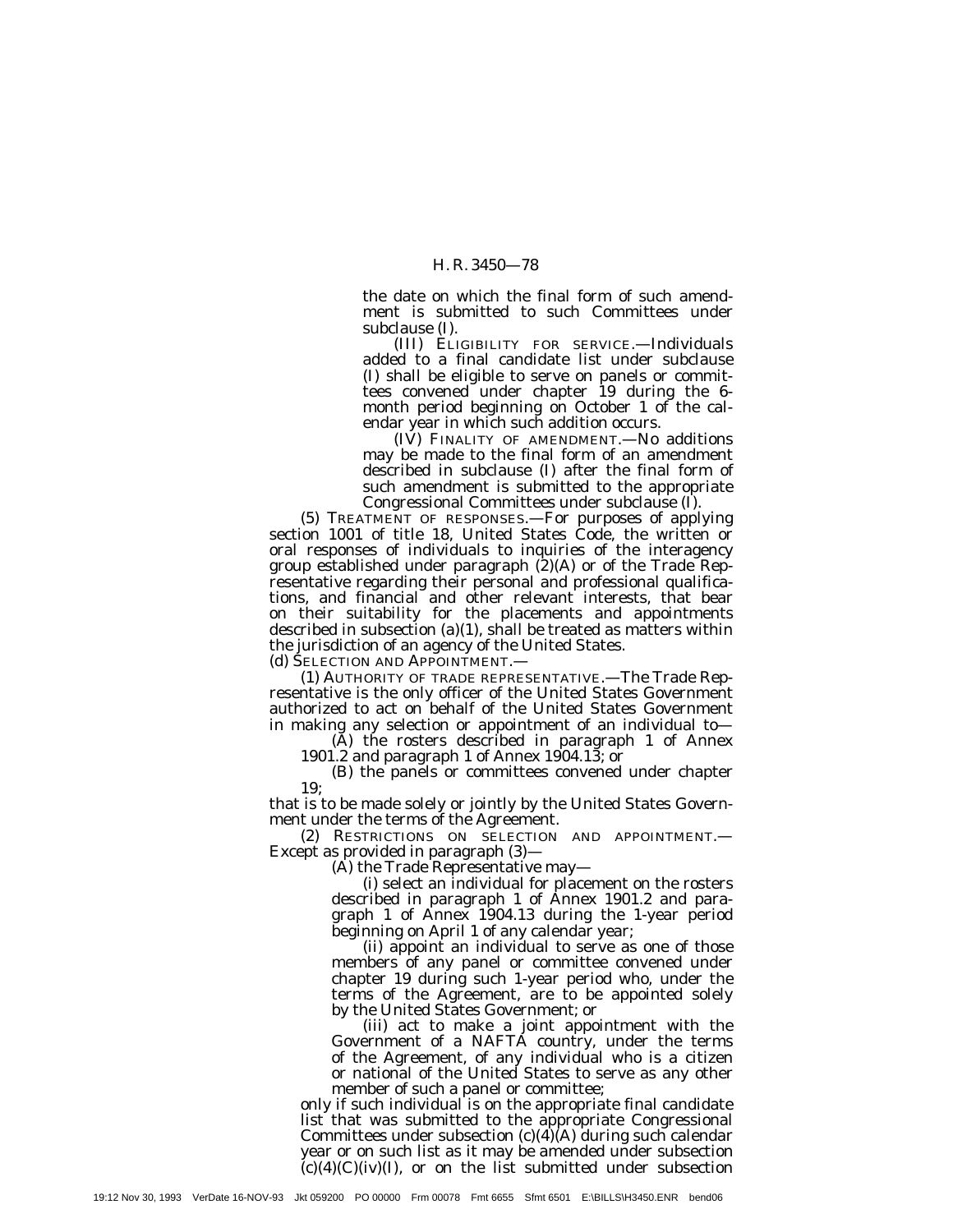(b)(3) to the Congressional Committees referred to in such subsection; and

(B) no individual may—

(i) be selected by the United States Government for placement on the rosters described in paragraph 1 of Annex 1901.2 and paragraph 1 of Annex 1904.13; or

(ii) be appointed solely or jointly by the United States Government to serve as a member of a panel or committee convened under chapter 19;

during the 1-year period beginning on April 1 of any calendar year for which the Trade Representative has not met the requirements of subsection (a), and of subsection (b) or (c) (as the case may be).

(3) EXCEPTIONS.—Notwithstanding subsection (c)(3) (other than subparagraph (B)), (c)(4), or paragraph (2)(A) of this subsection, individuals included on the preliminary candidate lists submitted to the appropriate Congressional Committees under subsection  $(c)(3)(B)$  may-

(A) be selected by the Trade Representative for placement on the rosters described in paragraph 1 of Annex 1901.2 and paragraph 1 of Annex 1904.13 during the 3 month period beginning on the date on which the Agreement enters into force with respect to the United States; and

(B) be appointed solely or jointly by the Trade Representative under the terms of the Agreement to serve as members of panels or committees that are convened under chapter 19 during such 3-month period.

(e) TRANSITION.—If the Agreement enters into force between the United States and a NAFTA country after January 3, 1994, the provisions of subsection (c) shall be applied with respect to the calendar year in which such entering into force occurs—

(1) by substituting ''the date that is 30 days after the date on which the Agreement enters into force with respect to the United States'' for ''January 3 of each calendar year'' in subsections  $(c)(2)(B)(i)$  and  $(c)(3)(\bar{B})(i)$ ; and

(2) by substituting ''the date that is 3 months after the date on which the Agreement enters into force with respect to the United States'' for ''March 31 of each calendar year'' in subsection  $(c)(4)(A)$ .

(f) IMMUNITY.—With the exception of acts described in section 777(f)(3) of the Tariff Act of 1930 (19 U.S.C. 1677f(f)(3)), individuals serving on panels or committees convened pursuant to chapter 19, and individuals designated to assist the individuals serving on such panels or committees, shall be immune from suit and legal process relating to acts performed by such individuals in their official capacity and within the scope of their functions as such panelists or committee members or assistants to such panelists or committee members.

(g) REGULATIONS.—The administering authority under title VII of the Tariff Act of 1930, the International Trade Commission, and the Trade Representative may promulgate such regulations as are necessary or appropriate to carry out actions in order to implement their respective responsibilities under chapter 19. Initial regulations to carry out such functions shall be issued before the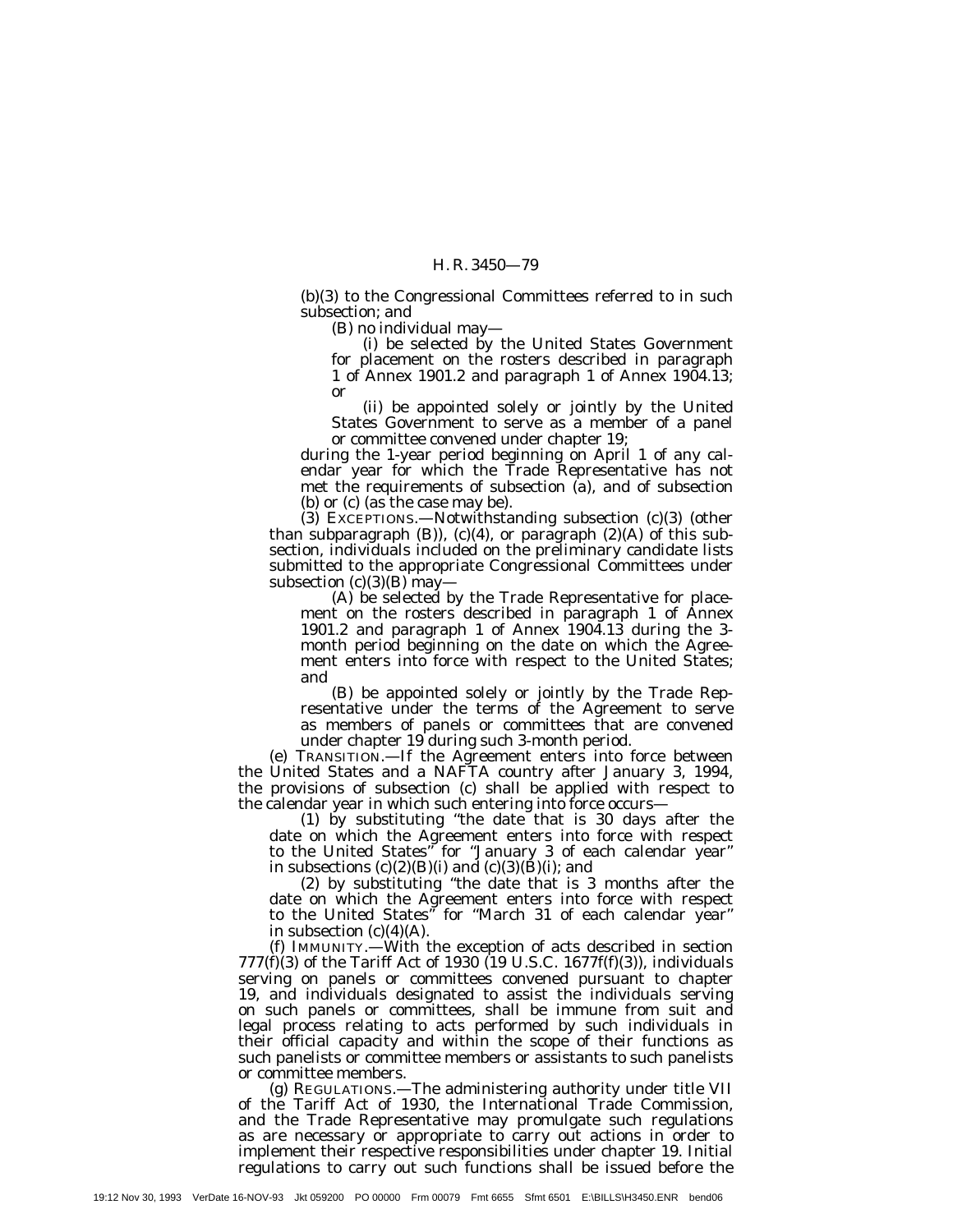date on which the Agreement enters into force with respect to the United States.

(h) REPORT TO CONGRESS.—At such time as the final candidate lists are submitted under subsection (c)(4)(A) and the final forms of amendments are submitted under subsection  $(c)(4)(C)(iv)$ , the Trade Representative shall submit to the Committee on the Judiciary and the Committee on Ways and Means of the House of Representatives, and to the Committee on Finance and the Committee on the Judiciary of the Senate, a report regarding the efforts made to secure the participation of judges and former judges on binational panels, extraordinary challenge committees, and special committees established under chapter 19.

#### **SEC. 403. TESTIMONY AND PRODUCTION OF PAPERS IN EXTRAOR-DINARY CHALLENGES.**

(a) AUTHORITY OF EXTRAORDINARY CHALLENGE COMMITTEE TO OBTAIN INFORMATION.—If an extraordinary challenge committee (hereafter in this section referred to as the ''committee'') is convened under paragraph 13 of article 1904, and the allegations before the committee include a matter referred to in paragraph 13(a)(i) of article 1904, for the purposes of carrying out its functions and duties under Annex 1904.13, the committee—

(1) shall have access to, and the right to copy, any document, paper, or record pertinent to the subject matter under consideration, in the possession of any individual, partnership, corporation, association, organization, or other entity;

(2) may summon witnesses, take testimony, and administer oaths;

(3) may require any individual, partnership, corporation, association, organization, or other entity to produce documents, books, or records relating to the matter in question; and

(4) may require any individual, partnership, corporation, association, organization, or other entity to furnish in writing, in such detail and in such form as the committee may prescribe, information in its possession pertaining to the matter.

Any member of the committee may sign subpoenas, and members of the committee, when authorized by the committee, may administer oaths and affirmations, examine witnesses, take testimony, and receive evidence.

(b) WITNESSES AND EVIDENCE.—The attendance of witnesses who are authorized to be summoned, and the production of documentary evidence authorized to be ordered, under subsection (a) may be required from any place in the United States at any designated place of hearing. In the case of disobedience to a subpoena authorized under subsection (a), the committee may request the Attorney General of the United States to invoke the aid of any district or territorial court of the United States in requiring the attendance and testimony of witnesses and the production of documentary evidence. Such court, within the jurisdiction of which such inquiry is carried on, may, in case of contumacy or refusal to obey a subpoena issued to any individual, partnership, corporation, association, organization, or other entity, issue an order requiring such individual or entity to appear before the committee, or to produce documentary evidence if so ordered or to give evidence concerning the matter in question. Any failure to obey such order of the court may be punished by such court as a contempt thereof.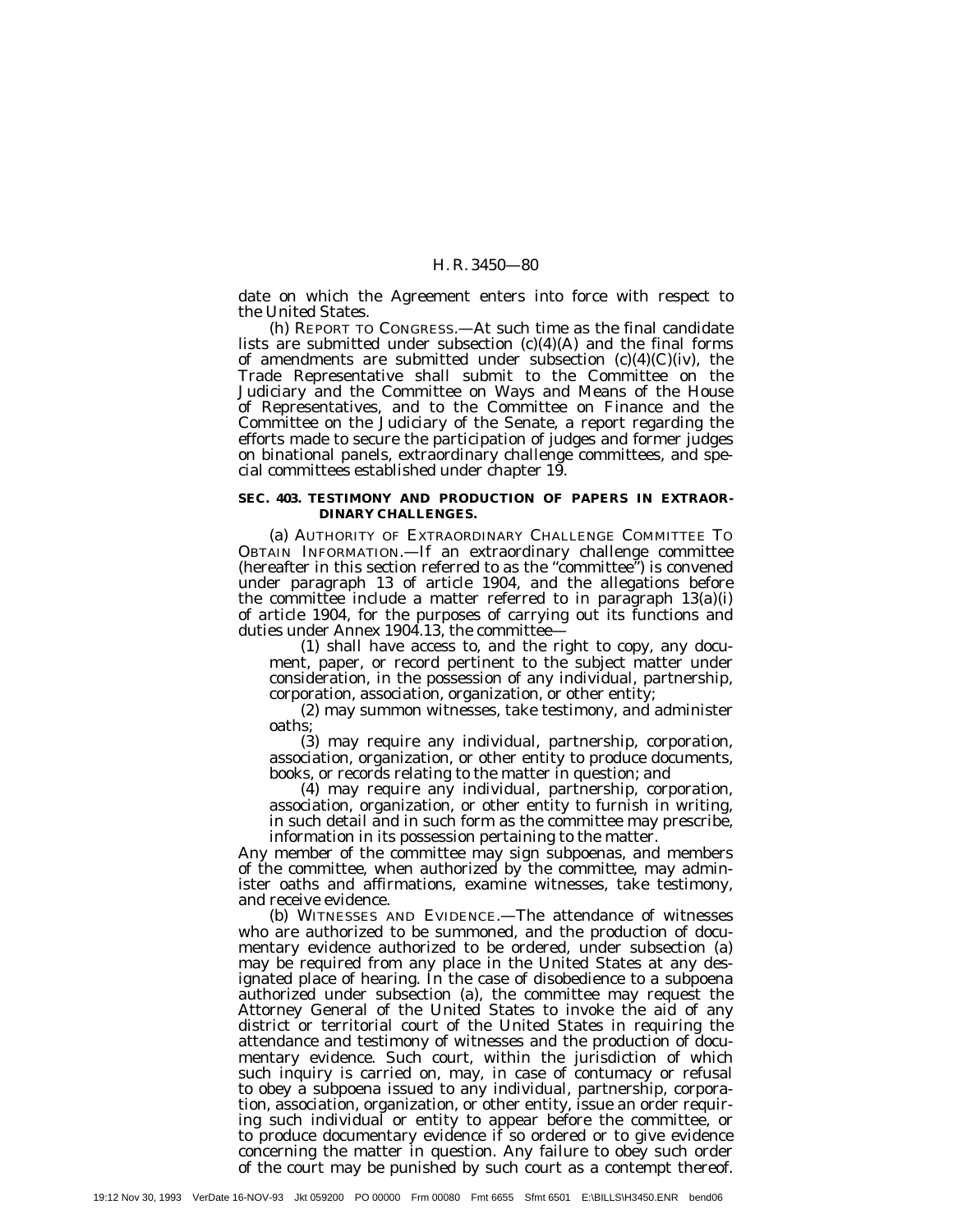(c) MANDAMUS.—Any court referred to in subsection (b) shall have jurisdiction to issue writs of mandamus commanding compliance with the provisions of this section or any order of the committee

made in pursuance thereof. (d) DEPOSITIONS.—The committee may order testimony to be taken by deposition at any stage of the committee review. Such deposition may be taken before any person designated by the committee and having power to administer oaths. Such testimony shall be reduced to writing by the person taking the deposition, or under the direction of such person, and shall then be subscribed by the deponent. Any individual, partnership, corporation, association, organization, or other entity may be compelled to appear and be deposed and to produce documentary evidence in the same manner as witnesses may be compelled to appear and testify and produce documentary evidence before the committee, as provided in this section.

#### **SEC. 404. REQUESTS FOR REVIEW OF DETERMINATIONS BY COM-PETENT INVESTIGATING AUTHORITIES OF NAFTA COUN-TRIES.**

(a) DEFINITIONS.—As used in this section:

(1) COMPETENT INVESTIGATING AUTHORITY.—The term ''competent investigating authority'' means the competent investigating authority, as defined in article 1911, of a NAFTA country. (2) UNITED STATES SECRETARY.—The term ''United States

Secretary'' means that officer of the United States referred to in article 1908.

(b) REQUESTS FOR REVIEW BY THE UNITED STATES.—In the case of a final determination of a competent investigating authority, requests by the United States for binational panel review of such determination under article 1904 shall be made by the United

 $(c)$  REQUESTS FOR REVIEW BY A PERSON.—In the case of a final determination of a competent investigating authority, a person, within the meaning of paragraph 5 of article 1904, may request a binational panel review of such determination by filing such a request with the United States Secretary within the time limit provided for in paragraph 4 of article 1904. The receipt of such request by the United States Secretary shall be deemed to be a request for binational panel review within the meaning of article 1904. The request for such panel review shall be without prejudice to any challenge before a binational panel of the basis for a particu-<br>lar request for review.

(d) SERVICE OF REQUEST FOR REVIEW. - Whenever binational panel review of a final determination made by a competent investigating authority is requested under this section, the United States Secretary shall serve a copy of the request on all persons who would otherwise be entitled under the law of the importing country to commence proceedings for judicial review of the determination.

#### **SEC. 405. RULES OF PROCEDURE FOR PANELS AND COMMITTEES.**

(a) RULES OF PROCEDURE FOR BINATIONAL PANELS.—The administering authority shall prescribe rules, negotiated in accordance with paragraph 14 of article 1904, governing, with respect to binational panel reviews—

(1) requests for such reviews, complaints, other pleadings, and other papers;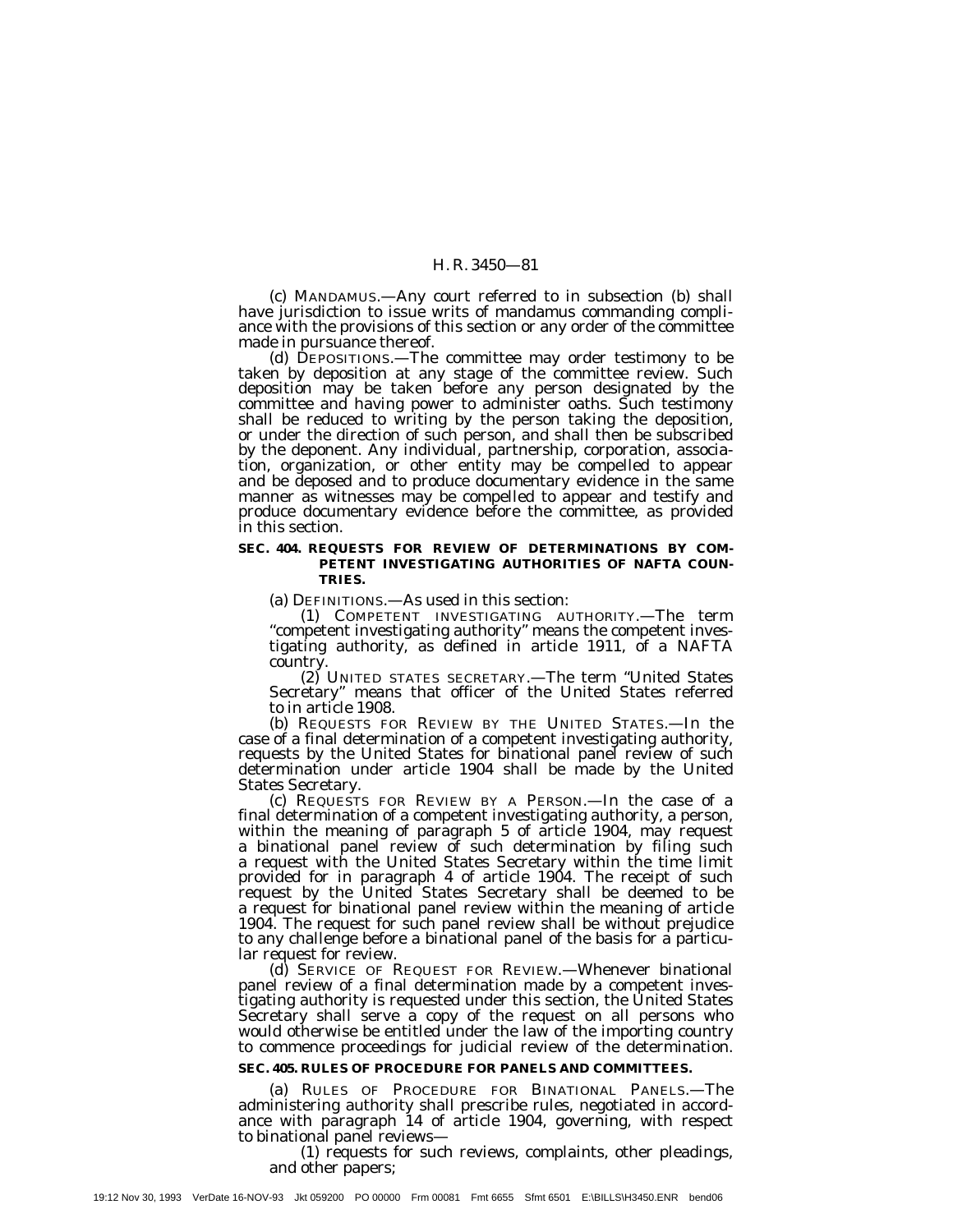(2) the amendment, filing, and service of such pleadings and papers;<br>(3) the joinder, suspension, and termination of such reviews; and (4) other appropriate procedural matters.

(b) RULES OF PROCEDURE FOR EXTRAORDINARY CHALLENGE COMMITTEES.—The administering authority shall prescribe rules, negotiated in accordance with paragraph 2 of Annex 1904.13, governing the procedures for reviews by extraordinary challenge committees.

(c) RULES OF PROCEDURE FOR SAFEGUARDING THE PANEL REVIEW SYSTEM.—The administering authority shall prescribe rules, negotiated in accordance with Annex 1905.6, governing the

procedures for special committees described in such Annex.<br>
(d) PUBLICATION OF RULES.—The rules prescribed under sub-<br>
sections (a), (b), and (c) shall be published in the Federal Register.<br>
(e) ADMINISTERING AUTHORITY.—As

term ''administering authority'' has the meaning given such term in section 771(1) of the Tariff Act of 1930 (19 U.S.C. 1677(1)).

#### **SEC. 406. SUBSIDY NEGOTIATIONS.**

In the case of any trade agreement which may be entered into by the President with a NAFTA country, the negotiating objectives of the United States with respect to subsidies shall include— (1) achievement of increased discipline on domestic sub-

sidies provided by a foreign government, including—<br>(A) the provision of capital, loans, or loan guarantees<br>on terms inconsistent with commercial considerations;

(B) the provision of goods or services at preferential rates;<br>(C) the granting of funds or forgiveness of debt to

cover operating losses sustained by a specific industry; and

(D) the assumption of any costs or expenses of manu- facture, production, or distribution;

(2) achievement of increased discipline on export subsidies provided by a foreign government, particularly with respect

to agricultural products; and (3) maintenance of effective remedies against subsidized imports, including, where appropriate, countervailing duties.

#### **SEC. 407. IDENTIFICATION OF INDUSTRIES FACING SUBSIDIZED IMPORTS.**

(a) PETITIONS.—Any entity, including a trade association, firm, certified or recognized union, or group of workers, that is representative of a United States industry and has reason to believe—<br>(1) that—

> (A) as a result of implementation of provisions of the Agreement, the industry is likely to face increased competition from subsidized imports, from a NAFTA country, with which it directly competes; or

> $(B)$  the industry is likely to face increased competition from subsidized imports with which it directly competes from any other country designated by the President, following consultations with the Congress, as benefiting from a reduction of tariffs or other trade barriers under a trade agreement that enters into force with respect to the United States after January 1, 1994; and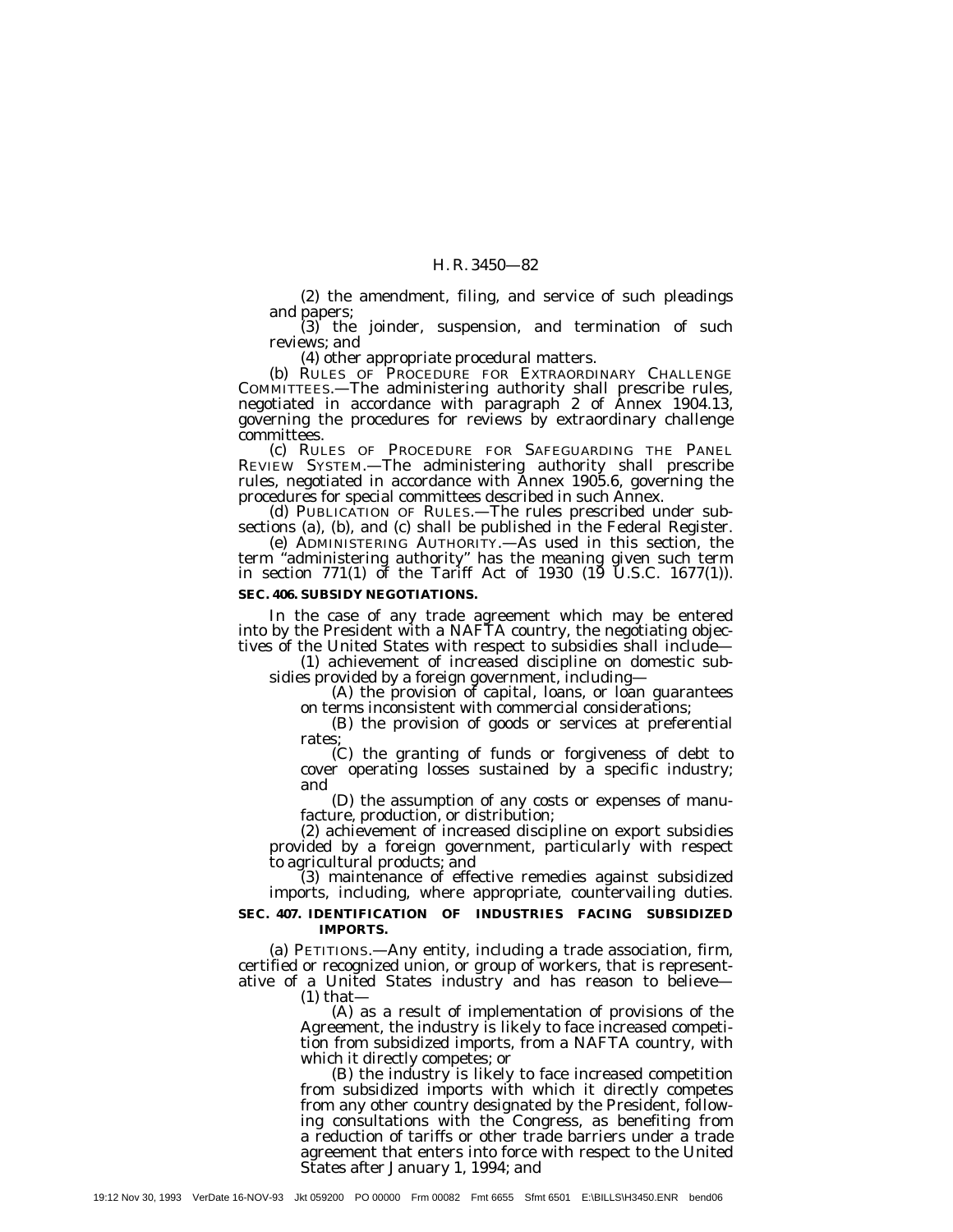(2) that the industry is likely to experience a deterioration of its competitive position before more effective rules and disciplines relating to the use of government subsidies have been developed with respect to the country concerned;

may file with the Trade Representative a petition that such industry be identified under this section.

(b) IDENTIFICATION OF INDUSTRY.—Within 90 days after receipt of a petition under subsection (a), the Trade Representative, in consultation with the Secretary of Commerce, shall decide whether to identify the industry on the basis that there is a reasonable likelihood that the industry may face both the subsidization described in subsection  $(a)(1)$  and the deterioration described in subsection (a)(2).

(c) ACTION AFTER IDENTIFICATION.—At the request of an entity that is representative of an industry identified under subsection (b), the Trade Representative shall—

(1) compile and make available to the industry information under section 308 of the Trade Act of 1974;

(2) recommend to the President that an investigation by the International Trade Commission be requested under section 332 of the Tariff Act of 1930; or

(3) take actions described in both paragraphs (1) and (2). The industry may request the Trade Representative to take appropriate action to update (as often as annually) any information obtained under paragraph (1) or (2), or both, as the case may be, until an agreement on more effective rules and disciplines relating to government subsidies is reached between the United States and the NAFTA countries.

(d) INITIATION OF ACTION UNDER OTHER LAW.—

(1) IN GENERAL.—The Trade Representative and the Secretary of Commerce shall review information obtained under subsection (c) and consult with the industry identified under subsection (b) with a view to deciding whether any action is appropriate—

(A) under section 301 of the Trade Act of 1974, including the initiation of an investigation under section 302(c) of that Act (in the case of the Trade Representative); or

(B) under subtitle A of title VII of the Tariff Act of 1930, including the initiation of an investigation under section 702(a) of that Act (in the case of the Secretary of Commerce).

(2) CRITERIA FOR INITIATION.—In determining whether to initiate any investigation under section 301 of the Trade Act of 1974 or any other trade law, other than title VII of the Tariff Act of 1930, the Trade Representative, after consultation with the Secretary of Commerce—

(A) shall seek the advice of the advisory committees established under section 135 of the Trade Act of 1974;

(B) shall consult with the Committee on Finance of the Senate and the Committee on Ways and Means of the House of Representatives;

(C) shall coordinate with the interagency organization established under section 242 of the Trade Expansion Act of 1962; and

(D) may ask the President to request advice from the International Trade Commission.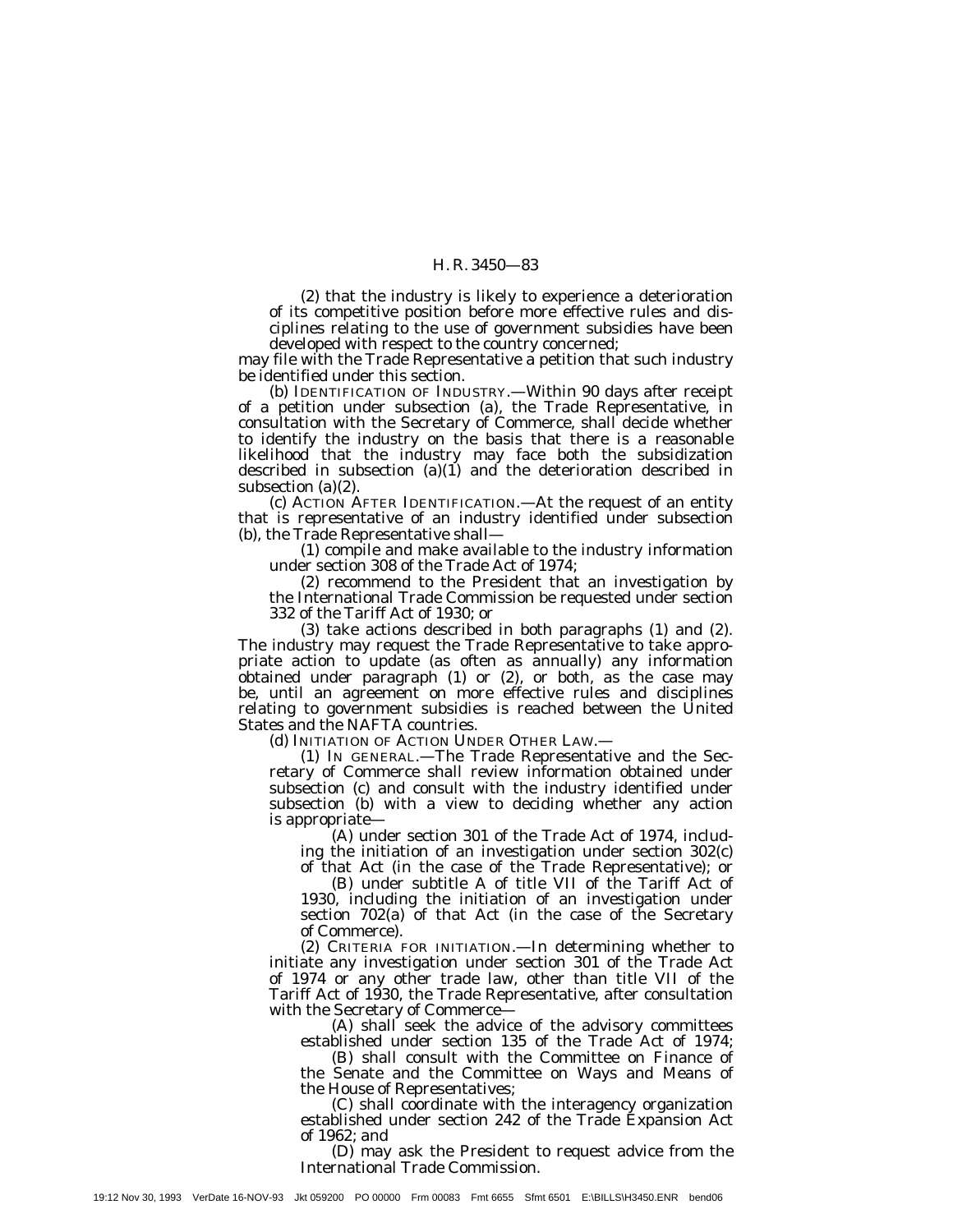(3) TITLE III ACTIONS.—In the event an investigation is initiated under section 302(c) of the Trade Act of 1974 as a result of a review under this subsection and the Trade Representative, following such investigation (including any applicable dispute settlement proceedings under the Agreement or any other trade agreement), determines to take action under section 301(a) of such Act, the Trade Representative shall give preference to actions that most directly affect the products that benefit from governmental subsidies and were the subject of the investigation, unless there are no significant imports of such products or the Trade Representative otherwise determines that application of the action to other products would be more effective.<br>(e) EFFECT OF DECISIONS.—Any decision, whether positive or

negative, or any action by the Trade Representative or the Secretary<br>of Commerce under this section shall not in any way—

(1) prejudice the right of any industry to file a petition under any trade law;

(2) prejudice, affect, or substitute for, any proceeding, investigation, determination, or action by the Secretary of Commerce, the International Trade Commission, or the Trade Representative pursuant to such a petition, or

(3) prejudice, affect, substitute for, or obviate any proceeding, investigation, or determination under section 301 of the Trade Act of 1974, title VII of the Tariff Act of 1930, or any other trade law.

(f) STANDING.—Nothing in this section may be construed to alter in any manner the requirements in effect before the date of the enactment of this Act for standing under any law of the United States or to add any additional requirements for standing under any law of the United States.

#### **SEC. 408. TREATMENT OF AMENDMENTS TO ANTIDUMPING AND COUNTERVAILING DUTY LAW.**

Any amendment enacted after the Agreement enters into force with respect to the United States that is made to—

(1) section 303 or title VII of the Tariff Act of 1930, or any successor statute, or

(2) any other statute which—

(A) provides for judicial review of final determinations under such section, title, or successor statute, or

(B) indicates the standard of review to be applied, shall apply to goods from a NAFTA country only to the extent specified in the amendment.

## **Subtitle B—Conforming Amendments and Provisions**

#### **SEC. 411. JUDICIAL REVIEW IN ANTIDUMPING DUTY AND COUNTER-VAILING DUTY CASES.**

Section 516A of the Tariff Act of 1930 (19 U.S.C. 1516a) is amended as follows:

(1) Subsection (a)(5) (relating to time limits for commencing review) is amended to read as follows:

''(5) TIME LIMITS IN CASES INVOLVING MERCHANDISE FROM FREE TRADE AREA COUNTRIES. - Notwithstanding any other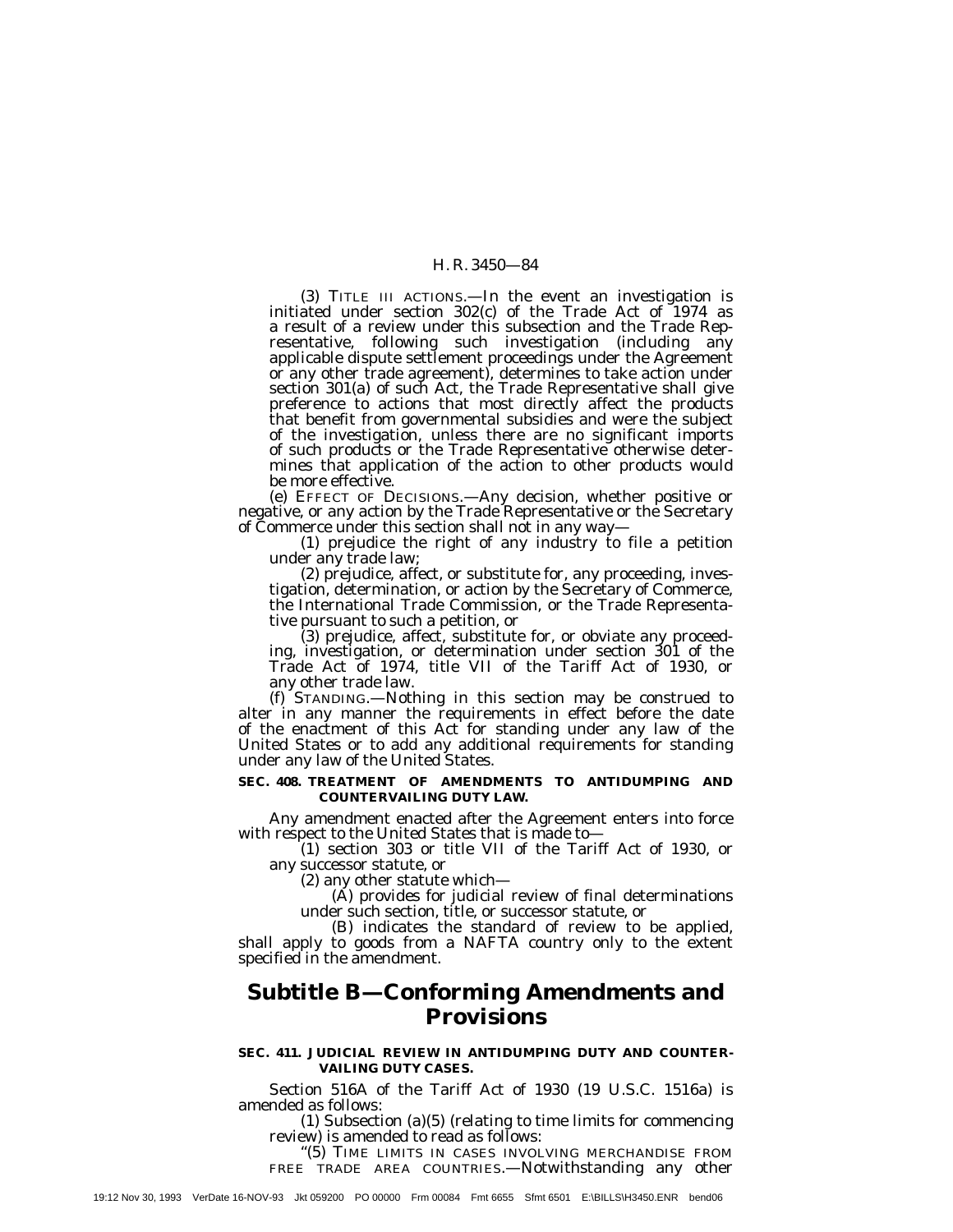provision of this subsection, in the case of a determination to which the provisions of subsection (g) apply, an action under this subsection may not be commenced, and the time limits for commencing an action under this subsection shall not begin to run, until the day specified in whichever of the following subparagraphs applies:

'(A) For a determination described in paragraph  $(1)(B)$ or clause (i), (ii) or (iii) of paragraph (2)(B), the 31st day after the date on which notice of the determination is published in the Federal Register.

''(B) For a determination described in clause (vi) of paragraph (2)(B), the 31st day after the date on which the government of the relevant FTA country receives notice of the determination.

''(C) For a determination with respect to which binational panel review has commenced in accordance with subsection  $(g)(8)$ , the day after the date as of which—

''(i) the binational panel has dismissed binational panel review of the determination for lack of jurisdiction, and

'(ii) any interested party seeking review of the determination under paragraph  $(1)$ ,  $(2)$ , or  $(3)$  of this subsection has provided timely notice under subsection  $(g)(3)(B)$ .

If such an interested party files a summons and complaint under this subsection after dismissal by the binational panel, and if a request for an extraordinary challenge committee is made with respect to the decision by the binational panel to dismiss—

''(I) judicial review under this subsection shall be stayed during consideration by the committee of the request, and

''(II) the United States Court of International Trade shall dismiss the action if the committee vacates

or remands the binational panel decision to dismiss. ''(D) For a determination for which review by the

United States Court of International Trade is provided for—

'(i) under subsection  $(g)(12)(B)$ , the day after the date of publication in the Federal Register of notice that article 1904 of the NAFTA has been suspended, or

"(ii) under subsection  $(g)(12)(D)$ , the day after the date that notice of settlement is published in the Federal Register."

(2) Subsection (b)(3) (relating to the standards of review) is amended—

(A) by inserting ''NAFTA OR'' after ''DECISIONS BY'' in the heading; and

(B) by inserting "of the NAFTA or" after "article 1904". (3) Subsection (f) (relating to definitions) is amended—

(A) by amending paragraphs (6) and (7) to read as follows:

''(6) UNITED STATES SECRETARY.—The term 'United States Secretary' means—

'(A) the secretary for the United States Section referred to in article 1908 of the NAFTA, and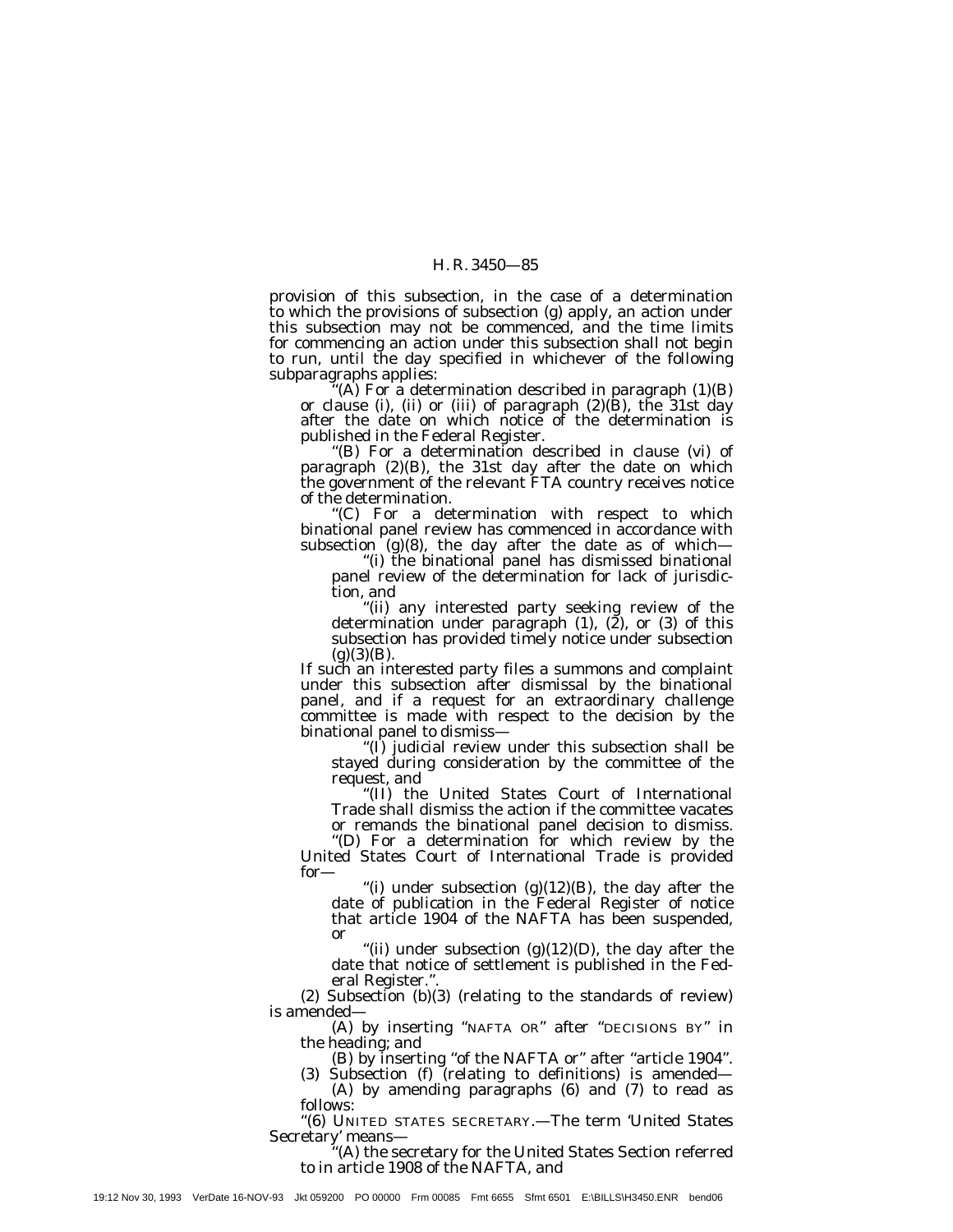''(B) the secretary of the United States Section provided for in article 1909 of the Agreement.

"(7) RELEVANT FTA SECRETARY.—The term 'relevant FTA Secretary' means the Secretary—

(A) referred to in article 1908 of the NAFTA, or

''(B) provided for in paragraph 5 of article 1909 of the Agreement,

of the relevant FTA country.''; and

(B) by adding at the end the following new paragraphs: ''(8) NAFTA.—The term 'NAFTA' means the North American Free Trade Agreement.

''(9) RELEVANT FTA COUNTRY.—The term 'relevant FTA country' means the free trade area country to which an antidumping or countervailing duty proceeding pertains.

 $f(10)$  FREE TRADE AREA COUNTRY.—The term 'free trade area country' means the following:

"(A) Canada for such time as the NAFTA is in force with respect to, and the United States applies the NAFTA to, Canada.

''(B) Mexico for such time as the NAFTA is in force with respect to, and the United States applies the NAFTA to, Mexico.

''(C) Canada for such time as—

''(i) it is not a free trade area country under subparagraph (A); and

"(ii) the Agreement is in force with respect to, and the United States applies the Agreement to, Canada.''.

(4) Subsection (g) (relating to review of countervailing and antidumping duty determinations) is amended as follows:

(A) The subsection heading is amended by striking out "CANADIAN MERCHANDISE" and inserting "FREE TRADE AREA COUNTRY MERCHANDISE''.

(B) Paragraph (1) is amended by striking out ''Canadian merchandise'' and inserting ''free trade area country merchandise''.

(C) Paragraph (2) is amended by inserting ''of the NAFTA or'' after ''article 1904''.

(D) Paragraph (3)(A) is amended—

(i) by striking out ''nor Canada'' and inserting ''nor the relevant FTA country'' in each of clauses (i) and (ii);

(ii) by inserting ''of the NAFTA or'' before ''of the Agreement'' in each of clauses (i) and (iii);

(iii) by striking out "or" at the end of clause (iii); (iv) by amending clause (iv)—

 $(I)$  by striking out "under paragraph  $(2)(A)$ "; and

(II) by striking out the period and inserting a comma; and

(v) by adding at the end of subparagraph (A) the following:

''(v) a determination as to which binational panel review has terminated pursuant to paragraph 12 of article 1905 of the NAFTA, or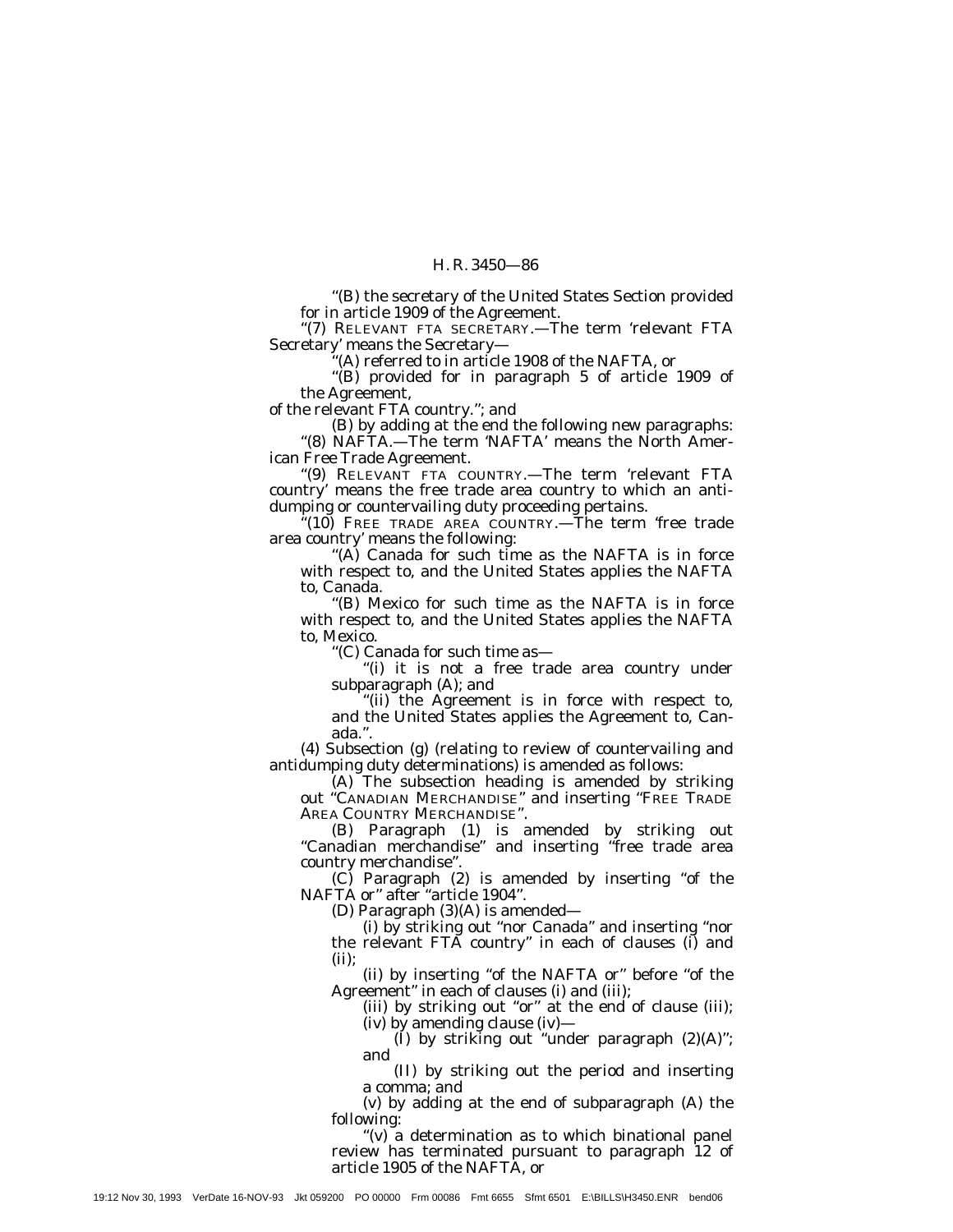''(vi) a determination as to which extraordinary challenge committee review has terminated pursuant to paragraph 12 of article 1905 of the NAFTA.'

(E) The first and second sentences of paragraph (3)(B) are amended to read as follows: ''A determination described in subparagraph (A)(i) or (iv) is reviewable under subsection (a) only if the party seeking to commence review has provided timely notice of its intent to commence such review to—

''(i) the United States Secretary and the relevant FTA Secretary;

''(ii) all interested parties who were parties to the proceeding in connection with which the matter arises; and

''(iii) the administering authority or the Commission, as appropriate.

Such notice is timely provided if the notice is delivered no later than the date that is 20 days after the date described in subparagraph (A) or (B) of subsection (a)(5) that is applicable to such determination, except that, if the time for requesting binational panel review is suspended under paragraph (8)(A)(ii) of this subsection, any unexpired time for providing notice of intent to commence judicial review shall, during the pendency of any such suspension, also be suspended.''.

(F) Paragraph  $(4)(\hat{A})$  is amended—

(i) in the first sentence—

(I) by inserting ''the North American Free Trade Agreement Implementation Act implementing the binational dispute settlement system under chapter 19 of the NAFTA, or'' after ''or amendment

made by,''; (II) by inserting a comma before ''violates''; (III) by inserting ''only'' after ''may be

brought''; and<br>(IV) by inserting '', which shall have jurisdiction of such action" after "Circuit"; and<br>(ii) by striking the last sentence.

(G) Paragraph (5) is amended—<br>
(i) by inserting "of the NAFTA or" after "article<br>
1904" in each of subparagraphs (A), (B), and (C)(i);<br>
(ii) by striking out ", the Canadian Secretary,"<br>
in subparagraph (C)(ii) and inserti

(iii) by inserting "of the NAFTA or" after "chapter 19'' in subparagraph (C)(iii).

(H) Paragraph (6) is amended by inserting ''of the NAFTA or'' after ''article 1904''.

(I) Paragraph (7) is amended—

(i) by inserting ''OF THE NAFTA OR THE AGREEMENT'' before the period in the paragraph heading;

(ii) by striking out ''IN GENERAL.—'' in the heading to subparagraph (A) and inserting ''ACTION UPON REMAND.—''; and

(iii) by inserting ''the NAFTA or'' before ''the Agreement'' in subparagraph (A).

(J) Paragraph  $(8)(A)$  is amended—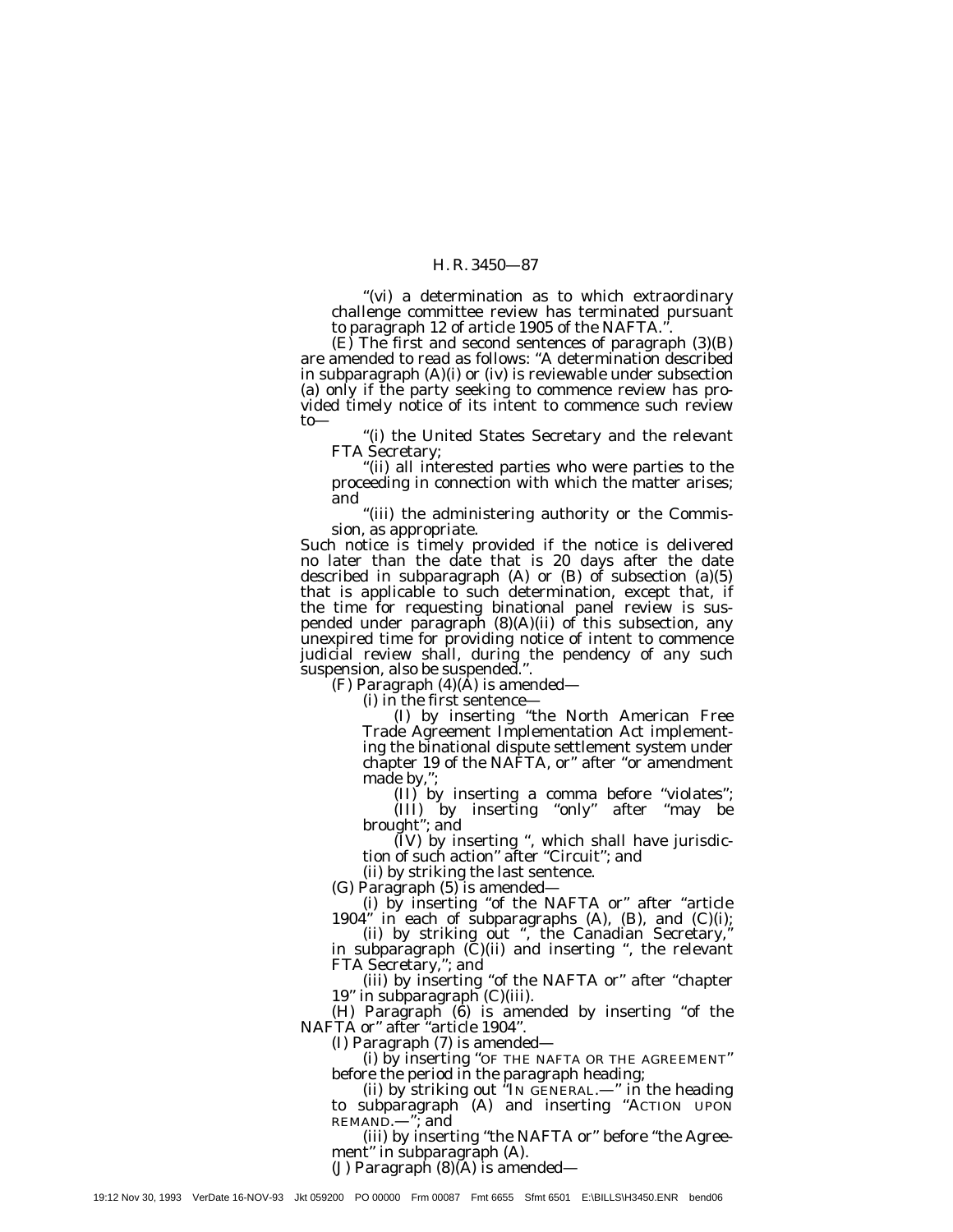(i) by inserting ''(i) GENERAL RULE.—'' before ''An interested party'';

(ii) by inserting ''of the NAFTA or'' after ''article  $1904(4)$ "

(iii) by indenting the text so as to align it with new clause (ii) (as added by clause (iv) of this subparagraph); and

(iv) by adding at the end the following new clause:

''(ii) SUSPENSION OF TIME TO REQUEST BINATIONAL PANEL REVIEW UNDER THE NAFTA. - Notwithstanding clause (i), the time for requesting binational panel review shall be suspended during the pendency of any stay of binational panel review that is issued pursuant to paragraph 11(a) of article 1905 of the NAFTA.''.

 $(K)$  Paragraph  $(8)(B)(ii)$  is amended by striking out ''Canadian Secretary,'' and inserting ''relevant FTA Secretary,

 $(L)$  Paragraph  $(8)(C)$  is amended by striking out "under" article 1904 of the Agreement of a determination'' and inserting ''of a determination under article 1904 of the NAFTA or the Agreement''.

(M) Paragraph (9) is amended by inserting ''of the NAFTA or'' after ''chapter 19''.

(N) Paragraph (10) is amended by striking out ''Government of Canada'' and all that follows thereafter and inserting ''Government of the relevant FTA country received notice of the determination under paragraph  $\tilde{4}$  of article 1904 of the NAFTA or the Agreement.".

(O) The following new paragraphs are added at the end:

"(11) SUSPENSION AND TERMINATION OF SUSPENSION OF ARTICLE 1904 OF THE NAFTA.—<br>"(A) SUSPENSION OF ARTICLE 1904.—If a special commit-

tee established under article 1905 of the NAFTA issues an affirmative finding, the Trade Representative may, in accordance with paragraph  $8(a)$  or  $9$ , as appropriate, of article 1905 of the NAFTA, suspend the operation of article 1904 of the NAFTA.<br>
"(B) TERMINATION OF SUSPENSION OF ARTICLE 1904.

If a special committee is reconvened and makes an affirmative determination described in paragraph 10(b) of article 1905 of the NAFTA, any suspension of the operation of article 1904 of the NAFTA shall terminate.

''(12) JUDICIAL REVIEW UPON TERMINATION OF BINATIONAL PANEL OR COMMITTEE REVIEW UNDER THE NAFTA.—

''(A) NOTICE OF SUSPENSION OR TERMINATION OF SUSPENSION OF ARTICLE 1904.—

''(i) Upon notification by the Trade Representative or the Government of a country described in subsection (f)(10) (A) or (B) that the operation of article 1904 of the NAFTA has been suspended in accordance with paragraph 8(a) or 9 of article 1905 of the NAFTA, the United States Secretary shall publish in the Federal Register a notice of suspension of article 1904 of the NAFTA.

''(ii) Upon notification by the Trade Representative or the Government of a country described in subsection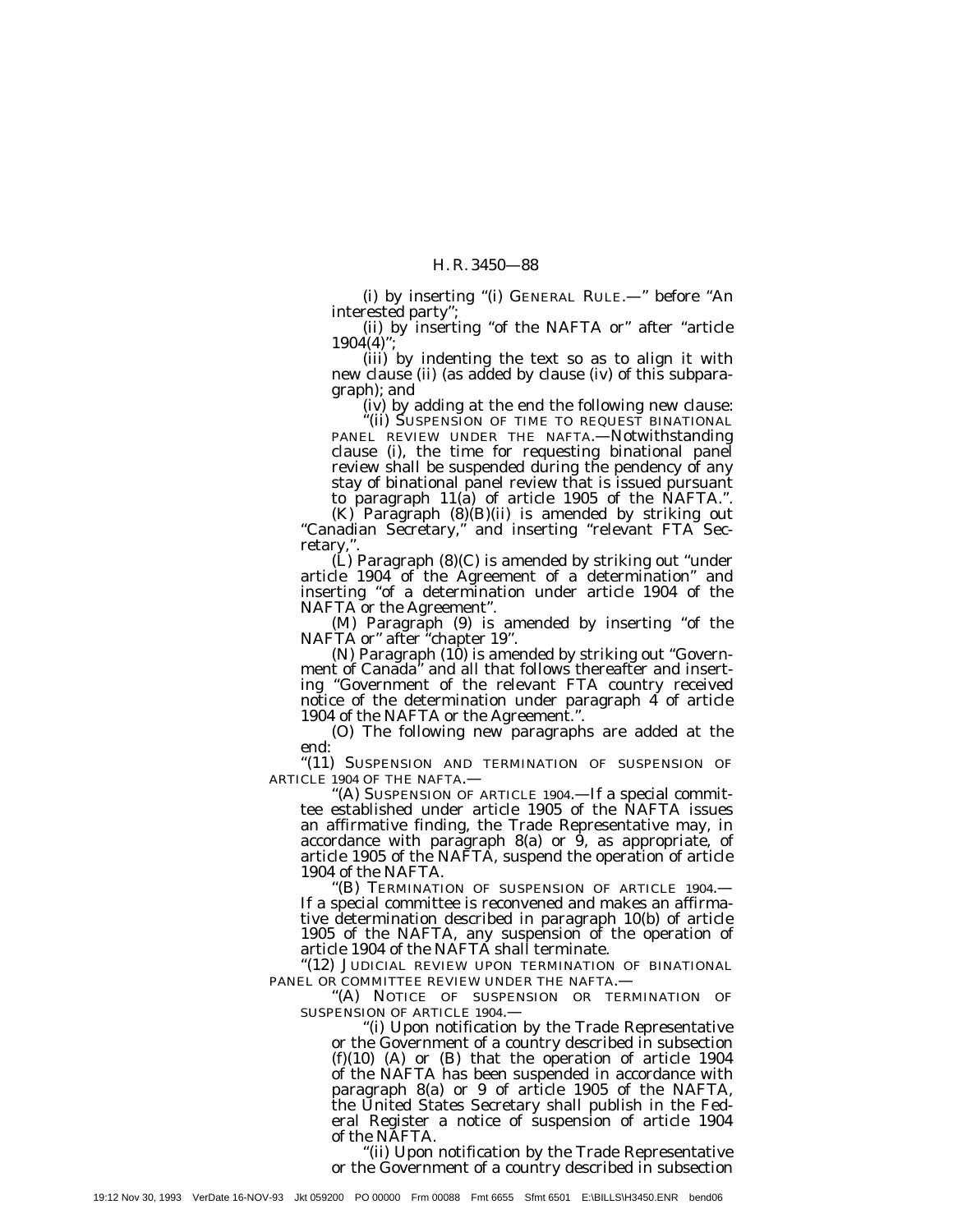(f)(10) (A) or (B) that the suspension of the operation of article 1904 of the NAFTA is terminated in accordance with paragraph 10 of article 1905 of the NAFTA, the United States Secretary shall publish in the Federal Register a notice of termination of suspension of article 1904 of the NAFTA.

''(B) TRANSFER OF FINAL DETERMINATIONS FOR JUDICIAL REVIEW UPON SUSPENSION OF ARTICLE 1904.—If the operation of article 1904 of the NAFTA is suspended in accordance with paragraph 8(a) or 9 of article 1905 of the NAFTA—

''(i) upon the request of an authorized person described in subparagraph (C), any final determination that is the subject of a binational panel review or an extraordinary challenge committee review shall be transferred to the United States Court of International Trade (in accordance with rules issued by the Court) for review under subsection (a); or

''(ii) in a case in which—

'(I) a binational panel review was completed fewer than 30 days before the suspension, and

''(II) extraordinary challenge committee review has not been requested,

upon the request of an authorized person described in subparagraph (C) which is made within 60 days after the completion of the binational panel review, the final determination that was the subject of the binational panel review shall be transferred to the United States Court of International Trade (in accordance with rules issued by the Court) for review under subsection (a).

''(C) PERSONS AUTHORIZED TO REQUEST TRANSFER OF FINAL DETERMINATIONS FOR JUDICIAL REVIEW.—A request that a final determination be transferred to the Court of International Trade under subparagraph (B) may be made by—

''(i) if the United States made an allegation under paragraph 1 of article 1905 of the NAFTA and the operation of article 1904 of the NAFTA was suspended pursuant to paragraph 8(a) of article 1905 of the NAFTA—

''(I) the government of the relevant country described in subsection  $(f)(10)$  (A) or  $(B)$ ,

''(II) an interested party that was a party to the panel or committee review, or

'(III) an interested party that was a party to the proceeding in connection with which panel review was requested, but only if the time period for filing notices of appearance in the panel review has not expired, or

"(ii) if a country described in subsection  $(f)(10)$ (A) or (B) made an allegation under paragraph 1 of article 1905 of the NAFTA and the operation of article 1904 of the NAFTA was suspended pursuant to paragraph 9 of article 1905 of the NAFTA—

''(I) the government of that country,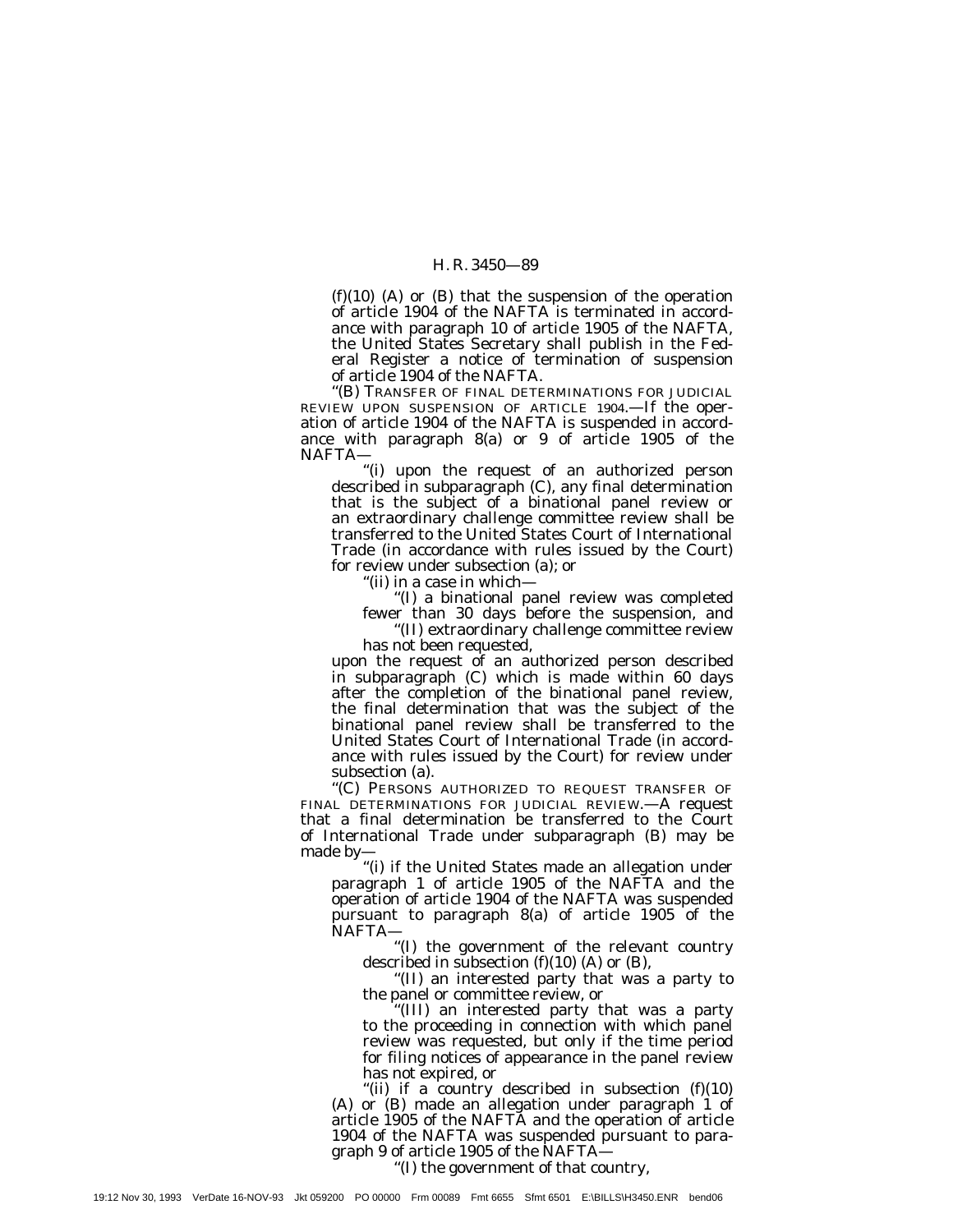''(II) an interested party that is a person of that country and that  $w$ as a party to the panel or committee review, or

''(III) an interested party that is a person of that country and that was a party to the proceeding in connection with which panel review was requested, but only if the time period for filing notices of appearance in the panel review has not expired.

''(D)(i) TRANSFER FOR JUDICIAL REVIEW UPON SETTLE-MENT.—If the Trade Representative achieves a settlement with the government of a country described in subsection  $(f)(10)$  (A) or (B) pursuant to paragraph 7 of article 1905 of the NAFTA, and referral for judicial review is among the terms of such settlement, any final determination that is the subject of a binational panel review or an extraordinary challenge committee review shall, upon a request described in clause (ii), be transferred to the United States Court of International Trade (in accordance with rules issued by the Court) for review under subsection (a).

"(ii) A request referred to in clause (i) is a request made by—

''(I) the country referred to in clause (i),

''(II) an interested party that was a party to the panel or committee review, or

''(III) an interested party that was a party to the proceeding in connection with which panel review was requested, but only if the time for filing notices of appearance in the panel review has not expired.''.

### **SEC. 412. CONFORMING AMENDMENTS TO OTHER PROVISIONS OF THE TARIFF ACT OF 1930.**

(a) REGULATIONS FOR APPRAISEMENT AND CLASSIFICATION; FINALITY AND DECISION.—Sections 502(b) and 514(b) of the Tariff Act of 1930 (19 U.S.C. 1502(b) and 1514(b)) are each amended by inserting ''the North American Free Trade Agreement or'' before ''the United States-Canada Free-Trade Agreement''.

(b) DEFINITION.—Section 771 of the Tariff Act of 1930 (19 U.S.C. 1677) is amended—

(1) by redesignating as paragraph (21) (and placing in numerical sequence) the second paragraph that is designated as paragraph (18) (relating to the definition of the United States-Canada Agreement) in such section; and

(2) by inserting after paragraph (21) (as redesignated by paragraph (1) of this subsection) the following new paragraph:

<sup>7</sup>(22) NAFTA.—The term 'NAFTA' means the North American Free Trade Agreement.''.

(c) DISCLOSURE OF PROPRIETARY INFORMATION IN TITLE VII PROCEEDINGS.—Section 777(f) of the Tariff Act of 1930 (19 U.S.C.  $1677f(f)$ ) is amended—

(1) by inserting ''THE NORTH AMERICAN FREE TRADE AGREE-MENT OR'' before ''THE UNITED STATES-CANADA AGREEMENT'' in the heading;

(2) by inserting ''the NAFTA or'' before ''the United States-Canada Agreement'' each place it appears in paragraph (1)(A); (3) in the second sentence of paragraph  $(1)(A)$ –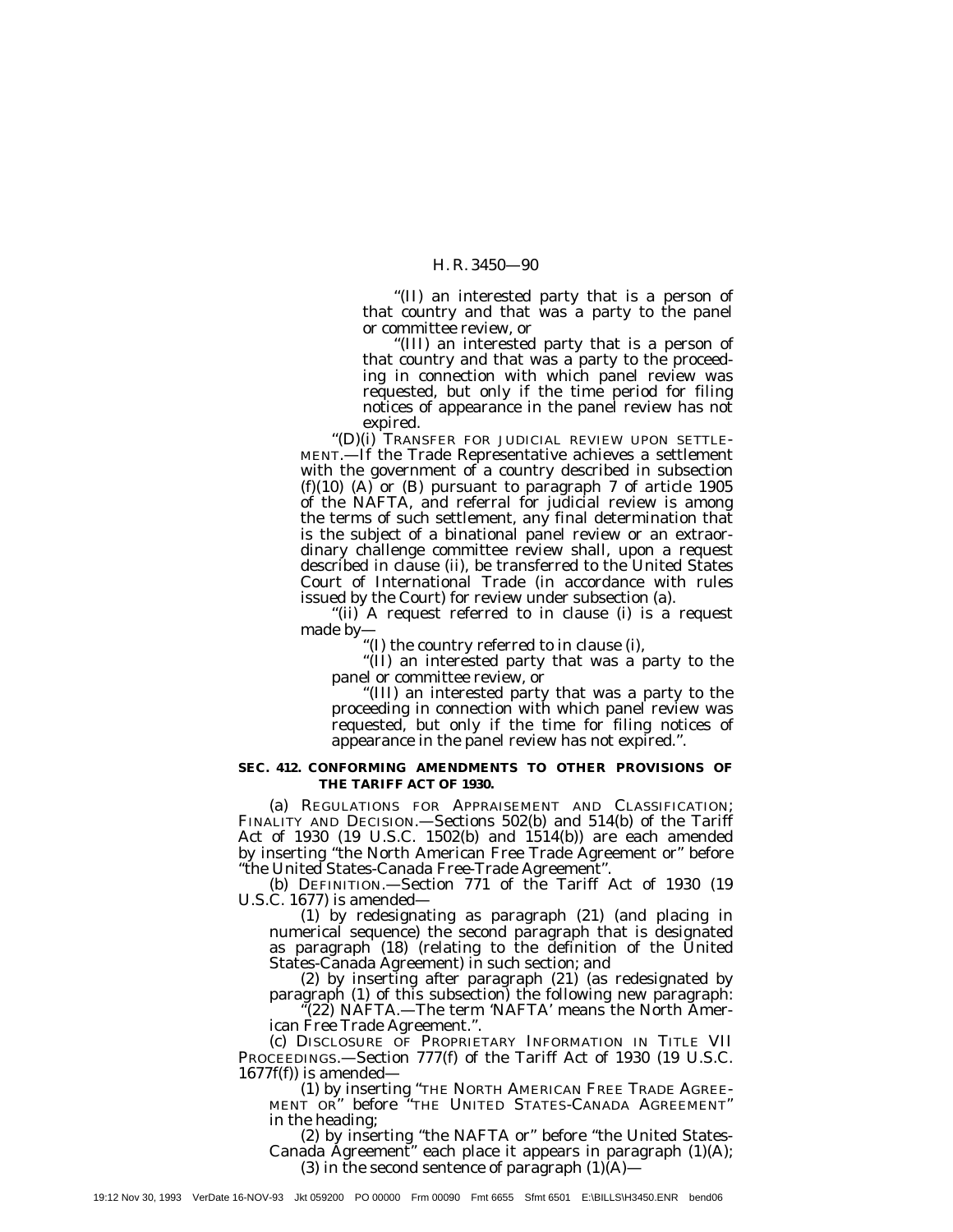(A) by inserting ''or extraordinary challenge committee'' after ''binational panel''; and

(B) by inserting "or committee" after "the panel";

 $(4)$  in paragraph  $(1)(B)$ -

(A) by inserting ''the NAFTA or'' before ''the Agreement'' in clauses (iii) and (iv); and

(B) by striking out ''Government of Canada designated by an authorized agency of Canada'' in clause (iv) and inserting ''Government of a free trade area country (as defined in section 516A(f)(10)) designated by an authorized agency of such country'';

(5) in paragraph (2) by inserting '', including any extraordinary challenge,'' after ''binational panel proceeding'';

(6) in paragraph (3)—

(A) by inserting ''or extraordinary challenge committee'' after ''binational panel'', and

(B) by inserting ''the NAFTA or'' before ''the United States-Canada Agreement'';

(7) by striking out ''agency of Canada'' in each of paragraphs (3) and (4) and inserting ''agency of a free trade area country (as defined in section  $516A(f)(10)$ )"; and

(8) in the first sentence of paragraph (4) by inserting '', except a judge appointed to a binational panel or an extraordinary challenge committee under section 402(b) of the North American Free Trade Agreement Implementation Act,'' after ''Any person''.

#### **SEC. 413. CONSEQUENTIAL AMENDMENT TO FREE-TRADE AGREE-MENT ACT OF 1988.**

Section 410(a) of the United States-Canada Free-Trade Agreement Implementation Act of 1988 (19 U.S.C. 2112 note) is amended by adding at the end the following new sentence: ''In calculating the 7-year period referred to in paragraph (1), any time during which Canada is a NAFTA country (as defined in section 2(4) of the North American Free Trade Agreement Implementation Act) shall be disregarded.''.

#### **SEC. 414. CONFORMING AMENDMENTS TO TITLE 28, UNITED STATES CODE.**

(a) COURT OF INTERNATIONAL TRADE.—Chapter 95 of title 28, United States Code, is amended—

(1) in section 1581(i) by inserting ''the North American Free Trade Agreement or'' before ''the United States-Canada Free-Trade Agreement'';

(2) in section 1584—

(A) by amending the section heading to read as follows:

#### **''§ 1584. Civil actions under the North American Free Trade Agreement or the United States-Canada Free-Trade Agreement''**; and

(B) by striking out "777(d)" and inserting "777(f)"; and (3) in the table of contents for such chapter by amending the entry for section 1584 to read as follows:

"1584. Civil actions under the North American Free Trade Agreement or the United States-Canada Free-Trade Agreement.''.

(b) PARTICULAR PROCEEDINGS.—Sections  $2201(a)$  and  $2643(c)(5)$ of title 28, United States Code, are each amended by striking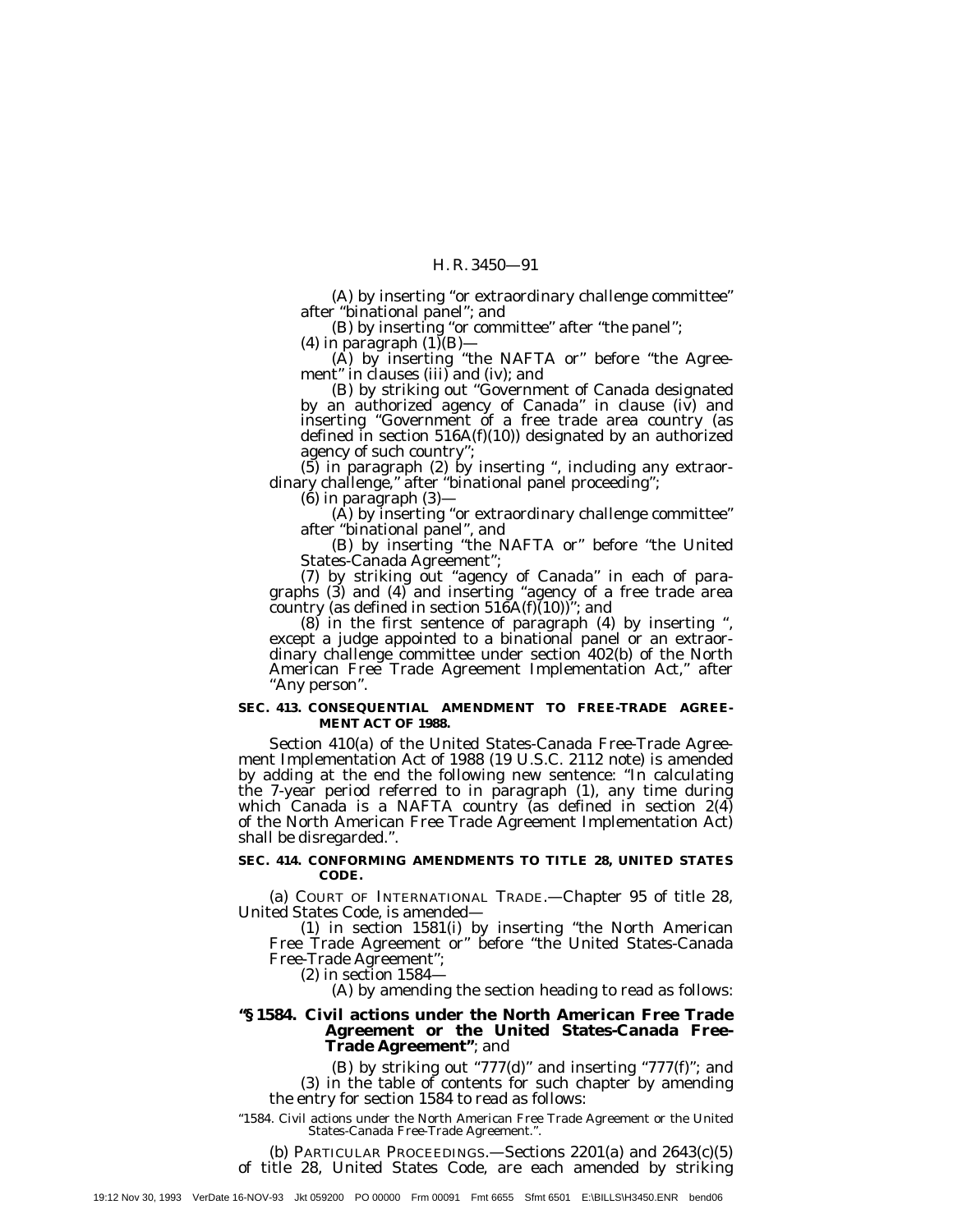out ''Canadian merchandise,'' and inserting ''merchandise of a free trade area country (as defined in section 516A(f)(10) of the Tariff Act of 1930),''.

### **SEC. 415. EFFECT OF TERMINATION OF NAFTA COUNTRY STATUS.**

(a) IN GENERAL.—Except as provided in subsection (b), on the date on which a country ceases to be a NAFTA country, the provisions of this title (other than this section) and the amendments made by this title shall cease to have effect with respect to that country.

(b) TRANSITION PROVISIONS.—

(1) PROCEEDINGS REGARDING PROTECTIVE ORDERS AND UNDERTAKINGS.—If on the date on which a country ceases to be a NAFTA country an investigation or enforcement proceeding concerning the violation of a protective order issued under section  $777(f)$  of the Tariff Act of 1930 (as amended by this subtitle) or an undertaking of the Government of that country is pending, the investigation or proceeding shall continue, and sanctions may continue to be imposed, in accordance with the provisions of such section 777(f).

(2) BINATIONAL PANEL AND EXTRAORDINARY CHALLENGE COMMITTEE REVIEWS.—If on the date on which a country ceases to be a NAFTA country—

(A) a binational panel review under article 1904 of the Agreement is pending, or has been requested; or

(B) an extraordinary challenge committee review under article 1904 of the Agreement is pending, or has been requested;

with respect to a determination which involves a class or kind of merchandise and to which section  $516A(g)(2)$  of the Tariff Act of 1930 applies, such determination shall be reviewable under section 516A(a) of the Tariff Act of 1930. In the case of a determination to which the provisions of this paragraph apply, the time limits for commencing an action under  $516A(a)$ of the Tariff Act of 1930 shall not begin to run until the date on which the Agreement ceases to be in force with respect to that country.

#### **SEC. 416. EFFECTIVE DATE.**

The provisions of this title and the amendments made by this title take effect on the date the Agreement enters into force with respect to the United States, but shall not apply—

(1) to any final determination described in paragraph (1)(B), or  $(2)(B)$  (i), (ii), or (iii), of section  $516A(a)$  of the Tariff Act of 1930 notice of which is published in the Federal Register before such date, or to a determination described in paragraph  $(2)(B)(vi)$  of section 516A(a) of such Act notice of which is received by the Government of Canada or Mexico before such date; or

(2) to any binational panel review under the United States-Canada Free-Trade Agreement, or any extraordinary challenge arising out of any such review, that was commenced before such date.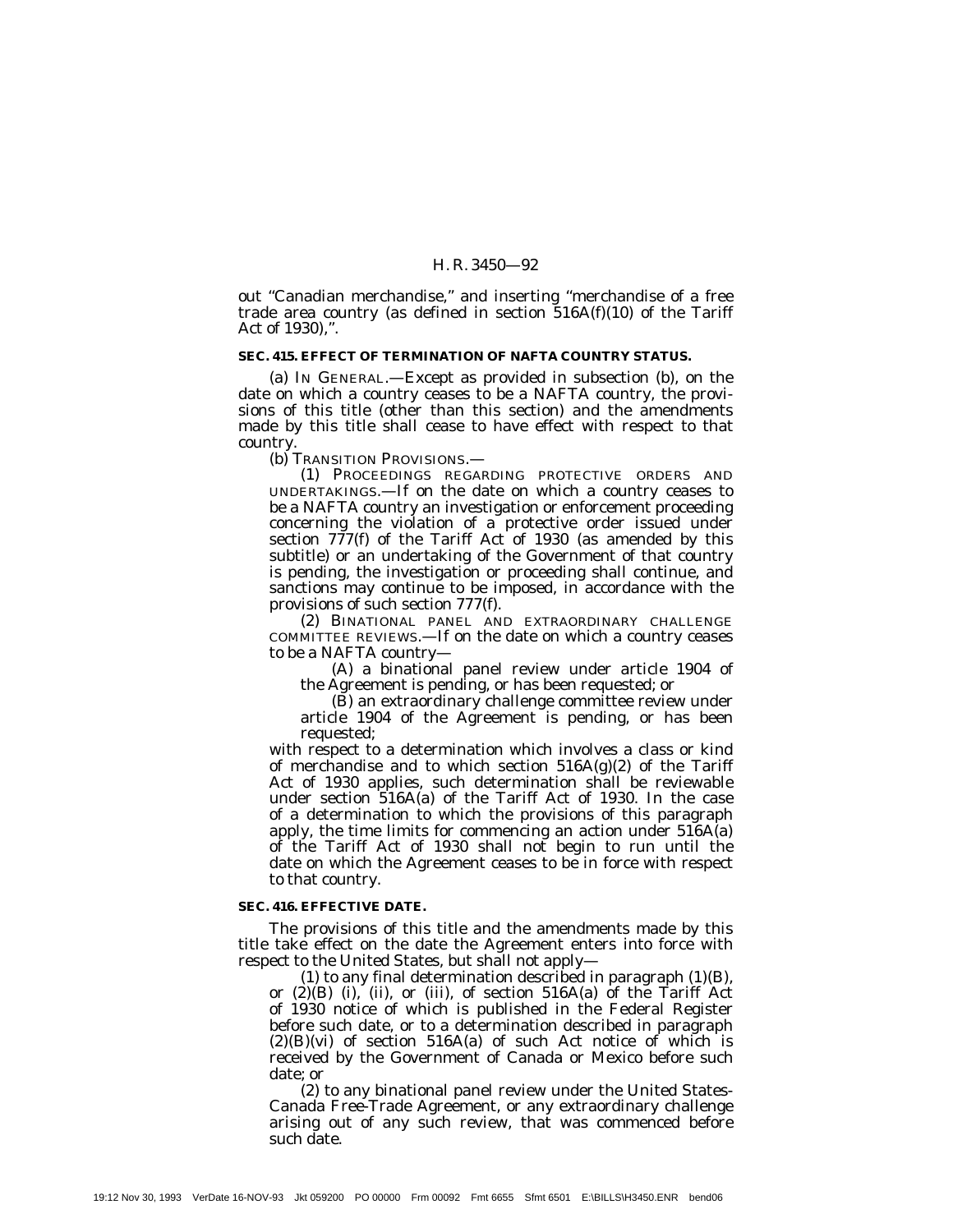# **TITLE V—NAFTA TRANSITIONAL AD-JUSTMENT ASSISTANCE AND OTHER PROVISIONS**

## **Subtitle A—NAFTA Transitional Adjustment Assistance Program**

#### **SEC. 501. SHORT TITLE.**

This subtitle may be cited as the ''NAFTA Worker Security Act''.

## **SEC. 502. ESTABLISHMENT OF NAFTA TRANSITIONAL ADJUSTMENT ASSISTANCE PROGRAM.**

Chapter 2 of title II of the Trade Act of 1974 (19 U.S.C. 2271 et seq.) is amended by adding at the end the following new subchapter:

## **''Subchapter D—NAFTA Transitional Adjustment Assistance Program**

#### **''SEC. 250. ESTABLISHMENT OF TRANSITIONAL PROGRAM.**

''(a) GROUP ELIGIBILITY REQUIREMENTS.—

''(1) CRITERIA.—A group of workers (including workers in any agricultural firm or subdivision of an agricultural firm) shall be certified as eligible to apply for adjustment assistance under this subchapter pursuant to a petition filed under subsection (b) if the Secretary determines that a significant number or proportion of the workers in such workers' firm or an appropriate subdivision of the firm have become totally or partially separated, or are threatened to become totally or partially separated, and either—

''(A) that—

''(i) the sales or production, or both, of such firm or subdivision have decreased absolutely,

''(ii) imports from Mexico or Canada of articles like or directly competitive with articles produced by such firm or subdivision have increased, and

''(iii) the increase in imports under clause (ii) contributed importantly to such workers' separation or threat of separation and to the decline in the sales or production of such firm or subdivision; or

''(B) that there has been a shift in production by such workers' firm or subdivision to Mexico or Canada of articles like or directly competitive with articles which are produced by the firm or subdivision.

''(2) DEFINITION OF CONTRIBUTED IMPORTANTLY.—The term 'contributed importantly', as used in paragraph (1)(A)(iii), means a cause which is important but not necessarily more important than any other cause.<br>''(3) REGULATIONS.—The Secretary shall issue regulations

relating to the application of the criteria described in paragraph (1) in making preliminary findings under subsection (b) and determinations under subsection (c).

''(b) PRELIMINARY FINDINGS AND BASIC ASSISTANCE.—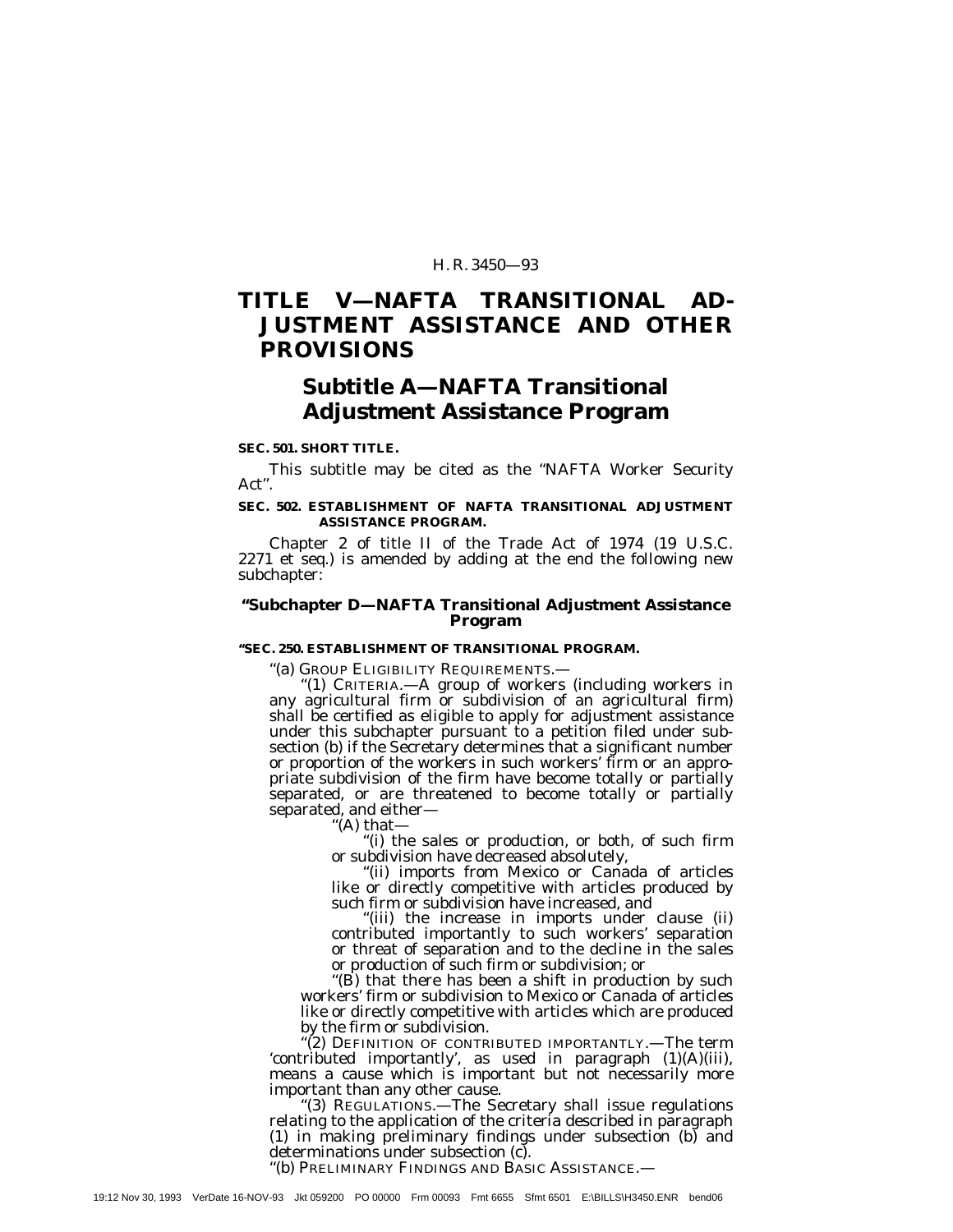''(1) FILING OF PETITIONS.—A petition for certification of eligibility to apply for adjustment assistance under this subchapter may be filed by a group of workers (including workers in any agricultural firm or subdivision of an agricultural firm) or by their certified or recognized union or other duly authorized representative with the Governor of the State in which such workers' firm or subdivision thereof is located.

''(2) FINDINGS AND ASSISTANCE.—Upon receipt of a petition under paragraph (1), the Governor shall—

"(A) notify the Secretary that the Governor has received the petition;

''(B) within 10 days after receiving the petition—

(i) make a preliminary finding as to whether the petition meets the criteria described in subsection (a)(1) (and for purposes of this clause the criteria described under subparagraph (A)(iii) of such subsection shall be disregarded), and

''(ii) transmit the petition, together with a statement of the finding under clause (i) and reasons therefor, to the Secretary for action under subsection (c); and

''(C) if the preliminary finding under subparagraph (B)(i) is affirmative, ensure that rapid response and basic readjustment services authorized under other Federal law are made available to the workers.

''(c) REVIEW OF PETITIONS BY SECRETARY; CERTIFICATIONS.—

''(1) IN GENERAL.—The Secretary, within 30 days after receiving a petition under subsection (b), shall determine whether the petition meets the criteria described in subsection  $(a)(1)$ . Upon a determination that the petition meets such criteria, the Secretary shall issue to workers covered by the petition a certification of eligibility to apply for assistance described in subsection (d).

'(2) DENIAL OF CERTIFICATION.—Upon denial of certification with respect to a petition under paragraph (1), the Secretary shall review the petition in accordance with the requirements of subchapter A to determine if the workers may be certified under such subchapter.

''(d) COMPREHENSIVE ASSISTANCE.—Workers covered by certifi- cation issued by the Secretary under subsection (c) shall be provided, in the same manner and to the same extent as workers covered under a certification under subchapter A, the following: covered under a certification under subchapter A, the following: ''(1) Employment services described in section 235.

''(2) Training described in section 236, except that notwith- standing the provisions of section 236(a)(2)(A), the total amount of payments for training under this subchapter for any fiscal year shall not exceed \$30,000,000.

''(3) Trade readjustment allowances described in sections 231 through 234, except that—

"(A) the provisions of sections  $231(a)(5)(C)$  and  $231(c)$ , authorizing the payment of trade readjustment allowances upon a finding that it is not feasible or appropriate to approve a training program for a worker, shall not be applicable to payment of such allowances under this subchapter; and

'(B) notwithstanding the provisions of section 233(b), in order for a worker to qualify for trade readjustment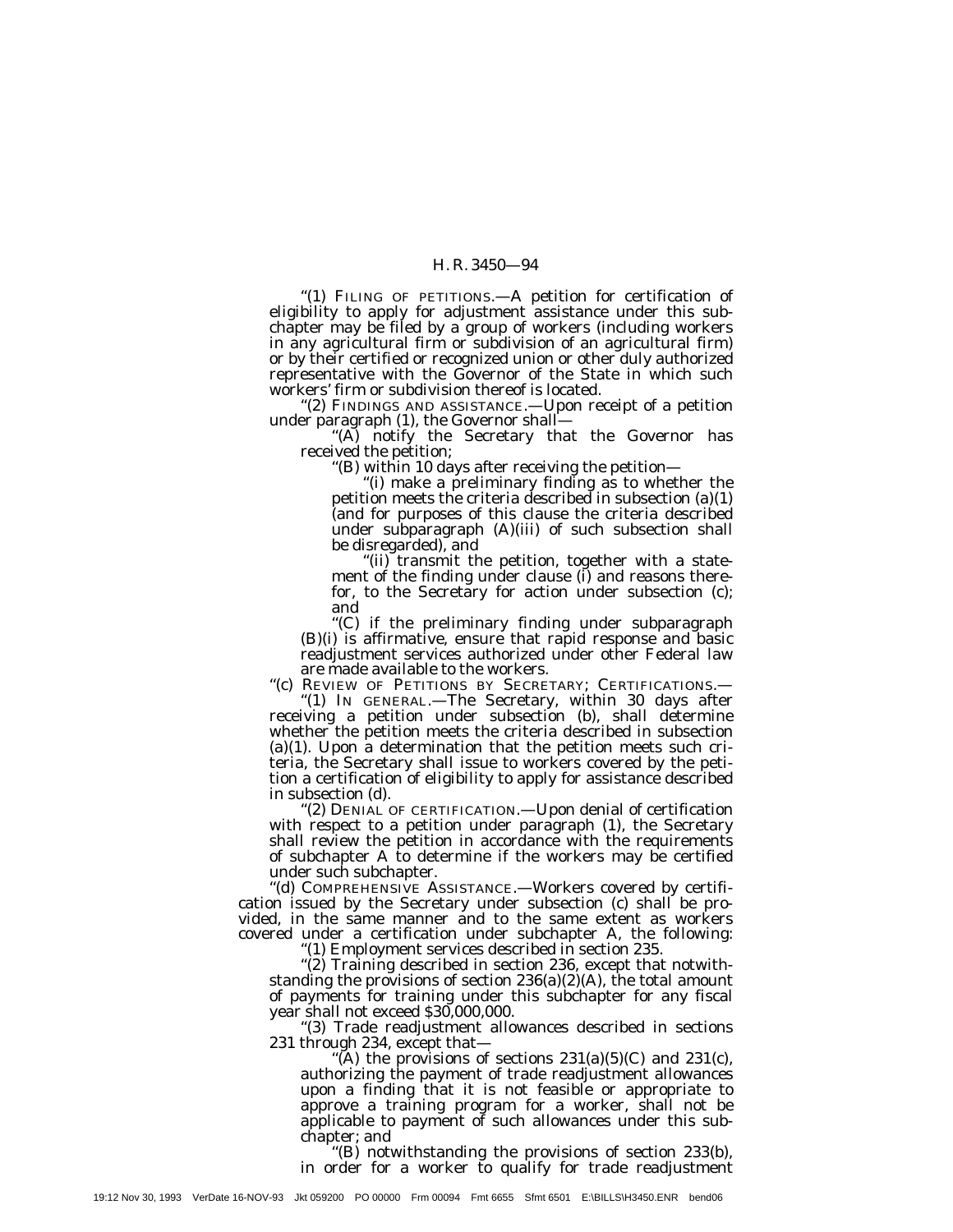allowances under this subchapter, the worker shall be enrolled in a training program approved by the Secretary under section 236(a) by the later of—

''(i) the last day of the 16th week of such worker's initial unemployment compensation benefit period, or

"(ii) the last day of the 6th week after the week in which the Secretary issues a certification covering such worker.

In cases of extenuating circumstances relating to enrollment in a training program, the Secretary may extend the time for enrollment for a period not to exceed 30 days.

''(4) Job search allowances described in section 237.

''(5) Relocation allowances described in section 238.

''(e) ADMINISTRATION.—The provisions of subchapter C shall apply to the administration of the program under this subchapter in the same manner and to the same extent as such provisions apply to the administration of the program under subchapters A and B, except that the agreement between the Secretary and the States described in section 239 shall specify the procedures that will be used to carry out the certification process under subsection (c) and the procedures for providing relevant data by the Secretary to assist the States in making preliminary findings under subsection  $(b)$ .".

#### **SEC. 503. CONFORMING AMENDMENTS.**

(a) REFERENCES.—Sections 221(a), 222(a), and 223(a) of the Trade Act of 1974 (19 U.S.C. 2271(a), 2272(a), and 2273(a)) are each amended by striking out ''assistance under this chapter'' and inserting ''assistance under this subchapter''.

(b) BENEFIT INFORMATION.—Section 225(b) of the Trade Act of 1974 (19 U.S.C. 2275(b)) is amended by inserting ''or subchapter D" after "subchapter A" each place it appears.

(c) NONDUPLICATION OF ASSISTANCE.—Subchapter C of chapter 2 of title II of the Trade Act of 1974 is amended by adding at the end the following new section:

#### **''SEC. 249A. NONDUPLICATION OF ASSISTANCE.**

''No worker may receive assistance relating to a separation pursuant to certifications under both subchapters A and D of this chapter.''.

(d) JUDICIAL REVIEW.—Section 284(a) of the Trade Act of 1974  $(19 \text{ U.S.C. } 2395(a))$  is amended by inserting "or section  $250(c)$ " after ''section 223''.

(e) TABLE OF CONTENTS.—The table of contents for chapter 2 of title II of the Trade Act of 1974 is amended—

(1) by inserting after the item relating to section 249 the following new item:

''Sec. 249A. Nonduplication of assistance.'';

and

(2) by adding at the end thereof the following new items:

''SUBCHAPTER D—NAFTA TRANSITIONAL ADJUSTMENT ASSISTANCE PROGRAM

''Sec. 250. Establishment of transitional program.''.

### **SEC. 504. AUTHORIZATION OF APPROPRIATIONS.**

Section 245 of the Trade Act of 1974 (19 U.S.C. 2317) is amended—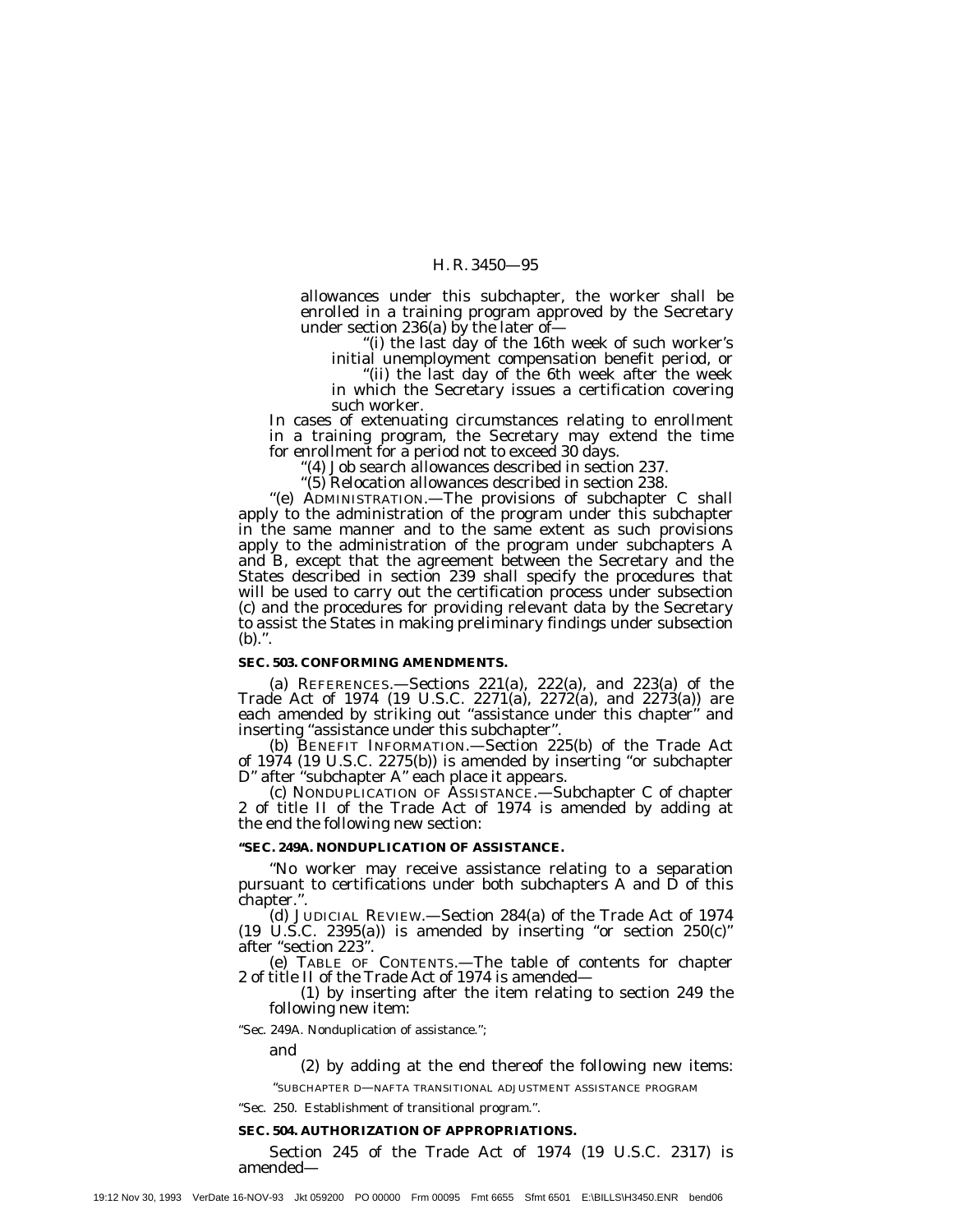(1) by striking ''There'' and inserting ''(a) IN GENERAL.— There'',

(2) by inserting ", other than subchapter  $D$ " after "chapter", and (3) by adding at the end the following new subsection:

"(b) SUBCHAPTER D.-There are authorized to be appropriated to the Department of Labor, for each of fiscal years 1994, 1995, 1996, 1997, and 1998, such sums as may be necessary to carry out the purposes of subchapter D of this chapter.''.

#### **SEC. 505. TERMINATION OF TRANSITION PROGRAM.**

Subsection (c) of section 285 of the Trade Act of 1974 (19

U.S.C. 2271 preceding note) is amended—<br>
(1) by striking "No" and inserting "(1) Except as provided<br>
in paragraph (2), no"; and<br>
(2) by adding at the end the following new paragraph:<br>
"(2)(A) Except as provided in subpara subchapter D of chapter 2 after the day that is the earlier of—<br>"(i) September 30, 1998, or<br>"(ii) the date on which legislation, establishing a program

providing dislocated workers with comprehensive assistance substantially similar to the assistance provided by such subchapter D*,* becomes effective.

"(B)' Notwithstanding subparagraph (A), if, on or before the day described in subparagraph (A), a worker—<br>"(i) is certified as eligible to apply for assistance, under subchapter D of chapter 2; and "(ii) is otherwise elig

such worker shall continue to be eligible to receive such assistance for any week for which the worker meets the eligibility requirements of such section.''.

## **SEC. 506. EFFECTIVE DATE.**

(a) IN GENERAL.—The amendments made by sections 501, 502, 503, 504, and 505 shall take effect on the date the Agreement

(b) COVERED WORKERS.—<br>(1) GENERAL RULE.—Except as provided in paragraph (2), no worker shall be certified as eligible to receive assistance under subchapter D of chapter 2 of title II of the Trade Act of 1974 (as added by this subtitle) whose last total or partial separation from a firm (or appropriate subdivision of a firm) occurred before such date of entry into force.

(2) REACHBACK.—Notwithstanding paragraph (1), any worker—

(A) whose last total or partial separation from a firm (or appropriate subdivision of a firm) occurs—

(i) after the date of the enactment of this Act, and

(ii) before such date of entry into force, and

(B) who would otherwise be eligible to receive assistance under subchapter D of chapter 2 of title II of the Trade Act of 1974,

shall be eligible to receive such assistance in the same manner as if such separation occurred on or after such date of entry into force.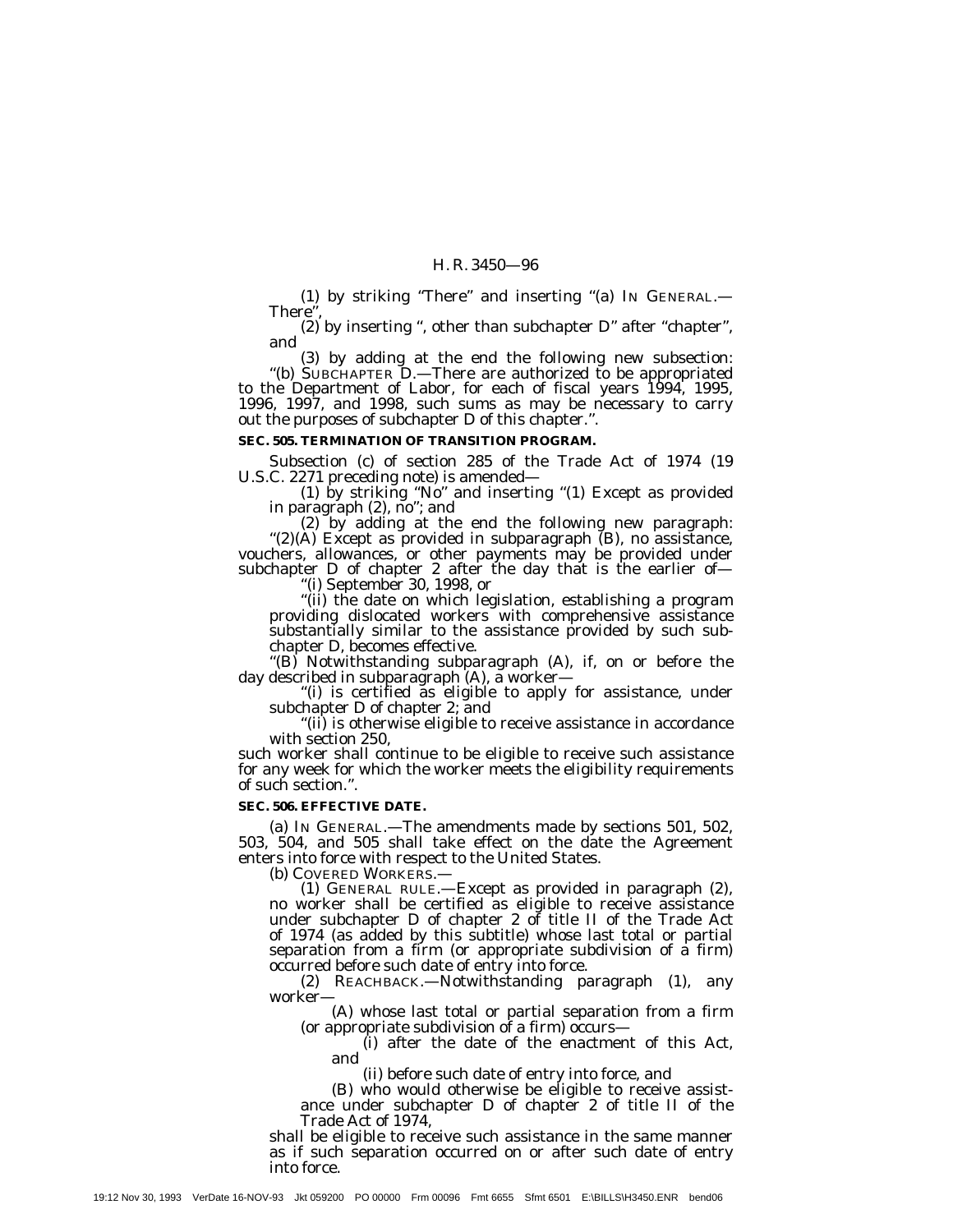#### **SEC. 507. TREATMENT OF SELF-EMPLOYMENT ASSISTANCE PRO-GRAMS.**

(a) GENERAL RULE.—Section 3306 of the Internal Revenue Code of 1986 is amended by adding at the end the following new subsection:

''(t) SELF-EMPLOYMENT ASSISTANCE PROGRAM.—For the purposes of this chapter, the term 'self-employment assistance program'

 $\binom{4}{1}$  individuals who meet the requirements described in paragraph (3) are eligible to receive an allowance in lieu of regular unemployment compensation under the State law for the purpose of assisting such individuals in establishing a business and becoming self-employed;

"(2) the allowance payable to individuals pursuant to paragraph (1) is payable in the same amount, at the same interval, on the same terms, and subject to the same conditions, as regular unemployment compensation under the State law, except that—

"(A) State requirements relating to availability for work, active search for work, and refusal to accept work are not applicable to such individuals;

''(B) State requirements relating to disqualifying income are not applicable to income earned from selfemployment by such individuals; and <br>
"(C) such individuals are considered to be unemployed

for the purposes of Federal and State laws applicable to unemployment compensation,

as long as such individuals meet the requirements applicable under this subsection;

''(3) individuals may receive the allowance described in paragraph (1) if such individuals—

'(A) are eligible to receive regular unemployment compensation under the State law, or would be eligible to receive such compensation except for the requirements described in subparagraph (A) or (B) of paragraph (2);

''(B) are identified pursuant to a State worker profiling system as individuals likely to exhaust regular unemployment compensation; and

''(C) are participating in self-employment assistance activities which—

''(i) include entrepreneurial training, business counseling, and technical assistance; and

''(ii) are approved by the State agency; and

''(D) are actively engaged on a full-time basis in activities (which may include training) relating to the establishment of a business and becoming self-employed;

''(4) the aggregate number of individuals receiving the allowance under the program does not at any time exceed 5 percent of the number of individuals receiving regular unemployment compensation under the State law at such time;

''(5) the program does not result in any cost to the Unemployment Trust Fund (established by section 904(a) of the Social Security Act) in excess of the cost that would be incurred by such State and charged to such Fund if the State had not participated in such program; and

''(6) the program meets such other requirements as the Secretary of Labor determines to be appropriate.''.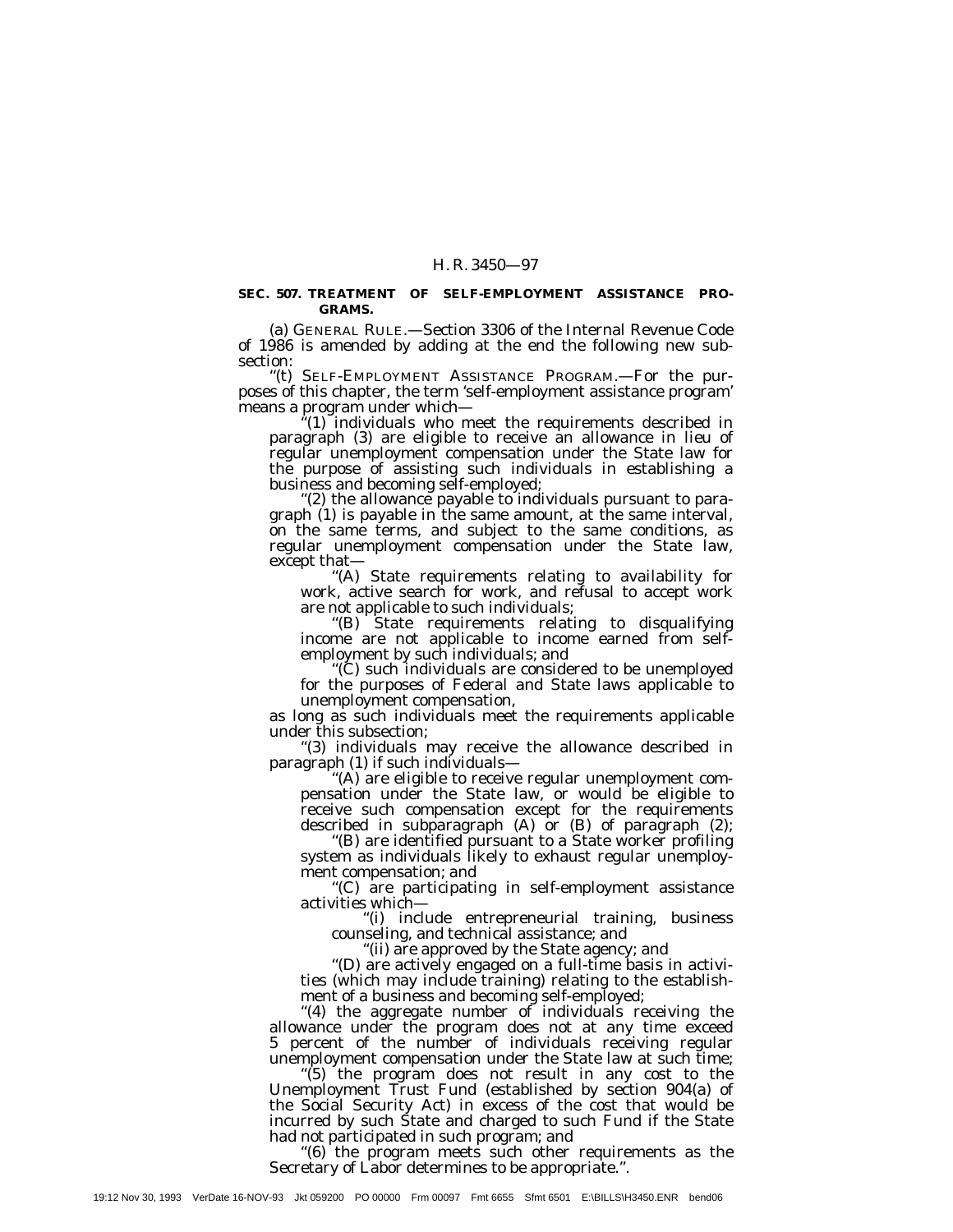(b) CONFORMING AMENDMENTS.—<br>
(1) Section 3304(a)(4) of such Code is amended—<br>
(A) in subparagraph (D), by striking "; and" and insert-

ing a semicolon;<br>
(B) in subparagraph (E), by striking the semicolon<br>
and inserting "; and"; and<br>
(C) by adding at the end the following new subpara-<br>
graph:<br>
"(F) amounts may be withdrawn for the payment of<br>
allowances un (as defined in section  $3306(t)$ );

 $(2)$  Section 3306(f) of such Code is amended—

(A) in paragraph (3), by striking "; and" and inserting a semicolon;<br>(B) in paragraph (4), by striking the period and insert-

ing "; and "; and "<br>(C) by adding at the end the following new paragraph:<br>"(5) amounts may be withdrawn for the payment of allow-<br>ances under a self-employment assistance program (as defined in subsection  $(t)$ )."

(3) Section 303(a)(5) of the Social Security Act (42 U.S.C. 503(a)(5)) is amended by striking ''; and'' and inserting '': *Provided further,* That amounts may be withdrawn for the payment of allowances under a self-employment assistance program (as defined in section 3306(t) of the Internal Revenue Code of 1986); and''.

(c) STATE REPORTS.—Any State operating a self-employment program authorized by the Secretary of Labor under this section shall report annually to the Secretary on the number of individuals who participate in the self-employment assistance program, the number of individuals who are able to develop and sustain businesses, the operating costs of the program, compliance with program requirements, and any other relevant aspects of program

operations requested by the Secretary. (d) REPORT TO CONGRESS.—Not later than 4 years after the date of the enactment of this Act, the Secretary of Labor shall submit a report to the Congress with respect to the operation of the program authorized under this section. Such report shall be based on the reports received from the States pursuant to subsection (c) and include such other information as the Secretary

of Labor determines is appropriate. (e) EFFECTIVE DATE; SUNSET.— (1) EFFECTIVE DATE.—The provisions of this section and the amendments made by this section shall take effect on the date of the enactment of this Act.

(2) SUNSET.—The authority provided by this section, and the amendments made by this section, shall terminate 5 years after the date of the enactment of this Act.

## **Subtitle B—Provisions Relating to Performance Under the Agreement**

#### **SEC. 511. DISCRIMINATORY TAXES.**

It is the sense of the Congress that when a State, province, or other governmental entity of a NAFTA country discriminatorily enforces sales or other taxes so as to afford protection to domestic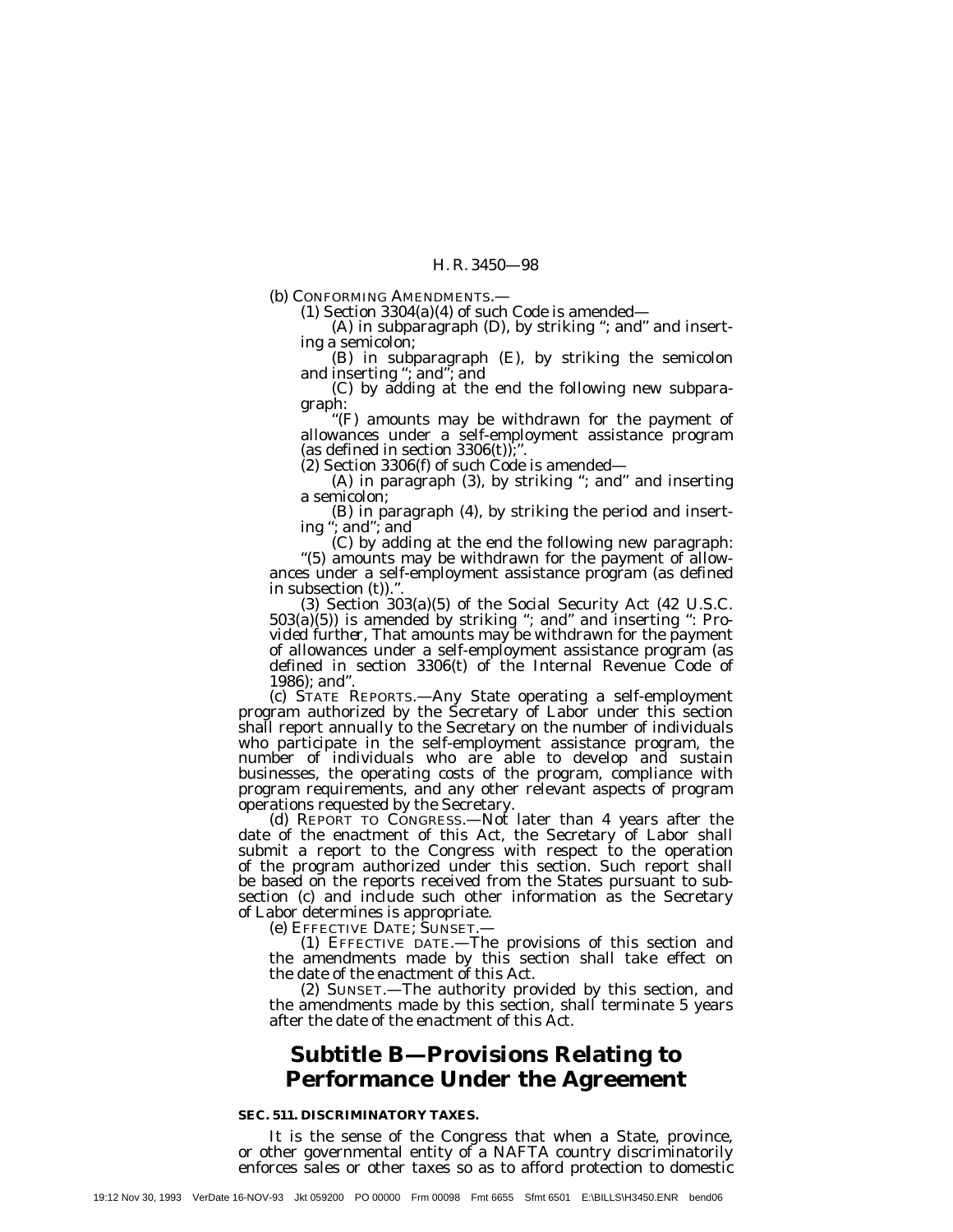production or domestic service providers, such enforcement is in violation of the terms of the Agreement. When such discriminatory enforcement adversely affects United States producers of goods or United States service providers, the Trade Representative should pursue all appropriate remedies to obtain removal of such discriminatory enforcement, including invocation of the provisions of the Agreement.

#### **SEC. 512. REVIEW OF THE OPERATION AND EFFECTS OF THE AGREE-MENT.**

(a) STUDY.—By not later than July 1, 1997, the President shall provide to the Congress a comprehensive study on the operation and effects of the Agreement. The study shall include an assessment of the following factors:

(1) The net effect of the Agreement on the economy of the United States, including with respect to the United States gross national product, employment, balance of trade, and current account balance.

(2) The industries (including agricultural industries) in the United States that have significantly increased exports to Mexico or Canada as a result of the Agreement, or in which imports into the United States from Mexico or Canada have increased significantly as a result of the Agreement, and the extent of any change in the wages, employment, or productivity in each such industry as a result of the Agreement.

(3) The extent to which investment in new or existing production or other operations in the United States has been redirected to Mexico as a result of the Agreement, and the effect on United States employment of such redirection.

(4) The extent of any increase in investment, including foreign direct investment and increased investment by United States investors, in new or existing production or other operations in the United States as a result of the Agreement, and the effect on United States employment of such investment. (5) The extent to which the Agreement has contributed

to—

(A) improvement in real wages and working conditions in Mexico,

(B) effective enforcement of labor and environmental laws in Mexico, and

(C) the reduction or abatement of pollution in the

(b) SCOPE.—In assessing the factors listed in subsection (a), to the extent possible, the study shall distinguish between the consequences of the Agreement and events that likely would have occurred without the Agreement. In addition, the study shall evaluate the effects of the Agreement relative to aggregate economic changes and, to the extent possible, relative to the effects of other factors, including—

(1) international competition,

(2) reductions in defense spending,

(3) the shift from traditional manufacturing to knowledge and information based economic activity, and

(4) the Federal debt burden.

(c) RECOMMENDATIONS OF THE PRESIDENT.—The study shall include any appropriate recommendations by the President with respect to the operation and effects of the Agreement, including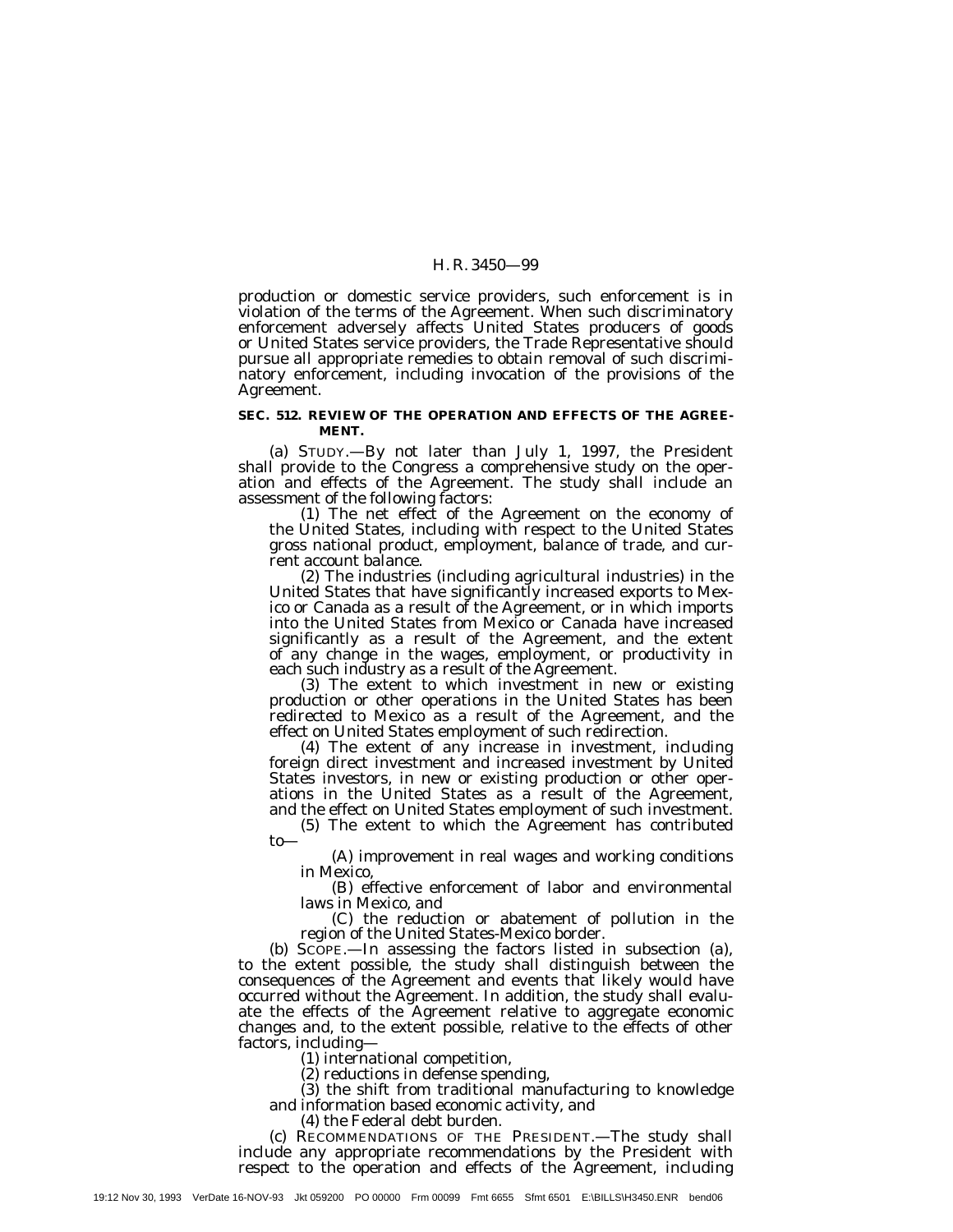recommendations with respect to the specific factors listed in subsection (a).

(d) RECOMMENDATIONS OF CERTAIN COMMITTEES.—The President shall provide the study to the Committee on Ways and Means of the House of Representatives and the Committee on Finance of the Senate and any other committee that has jurisdiction over any provision of United States law that was either enacted or amended by the North American Free Trade Agreement Implementation Act. Each such committee may hold hearings and make recommendations to the President with respect to the operation and effects of the Agreement.

## **SEC. 513. ACTIONS AFFECTING UNITED STATES CULTURAL INDUS-TRIES.**

Section 182 of the Trade Act of 1974 (19 U.S.C. 2242) is amended by adding at the end the following new subsection:

''(f) SPECIAL RULE FOR ACTIONS AFFECTING UNITED STATES CULTURAL INDUSTRIES.—

''(1) IN GENERAL.—By no later than the date that is 30 days after the date on which the annual report is submitted to Congressional committees under section 181(b), the Trade Representative shall identify any act, policy, or practice of Canada which—

'(A) affects cultural industries,

"(B) is adopted or expanded after December 17, 1992, and

''(C) is actionable under article 2106 of the North American Free Trade Agreement.

''(2) SPECIAL RULES FOR IDENTIFICATIONS.—For purposes of section 302(b)(2)(A), an act, policy, or practice identified under this subsection shall be treated as an act, policy, or practice that is the basis for identification of a country under subsection (a)(2), unless the United States has already taken action pursuant to article 2106 of the North American Free Trade Agreement in response to such act, policy, or practice. In deciding whether to identify an act, policy, or practice under paragraph (1), the Trade Representative shall—

'(A) consult with and take into account the views of representatives of the relevant domestic industries, appropriate committees established pursuant to section 135, and appropriate officers of the Federal Government, and

''(B) take into account the information from such sources as may be available to the Trade Representative and such information as may be submitted to the Trade Representative by interested persons, including information contained in reports submitted under section 181(b).

''(3) CULTURAL INDUSTRIES.—For purposes of this subsection, the term 'cultural industries' means persons engaged in any of the following activities:

''(A) The publication, distribution, or sale of books, magazines, periodicals, or newspapers in print or machine readable form but not including the sole activity of printing or typesetting any of the foregoing.

(B) The production, distribution, sale, or exhibition of film or video recordings.

''(C) The production, distribution, sale, or exhibition of audio or video music recordings.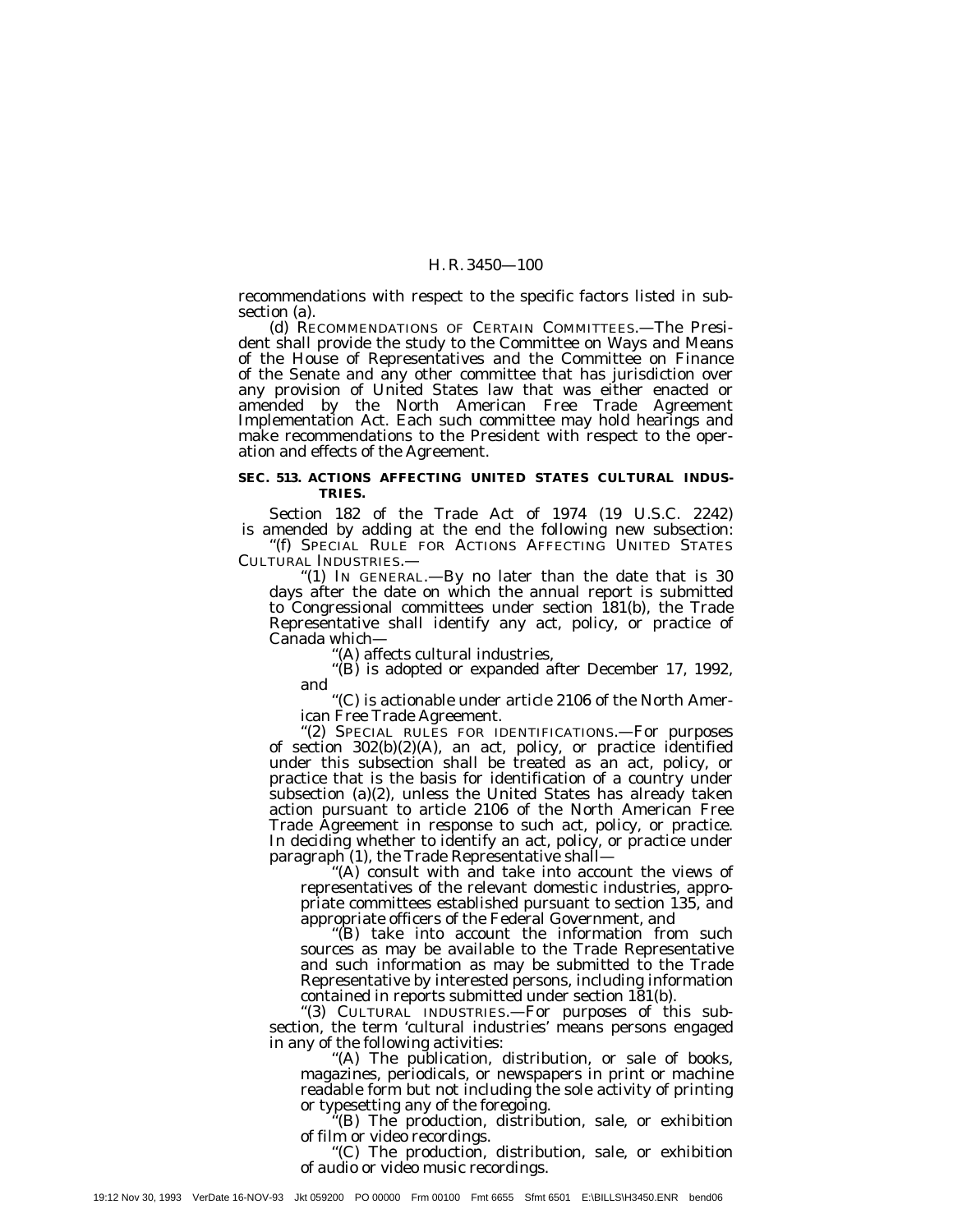''(D) The publication, distribution, or sale of music in print or machine readable form.

''(E) Radio communications in which the transmissions are intended for direct reception by the general public, and all radio, television, and cable broadcasting undertakings and all satellite programming and broadcast network services.''.

### **SEC. 514. REPORT ON IMPACT OF NAFTA ON MOTOR VEHICLE EXPORTS TO MEXICO.**

(a) FINDINGS.—The Congress makes the following findings:

(1) Trade in motor vehicles and motor vehicle parts is one of the most restricted areas of trade between the United States and Mexico.

(2) The elimination of Mexico's restrictive barriers to trade in motor vehicles and motor vehicle parts over a 10-year period under the Agreement should increase substantially United States exports of such products to Mexico.

(3) The Department of Commerce estimates that the Agreement provides the opportunity to increase United States exports of motor vehicles and motor vehicle parts by \$1,000,000,000 during the first year of the Agreement's implementation with the potential for additional increases over the 10-year transition period.

(4) The United States automotive industry has estimated that United States exports of motor vehicles to Mexico should increase to more than 60,000 units during the first year of the Agreement's implementation, which is substantially above the current level of 4,000 units.

(b) TRADE REPRESENTATIVE REPORT.—No later than July 1, 1995, and annually thereafter through 1999, the Trade Representative shall submit a report to the Committee on Finance of the Senate and the Committee on Ways and Means of the House of Representatives on how effective the provisions of the Agreement are with respect to increasing United States exports of motor vehicles and motor vehicle parts to Mexico. Each report shall identify and determine the following:

(1) The patterns of trade in motor vehicles and motor vehicle parts between the United States and Mexico during the preceding 12-month period.

(2) The level of tariff and nontariff barriers that were in force during the preceding 12-month period.

(3) The amount by which United States exports of motor vehicles and motor vehicle parts to Mexico have increased from the preceding 12-month period as a result of the elimination of Mexican tariff and nontariff barriers under the Agreement.

(4) Whether any such increase in United States exports meets the levels of new export opportunities anticipated under the Agreement.

(5) If the anticipated levels of new United States export opportunities are not reached, what actions the Trade Representative is prepared to take to realize the benefits anticipated under the Agreement, including possible initiation of additional negotiations with Mexico for the purpose of seeking modifications of the Agreement.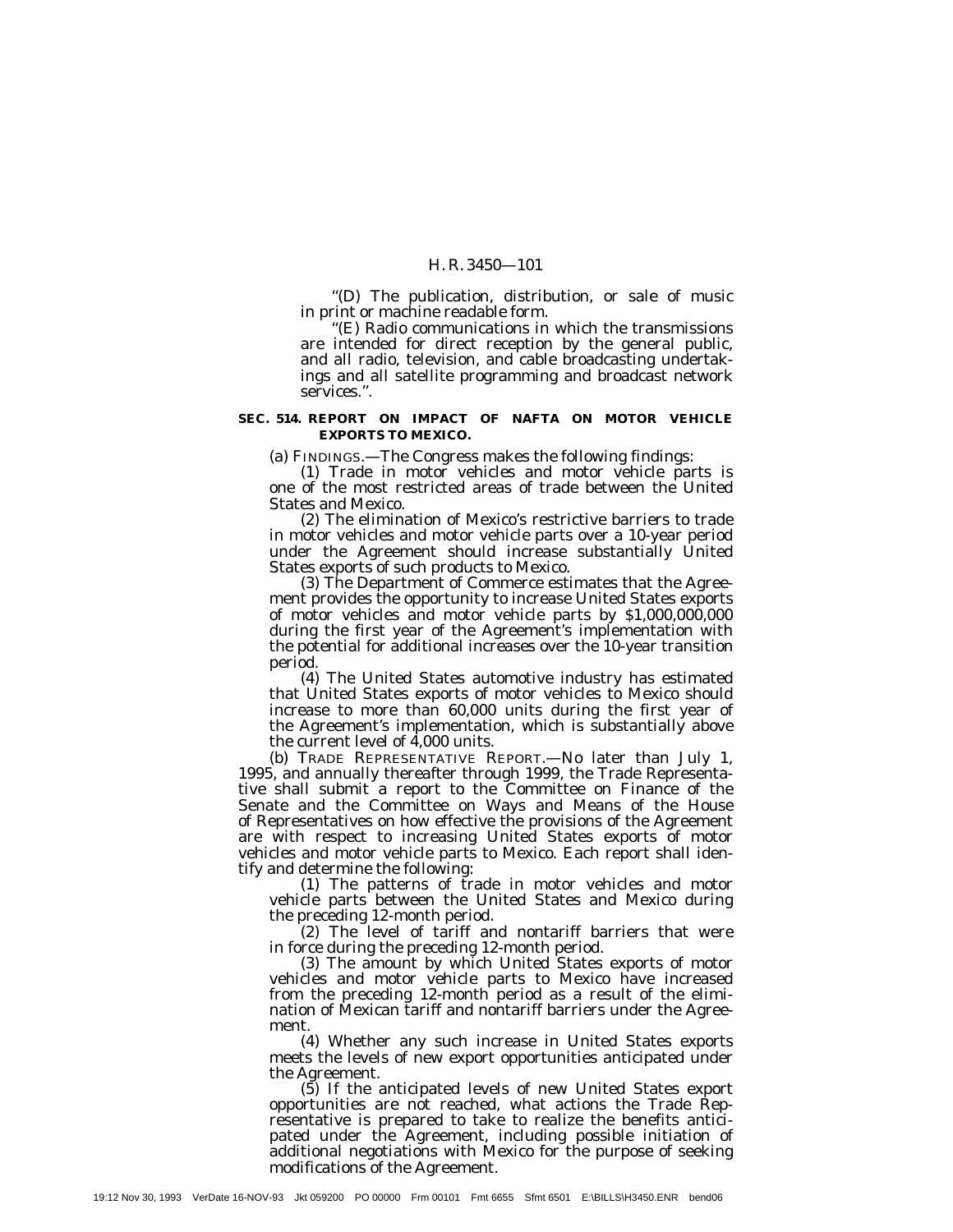#### **SEC. 515. CENTER FOR THE STUDY OF WESTERN HEMISPHERIC TRADE.**

(a) AMENDMENT TO THE CBI.—The Caribbean Basin Economic Recovery Act (19 U.S.C. 2701 et seq.) is amended by inserting after section 218 the following new section:

#### **''SEC. 219. CENTER FOR THE STUDY OF WESTERN HEMISPHERIC TRADE.**

''(a) ESTABLISHMENT.—The Commissioner of Customs, after consultation with appropriate officials in the State of Texas, is authorized and directed to make grants to an institution (or a consortium of such institutions) to assist such institution in planning, establishing, and operating a Center for the Study of Western Hemispheric Trade (hereafter in this section referred to as the 'Center'). The Commissioner of Customs shall make the first grant not later than December 1, 1994, and the Center shall be established not later than February 1, 1995.

''(b) SCOPE OF THE CENTER.—The Center shall be a year-round program operated by an institution located in the State of Texas (or a consortium of such institutions), the purpose of which is to promote and study trade between and among Western Hemisphere countries. The Center shall conduct activities designed to examine—

"(1) the impact of the NAFTA on the economies in, and trade within, the Western Hemisphere,

"(2) the negotiation of any future free trade agreements, including possible accessions to the NAFTA; and

''(3) adjusting tariffs, reducing nontariff barriers, improving relations among customs officials, and promoting economic relations among countries in the Western Hemisphere.

''(c) CONSULTATION; SELECTION CRITERIA.—The Commissioner of Customs shall consult with appropriate officials of the State of Texas and private sector authorities with respect to selecting, planning, and establishing the Center. In selecting the appropriate institution, the Commissioner of Customs shall give consideration to—

''(1) the institution's ability to carry out the programs and activities described in this section; and

"(2) any resources the institution can provide the Center in addition to Federal funds provided under this program. ''(d) PROGRAMS AND ACTIVITIES.—The Center shall conduct the

following activities:<br>"(1) Provide forums for international discussion and debate for representatives from countries in the Western Hemisphere regarding issues which affect trade and other economic relations within the hemisphere, including the impact of the NAFTA on individual economies and the desirability and feasibility of possible accessions to the NAFTA by such countries.

"(2) Conduct studies and research projects on subjects which affect Western Hemisphere trade, including tariffs, customs, regional and national economics, business development and finance, production and personnel management, manufacturing, agriculture, engineering, transportation, immigration, telecommunications, medicine, science, urban studies, border demographics, social anthropology, and population.

''(3) Publish materials, disseminate information, and conduct seminars and conferences to support and educate representatives from countries in the Western Hemisphere who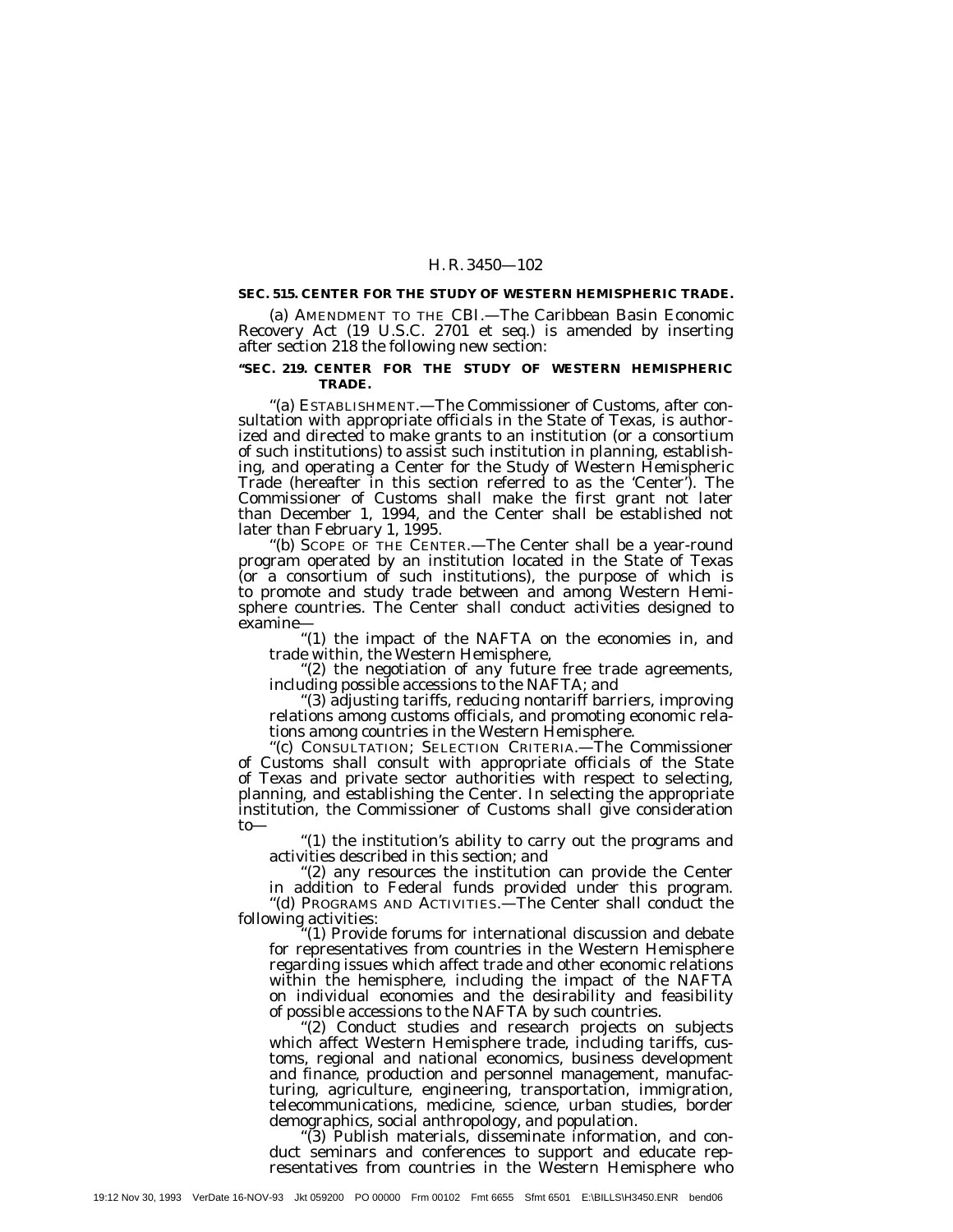seek to do business with or invest in other Western Hemisphere countries.

''(4) Provide grants, fellowships, endowed chairs, and financial assistance to outstanding scholars and authorities from Western Hemisphere countries.

''(5) Provide grants, fellowships, and other financial assistance to qualified graduate students, from Western Hemisphere countries, to study at the Center.

''(6) Implement academic exchange programs and other cooperative research and instructional agreements with the complementary North/South Center at the University of Miami at Coral Gables.

''(e) DEFINITIONS.—For purposes of this section—

''(1) NAFTA.—The term 'NAFTA' means the North American Free Trade Agreement.

''(2) WESTERN HEMISPHERE COUNTRIES.—The terms 'Western Hemisphere countries', 'countries in the Western Hemisphere', and 'Western Hemisphere' mean Canada, the United States, Mexico, countries located in South America, beneficiary countries (as defined by section 212), the Commonwealth of Puerto Rico, and the United States Virgin Islands.

''(f) FEES FOR SEMINARS AND PUBLICATIONS.—Notwithstanding any other provision of law, a grant made under this section may provide that the Center may charge a reasonable fee for attendance at seminars and conferences and for copies of publications, studies, reports, and other documents the Center publishes. The Center may waive such fees in any case in which it determines imposing a fee would impose a financial hardship and the purposes of the Center would be served by granting such a waiver.

'(g) DURATION OF GRANT.—The Commissioner of Customs is directed to make grants to any institution or institutions selected as the Center for fiscal years 1994, 1995, 1996, and 1997.

'(h) REPORT.—The Commissioner of Customs shall, no later than July 1, 1994, and annually thereafter for years for which grants are made, submit a written report to the Committee on Finance of the Senate and the Committee on Ways and Means of the House of Representatives. The first report shall include—

''(1) a statement identifying the institution or institutions selected as the Center,

"(2) the reasons for selecting the institution or institutions as the Center, and

''(3) the plan of such institution or institutions for operating the Center.

Each subsequent report shall include information with respect to the operations of the Center, the collaboration of the Center with, and dissemination of information to, Government policymakers and the business community with respect to the study of Western Hemispheric trade by the Center, and the plan and efforts of the Center to continue operations after grants under this section have expired.''.

(b) AUTHORIZATION OF APPROPRIATIONS.—There are authorized to be appropriated \$10,000,000 for fiscal year 1994, and such sums as may be necessary in the 3 succeeding fiscal years to carry out the purposes of section 219 of the Caribbean Basin Economic Recovery Act (as added by subsection (a)).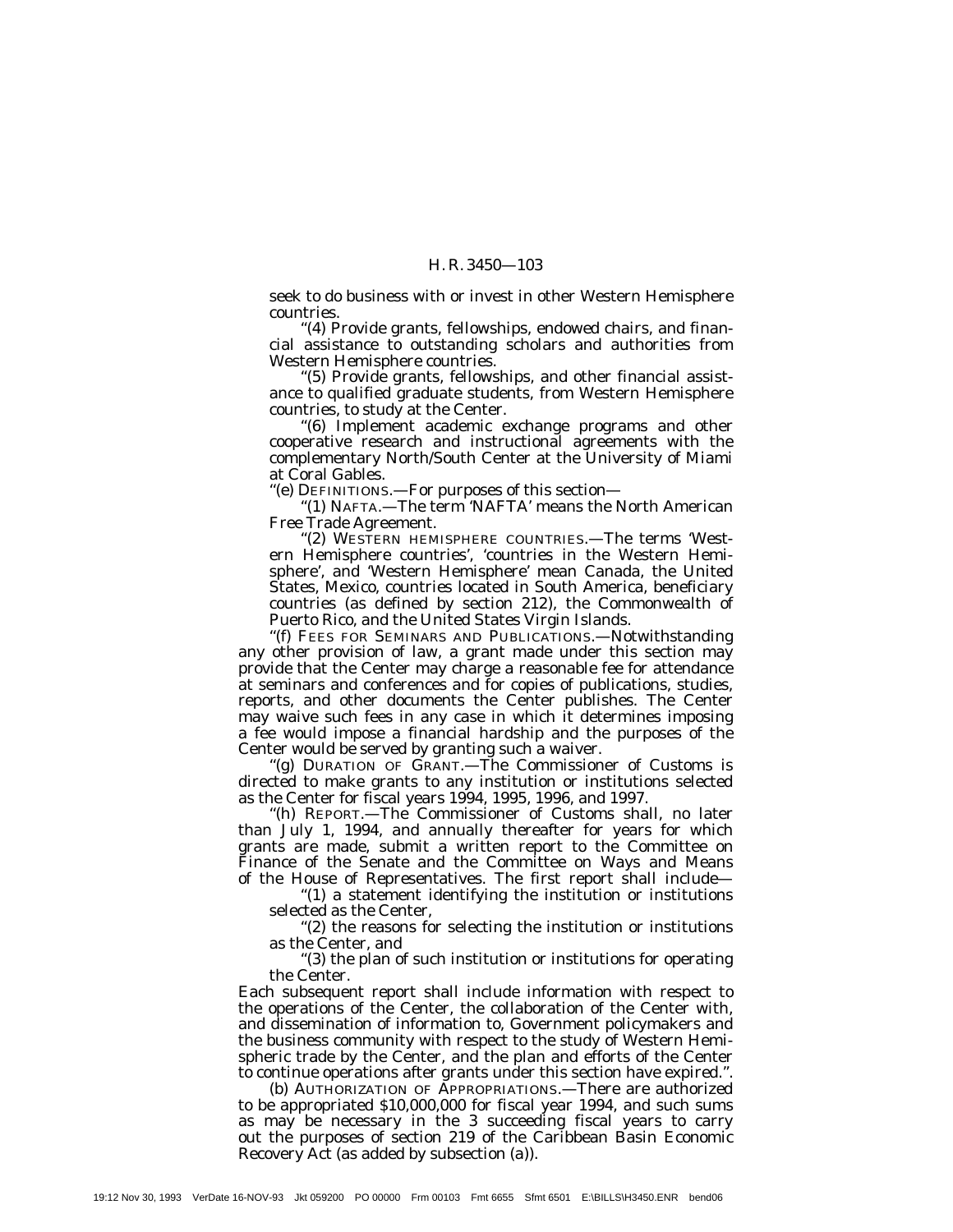#### **SEC. 516. EFFECTIVE DATE.**

(a) IN GENERAL.—Except as provided in subsection (b), the provisions of this subtitle shall take effect on the date the Agreement enters into force with respect to the United States.

(b) EXCEPTION.—Section 515 shall take effect on the date of the enactment of this Act.

## **Subtitle C—Funding**

## **PART 1—CUSTOMS USER FEES**

#### **SEC. 521. FEES FOR CERTAIN CUSTOMS SERVICES.**

(a) IN GENERAL.—Section 13031 of the Consolidated Omnibus Budget Reconciliation Act of 1985 (19 U.S.C. 58c) is amended—

(1) by amending paragraph (5) of subsection (a) to read as follows:

''(5)(A) For fiscal years 1994, 1995, 1996, and 1997, for the arrival of each passenger aboard a commercial vessel or commercial aircraft from outside the customs territory of the United States, \$6.50.

''(B) For fiscal year 1998 and each fiscal year thereafter, for the arrival of each passenger aboard a commercial vessel or commercial aircraft from a place outside the United States (other than a place referred to in subsection  $(b)(1)(A)$  of this section), \$5.'

(2) by adding at the end of paragraph (1) of subsection (b), the following flush sentence:

''Subparagraph (A) shall not apply to fiscal years 1994, 1995, 1996, and 1997.'',

 $(3)$  in subsection  $(f)$ —

(A) in paragraph (1), by striking ''except'' and all that follows through the end period and inserting: ''except— ''(A) the portion of such fees that is required under

"(A) the portion of such fees that is required under paragraph (3) for the direct reimbursement of appropriations, and<br>"(B) the portion of such fees that is determined by

the Secretary to be excess fees under paragraph (5).",<br>
(B) in paragraph (3)(A), by striking the first parenthet-<br>
ical and inserting "(other than the fees under subsection (a) (9) and (10) and the excess fees determined by the Secretary under paragraph  $(5)$ ".

Secretary under paragraph (5))",<br>(C) in paragraph (4), by striking "under subsection<br>(a)" and inserting "under subsection (a) (other than the excess fees determined by the Secretary under paragraph (5))'', and

(D) by adding at the end thereof the following new paragraph:

 $(5)$  At the close of each of fiscal years 1994, 1995, 1996, and 1997, the Secretary of the Treasury shall determine the amount of the fees collected under paragraph (5)(A) of subsection (a) for that fiscal year that exceeds the amount of such fees that would have been collected for such fiscal year if the fees that were in effect on the day before the effective date of this paragraph applied to such fiscal year. The amount of the excess fees determined under the preceding sentence shall be deposited in the Customs User Fee Account and shall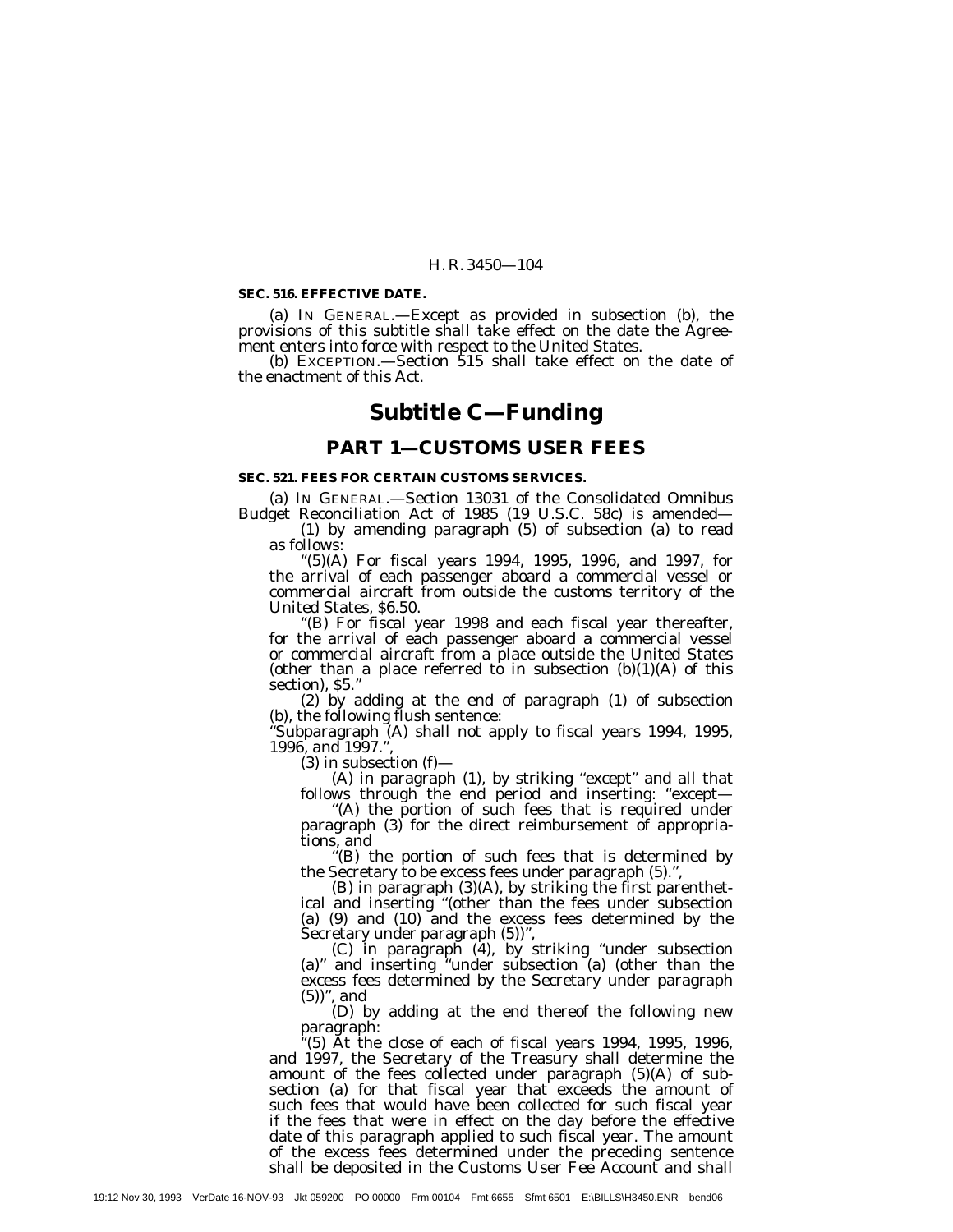be available for reimbursement of inspectional costs (including passenger processing costs) not otherwise reimbursed under this section, and shall be available only to the extent provided

in appropriations Acts.", and<br>
(4) in paragraph (3) of subsection (j), by striking "September<br>
30, 1998" and inserting "September 30, 2003".<br>
(b) EFFECTIVE DATE.—The amendments made by this section

shall take effect on the date the Agreement enters into force with respect to the United States.

## **PART 2—INTERNAL REVENUE CODE AMENDMENTS**

### **SEC. 522. AUTHORITY TO DISCLOSE CERTAIN TAX INFORMATION TO THE UNITED STATES CUSTOMS SERVICE.**

(a) IN GENERAL.—Subsection (l) of section 6103 of the Internal Revenue Code of 1986 (relating to confidentiality and disclosure of returns and return information) is amended by adding at the end thereof the following new paragraph:<br>"(14) DISCLOSURE OF RETURN INFORMATION TO UNITED

STATES CUSTOMS SERVICE.—The Secretary may, upon written request from the Commissioner of the United States Customs Service, disclose to officers and employees of the Department of the Treasury such return information with respect to taxes imposed by chapters 1 and 6 as the Secretary may prescribe by regulations, solely for the purpose of, and only to the extent necessary in—

 $f(A)$  ascertaining the correctness of any entry in audits as provided for in section 509 of the Tariff Act of 1930 (19 U.S.C. 1509), or

''(B) other actions to recover any loss of revenue, or to collect duties, taxes, and fees, determined to be due and owing pursuant to such audits.''

(b) CONFORMING AMENDMENTS.—Paragraphs (3)(A) and (4) of section 6103(p) of such Code are each amended by striking ''or (13)" each place it appears and inserting "(13), or (14)".

(c) EFFECTIVE DATE.— (1) IN GENERAL.—The amendments made by this section shall take effect on the date the Agreement enters into force with respect to the United States.

(2) REGULATIONS.—Not later than 90 days after the date of the enactment of this Act, the Secretary of the Treasury or his delegate shall issue temporary regulations to carry out section 6103(l)(14) of the Internal Revenue Code of 1986, as added by this section.

#### **SEC. 523. USE OF ELECTRONIC FUND TRANSFER SYSTEM FOR COLLECTION OF CERTAIN TAXES.**

(a) GENERAL RULE.—Section 6302 of the Internal Revenue Code of 1986 (relating to mode or time of collection) is amended by redesignating subsection (h) as subsection (i) and by inserting after subsection (g) the following new subsection:<br>"(h) USE OF ELECTRONIC FUND TRANSFER SYSTEM FOR COLLEC-

TION OF CERTAIN TAXES.—

''(1) ESTABLISHMENT OF SYSTEM.—

''(A) IN GENERAL.—The Secretary shall prescribe such regulations as may be necessary for the development and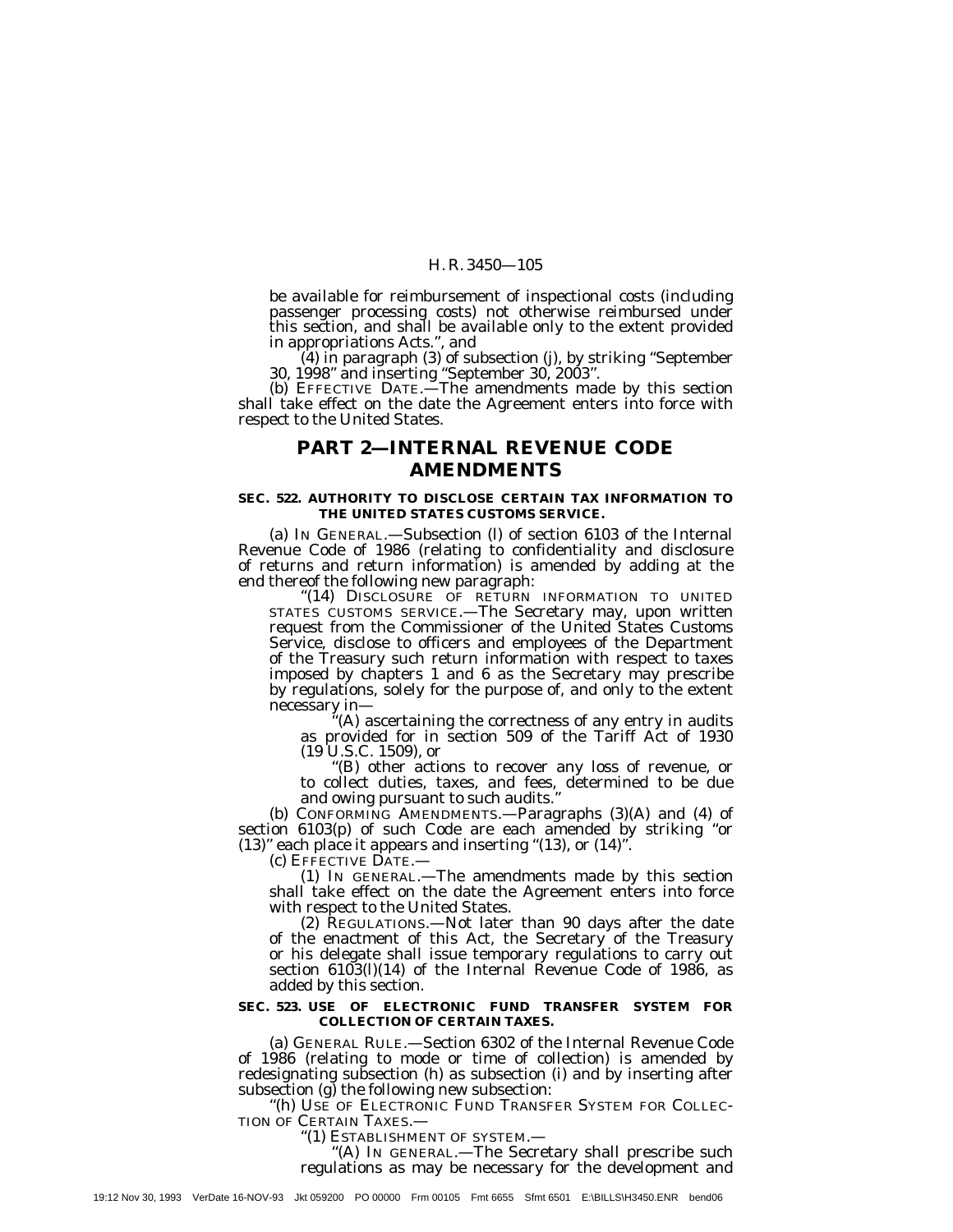implementation of an electronic fund transfer system which is required to be used for the collection of depository taxes. Such system shall be designed in such manner as may be necessary to ensure that such taxes are credited to the general account of the Treasury on the date on which such taxes would otherwise have been required to be deposited under the Federal tax deposit system.

'(B) EXEMPTIONS.-The regulations prescribed under subparagraph (A) may contain such exemptions as the Secretary may deem appropriate.

''(2) PHASE-IN REQUIREMENTS.—

''(A) IN GENERAL.—Except as provided in subparagraph  $(B)$ , the regulations referred to in paragraph  $(1)$ –

''(i) shall contain appropriate procedures to assure that an orderly conversion from the Federal tax deposit system to the electronic fund transfer system is accomplished, and

''(ii) may provide for a phase-in of such electronic fund transfer system by classes of taxpayers based on the aggregate undeposited taxes of such taxpayers at the close of specified periods and any other factors the Secretary may deem appropriate.

''(B) PHASE-IN REQUIREMENTS.—The phase-in of the electronic fund transfer system shall be designed in such manner as may be necessary to ensure that—

''(i) during each fiscal year beginning after September 30, 1993, at least the applicable required percentage of the total depository taxes imposed by chapters 21, 22, and 24 shall be collected by means of electronic fund transfer, and

''(ii) during each fiscal year beginning after September 30, 1993, at least the applicable required percentage of the total other depository taxes shall be collected by means of electronic fund transfer.

''(C) APPLICABLE REQUIRED PERCENTAGE.—

'(i) In the case of the depository taxes imposed by chapters 21, 22, and 24, the applicable required percentage is—

''(I) 3 percent for fiscal year 1994,

''(II) 16.9 percent for fiscal year 1995,

''(III) 20.1 percent for fiscal year 1996,

''(IV) 58.3 percent for fiscal years 1997 and 1998, and

 $(v)$  94 percent for fiscal year 1999 and all fiscal years thereafter.

"(ii) In the case of other depository taxes, the applicable required percentage is—

''(I) 3 percent for fiscal year 1994,

''(II) 20 percent for fiscal year 1995,

''(III) 30 percent for fiscal year 1996,

''(IV) 60 percent for fiscal years 1997 and 1998, and

''(V) 94 percent for fiscal year 1999 and all fiscal years thereafter.

''(3) DEFINITIONS.—For purposes of this subsection—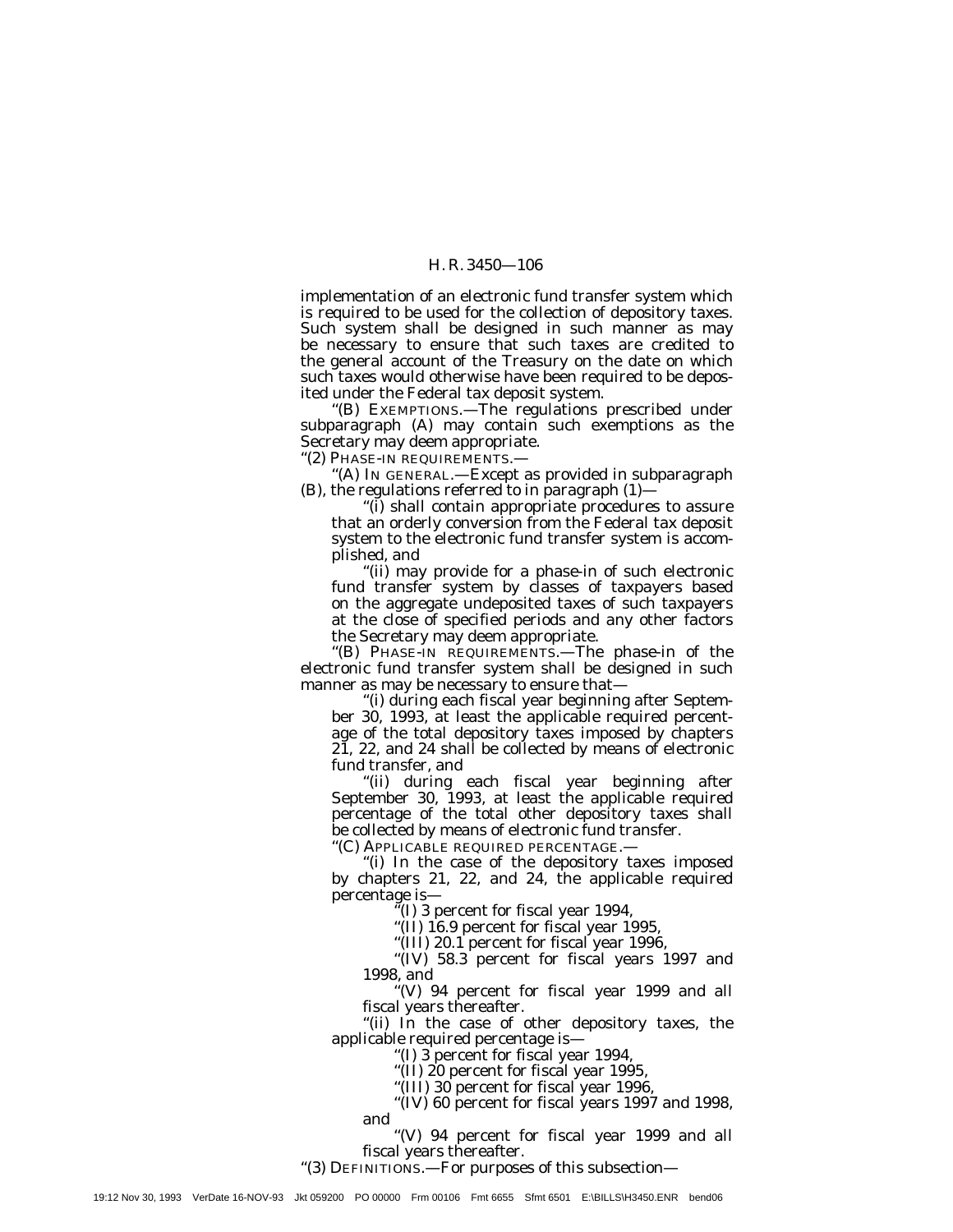''(A) DEPOSITORY TAX.—The term 'depository tax' means any tax if the Secretary is authorized to require deposits of such tax.

''(B) ELECTRONIC FUND TRANSFER.—The term 'electronic fund transfer' means any transfer of funds, other than a transaction originated by check, draft, or similar paper instrument, which is initiated through an electronic terminal, telephonic instrument, or computer or magnetic tape so as to order, instruct, or authorize a financial institution or other financial intermediary to debit or credit an account.

"(4) COORDINATION WITH OTHER ELECTRONIC FUND TRANS-FER REQUIREMENTS.—

'(A) COORDINATION WITH CERTAIN EXCISE TAXES.-In determining whether the requirements of subparagraph (B) of paragraph (2) are met, taxes required to be paid by electronic fund transfer under sections 5061(e) and 5703(b) shall be disregarded.

''(B) ADDITIONAL REQUIREMENT.—Under regulations, any tax required to be paid by electronic fund transfer under section 5061(e) or 5703(b) shall be paid in such a manner as to ensure that the requirements of the second sentence of paragraph  $(1)(A)$  of this subsection are satisfied.''.

(b) EFFECTIVE DATE.—

(1) IN GENERAL.—The amendments made by this section shall take effect on the date the Agreement enters into force with respect to the United States.

(2) REGULATIONS.—Not later than 210 days after the date of enactment of this Act, the Secretary of the Treasury or his delegate shall prescribe temporary regulations under section 6302(h) of the Internal Revenue Code of 1986 (as added by this section).

## **Subtitle D—Implementation of NAFTA Supplemental Agreements**

## **PART 1—AGREEMENTS RELATING TO LABOR AND ENVIRONMENT**

#### **SEC. 531. AGREEMENT ON LABOR COOPERATION.**

(a) COMMISSION FOR LABOR COOPERATION.—

(1) MEMBERSHIP.—The United States is authorized to participate in the Commission for Labor Cooperation in accordance with the North American Agreement on Labor Cooperation.

(2) CONTRIBUTIONS TO BUDGET.—There are authorized to be appropriated to the President (or such agency as the President may designate) \$2,000,000 for each of fiscal years 1994 and 1995 for United States contributions to the annual budget of the Commission for Labor Cooperation pursuant to Article 47 of the North American Agreement on Labor Cooperation. Funds authorized to be appropriated for such contributions by this paragraph are in addition to any funds otherwise available for such contributions. Funds authorized to be appropriated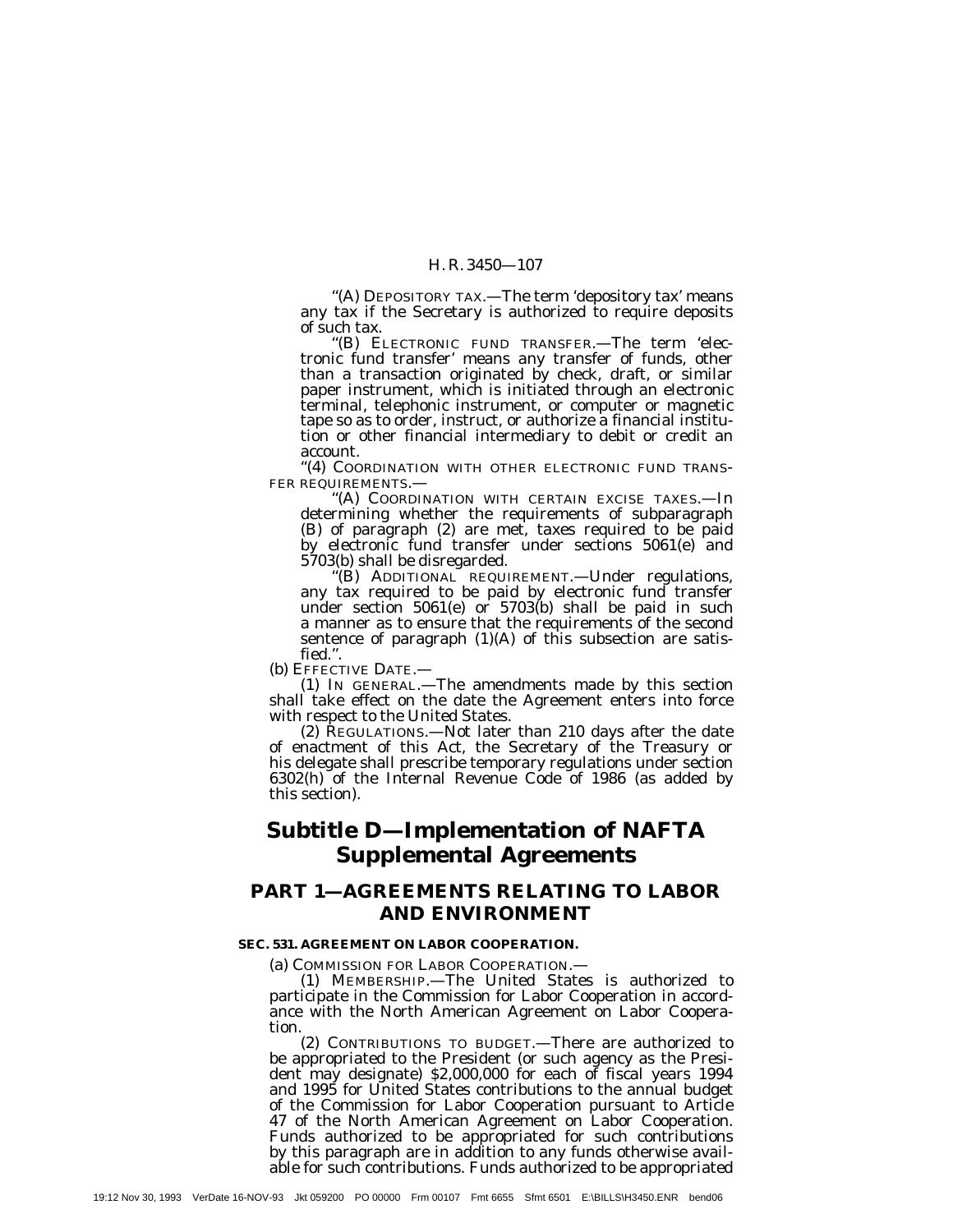by this paragraph are authorized to be made available until expended.

(b) DEFINITIONS.—As used in this section—

(1) the term ''Commission for Labor Cooperation'' means the commission established by Part Three of the North Amer-

ican Agreement on Labor Cooperation; and (2) the term ''North American Agreement on Labor Cooperation'' means the North American Agreement on Labor Cooperation Between the Government of the United States of America, the Government of Canada, and the Government of the United Mexican States (signed at Mexico City, Washington, and Ottawa on September 8, 9, 12, and 14, 1993).

#### **SEC. 532. AGREEMENT ON ENVIRONMENTAL COOPERATION.**

(a) COMMISSION FOR ENVIRONMENTAL COOPERATION.— (1) MEMBERSHIP.—The United States is authorized to participate in the Commission for Environmental Cooperation in accordance with the North American Agreement on Environmental Cooperation.<br>
(2) CONTRIBUTIONS TO BUDGET.—There are authorized to

be appropriated to the President (or such agency as the President may designate) \$5,000,000 for each of fiscal years 1994 and 1995 for United States contributions to the annual budget of the Commission for Environmental Cooperation pursuant to Article 43 of the North American Agreement on Environmental Cooperation. Funds authorized to be appropriated for such contributions by this paragraph are in addition to any funds otherwise available for such contributions. Funds authorized to be appropriated by this paragraph are authorized to be made available until expended.

(b) DEFINITIONS.—As used in this section—

(1) the term ''Commission for Environmental Cooperation'' means the commission established by Part Three of the North

American Agreement on Environmental Cooperation; and (2) the term ''North American Agreement on Environmental Cooperation'' means the North American Agreement on Environmental Cooperation Between the Government of the United States of America, the Government of Canada, and the Government of the United Mexican States (signed at Mexico City, Washington, and Ottawa on September 8, 9, 12, and 14, 1993).

#### **SEC. 533. AGREEMENT ON BORDER ENVIRONMENT COOPERATION COMMISSION.**

(a) BORDER ENVIRONMENT COOPERATION COMMISSION.— (1) MEMBERSHIP.—The United States is authorized to participate in the Border Environment Cooperation Commission in accordance with the Border Environment Cooperation Agreement.

(2) CONTRIBUTIONS TO THE COMMISSION BUDGET.—There are authorized to be appropriated to the President (or such agency as the President may designate) \$5,000,000 for fiscal year 1994 and each fiscal year thereafter for United States contributions to the budget of the Border Environment Cooperation Commission pursuant to section 7 of Article III of Chapter I of the Border Environment Cooperation Agreement. Funds authorized to be appropriated for such contributions by this paragraph are in addition to any funds otherwise available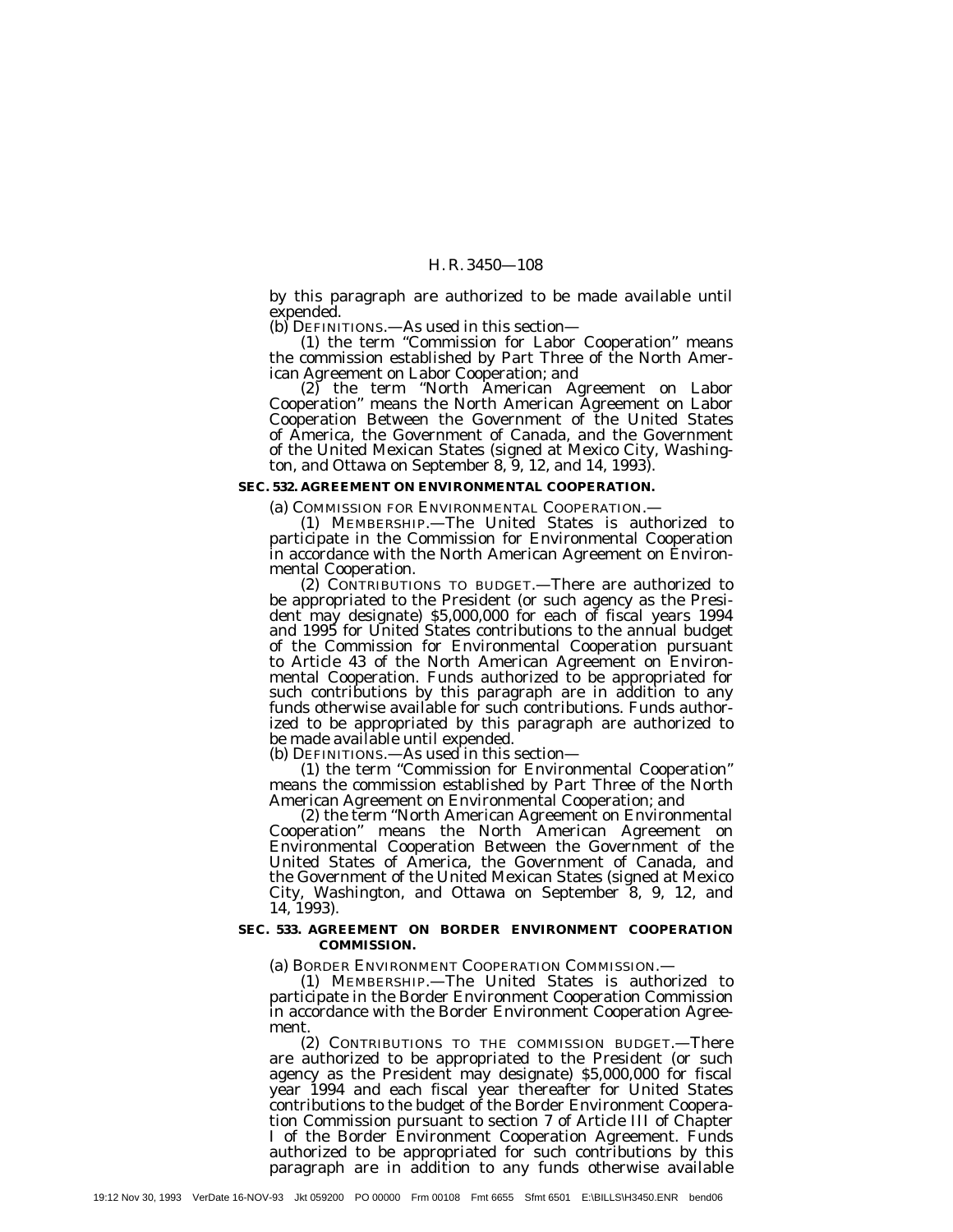for such contributions. Funds authorized to be appropriated by this paragraph are authorized to be made available until

expended.<br>(b) CIVIL ACTIONS INVOLVING THE COMMISSION.—For the purpose of any civil action which may be brought within the United States by or against the Border Environment Cooperation Commission in accordance with the Border Environment Cooperation Agreement (including an action brought to enforce an arbitral award against the Commission), the Commission shall be deemed to be an inhabitant of the Federal judicial district in which its principal office within the United States, or its agent appointed for the purpose of accepting service or notice of service, is located. Any such action to which the Commission is a party shall be deemed to arise under the laws of the United States, and the district courts of the United States (including the courts enumerated in section 460 of title 28, United States Code) shall have original jurisdiction of any such action. When the Commission is a defendant in any action in a State court, it may at any time before trial remove the action into the appropriate district court of the United States by following the procedure for removal provided in section 1446 of title 28, United States Code.

(c) DEFINITIONS.—As used in this section means the November 1993 Agreement Between the Government of the United States of America and the Government of the United Mexican States Concerning the Establishment of a Border Environment Cooperation Commission and a North Amer-

ican Development Bank; (2) the terms ''Border Environment Cooperation Commis- sion'' and ''Commission'' mean the commission established pursuant to Chapter I of the Border Environment Cooperation Agreement; and (3) the term ''United States'' means the United States,

its territories and possessions, and the Commonwealth of Puerto Rico.

# **PART 2—NORTH AMERICAN DEVELOPMENT BANK AND RELATED PROVISIONS**

### **SEC. 541. NORTH AMERICAN DEVELOPMENT BANK.**

(a) ACCEPTANCE OF MEMBERSHIP.—The President is hereby authorized to accept membership for the United States in the North American Development Bank (hereafter in this part referred to as the ''Bank'') provided for in Chapter II of the Border Environment Cooperation Agreement (hereafter in this part referred to as the

(b) SUBSCRIPTION OF STOCK.—<br>
(1) SUBSCRIPTION AUTHORITY.—<br>
(A) IN GENERAL.—The Secretary of the Treasury may<br>
subscribe on behalf of the United States up to 150,000 shares of the capital stock of the Bank.

(B) EFFECTIVENESS OF SUBSCRIPTION.—Except as provided in paragraph (3), any such subscription shall be effective only to such extent or in such amounts as are provided in advance in appropriations Acts.<br>(2) LIMITATIONS ON AUTHORIZATION OF APPROPRIATIONS.—

For payment by the Secretary of the Treasury of the subscrip-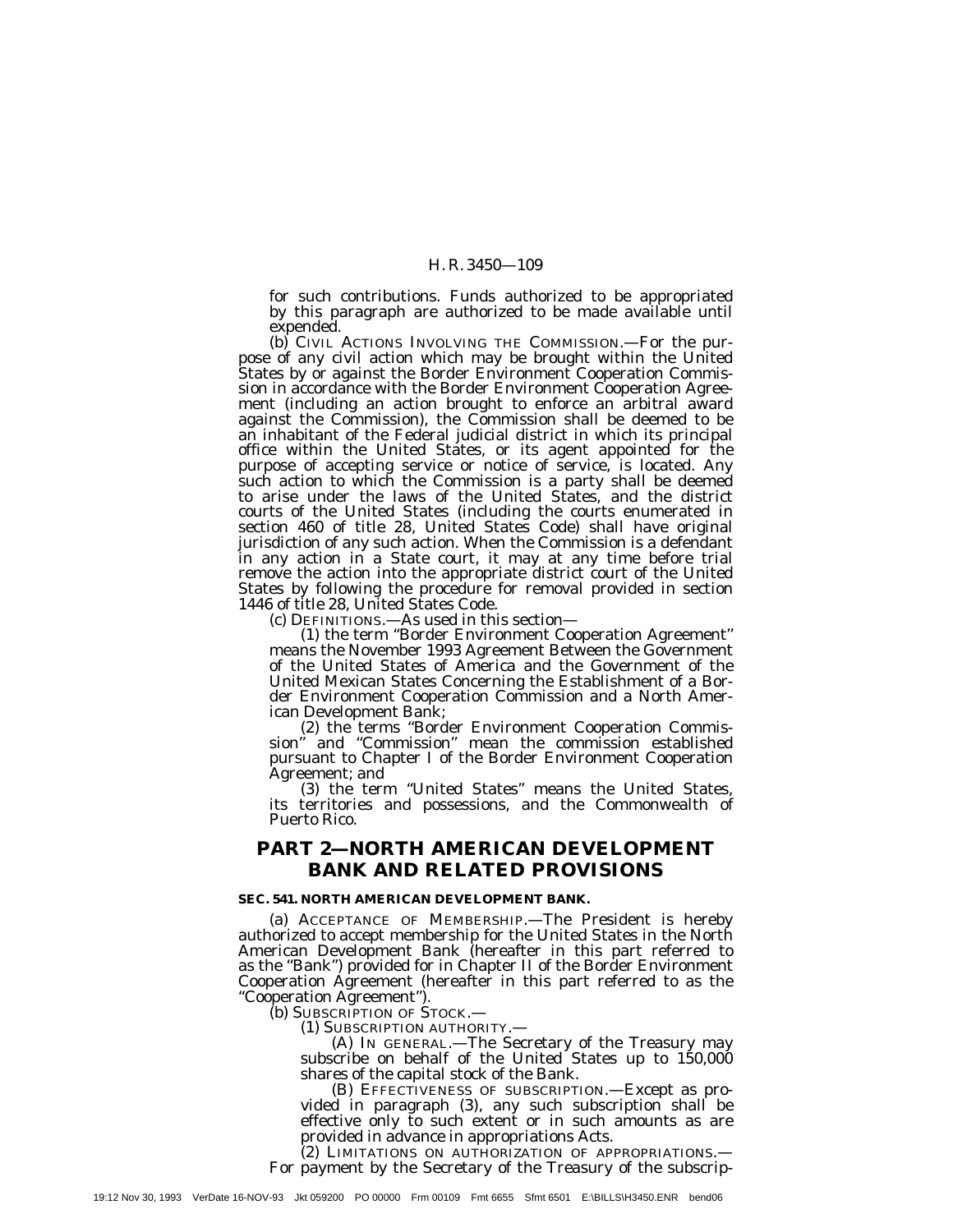tion of the United States for shares described in paragraph (1), there are authorized to be appropriated \$1,500,000,000 (\$225,000,000 of which may be used for paid-in capital and \$1,275,000,000 of which may be used for callable capital) without fiscal year limitation.

(3) FUNDING; LIMITATION ON CALLABLE CAPITAL SUBSCRIP-TIONS.—

(A) FUNDING.—For fiscal year 1995, the Secretary of the Treasury shall pay to the Bank out of any sums in the Treasury not otherwise appropriated the sum of \$56,250,000 for the paid-in portion of the United States share of the capital stock of the Bank, 10 percent of which may be transferred by the Bank to the President pursuant to section 543 to pay for the cost of direct and guaranteed Federal loans.

(B) LIMITATION ON CALLABLE CAPITAL SUBSCRIPTIONS.— For fiscal year 1995, the Secretary of the Treasury shall subscribe to the callable capital portion of the United States share of the capital stock of the Bank in an amount not to exceed \$318,750,000.

(4) DISPOSITION OF NET INCOME DISTRIBUTED BY THE FACIL-ITY.—Any payment made to the United States by the Bank as a distribution of net income shall be covered into the Treasury as a miscellaneous receipt.

(c) COMPENSATION OF BOARD MEMBERS.—No person shall be entitled to receive any salary or other compensation from the Bank

or the United States for services as a Board member.<br>(d) APPLICABILITY OF BRETTON WOODS AGREEMENTS ACT.— The provisions of section 4 of the Bretton Woods Agreements Act. shall apply with respect to the Bank to the same extent as with respect to the International Bank for Reconstruction and Develop-<br>ment and the International Monetary Fund.

ment and the International Monetary Fund. (e) RESTRICTIONS.—Unless authorized by law, neither the Presi- dent nor any person or agency shall, on behalf of the United States—

(1) subscribe to additional shares of stock of the Bank; Agreement which increases the obligations of the United States, or which changes the purpose or functions of the Bank; or

(3) make a loan or provide other financing to the Bank.<br>(f) FEDERAL RESERVE BANKS AS DEPOSITORIES.—Any Federal<br>Reserve bank that is requested to do so by the Bank shall act as its depository or as its fiscal agent, and the Board of Governors of the Federal Reserve System shall supervise and direct the carrying out of these functions by the Federal Reserve banks.

(g) JURISDICTION OF UNITED STATES COURTS AND ENFORCEMENT OF ARBITRAL AWARDS.—For the purpose of any civil action which may be brought within the United States, its territories or possessions, or the Commonwealth of Puerto Rico, by or against the Bank in accordance with the Cooperation Agreement, including an action brought to enforce an arbitral award against the Bank, the Bank shall be deemed to be an inhabitant of the Federal judicial district in which its principal office within the United States or its agency appointed for the purpose of accepting service or notice of service is located, and any such action to which the Bank shall be a party shall be deemed to arise under the laws of the United States, and the district courts of the United States,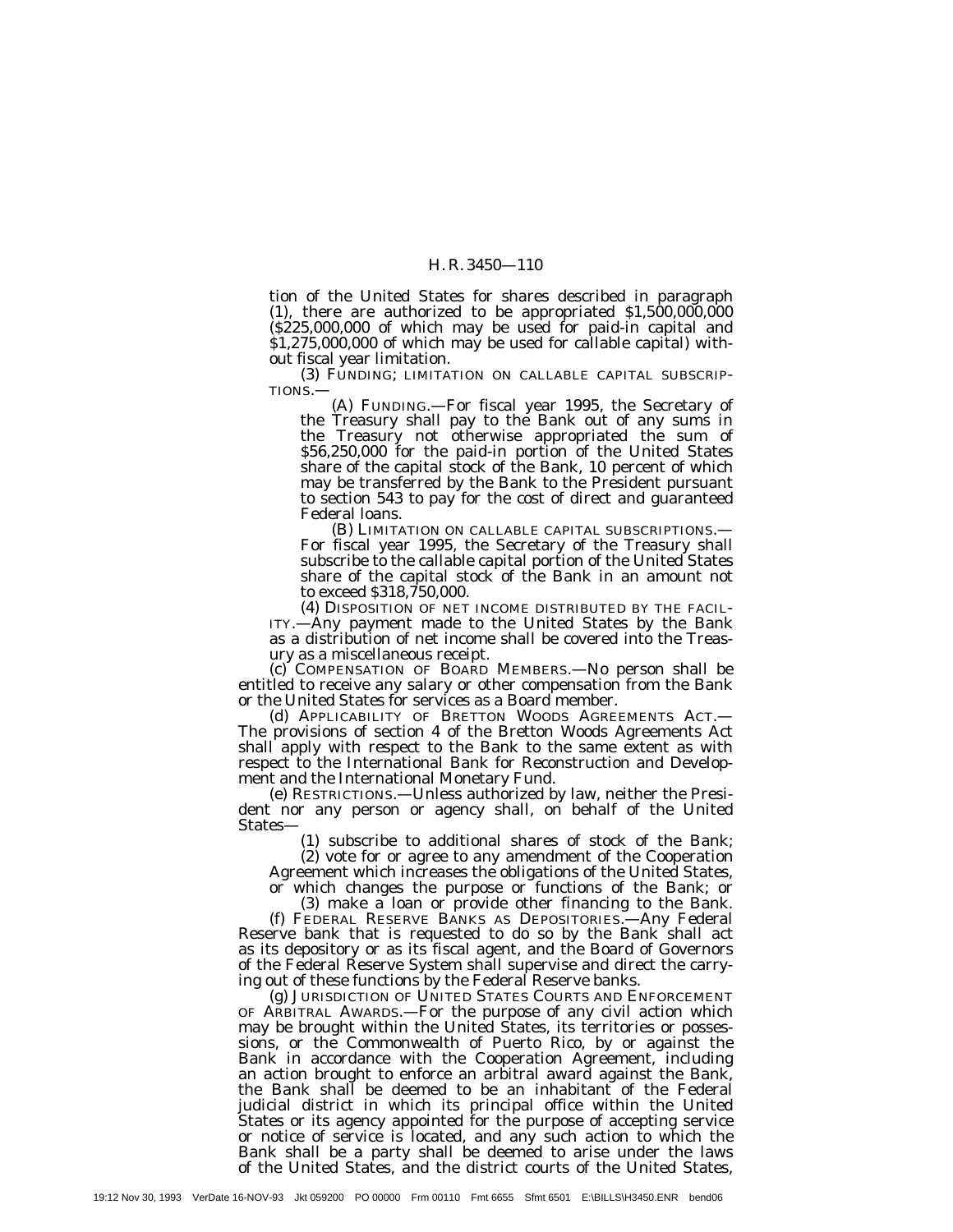including the courts enumerated in section 460 of title 28, United States Code, shall have original jurisdiction of any such action. When the Bank is a defendant in any action in a State court, it may at any time before trial remove the action into the appropriate district court of the United States by following the procedure for removal provided in section 1446 of title 28, United States Code.

(h) EXEMPTION FROM SECURITIES LAWS FOR CERTAIN SECURITIES ISSUED BY THE BANK; REPORTS REQUIRED.—

(1) EXEMPTIONS FROM LIMITATIONS AND RESTRICTIONS ON THE POWER OF NATIONAL BANKING ASSOCIATIONS TO DEAL IN AND UNDERWRITE INVESTMENT SECURITIES OF THE BANK.—The seventh sentence of the seventh undesignated paragraph of section 5136 of the Revised Statutes of the United States (12 U.S.C. 24), is amended by inserting ''the North American Devel-

opment Bank," after "Inter-American Development Bank,".<br>(2) EXEMPTION FROM SECURITIES LAWS FOR CERTAIN SECURITIES ISSUED BY THE BANK; REPORTS REQUIRED.—Any securities TIES ISSUED BY THE BANK; REPORTS REQUIRED.—Any securities issued by the Bank (including any guarantee by the Bank, whether or not limited in scope) in connection with the raising of funds for inclusion in the Bank's capital resources as defined in Section 4 of Article II of Chapter II of the Cooperation Agreement, and any securities guaranteed by the Bank as to both the principal and interest to which the commitment in Section 3(d) of Article II of Chapter II of the Cooperation Agreement is expressly applicable, shall be deemed to be exempted securities within the meaning of section 3(a)(2) of the Securities Act of 1933 (15 U.S.C. 77c), and section 3(a)(12) of the Securities Exchange Act of 1934 (15 U.S.C. 78c). The Bank shall file with the Securities and Exchange Commission such annual and other reports with regard to such securities as the Commission shall determine to be appropriate in view of the special character of the Bank and its operations and necessary in the public interest or for the protection of investors.

(3) AUTHORITY OF SECURITIES AND EXCHANGE COMMISSION TO SUSPEND EXEMPTION; REPORTS TO THE CONGRESS.—The Securities and Exchange Commission, acting in consultation with the National Advisory Council on International Monetary and Financial Problems, is authorized to suspend the provisions of paragraph (2) at any time as to any or all securities issued or guaranteed by the Bank during the period of such suspension. The Commission shall include in its annual reports to Congress such information as it shall deem advisable with regard to the operations and effect of this subsection and in connection therewith shall include any views submitted for such purpose by any association of dealers registered with the Commission.

#### **SEC. 542. STATUS, IMMUNITIES, AND PRIVILEGES.**

Article VIII of Chapter II of the Cooperation Agreement shall have full force and effect in the United States, its territories and possessions, and the Commonwealth of Puerto Rico, upon entry into force of the Cooperation Agreement.

### **SEC. 543. COMMUNITY ADJUSTMENT AND INVESTMENT PROGRAM.**

(a) THE PRESIDENT.—(1) The President may enter into an agree- ment with the Bank that facilitates implementation by the Presi-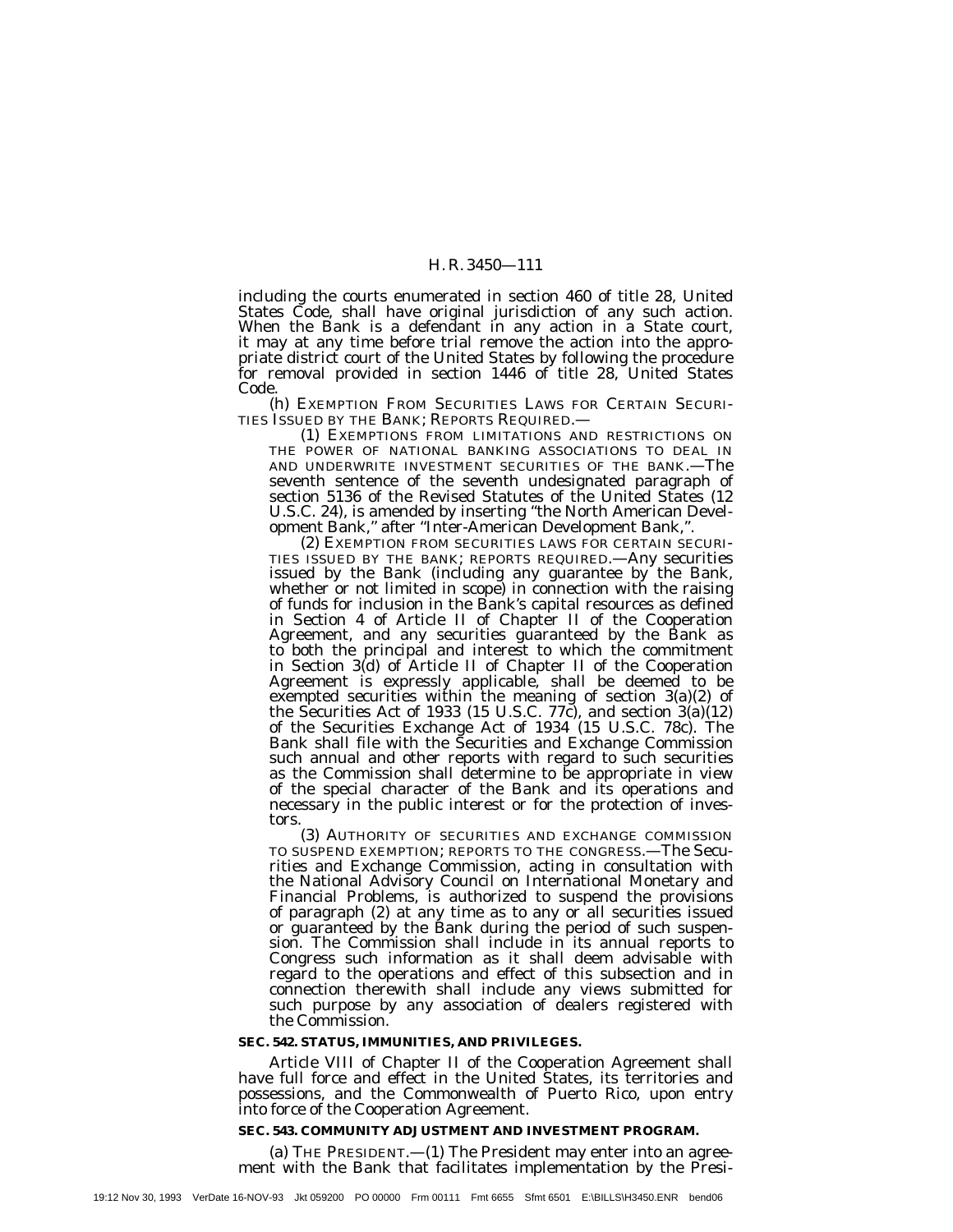dent of a program for community adjustment and investment in support of the Agreement pursuant to chapter II of the Cooperation Agreement (hereafter in this section referred to as the ''community adjustment and investment program'').

(2) The President may receive from the Bank 10 percent of the paid-in capital actually paid to the Bank by the United States for the President to carry out, without further appropriations, through Federal agencies and their loan and loan guarantee programs, the community adjustment and investment program, pursuant to an agreement between the President and the Bank.

(3) The President may select one or more Federal agencies that make loans or guarantee the repayment of loans to assist in carrying out the community adjustment and investment program, and may transfer the funds received from the Bank to such agency or agencies for the purpose of assisting in carrying out the community adjustment and investment program.

(4)(A) Each Federal agency selected by the President to assist in carrying out the community adjustment and investment program shall use the funds transferred to it by the President from the Bank to pay for the costs of direct and guaranteed loans, as defined in section 502 of the Congressional Budget Act of 1974, and, as appropriate, other costs associated with such loans, all subject to the restrictions and limitations that apply to such agency's existing loan or loan guarantee program.

(B) Funds transferred to an agency under subparagraph (A) shall be in addition to the amount of funds authorized in any appropriations Act to be expended by that agency for its loan or loan guarantee program. (5) The President shall—

(A) establish guidelines for the loans and loan guarantees to be made under the community adjustment and investment

Fig. (B) endorse the grants made by the Bank for the community adjustment and investment program, as provided in Article I, section 1(b), and Article III, section 11(a), of Chapter II

of the Cooperation Agreement; and (C) endorse any loans or guarantees made by the Bank for the community adjustment and investment program, as provided in Article I, section 1(b), and Article III, section 6 (a) and (c) of Chapter II of the Cooperation Agreement.

(b) ADVISORY COMMITTEE.— (1) ESTABLISHMENT.—The President shall establish an advisory committee to be known as the Community Adjustment and Investment Program Advisory Committee (in this section referred to as the ''Advisory Committee'') in accordance with the provisions of the Federal Advisory Committee Act.

(2) MEMBERSHIP.—

(A) IN GENERAL.—The Advisory Committee shall consist of 9 members of the public, appointed by the President, who, collectively, represent—

(i) community groups whose constituencies include low-income families;

(ii) any scientific, professional, business, nonprofit, or public interest organization or association which is neither affiliated with, nor under the direction of, a government;

(iii) for-profit business interests; and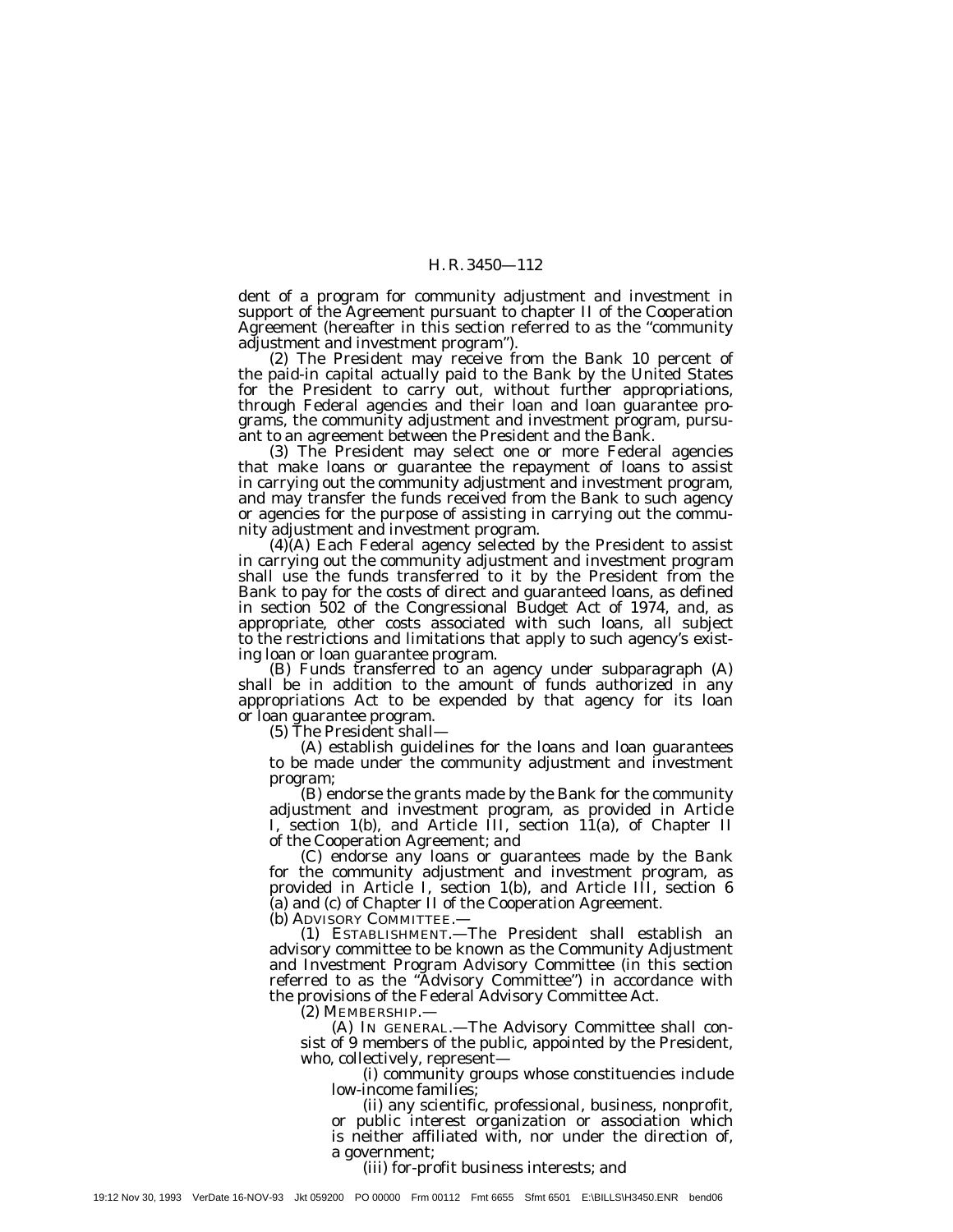(iv) other appropriate entities with relevant expertise.

(B) REPRESENTATION.—Each of the categories described in clauses (i) through (iv) of subparagraph (A) shall be represented by no fewer than 1 and no more than 3 members of the Advisory Committee.

(3) FUNCTION.—It shall be the function of the Advisory Committee—

(A) to provide advice to the President regarding the implementation of the community adjustment and investment program, including advice on the guidelines to be established by the President for the loans and loan guarantees to be made pursuant to subsection (a)(4), advice on identifying the needs for adjustment assistance and investment in support of the goals and objectives of the Agreement, taking into account economic and geographic considerations, and advice on such other matters as may be requested by the President; and

(B) to review on a regular basis the operation of the community adjustment and investment program and provide the President with the conclusions of its review.

(4) TERMS OF MEMBERS.—

(A) IN GENERAL.—Each member of the Advisory Committee shall serve at the pleasure of the President.

(B) CHAIRPERSON.—The President shall appoint a chairperson from among the members of the Advisory Committee.<br>
(C) MEETINGS.—The Advisory Committee shall meet

at least annually and at such other times as requested by the President or the chairperson. A majority of the members of the Advisory Committee shall constitute a quorum.

(D) REIMBURSEMENT FOR EXPENSES.—The members of the Advisory Committee may receive reimbursement for travel, per diem, and other necessary expenses incurred in the performance of their duties, in accordance with

the Federal Advisory Committee Act. (E) STAFF AND FACILITIES.—The Advisory Committee may utilize the facilities and services of employees of any Federal agency without cost to the Advisory Committee, and any such agency is authorized to provide services as

(c) OMBUDSMAN.—The President shall appoint an ombudsman to provide the public with an opportunity to participate in the carrying out of the community adjustment and investment program.

(1) FUNCTION.—It shall be the function of the ombudsman—

(A) to establish procedures for receiving comments from the general public on the operation of the community adjustment and investment program, to receive such comments, and to provide the President with summaries of the public comments; and

(B) to perform an independent inspection and programmatic audit of the operation of the community adjustment and investment program and to provide the President with the conclusions of its investigation and audit.

(2) AUTHORIZATION OF APPROPRIATIONS.—There are authorized to be appropriated to the President, or such agency as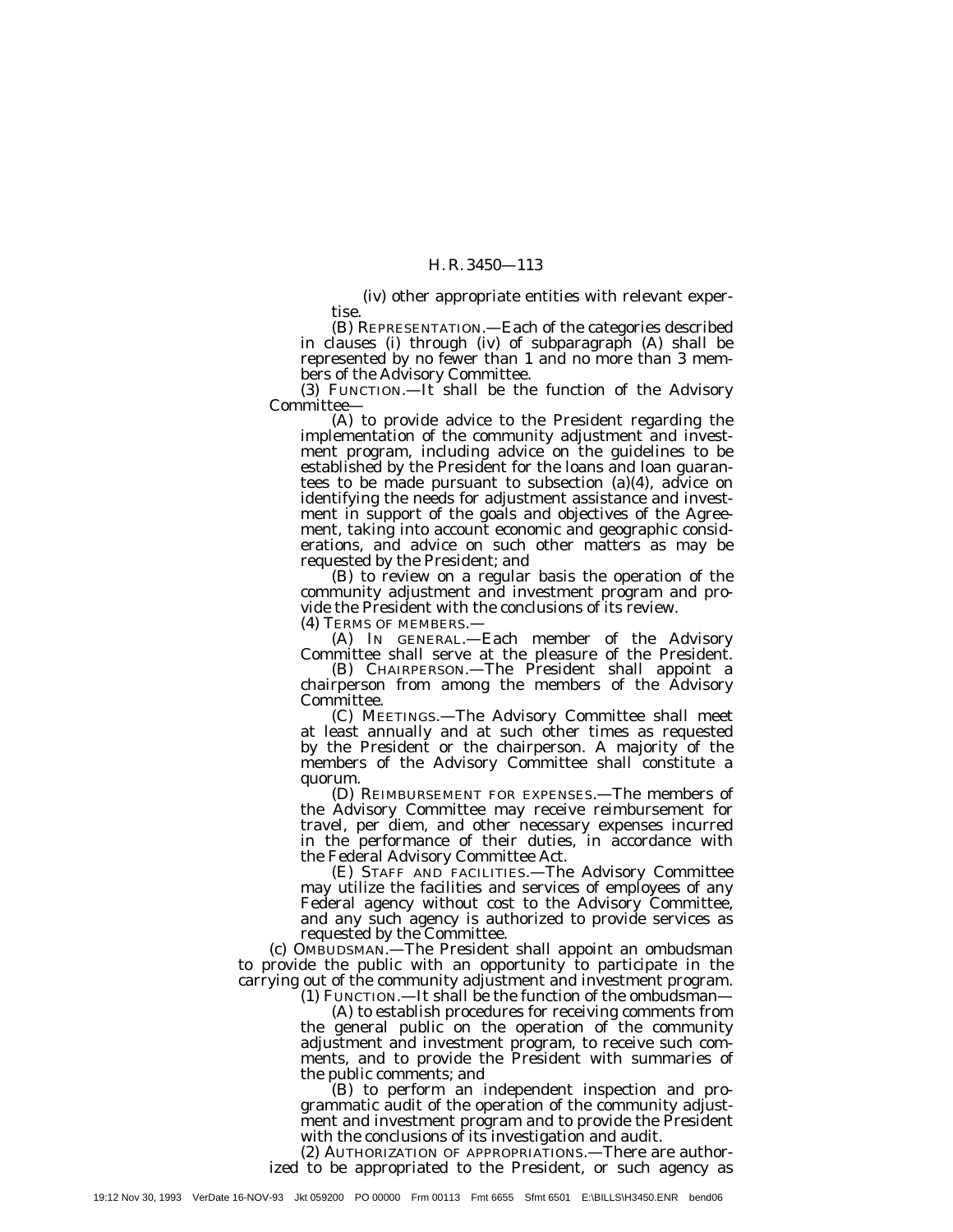the President may designate, \$25,000 for fiscal year 1995 and for each fiscal year thereafter, for the costs of the ombudsman.

(d) REPORTING REQUIREMENT.—The President shall submit to the appropriate congressional committees an annual report on the community adjustment and investment program (if any) that is carried out pursuant to this section. Each report shall state the amount of the loans made or guaranteed during the 12-month period ending on the day before the date of the report.

# **SEC. 544. DEFINITION.**

For purposes of this part, the term ''Border Environment Cooperation Agreement'' (referred to in this part as the ''Cooperation Agreement'') means the November 1993 Agreement Between the Government of the United States of America and the Government of the United Mexican States Concerning the Establishment of a Border Environment Cooperation Commission and a North American Development Bank.

# **TITLE VI—CUSTOMS MODERNIZATION**

#### **SEC. 601. REFERENCE.**

Whenever in subtitle A, B, or C an amendment or repeal is expressed in terms of an amendment to, or repeal of, a part, section, subsection, or other provision, the reference shall be considered to be made a part, section, subsection, or other provision of the Tariff Act of 1930 (19 U.S.C. 1202 et seq.).

# **Subtitle A—Improvements in Customs Enforcement**

#### **SEC. 611. PENALTIES FOR VIOLATIONS OF ARRIVAL, REPORTING, ENTRY, AND CLEARANCE REQUIREMENTS.**

Section 436 (19 U.S.C. 1436) is amended—<br>(1) by amending subsection (a)—

(A) by striking out " $433$ " in paragraph (1) and inserting " $431, 433,$  or  $434$  of this Act or section  $4197$  of the Revised Statutes of the United States (46 U.S.C. App. 91)",<br>(B) by amending paragraph (2) to read as follows:

"(2) to present or transmit, electronically or otherwise, any forged, altered, or false document, paper, information, data or manifest to the Customs Service under section 431(e), 433(d), or 434 of this Act or section 4197 of the Revised Statutes of the United States (46 U.S.C. App. 91) without revealing the facts; or'', and

(C) by amending paragraph (3) to read as follows: ''(3) to fail to make entry or to obtain clearance as required by section 434 or 644 of this Act, section 4197 of the Revised Statutes of the United States (46 U.S.C. App. 91), or section 1109 of the Federal Aviation Act of 1958 (49 U.S.C. App. 1509); or''; and

(2) by striking out ''**AND ENTRY**'' in the section heading and inserting ''**ENTRY, AND CLEARANCE**''.

# **SEC. 612. FAILURE TO DECLARE.**

Section 497(a) (19 U.S.C. 1497(a)) is amended—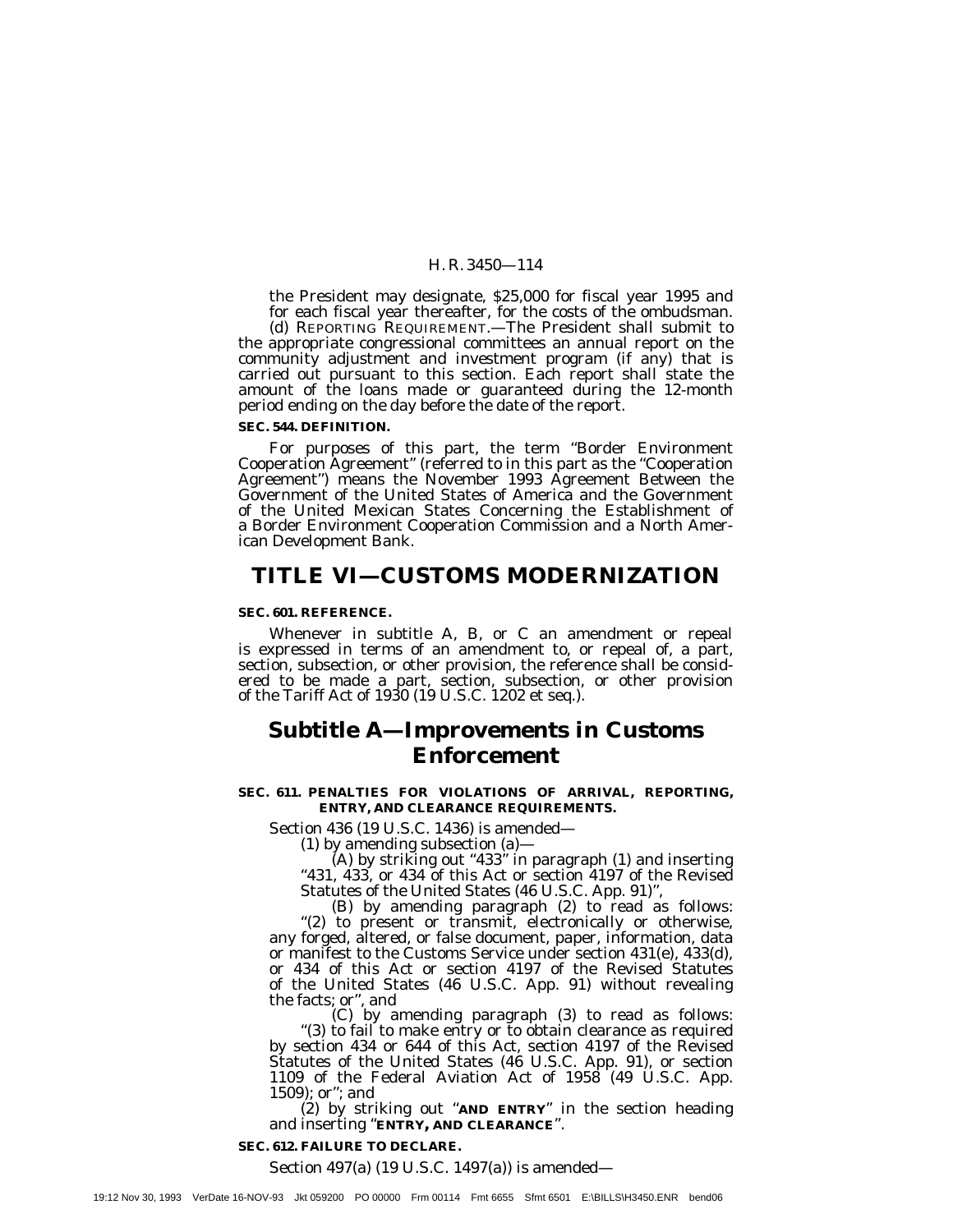(1) by inserting "or transmitted" after "made" in paragraph (1)(A); and (2) by amending paragraph (2)(A) to read as follows:

 $\dot{A}$ (A) if the article is a controlled substance, either \$500 or an amount equal to 1,000 percent of the value of the article, whichever amount is greater; and''.

#### **SEC. 613. CUSTOMS TESTING LABORATORIES; DETENTION OF MER-CHANDISE.**

(a) AMENDMENT.—Section 499 (19 U.S.C. 1499) is amended to read as follows:

#### **''SEC. 499. EXAMINATION OF MERCHANDISE.**

''(a) ENTRY EXAMINATION.— ''(1) IN GENERAL.—Imported merchandise that is required by law or regulation to be inspected, examined, or appraised shall not be delivered from customs custody (except under such bond or other security as may be prescribed by the Secretary to assure compliance with all applicable laws, regulations, and instructions which the Secretary or the Customs Service is authorized to enforce) until the merchandise has been inspected, appraised, or examined and is reported by the Customs Service to have been truly and correctly invoiced and found to comply with the requirements of the laws of the United States.

''(2) EXAMINATION.—The Customs Service— ''(A) shall designate the packages or quantities of mer- chandise covered by any invoice or entry which are to be opened and examined for the purpose of appraisement or otherwise;<br>"(B) shall order such packages or quantities to be sent

to such place as is designated by the Secretary by regulation for such purpose;

"(C) may require such additional packages or quantities<br>as the Secretary considers necessary for such purpose; and<br>"(D) shall inspect a sufficient number of shipments,<br>and shall examine a sufficient number of entries, to e

compliance with the laws enforced by the Customs Service.<br>"(3) UNSPECIFIED ARTICLES.—If any package contains any

article not specified in the invoice or entry and, in the opinion of the Customs Service, the article was omitted from the invoice

or entry—''(A) with fraudulent intent on the part of the seller, shipper, owner, agent, importer of record, or entry filer, the contents of the entire package in which such article is found shall be subject to seizure; or

'(B) without fraudulent intent, the value of the article shall be added to the entry and the duties, fees, and taxes thereon paid accordingly.<br>"(4) DEFICIENCY.—If a deficiency is found in quantity,

weight, or measure in the examination of any package, the person finding the deficiency shall make a report thereof to the Customs Service. The Customs Service shall make allow-<br>ance for the deficiency in the liquidation of duties.

"(5) INFORMATION REQUIRED FOR RELEASE.—If an examination is conducted, any information required for release shall be provided, either electronically or in paper form, to the Customs Service at the port of examination. The absence of such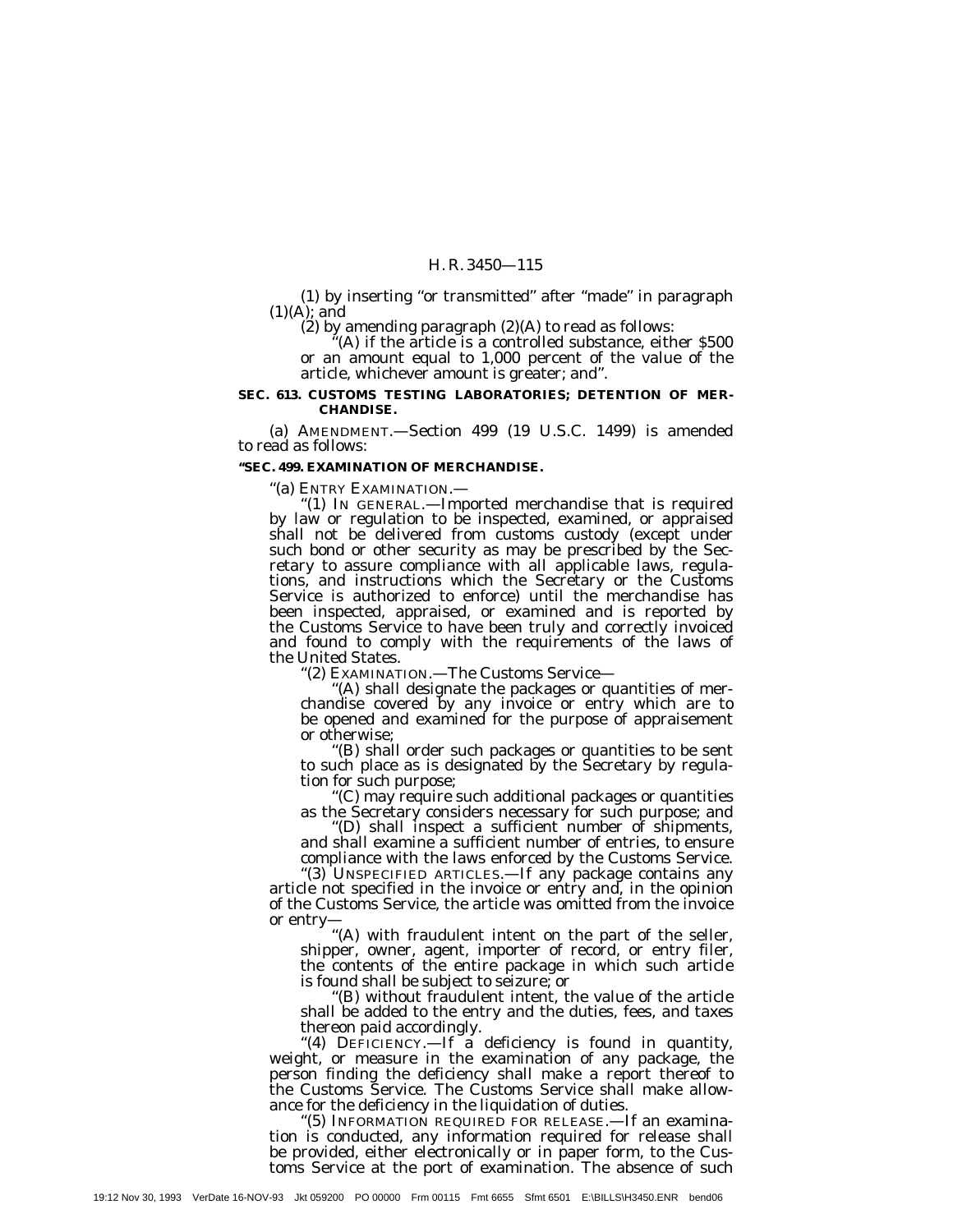information does not limit the authority of the Customs Service to conduct an examination.

''(b) TESTING LABORATORIES.—

''(1) ACCREDITATION OF PRIVATE TESTING LABORATORIES.— The Customs Service shall establish and implement a procedure, under regulations promulgated by the Secretary, for accrediting private laboratories within the United States which may be used to perform tests (that would otherwise be performed by Customs Service laboratories) to establish the characteristics, quantities, or composition of imported merchandise. Such regulations—

 $f(A)$  shall establish the conditions required for the laboratories to receive and maintain accreditation for purposes of this subsection;

''(B) shall establish the conditions regarding the suspension and revocation of accreditation, which may include the imposition of a monetary penalty not to exceed \$100,000 and such penalty is in addition to the recovery, from a gauger or laboratory accredited under paragraph (1), of any loss of revenue that may have occurred, but the Customs Service—

''(i) may seek to recover lost revenue only in cases where the gauger or laboratory intentionally falsified the analysis or gauging report in collusion with the importer; and

'(ii) shall neither assess penalties nor seek to recover lost revenue because of a good faith difference

of professional opinion; and<br>"(C) may provide for the imposition of a reasonable ''(C) may provide for the imposition of a reasonable charge for accreditation and periodic reaccreditation. The collection of any charge for accreditation and

reaccreditation under this section is not prohibited by section 13031(e)(6) of the Consolidated Omnibus Budget Reconciliation Act of 1985 (19 U.S.C. 58c(e)(6)).

'(2) APPEAL OF ADVERSE ACCREDITATION DECISIONS.—A laboratory applying for accreditation, or that is accredited, under this section may contest any decision or order of the Customs Service denying, suspending, or revoking accreditation, or imposing a monetary penalty, by commencing an action in accordance with chapter 169 of title 28, United States Code, in the Court of International Trade within 60 days after issuance of the decision or order.

'(3) TESTING BY ACCREDITED LABORATORIES.—When requested by an importer of record of merchandise, the Customs Service shall authorize the release to the importer of a representative sample of the merchandise for testing, at the expense of the importer, by a laboratory accredited under paragraph (1). The testing results from a laboratory accredited under paragraph (1) that are submitted by an importer of record with respect to merchandise in an entry shall, in the absence of testing results obtained from a Customs Service laboratory, be accepted by the Customs Service if the importer of record certifies that the sample tested was taken from the merchandise in the entry. Nothing in this subsection shall be construed to limit in any way or preclude the authority of the Customs Service to test or analyze any sample or merchandise independently.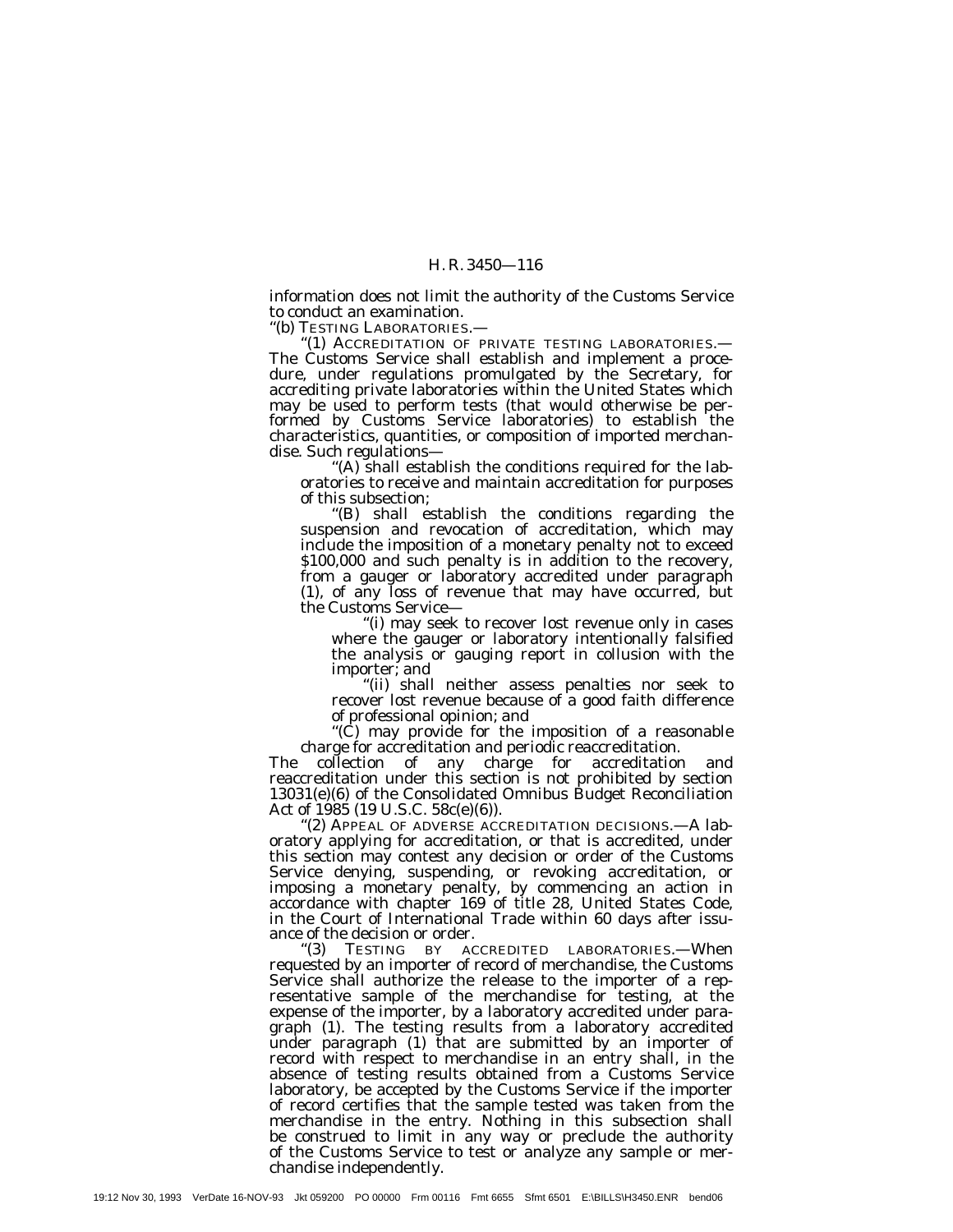''(4) AVAILABILITY OF TESTING PROCEDURE, METHODOLOGIES, AND INFORMATION.—Testing procedures and methodologies used by the Customs Service, and information resulting from any testing conducted by the Customs Service, shall be made available as follows:

''(A) Testing procedures and methodologies shall be made available upon request to any person unless the procedures or methodologies are—

''(i) proprietary to the holder of a copyright or patent related to such procedures or methodologies, or

''(ii) developed by the Customs Service for enforcement purposes.

''(B) Information resulting from testing shall be made available upon request to the importer of record and any agent thereof unless the information reveals information which is—

''(i) proprietary to the holder of a copyright or patent; or

''(ii) developed by the Customs Service for enforcement purposes.

''(5) MISCELLANEOUS PROVISIONS.—For purposes of this subsection—

''(A) any reference to a private laboratory includes a reference to a private gauger; and

''(B) accreditation of private laboratories extends only to the performance of functions by such laboratories that are within the scope of those responsibilities for determinations of the elements relating to admissibility, quantity, composition, or characteristics of imported merchandise

that are vested in, or delegated to, the Customs Service. ''(c) DETENTIONS.—Except in the case of merchandise with respect to which the determination of admissibility is vested in

an agency other than the Customs Service, the following apply:<br>
"(1) IN GENERAL.—Within the 5-day period (excluding week-<br>
ends and holidays) following the date on which merchandise is presented for customs examination, the Customs Service shall decide whether to release or detain the merchandise. Merchandise which is not released within such 5-day period shall be considered to be detained merchandise.

"(2) NOTICE OF DETENTION.—The Customs Service shall issue a notice to the importer or other party having an interest in detained merchandise no later than 5 days, excluding weekends and holidays, after the decision to detain the merchandise is made. The notice shall advise the importer or other interested party of—

''(A) the initiation of the detention;

''(B) the specific reason for the detention;

''(C) the anticipated length of the detention;

"(D) the nature of the tests or inquiries to be conducted; and

''(E) the nature of any information which, if supplied to the Customs Service, may accelerate the disposition of the detention.

''(3) TESTING RESULTS.—Upon request by the importer or other party having an interest in detained merchandise, the Customs Service shall provide the party with copies of the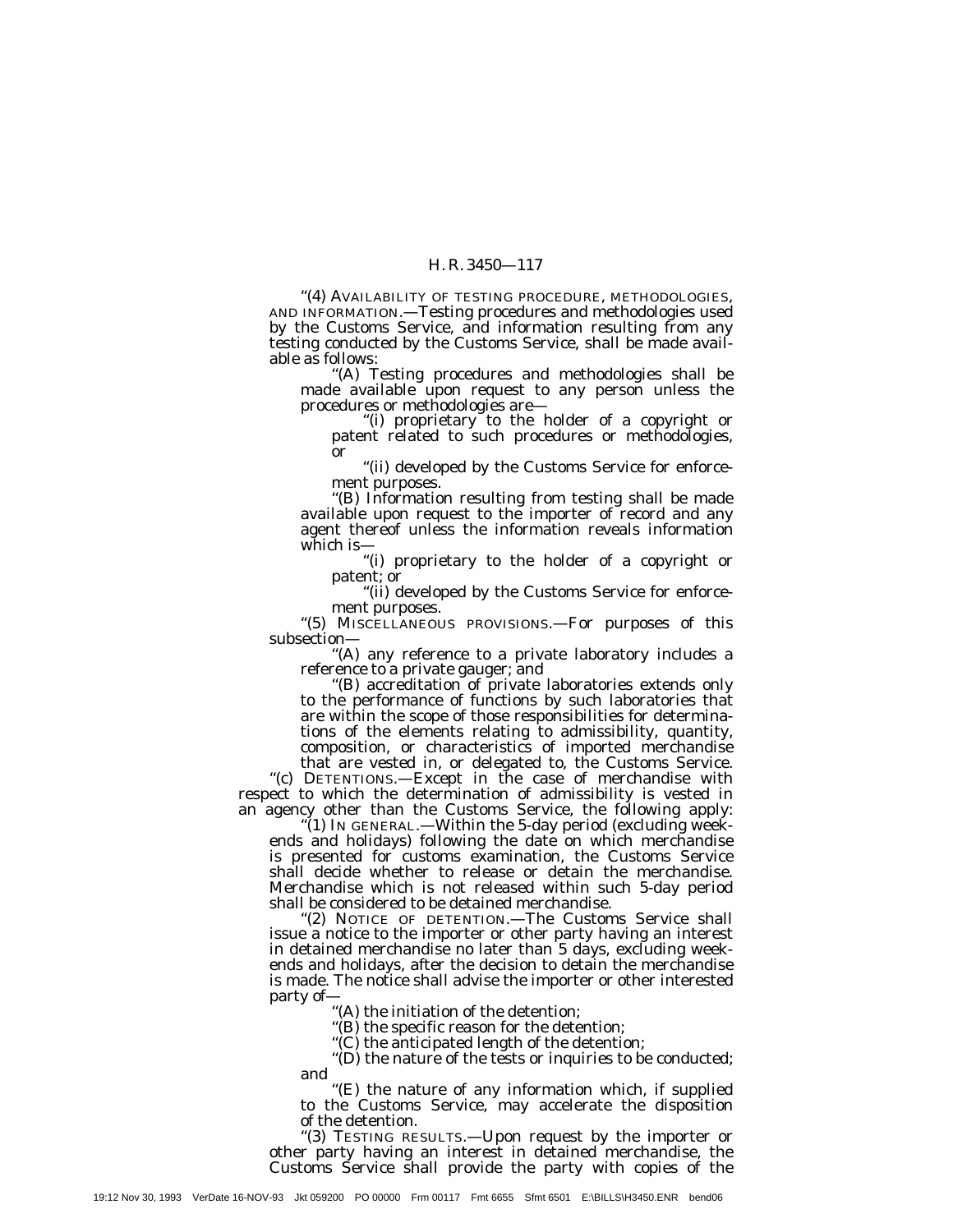results of any testing conducted by the Customs Service on the merchandise and a description of the testing procedures and methodologies (unless such procedures or methodologies are proprietary to the holder of a copyright or patent or were developed by the Customs Service for enforcement purposes). The results and test description shall be in sufficient detail to permit the duplication and analysis of the testing and the results.

''(4) SEIZURE AND FORFEITURE.—If otherwise provided by law, detained merchandise may be seized and forfeited.

''(5) EFFECT OF FAILURE TO MAKE DETERMINATION.—

''(A) The failure by the Customs Service to make a final determination with respect to the admissibility of detained merchandise within 30 days after the merchandise has been presented for customs examination, or such longer period if specifically authorized by law, shall be treated as a decision of the Customs Service to exclude the merchandise for purposes of section 514(a)(4).

'(B) For purposes of section 1581 of title 28, United States Code, a protest against the decision to exclude the merchandise which has not been allowed or denied in whole or in part before the 30th day after the day on which the protest was filed shall be treated as having been denied on such 30th day.

''(C) Notwithstanding section 2639 of title 28, United States Code, once an action respecting a detention is commenced, unless the Customs Service establishes by a preponderance of the evidence that an admissibility decision has not been reached for good cause, the court shall grant the appropriate relief which may include, but is not limited to, an order to cancel the detention and release the merchandise.''.

(b) EXISTING LABORATORIES.—Accreditation under section 499(b) of the Tariff Act of 1930 (as added by subsection (a)) is not required for any private laboratory (including any gauger) that was accredited or approved by the Customs Service as of the day before the date of the enactment of this Act; but any such laboratory is subject to reaccreditation under the provisions of such section and the regulations promulgated thereunder.

#### **SEC. 614. RECORDKEEPING.**

Section 508 (19 U.S.C. 1508) is amended—

(1) by amending subsection (a) to read as follows:

''(a) REQUIREMENTS.—Any—

''(1) owner, importer, consignee, importer of record, entry filer, or other party who—

''(A) imports merchandise into the customs territory of the United States, files a drawback claim, or transports or stores merchandise carried or held under bond, or

''(B) knowingly causes the importation or transportation or storage of merchandise carried or held under bond into or from the customs territory of the United States;

''(2) agent of any party described in paragraph (1); or

''(3) person whose activities require the filing of a declaration or entry, or both;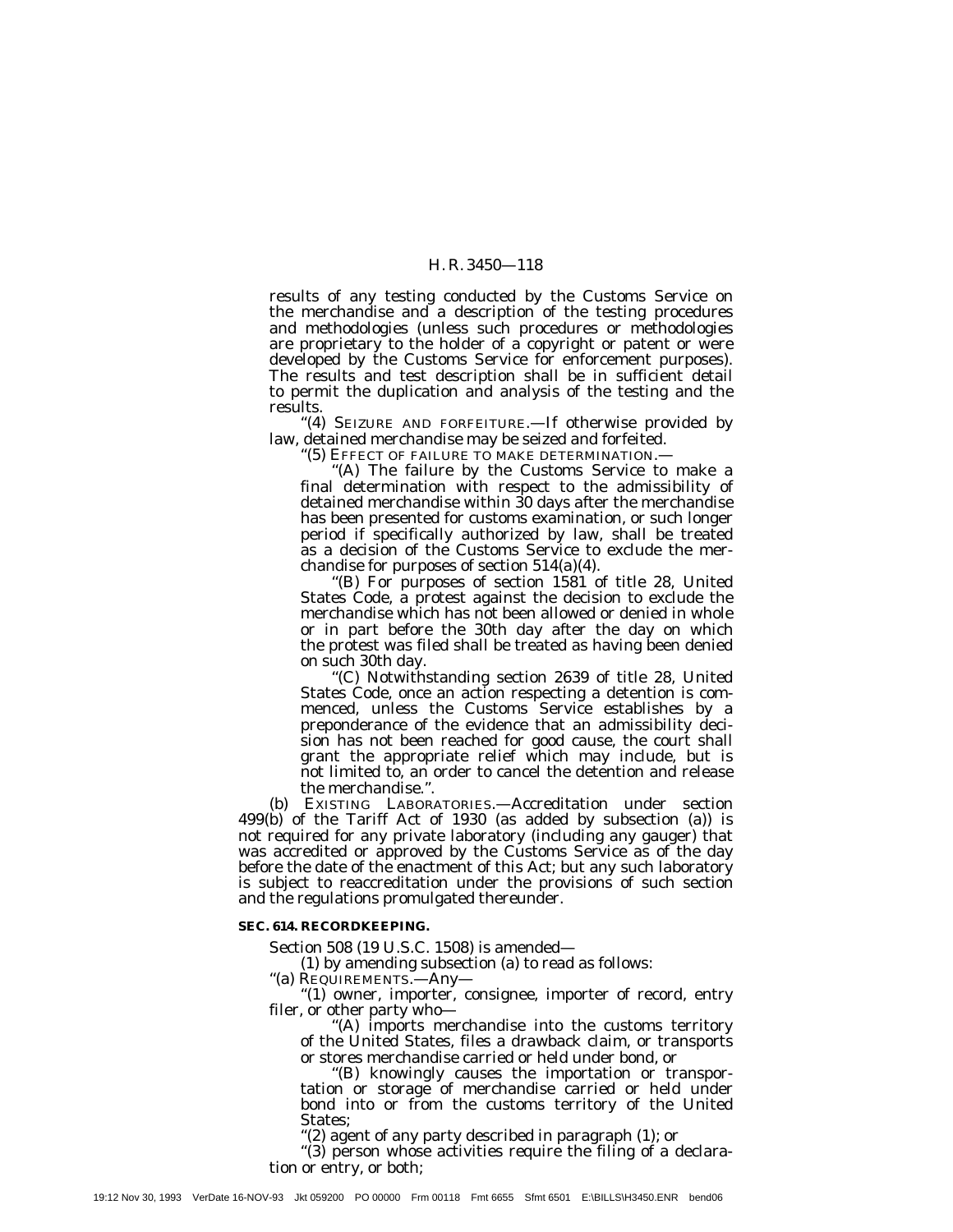shall make, keep, and render for examination and inspection records (which for purposes of this section include, but are not limited to, statements, declarations, documents and electronically generated or machine readable data) which—

''(A) pertain to any such activity, or to the information contained in the records required by this Act in connection with any such activity; and

''(B) are normally kept in the ordinary course of business.''; and

(2) by amending subsection (c) to read as follows:

''(c) PERIOD OF TIME.—The records required by subsections (a) and (b) shall be kept for such period of time, not to exceed 5 years from the date of entry or exportation, as appropriate, as the Secretary shall prescribe; except that records for any drawback claim shall be kept until the 3rd anniversary of the date of payment of the claim.''.

# **SEC. 615. EXAMINATION OF BOOKS AND WITNESSES.**

Section 509 (19 U.S.C. 1509) is amended as follows:

(1) Subsection (a) is amended—

(A) by striking out ''and taxes'' wherever it appears and inserting '', fees and taxes'';

(B) by amending paragraph (1) to read as follows: "(1) examine, or cause to be examined, upon reasonable

notice, any record (which for purposes of this section, includes, but is not limited to, any statement, declaration, document, or electronically generated or machine readable data) described in the notice with reasonable specificity, which may be relevant to such investigation or inquiry, except that—

"(A) if such record is required by law or regulation for the entry of the merchandise (whether or not the Customs Service required its presentation at the time of entry) it shall be provided to the Customs Service within a reasonable time after demand for its production is made, taking into consideration the number, type, and age of the item demanded; and

''(B) if a person of whom demand is made under subparagraph (A) fails to comply with the demand, the person may be subject to penalty under subsection (g);'';

(C) by amending that part of paragraph (2) that precedes subparagraph (D) to read as follows:

''(2) summon, upon reasonable notice—

''(A) the person who—

(i) imported, or knowingly caused to be imported, merchandise into the customs territory of the United States,

''(ii) exported merchandise, or knowingly caused merchandise to be exported, to Canada,

''(iii) transported or stored merchandise that was or is carried or held under customs bond, or knowingly caused such transportation or storage, or

"(iv) filed a declaration, entry, or drawback claim with the Customs Service;

''(B) any officer, employee, or agent of any person described in subparagraph (A);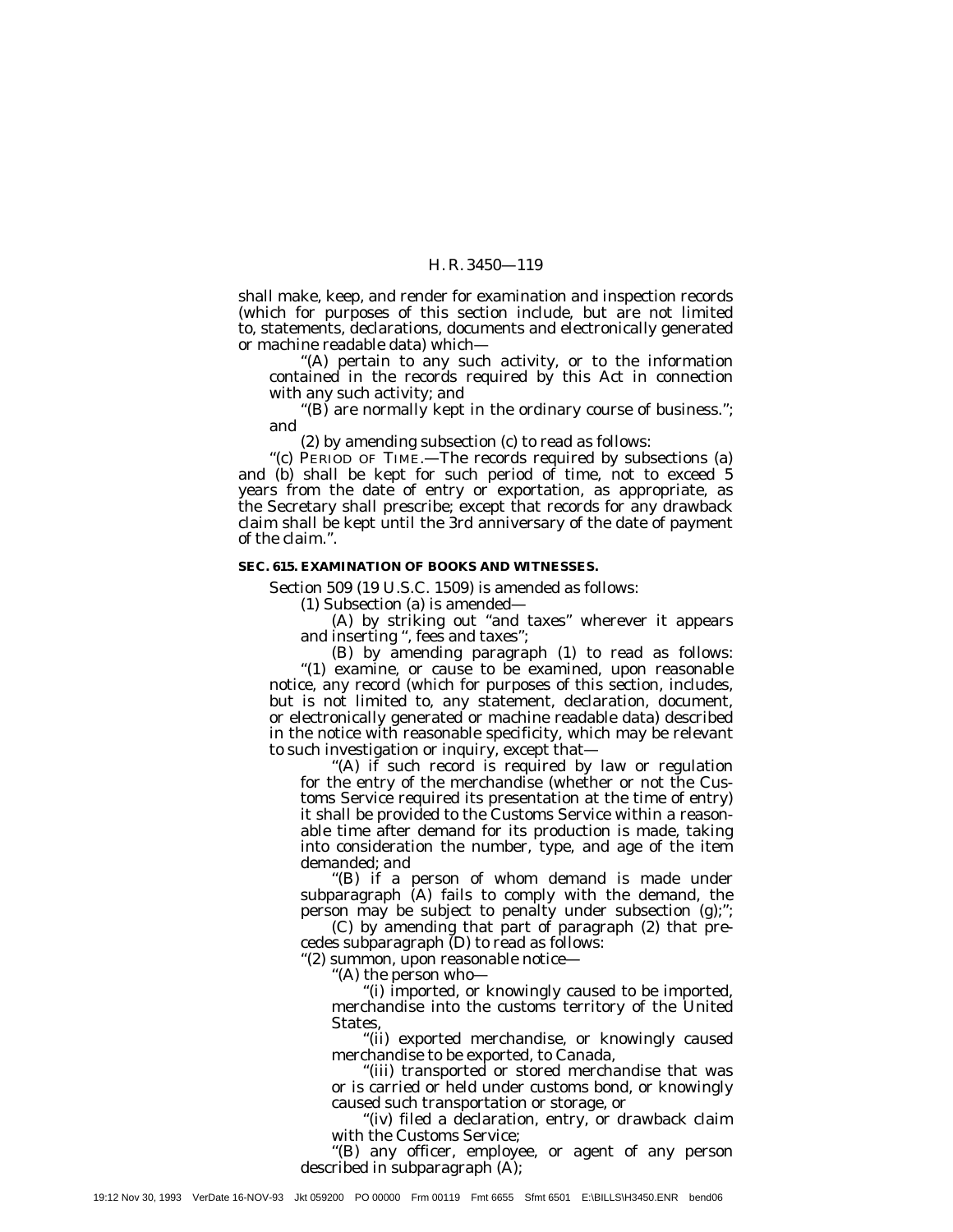''(C) any person having possession, custody or care of records relating to the importation or other activity described in subparagraph (A); or''; and

(D) by striking out the comma at the end of subparagraph (D) and inserting a semicolon.

(2) Subsections (b) and (c) are redesignated as subsections (c) and (d), respectively.

(3) The following new subsection is inserted after subsection (a):

''(b) REGULATORY AUDIT PROCEDURES.—

''(1) In conducting a regulatory audit under this section (which does not include a quantity verification for a customs bonded warehouse or general purpose foreign trade zone), the Customs Service auditor shall provide the person being audited, in advance of the audit, with a reasonable estimate of the time to be required for the audit. If in the course of an audit it becomes apparent that additional time will be required, the Customs Service auditor shall immediately provide a further estimate of such additional time.

''(2) Before commencing an audit, the Customs Service auditor shall inform the party to be audited of his right to an entry conference at which time the purpose will be explained and an estimated termination date set. Upon completion of on-site audit activities, the Customs Service auditor shall schedule a closing conference to explain the preliminary results of the audit.

''(3) Except as provided in paragraph (5), if the estimated or actual termination date for an audit passes without the Customs Service auditor providing a closing conference to explain the results of the audit, the person being audited may petition in writing for such a conference to the appropriate regional commissioner, who, upon receipt of such a request, shall provide for such a conference to be held within 15 days after the date of receipt.

"(4) Except as provided in paragraph (5), the Customs Service auditor shall complete the formal written audit report within 90 days following the closing conference unless the appropriate regional commissioner provides written notice to the person being audited of the reason for any delay and the anticipated completion date. After application of any exemption contained in section 552 of title 5, United States Code, a copy of the formal written audit report shall be sent to the person audited no later than 30 days following completion of the report.

 $(5)$  Paragraphs (3) and (4) shall not apply after the Customs Service commences a formal investigation with respect to the issue involved.''.

(4) Subsection (d) (as redesignated by paragraph (2)) is amended—

(A) by striking out ''statements, declarations, or documents" in paragraph (1)(A) and inserting "those";

(B) by inserting '', unless such customhouse broker is the importer of record on an entry" after "broker" in paragraph  $(1)(C)(i)$ ;

(C) by striking out ''import'' in each of paragraphs  $(2)(B)$  and  $(4)(B)$ ;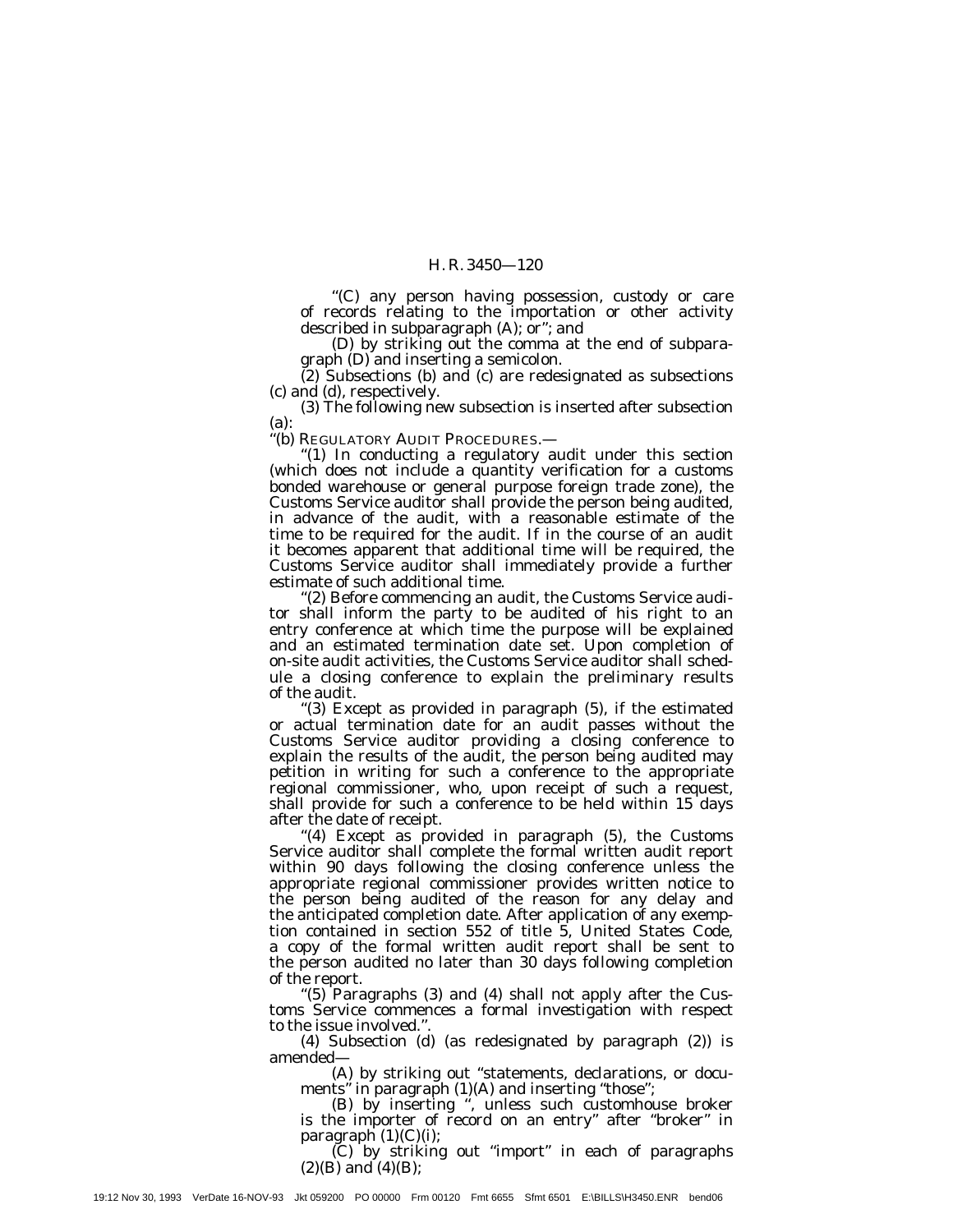(D) by inserting ''described in section 508'' after ''transactions'' in each of paragraphs (2)(B) and (4)(B); and

(E) by inserting '', fees,'' after ''duties'' in paragraph  $(4)(A).$ 

(5) The following new subsections are added at the end thereof:

''(e) LIST OF RECORDS AND INFORMATION.—The Customs Service shall identify and publish a list of the records or entry information that is required to be maintained and produced under subsection  $(a)(1)(A).$ 

(f) RECORDKEEPING COMPLIANCE PROGRAM.

''(1) IN GENERAL.—After consultation with the importing community, the Customs Service shall by regulation establish a recordkeeping compliance program which the parties listed in section 508(a) may participate in after being certified by the Customs Service under paragraph (2). Participation in the recordkeeping compliance program by recordkeepers is voluntary.

''(2) CERTIFICATION.—A recordkeeper may be certified as a participant in the recordkeeping compliance program after meeting the general recordkeeping requirements established under the program or after negotiating an alternative program suited to the needs of the recordkeeper and the Customs Service. Certification requirements shall take into account the size and nature of the importing business and the volume of imports. In order to be certified, the recordkeeper must be able to demonstrate that it—<br>"(A) understands the legal requirements for record-

''(A) understands the legal requirements for record- keeping, including the nature of the records required to be maintained and produced and the time periods involved;

''(B) has in place procedures to explain the recordkeeping requirements to those employees who are involved in the preparation, maintenance, and production of required records;

''(C) has in place procedures regarding the preparation and maintenance of required records, and the production

of such records to the Customs Service;<br>"(D) has designated a dependable individual or individuals to be responsible for recordkeeping compliance under the program and whose duties include maintaining familiarity with the recordkeeping requirements of the Customs

Service;<br>"(E) has a record maintenance procedure approved by the Customs Service for original records, or, if approved by the Customs Service, for alternative records or recordkeeping formats other than the original records; and

 $'(\vec{F})$  has procedures for notifying the Customs Service of occurrences of variances to, and violations of, the requirements of the recordkeeping compliance program or the negotiated alternative programs, and for taking corrective action when notified by the Customs Service of violations or problems regarding such program.

''(g) PENALTIES.—

''(1) DEFINITION.—For purposes of this subsection, the term 'information' means any record, statement, declaration, document, or electronically stored or transmitted information or data referred to in subsection (a)(1)(A).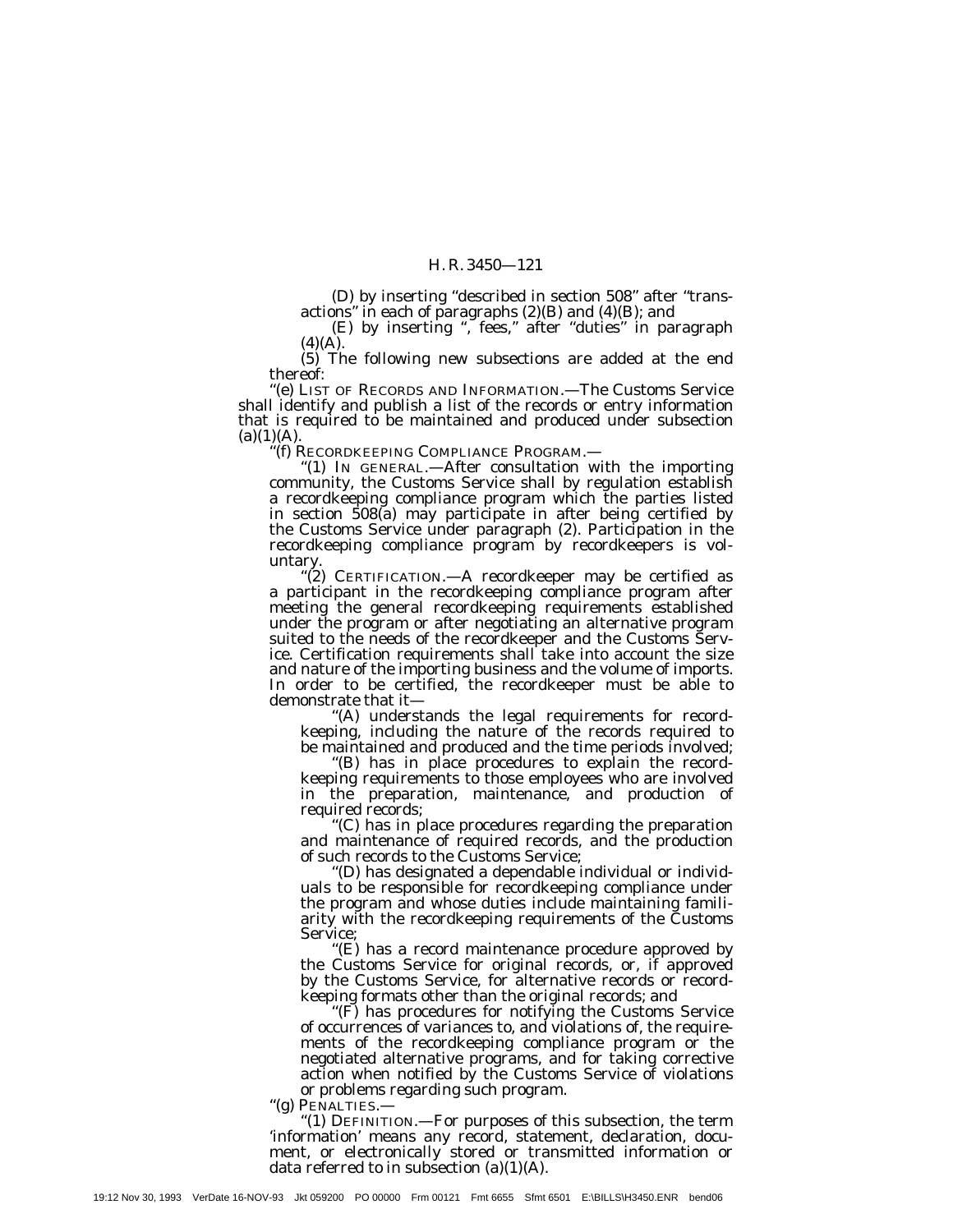"(2) EFFECTS OF FAILURE TO COMPLY WITH DEMAND.—Except as provided in paragraph (4), if a person fails to comply with a lawful demand for information under subsection  $\hat{a}(1)(A)$ the following provisions apply:

"(A) If the failure to comply is a result of the willful failure of the person to maintain, store, or retrieve the demanded information, such person shall be subject to a penalty, for each release of merchandise, not to exceed \$100,000, or an amount equal to 75 percent of the appraised value of the merchandise, whichever amount is less.

''(B) If the failure to comply is a result of the negligence of the person in maintaining, storing, or retrieving the demanded information, such person shall be subject to a penalty, for each release of merchandise, not to exceed \$10,000, or an amount equal to 40 percent of the appraised value of the merchandise, whichever amount is less.

 $f(C)$  In addition to any penalty imposed under subparagraph (A) or (B) regarding demanded information, if such information related to the eligibility of merchandise for a column 1 special rate of duty under title I, the entry of such merchandise—

''(i) if unliquidated, shall be liquidated at the applicable column 1 general rate of duty; or

''(ii) if liquidated within the 2-year period preceding the date of the demand, shall be reliquidated, notwithstanding the time limitation in section 514 or

520, at the applicable column 1 general rate of duty; except that any liquidation or reliquidation under clause (i) or (ii) shall be at the applicable column 2 rate of duty if the Customs Service demonstrates that the merchandise should be dutiable at such rate.

''(3) AVOIDANCE OF PENALTY.—No penalty may be assessed under this subsection if the person can show—

"(A) that the loss of the demanded information was the result of an act of God or other natural casualty or disaster beyond the fault of such person or an agent of the person;

 $f(B)$  on the basis of other evidence satisfactory to the Customs Service, that the demand was substantially complied with; or

''(C) the information demanded was presented to and retained by the Customs Service at the time of entry or submitted in response to an earlier demand.

"(4) PENALTIES NOT EXCLUSIVE. Any penalty imposed under this subsection shall be in addition to any other penalty provided by law except for—

''(A) a penalty imposed under section 592 for a material omission of the demanded information, or

''(B) disciplinary action taken under section 641.

''(5) REMISSION OR MITIGATION.—A penalty imposed under this section may be remitted or mitigated under section 618.

''(6) CUSTOMS SUMMONS.—Nothing in this subsection shall limit or preclude the Customs Service from issuing, or seeking the enforcement of, a customs summons.

''(7) ALTERNATIVES TO PENALTIES.—

''(A) IN GENERAL.—When a recordkeeper who—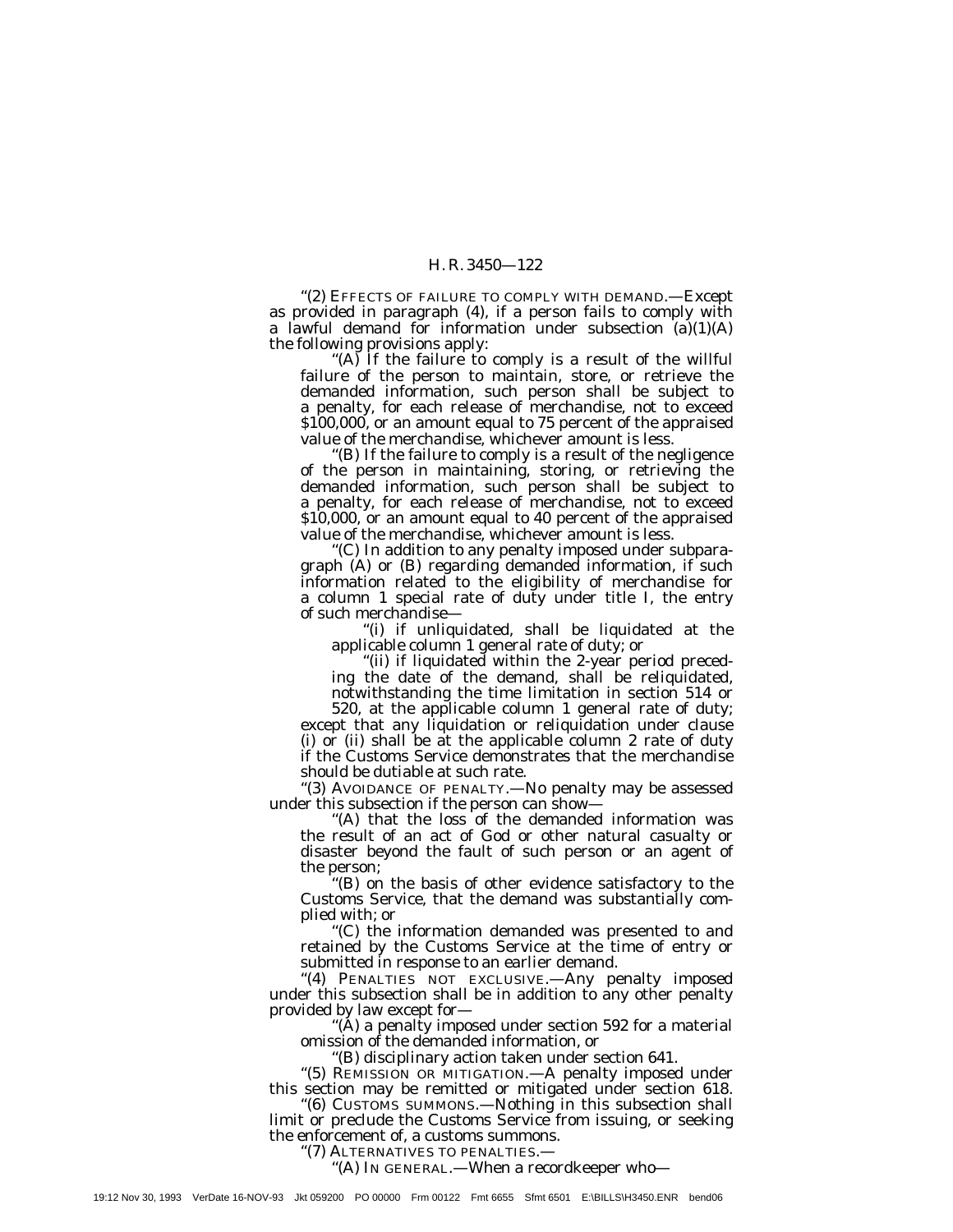''(i) has been certified as a participant in the recordkeeping compliance program under subsection

(f); and<br>"(ii) is generally in compliance with the appropriate procedures and requirements of the program; does not produce a demanded record or information for a specific release or provide the information by acceptable alternative means, the Customs Service, in the absence of willfulness or repeated violations, shall issue a written notice of the violation to the recordkeeper in lieu of a monetary penalty. Repeated violations by the recordkeeper may result in the issuance of penalties and removal of

certification under the program until corrective action, "(B) CONTENTS OF NOTICE.—A notice of violation issued<br>under subparagraph (A) shall—

"(i) state that the recordkeeper has violated the recordkeeping requirements;<br>"(ii) indicate the record or information which was

demanded; and<br>"(iii) warn the recordkeeper that future failures

to produce demanded records or information may result in the imposition of monetary penalties.

''(C) RESPONSE TO NOTICE.—Within a reasonable time after receiving written notice under subparagraph (A), the recordkeeper shall notify the Customs Service of the steps

it has taken to prevent a recurrence of the violation. ''(D) REGULATIONS.—The Secretary shall promulgate regulations to implement this paragraph. Such regulations may specify the time periods for compliance with a demand for information and provide guidelines which define repeated violations for purposes of this paragraph. Any penalty issued for a recordkeeping violation shall take into account the degree of compliance compared to the total number of importations, the nature of the demanded records and the recordkeeper's cooperation.''.

#### **SEC. 616. JUDICIAL ENFORCEMENT.**

The second sentence of section 510(a) (19 U.S.C. 1510(a)) is amended by inserting "and such court may assess a monetary penalty'' after ''as a contempt thereof''.

#### **SEC. 617. REVIEW OF PROTESTS.**

Section 515 (19 U.S.C. 1515) is amended by inserting at the<br>end the following new subsections:<br>"(c) If a protesting party believes that an application for further<br>review was erroneously or improperly denied or was denied w authority for such action, it may file with the Commissioner of Customs a written request that the denial of the application for further review be set aside. Such request must be filed within 60 days after the date of the notice of the denial. The Commissioner of Customs may review such request and, based solely on the information before the Customs Service at the time the application for further review was denied, may set aside the denial of the application for further review and void the denial of protest, if appropriate. If the Commissioner of Customs fails to act within 60 days after the date of the request, the request shall be considered denied. All denials of protests are effective from the date of original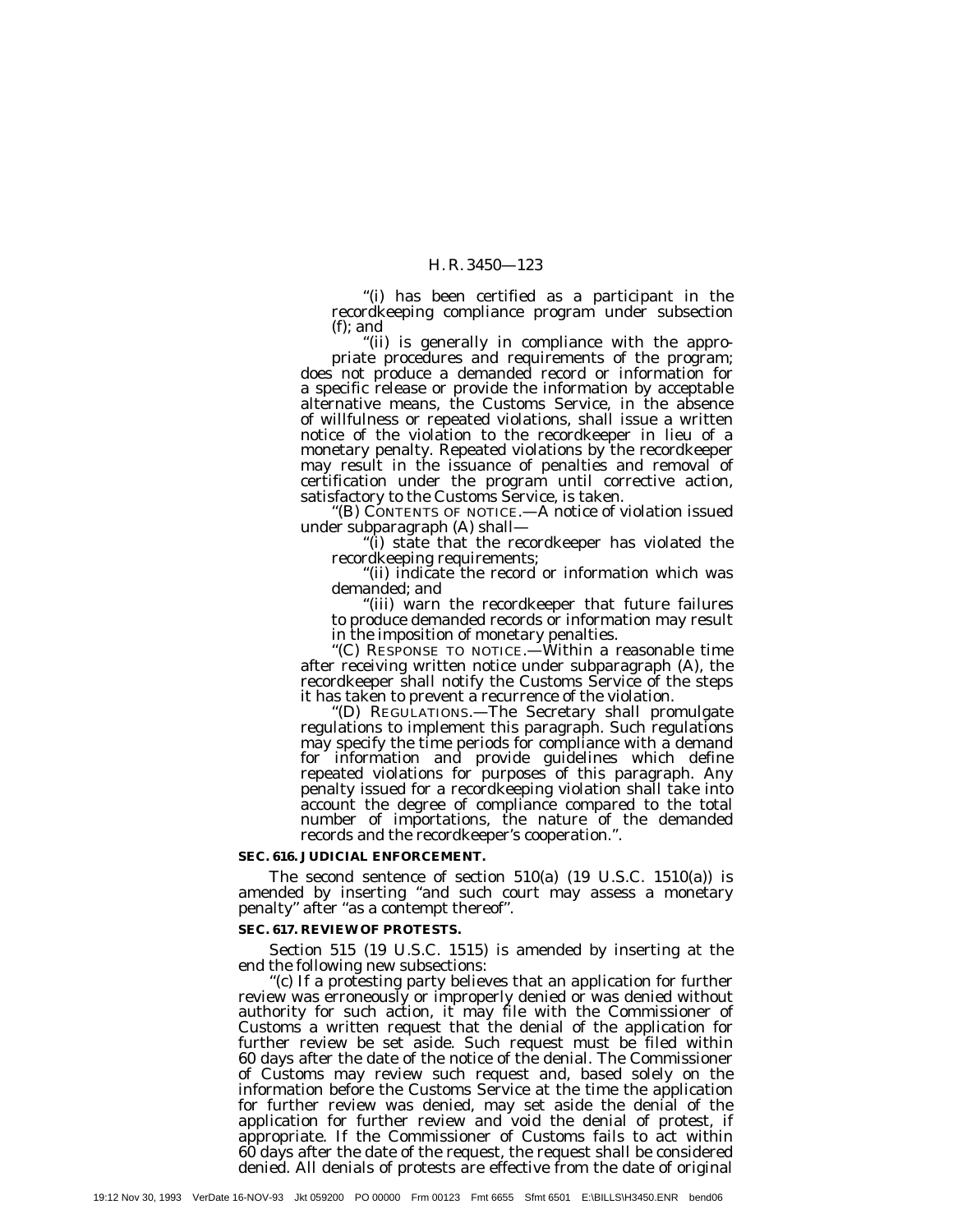denial for purposes of section 2636 of title 28, United States Code. If an action is commenced in the Court of International Trade that arises out of a protest or an application for further review, all administrative action pertaining to such protest or application shall terminate and any administrative action taken subsequent to the commencement of the action is null and void.

''(d) If a protest is timely and properly filed, but is denied contrary to proper instructions, the Customs Service may on its own initiative, or pursuant to a written request by the protesting party filed with the appropriate district director within 90 days after the date of the protest denial, void the denial of the protest.''.

# **SEC. 618. REPEAL OF PROVISION RELATING TO RELIQUIDATION ON ACCOUNT OF FRAUD.**

### Section 521 (19 U.S.C. 1521) is repealed.

#### **SEC. 619. PENALTIES RELATING TO MANIFESTS.**

Section 584 (19 U.S.C. 1584) is amended—

(1) by amending subsection (a)—

(A) by striking out ''appropriate customs officer'' wherever it appears and inserting ''Customs Service'',

(B) by striking out ''officer demanding the same'' in paragraph (1) and inserting ''officer (whether of the Customs Service or the Coast Guard) demanding the same'', and

(C) by inserting ''(electronically or otherwise)'' after "submission" in the last sentence of paragraph (1); and

(2) by amending subsection (b)—<br>
(A) by striking out "the appropriate customs officer",<br>
"he" (except in paragraph  $(1)(F)$ ), and "such officer" wher-

ever they appear and inserting "the Customs Service",<br>
(B) by striking out "written" wherever it appears (other<br>
than paragraph  $(1)(F)$ ),<br>
(C) by inserting "or electronically transmit" after<br>
"issue" wherever it appears,

(D) by striking out ''his intention'' in the first sentence of paragraph (1) and inserting ''intent''.

#### **SEC. 620. UNLAWFUL UNLADING OR TRANSSHIPMENT.**

Section 586 (19 U.S.C. 1586) is amended—

(1) by inserting ", or of a hovering vessel which has received or delivered merchandise while outside the territorial sea," after "from a foreign port or place" wherever it appears; and

(2) by amending subsection  $(f)$ —<br>(A) by striking out "the appropriate customs officer of the'' and ''the appropriate customs officer within the'' and inserting ''the Customs Service at the''; and

(B) by striking out ''the appropriate customs officer is'' and inserting ''the Customs Service is''.

## **SEC. 621. PENALTIES FOR FRAUD, GROSS NEGLIGENCE, AND NEG-LIGENCE; PRIOR DISCLOSURE.**

Section 592 (19 U.S.C. 1592) is amended—

(1) by inserting ''or electronically transmitted data or information" after "document" in subsection  $(a)(1)(A)(i)$ ;

(2) by inserting ''The mere nonintentional repetition by an electronic system of an initial clerical error does not con-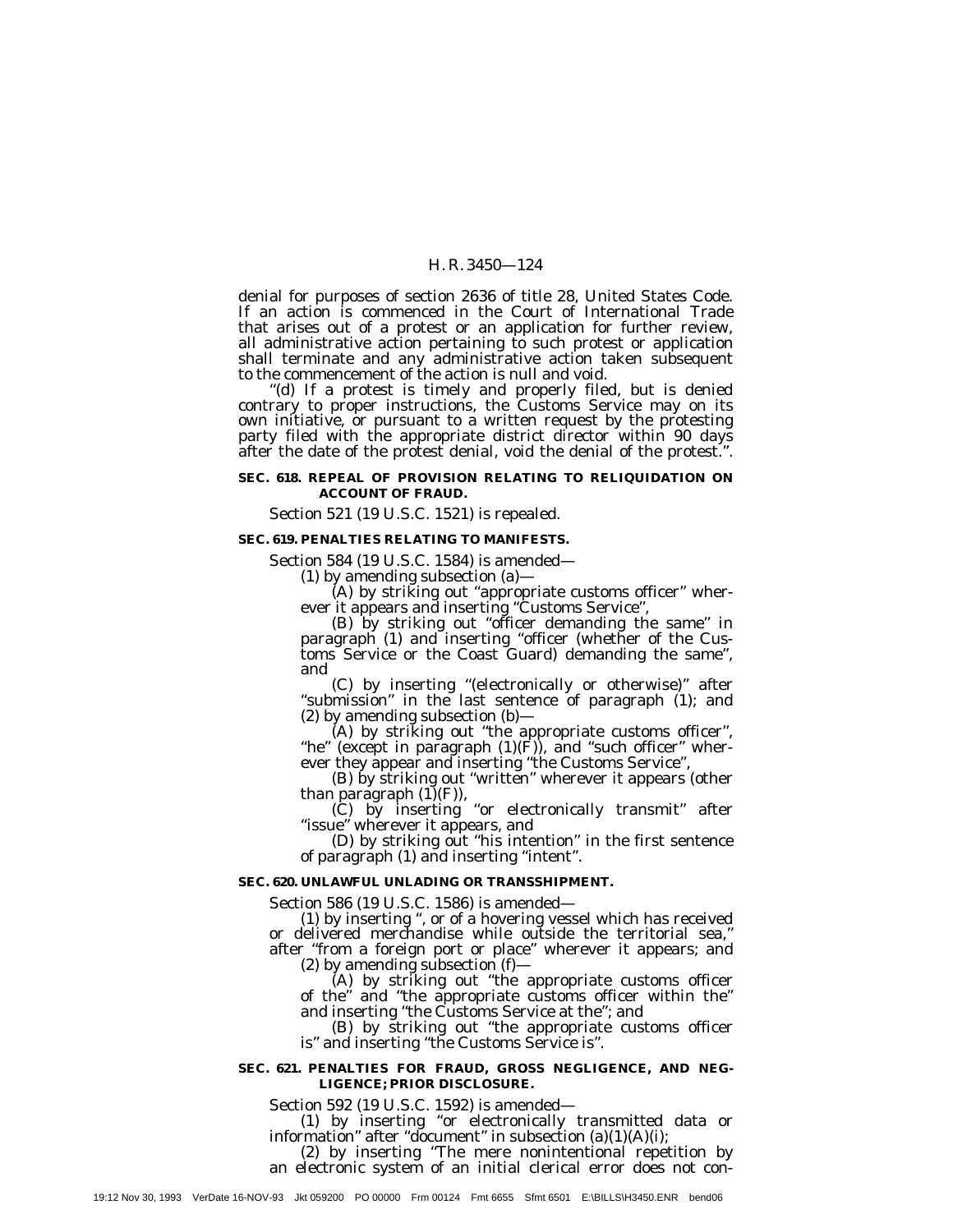stitute a pattern of negligent conduct.'' at the end of subsection  $(a)(2);$ 

(3) by amending subsection (b)—

(A) by amending the first sentence of paragraph  $(1)(A)$ —

(i) by striking out ''the appropriate customs officer'' and inserting ''the Customs Service'',

(ii) by striking out ''he'' and inserting ''it'', and (iii) by striking out ''his'' and inserting ''its'', and

(B) by amending paragraph (2)— (i) by striking out ''the appropriate customs officer'' wherever it appears and inserting "the Customs Serv-

ice'', (ii) by striking out ''such officer'' wherever it

appears and inserting ''the Customs Service'', and

(iii) by striking out ''he'' wherever it appears and inserting "it";

(4) by amending subsection  $(c)(4)$ —

(A) by striking ''time of disclosure or within thirty days, or such longer period as the appropriate customs officer may provide, after notice by the appropriate customs officer of his'' in subparagraph (A)(i) and by striking out ''time of disclosure in 30 days, or such longer period as the appropriate customs officer may provide, after notice by the appropriate customs officer of his'' in subparagraph (B), and inserting in each place ''time of disclosure, or within 30 days (or such longer period as the Customs Service may provide) after notice by the Customs Service of its''; and

(B) by inserting after the last sentence the following: ''For purposes of this section, a formal investigation of a violation is considered to be commenced with regard to the disclosing party and the disclosed information on the date recorded in writing by the Customs Service as the date on which facts and circumstances were discovered or information was received which caused the Customs Service to believe that a possibility of a violation of subsection (a) existed.''; and

(5) by amending subsection (d)—

(A) by striking out ''the appropriate customs officer'' and inserting ''the Customs Service'',

(B) by striking out ''duties'' wherever it appears and inserting ''duties, taxes, or fees'', and

(C) by inserting '', TAXES OR FEES'' after ''DUTIES'' in the sideheading.

#### **SEC. 622. PENALTIES FOR FALSE DRAWBACK CLAIMS.**

(a) AMENDMENT.—Part V of title IV is amended by inserting after section 593 the following new section:

#### **''SEC. 593A. PENALTIES FOR FALSE DRAWBACK CLAIMS.**

''(a) PROHIBITION.—

''(1) GENERAL RULE.—No person, by fraud, or negligence— "(A) may seek, induce or affect, or attempt to seek, induce, or affect, the payment or credit to that person or others of any drawback claim by means of—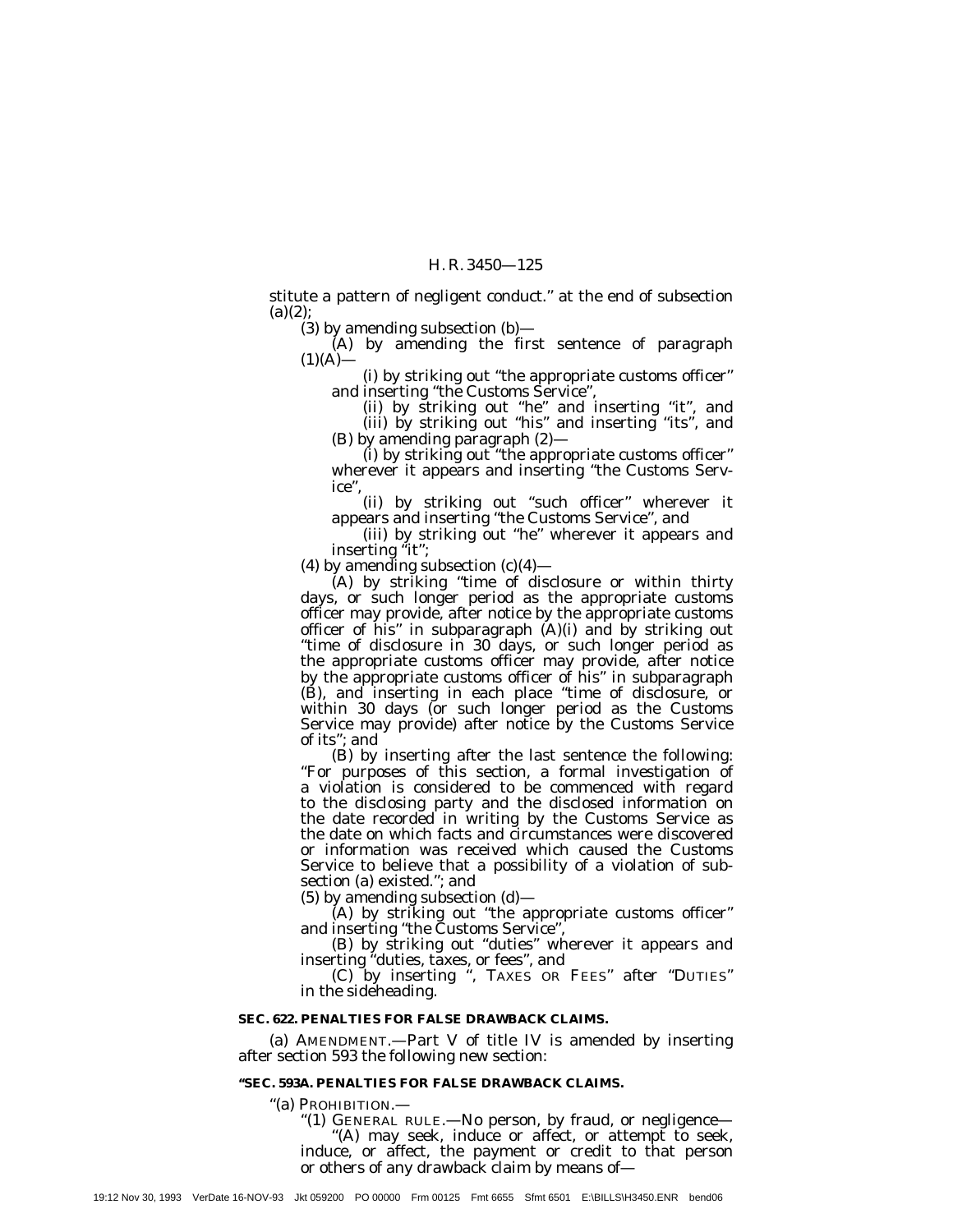''(i) any document, written or oral statement, or electronically transmitted data or information, or act which is material and false, or

''(ii) any omission which is material; or

''(B) may aid or abet any other person to violate subparagraph (A).

"(2) EXCEPTION.—Clerical errors or mistakes of fact are not violations of paragraph (1) unless they are part of a pattern of negligent conduct. The mere nonintentional repetition by an electronic system of an initial clerical error does not constitute a pattern of negligent conduct.

''(b) PROCEDURES.—

''(1) PREPENALTY NOTICE.—

'(A) IN GENERAL.—If the Customs Service has reasonable cause to believe that there has been a violation of subsection (a) and determines that further proceedings are warranted, the Customs Service shall issue to the person concerned a written notice of intent to issue a claim for a monetary penalty. Such notice shall—

''(i) identify the drawback claim;

''(ii) set forth the details relating to the seeking, inducing, or affecting, or the attempted seeking, inducing, or affecting, or the aiding or procuring of, the drawback claim;

''(iii) specify all laws and regulations allegedly violated;

''(iv) disclose all the material facts which establish

"(v)" state whether the alleged violation occurred as a result of fraud or negligence; "(vi) state the estimated actual or potential loss

of revenue due to the drawback claim, and, taking into account all circumstances, the amount of the pro-

posed monetary penalty; and ''(vii) inform such person that he shall have a reasonable opportunity to make representations, both oral and written, as to why a claim for a monetary penalty should not be issued in the amount stated.<br>"(B) Exceptions.—The Customs Service may not issue

''(B) EXCEPTIONS.—The Customs Service may not issue a prepenalty notice if the amount of the penalty in the penalty claim issued under paragraph (2) is \$1,000 or less. In such cases, the Customs Service may proceed

directly with a penalty claim.<br>
"(C) PRIOR APPROVAL.—No prepenalty notice in which the alleged violation occurred as a result of fraud shall be issued without the prior approval of Customs Headquarters.

 $f(2)$  PENALTY CLAIM.—After considering representations, if any, made by the person concerned pursuant to the notice issued under paragraph (1), the Customs Service shall determine whether any violation of subsection (a), as alleged in the notice, has occurred. If the Customs Service determines that there was no violation, the Customs Service shall promptly issue a written statement of the determination to the person to whom the notice was sent. If the Customs Service determines that there was a violation, Customs shall issue a written penalty claim to such person. The written penalty claim shall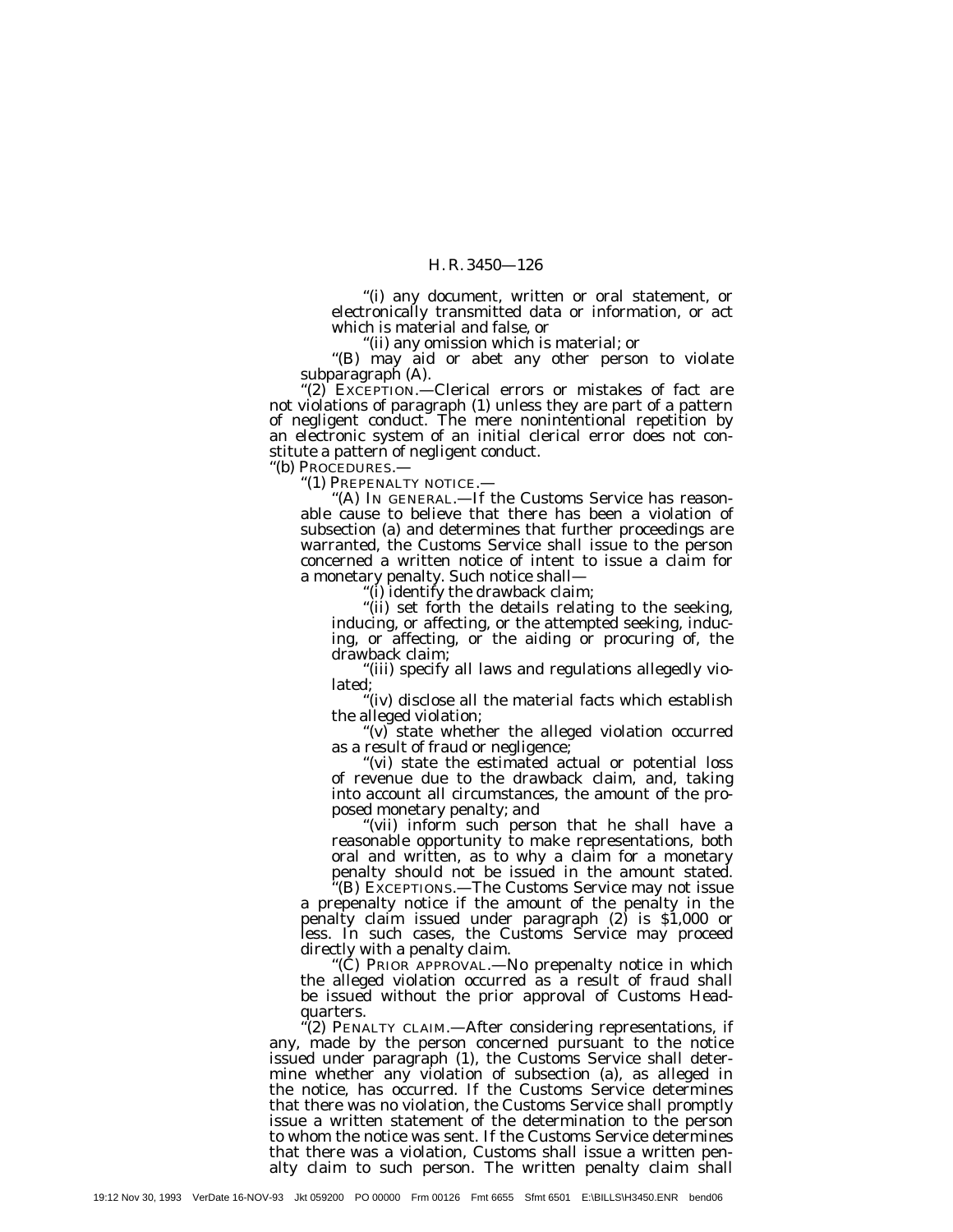specify all changes in the information provided under clauses (i) through (vii) of paragraph (1)(A). Such person shall have a reasonable opportunity under section 618 to make representations, both oral and written, seeking remission or mitigation of the monetary penalty. At the conclusion of any proceeding under section 618, the Customs Service shall provide to the person concerned a written statement which sets forth the final determination, and the findings of fact and conclusions of law on which such determination is based.

''(c) MAXIMUM PENALTIES.—

''(1) FRAUD.—A fraudulent violation of subsection (a) of this section is punishable by a civil penalty in an amount not to exceed 3 times the actual or potential loss of revenue. ''(2) NEGLIGENCE.—

''(A) IN GENERAL.—A negligent violation of subsection (a) is punishable by a civil penalty in an amount not to exceed 20 percent of the actual or potential loss of revenue for the 1st violation.

''(B) REPETITIVE VIOLATIONS.—If the Customs Service determines that a repeat negligent violation occurs relating to the same issue, the penalty amount for the 2d violation shall be in an amount not to exceed 50 percent of the total actual or potential loss of revenue. The penalty amount for each succeeding repetitive negligent violation shall be in an amount not to exceed the actual or potential loss of revenue. If the same party commits a nonrepetitive violation, that violation shall be subject to a penalty not to exceed 20 percent of the actual or potential loss of revenue.

''(3) PRIOR DISCLOSURE.—

''(A) IN GENERAL.—Subject to subparagraph (B), if the person concerned discloses the circumstances of a violation of subsection (a) before, or without knowledge of the commencement of, a formal investigation of such violation, the monetary penalty assessed under this subsection may not exceed—

''(i) if the violation resulted from fraud, an amount equal to the actual or potential revenue of which the United States is or may be deprived as a result of overpayment of the claim; or

(ii) if the violation resulted from negligence, an amount equal to the interest computed on the basis of the prevailing rate of interest applied under section 6621 of the Internal Revenue Code of 1986 on the amount of actual revenue of which the United States is or may be deprived during the period that—

''(I) begins on the date of the overpayment of the claim; and

''(II) ends on the date on which the person concerned tenders the amount of the overpayment.

''(B) CONDITION AFFECTING PENALTY LIMITATIONS.—The limitations in subparagraph (A) on the amount of the monetary penalty to be assessed under subsection (c) apply only if the person concerned tenders the amount of the overpayment made on the claim at the time of disclosure, or within 30 days (or such longer period as the Customs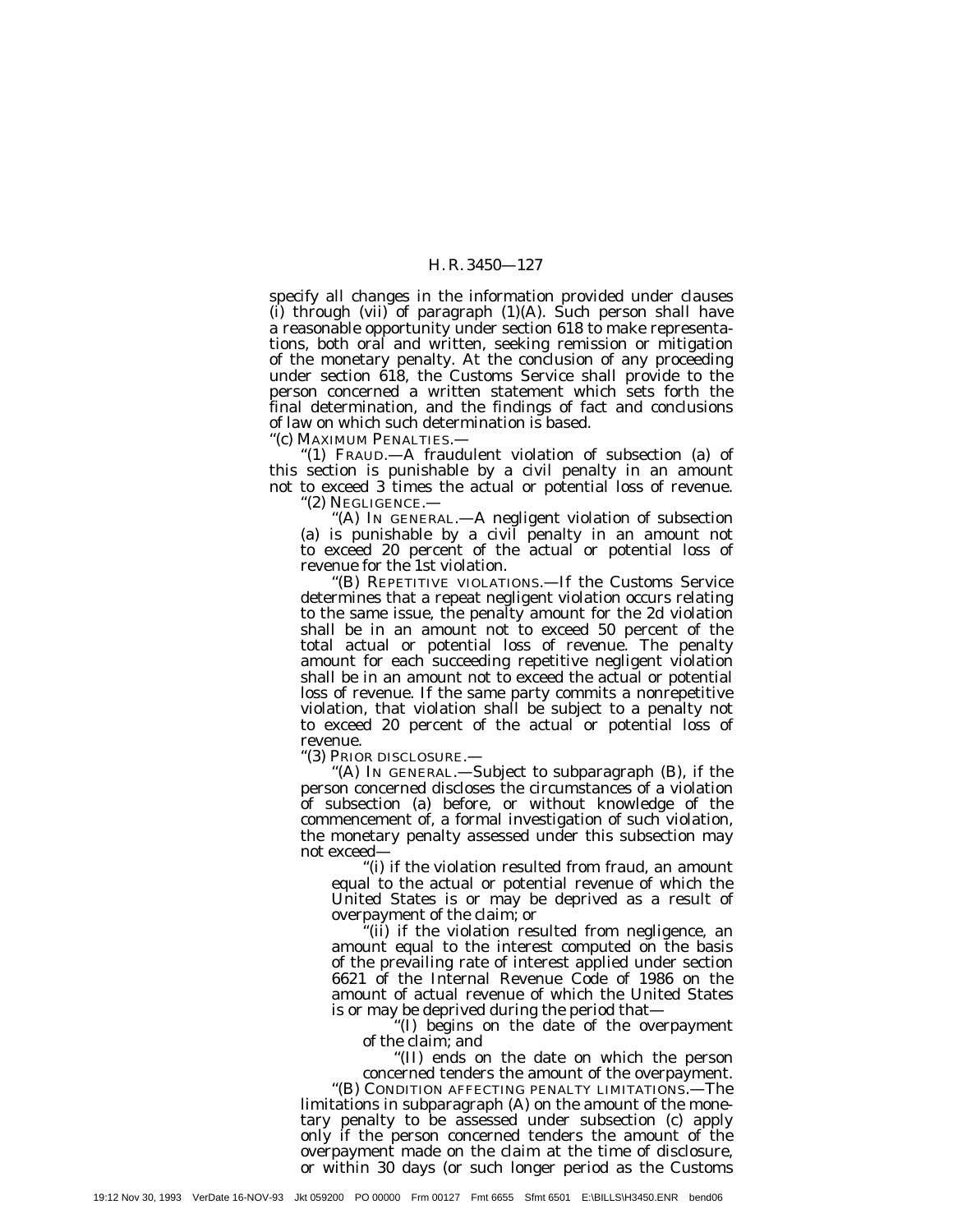Service may provide), after notice by the Customs Service of its calculation of the amount of the overpayment.

''(C) BURDEN OF PROOF.—The person asserting lack of knowledge of the commencement of a formal investigation has the burden of proof in establishing such lack of knowledge.

"(4) COMMENCEMENT OF INVESTIGATION.—For purposes of this section, a formal investigation of a violation is considered to be commenced with regard to the disclosing party and the disclosed information on the date recorded in writing by the Customs Service as the date on which facts and circumstances were discovered or information was received which caused the Customs Service to believe that a possibility of a violation of subsection (a) existed.

'(5) EXCLUSIVITY.—Penalty claims under this section shall be the exclusive civil remedy for any drawback related violation of subsection (a).

''(d) DEPRIVATION OF LAWFUL REVENUE.—Notwithstanding section 514, if the United States has been deprived of lawful duties and taxes resulting from a violation of subsection (a), the Customs Service shall require that such duties and taxes be restored whether or not a monetary penalty is assessed.

''(e) DRAWBACK COMPLIANCE PROGRAM.—

''(1) IN GENERAL.—After consultation with the drawback trade community, the Customs Service shall establish a drawback compliance program in which claimants and other parties in interest may participate after being certified by the Customs Service under paragraph (2). Participation in the drawback compliance program is voluntary.

<sup>2</sup><sup>(2)</sup> CERTIFICATION.—A party may be certified as a partici- pant in the drawback compliance program after meeting the general requirements established under the program or after negotiating an alternative program suited to the needs of the party and the Customs Service. Certification requirements shall take into account the size and nature of the party's drawback program and the volume of claims. In order to be certified, the participant must be able to demonstrate that it—

''(A) understands the legal requirements for filing claims, including the nature of the records required to be maintained and produced and the time periods involved;

''(B) has in place procedures to explain the Customs Service requirements to those employees that are involved in the preparation of claims, and the maintenance and production of required records;

''(C) has in place procedures regarding the preparation of claims and maintenance of required records, and the production of such records to the Customs Service;

''(D) has designated a dependable individual or individuals to be responsible for compliance under the program and whose duties include maintaining familiarity with the drawback requirements of the Customs Service;

'(E) has a record maintenance procedure approved by the Customs Service for original records, or, if approved by the Customs Service, for alternate records or recordkeeping formats other than the original records; and

''(F) has procedures for notifying the Customs Service of variances to, and violations of, the requirements of the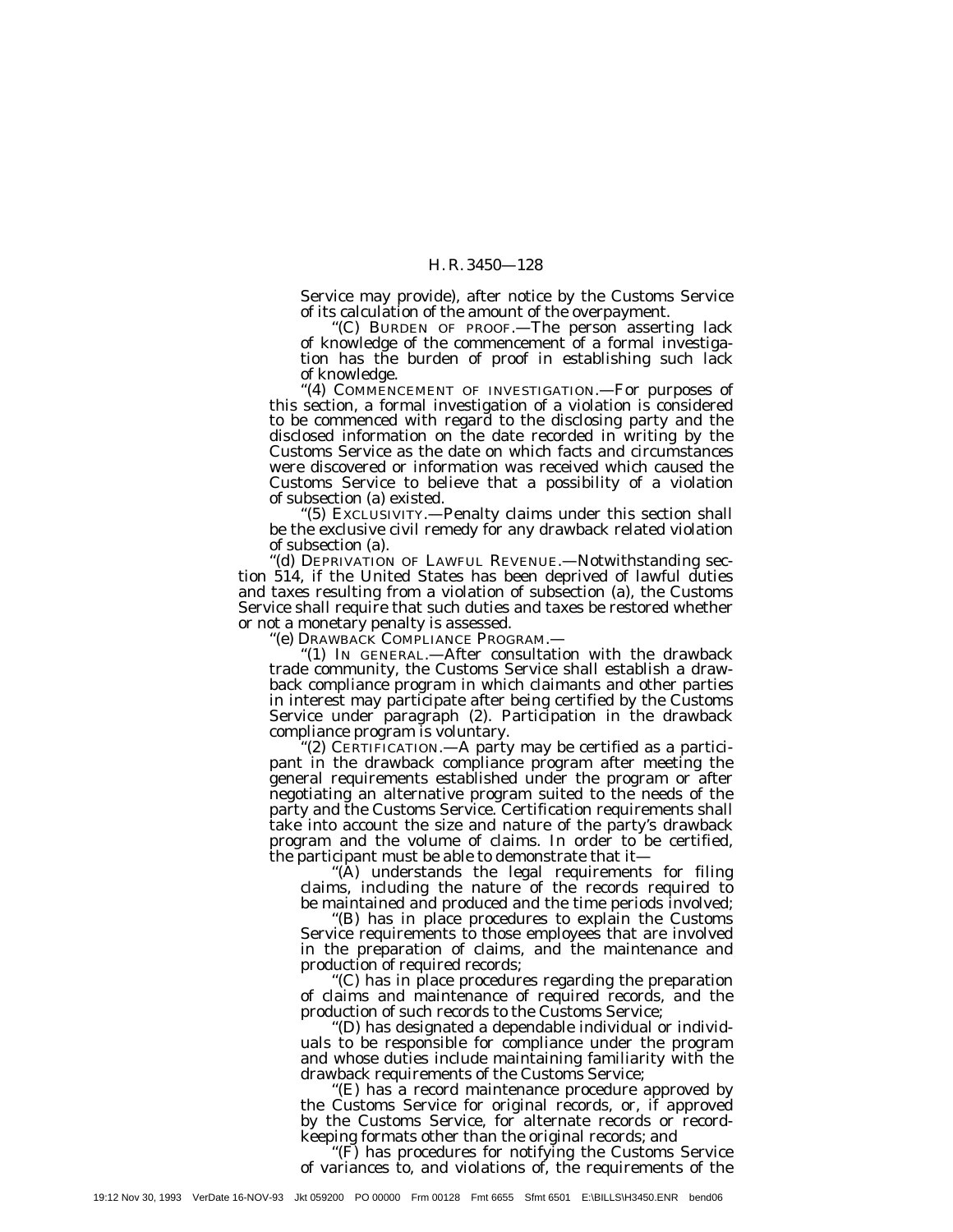drawback compliance program or any negotiated alternative programs, and for taking corrective action when notified by the Customs Service for violations or problems regarding such program.

''(f) ALTERNATIVES TO PENALTIES.—

''(1) IN GENERAL.—When a party that—

'(A) has been certified as a participant in the drawback compliance program under subsection (e); and

(B) is generally in compliance with the appropriate procedures and requirements of the program;

commits a violation of subsection (a), the Customs Service, shall, in the absence of fraud or repeated violations, and in lieu of a monetary penalty, issue a written notice of the violation to the party. Repeated violations by a party may result in the issuance of penalties and removal of certification under the program until corrective action, satisfactory to the Customs Service, is taken.

"(2) CONTENTS OF NOTICE. - A notice of violation issued under paragraph (1) shall—

"(A) state that the party has violated subsection (a); ''(B) explain the nature of the violation; and

''(C) warn the party that future violations of subsection (a) may result in the imposition of monetary penalties.

''(3) RESPONSE TO NOTICE.—Within a reasonable time after receiving written notice under paragraph (1), the party shall notify the Customs Service of the steps it has taken to prevent a recurrence of the violation.

''(g) REPETITIVE VIOLATIONS.—

"(1) A party who has been issued a written notice under subsection (f)(1) and subsequently commits a repeat negligent violation involving the same issue is subject to the following monetary penalties:

''(A) 2D VIOLATION.—An amount not to exceed 20 percent of the loss of revenue.

''(B) 3RD VIOLATION.—An amount not to exceed 50 percent of the loss of revenue.

''(C) 4TH AND SUBSEQUENT VIOLATIONS.—An amount not to exceed 100 percent of the loss of revenue.

''(2) If a party that has been certified as a participant in the drawback compliance program under subsection (e) commits an alleged violation which was not repetitive, the party shall be issued a 'warning letter', and, for any subsequent violation, shall be subject to the same maximum penalty amounts stated in paragraph (1).

''(h) REGULATION.—The Secretary shall promulgate regulations and guidelines to implement this section. Such regulations shall specify that for purposes of subsection (g), a repeat negligent violation involving the same issue shall be treated as a repetitive violation for a maximum period of 3 years.

''(i) COURT OF INTERNATIONAL TRADE PROCEEDINGS.—Notwithstanding any other provision of law, in any proceeding commenced by the United States in the Court of International Trade for the recovery of any monetary penalty claimed under this section—

''(1) all issues, including the amount of the penalty, shall be tried de novo;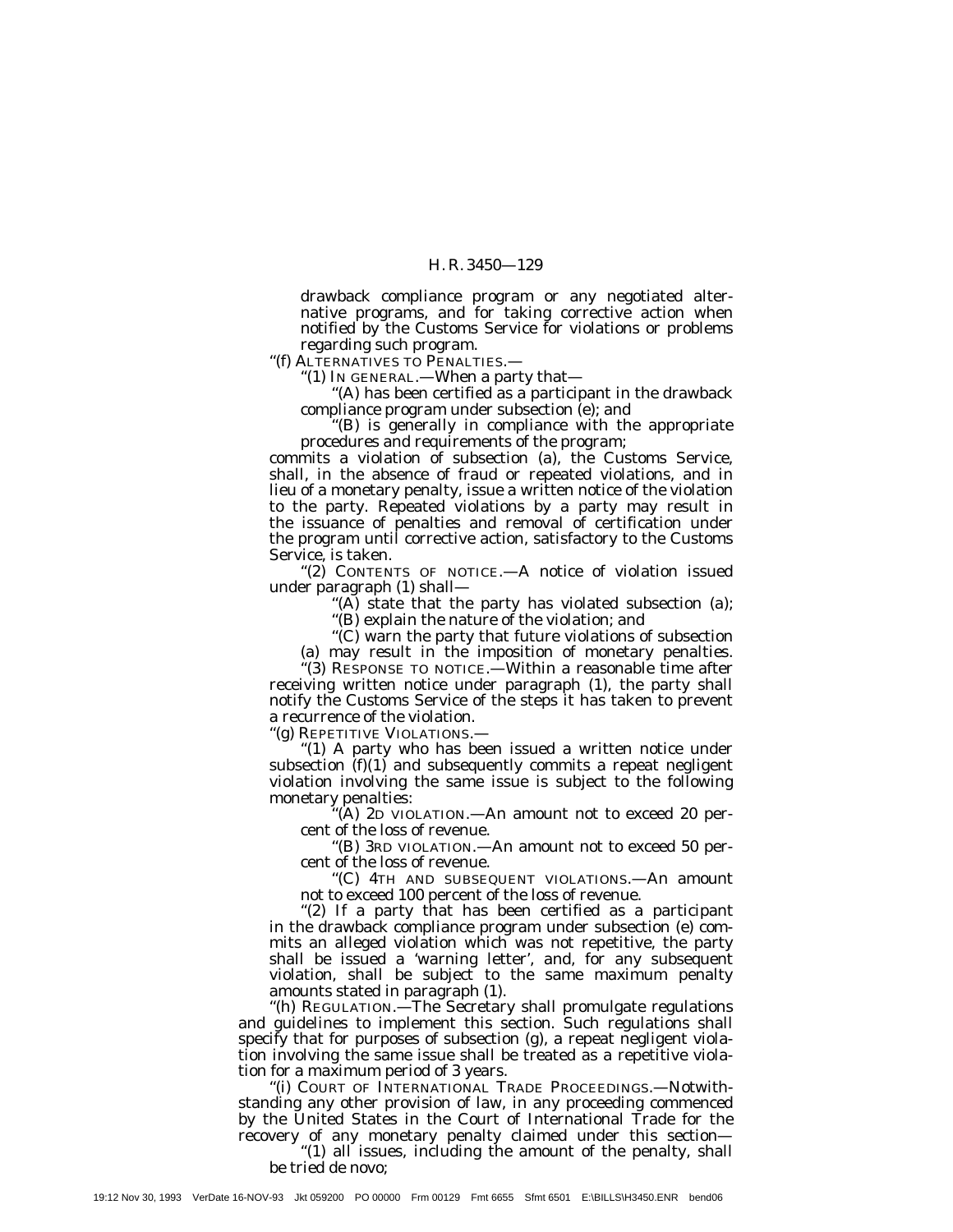''(2) if the monetary penalty is based on fraud, the United States shall have the burden of proof to establish the alleged

violation by clear and convincing evidence; and ''(3) if the monetary penalty is based on negligence, the United States shall have the burden of proof to establish the act or omission constituting the violation, and the alleged violator shall have the burden of providing evidence that the act or omission did not occur as a result of negligence.".<br>(b) EFFECTIVE DATE.—The amendment made by subsection (a)

applies to drawback claims filed on and after the nationwide operational implementation of an automated drawback selectivity program by the Customs Service. The Customs Service shall publish notice of this date in the Customs Bulletin.

#### **SEC. 623. INTERPRETIVE RULINGS AND DECISIONS; PUBLIC INFORMA-TION.**

Section 625 (19 U.S.C. 1625) is amended to read as follows:

#### **''SEC. 625. INTERPRETIVE RULINGS AND DECISIONS; PUBLIC INFORMATION.**

''(a) PUBLICATION.—Within 90 days after the date of issuance of any interpretive ruling (including any ruling letter, or internal advice memorandum) or protest review decision under this chapter with respect to any customs transaction, the Secretary shall have such ruling or decision published in the Customs Bulletin or shall otherwise make such ruling or decision available for public inspection.<br>"(b) APPEALS.—A person may appeal an adverse interpretive

ruling and any interpretation of any regulation prescribed to implement such ruling to a higher level of authority within the Customs Service for de novo review. Upon a reasonable showing of business necessity, any such appeal shall be considered and decided no later than 60 days following the date on which the appeal is filed. The Secretary shall issue regulations to implement this sub-

section.<br>"(c) MODIFICATION AND REVOCATION.—A proposed interpretive

ruling or decision which would—<br>—— "(1) modify (other than to correct a clerical error) or revoke<br>—— a prior interpretive ruling or decision which has been in effect<br>—— for at least 60 days; or

for at least 60 days; or ''(2) have the effect of modifying the treatment previously accorded by the Customs Service to substantially identical transactions;

shall be published in the Customs Bulletin. The Secretary shall give interested parties an opportunity to submit, during not less than the 30-day period after the date of such publication, comments on the correctness of the proposed ruling or decision. After consideration of any comments received, the Secretary shall publish a final ruling or decision in the Customs Bulletin within 30 days after the closing of the comment period. The final ruling or decision shall become effective 60 days after the date of its publication.

''(d) PUBLICATION OF CUSTOMS DECISIONS THAT LIMIT COURT DECISIONS.—A decision that proposes to limit the application of a court decision shall be published in the Customs Bulletin together with notice of opportunity for public comment thereon prior to a final decision.

''(e) PUBLIC INFORMATION.—The Secretary may make available in writing or through electronic media, in an efficient, comprehen-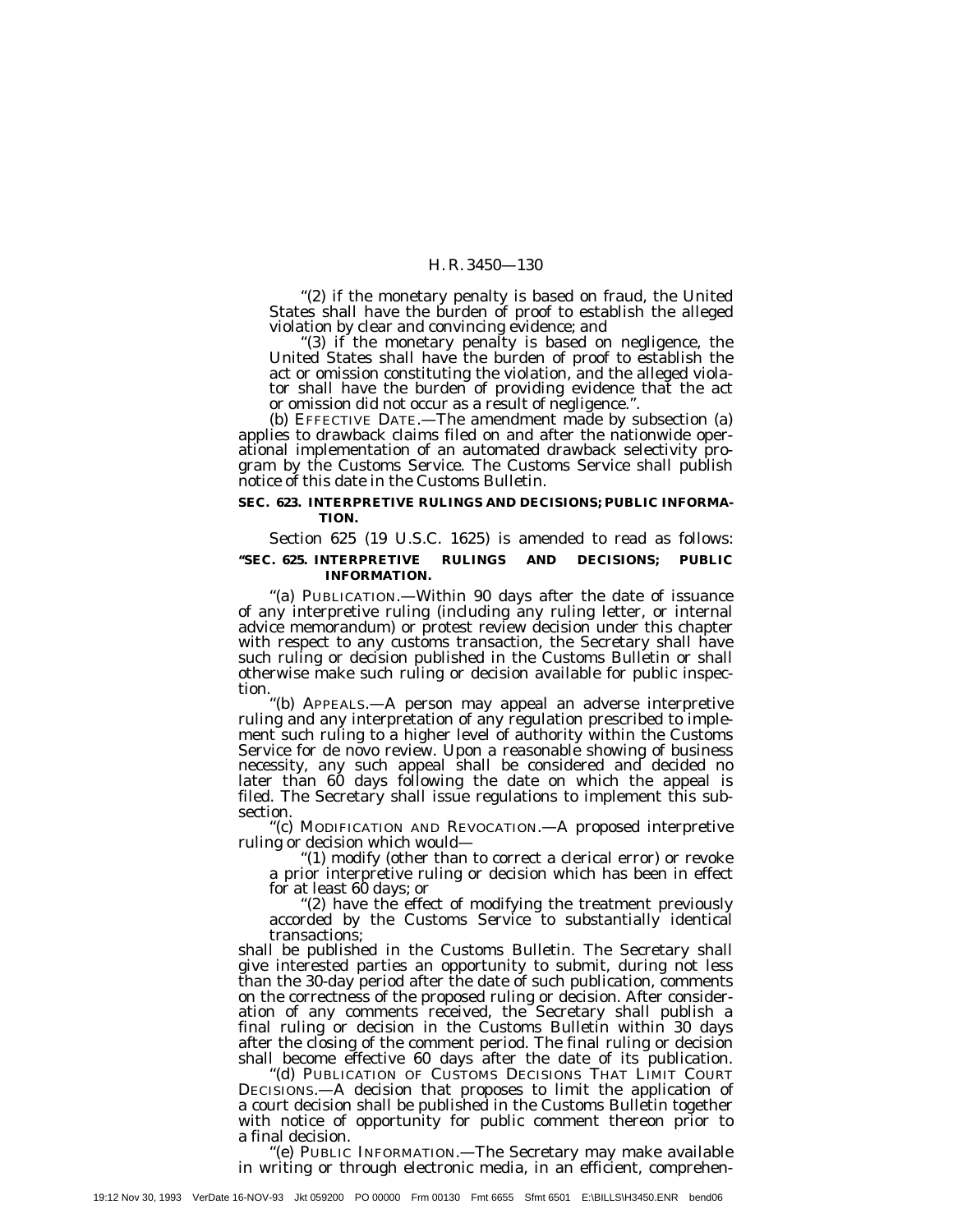sive and timely manner, all information, including directives, memoranda, electronic messages and telexes which contain instructions, requirements, methods or advice necessary for importers and exporters to comply with the Customs laws and regulations. All information which may be made available pursuant to this subsection shall be subject to any exemption from disclosure provided by section 552 of title 5, United States Code.''.

#### **SEC. 624. SEIZURE AUTHORITY.**

Section 596(c) (19 U.S.C. 1595a(c)) is amended to read as follows:

 $\mathcal{C}(c)$  Merchandise which is introduced or attempted to be introduced into the United States contrary to law shall be treated as follows:

''(1) The merchandise shall be seized and forfeited if it— ''(A) is stolen, smuggled, or clandestinely imported or introduced;

''(B) is a controlled substance, as defined in the Controlled Substances Act (21 U.S.C. 801 et seq.), and is not imported in accordance with applicable law; or

''(C) is a contraband article, as defined in section 1 of the Act of August 9, 1939 (49 U.S.C. App. 781).

"(2) The merchandise may be seized and forfeited if-

'(A) its importation or entry is subject to any restriction or prohibition which is imposed by law relating to health, safety, or conservation and the merchandise is not in compliance with the applicable rule, regulation, or statute;

''(B) its importation or entry requires a license, permit or other authorization of an agency of the United States Government and the merchandise is not accompanied by such license, permit, or authorization;<br>"(C) it is merchandise or packaging in which copyright,

trademark, or trade name protection violations are involved (including, but not limited to, violations of section 42, 43, or 45 of the Act of July 5, 1946 (15 U.S.C. 1124, 1125, or 1127), section 506 or 509 of title 17, United States Code, or section 2318 or 2320 of title 18, United States Code);

 $f(D)$  it is trade dress merchandise involved in the violation of a court order citing section 43 of such Act of July 5, 1946 (15 U.S.C. 1125);

 $\rm ^{\prime \prime}(E)$  it is merchandise which is marked intentionally in violation of section 304; or

''(F) it is merchandise for which the importer has received written notices that previous importations of identical merchandise from the same supplier were found to have been marked in violation of section 304.

''(3) If the importation or entry of the merchandise is subject to quantitative restrictions requiring a visa, permit, license, or other similar document, or stamp from the United States Government or from a foreign government or issuing authority pursuant to a bilateral or multilateral agreement, the merchandise shall be subject to detention in accordance with section 499 unless the appropriate visa, license, permit, or similar document or stamp is presented to the Customs Service; but if the visa, permit, license, or similar document or stamp which is presented in connection with the importation or entry of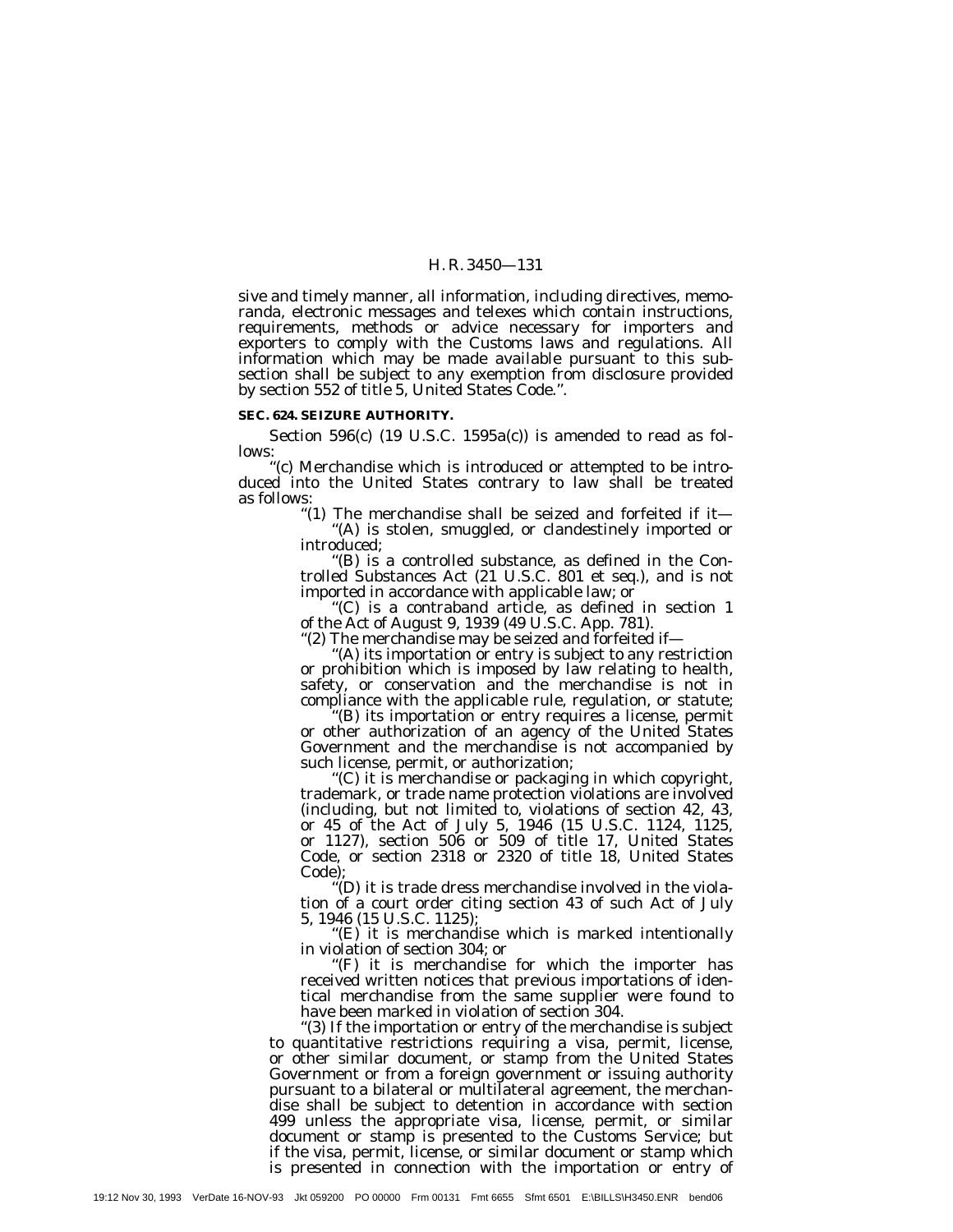the merchandise is counterfeit, the merchandise may be seized and forfeited.

(4) If the merchandise is imported or introduced contrary to a provision of law which governs the classification or value of merchandise and there are no issues as to the admissibility of the merchandise into the United States, it shall not be seized except in accordance with section 592.

''(5) In any case where the seizure and forfeiture of merchandise are required or authorized by this section, the Secretary may—

''(A) remit the forfeiture under section 618, or

''(B) permit the exportation of the merchandise, unless its release would adversely affect health, safety, or conservation or be in contravention of a bilateral or multilateral agreement or treaty.''.

# **Subtitle B—National Customs Automation Program**

## **SEC. 631. NATIONAL CUSTOMS AUTOMATION PROGRAM.**

Part I of title IV is amended— (1) by striking out

# **''PART I—DEFINITIONS**

and inserting

# **''PART I—DEFINITIONS AND NATIONAL CUSTOMS AUTOMATION PROGRAM**

# **''Subpart A—Definitions'';**

and

(2) by inserting after section 402 the following:

# **''Subpart B—National Customs Automation Program**

# **''SEC. 411. NATIONAL CUSTOMS AUTOMATION PROGRAM.**

''(a) ESTABLISHMENT.—The Secretary shall establish the National Customs Automation Program (hereinafter in this subpart referred to as the 'Program') which shall be an automated and electronic system for processing commercial importations and shall include the following existing and planned components: ''(1) Existing components: ''(A) The electronic entry of merchandise.

"(B) The electronic entry summary of required informa-

(C) The electronic transmission of invoice information. ''(D) The electronic transmission of manifest informa-

tion.

''(E) Electronic payments of duties, fees, and taxes. ''(F) The electronic status of liquidation and reliquidation.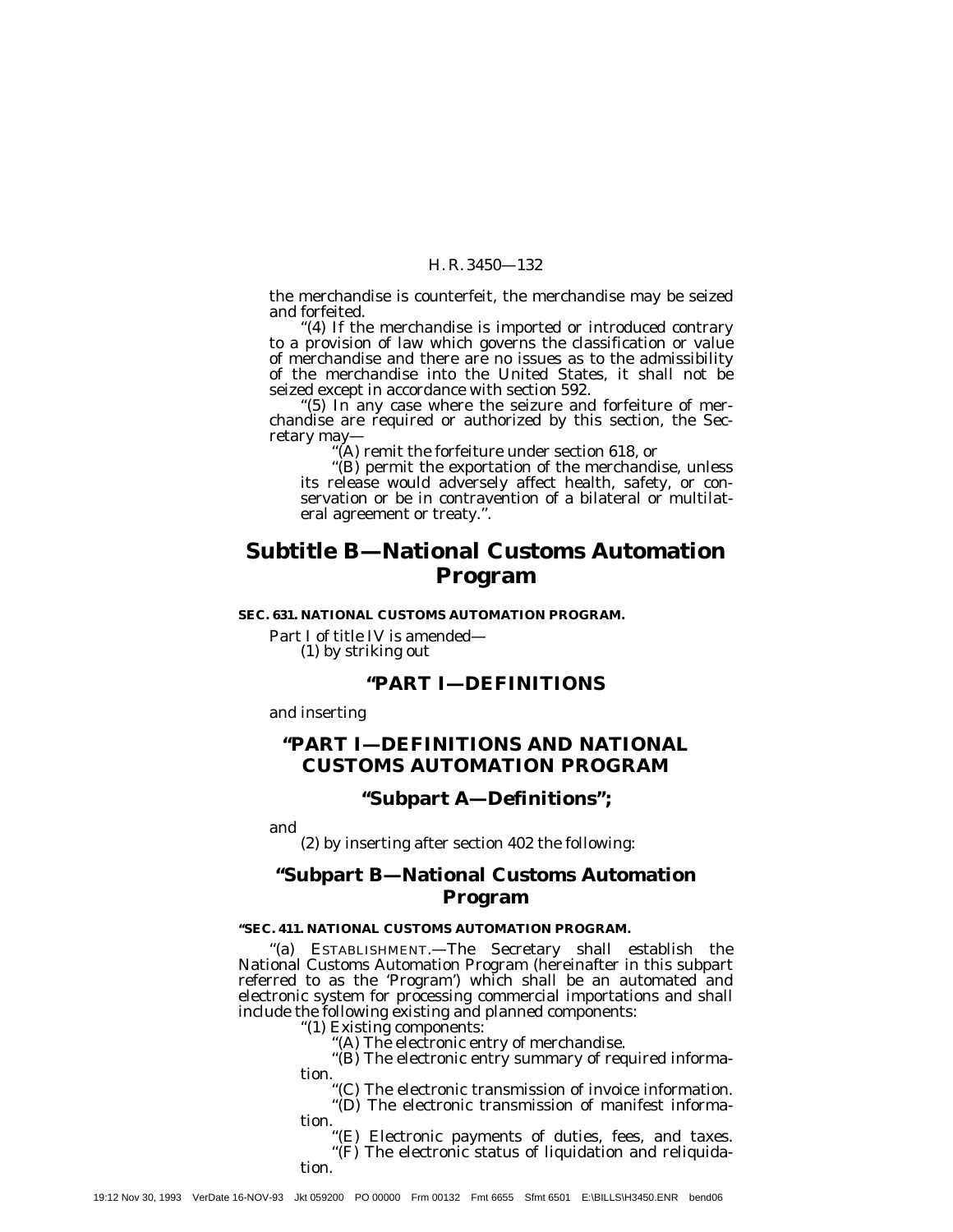''(G) The electronic selection of high risk entries for examination (cargo selectivity and entry summary selectivity).

''(2) Planned components:

''(A) The electronic filing and status of protests.

''(B) The electronic filing (including remote filing under section 414) of entry information with the Customs Service at any location.

''(C) The electronic filing of import activity summary statements and reconciliation.

''(D) The electronic filing of bonds.

''(E) The electronic penalty process.

"(F) The electronic filing of drawback claims, records, or entries.

''(G) Any other component initiated by the Customs Service to carry out the goals of this subpart.

''(b) PARTICIPATION IN PROGRAM.—The Secretary shall by regulation prescribe the eligibility criteria for participation in the Program. Participation in the Program is voluntary.

#### **''SEC. 412. PROGRAM GOALS.**

''The goals of the Program are to ensure that all regulations and rulings that are administered or enforced by the Customs Service are administered and enforced in a manner that—

''(1) is uniform and consistent;

"(2) is as minimally intrusive upon the normal flow of business activity as practicable; and

"(3) improves compliance.

#### **''SEC. 413. IMPLEMENTATION AND EVALUATION OF PROGRAM.**

''(a) OVERALL PROGRAM PLAN.— ''(1) IN GENERAL.—Before the 180th day after the date of the enactment of this Act, the Secretary shall develop and transmit to the Committees an overall plan for the Program.<br>The overall Program plan shall set forth—

"(A) a general description of the ultimate configuration of the Program;

"(B) a description of each of the existing components<br>of the Program listed in section  $411(a)(1)$ ; and<br>"(C) estimates regarding the stages on which planned<br>components of the Program listed in section  $411(a)(2)$  will be brought on-line.

"(2) ADDITIONAL INFORMATION.—In addition to the information required under paragraph (1), the overall Program plan shall include a statement regarding—

''(A) the extent to which the existing components of the Program currently meet, and the planned components will meet, the Program goals set forth in section 412; and

(B) the effects that the existing components are currently having, and the effects that the planned components will likely have, on—

''(i) importers, brokers, and other users of the Program, and

''(ii) Customs Service occupations, operations, processes, and systems.

''(b) IMPLEMENTATION PLAN, TESTING, AND EVALUATION.—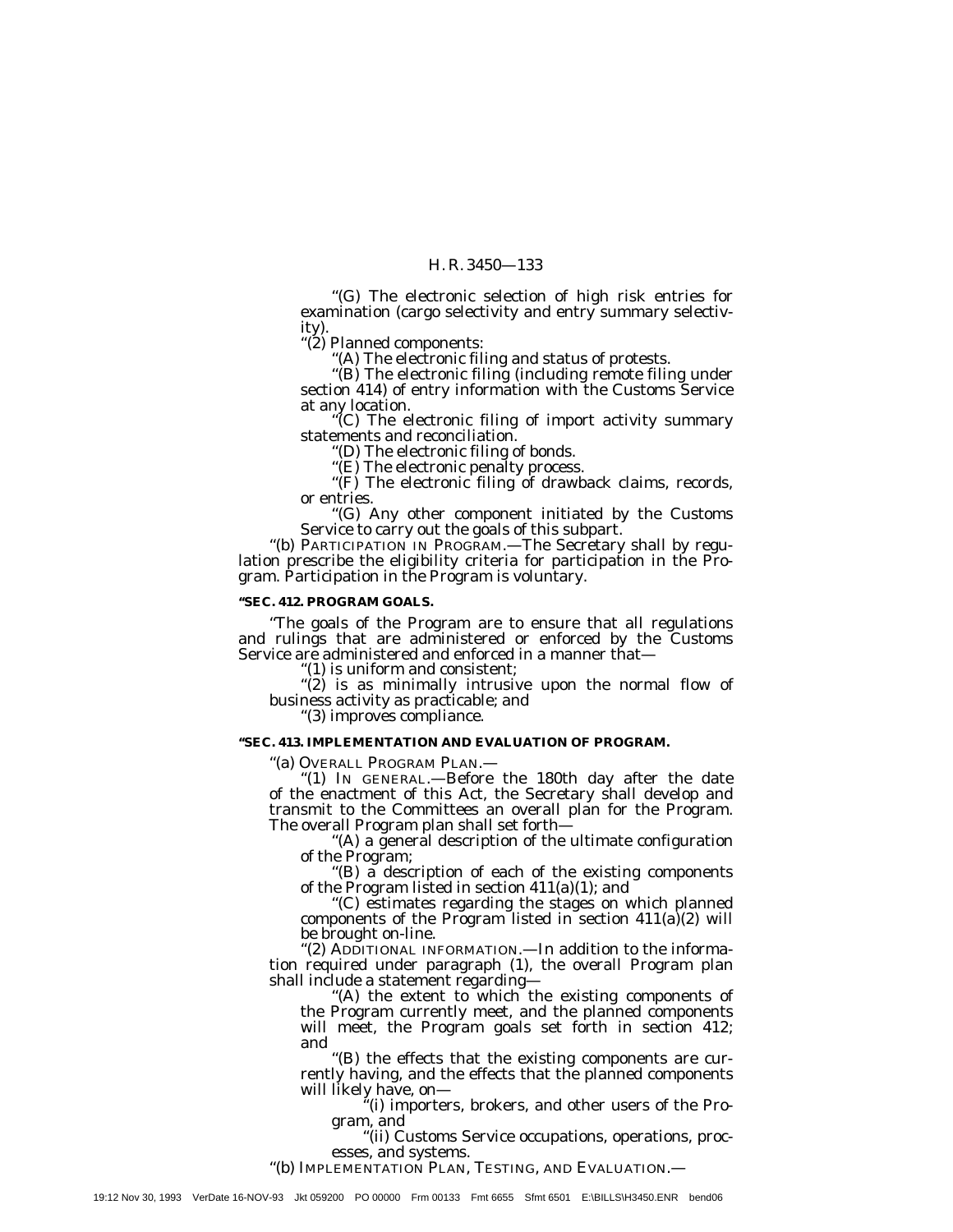''(1) IMPLEMENTATION PLAN.—For each of the planned components of the Program listed in section  $411(a)(2)$ , the Secretary shall—

''(A) develop an implementation plan;

''(B) test the component in order to assess its viability;

''(C) evaluate the component in order to assess its contribution toward achieving the program goals; and

''(D) transmit to the Committees the implementation plan, the testing results, and an evaluation report.

In developing an implementation plan under subparagraph (A) and evaluating components under subparagraph (C), the Secretary shall publish a request for comments in the Customs Bulletin and shall consult with the trade community, including importers, brokers, shippers, and other affected parties.

''(2) IMPLEMENTATION.—

''(A) The Secretary may implement on a permanent basis any Program component referred to in paragraph (1) on or after the date which is 30 days after paragraph (1)(D) is complied with.

'(B) For purposes of subparagraph (A), the 30 days shall be computed by excluding—

''(i) the days either House is not in session because of an adjournment of more than 3 days to a day certain or an adjournment of the Congress sine die, and

"(ii) any Saturday and Sunday, not excluded under clause (i), when either House is not in session.

''(3) EVALUATION AND REPORT.—The Secretary shall—

''(A) develop a user satisfaction survey of parties participating in the Program; ''(B) evaluate the results of the user satisfaction survey on a biennial basis (fiscal years) and transmit a report to the Committees on the evaluation by no later than

the 90th day after the close of each 2d fiscal year;<br>"(C) with respect to the existing Program component<br>listed in section 411(a)(1)(G) transmit to the Committees—

''(i) a written evaluation of such component before the 180th day after the date of the enactment of this section and before the implementation of the planned Program components listed in section  $411(a)(2)$  (B) and (C), and

(ii) a report on such component for each of the 3 full fiscal years occurring after the date of the enactment of this section, which report shall be transmitted not later than the 90th day after the close of each such year; and

''(D) not later than the 90th day after the close of fiscal year 1994, and annually thereafter through fiscal year 2000, transmit to the Committees a written evaluation with respect to the implementation and effect on users of each of the planned Program components listed in section 411(a)(2).

In carrying out the provisions of this paragraph, the Secretary shall publish requests for comments in the Customs Bulletin and shall consult with the trade community, including importers, brokers, shippers, and other affected parties.

''(c) COMMITTEES.—For purposes of this section, the term 'Committees' means the Committee on Ways and Means of the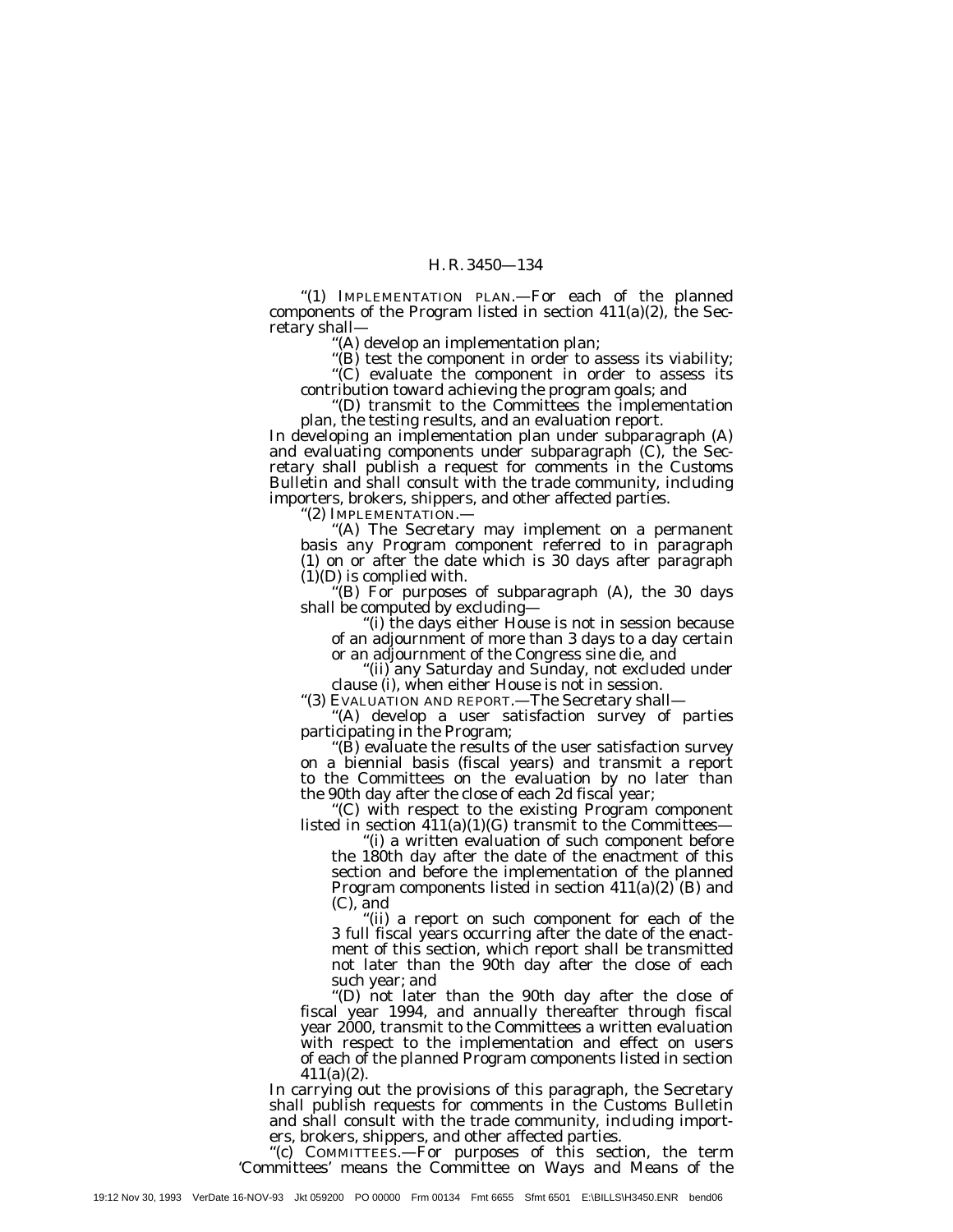House of Representatives and the Committee on Finance of the Senate.

# **''SEC. 414. REMOTE LOCATION FILING.**

''(a) CORE ENTRY INFORMATION.—

''(1) IN GENERAL.—A Program participant may file electronically an entry of merchandise with the Customs Service from a location other than the district designated in the entry for examination (hereafter in this section referred to as a 'remote location') if-

'(A) the Customs Service is satisfied that the participant has the capabilities referred to in paragraph (2)(A) regarding such method of filing; and

''(B) the participant elects to file from the remote location.

''(2) REQUIREMENTS.—

''(A) IN GENERAL.—In order to qualify for filing from a remote location, a Program participant must have the capability to provide, on an entry-by-entry basis, for the following:

(i) The electronic entry of merchandise.

"(ii) The electronic entry summary of required information.

''(iii) The electronic transmission of invoice information (when required by the Customs Service).

"(iv) The electronic payment of duties, fees, and taxes.

''(v) Such other electronic capabilities within the existing or planned components of the Program as the Secretary shall by regulation require.

''(B) RESTRICTION ON EXEMPTION FROM REQUIRE-MENTS.—The Customs Service may not permit any exemption or waiver from the requirements established by this section for participation in remote entry filing.

''(3) CONDITIONS ON FILING UNDER THIS SECTION.—The Secretary may prohibit a Program participant from participating in remote location filing, and may remove a Program participant from participation in remote location filing, if the participant—

"(i) fails to meet all the compliance requirements and operational standards of remote location filing; or

''(ii) fails to adhere to all applicable laws and regulations.

''(4) ALTERNATIVE FILING.—Any Program participant that is eligible to file entry information electronically from a remote location but chooses not to do so in the case of any entry must file any paper documentation for the entry at the designated location referred to in subsection (d).

''(b) ADDITIONAL ENTRY INFORMATION.—

'(1) IN GENERAL.—A Program participant that is eligible under subsection (a) to file entry information from a remote location may, if the Customs Service is satisfied that the participant meets the requirements under paragraph (2), also electronically file from the remote location additional information that is required by the Customs Service to be presented before the acceptance of entry summary information and at the time of acceptance of entry summary information.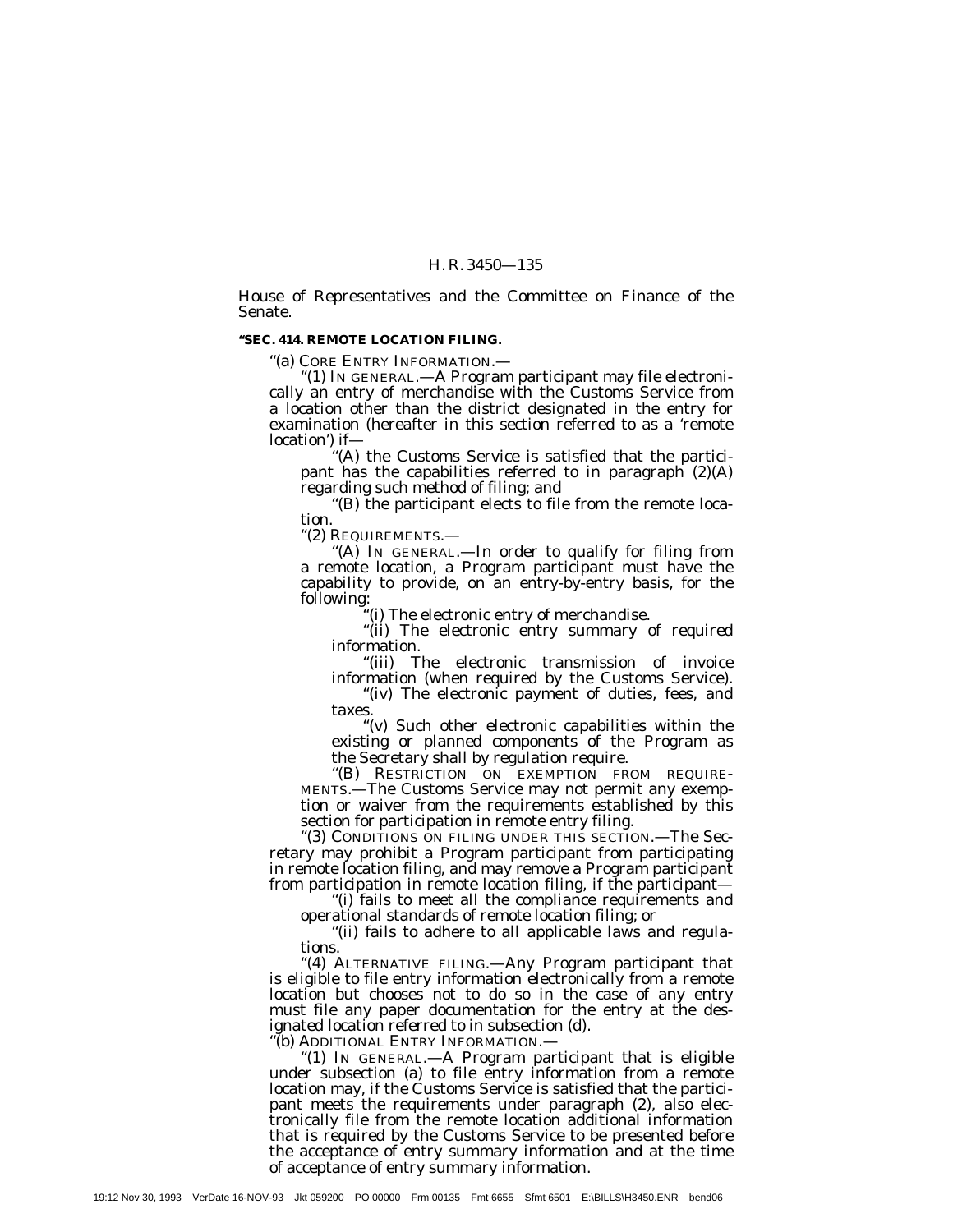''(2) REQUIREMENTS.—The Secretary shall publish, and periodically update, a list of those capabilities within the existing and planned components of the Program that a Program participant must have for purposes of this subsection.

''(3) FILING OF ADDITIONAL INFORMATION.—

''(A) IF INFORMATION ELECTRONICALLY ACCEPTABLE.— A Program participant that is eligible under paragraph (1) to file additional information from a remote location shall electronically file all such information that the Customs Service can accept electronically.

''(B) ALTERNATIVE FILING.—If the Customs Service cannot accept additional information electronically, the Program participant shall file the paper documentation with respect to the information at the appropriate filing location.

''(C) APPROPRIATE LOCATION.—For purposes of subparagraph (B), the 'appropriate location' is—

''(i) before January 1, 1999, a designated location; and

''(ii) after December 31, 1998—

''(I) if the paper documentation is required for release, a designated location; or

''(II) if the paper documentation is not required for release, a remote location designated by the Customs Service or a designated location.

''(D) OTHER.—A Program participant that is eligible under paragraph (1) to file additional information electronically from a remote location but chooses not to do so must file the paper documentation with respect to the information at a designated location.

''(c) POST-ENTRY SUMMARY INFORMATION.—A Program participant that is eligible to file electronically entry information under subsection (a) and additional information under subsection (b) from a remote location may file at any remote location designated by the Customs Service any information required by the Customs Service after entry summary.

''(d) DEFINITIONS.—As used in this section:

'(1) The term 'designated location' means a customs office located in the customs district designated by the entry filer for purposes of customs examination of the merchandise.

"(2) The term 'Program participant' means, with respect to an entry of merchandise, any party entitled to make the entry under section  $484(a)(2)(B)$ ."

# **SEC. 632. DRAWBACK AND REFUNDS.**

(a) AMENDMENTS.—Section 313 (19 U.S.C. 1313) is amended as follows:

(1) Subsection (a) is amended—

(A) by inserting ''or destruction under customs supervision'' after ''Upon the exportation'';

(B) by inserting ''provided that those articles have not been used prior to such exportation or destruction," after ''manufactured or produced in the United States with the use of imported merchandise,'';

(C) by inserting ''or destruction'' after ''refunded upon the exportation''; and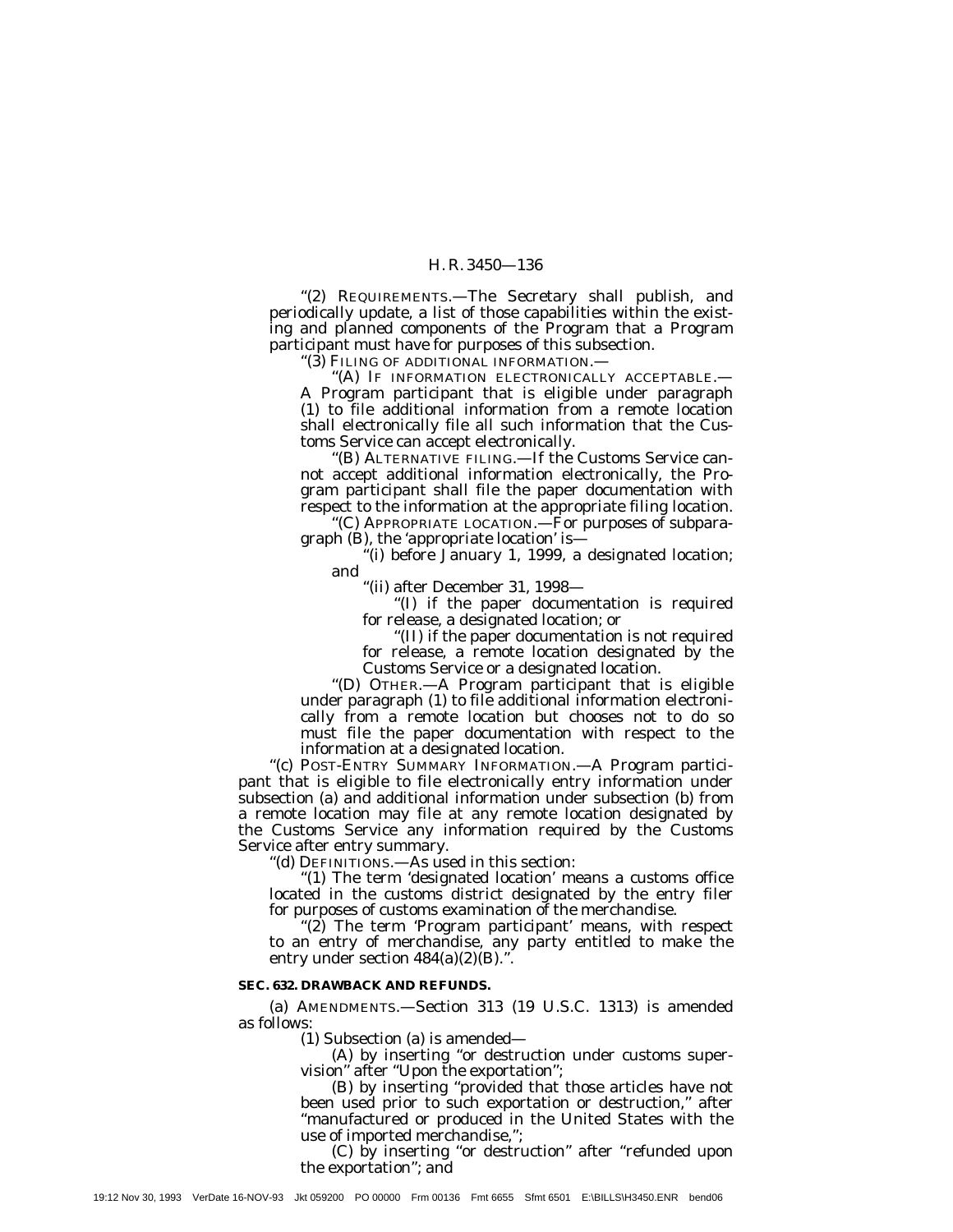(D) by striking out ''wheat imported after ninety days after the date of the enactment of this Act'' and inserting ''imported wheat''.

(2) Subsection (b) is amended—

(A) by striking out ''duty-free or domestic merchandise'' and inserting ''any other merchandise (whether imported or domestic)'';

(B) by inserting '', or destruction under customs supervision,'' after ''there shall be allowed upon the exportation'';

(C) by inserting ''or destroyed'' after ''notwithstanding the fact that none of the imported merchandise may actually have been used in the manufacture or production of the exported'';

(D) by inserting '', but only if those articles have not been used prior to such exportation or destruction'' after ''an amount of drawback equal to that which would have been allowable had the merchandise used therein been imported''; and

(E) by inserting ''or destruction under customs supervision'' after ''but the total amount of drawback allowed upon the exportation''.

(3) Subsection (c) is amended to read as follows:

''(c) MERCHANDISE NOT CONFORMING TO SAMPLE OR SPECIFICA-TIONS.—Upon the exportation, or destruction under the supervision of the Customs Service, of merchandise—

''(1) not conforming to sample or specifications, shipped without the consent of the consignee, or determined to be defective as of the time of importation;

''(2) upon which the duties have been paid;

"(3) which has been entered or withdrawn for consumption; and

''(4) which, within 3 years after release from the custody of the Customs Service, has been returned to the custody of the Customs Service for exportation or destruction under the supervision of the Customs Service;

the full amount of the duties paid upon such merchandise, less 1 percent, shall be refunded as drawback.".<br>(4) Subsection (j) is amended to read as follows:

"(j) UNUSED MERCHANDISE DRAWBACK.—<br>"(1) If imported merchandise, on which was paid any duty, tax, or fee imposed under Federal law because of its importation—

''(A) is, before the close of the 3-year period beginning on the date of importation—

''(i) exported, or

''(ii) destroyed under customs supervision; and

''(B) is not used within the United States before such exportation or destruction;

then upon such exportation or destruction 99 percent of the amount of each duty, tax, or fee so paid shall be refunded as drawback. The exporter (or destroyer) has the right to claim drawback under this paragraph, but may endorse such right to the importer or any intermediate party.

"(2) If there is, with respect to imported merchandise on which was paid any duty, tax, or fee imposed under Federal law because of its importation, any other merchandise (whether imported or domestic), that—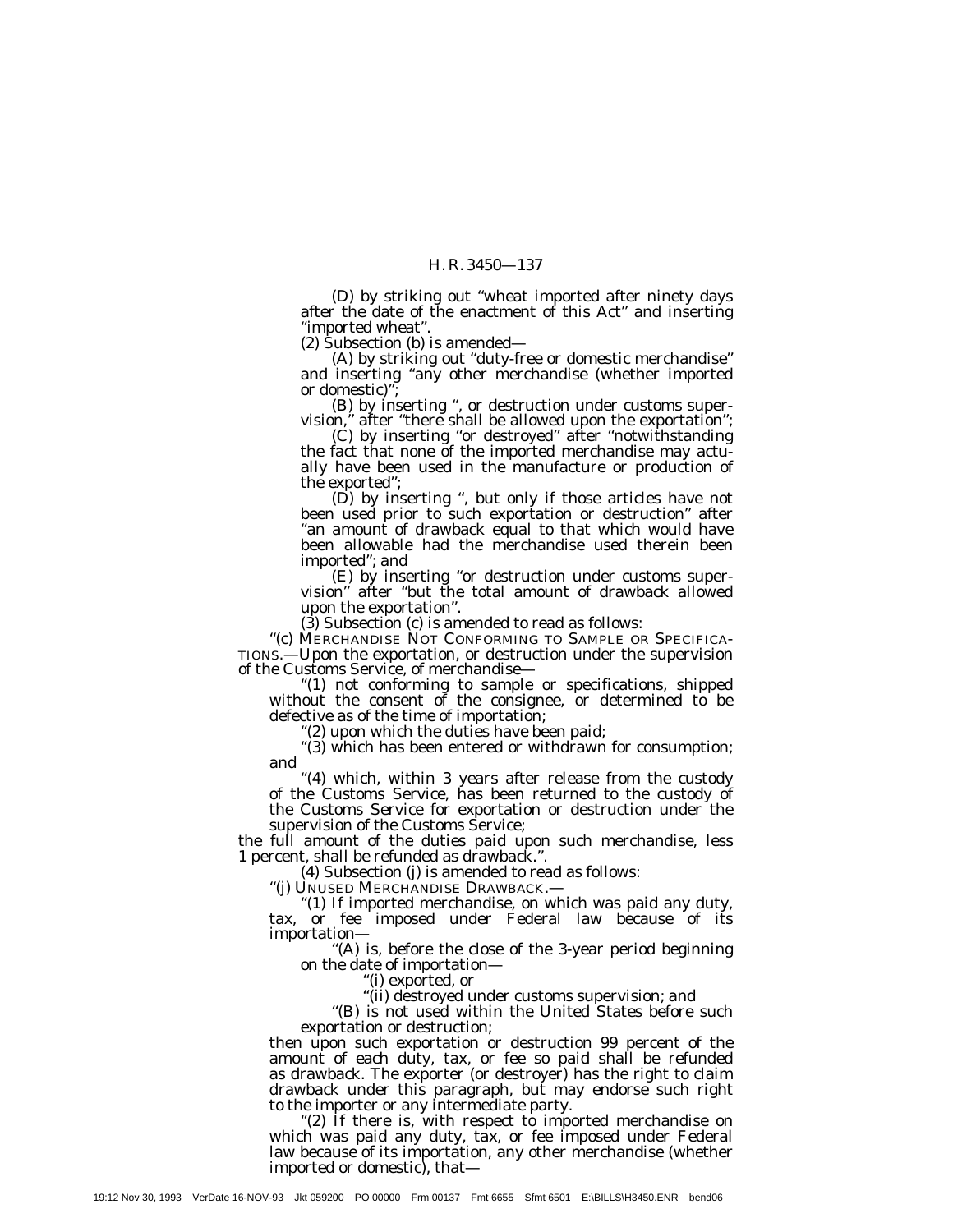"(A) is commercially interchangeable with such imported merchandise;

''(B) is, before the close of the 3-year period beginning on the date of importation of the imported merchandise, either exported or destroyed under customs supervision; and

''(C) before such exportation or destruction—

''(i) is not used within the United States, and

"(ii) is in the possession of, including ownership while in bailment, in leased facilities, in transit to, or in any other manner under the operational control of, the party claiming drawback under this paragraph, if that party—

" $(I)$  is the importer of the imported merchandise, or

''(II) received from the person who imported and paid any duty due on the imported merchandise a certificate of delivery transferring to the party the imported merchandise, commercially interchangeable merchandise, or any combination of imported and commercially interchangeable merchandise (and any such transferred merchandise, regardless of its origin, will be treated as the imported merchandise and any retained mer-

chandise will be treated as domestic merchandise); then upon the exportation or destruction of such other merchandise the amount of each such duty, tax, and fee paid regarding the imported merchandise shall be refunded as drawback, but in no case may the total drawback on the imported merchandise, whether available under this paragraph or any other provision of law or any combination thereof, exceed 99 percent of that duty, tax, or fee.

''(3) The performing of any operation or combination of operations (including, but not limited to, testing, cleaning, repacking, inspecting, sorting, refurbishing, freezing, blending, repairing, reworking, cutting, slitting, adjusting, replacing components, relabeling, disassembling, and unpacking), not amounting to manufacture or production for drawback purposes under the preceding provisions of this section on—

"(A) the imported merchandise itself in cases to which

paragraph (1) applies, or<br>
"(B) the commercially interchangeable merchandise in cases to which paragraph (2) applies,<br>
shall not be treated as a use of that merchandise for purposes

of applying paragraph  $(1)(B)$  or  $(2)(C)$ .".

(5) Subsection (l) is amended by striking out ''the fixing of a time limit within which drawback entries or entries for refund under any of the provisions of this section or section 309(b) shall be filed and completed,'' and inserting ''the authority for the electronic submission of drawback entries''.

(6) Subsection (p) is amended to read as follows:

''(p) SUBSTITUTION OF FINISHED PETROLEUM DERIVATIVES.—

''(1) IN GENERAL.—Notwithstanding any other provision of this section, if—

''(A) an article (hereafter referred to in this subsection as the 'exported article') of the same kind and quality as a qualified article is exported;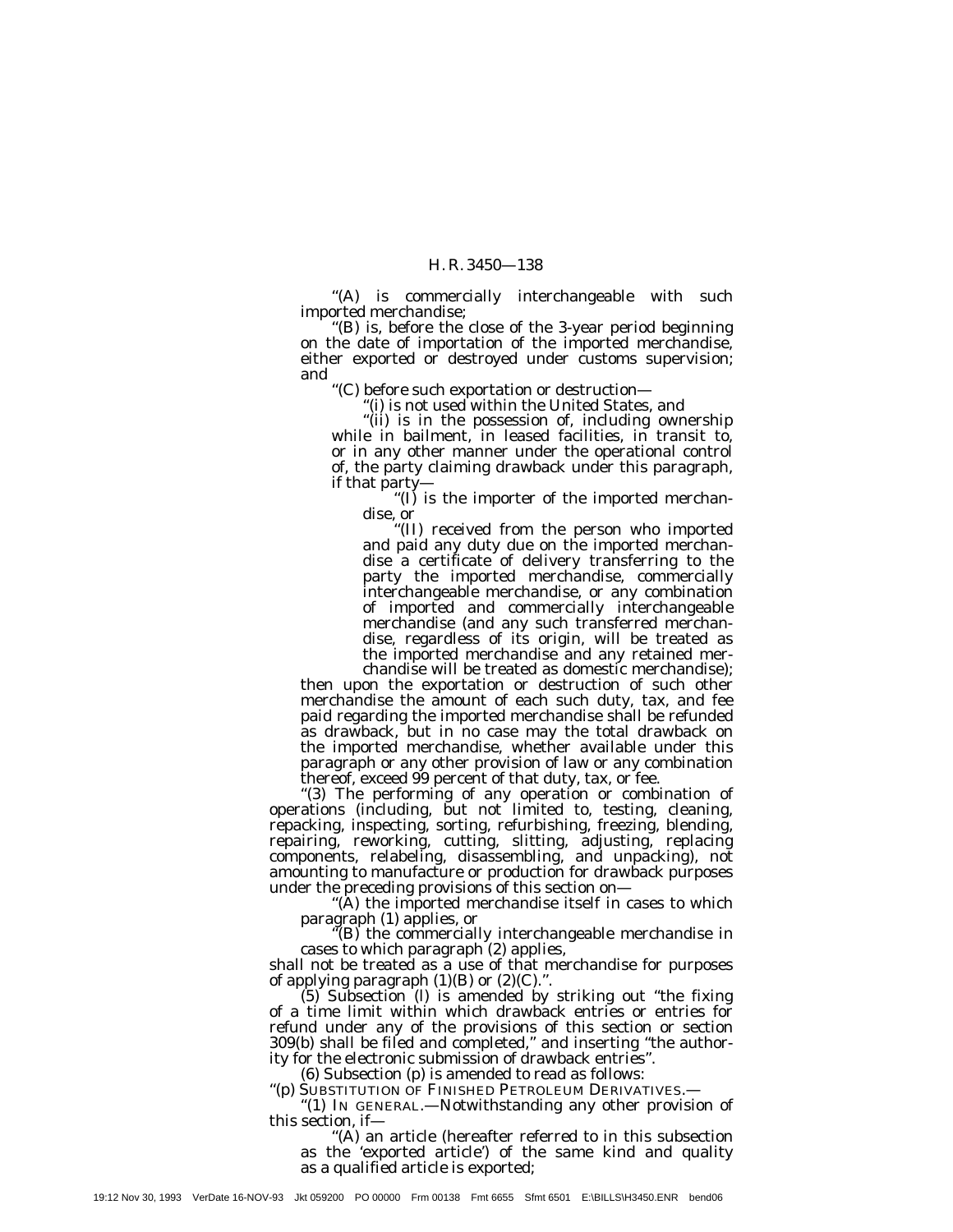''(B) the requirements set forth in paragraph (2) are met; and

 $(C)$  a drawback claim is filed regarding the exported article;

the amount of the duties paid on, or attributable to, such qualified article shall be refunded as drawback to the drawback claimant.

''(2) REQUIREMENTS.—The requirements referred to in paragraph (1) are as follows:

'(A) The exporter of the exported article—

''(i) manufactured or produced the qualified article in a quantity equal to or greater than the quantity of the exported article,

"(ii) purchased or exchanged, directly or indirectly, the qualified article from a manufacturer or producer described in subsection (a) or (b) in a quantity equal to or greater than the quantity of the exported article,

''(iii) imported the qualified article in a quantity equal to or greater than the quantity of the exported article, or

''(iv) purchased or exchanged, directly or indirectly, an imported qualified article from an importer in a quantity equal to or greater than the quantity of the exported article.

''(B) In the case of the requirement described in subparagraph (A)(ii), the manufacturer or producer produced the qualified article in a quantity equal to or greater than the quantity of the exported article.

''(C) In the case of the requirement of subparagraph (A)(i) or (A)(ii), the exported article is exported during the period that the qualified article described in subparagraph  $(A)(i)$  or  $(A)(ii)$  (whichever is applicable) is manufactured or produced, or within 180 days after the close of such period.

'(D) In the case of the requirement of subparagraph (A)(i) or (A)(ii), the specific petroleum refinery or production facility which made the qualified article concerned is identified.

''(E) In the case of the requirement of subparagraph  $(A)(iii)$  or  $(A)(iv)$ , the exported article is exported within 180 days after the date of entry of an imported qualified article described in subparagraph  $(A)(iii)$  or  $(A)(iv)$  (whichever is applicable).

" $(F)$  Except as otherwise specifically provided in this subsection, the drawback claimant complies with all requirements of this section, including providing certificates which establish the drawback eligibility of articles for which drawback is claimed.

''(G) The manufacturer, producer, importer, exporter, and drawback claimant of the qualified article and the exported article maintain all records required by regulation.

''(3) DEFINITION OF QUALIFIED ARTICLE, ETC.—For purposes of this subsection—

''(A) The term 'qualified article' means an article— ''(i) described in—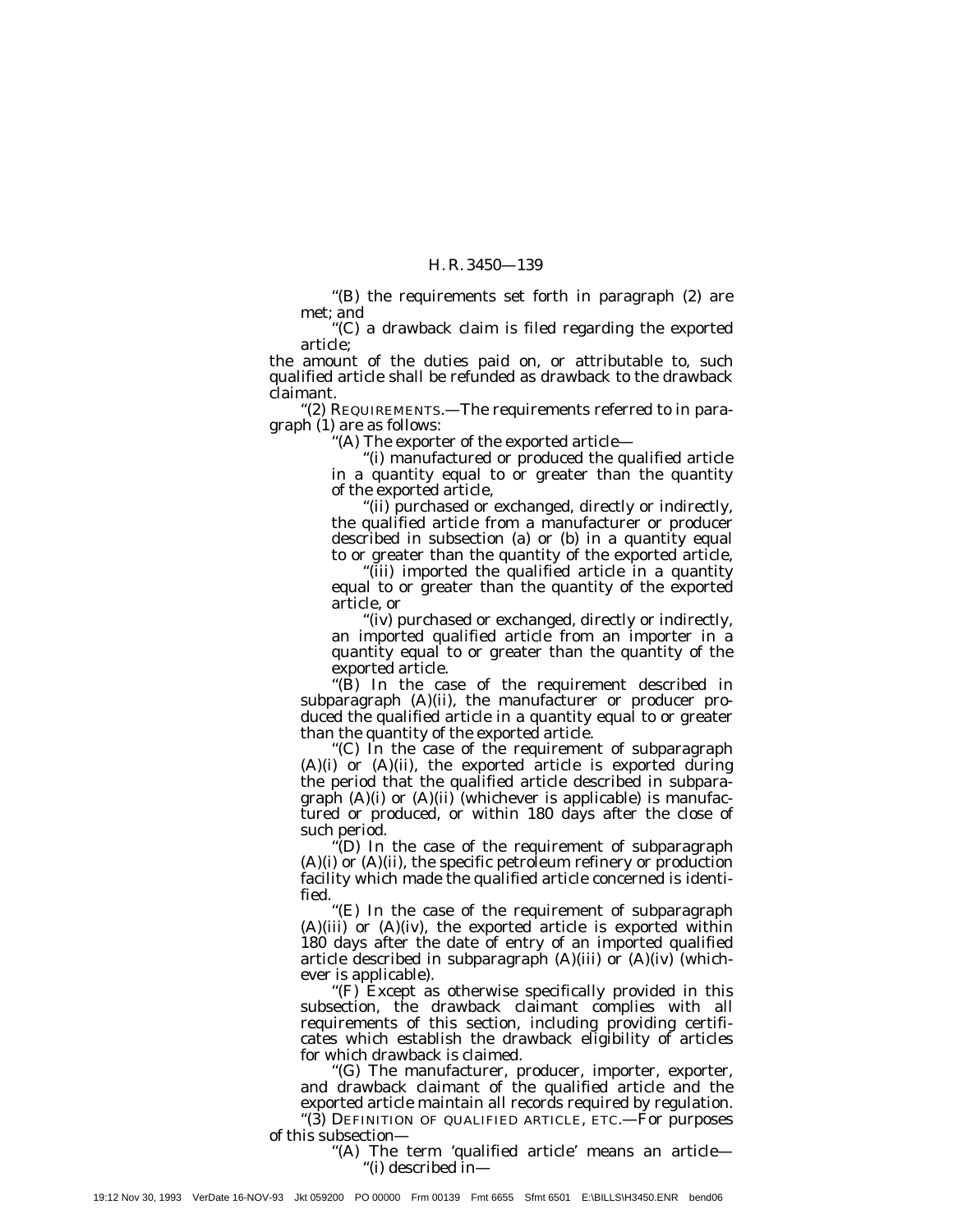''(I) headings 2707, 2708, 2710, 2711, 2712, 2713, 2714, 2715, 2901, and 2902 of the Harmonized Tariff Schedule of the United States, or

''(II) headings 3901 through 3914 of such Schedule (as such headings apply to liquids, pastes, powders, granules, and flakes), and ''(ii) which is—

''(I) manufactured or produced as described in subsection (a) or (b) from crude petroleum or a petroleum derivative, or

''(II) imported duty-paid.

''(B) An exported article is of the same kind and quality as the qualified article for which it is substituted under this subsection if it is a product that is commercially interchangeable with or referred to under the same eight-digit classification of the Harmonized Tariff Schedule of the United States as the qualified article.

''(C) The term 'drawback claimant' means the exporter of the exported article or the refiner, producer, or importer of such article. Any person eligible to file a drawback claim under this subparagraph may designate another person to file such claim.

''(4) LIMITATION ON DRAWBACK.—The amount of drawback payable under this subsection shall not exceed the amount of drawback that would be attributable to the article—

''(A) manufactured or produced under subsection (a) or (b) by the manufacturer or producer described in clause (i) or (ii) of paragraph (2)(A), or

"(B) imported under clause (iii) or (iv) of paragraph  $(2)(A)$ .".

(7) The following new subsections are inserted after subsection (p):<br>"(q) PACKAGING MATERIAL.—Packaging material, when used

on or for articles or merchandise exported or destroyed under subsection (a), (b), (c), or (j), shall be eligible under such subsection for refund, as drawback, of 99 percent of any duty, tax, or fee imposed under Federal law on the importation of such material.<br>"(r) FILING DRAWBACK CLAIMS.—

''(r) FILING DRAWBACK CLAIMS.— ''(1) A drawback entry and all documents necessary to complete a drawback claim, including those issued by the Customs Service, shall be filed or applied for, as applicable, within 3 years after the date of exportation or destruction of the articles on which drawback is claimed, except that any landing certificate required by regulation shall be filed within the time limit prescribed in such regulation. Claims not completed within the 3-year period shall be considered abandoned. No extension will be granted unless it is established that the Customs Service was responsible for the untimely filing.

"(2) A drawback entry for refund filed pursuant to any subsection of this section shall be deemed filed pursuant to any other subsection of this section should it be determined that drawback is not allowable under the entry as originally filed but is allowable under such other subsection.

''(s) DESIGNATION OF MERCHANDISE BY SUCCESSOR.—

''(1) For purposes of subsection (b), a drawback successor may designate imported merchandise used by the predecessor before the date of succession as the basis for drawback on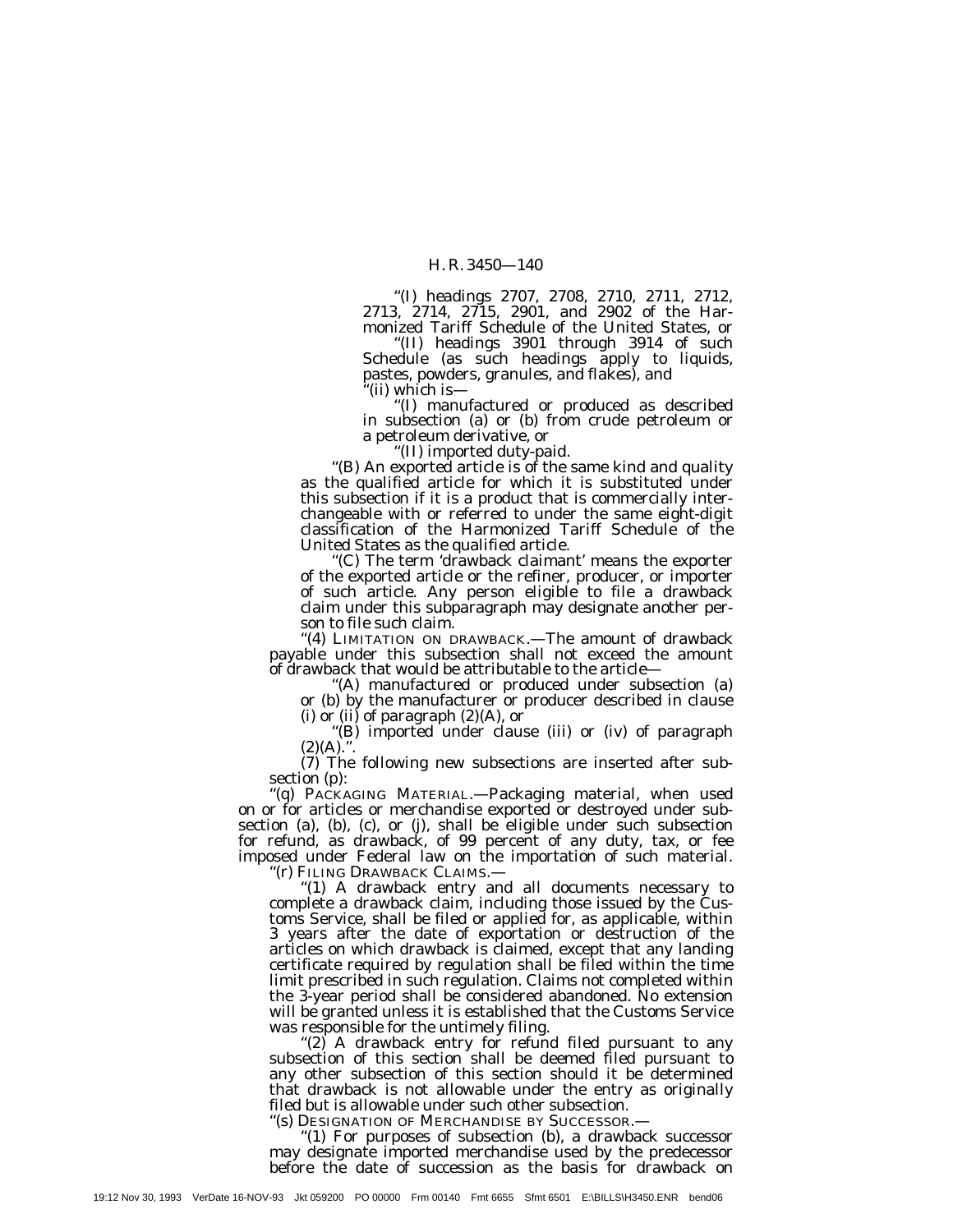articles manufactured by the drawback successor after the date of succession.

 $(2)$  For purposes of subsection  $(i)(2)$ , a drawback successor may designate-

 $f(A)$  imported merchandise which the predecessor, before the date of succession, imported; or

''(B) imported merchandise, commercially interchangeable merchandise, or any combination of imported and commercially interchangeable merchandise for which the successor received, before the date of succession, from the person who imported and paid any duty due on the imported merchandise a certificate of delivery transferring to the successor such merchandise;

as the basis for drawback on merchandise possessed by the drawback successor after the date of succession.

''(3) For purposes of this subsection, the term 'drawback successor' means an entity to which another entity (in this subsection referred to as the 'predecessor') has transferred by written agreement, merger, or corporate resolution—

''(A) all or substantially all of the rights, privileges, immunities, powers, duties, and liabilities of the predecessor; or

''(B) the assets and other business interests of a division, plant, or other business unit of such predecessor, but only if in such transfer the value of the transferred realty, personalty, and intangibles (other than drawback rights, inchoate or otherwise) exceeds the value of all transferred drawback rights, inchoate or otherwise.

''(4) No drawback shall be paid under this subsection until either the predecessor or the drawback successor (who shall

also certify that it has the predecessor's records) certifies that—<br>"(A) the transferred merchandise was not and will not be claimed by the predecessor, and

"(B) the predecessor did not and will not issue any certificate to any other person that would enable that per-

son to claim drawback.<br>"(t) DRAWBACK CERTIFICATES.—Any person who issues a certificate which would enable another person to claim drawback shall be subject to the recordkeeping provisions of this chapter, with the retention period beginning on the date that such certificate is issued.<br>"(u) Eligibility of Entered or Withdrawn Merchandise.—

Imported merchandise that has not been regularly entered or withdrawn for consumption shall not satisfy any requirement for use, exportation, or destruction under this section.

''(v) MULTIPLE DRAWBACK CLAIMS.—Merchandise that is exported or destroyed to satisfy any claim for drawback shall not be the basis of any other claim for drawback; except that appropriate credit and deductions for claims covering components or ingredients of such merchandise shall be made in computing drawback payments.

(b) APPLICATION OF AMENDMENT TO FINISHED PETROLEUM DERIVATIVES.—Notwithstanding section 514 of the Tariff Act of 1930 (19 U.S.C. 1514) or any other provision of law, the amendment made by paragraph (6) of subsection (a) shall apply to—

(1) claims filed or liquidated on or after January 1, 1988, and

19:12 Nov 30, 1993 VerDate 16-NOV-93 Jkt 059200 PO 00000 Frm 00141 Fmt 6655 Sfmt 6501 E:\BILLS\H3450.ENR bend06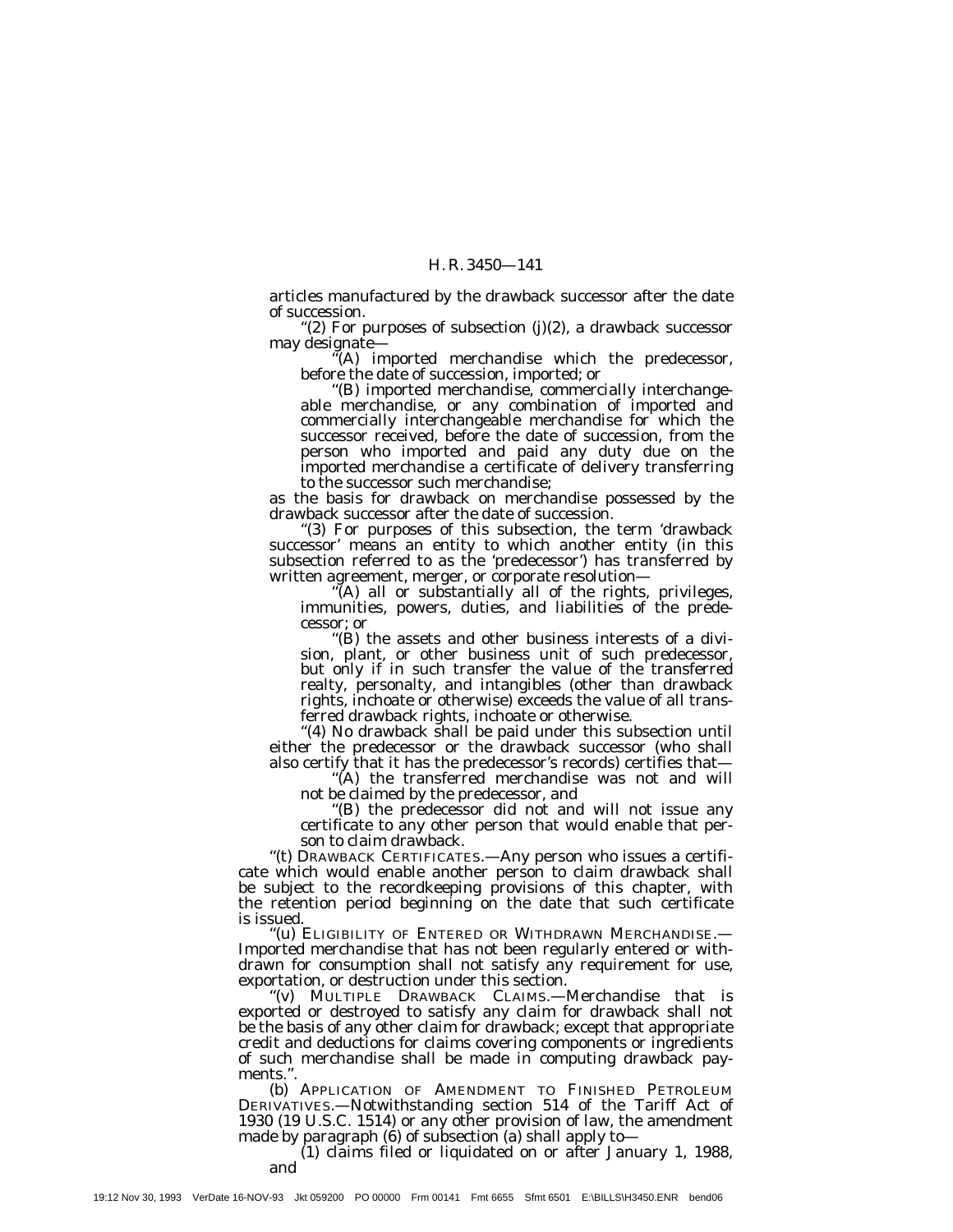(2) claims that are unliquidated, under protest, or in litigation on the date of the enactment of this Act.

## **SEC. 633. EFFECTIVE DATE OF RATES OF DUTY.**

Section 315 (19 U.S.C. 1315) is amended—

(1) by striking out ''appropriate customs officer in the form and manner prescribed by regulations of the Secretary of the Treasury,'' in the first sentence of subsection (a) and inserting "Customs Service by written, electronic or such other means as the Secretary by regulation shall prescribe,'';

(2) by striking out ''customs custody'' in the first sentence of subsection (b) and inserting ''custody of the Customs Service''; and

(3) by striking out ''paragraph 813'' in subsection (c) and inserting ''chapter 98 of the Harmonized Tariff Schedule of the United States''.

# **SEC. 634. DEFINITIONS.**

Section 401 (19 U.S.C. 1401) is amended—

(1) by amending subsection (k) to read as follows:

''(k) The term 'hovering vessel' means—

''(1) any vessel which is found or kept off the coast of the United States within or without the customs waters, if, from the history, conduct, character, or location of the vessel, it is reasonable to believe that such vessel is being used or may be used to introduce or promote or facilitate the introduction or attempted introduction of merchandise into the United States in violation of the laws of the United States; and

''(2) any vessel which has visited a vessel described in paragraph (1).''; and (2) by inserting at the end thereof the following new sub- sections:

"(n) The term 'electronic transmission' means the transfer of data or information through an authorized electronic data interchange system consisting of, but not limited to, computer modems and computer networks.

''(o) The term 'electronic entry' means the electronic trans- mission to the Customs Service of—

"(1) entry information required for the entry of merchan-<br>dise, and "(2) entry summary information required for the classifica-

tion and appraisement of the merchandise, the verification of statistical information, and the determination of compliance with applicable law.

''(p) The term 'electronic data interchange system' means any established mechanism approved by the Commissioner of Customs through which information can be transferred electronically.

'(q) The term 'National Customs Automation Program' means the program established under section 411.

''(r) The term 'import activity summary statement' refers to data or information transmitted electronically to the Customs Service, in accordance with such regulations as the Secretary prescribes, at the end of a specified period of time which enables the Customs Service to assess properly the duties, taxes and fees on merchandise imported during that period, collect accurate statistics and determine whether any other applicable requirement of law (other than a requirement relating to release from customs custody) is met.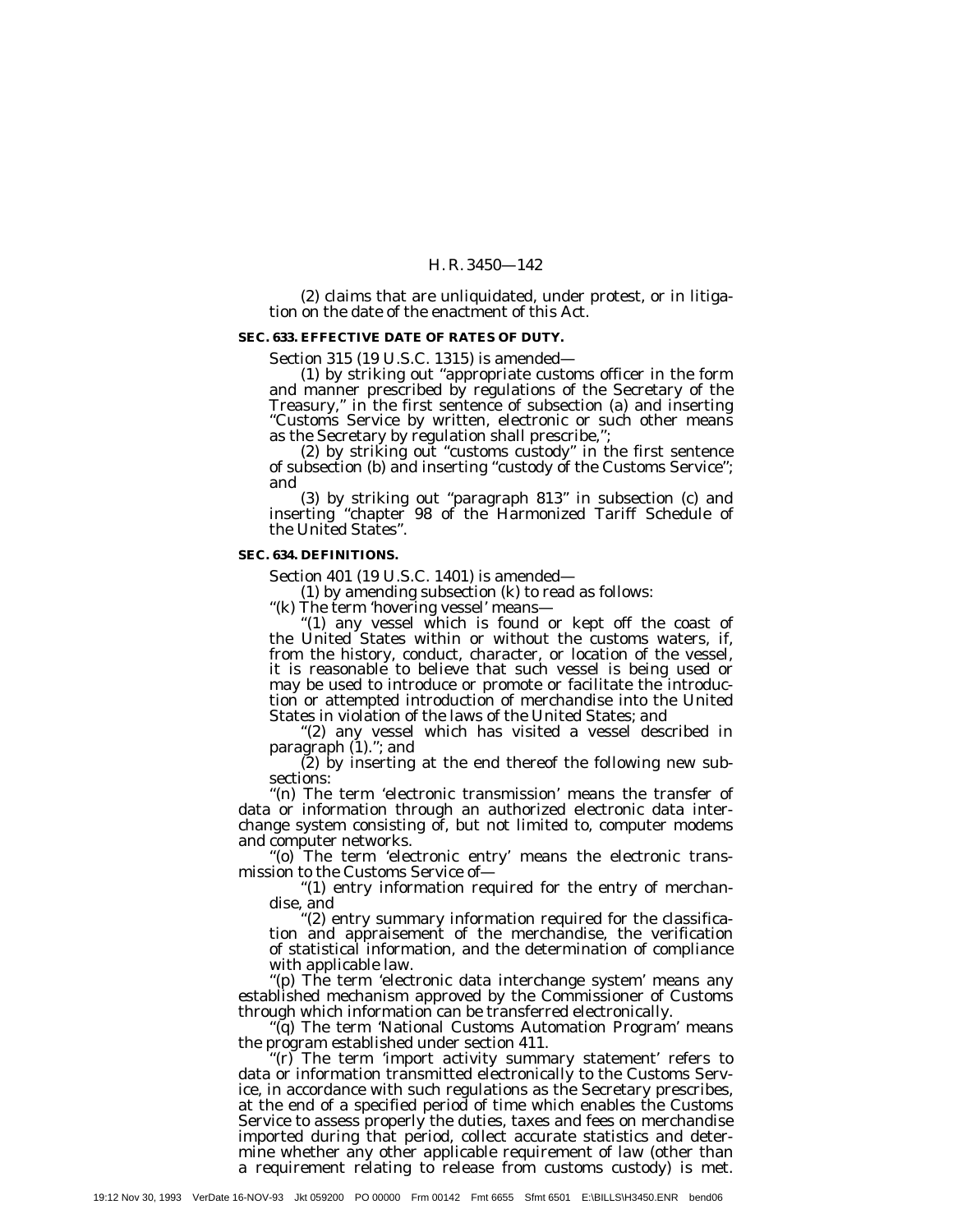''(s) The term 'reconciliation' means an electronic process, initiated at the request of an importer, under which the elements of an entry, other than those elements related to the admissibility of the merchandise, that are undetermined at the time of entry summary are provided to the Customs Service at a later time. A reconciliation is treated as an entry for purposes of liquidation, reliquidation, and protest.''.

#### **SEC. 635. MANIFESTS.**

Section 431 (19 U.S.C. 1431) is amended—

(1) by amending subsections (a) and (b) to read as follows: ''(a) IN GENERAL.—Every vessel required to make entry under

section 434 or obtain clearance under section 4197 of the Revised Statutes of the United States (46 U.S.C. App. 91) shall have a manifest that complies with the requirements prescribed under subsection (d).

''(b) PRODUCTION OF MANIFEST.—Any manifest required by the Customs Service shall be signed, produced, delivered or electronically transmitted by the master or person in charge of the vessel, aircraft, or vehicle, or by any other authorized agent of the owner or operator of the vessel, aircraft, or vehicle in accordance with the requirements prescribed under subsection (d). A manifest may be supplemented by bill of lading data supplied by the issuer of such bill. If any irregularity of omission or commission occurs in any way in respect to any manifest or bill of lading data, the owner or operator of the vessel, aircraft or vehicle, or any party responsible for such irregularity, shall be liable for any fine or penalty prescribed by law with respect to such irregularity. The Customs Service may take appropriate action against any of the parties.''; and

(2) by inserting after subsection (c) the following new subsection:<br>"(d) REGULATIONS.—

"(1) IN GENERAL.—The Secretary shall by regulation—<br>"(A) specify the form for, and the information and data that must be contained in, the manifest required

by subsection (a);<br>"(B) allow, at the option of the individual producing the manifest and subject to paragraph (2), letters and documents shipments to be accounted for by summary manifesting procedures;<br>"(C) prescribe the manner of production for, and the

delivery for electronic transmittal of, the manifest required<br>by subsection (a); and

"(D) prescribe the manner for supplementing manifests with bill of lading data under subsection (b).

''(2) LETTERS AND DOCUMENTS SHIPMENTS.—For purposes of paragraph (1)(B)—

''(A) the Customs Service may require with respect to letters and documents shipments—

''(i) that they be segregated by country of origin, and

''(ii) additional examination procedures that are not necessary for individually manifested shipments;

''(B) standard letter envelopes and standard document packs shall be segregated from larger document shipments for purposes of customs inspections; and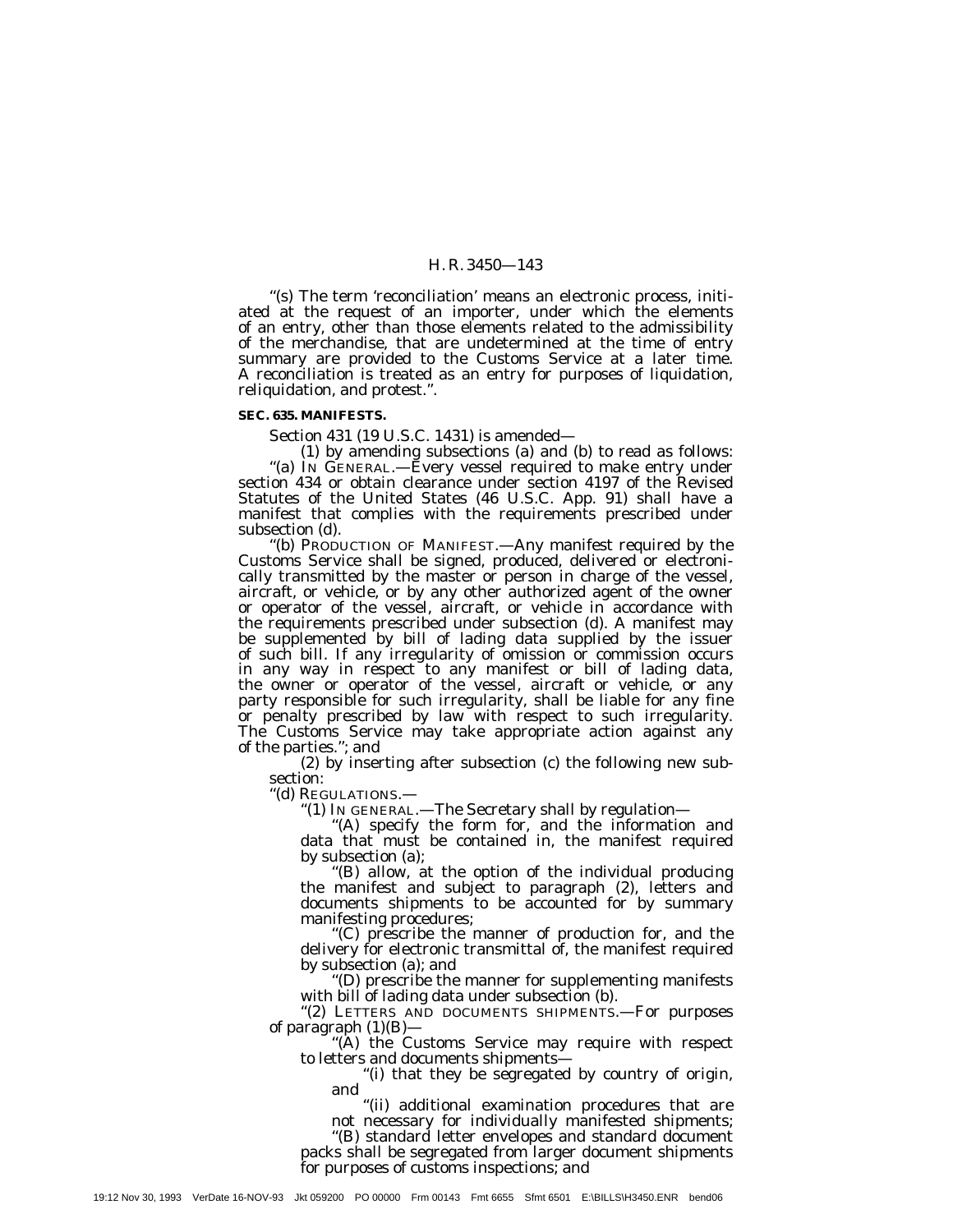''(C) the term 'letters and documents' means—

''(i) data described in General Headnote 4(c) of the Harmonized Tariff Schedule of the United States,

''(ii) securities and similar evidences of value described in heading 4907 of such Schedule, but not monetary instruments defined pursuant to chapter 53 of title 31, United States Code, and

''(iii) personal correspondence, whether on paper, cards, photographs, tapes, or other media.''.

# **SEC. 636. INVOICE CONTENTS.**

Section 481 (19 U.S.C. 1481) is amended—<br>(1) by amending subsection (a)—

(1) by amending subsection (a)—<br>(A) by amending the matter preceding paragraph (1) to read as follows: "IN GENERAL.—All invoices of merchandise to be imported into the United States and any electronic equivalent thereof considered acceptable by the Secretary in regulations prescribed under this section shall set forth, in written, electronic, or such other form as the Secretary shall prescribe, the following:'',

(B) by amending paragraph (3) to read as follows: ''(3) A detailed description of the merchandise, including the commercial name by which each item is known, the grade or quality, and the marks, numbers, or symbols under which sold by the seller or manufacturer in the country of exportation, together with the marks and numbers of the packages in which the merchandise is packed;'', and

(C) by amending paragraph (10) to read as follows: ''(10) Any other fact that the Secretary may by regulation require as being necessary to a proper appraisement, examination and classification of the merchandise.'';

(2) by amending subsection (c) to read as follows:<br>"(c) IMPORTER PROVISION OF INFORMATION.—Any information required to be set forth on an invoice may alternatively be provided by any of the parties qualifying as an 'importer of record' under section  $484(a)(2)(B)$  by such means, in such form or manner, and within such time as the Secretary shall by regulation prescribe."; and

(3) by inserting before the period at the end of subsection (d) the following: ''and may allow for the submission or electronic transmission of partial invoices, electronic equivalents of invoices, bills, or other documents or parts thereof, required under this section''.

#### **SEC. 637. ENTRY OF MERCHANDISE.**

(a) AMENDMENTS TO SECTION 484.—Section 484 (19 U.S.C. 1484) is amended to read as follows:

#### **''SEC. 484. ENTRY OF MERCHANDISE.**

''(a) REQUIREMENT AND TIME.— ''(1) Except as provided in sections 490, 498, 552, 553, and 336(j), one of the parties qualifying as 'importer of record' under paragraph (2)(B), either in person or by an agent authorized by the party in writing, shall, using reasonable care—

"(A) make entry therefor by filing with the Customs Service—

''(i) such documentation or, pursuant to an electronic data interchange system, such information as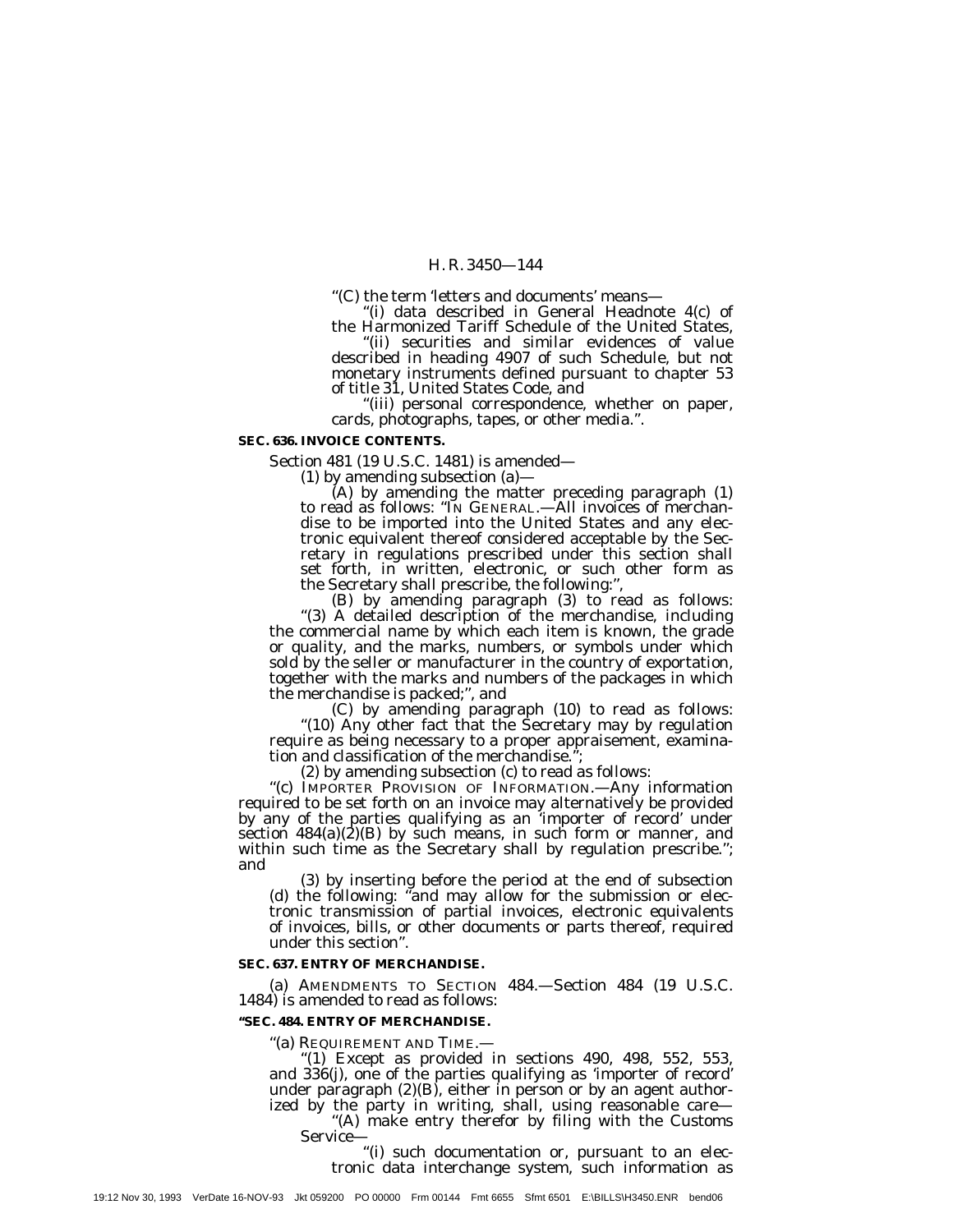is necessary to enable the Customs Service to determine whether the merchandise may be released from customs custody, and

''(ii) notification whether an import activity summary statement will be filed; and

"(B) complete the entry by filing with the Customs Service the declared value, classification and rate of duty applicable to the merchandise, and such other documentation or, pursuant to an electronic data interchange system, such other information as is necessary to enable the Customs Service to—

 $\mathbf{r}$ (i) properly assess duties on the merchandise,

"(ii) collect accurate statistics with respect to the merchandise, and

''(iii) determine whether any other applicable requirement of law (other than a requirement relating to release from customs custody) is met.

 $''(2)(A)$  The documentation or information required under paragraph (1) with respect to any imported merchandise shall be filed or transmitted in such manner and within such time periods as the Secretary shall by regulation prescribe. Such regulations shall provide for the filing of import activity summary statements, covering entries or warehouse withdrawals made during a calendar month, within such time period as is prescribed in regulations but not to exceed the 20th day following such calendar month.

"(B) When an entry of merchandise is made under this section, the required documentation or information shall be filed or electronically transmitted either by the owner or purchaser of the merchandise or, when appropriately designated by the owner, purchaser, or consignee of the merchandise, a person holding a valid license under section 641. When a consignee declares on entry that he is the owner or purchaser of merchandise the Customs Service may, without liability, accept the declaration. For the purposes of this Act, the importer of record must be one of the parties who is eligible to file the documentation or information required by this section.

'(C) The Secretary, in prescribing regulations to carry out this subsection, shall establish procedures which insure the accuracy and timeliness of import statistics, particularly statistics relevant to the classification and valuation of imports. Corrections of errors in such statistical data shall be transmitted immediately to the Director of the Bureau of the Census, who shall make corrections in the statistics maintained by the Bureau. The Secretary shall also provide, to the maximum extent practicable, for the protection of the revenue, the enforcement of laws governing the importation and exportation of merchandise, the facilitation of the commerce of the United States, and the equal treatment of all importers of record of imported merchandise.

''(b) RECONCILIATION.—

''(1) IN GENERAL.—A party that electronically transmits an entry summary or import activity summary statement may at the time of filing such summary or statement notify the Customs Service of his intention to file a reconciliation pursuant to such regulations as the Secretary may prescribe. Such rec-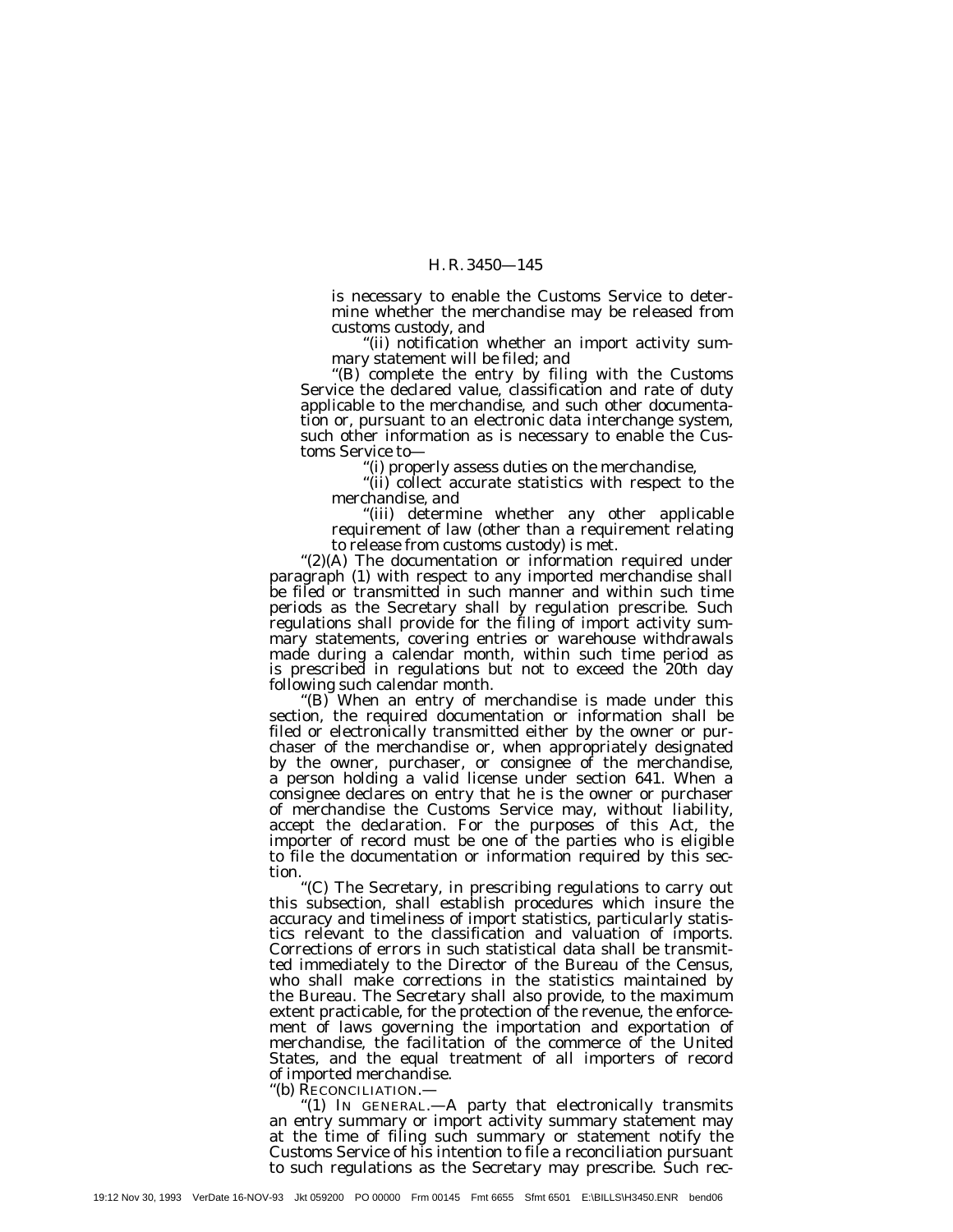onciliation must be filed by the importer of record within such time period as is prescribed by regulation but no later than 15 months following the filing of the entry summary or import activity summary statement; except that the prescribed time period for reconciliation issues relating to the assessment of antidumping and countervailing duties shall require filing no later than 90 days after the Customs Service advises the importer that a period of review for antidumping or countervailing duty purposes has been completed. Before filing a reconciliation, an importer of record shall post bond or other security pursuant to such regulations as the Secretary may prescribe.

''(2) REGULATIONS REGARDING AD/CV DUTIES.—The Secretary shall prescribe, in consultation with the Secretary of Commerce, such regulations as are necessary to adapt the reconciliation process for use in the collection of antidumping and countervailing duties.

''(c) RELEASE OF MERCHANDISE.—The Customs Service may permit the entry and release of merchandise from customs custody in accordance with such regulations as the Secretary may prescribe. No officer of the Customs Service shall be liable to any person with respect to the delivery of merchandise released from customs custody in accordance with such regulations.

''(d) SIGNING AND CONTENTS.—Entries shall be signed by the importer of record, or his agent, unless filed pursuant to an electronic data interchange system. If electronically filed, each transmission of data shall be certified by an importer of record or his agent, one of whom shall be resident in the United States for purposes of receiving service of process, as being true and correct to the best of his knowledge and belief, and such transmission shall be binding in the same manner and to the same extent as a signed document. The entry shall set forth such facts in regard to the importation as the Secretary may require and shall be accompanied by such invoices, bills of lading, certificates, and documents, or their electronically submitted equivalents, as are required by regulation.

"(e) PRODUCTION OF INVOICE.—The Secretary may provide by regulation for the production of an invoice, parts thereof, or the electronic equivalents thereof, in such manner and form, and under such terms and conditions, as the Secretary considers necessary. such terms and conditions, as the Secretary considers necessary.<br>''(f) STATISTICAL ENUMERATION.—The Secretary, the Secretary

of Commerce, and the United States International Trade Commission shall establish from time to time for statistical purposes an enumeration of articles in such detail as in their judgment may be necessary, comprehending all merchandise imported into the United States and exported from the United States, and shall seek, in conjunction with statistical programs for domestic production and programs for achieving international harmonization of trade statistics, to establish the comparability thereof with such enumeration of articles. All import entries and export declarations shall include or have attached thereto an accurate statement specifying, in terms of such detailed enumeration, the kinds and quantities of all merchandise imported and exported and the value of the total quantity of each kind of article.

''(g) STATEMENT OF COST OF PRODUCTION.—Under such regulations as the Secretary may prescribe, the Customs Service may require a verified statement from the manufacturer or producer showing the cost of producing the imported merchandise, if the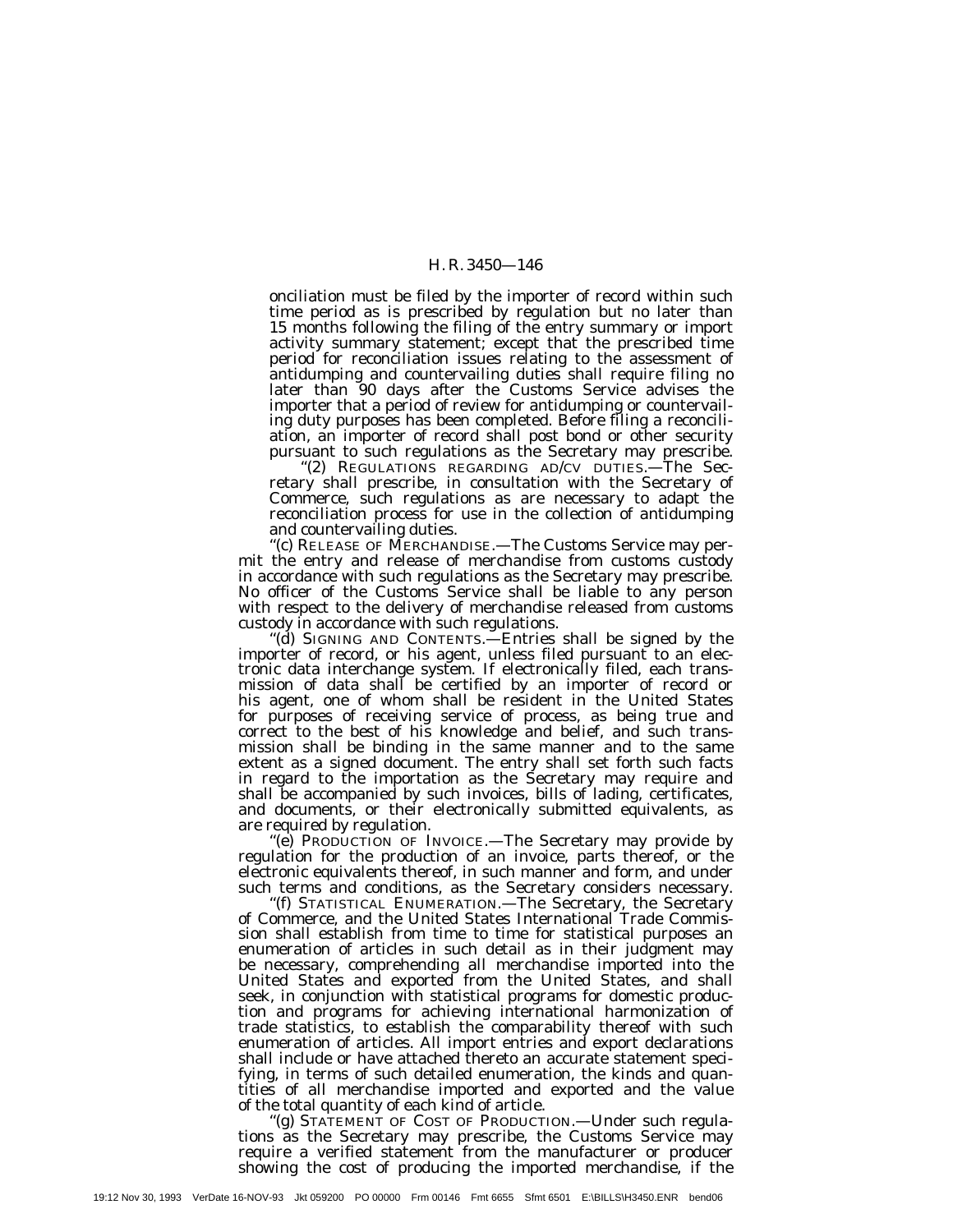Customs Service considers such verification necessary for the

<sup>1</sup> "(h) ADMISSIBILITY OF DATA ELECTRONICALLY TRANSMITTED.—<br>Any entry or other information transmitted by means of an authorized electronic data interchange system shall be admissible in any and all administrative and judicial proceedings as evidence of such entry or information.''. (b) AMENDMENT TO SECTION 771.—Section 771 (19 U.S.C. 1677)

is amended by adding at the end the following new paragraph: ''(23) ENTRY.—The term 'entry' includes, in appropriate circumstances as determined by the administering authority, a reconciliation entry created under a reconciliation process, defined in section 401(s), that is initiated by an importer. The liability of an importer under an antidumping or countervailing duty proceeding for entries of merchandise subject to the proceeding will attach to the corresponding reconciliation entry or entries. Suspension of liquidation of the reconciliation entry or entries, for the purpose of enforcing this title, is equivalent to the suspension of liquidation of the corresponding individual entries; but the suspension of liquidation of the reconciliation entry or entries for such purpose does not preclude liquidation for any other purpose.''.

#### **SEC. 638. APPRAISEMENT AND OTHER PROCEDURES.**

Section 500 (19 U.S.C. 1500) is amended—<br>(1) by striking out "The appropriate customs officer" and

inserting "The Customs Service";<br>
(2) by striking out "appraise" in subsection (a) and inserting<br>
"fix the final appraisement of";<br>
(3) by striking out "ascertain the" in subsection (b) and<br>
inserting "fix the final";<br>
(4

(A) by inserting "final" after "fix the", and<br>
(B) by inserting ", taxes, and fees" after "duties" wher-<br>
ever it appears; and

(5) by amending subsections (d) and (e) to read as follows: ''(d) liquidate the entry and reconciliation, if any, of such merchandise; and

''(e) give or transmit, pursuant to an electronic data inter- change system, notice of such liquidation to the importer, his consignee, or agent in such form and manner as the Secretary shall by regulation prescribe.''.

#### **SEC. 639. VOLUNTARY RELIQUIDATIONS.**

Section 501 (19 U.S.C. 1501) is amended—

(1) by striking out "the appropriate customs officer on<br>his own initiative" and inserting "the Customs Service";<br>(2) by inserting "or transmitted" after "given" wherever<br>it appears; and<br>(3) by amending the section heading

**''SEC. 501. VOLUNTARY RELIQUIDATIONS BY THE CUSTOMS SERVICE.''.**

#### **SEC. 640. APPRAISEMENT REGULATIONS.**

Section 502 (19 U.S.C. 1502) is amended—<br>(1) by amending subsection (a)—

(A) by inserting "(including regulations establishing procedures for the issuance of binding rulings prior to the entry of the merchandise concerned)" after "law"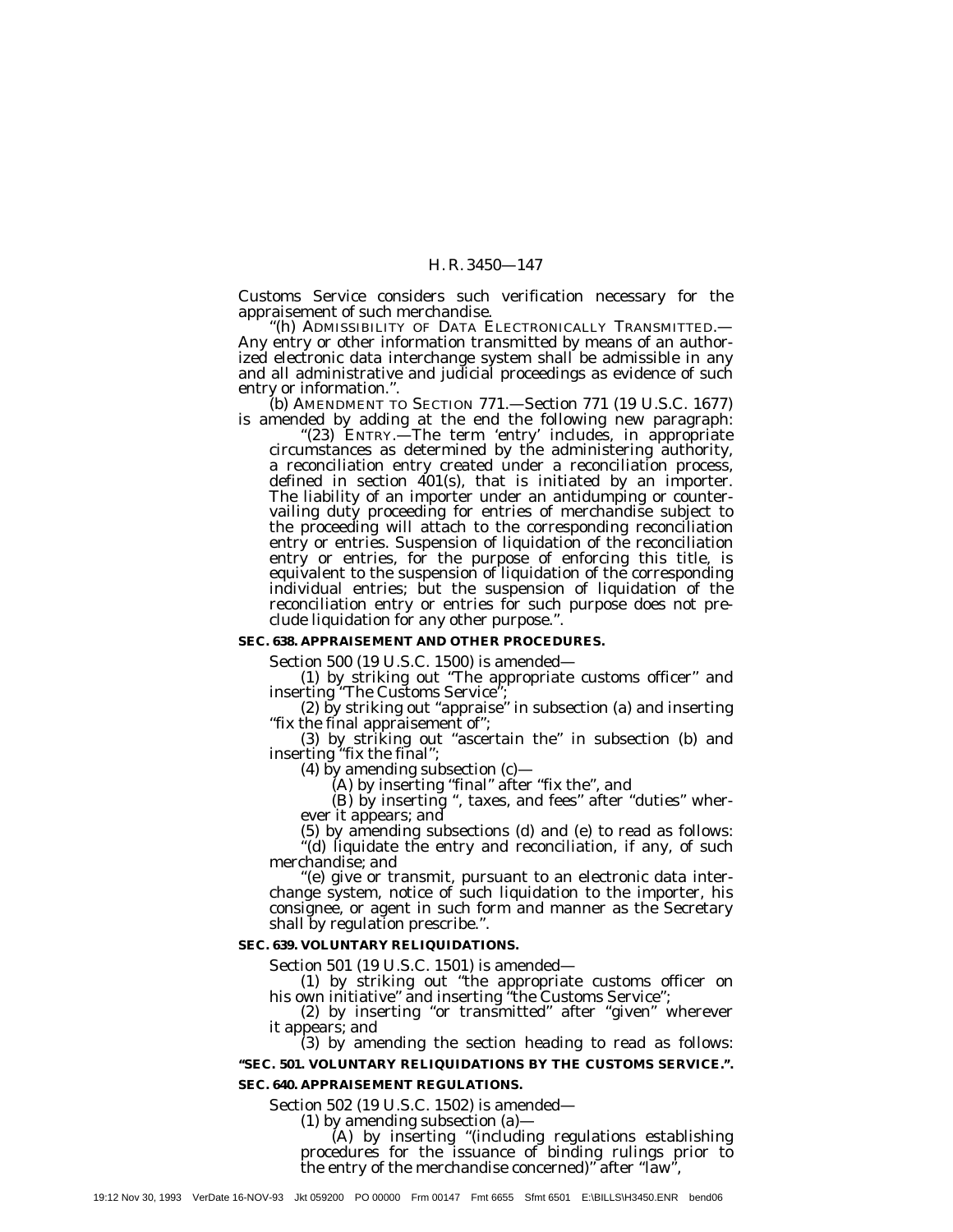(B) by striking out ''ports of entry, and'' and inserting ''ports of entry. The Secretary'',

(C) by inserting ''or classifying'' after ''appraising'' wherever it appears, and

(D) by striking out "such port" and inserting "any port, and may direct any customs officer at any port to review entries of merchandise filed at any other port"; and

(2) by striking out subsection (b) and redesignating subsection (c) as subsection (b).

# **SEC. 641. LIMITATION ON LIQUIDATION.**

Section 504 (19 U.S.C. 1504) is amended—

(1) by amending subsection (a)—

(A) by striking out ''Except as provided in subsection (b)," and inserting "Unless an entry is extended under subsection (b) or suspended as required by statute or court order,"

(B) by striking out "or" at the end of paragraph (2), (C) by inserting ''or'' after the semicolon at the end of paragraph (3), and

(D) by inserting the following new paragraph after paragraph (3):

"(4) if a reconciliation is filed, or should have been filed, the date of the filing under section 484 or the date the reconciliation should have been filed;''; and

(2) by amending subsections (b), (c), and (d) to read as follows:

''(b) EXTENSION.—The Secretary may extend the period in which to liquidate an entry if—<br>"(1) the information needed for the proper appraisement

or classification of the merchandise, or for insuring compliance with applicable law, is not available to the Customs Service; or

"(2) the importer of record requests such extension and shows good cause therefor.

The Secretary shall give notice of an extension under this subsection to the importer of record and the surety of such importer of record. Notice shall be in such form and manner (which may include electronic transmittal) as the Secretary shall by regulation prescribe. Any entry the liquidation of which is extended under this subsection shall be treated as having been liquidated at the rate of duty, value, quantity, and amount of duty asserted at the time of entry by the importer of record at the expiration of 4 years from the applicable date specified in subsection (a).

''(c) NOTICE OF SUSPENSION.—If the liquidation of any entry is suspended, the Secretary shall by regulation require that notice of the suspension be provided, in such manner as the Secretary considers appropriate, to the importer of record and to any authorized agent and surety of such importer of record.

''(d) REMOVAL OF SUSPENSION.—When a suspension required by statute or court order is removed, the Customs Service shall liquidate the entry within 6 months after receiving notice of the removal from the Department of Commerce, other agency, or a court with jurisdiction over the entry. Any entry not liquidated by the Customs Service within 6 months after receiving such notice shall be treated as having been liquidated at the rate of duty,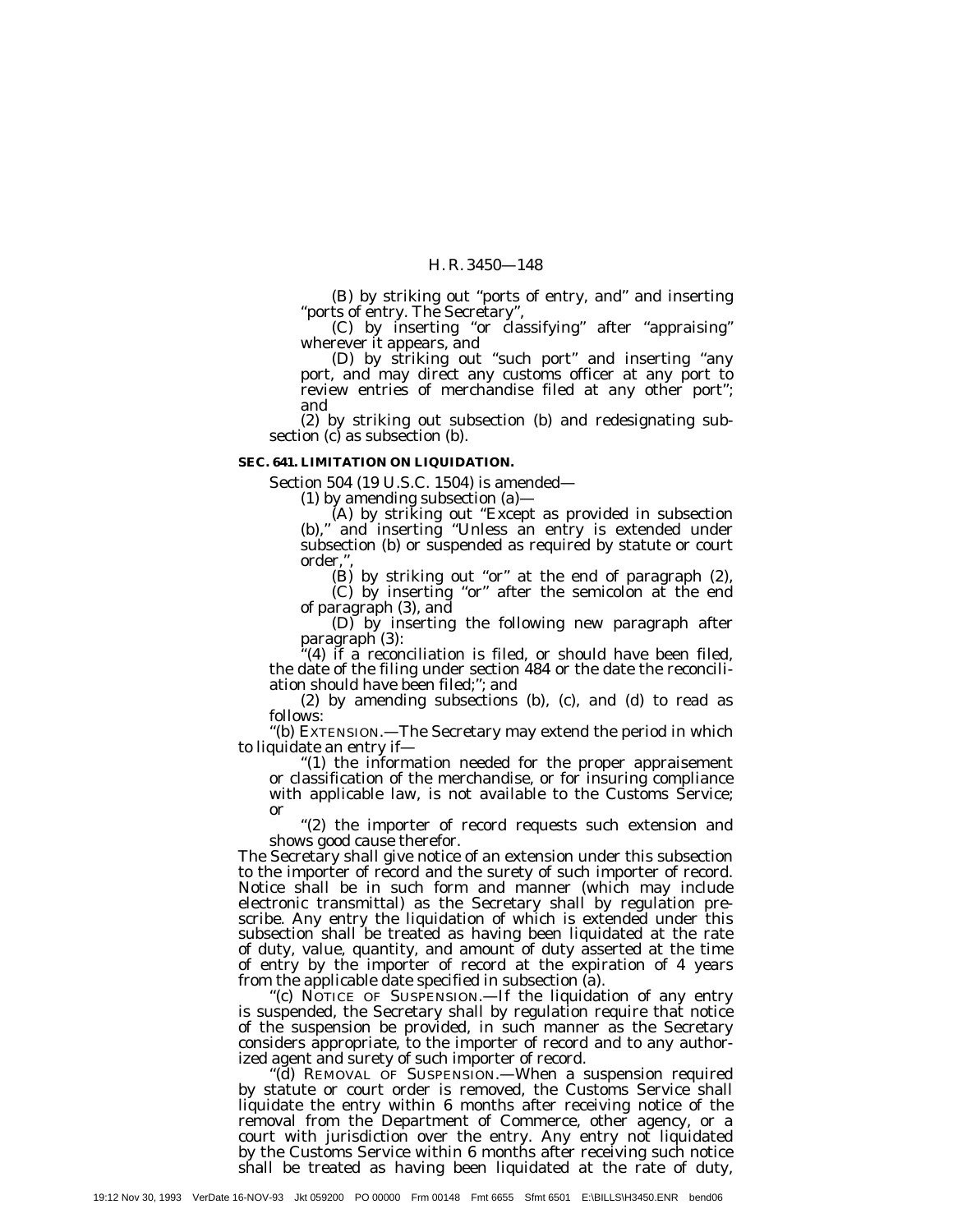value, quantity, and amount of duty asserted at the time of entry by the importer of record.''.

#### **SEC. 642. PAYMENT OF DUTIES AND FEES.**

(a) AMENDMENT TO SECTION 505.—Section 505 (19 U.S.C. 1505) is amended to read as follows:

#### **''SEC. 505. PAYMENT OF DUTIES AND FEES.**

''(a) DEPOSIT OF ESTIMATED DUTIES, FEES, AND INTEREST.— Unless merchandise is entered for warehouse or transportation, or under bond, the importer of record shall deposit with the Customs Service at the time of making entry, or at such later time as the Secretary may prescribe by regulation, the amount of duties and fees estimated to be payable thereon. Such regulations may provide that estimated duties and fees shall be deposited before or at the time an import activity summary statement is filed. If an import activity summary statement is filed, the estimated duties and fees shall be deposited together with interest, at a rate determined by the Secretary, accruing from the first date of the month the statement is required to be filed until the date such statement is actually filed.

"(b) COLLECTION OR REFUND OF DUTIES, FEES, AND INTEREST DUE UPON LIQUIDATION OR RELIQUIDATION.—The Customs Service shall collect any increased or additional duties and fees due, together with interest thereon, or refund any excess moneys deposited, together with interest thereon, as determined on a liquidation or reliquidation. Duties, fees, and interest determined to be due upon liquidation or reliquidation are due 30 days after issuance of the bill for such payment. Refunds of excess moneys deposited, together with interest thereon, shall be paid within 30 days of liquidation or reliquidation.

''(c) INTEREST.—Interest assessed due to an underpayment of duties, fees, or interest shall accrue, at a rate determined by the Secretary, from the date the importer of record is required to deposit estimated duties, fees, and interest to the date of liquidation or reliquidation of the applicable entry or reconciliation. Interest on excess moneys deposited shall accrue, at a rate determined by the Secretary, from the date the importer of record deposits estimated duties, fees, and interest to the date of liquidation or reliquidation of the applicable entry or reconciliation.

 $(d)$  DELINQUENCY.—If duties, fees, and interest determined to be due or refunded are not paid in full within the 30-day period specified in subsection (b), any unpaid balance shall be considered delinquent and bear interest by 30-day periods, at a rate determined by the Secretary, from the date of liquidation or reliquidation until the full balance is paid. No interest shall accrue during the 30 day period in which payment is actually made.''.

(b) CONFORMING AMENDMENT.—Subsection (d) of section 520 (19 U.S.C. 1520(d)) is repealed.

#### **SEC. 643. ABANDONMENT AND DAMAGE.**

Section 506 (19 U.S.C. 1506) is amended—

(1) by striking out ''the appropriate customs officer'' and ''such customs officer'' wherever they appear and inserting ''the Customs Service'';

(2) by amending paragraph (1)—

(A) by striking out ''not sent to the appraiser's stores for" and inserting "released without an",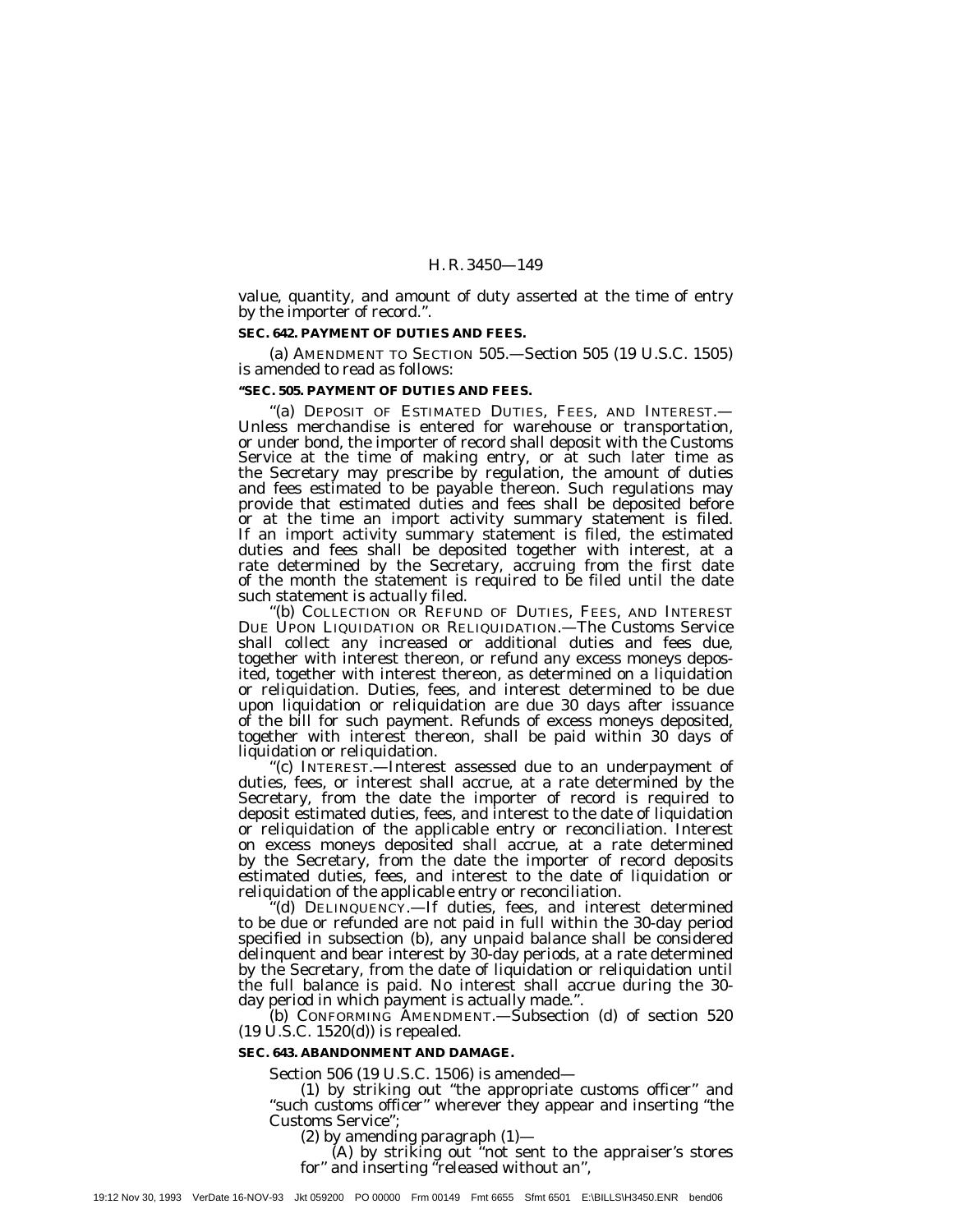(B) by striking out "of the examination packages or<br>quantities of merchandise",<br>(C) by striking out "the appraiser's stores" and insert-<br>ing "the Customs Service", and<br>(D) by inserting "or entry" after "invoice", and<br>(3)

(B) by striking out ''written''.

# **SEC. 644. CUSTOMS OFFICER'S IMMUNITY.**

Section 513 (19 U.S.C. 1513) is amended to read as follows: **''SEC. 513. CUSTOMS OFFICER'S IMMUNITY.**

''No customs officer shall be liable in any way to any person for or on account of—

''(1) any ruling or decision regarding the appraisement or the classification of any imported merchandise or regarding

"(2) the collection of any dues, charges, duties, fees, and taxes on or on account of any imported merchandise, or

''(3) any other matter or thing as to which any person might under this Act be entitled to protest or appeal from the decision of such officer.''.

# **SEC. 645. PROTESTS.**

Section 514 (19 U.S.C. 1514) is amended—

(1) by amending subsection (a)—

(A) by striking out ''appropriate customs officer'' in the text preceding paragraph (1) and inserting ''Customs Service'

(B) by inserting ''or reconciliation as to the issues contained therein,'' after ''entry,'' in paragraph (5),

(C) by striking out ''and'' and inserting ''or'' at the end of paragraph (6),

(D) by striking out the comma at the end of paragraph (7) and inserting a semicolon, and

(E) by striking out ''appropriate customs officer, who'' in the text following paragraph (7) and inserting "Customs Service, which'';

(2) by amending subsection (b) by striking out ''appropriate customs officer'' and inserting ''Customs Service'';

(3) by amending the first sentence of subsection  $(c)(1)$  to read as follows: ''A protest of a decision made under subsection (a) shall be filed in writing, or transmitted electronically pursuant to an electronic data interchange system, in accordance with regulations prescribed by the Secretary. A protest must set forth distinctly and specifically—

''(A) each decision described in subsection (a) as to which protest is made;

''(B) each category of merchandise affected by each decision set forth under paragraph (1);

''(C) the nature of each objection and the reasons therefor; and

''(D) any other matter required by the Secretary by regulation.'';

(4) by redesignating paragraph (2) of subsection (c) as paragraph (3) and by striking out ''such customs officer'' in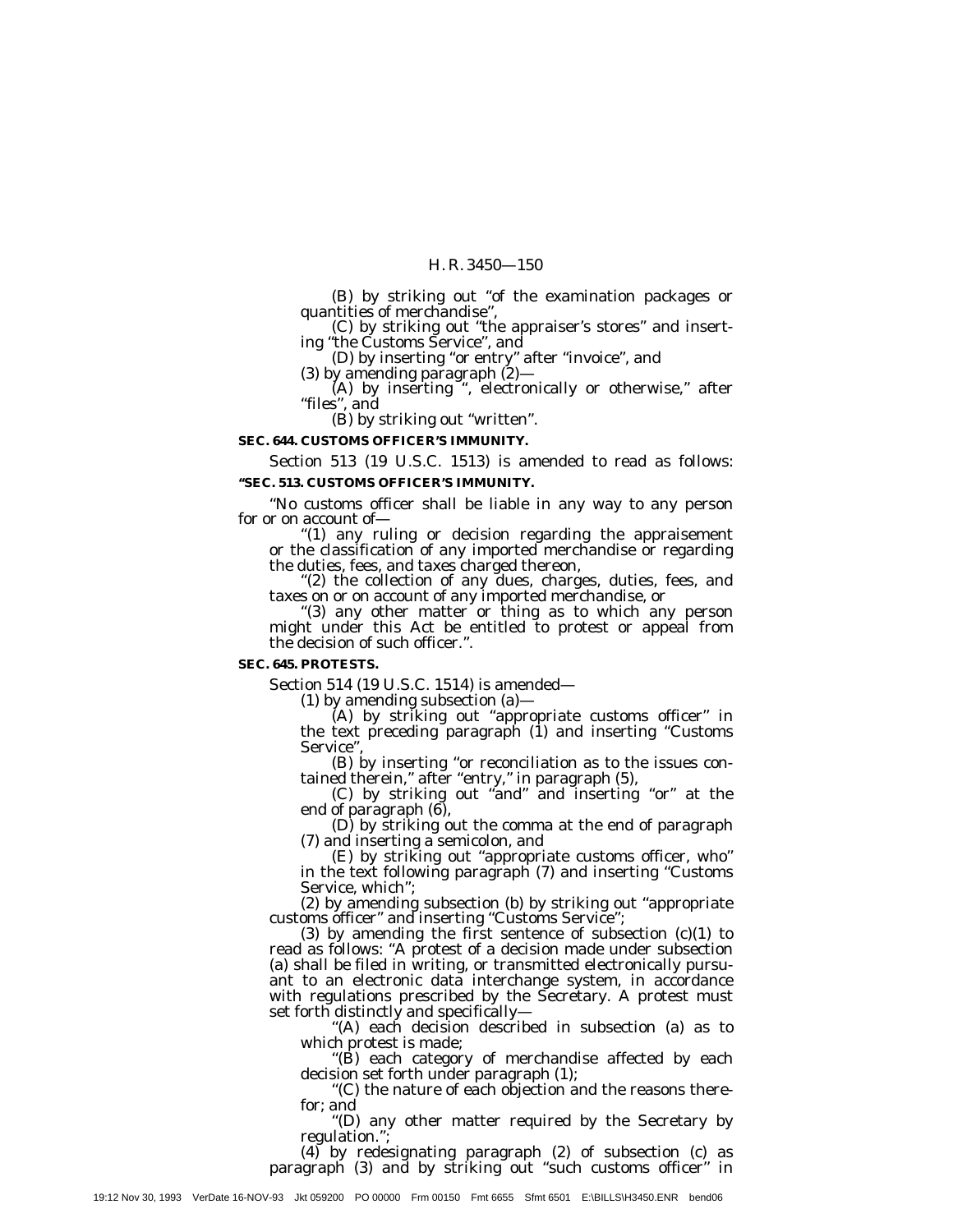such redesignated paragraph and inserting ''the Customs Service'';

(5) by designating the last sentence of paragraph (1) of subsection (c) as paragraph (2);

(6) by striking out ''customs officer'' in subsection (d) and inserting ''Customs Service''; and

(7) by amending the section heading to read as follows: **''SEC. 514. PROTEST AGAINST DECISIONS OF THE CUSTOMS SERVICE.''.**

#### **SEC. 646. REFUNDS AND ERRORS.**

Section 520 (19 U.S.C. 1520) is amended—

(1) by inserting ''or reconciliation'' after ''entry'' in paragraphs (1) and (4) of subsection (a); and

(2) by amending subsection (c)—

(A) by striking out ''appropriate customs officer'' wherever it appears and inserting ''Customs Service'',

(B) by inserting ''or reconciliation'' after ''reliquidate an entry'', and

(C) by inserting '', whether or not resulting from or contained in electronic transmission,'' after ''inadvertence'' the first place it appears in paragraph (1).

#### **SEC. 647. BONDS AND OTHER SECURITY.**

Section 623 (19 U.S.C. 1623) is amended—

(1) by inserting ''and the manner in which the bond may be filed with or, pursuant to an authorized electronic data interchange system, transmitted to the Customs Service'' after ''form of such bond'' in subsection (b)(1); and

(2) by inserting at the end of subsection (d) the following new sentence: ''Any bond transmitted to the Customs Service pursuant to an authorized electronic data interchange system shall have the same force and effect and be binding upon the parties thereto as if such bond were manually executed, signed, and filed.''.

# **SEC. 648. CUSTOMHOUSE BROKERS.**

Section 641 (19 U.S.C. 1641) is amended—

(1) by adding at the end of subsection (a)(2) the following new sentence: ''It also includes the preparation of documents or forms in any format and the electronic transmission of documents, invoices, bills, or parts thereof, intended to be filed with the Customs Service in furtherance of such activities, whether or not signed or filed by the preparer, or activities relating to such preparation, but does not include the mere electronic transmission of data received for transmission to Customs.'';

 $(2)$  by amending subsection  $(c)(1)$  to read as follows:

''(1) IN GENERAL.—Each person granted a customs broker's license under subsection (b) shall be issued, in accordance with such regulations as the Secretary shall prescribe, either or both of the following:

''(A) A national permit for the conduct of such customs business as the Secretary prescribes by regulation.

''(B) A permit for each customs district in which that person conducts customs business and, except as provided in paragraph (2), regularly employs at least 1 individual who is licensed under subsection  $(b)(2)$  to exercise respon-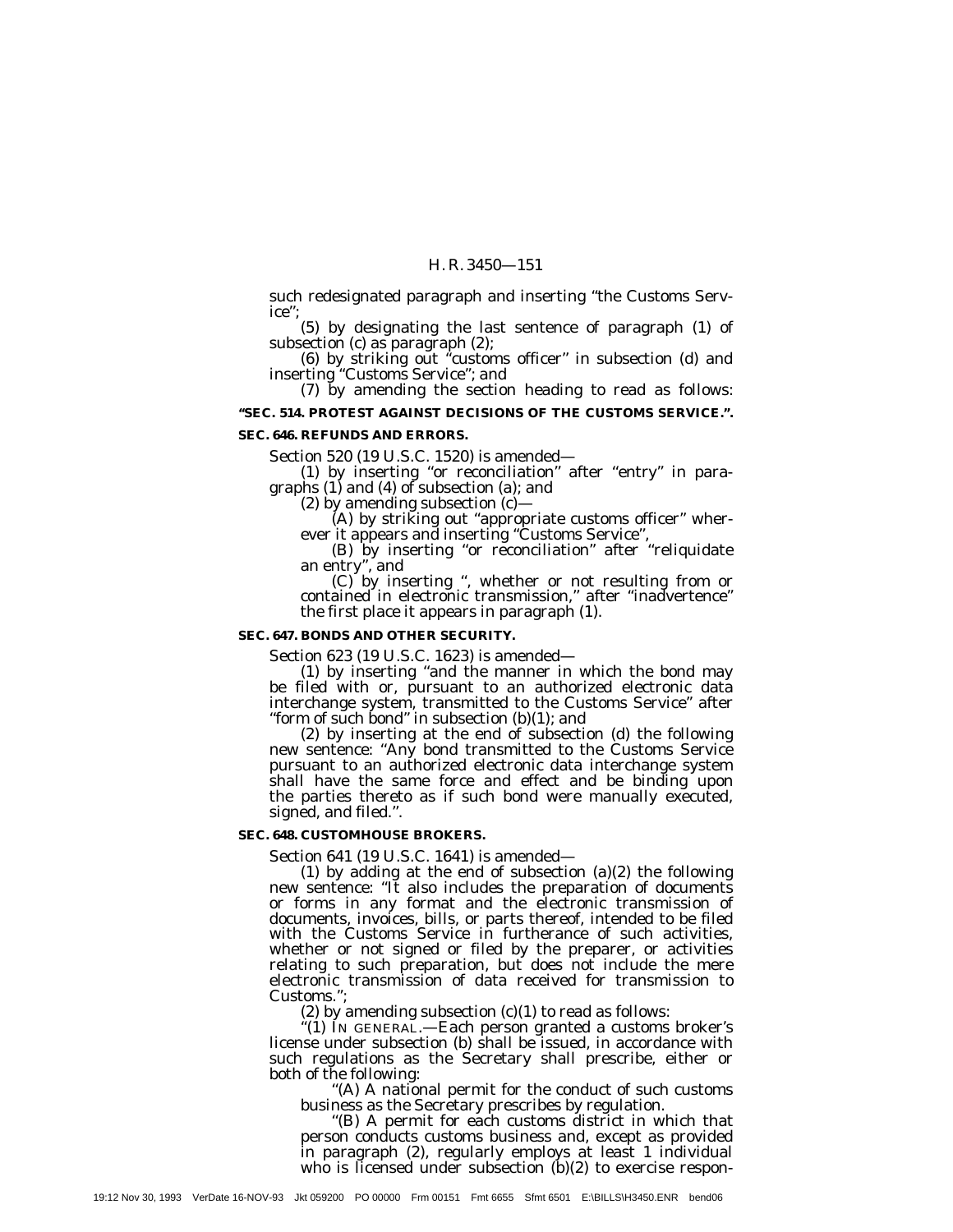sible supervision and control over the customs business conducted by that person in that district.'';

(3) by inserting at the end of subsection (c) the following new paragraph:

 $f(4)$  APPOINTMENT OF SUBAGENTS.—Notwithstanding subsection (c)(1), upon the implementation by the Secretary under section  $413(b)(2)$  of the component of the National Customs Automation Program referred to in section 411(a)(2)(B), a licensed broker may appoint another licensed broker holding a permit in a customs district to act on its behalf as its subagent in that district if such activity relates to the filing of information that is permitted by law or regulation to be filed electronically. A licensed broker appointing a subagent pursuant to this paragraph shall remain liable for any and all obligations arising under bond and any and all duties, taxes, and fees, as well as any other liabilities imposed by law, and shall be precluded from delegating to a subagent such liability.'';

(4) by amending subsection  $(d)(2)(B)$ —

(A) by striking out ''appropriate customs officer'' and inserting ''Customs Service'' in the first and third sentences,

(B) by striking out ''he'' and inserting ''it'' in the third sentence,

(C) by striking out ''15 days'' and inserting ''30 days'' in the third sentence,

(D) by striking out ''the appropriate customs officer and the customs broker; they'' and inserting ''the Customs Service and the customs broker; which'' in the sixth sentence,

(E) by striking out ''his'' and inserting ''the'' in the seventh sentence, and

(F) by striking out ''for his decision'' and inserting ''for the decision'' in the eighth sentence; and

(5) by amending subsection (f) by striking out ''United States Customs Service.'' and inserting ''Customs Service. The Secretary may not prohibit customs brokers from limiting their liability to other persons in the conduct of customs business. For purposes of this subsection or any other provision of this Act pertaining to recordkeeping, all data required to be retained by a customs broker may be kept on microfilm, optical disc, magnetic tapes, disks or drums, video files or any other electrically generated medium. Pursuant to such regulations as the Secretary shall prescribe, the conversion of data to such storage medium may be accomplished at any time subsequent to the relevant customs transaction and the data may be retained in a centralized basis according to such broker's business system.''.

# **SEC. 649. CONFORMING AMENDMENTS.**

(a) PLACE OF ENTRY AND UNLADING.—Section 447 (19 U.S.C. 1447) is amended by striking out "the appropriate customs officer shall consider'' and inserting ''the Customs Service considers''.

(b) UNLADING.—Section 449 (19 U.S.C. 1449) is amended by striking out "appropriate customs officer of such port issues a permit for the unlading of such merchandise or baggage," and inserting "Customs Service issues a permit for the unlading of such merchandise or baggage at such port,''.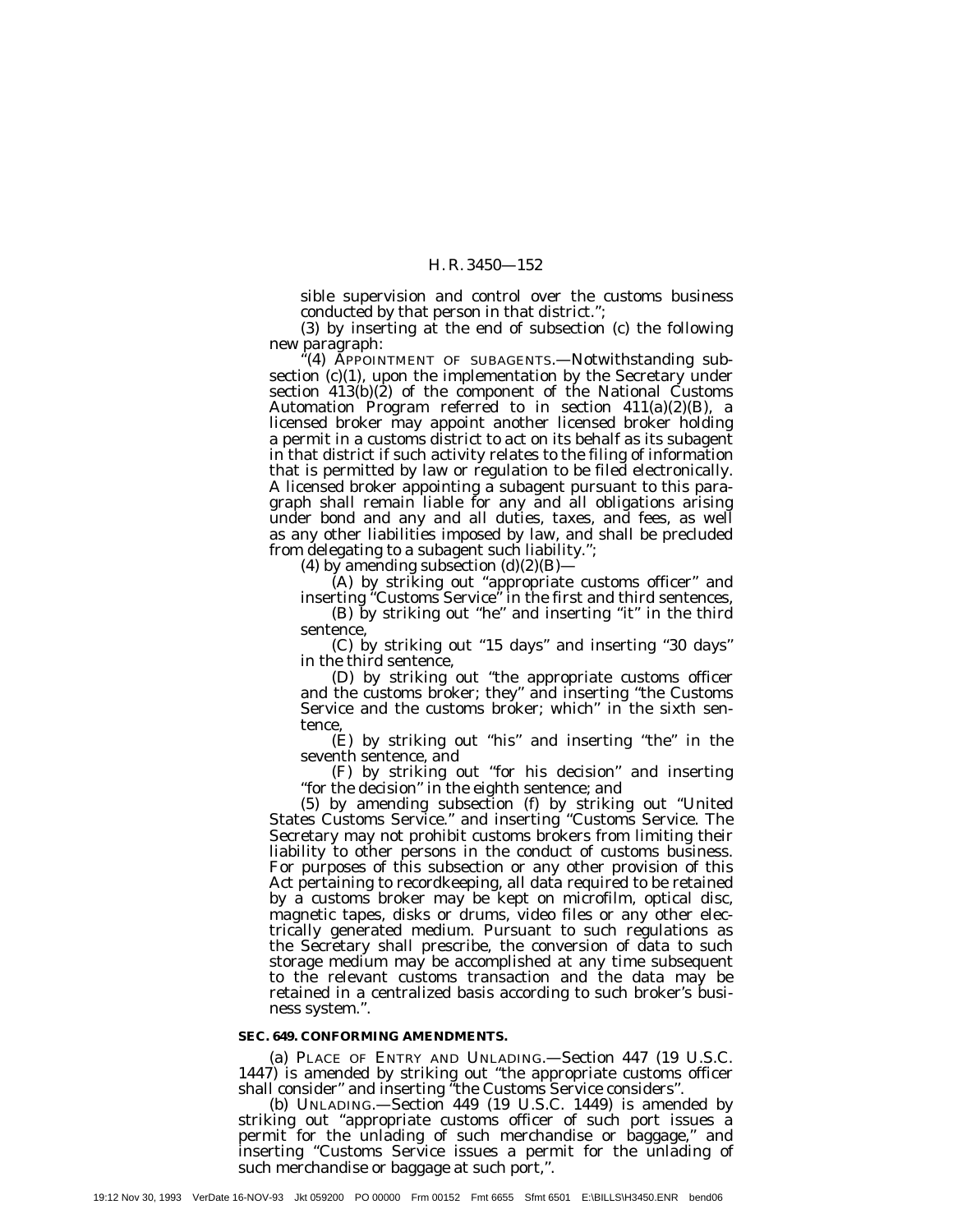# **Subtitle C—Miscellaneous Amendments to the Tariff Act of 1930**

# **SEC. 651. ADMINISTRATIVE EXEMPTIONS.**

Section 321 (19 U.S.C. 1321) is amended—

(1) by amending subsection (a)(1)—<br>(A) by striking out "of less than \$10" and inserting ''of an amount specified by the Secretary by regulation, but not less than \$20,'',

appears, and<br>
(C) by striking out "and" at the end thereof;<br>
(2) by amending subsection (a)(2)—<br>
(A) by striking out "shall not exceed—" and inserting<br>
"shall not exceed an amount specified by the Secretary

by regulation, but not less than—",<br>
(B) by striking out "\$50" and "\$100" in subparagraph<br>
(A) and inserting "\$100" and "\$200", respectively,<br>
(C) by striking out "\$25" in subparagraph (B) and<br>
inserting "\$200",<br>
(D) by s

 $(3)$  by inserting a new paragraph  $(3)$  at the end of subsection (a) to read as follows:

''(3) waive the collection of duties, fees, and taxes due on entered merchandise when such duties, fees, or taxes are less than \$20 or such greater amount as may be specified by the Secretary by regulation.''; and (4) by amending subsection (b)—

(A) by striking out ''to diminish any dollar amount specified in subsection (a) and''; and

(B) by striking out ''such subsection'' wherever it appears and inserting ''subsection (a)''.

#### **SEC. 652. REPORT OF ARRIVAL.**

Section 433 (19 U.S.C. 1433) is amended—<br>(1) by amending subsection (a)(1)—

(A) by striking out "or" at the end of subparagraph (B),

(B) by inserting "or" after the semicolon at the end of subparagraph (C), and

(C) by adding after subparagraph (C) the following: ''(D) any vessel which has visited a hovering vessel

or received merchandise while outside the territorial sea;''; (2) by striking out ''present to customs officers such'' in subsection (d) and inserting ''present, or transmit pursuant to an electronic data interchange system, to the Customs Service such information, data,''; and

(3) by amending subsection (e) to read as follows:

''(e) PROHIBITION ON DEPARTURES AND DISCHARGE.—Unless otherwise authorized by law, a vessel, aircraft or vehicle after arriving in the United States or Virgin Islands may, but only in accordance with regulations prescribed by the Secretary—

''(1) depart from the port, place, or airport of arrival; or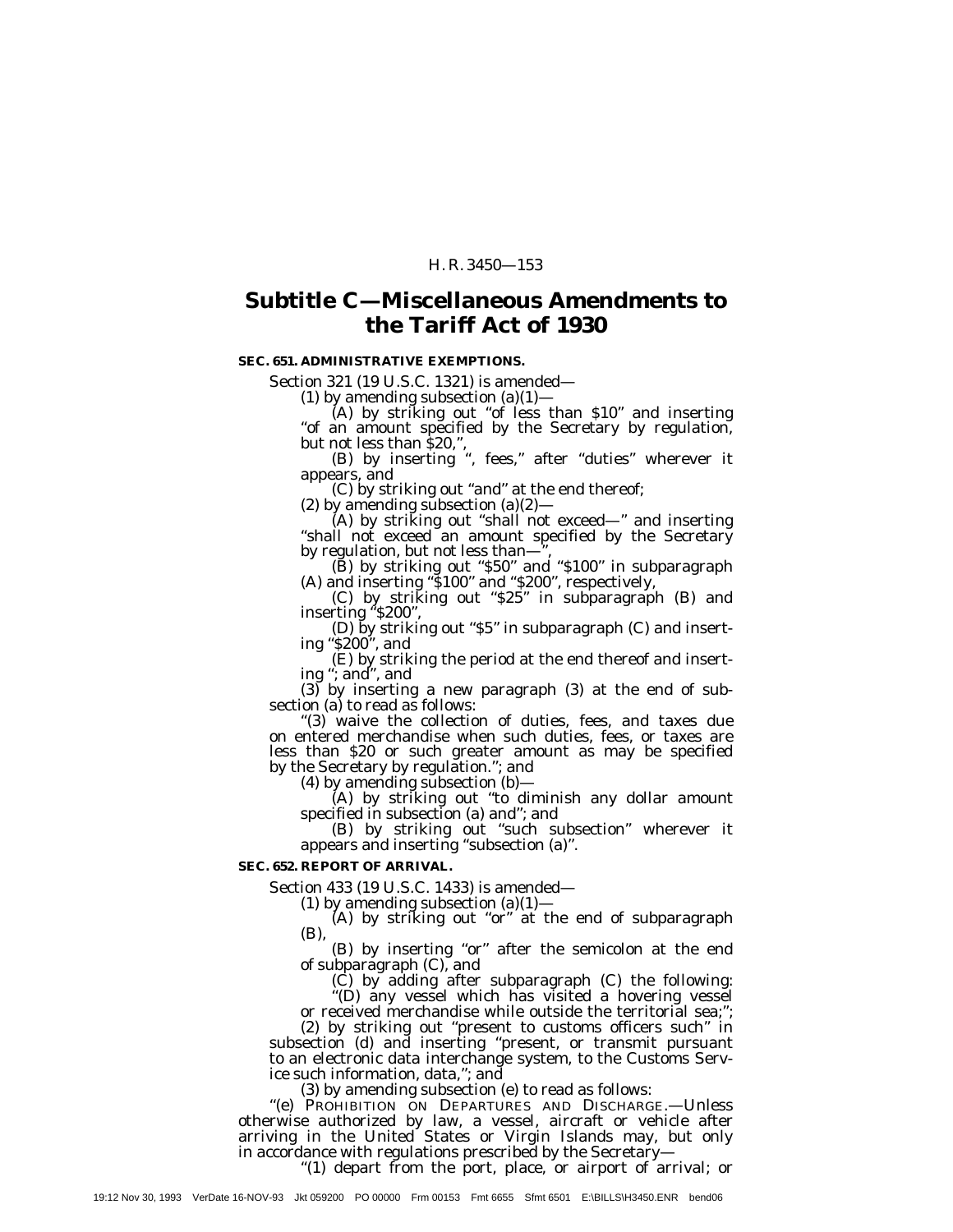''(2) discharge any passenger or merchandise (including baggage).''.

# **SEC. 653. ENTRY OF VESSELS.**

Section 434 (19 U.S.C. 1434) is amended to read as follows: **''SEC. 434. ENTRY; VESSELS.**

''(a) FORMAL ENTRY.—Within 24 hours (or such other period of time as may be provided under subsection  $(c)(2)$ ) after the arrival at any port or place in the United States of—

''(1) any vessel from a foreign port or place;

''(2) any foreign vessel from a domestic port;

''(3) any vessel of the United States having on board bonded merchandise or foreign merchandise for which entry has not been made; or

"(4) any vessel which has visited a hovering vessel or has delivered or received merchandise while outside the territorial sea;

the master of the vessel shall, unless otherwise provided by law, make formal entry at the nearest customs facility or such other place as the Secretary may prescribe by regulation.

''(b) PRELIMINARY ENTRY.—The Secretary may by regulation permit the master to make preliminary entry of the vessel with the Customs Service in lieu of formal entry or before formal entry is made. In permitting preliminary entry, the Customs Service shall board a sufficient number of vessels to ensure compliance with the laws it enforces.

''(c) REGULATIONS.—The Secretary may by regulation subsection (a) or subsection (b), or both, must be made, and such regulations may provide that any such entry may be made electronically pursuant to an electronic data interchange system;<br>"(2) provide that-

'(A) formal entry must be made within a greater or lesser time than 24 hours after arrival, but in no case more than 48 hours after arrival, and<br>"(B) formal entry may be made before arrival; and

''(B) formal entry may be made before arrival; and ''(3) authorize the Customs Service to permit entry or preliminary entry of any vessel to be made at a place other than a designated port of entry, under such conditions as may be prescribed.''.

#### **SEC. 654. UNLAWFUL RETURN OF FOREIGN VESSEL PAPERS.**

Section 438 (19 U.S.C. 1438) is amended—

(1) by striking out ''section 435'' and inserting ''section 434

(2) by inserting '', or regulations issued thereunder,'' after ''of this Act''; and

(3) by striking out ''the appropriate customs officer of the port where such vessel has been entered.'' and inserting ''the Customs Service in the port in which such vessel has entered.''.

#### **SEC. 655. VESSELS NOT REQUIRED TO ENTER.**

Section 441 (19 U.S.C. 1441) is amended—

(1) by amending the text preceding paragraph (1) to read as follows: ''The following vessels shall not be required to make entry under section 434 or to obtain clearance under section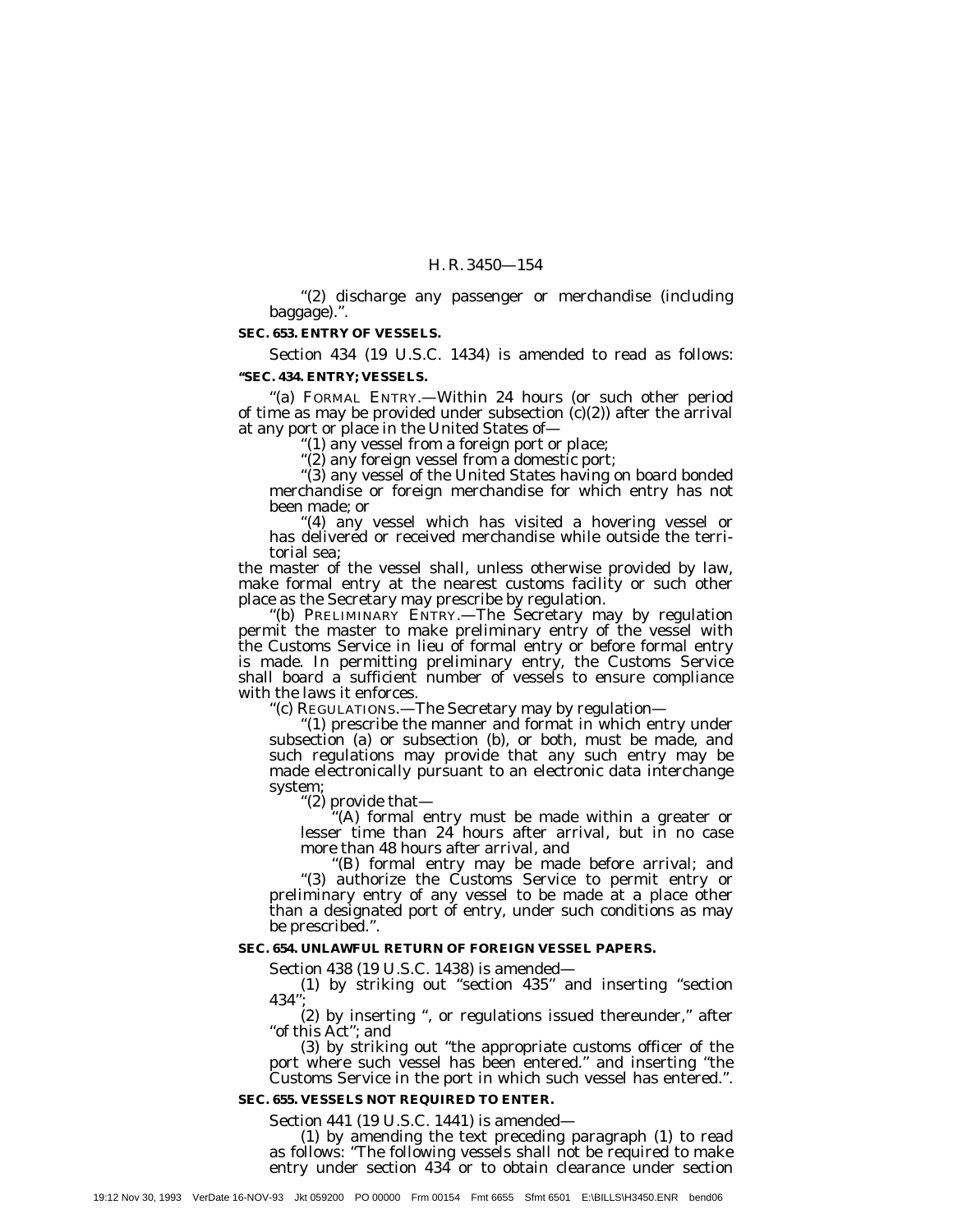4197 of the Revised Statutes of the United States (46 U.S.C.

App. 91):";<br>
(2) by amending paragraph (3) to read as follows:<br>
"(3) Any vessel carrying passengers on excursion from the<br>
United States Virgin Islands to the British Virgin Islands and<br>
returning, if—

 $r^*(A)$  the vessel does not in any way violate the customs or navigation laws of the United States;

"(B) the vessel has not visited any hovering vessel; and ''(C) the master of the vessel, if there is on board any article required by law to be entered, reports the article to the Customs Service immediately upon arrival."

(3) by redesignating paragraphs (4) and (5) as paragraphs  $(5)$  and  $(6)$ , respectively, and inserting after paragraph  $(3)$  the following:

''(4) Any United States documented vessel with recreational endorsement or any undocumented United States pleasure vessel not engaged in trade, if—<br>"(A) the vessel complies with the reporting requirements

of section 433, and with the customs and navigation laws of the United States;

''(B) the vessel has not visited any hovering vessel; and

''(C) the master of, and any other person on board, the vessel, if the master or such person has on board any article required by law to be entered or declared, reports such article to the Customs Service immediately upon arrival;'';

(4) by amending paragraph (6) (as so redesignated) by striking out ''enrolled and licensed to engage in the foreign and coasting trade in the northern, northeastern, and northwestern frontiers'' and inserting ''documented under chapter 121 of title 46, United States Code, with a Great Lakes endorsement''; and

(5) by amending the section heading to read as follows: **''SEC. 441. EXCEPTIONS TO VESSEL ENTRY AND CLEARANCE**

# **REQUIREMENTS.''.**

#### **SEC. 656. UNLADING.**

Section 448(a) (19 U.S.C. 1448(a)) is amended—

(1) by amending the first sentence—

(A) by striking out ''enter)'' and inserting ''enter or clear)

(B) by striking out ''or vehicle arriving from a foreign port or place'' and inserting ''required to make entry under section 434, or vehicle required to report arrival under section 433,'',

(C) by inserting "or transmitted pursuant to an electronic data interchange system" after "issued", and

(D) by striking out the colon after "officer" and the proviso and inserting a period;

(2) by amending the second sentence— (A) by striking out '', preliminary or otherwise,'', and

(B) by inserting '', electronically pursuant to an authorized electronic data interchange system or otherwise,'' after ''may issue a permit'';

(3) by striking out the last sentence and inserting the following: ''The owner or master of any vessel or vehicle, or agent thereof, shall notify the Customs Service of any merchan-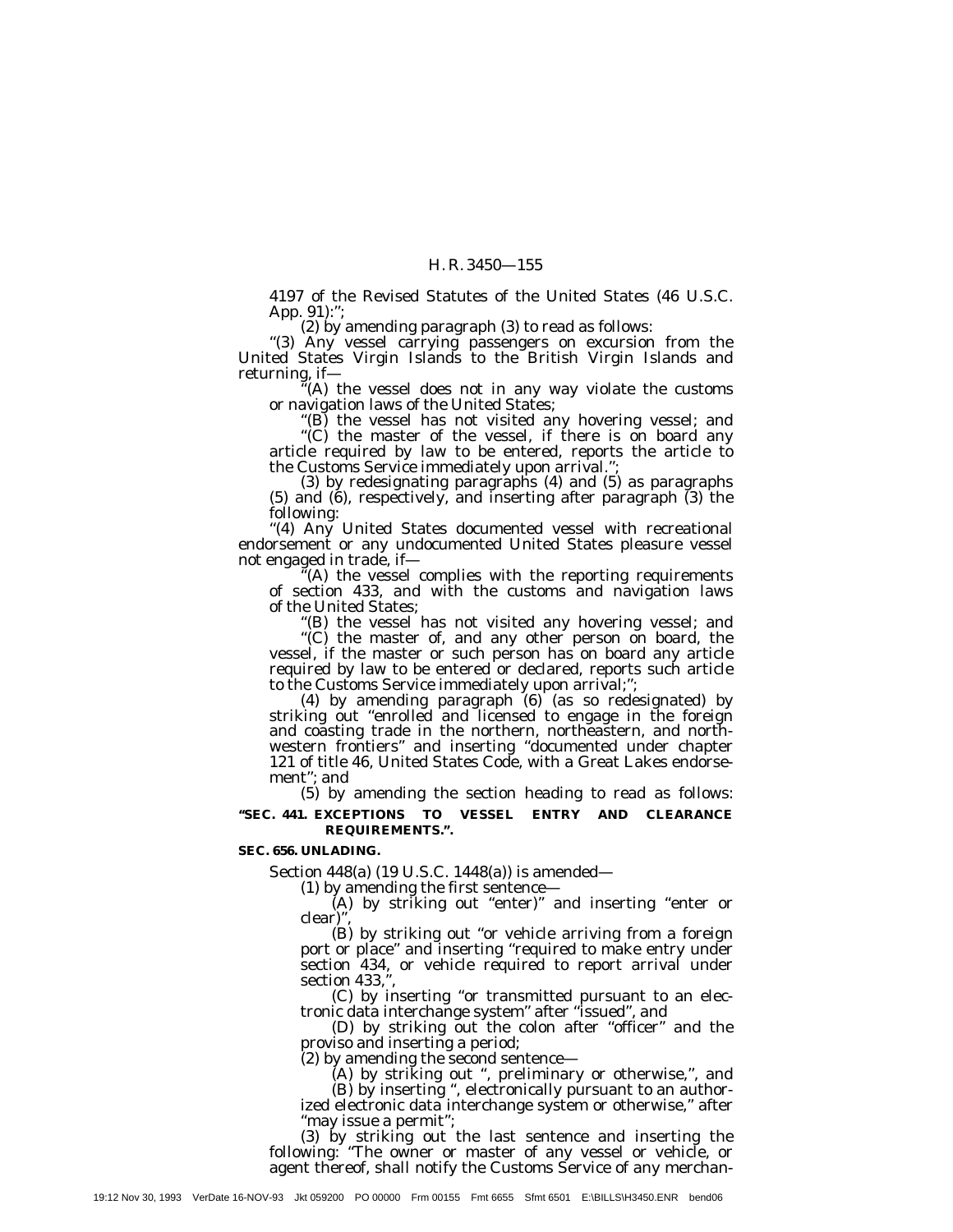dise or baggage so unladen for which entry is not made within the time prescribed by law or regulation. The Secretary shall by regulation prescribe administrative penalties not to exceed \$1,000 for each bill of lading for which notice is not given. Any such administrative penalty shall be subject to mitigation and remittance under section 618. Such unentered merchandise or baggage shall be the responsibility of the master or person in charge of the importing vessel or vehicle, or agent thereof, until it is removed from the carrier's control in accordance with section 490.''; and

(4) by striking out ''the appropriate customs officer'' and ''such customs officer'' wherever they appear and inserting ''the Customs Service''.

# **SEC. 657. DECLARATIONS.**

Section 485 (19 U.S.C. 1485) is amended—<br>(1) by amending subsection (a)—

(A) by inserting "or transmit electronically" after "file", and (B) by inserting "and manner" after "form";

(2) by amending subsection (d)—<br>
(A) by striking out "A importer" and inserting "An importer", and<br>
(B) by striking out "a importer" and inserting "an importer"; and

(3) by inserting after subsection (f) the following new subsection:<br>"(g) Exported Merchandise Returned as Undeliverable.—

''(g) EXPORTED MERCHANDISE RETURNED AS UNDELIVERABLE.— With respect to any importation of merchandise to which General Headnote 4(e) of the Harmonized Tariff Schedule of the United States applies, any person who gained any benefit from, or met any obligation to, the United States as a result of the prior exportation of such merchandise shall, in accordance with regulations prescribed by the Secretary, within a reasonable time inform the Customs Service of the return of the merchandise.''.

#### **SEC. 658. GENERAL ORDERS.**

Section 490 (19 U.S.C. 1490) is amended—

(1) by amending subsection (a) to read as follows:<br>"(a) INCOMPLETE ENTRY.—<br>"(1) Whenever—

''(A) the entry of any imported merchandise is not made within the time provided by law or by regulation

prescribed by the Secretary; ''(B) the entry of imported merchandise is incomplete because of failure to pay the estimated duties, fees, or interest;<br>"(C) in the opinion of the Customs Service, the entry

of imported merchandise cannot be made for want of proper documents or other cause; or

''(D) the Customs Service believes that any merchandise is not correctly and legally invoiced;

the carrier (unless subject to subsection (c)) shall notify the bonded warehouse of such unentered merchandise.

"(2) After notification under paragraph (1), the bonded warehouse shall arrange for the transportation and storage of the merchandise at the risk and expense of the consignee. The merchandise shall remain in the bonded warehouse until—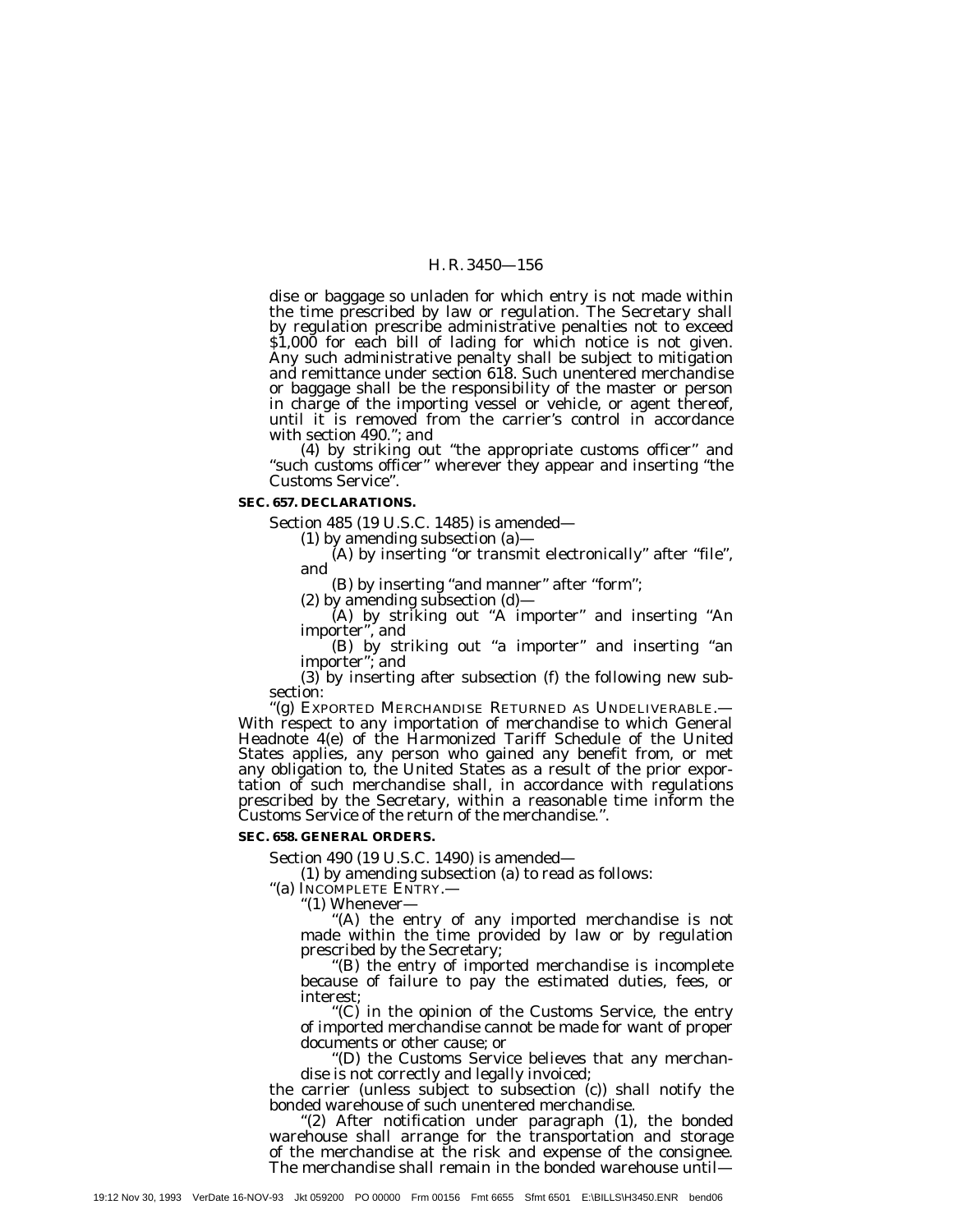''(A) entry is made or completed and the proper documents are produced;

''(B) the information and data necessary for entry are transmitted to the Customs Service pursuant to an authorized electronic data interchange system; or

''(C) a bond is given for the production of documents or the transmittal of data.'';

(2) by amending subsection (b)—

(A) by amending the heading for subsection (b) to read as follows:

''(b) REQUEST FOR POSSESSION BY CUSTOMS.—'', and

(B) by striking out ''appropriate customs officer'' and inserting ''Customs Service''; and

(3) by adding at the end the following new subsection: ''(c) GOVERNMENT MERCHANDISE.—Any imported merchandise that—

''(1) is described in any of paragraphs (1) through (4) of subsection (a); and

"(2) is consigned to, or owned by, the United States Government;

shall be stored and disposed of in accordance with such rules and procedures as the Secretary shall by regulation prescribe.''.

# **SEC. 659. UNCLAIMED MERCHANDISE.**

Section 491 (19 U.S.C. 1491) is amended—

(1) by amending subsection (a)—

(A) by striking out ''customs custody for one year'' in the first sentence and inserting ''in a bonded warehouse pursuant to section 490 for 6 months'',

(B) by striking out ''public store or bonded warehouse for a period of one year'' in the second sentence and inserting ''pursuant to section 490 in a bonded warehouse for 6 months'',

(C) by striking out ''estimated duties and storage'' in the first sentence and inserting ''estimated duties, taxes, fees, interest, storage,'', (D) by inserting ''taxes, fees, interest,'' after ''duties,''

wherever it appears, and

(E) by striking out ''duties'' in the last sentence and inserting ''duties, taxes, interest, and fees''; and

(2) by redesignating subsection (b) as subsection (e) and inserting after subsection (a) the following new subsections:

''(b) NOTICE OF TITLE VESTING IN THE UNITED STATES.—At the end of the 6-month period referred to in subsection (a), the Customs Service may, in lieu of sale of the merchandise, provide notice to all known interested parties that the title to such merchandise shall be considered to vest in the United States free and clear of any liens or encumbrances, on the 30th day after the date of the notice unless, before such 30th day—

 $(1)$  the subject merchandise is entered or withdrawn for consumption; and

''(2) payment is made of all duties, taxes, fees, transfer and storage charges, and other expenses that may have accrued thereon.

''(c) RETENTION, TRANSFER, DESTRUCTION, OR OTHER DISPOSI-TION.—If title to any merchandise vests in the United States by operation of subsection (b), such merchandise may be retained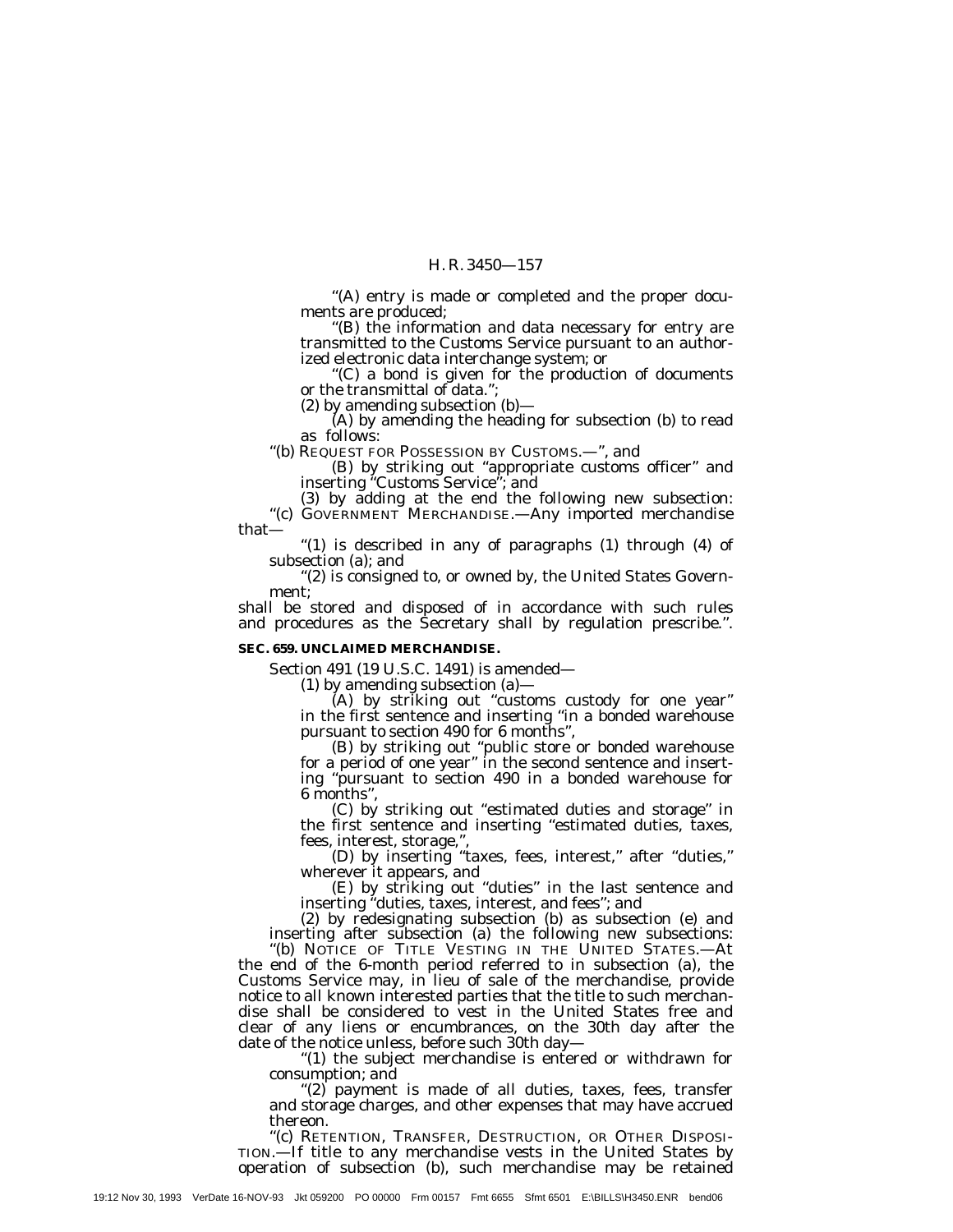by the Customs Service for official use, transferred to any other Federal agency or to any State or local agency, destroyed, or otherwise disposed of in accordance with such regulations as the Secretary shall prescribe. All transfer and storage charges or expenses accruing on retained or transferred merchandise shall be paid by the receiving agency.

''(d) PETITION.—Whenever any party, having lost a substantial interest in merchandise by virtue of title vesting in the United States under subsection  $(b)$ , can establish such title or interest to the satisfaction of the Secretary within 30 days after the day on which title vests in the United States under subsection (b), or can establish to the satisfaction of the Secretary that the party did not receive notice under subsection (b), the Secretary may, upon receipt of a timely and proper petition and upon finding that the facts and circumstances warrant, pay such party out of the Treasury of the United States the amount the Secretary believes the party would have received under section 493 had the merchandise been sold and a proper claim filed. The decision of the Secretary with respect to any such petition is final and conclusive on all parties.''; and

(3) by amending subsection (e) (as so redesignated) by striking out ''appropriate customs officer'' in paragraph (3) and inserting "Customs Service".

#### **SEC. 660. DESTRUCTION OF MERCHANDISE.**

Section 492 (19 U.S.C. 1492) is amended—

(1) by inserting '', retained for official use, or otherwise disposed of'' after ''destroyed''; and

(2) by striking out ''appropriate customs officer'' and inserting ''Customs Service''.

#### **SEC. 661. PROCEEDS OF SALE.**

Section 493 (19 U.S.C. 1493) is amended—

(1) by inserting ''taxes, and fees,'' after ''duties,'';

(2) by striking out ''by the appropriate customs officer''; and

(3) by striking out ''such customs officer'' and inserting ''the Customs Service''.

#### **SEC. 662. ENTRY UNDER REGULATIONS.**

Section 498(a) (19 U.S.C. 1498(a)) is amended—

(1) by amending paragraph (1) to read as follows:

''(1) Merchandise, when—

''(A) the aggregate value of the shipment does not exceed an amount specified by the Secretary by regulation, but not more than \$2,500; or

''(B) different commercial facilitation and risk considerations that may vary for different classes or kinds of merchandise or different classes of transactions may dictate;''; and

(2) by striking out ''\$10,000'' in paragraph (2) and inserting ''such amounts as the Secretary may prescribe''.

#### **SEC. 663. AMERICAN TRADEMARKS.**

Section 526(e)(3) (19 U.S.C. 1526(e)(3)) is amended—

(1) by striking out ''1 year'' and inserting ''90 days''; and (2) by striking out ''appropriate customs officers'' and inserting ''the Customs Service''.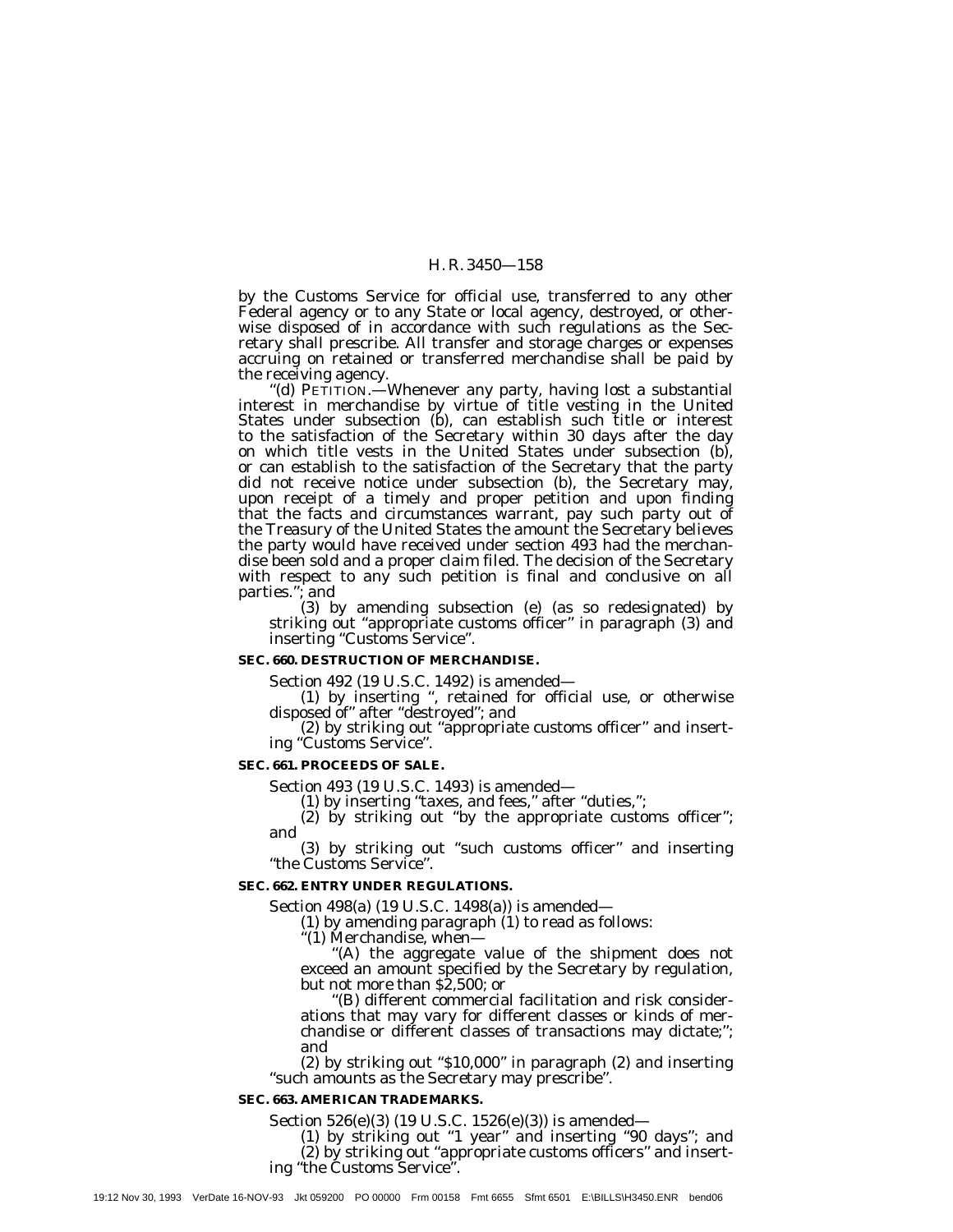#### **SEC. 664. SIMPLIFIED RECORDKEEPING FOR MERCHANDISE TRANS-PORTED BY PIPELINE.**

Part IV of title IV is amended by inserting after section 553 the following new section:

#### **''SEC. 553A. RECORDKEEPING FOR MERCHANDISE TRANSPORTED BY PIPELINE.**

''Merchandise in Customs custody that is transported by pipeline may be accounted for on a quantitative basis, based on the bill of lading, or equivalent document of receipt, issued by the pipeline carrier. Unless the Customs Service has reasonable cause to suspect fraud, the Customs Service may accept the bill of lading, or equivalent document of receipt, issued by the pipeline carrier to the shipper and accepted by the consignee to maintain identity. The shipper, pipeline operator, and consignee shall be subject to the recordkeeping requirements of sections 508 and 509.''.

#### **SEC. 665. ENTRY FOR WAREHOUSE.**

Section 557(a) (19 U.S.C. 1557(a)) is amended—

(1) by designating the first 2 sentences of such subsection as paragraph  $(I)$ ;

(2) by striking out in such paragraph (1) (as so designated) '': *Provided*, That the total period of time for which such merchandise may remain in bonded warehouse shall not exceed 5 years from the date of importation.'' and inserting the following: ''; except that—

''(A) the total period of time for which such merchandise may remain in bonded warehouse shall not exceed 5 years from the date of importation; and

''(B) turbine fuel may be withdrawn for use under section 309 without the payment of duty if an amount equal to the quantity of fuel withdrawn is shown to be used within 30 days after the day of withdrawal, but duties (together with interest payable from the date of the withdrawal at the rate of interest established under section 6621 of title 26, United States Code) shall be deposited by the 40th day after the day of withdrawal on fuel that was withdrawn in excess of the quantity shown to have been so used during such 30 day period.''; and

(3) by designating the remaining sentences of such subsection as paragraph  $(\tilde{z})$ .

#### **SEC. 666. CARTAGE.**

The first sentence of section 565 (19 U.S.C. 1565) is amended to read as follows: ''The cartage of merchandise entered for warehouse shall be done by—

''(1) cartmen appointed and licensed by the Customs Service; or

"(2) carriers designated under section 551 to carry bonded merchandise;

who shall give bond, in a penal sum to be fixed by the Customs Service, for the protection of the Government against any loss of, or damage to, the merchandise while being so carted.''.

#### **SEC. 667. SEIZURE.**

Section 612 (19 U.S.C. 1612) is amended— (1) by amending subsection (a)—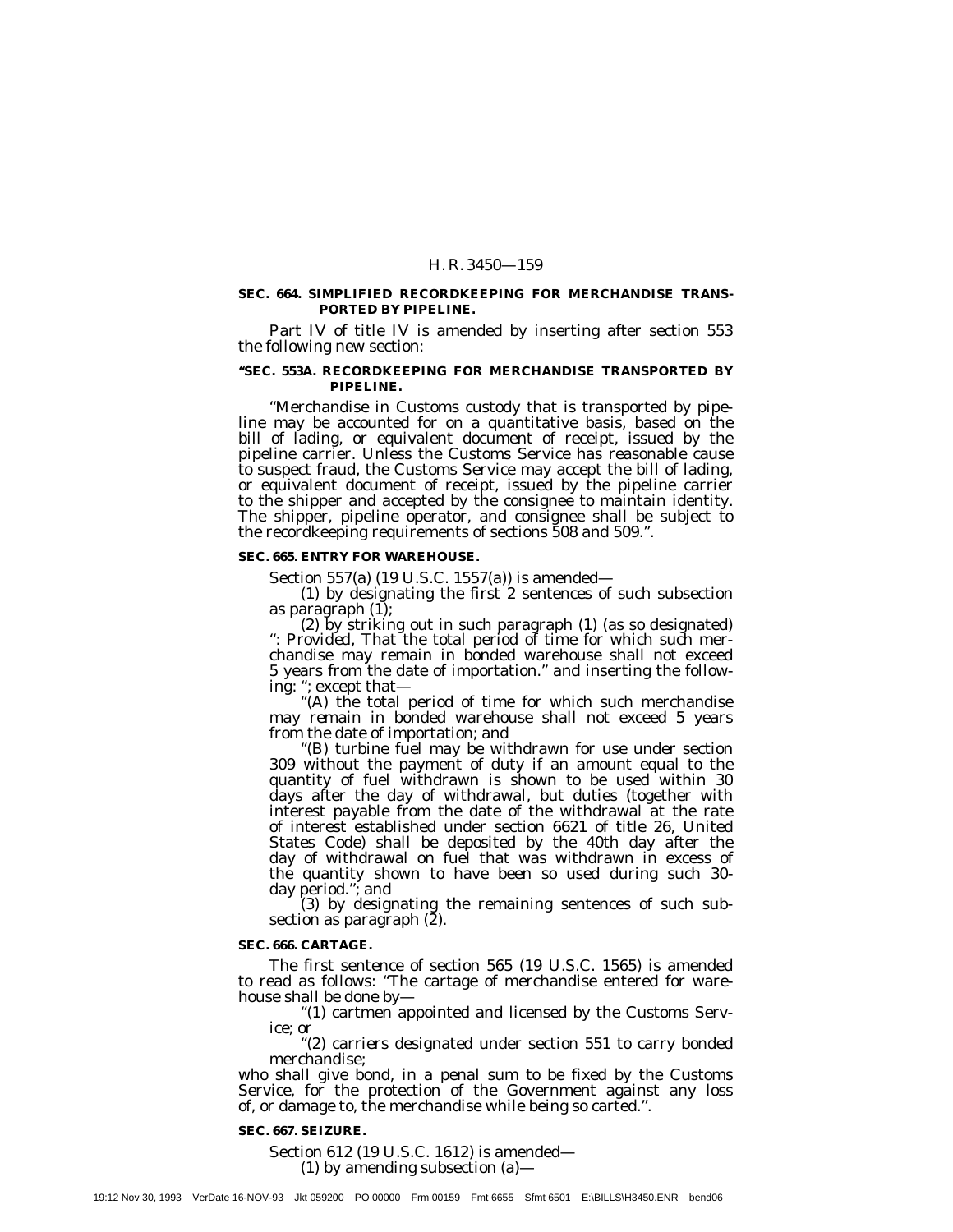(A) by striking out ''the appropriate customs officer'', "such officer" and "the customs officer" wherever they appear and inserting ''the Customs Service'', and

(B) by striking out ''the appraiser's return and his'' and inserting ''its''; and

(2) by amending subsection (b) to read as follows:

''(b) If the Customs Service determines that the expense of keeping the vessel, vehicle, aircraft, merchandise, or baggage is disproportionate to the value thereof, the Customs Service may promptly order the destruction or other appropriate disposition of such property under regulations prescribed by the Secretary. No customs officer shall be liable for the destruction or other disposition of property made pursuant to this section.''.

#### **SEC. 668. LIMITATION ON ACTIONS.**

Section 621 (19 U.S.C. 1621) is amended—

(1) by inserting "any duty under section  $592(d)$ ,  $593A(d)$ , or'' before ''any pecuniary penalty''; and

(2) by striking out ''discovered:'' and all that follows thereafter and inserting the following: ''discovered; except that—

''(1) in the case of an alleged violation of section 592 or 593A, no suit or action (including a suit or action for restoration of lawful duties under subsection (d) of such sections) may be instituted unless commenced within 5 years after the date of the alleged violation or, if such violation arises out of fraud, within 5 years after the date of discovery of fraud, and

"(2) the time of the absence from the United States of the person subject to the penalty or forfeiture, or of any concealment or absence of the property, shall not be reckoned within the 5-year period of limitation.''.

# **SEC. 669. COLLECTION OF FEES ON BEHALF OF OTHER AGENCIES.**

The Tariff Act of 1930 is amended by inserting after section 528 the following new section:

#### **''SEC. 529. COLLECTION OF FEES ON BEHALF OF OTHER AGENCIES.**

''The Customs Service shall be reimbursed from the fees collected for the cost and expense, administrative and otherwise, incurred in collecting any fees on behalf of any government agency for any reason.''.

#### **SEC. 670. AUTHORITY TO SETTLE CLAIMS.**

The Tariff Act of 1930 is amended by inserting after section 629 the following new section:

### **''SEC. 630. AUTHORITY TO SETTLE CLAIMS.**

''(a) IN GENERAL.—With respect to a claim that cannot be settled under chapter 171 of title 28, United States Code, the Secretary may settle, for not more than \$50,000 in any one case, a claim for damage to, or loss of, privately owned property caused by an investigative or law enforcement officer (as defined in section 2680(h) of title 28, United States Code) who is employed by the Customs Service and acting within the scope of his or her employment.

''(b) LIMITATIONS.—The Secretary may not pay a claim under subsection (a) that—

''(1) concerns commercial property;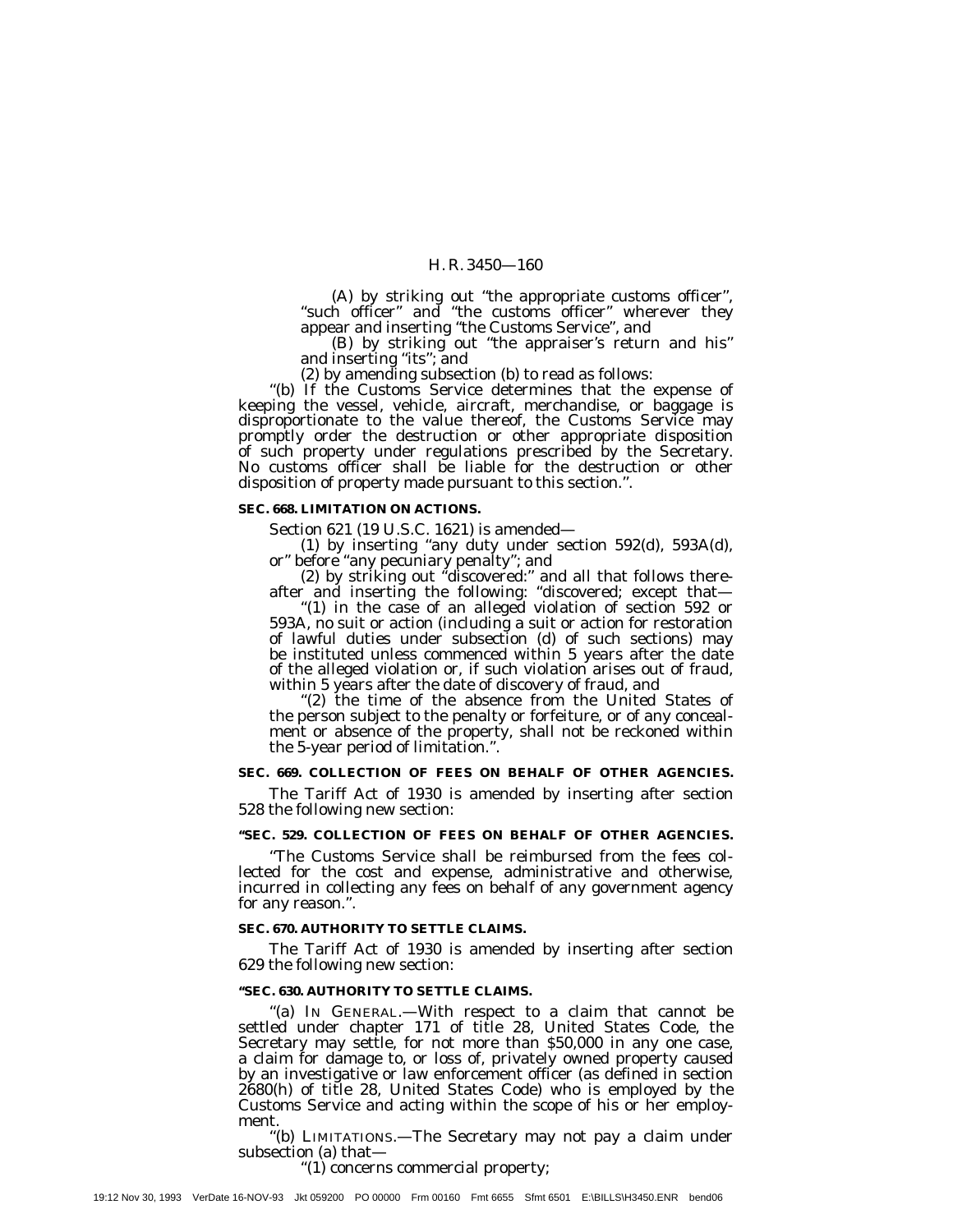"(2) is presented to the Secretary more than 1 year after it occurs; or

''(3) is presented by an officer or employee of the United States Government and arose within the scope of employment.

''(c) FINAL SETTLEMENT.—A claim may be paid under this section only if the claimant accepts the amount of settlement in complete satisfaction of the claim.''.

#### **SEC. 671. USE OF PRIVATE COLLECTION AGENCIES.**

The Tariff Act of 1930 is amended by inserting after section 630 the following new section:

### **''SEC. 631. USE OF PRIVATE COLLECTION AGENCIES.**

''(a) IN GENERAL.—Notwithstanding any other provision of law, the Secretary, under such terms and conditions as the Secretary considers appropriate, shall enter into contracts and incur obligations with one or more persons for collection services to recover indebtedness arising under the customs laws and owed the United States Government, but only after the Customs Service has exhausted all administrative efforts, including all claims against

applicable surety bonds, to collect the indebtedness.<br>''(b) CONTRACT REQUIREMENTS.—Any contract entered into<br>under subsection (a) shall provide that—

''(1) the Secretary retains the authority to resolve a dispute, compromise a claim, end collection action, and refer a matter to the Attorney General to bring a civil action; and ''(2) the person is subject to—<br>''(A) section 552a of title 5, United States Code, to

the extent provided in subsection (m) of such section; and

''(B) laws and regulations of the United States Government and State governments related to debt collection practices.''.

# **Subtitle D—Miscellaneous Provisions and Consequential and Conforming Amendments to Other Laws**

# **SEC. 681. AMENDMENTS TO THE HARMONIZED TARIFF SCHEDULE.**

(a) RETURN SHIPMENTS.—General Note 4 of the Harmonized Tariff Schedule of the United States is amended—

(1) by striking out ''and'' at the end of subdivision (c); (2) by inserting ''and'' after ''1930,'' in subdivision (d);

(3) by inserting after subdivision (d) the following:

''(e) articles exported from the United States which are returned within 45 days after such exportation from the United States as undeliverable and which have not left the custody of the carrier or foreign customs service,''; and

(4) by adding at the end the following new sentence: ''No exportation referred to in subdivision (e) may be treated as satisfying any requirement for exportation in order to receive a benefit from, or meet an obligation to, the United States as a result of such exportation.''.

(b) ENTRY NOT REQUIRED FOR LOCOMOTIVES AND RAILWAY FREIGHT CARS.—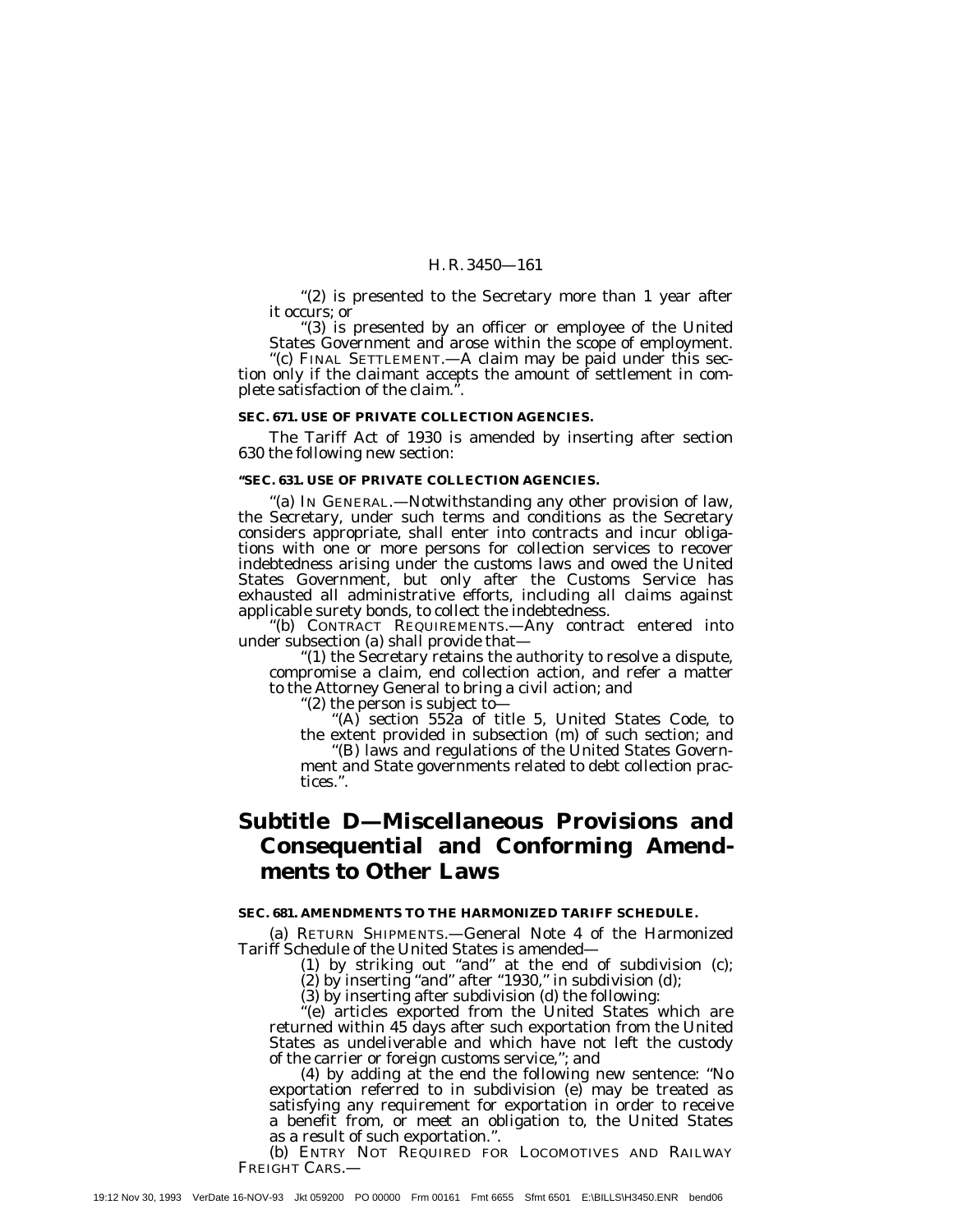(1) The Notes to chapter 86 of such Schedule are amended by inserting after note 3 the following new note:

"4. Railway locomotives (provided for in headings 8601 and 8602) and railway freight cars (provided for in heading 8606) on which no duty is owed are not subject to the entry or release requirements for imported merchandise set forth in sections 448 and 484 of the Tariff Act of 1930. The Secretary of the Treasury may by regulation establish appropriate reporting requirements, including the requirement that a bond be posted to ensure compliance.''.

(2) The U.S. Notes to subchapter V of chapter 99 of such Schedule are amended by inserting after note 8 the following new note:

''9. Railway freight cars provided for in subheadings 9905.86.05 and 9905.86.10 are not subject to the entry or release requirements for imported merchandise set forth in sections 448 and 484 of the Tariff Act of 1930. The Secretary of the Treasury may by regulation establish appropriate reporting requirements, including the requirement that a bond be posted to ensure compliance.''.

(c) INSTRUMENTS OF INTERNATIONAL TRAFFIC.—The U.S. Notes to subchapter III of chapter 98 of such Schedule is amended by inserting after note 3 the following new note:

''4. Instruments of international traffic, such as containers, lift vans, rail cars and locomotives, truck cabs and trailers, etc. are exempt from formal entry procedures but are required to be accounted for when imported and exported into and out of the United States, respectively, through the manifesting procedures required for all international carriers by the United States Customs Service. Fees associated with the importation of such instruments of international traffic shall be reported and paid on a periodic basis as required by regulations issued by the Secretary of the Treasury and in accordance with 1956 Customs Convention on Containers (20 UST 30; TIAS 6634).''.

#### **SEC. 682. CUSTOMS PERSONNEL AIRPORT WORK SHIFT REGULATION.**

Section 13031(g) of the Consolidated Omnibus Budget Reconciliation Act of 1985 (19 U.S.C. 58c(g)) is amended—

(1) by striking out ''In addition to the regulations required under paragraph (2), the'' and inserting ''The'';

(2) by striking out paragraph (2); and

(3) by redesignating paragraph (3) as paragraph (2).

#### **SEC. 683. USE OF HARBOR MAINTENANCE TRUST FUND AMOUNTS FOR ADMINISTRATIVE EXPENSES.**

(a) IN GENERAL.—Paragraph (3) of section 9505(c) of the Internal Revenue Code of 1986 (relating to expenditures from Harbor Maintenance Trust Fund) is amended to read as follows:

''(3) for the payment of all expenses of administration incurred by the Department of the Treasury, the Army Corps of Engineers, and the Department of Commerce related to the administration of subchapter A of chapter 36 (relating to harbor maintenance tax), but not in excess of \$5,000,000 for any fiscal year.''.

(b) EFFECTIVE DATE.—The amendment made by subsection (a) shall apply to fiscal years beginning after the date of the enactment of this Act.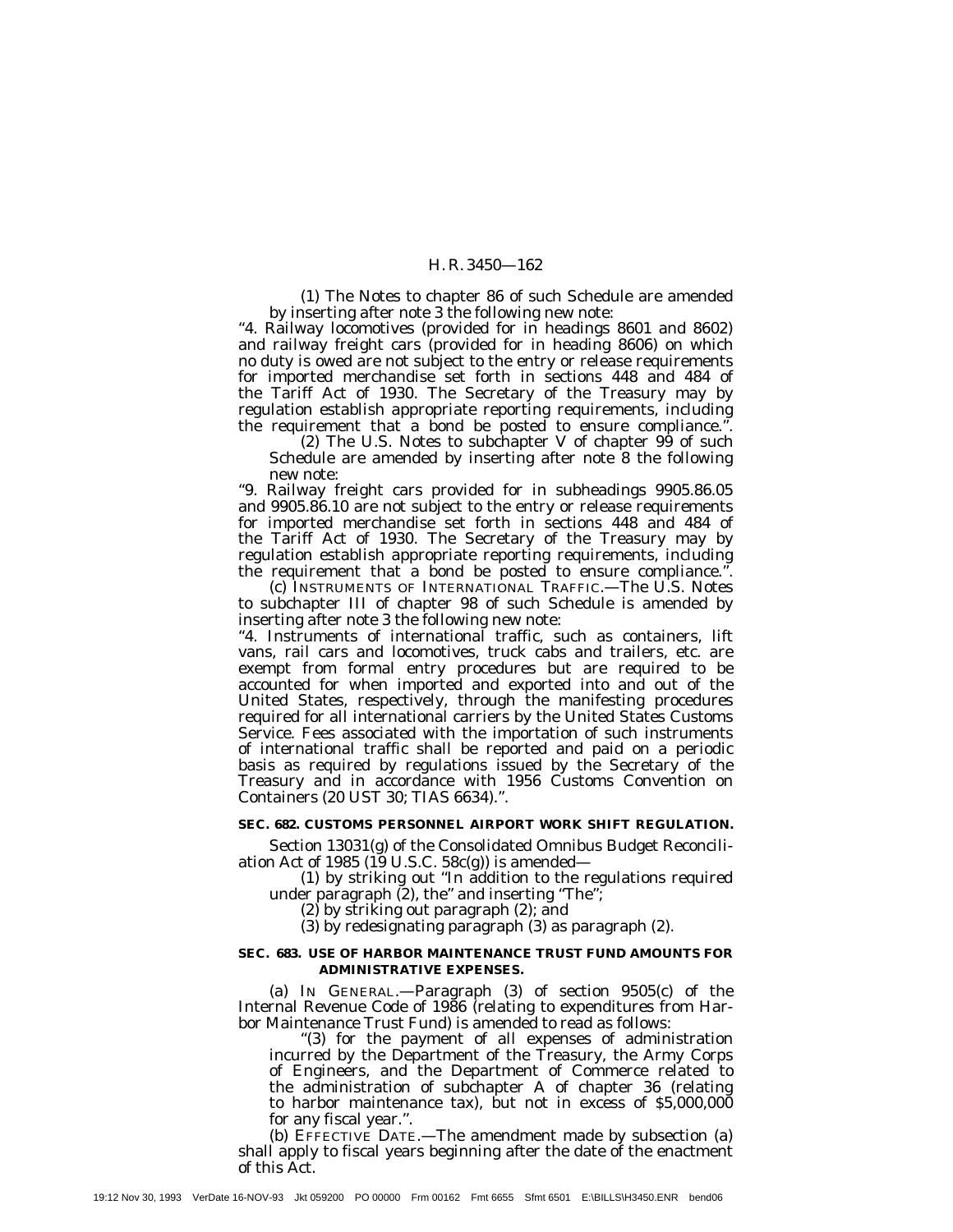#### **SEC. 684. AMENDMENTS TO TITLE 28, UNITED STATES CODE.**

(a) AMENDMENTS RELATING TO ACCREDITATION OF PRIVATE LAB- ORATORIES.—Title 28 of the United States Code is amended as follows:

(1) Section 1581(g) is amended by—<br>(A) striking out "and" at the end of paragraph (1);

(B) by striking out the period at the end of paragraph<br>(2) and inserting "; and"; and<br>(C) by adding at the end the following:<br>"(3) any decision or order of the Customs Service to deny,<br>suspend, or revoke accreditation of a section 499(b) of the Tariff Act of 1930.''.

(2) Section 2631(g) is amended by inserting at the end the following new paragraph:<br>"(3) A civil action to review any decision or order of the Customs

Service to deny, suspend, or revoke accreditation of a private laboratory under section 499(b) of the Tariff Act of 1930 may be commenced in the Court of International Trade by the person whose accreditation was denied, suspended, or revoked.''. (3) Section 2636 is amended—

(A) by redesignating subsection (h) as subsection (i); and

(B) by inserting after subsection (g) the following new subsection:

"(h) A civil action contesting the denial, suspension, or revocation by the Customs Service of a private laboratory's accreditation under section 499(b) of the Tariff Act of 1930 is barred unless commenced in accordance with the rules of the Court of International Trade within 60 days after the date of the decision or order of the Customs Service.''.

(4) Section 2640 is amended—

(A) by redesignating subsection (d) as subsection (e); and

(B) by inserting after subsection (c) the following new subsection:<br>"(d) In any civil action commenced to review any order or

decision of the Customs Service under section 499(b) of the Tariff Act of 1930, the court shall review the action on the basis of the record before the Customs Service at the time of issuing such decision or order.''.

(5) Section 2642 is amended by inserting before the period the following: ''or laboratories accredited by the Customs Service under section 499(b) of the Tariff Act of 1930''.

(b) APPLICATION OF SUBSECTION (a) AMENDMENTS.—For purposes of applying the amendments made by subsection (a), any decision or order of the Customs Service denying, suspending, or revoking the accreditation of a private laboratory on or after the date of the enactment of this Act and before regulations to implement section 499(b) of the Tariff Act of 1930 are issued shall be treated as having been denied, suspended, or revoked under such section 499(b).

(c) JURISDICTION OF COURT.—Section 1582(1) of title 28, United States Code, is amended by inserting "593A," after "592,

(d) FILING OF OFFICIAL DOCUMENTS.—Section 2635(a) of title United States Code, is amended to read as follows:

''(a) In any action commenced in the Court of International Trade contesting the denial of a protest under section 515 of the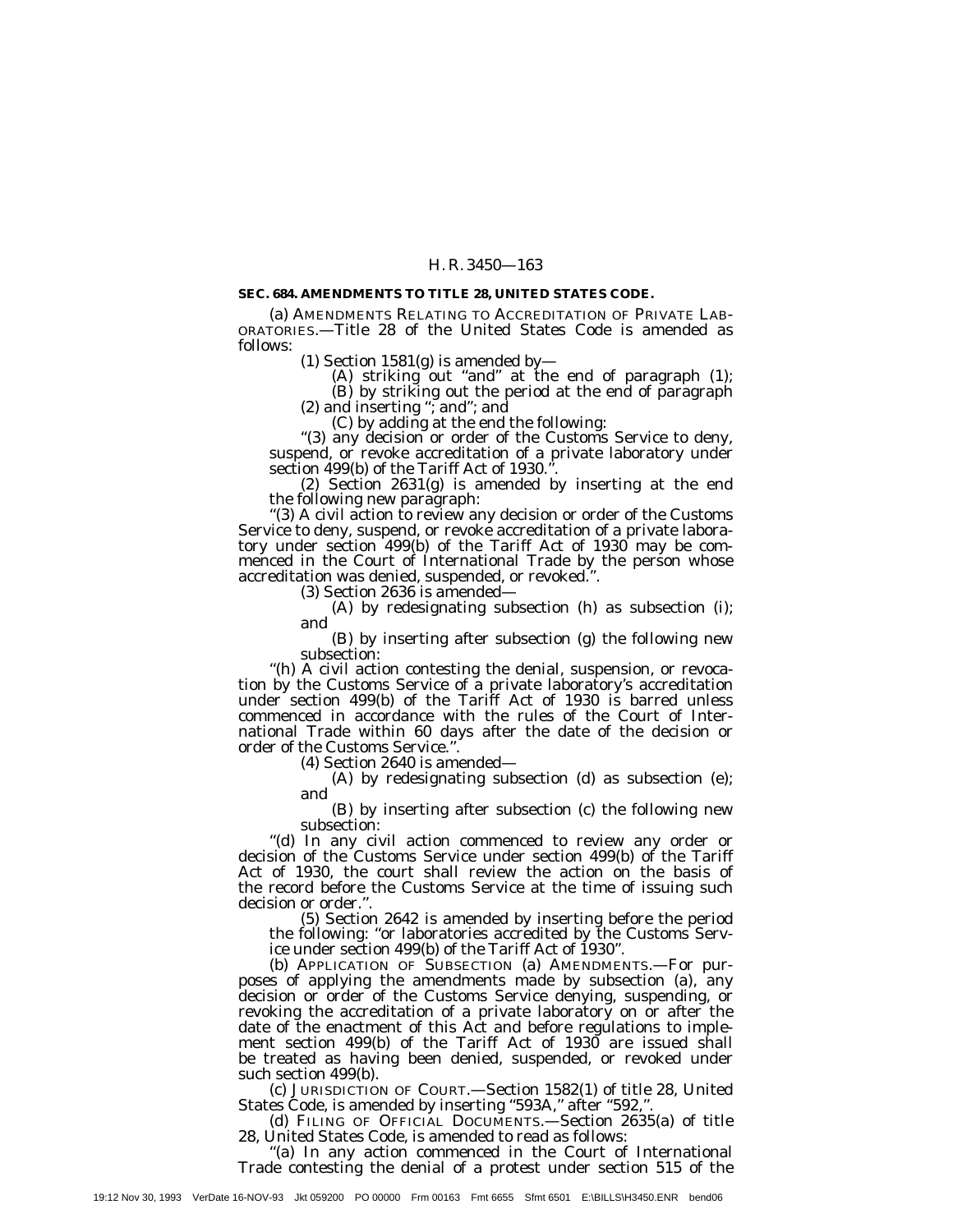Tariff Act of 1930 or the denial of a petition under section 516 of such Act, the Customs Service, as prescribed by the rules of the court, shall file with the clerk of the court, as part of the official record, any document, paper, information or data relating to the entry of merchandise and the administrative determination that is the subject of the protest or petition.''.

#### **SEC. 685. TREASURY FORFEITURE FUND.**

Section 9703 of title 31, United States Code (as added by Public Law 102–393), is amended—

(1) by redesignating subparagraphs (E), (F), (G), (H), and (I) of subsection (a)(2) as subparagraphs (F), (G), (H), (I), and (J), respectively;

 $(2)$  by inserting after subparagraph  $(D)$  of subsection  $(a)(2)$ the following new subparagraph:

"(E) the payment of claims against employees of the Customs Service settled by the Secretary under section 630 of the Tariff Act of 1930;''; and

(3) by striking out ''shall'' the first place it appears in subsection (e) and inserting "may".

#### **SEC. 686. AMENDMENTS TO THE REVISED STATUTES OF THE UNITED STATES.**

(a) TECHNICAL AMENDMENTS.—The Revised Statutes of the United States are amended as follows:

(1) Section 2793 (19 U.S.C. 288, 46 U.S.C. App. 111, 123) is amended—

(A) by striking out ''Enrolled or licensed vessels engaged in the foreign and coasting trade on the northern, northeastern, and northwestern frontiers of the United States,'' and inserting ''Documented vessels with a coastwise, Great Lakes endorsement,''; and

(B) by striking out the first semicolon and all the text that follows thereafter and inserting a period.

(2) Section 3126 (19 U.S.C. 293) is amended—

(A) by striking out ''Any vessel, on being duly registered in pursuance of the laws of the United States,'' and inserting ''Any United States documented vessel with a registry or coastwise endorsement, or both'' and

(B) by striking out all the text occurring after the first sentence.

(3) Section 3127 (19 U.S.C. 294) is amended by striking out ''in registered vessels'' and inserting ''a United States documented vessel with a registry or coastwise endorsement, or both,

(4) Section 4136 (46 U.S.C. App. 14) is amended by striking out—

(A) ''The Secretary of Commerce may issue a register or enrollment'' and inserting ''The Secretary of Transportation may issue a certificate of documentation with a coastwise endorsement''; and

(B) ''Secretary of Commerce,'' and inserting ''Secretary of Transportation,

(5) Section 4336 (46 U.S.C. App. 277) is amended—

(A) by striking out ''register or enrollment or license of any vessel'' and inserting ''certificate of documentation of any documented vessel''; and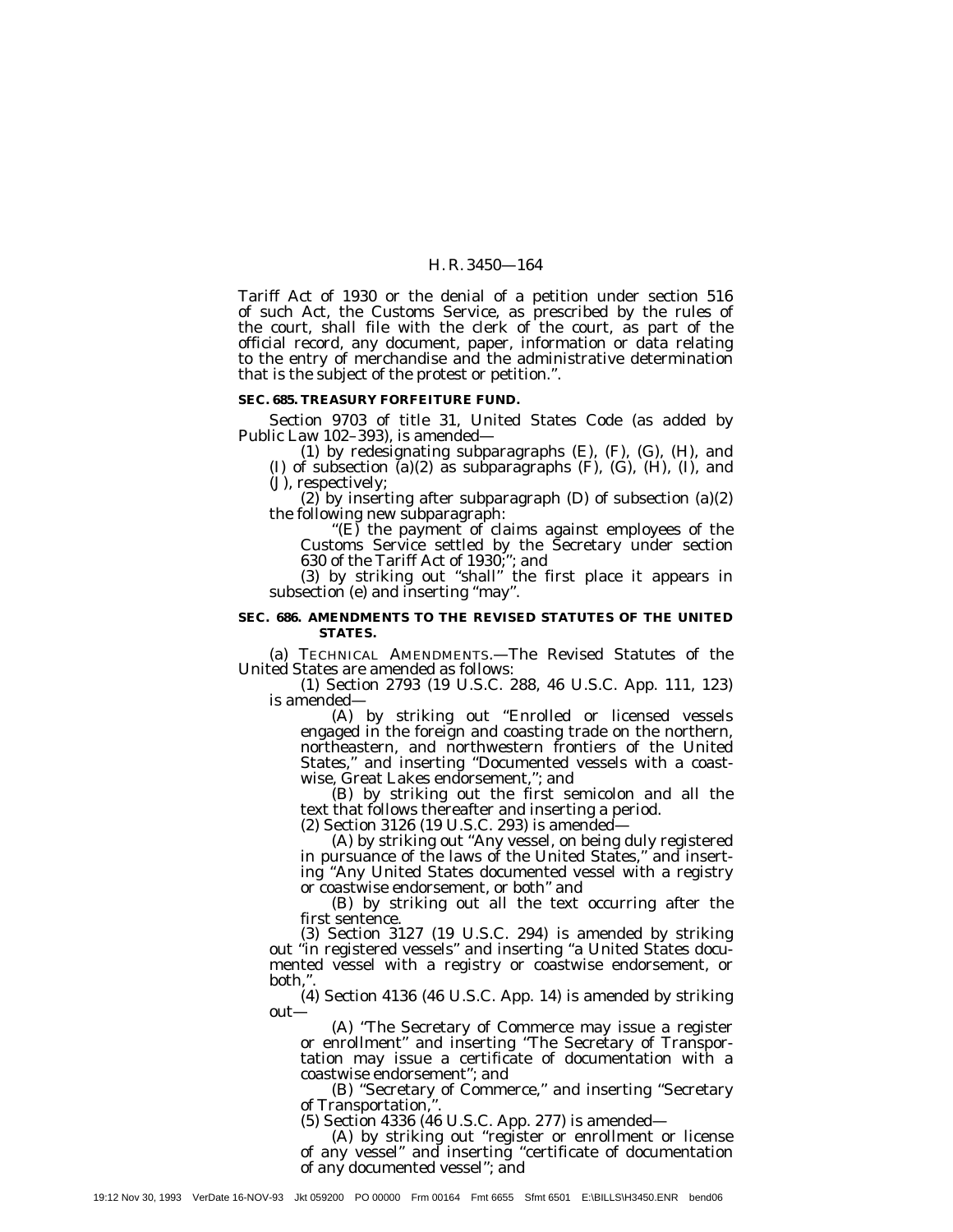(B) by striking out ''Secretary of the Treasury is not required to have its register or enrollment or license'' and inserting ''Secretary of Transportation is not required to have its certificate of documentation''.

(b) CLEARANCE REQUIREMENTS.—Section 4197 of such Revised Statutes (46 U.S.C. App. 91) is amended to read as follows:

#### **''SEC. 4197. CLEARANCE; VESSELS.**

''(a) WHEN REQUIRED; VESSELS OF THE UNITED STATES.—Except as otherwise provided by law, any vessel of the United States shall obtain clearance from the Customs Service before proceeding from a port or place in the United States—

 $(1)$  for a foreign port or place;

"(2) for another port or place in the United States if the vessel has on board bonded merchandise or foreign merchandise for which entry has not been made; or

''(3) outside the territorial sea to visit a hovering vessel or to receive merchandise while outside the territorial sea.

''(b) WHEN REQUIRED; OTHER VESSELS.—Except as otherwise provided by law, any vessel that is not a vessel of the United States shall obtain clearance from the Customs Service before proceeding from a port or place in the United States—

''(1) for a foreign port or place;

(1) for a foreign port or place,<br>"(2) for another port or place in the United States; or

"(3) outside the territorial sea to visit a hovering vessel or to receive or deliver merchandise while outside the territorial sea.

''(c) REGULATIONS.—The Secretary of the Treasury may by

 $r(1)$  prescribe the manner in which clearance under this section is to be obtained, including the documents, data or information which shall be submitted or transmitted, pursuant to an authorized data interchange system, to obtain the clearance;

''(2) permit the Customs Service to grant clearance for a vessel under this section before all requirements for clearance are complied with, but only if the owner or operator of the vessel files a bond in an amount set by the Secretary of the Treasury conditioned upon the compliance by the owner or operator with all specified requirements for clearance within a time period (not exceeding 4 business days) established by the Secretary of the Treasury; and ''(3) authorize the Customs Service to permit clearance

of any vessel to be obtained at a place other than a designated port of entry, under such conditions as he may prescribe.".

#### **SEC. 687. AMENDMENTS TO TITLE 18, UNITED STATES CODE.**

Section 965(a) of title 18, United States Code, is amended— (1) by striking out ''sections 91, 92, and 94 of Title 46'' and inserting ''section 431 of the Tariff Act of 1930 (19 U.S.C. 1431) and section 4197 of the Revised Statutes of the United

States (46 U.S.C. App. 91),''; (2) by striking out ''the collector of customs for the district wherein such vessel is then located'' and inserting ''the Customs

Service''; and (3) by striking out ''the collector like'' and inserting in lieu thereof ''the Customs Service like''.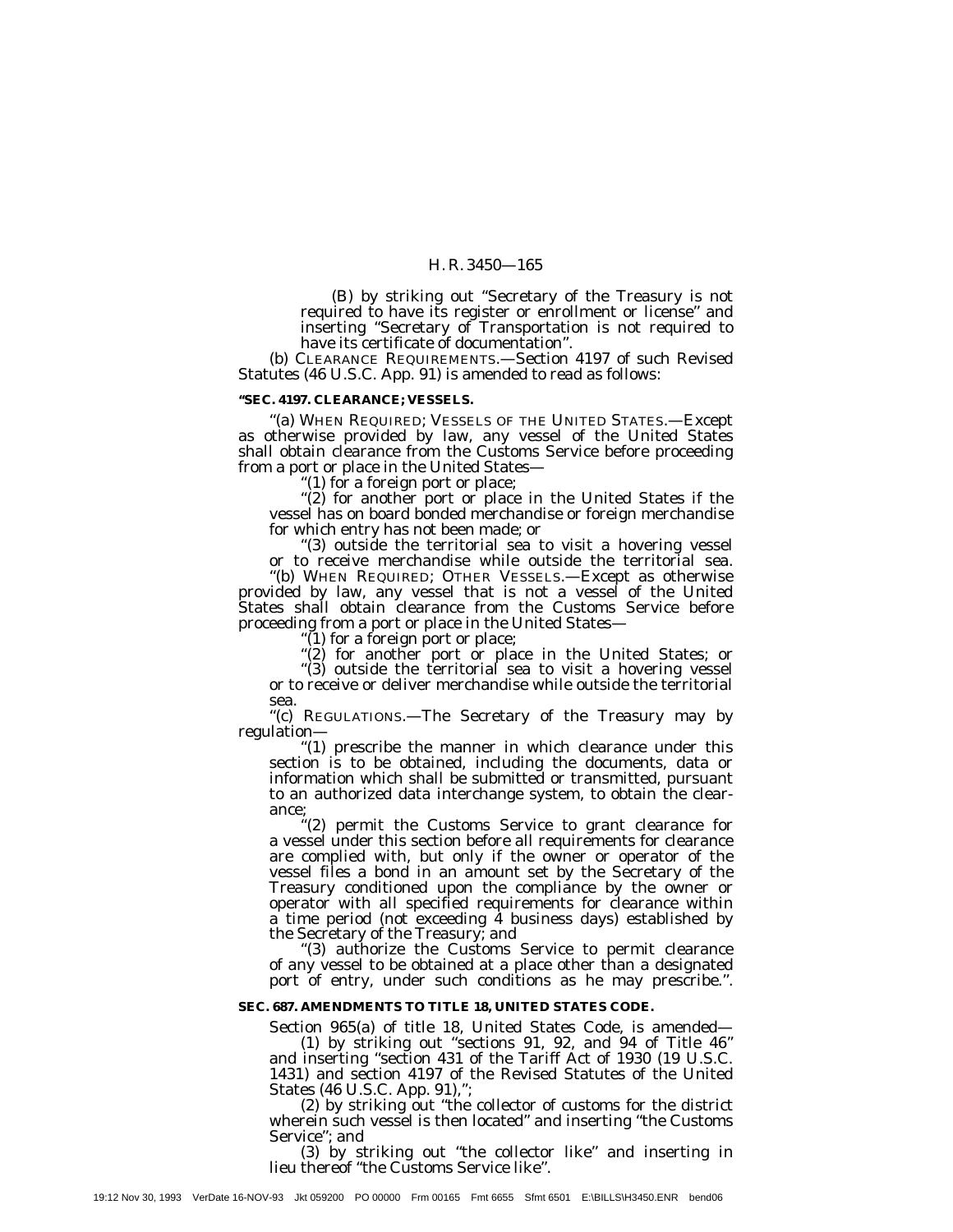#### **SEC. 688. AMENDMENT TO THE ACT TO PREVENT POLLUTION FROM SHIPS.**

Section 9(e) of the Act to Prevent Pollution from Ships (94 Stat. 2301, 33 U.S.C. 1908(e)) is amended by striking out ''shall refuse or revoke'' and all of the text following thereafter and inserting ''shall refuse or revoke the clearance required by section 4197 of the Revised Statutes of the United States (46 U.S.C. App. 91). Clearance may be granted upon the filing of a bond or other surety satisfactory to the Secretary.''.

#### **SEC. 689. MISCELLANEOUS TECHNICAL AMENDMENTS.**

(a) ACT OF OCTOBER 3, 1913.—The Act of October 3, 1913, is amended—

(1) in section IV, J, subsection 1 (19 U.S.C. 128) by striking out ''registered as a vessel of the United States,'' and inserting ''documented under chapter 121 of title 46, United States Code,''; and

(2) in section IV, J, subsection 3 (19 U.S.C. 131)—

(A) by striking out ''vessels of the United States'' and inserting ''United States documented vessels''; and

(B) by striking out ''registered as a vessel of the United States.'' and inserting ''documented under chapter 121 of title 46, United States Code.''.

(b) ACT OF AUGUST 5, 1935.—Section 4 of the Act of August 5, 1935 (19 U.S.C. 1704) is amended—

(1) by striking out ''whenever the collector of customs of the district in which any vessel is, or is sought to be, registered, enrolled, licensed, or numbered,'' and inserting ''when the Secretary of Transportation'';

(2) by striking out ''such collector'' and inserting ''the Secretary of Transportation'';

(3) by striking out ''said collector shall revoke the registry, enrollment, license, or number of such vessel'' and inserting ''the Secretary of Transportation shall revoke any endorsement on the vessel's certificate of documentation or number (when the Secretary is the authority issuing the number under chapter 123 of title 46, United States Code)''; and

(4) by striking out ''Such collector and all persons'' and inserting ''The Secretary of Transportation and all persons''.

(c) ACT OF NOVEMBER  $\dot{6}$ , 1966.—Sections 2(e) and 3(e) of the Act of November 6, 1966 (46 U.S.C. App. 817d(e) and 817e(e)) are each amended—

(1) by striking out ''The collector of customs at'' and inserting "At"; and

(2) by inserting '', the Customs Service'' after ''subsection (a) of this section''.

#### **SEC. 690. REPEAL OF OBSOLETE PROVISIONS OF LAW.**

(a) REVISED STATUTES.—The following provisions of the Revised Statutes of the United States are repealed:

(1) So much of section 2792 as is codified at 19 U.S.C. 289 and 46 U.S.C. App. 110 and 112 (as in effect on the date of the enactment of this Act).

(2) Section 3111 (19 U.S.C. 282).

(3) Section 3118 (19 U.S.C. 286).

(4) Section 3119 (19 U.S.C. 287).

(5) Section 3122 (19 U.S.C. 290).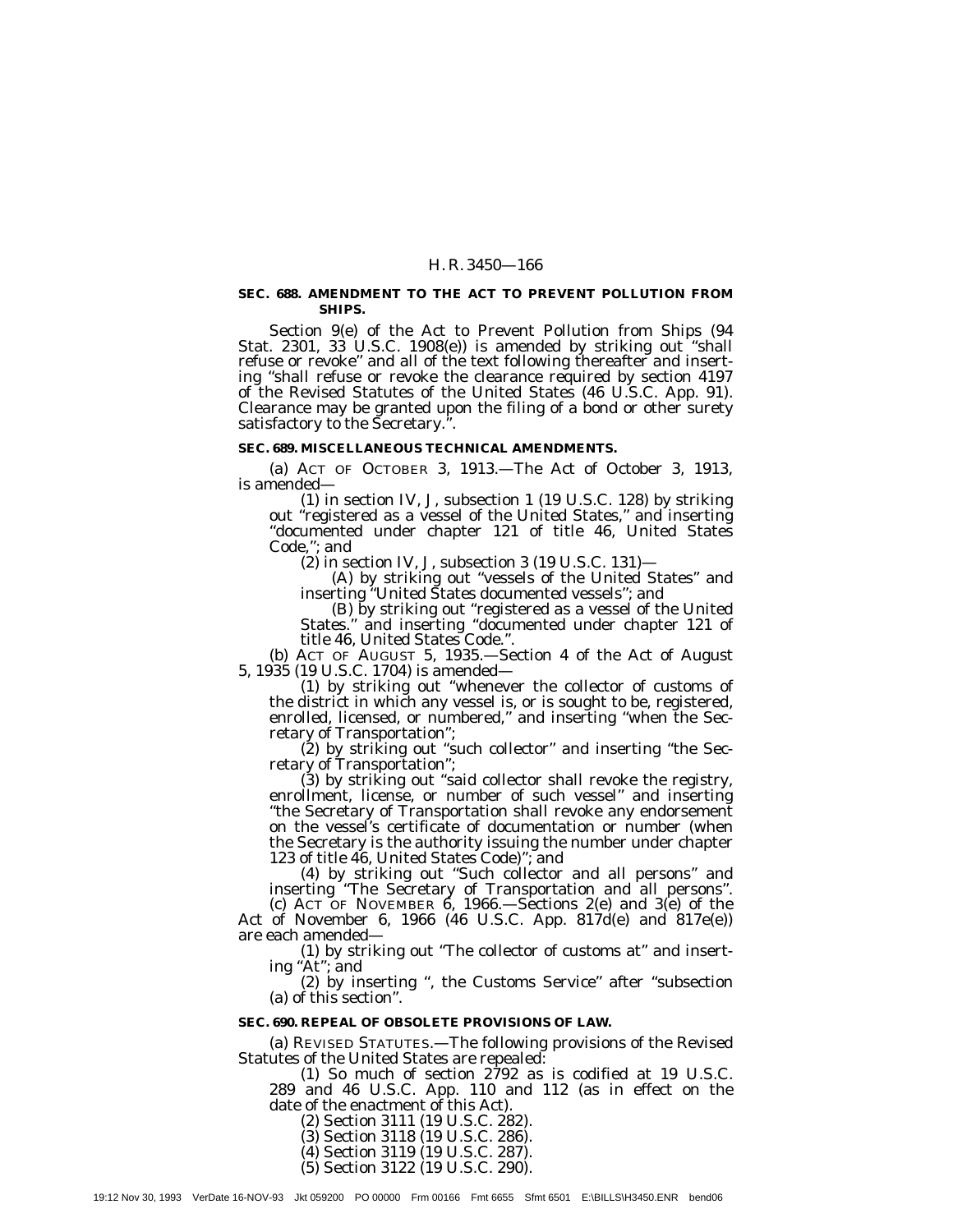(6) Section 3124 (19 U.S.C. 291).

(7) Section 3125 (19 U.S.C. 292).

(8) Section 4198 (46 U.S.C. App. 94).

(9) Section 4199 (46 U.S.C. App. 93).

(10) Section 4201 (46 U.S.C. App. 96).

(11) Section 4207.

(12) Section 4208 (46 U.S.C. App. 102).

(13) Section 4213 (46 U.S.C. App. 101).

(14) So much of section 4221 as is codified at 46 U.S.C. App. 113 (as in effect on the date of the enactment of this Act).

(15) Section 4222 (46 U.S.C. App. 126).

(16) Sections 4306, 4307, and 4308 (46 U.S.C. App. 351 through 353).

(17) Section 4332 (46 U.S.C. App. 274).

(18) Section 4348 (46 U.S.C. App. 293).

(19) Section 4358 (46 U.S.C. App. 306).

(20) Section 4361 (46 U.S.C. App. 307).

(21) Sections 4362 through 4369 (46 U.S.C. App. 308 through 315).

(22) Sections 4573 through 4576 (46 U.S.C. App. 674 through 677).

(b) TARIFF ACT OF 1930.—The following sections of the Tariff Act of 1930 are repealed:

(1) Section 432 (19 U.S.C. 1432).

(2) Section 435 (19 U.S.C. 1435).

(3) Section 437 (19 U.S.C. 1437).

(4) Section 439 (19 U.S.C. 1439).

(5) Section 440 (19 U.S.C. 1440).

(6) Sections 443, 444, and 445 (19 U.S.C. 1443, 1444, and 1445).

(7) Section 465 (19 U.S.C. 1465).

(8) Section 482 (19 U.S.C. 1482).

(9) Section 583 (19 U.S.C. 1583).

(10) Section 585 (19 U.S.C. 1585).

(c) MISCELLANEOUS PROVISIONS.—The following provisions are repealed:

(1) Section 1 of the Act of February 10, 1900 (46 U.S.C. App. 131).

(2) Section 2 of the Act of April 29, 1908 (46 U.S.C. App. 127).

(3) Section 1 of the Act of July 1, 1916 (46 U.S.C. App. 130).

(4) Sections 1 and 2 of the Act of July 3, 1926 (46 U.S.C. App. 293a and 293b).

(5) The last undesignated paragraph of section 201 of the Act of August 5, 1935 (19 U.S.C. 1432a), is repealed.

(6) The Act of June 16, 1937 (19 U.S.C. 1435b).

(7) The Act of May 4, 1934 (46 U.S.C. App. 91a).

(8) Section 1403(b) of the Water Resources Development

Act of 1986 (Public Law 99–662; 26 U.S.C. 4461 note).

#### **SEC. 691. REPORTS TO CONGRESS.**

(a) ANTIDUMPING AND COUNTERVAILING DUTY COLLECTIONS.— The Commissioner of Customs shall before the 60th day of each fiscal year after fiscal year 1994 submit to Congress a report regard-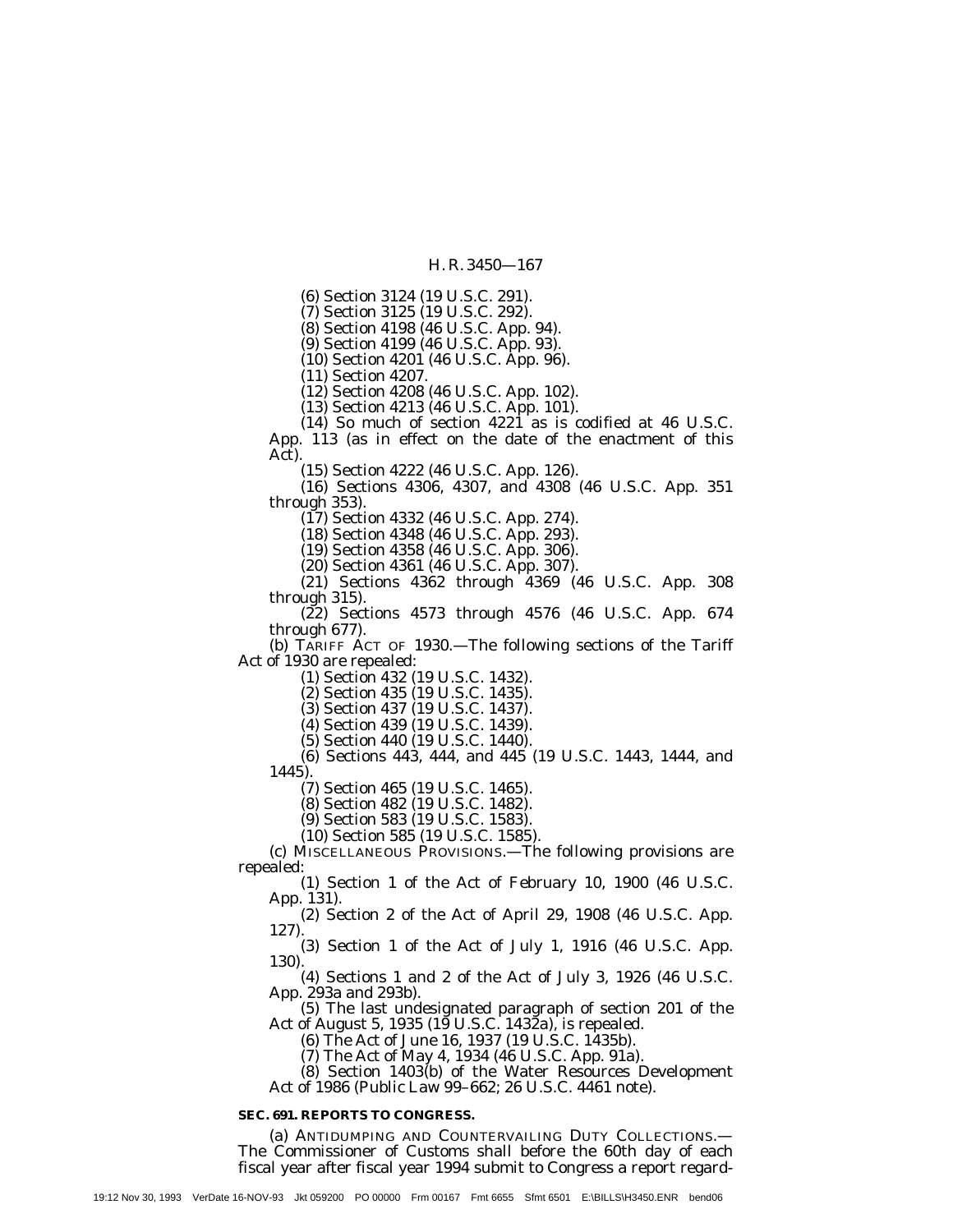ing the collection during the preceding fiscal year of duties imposed under the antidumping and countervailing duty laws.

(b) CES FEE REPORT.—

(1) AMENDMENT.—Section 9501(c) of the Omnibus Budget Reconciliation Act of 1987 (19 U.S.C. 3 note) is amended by adding at the end the following new paragraph:

''(3) The Commissioner of Customs is authorized to obtain from the operators of centralized cargo examination stations information regarding the fees paid to them for the provision of services at these stations.''.

(2) REPORT.—Within 9 months after the date of the enactment of this subsection, the Commissioner of Customs shall submit to the Committees referred to in section 9501(c) of the Omnibus Budget Reconciliation Act of 1987, a report setting forth—

(A) an estimate of the aggregate amount of fees paid to operators of centralized cargo examination stations during fiscal year 1993; and

(B) the variations, if any, among customs districts with respect to the amounts of the fees charged for centralized cargo examination station services.

(c) COMPLIANCE WITH CUSTOMS LAWS.—Section 123 of the Customs and Trade Act of 1990 (19 U.S.C. 2083) is amended—

(1) by redesignating subsection (d) as subsection (e), and

(2) by inserting after subsection (c) the following:

"(d) COMPLIANCE PROGRAM.—The Commissioner of Customs shall—

''(1) devise and implement a methodology for estimating the level of compliance with the laws administered by the Customs Service; and

"(2) include as an additional part of the report required to be submitted under subsection (a) for each of fiscal years 1994, 1995, and 1996, an evaluation of the extent to which such compliance was obtained during the 12-month period preceding the 60th day before each such fiscal year.''.

(d) COURIER SERVICES COMPLIANCE REPORT.—The Commissioner of Customs shall initiate a compliance review of certain courier services which may not be eligible for benefits under the regulations of the Customs Service prescribed in part 128 of title 19 of the Code of Federal Regulations and shall submit a report to Congress on the results of such review within 1 year after the date of the enactment of this Act.